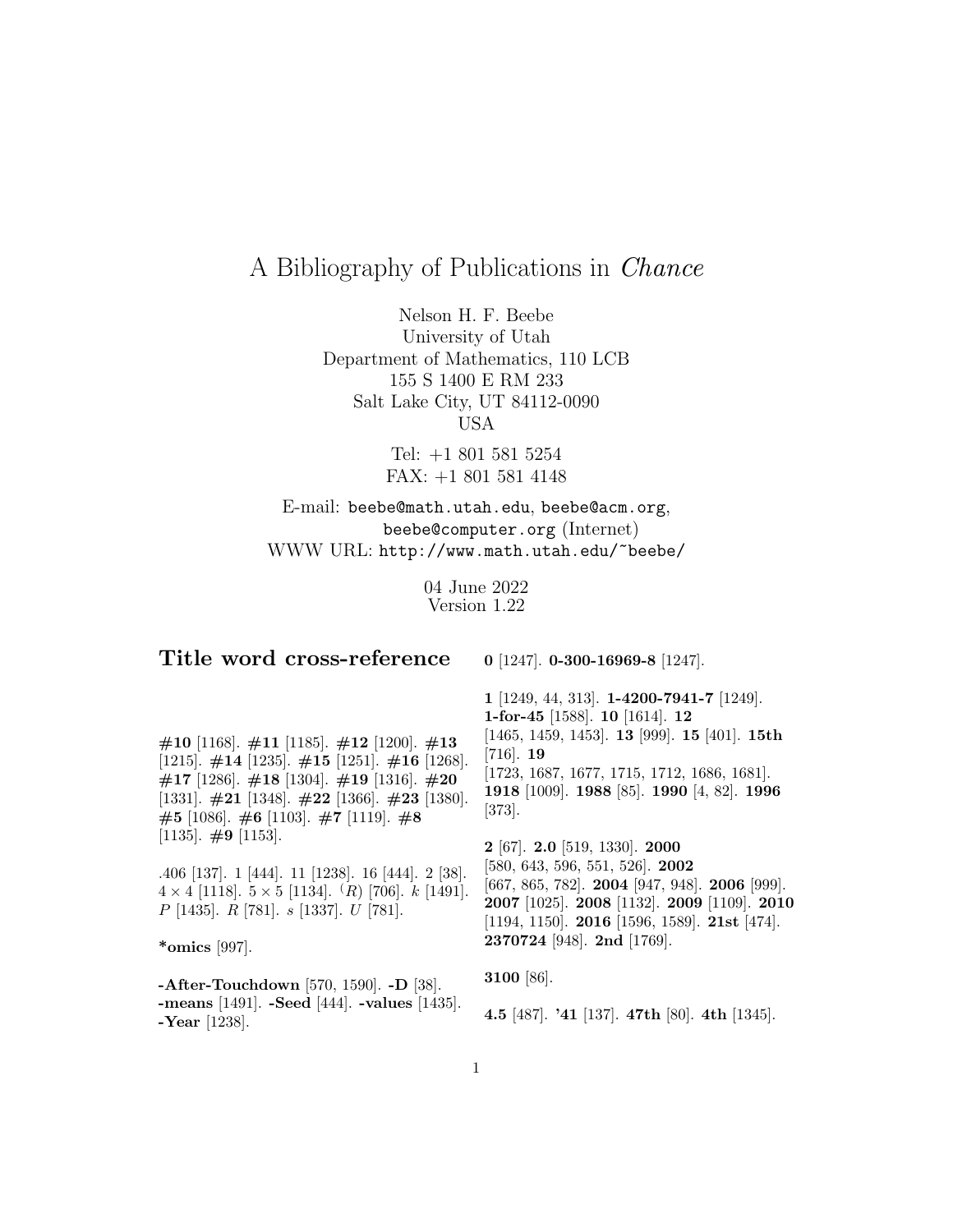**587** [693].

**60** [58, 60].

**7** [1249]. **7.0** [470].

**8** [1247]. **88** [593].

**9** [1250, 1248]. **978** [1250, 1248]. **978-0-472-05007-9** [1248]. **978-1-58488-711-9** [1250]. **9th** [1343].

**AAA** [1375]. **Ability** [587]. **Able** [99]. **Abnormal** [433]. **Absolute** [417]. **Abundance** [1767]. **Abuse** [765, 302]. **Abuses** [107]. **Academia** [231]. **Academic** [678, 1369]. **Academiks** [236]. **Acceptance** [550]. **Access** [907, 1293, 1226, 98]. **Accidents** [943]. **Accompaniment** [793]. **According** [73]. **Account** [1655]. **Accountable** [1716]. **Accounting** [531, 1064, 1020, 661]. **Accuracy** [1364, 1026, 1238, 1230]. **Accurate** [536, 482, 1292]. **Accurately** [426]. **Achilles** [1296]. **Across** [1276, 1463, 644]. **Acrostic** [40, 861, 938, 1164]. **Act** [782, 1370]. **Actigraphy** [1209]. **Action** [1724]. **Activities** [1529]. **ActivStats** [519]. **Actually** [890]. **Actuarial** [1481]. **Adapting** [886]. **Adaptive** [1646, 1580]. **Added** [1177]. **Address** [1530]. **Addressing** [1078, 1533]. **Adjective** [20, 21]. **Adjusted** [356, 51, 84, 94, 74, 95, 134, 140, 169, 279]. **Adjusting** [1537, 203]. **Adjustment** [643, 674, 705, 643]. **Adjustments** [97]. **administered** [1600]. **Administrative** [308]. **Admissions** [593, 1620, 708]. **Ado** [115]. **Adolescents** [554]. **Advance** [474, 1341]. **Advanced** [1364]. **Advances** [178]. **Advancing** [1531, 1647]. **Advantage** [316, 1195]. **Adventure** [838]. **Adverb** [20, 21]. **Adversarial** [1579]. **Advisor** [23, 110]. **Advisory** [1500]. **Affair**

[438, 423]. **Affect** [1324, 907, 315]. **affecting** [226]. **Affymetrix** [900]. **Afraid** [855]. **Africa** [1194]. **Africans** [1497]. **After** [1370, 570, 1590]. **Aftermath** [422]. **Again** [84, 94, 1178, 1295]. **against** [884, 912, 820]. **Age** [576, 1544, 81]. **Agencies** [246]. **Agency** [1397]. **Ages** [903]. **Aggregated** [1141, 1240]. **Agile** [733]. **Aging** [903]. **Agreement** [390]. **Ahoy** [497]. **Aid** [659]. **Aids** [269, 105, 759, 579, 36]. **AIQ** [1627]. **Air** [81, 769, 698]. **Airbags** [818, 913, 819, 817, 914, 963]. **Album** [557]. **Alcohol** [959]. **Alcohol-Related** [959]. **Alexa** [1641]. **Algorithm**} [1390]. **Algorithms** [186, 1425, 1692]. **Allegation** [515]. **Allegations** [91]. **Alleged** [609]. **Allocation** [886]. **almost** [1165]. **Along** [1486, 1728]. **Alpine** [1486]. **Already** [950, 185]. **Also** [399]. **Alternative** [774, 208]. **altius** [555]. **Always** [387]. **am** [734]. **Amateur** [100]. **Ambiguity** [1360]. **America** [1324, 50]. **American** [584, 814, 1312, 414]. **Americans** [814]. **Amidst** [98]. **Amnio** [960]. **Among** [317, 1533, 390, 765, 190]. **Anaheim** [393]. **Analyses** [799, 1621, 21]. **Analysis** [1353, 1162, 1714, 1515, 1694, 1579, 1679, 1235, 1251, 137, 699, 455, 716, 1591, 788, 18, 1640, 1531, 23, 1362, 1057, 1256, 905, 115, 783, 311, 1195, 1339, 1372, 1719, 1762, 754, 1771, 1113, 1231, 1266, 1616, 1660, 1710, 573, 585, 600, 838, 831, 1739, 903, 1082, 692, 1602, 1618]. **Analyst** [1332, 882, 64]. **Analytic** [733]. **Analytics** [1511, 1254, 1440]. **Analytics-Highlights** [1511]. **Analyze** [1404, 172]. **Analyzed** [1359]. **Analyzing** [512, 1194, 901, 1225, 741, 1240, 480]. **Anathem** [1234]. **Anatomy** [666, 1751]. **Ancestry** [933]. **Ancient** [1179, 16, 659, 1585]. **Anderson** [679]. **Andrei** [918]. **Andrew** [1738]. **Andrus** [1397]. **Angels** [889]. **Animal** [1485]. **Animals** [832, 391]. **Animate** [1326]. **Annie** [1477]. **Announcements** [1320, 402].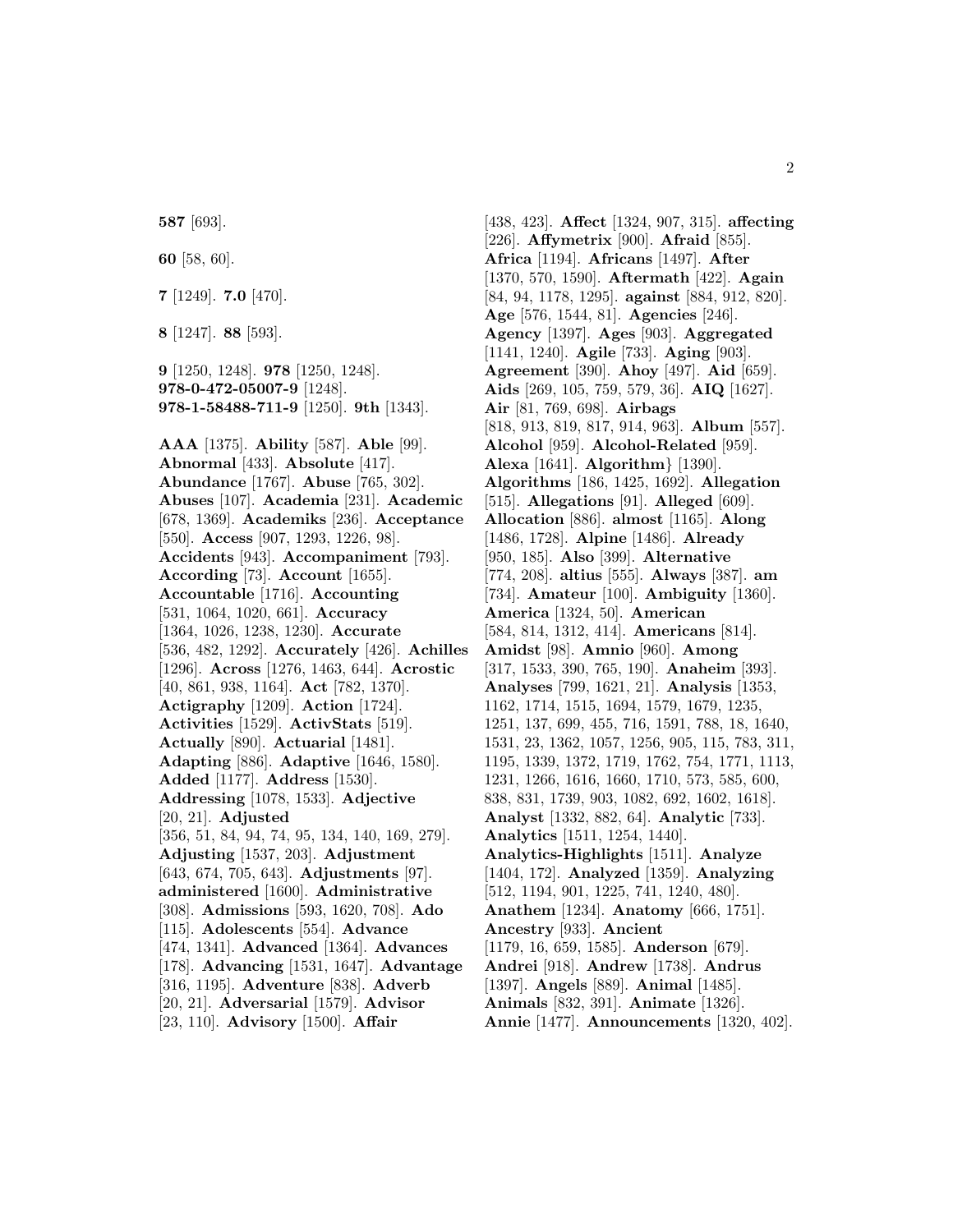**Announcing** [1068]. **Annual** [405]. **Anomalies** [452]. **Anova** [836, 835]. **Answer** [99]. **Answering** [192]. **Answers** [628, 1241, 32, 232]. **Antarctic** [1556]. **Anthrax** [1110, 668]. **Anti** [1521]. **Anti-isomorphisms** [1521]. **Antibiotic** [1043]. **Anticipated** [1289]. **Anticipations** [16]. **Antiquity** [824]. **Anyway** [1636]. **AP** [1456, 1755, 1455]. **Apartment** [609]. **Appetite** [393]. **Apple** [418, 269]. **Application** [716, 1050, 1055, 733, 1020]. **Application-Specific** [733]. **Applications** [1163, 1093]. **Applied** [1515, 156, 392, 1282, 1575, 1560, 1318, 781]. **Applies** [921]. **Applying** [1723, 1383, 578]. **Approach** [1730, 1363, 919, 1651, 1685, 1233]. **Approaches** [904, 1657, 140, 1003, 1754, 780]. **Approval** [361]. **Approved** [669]. **Apps** [1600]. **Arabidopsis** [998]. **arbitrage** [556]. **archaeology** [578]. **Area** [474, 517]. **Areas** [1243]. **Arguments** [884]. **ARIMA** [1638]. **Aristotle** [481]. **Arizona** [1728]. **Ars** [404]. **Art** [1264, 1548, 1293, 1471, 1191, 1213, 1226, 1243, 1311, 1447, 1390, 1214, 1192, 1775]. **Arthur** [637]. **Article** [1185]. **Artifact** [820]. **Arts** [1359]. **ASA** [1534, 1737, 1511, 1409, 343]. **Aside** [279]. **Asking** [834]. **Aspect** [853]. **Aspects** [822, 1564, 1755]. **Aspirin** [24]. **Assembled** [1490]. **Assess** [1559, 1621]. **Assessing** [886, 1683, 1198, 540, 1272]. **Assessment** [1723, 1733, 985, 1462, 111, 1053]. **Assessments** [959]. **Assigning** [970]. **Assistant** [1740]. **Assisted** [679]. **Astronomical** [1640]. **Astrostatistics** [1633, 1022]. **Athletes** [765, 315]. **Athletic** [541, 767, 209]. **Atlantic** [1497]. **Atmospheric** [1649, 1078]. **ATP** [1520]. **Attack** [464]. **Attraction** [1387]. **Attribution** [716, 1554, 718]. **atypical** [1383]. **Audits** [1144, 1143, 1145].

**Augsburg** [480]. **Author** [917, 715, 726]. **Authors** [815, 828, 844, 862, 878, 895, 909, 923, 925, 940, 955, 968, 980, 995, 1014, 1031, 1047, 1061, 1074, 1089, 1106, 1122, 1138, 1156, 1171, 1188, 1203, 1218]. **Authorship** [716, 718, 1704]. **Automated** [1092]. **Automating** [573]. **Automation** [4]. **Availability** [921]. **Available** [733, 1517]. **Average** [137, 257, 808, 1238]. **Averages** [305]. **Averaging** [808]. **Avoiding** [1401]. **Award** [707, 930]. **Awarded** [1515]. **Away** [1636, 1670]. **Awful** [130]. **B** [1547]. **Babbage** [159]. **Babe** [1499].

**Baby** [1334, 1477, 241]. **Back** [1194, 1502, 1330, 84, 94]. **Backlash** [1388]. **Bad** [1101]. **Badges** [1388]. **Badly** [1281]. **Ball** [1444, 1402, 339]. **Balls** [1400]. **Bankers** [1318]. **Banning** [1206]. **Bar** [173, 1133, 731, 745, 787, 772, 758, 796, 837, 811]. **Barriers** [1467]. **Base** [1769]. **Baseball** [550, 587, 876, 133, 1656, 257, 264, 501, 54, 63, 192, 467, 1227, 1261, 1313, 306, 369, 934, 1482, 871, 582, 1066, 657, 1495, 382, 976, 932]. **Based** [1700, 474, 18, 885, 1151, 708, 1274, 1233, 1208]. **Basketball** [508, 63, 1038, 705, 1039, 444, 1258, 1382, 29]. **Battles** [730]. **Battleship** [1307]. **Battlestar** [1083]. **Bayes** [520, 960, 1449, 1776, 1283, 632]. **Bayesball** [41]. **Bayesian** [1364, 106, 1477, 1362, 398, 1355, 887, 1266, 1267, 1265, 1660, 899, 1335, 1176, 625]. **Bayesians** [117]. **BCS** [722]. **Be** [1017, 1215, 1404, 1403, 1361, 1325, 1337, 195, 1197, 1280, 369, 1183, 569, 945, 1471, 426, 46, 1028, 777, 1018, 1037, 669, 99]. **Beach** [595]. **Bear** [834]. **Bears** [1114]. **Beat** [1307, 444, 1101]. **Beating** [442]. **Beatles** [1242, 1606]. **Beauty** [1626]. **Because** [542]. **Becoming** [44, 67]. **Bed** [186]. **Before** [1467, 1314, 1460, 1040, 499]. **Beginning** [877]. **Begins** [95]. **Behavior** [425, 1740]. **Behind** [902, 965]. **Being**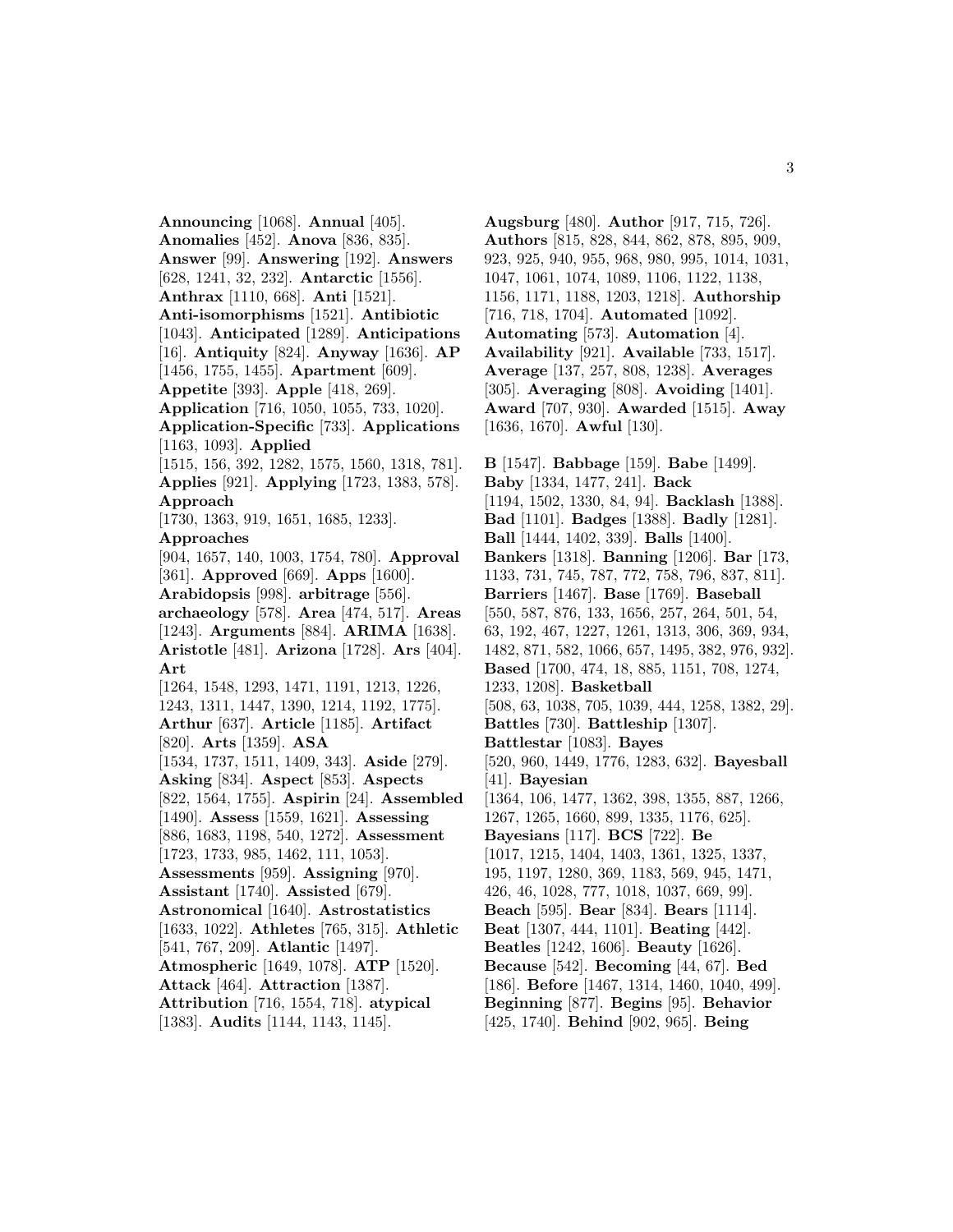[1361, 1478, 1733]. **Belief** [1773, 1504]. **Believe** [61, 1768]. **Belizaire** [145, 348, 393]. **Bell** [317, 377]. **Bellman** [1431]. **Belly** [1180]. **Benchmark** [200]. **Benefit** [1645]. **Benford** [1760, 1715, 1761]. **bent** [1078]. **bent-cable** [1078]. **Beowulfs** [662]. **Berger** [1386]. **Berk** [1597]. **Bernoulli** [1747]. **Bertsch** [1241, 1247]. **Best** [1017, 1148, 759, 1444, 376, 210, 657, 463, 1018]. **Best-Ball** [1444]. **Bestseller** [126]. **Bet** [1257, 1193]. **Bets** [108]. **Better** [628, 295, 294, 952, 1195, 761, 1019]. **Betting** [263, 255]. **Bettors** [263]. **Between** [1369, 1373, 1285, 1453, 739, 1037, 947, 948, 561, 98, 231]. **Beware** [1349]. **Beyond** [1645, 230, 198]. **Bias** [1716, 658, 1533, 820]. **Biases** [424, 371]. **Bible** [432]. **Big** [262, 1507, 840, 1293, 1239, 1279, 1294, 1259, 1359, 1322, 1310, 1339, 1372, 1388, 1402, 1433, 1446, 1468, 1494, 1570, 1612, 1625, 1442, 1629, 1766]. **Binary** [1580]. **Binning** [874]. **Bioinformatics** [744]. **Biological** [912]. **Biology** [1298, 679]. **Biomarker** [1647]. **Biomarker-Driven** [1647]. **Biomarkers** [1070]. **Biomedical** [1602, 1507, 1758, 1442]. **Biometrics** [757]. **Biostatistics** [886, 1363, 1114, 1443, 1273, 1274, 1306]. **Biosurveillance** [912]. **Bioterrorism** [711]. **Bird** [621]. **Birth** [170, 324, 402, 1547, 1663, 610]. **Birthday** [1036]. **Birthdays** [1036]. **Bits** [1514]. **BK** [688]. **BK-Plot** [688]. **Black** [292, 762, 1508, 599, 700, 889]. **Blackjack** [1197, 1371]. **Blame** [1244]. **Blaming** [227]. **blanks** [1019]. **Blind** [1478]. **Blindside** [1223]. **Block** [327]. **Blockbusters** [568]. **Blood** [545, 742, 1197, 185, 1042]. **Blue** [370]. **Blunders** [1574]. **BMDP** [330]. **BMI** [840]. **Board**

[71, 104, 154, 181, 237, 290, 333, 367, 437, 492, 537, 590, 649, 702, 751, 801, 802, 816, 829, 845, 863, 879, 896, 910, 924, 939, 954, 967, 979, 994, 1013, 1030, 1046, 1060, 1073, 1088, 1105, 1121,

1137, 1155, 1170, 1187, 1202, 1217, 1406]. **Boca** [1250]. **Bodies** [193]. **Body** [158, 453].

**Bois** [1547]. **Bolts** [177]. **Bond** [1384, 1608]. **Book**

[1611, 716, 1249, 1362, 234, 1264, 1250, 1232, 47, 69, 102, 151, 179, 202, 217, 252, 1231, 1247, 1365, 1504, 1503, 1616, 1614, 1615, 1613, 1709, 1710, 1354, 267, 283, 307, 326, 341, 351, 362, 383, 397, 411, 429, 447, 458, 473, 488, 525, 496, 510, 583, 547, 559, 571, 598, 613, 627, 642, 672, 684, 696, 732, 710, 720, 748, 1248, 789].

**Books** [1510, 270, 1182, 1309, 1133]. **Bookshelf**

[430, 412, 489, 445, 525, 583, 672, 732]. **Boom** [241]. **Boomsma** [142]. **Bordeaux** [322]. **Border** [1728]. **Borders** [1726]. **Boston** [1399]. **Both** [201]. **Bottlings** [831]. **Bowl** [807]. **Bowling** [1210]. **Box** [1508, 599, 1622]. **Boxplot** [1642]. **Boys** [636]. **Bracket** [1611]. **Brain** [788, 977, 937]. **Breaking** [1400]. **Breast** [772, 422]. **Brève** [1523]. **Bricks** [265]. **Bride** [387]. **Bridesmaid** [387]. **Bridge** [683, 809]. **Brief** [1514, 500]. **Bring** [65]. **Bringing** [1652]. **British** [500, 1225]. **Broken** [369]. **Bronx** [265]. **Brookline** [1097]. **Brown** [292, 1701]. **Browsers** [1600]. **Budget** [998]. **Budgets** [876]. **Bug** [301]. **BUGS** [1362, 398]. **Buhler** [1]. **Build** [1291]. **Building** [1070, 501, 1758, 733, 761, 1306, 1727, 1598, 1165]. **Buildings** [265]. **Bulldog** [1406]. **Bullet** [787, 883]. **Bumps** [808]. **Bureau** [858]. **Burtin** [1043, 1068, 1056]. **Bus** [328]. **Bush** [731, 738]. **Business** [790, 823, 1440]. **Businesses** [1730]. **Busman** [106]. **butterflies** [1028]. **Buy** [1370, 1658]. **Buzz** [632]. **byproducts** [1166].

**C** [867]. **Cabernets** [87]. **CABL** [884]. **cable** [1078]. **Calculating** [159, 1097, 161]. **Calculations** [1744]. **California** [87]. **Call** [1531, 1671]. **called** [166]. **Calling** [160, 1442]. **Campaign** [1505]. **Campanile** [404, 446, 485, 476, 462, 520, 505].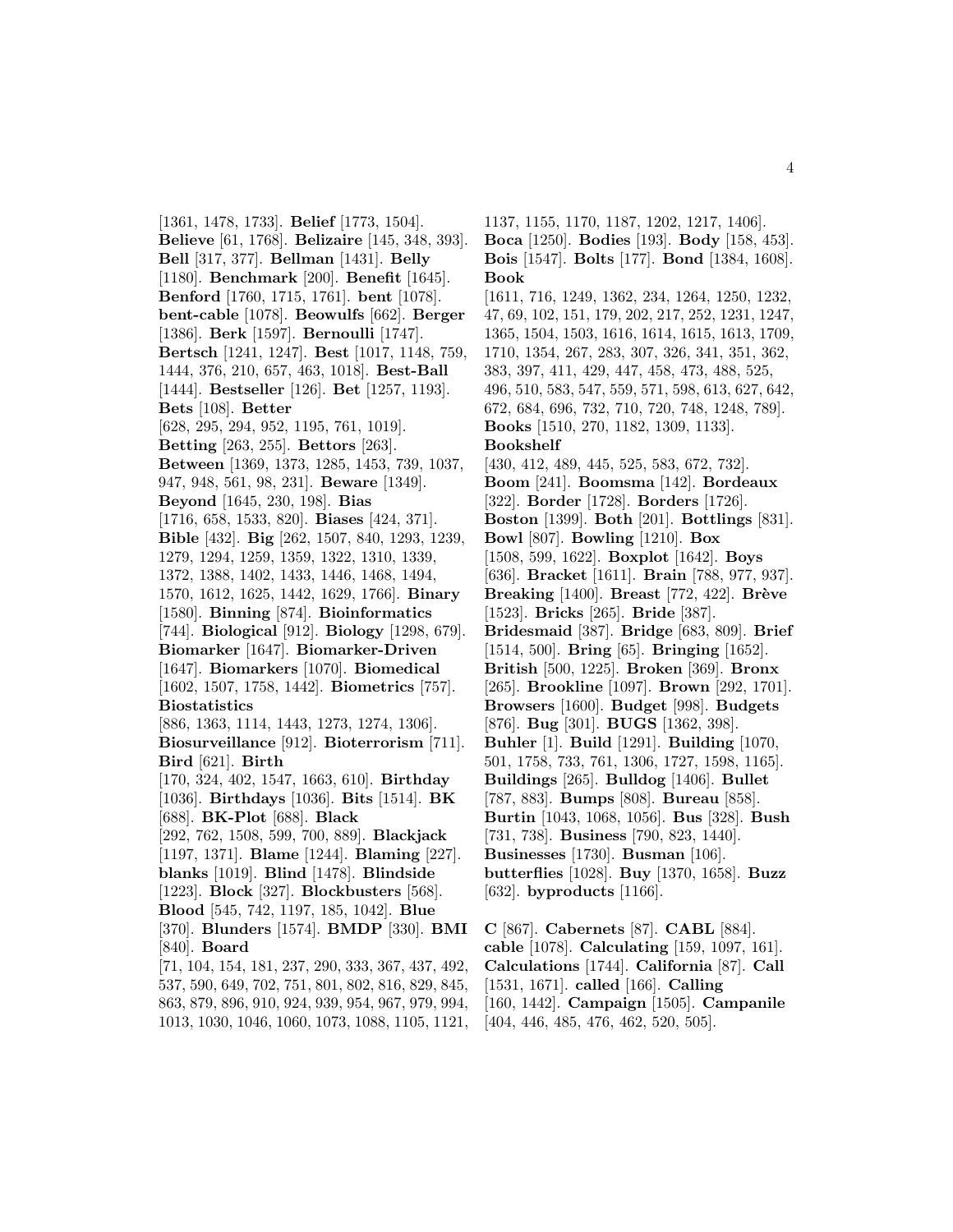**Campanologia** [404]. **Can** [1534, 999, 295, 294, 1131, 1687, 759, 1403, 1602, 1670, 314, 1244, 1280, 1370, 369, 1183, 542, 1319, 209, 1471, 342, 890, 426, 1434, 256, 46, 183, 1101, 1341, 177]. **Canada** [441]. **Canadian** [1430, 626]. **Cancer** [740, 893, 375, 965, 1026, 1070, 223, 422, 742, 1758, 224, 625]. **Candidates** [360]. **Canonical** [191]. **Can't** [921, 1383]. **Capacity** [1727]. **Capital** [42]. **Capitol** [674]. **Car** [389]. **Card** [358]. **Cardano** [1289]. **Cards** [1222]. **Care** [141, 759, 907, 1102]. **Career** [766, 112, 1466, 1273, 1147, 1713, 582, 1341, 1318, 1021]. **Careers** [1511, 1112]. **caricatures** [639]. **Carl** [1398]. **Carlo** [1779, 11, 586, 1249]. **Carnegie** [1738]. **Cars** [262, 469]. **cars.com** [1652]. **Cartoon** [1420, 1422, 1379, 343]. **Case** [275, 1477, 258, 531, 32, 811, 1397, 370, 1597, 405, 717, 1288, 694, 637, 1485, 1147, 1724, 1113, 883, 1240, 469, 1517]. **Case-Control** [1147]. **Casella** [1309]. **Cases** [772, 211]. **Casino** [1257, 823]. **Cat** [762, 1117]. **Catalyst** [1457]. **Catastrophes** [254]. **Catch** [483, 970]. **Catch-22** [970]. **Catching** [225]. **Categorical** [1353]. **Cauchy** [986]. **Causal** [1610, 607, 1426, 1451]. **Cause** [375, 1319, 1532, 1354]. **Cautionary** [337, 317]. **CD** [1250]. **CD-ROM** [1250]. **Celebrating** [1415, 50]. **Celebration** [1340, 1056]. **Cell** [1206, 832]. **Census** [356, 212, 308, 643, 230, 51, 84, 94, 74, 95, 134, 140, 169, 279, 1150, 536, 1311, 858, 580, 4, 387, 464, 643, 674, 82, 596, 551, 175, 248, 730, 526]. **Census-Taking** [212]. **Censuses** [1352]. **Centenary** [1056]. **Centennial** [946]. **Center** [1649, 1273, 1758, 625]. **Central** [1657, 985]. **centric** [1468]. **centuries** [1776]. **Century** [474]. **Certainty** [933]. **cetinkaya** [1536]. **cetinkaya-Rundel** [1536]. **Chain** [1249, 1779, 586]. **Chains** [38]. **Challenge** [419, 1544, 1564, 666]. **Challenger** [1128, 1095]. **Challenges**

[758, 1057, 1465, 1259, 1530]. **Challenging** [1125, 1528, 1656]. **Champion** [1666, 1403]. **Championships** [891]. **Chance** [135, 189, 205, 221, 239, 261, 274, 299, 321, 495, 509, 524, 539, 553, 566, 577, 592, 604, 620, 635, 651, 664, 677, 690, 703, 714, 727, 752, 764, 778, 791, 1148, 1404, 1260, 1323, 1340, 944, 1490, 1610, 1448, 1623, 467, 1559, 1280, 1469, 1459, 1373, 118, 1387, 616, 1736, 984, 1419, 1023, 1603, 245, 1492, 1360, 1240, 1295, 1312, 1536, 1164, 973, 481, 1357, 1619, 975, 166, 34, 56, 88, 153, 165, 235, 288, 331, 430, 435, 434, 445, 491, 535, 1043, 731, 745, 787, 772, 758, 796]. **Chance** [837, 811, 1614, 972, 858, 906]. **Chances** [28, 1768]. **Change** [1733, 1558, 340, 1555, 1554, 9, 6, 1557, 1457]. **Changed** [1329, 1028]. **Changes** [1276, 1406, 903]. **Changing** [1380, 1690]. **Chaos** [792, 158]. **Chapman** [1249, 1250]. **Chaps** [719]. **Characteristics** [1197, 324]. **Charles** [159, 471, 713]. **Chart** [173, 946, 1181, 641]. **Charybdis** [561]. **Chatting** [83]. **Cheating** [91, 168, 1281]. **Checkerboards** [1490]. **Checking** [1371, 497]. **Cherry** [718]. **Chess** [1679]. **Chicago** [349, 348]. **Child** [1277, 1184]. **Childhood** [1547, 1020]. **Children** [1521, 759, 284]. **Chips** [497]. **chlorofluorocarbons** [1078]. **Choice** [168, 350]. **Cholesterol** [58]. **Choosing** [1645]. **Cigarette** [1278]. **Cinema** [1384, 1608]. **Circles** [1130]. **Circular** [1436]. **Circumstances** [1714]. **Cities** [1732]. **Citius** [555]. **City** [187, 889, 480]. **Civil** [717]. **Claim** [831]. **Claims** [875, 1371]. **Clash** [174]. **Class** [1652, 820]. **Classical** [1521, 1289, 1130]. **Classification** [31, 1610, 1093, 1102]. **Classroom** [1404, 1260, 1323, 1340, 1448, 1623, 1559, 729, 1469, 1459, 1373, 1387, 1419, 1603, 1492, 1360, 1240, 1295, 1312, 1536, 1686, 1755]. **Cleaning** [1654]. **Clear** [688, 663]. **Clemens** [1065, 1021]. **Clients** [1369].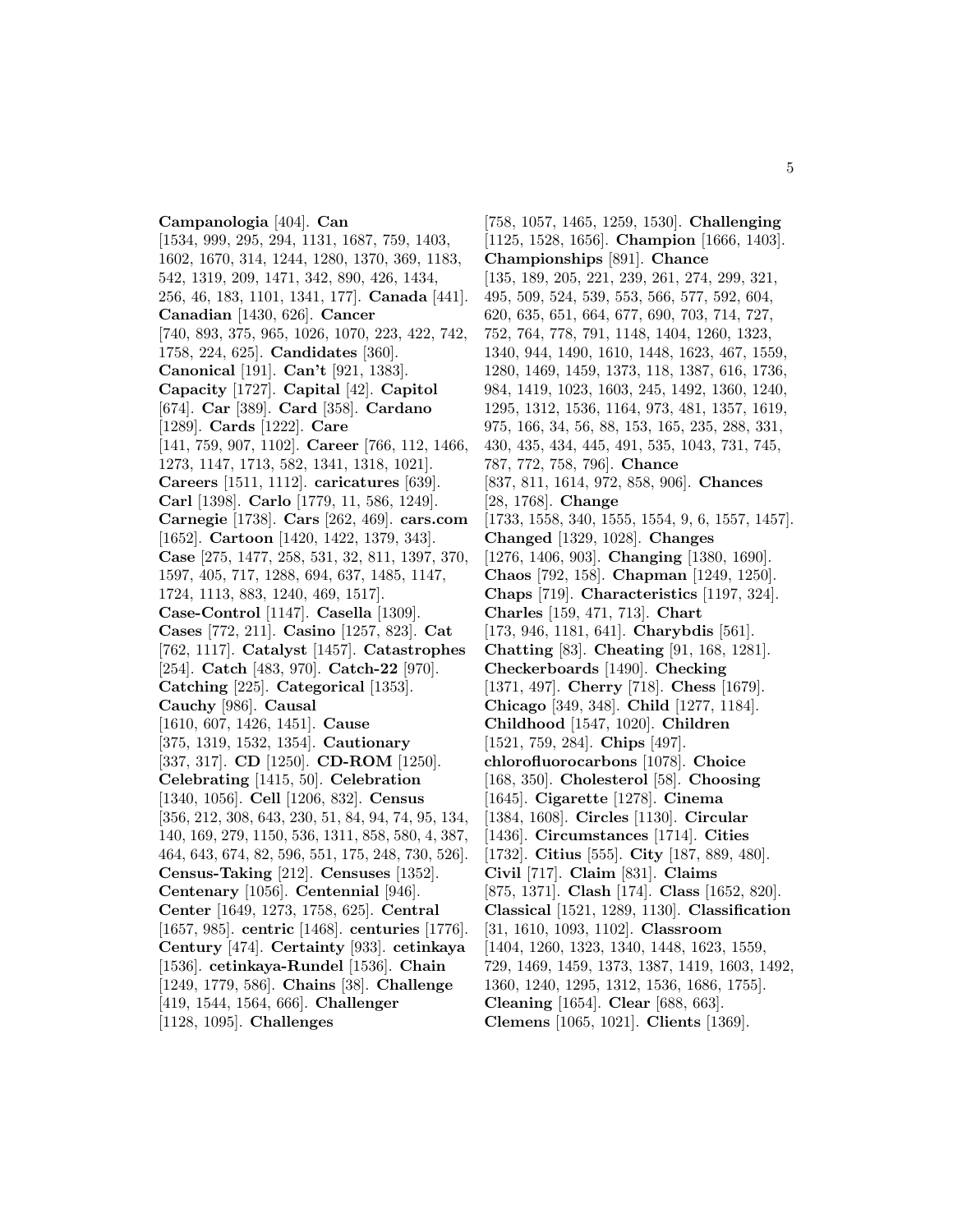#### **Climate**

[1558, 1550, 1552, 1555, 1554, 1553, 1557]. **Clinical** [1502, 796, 421, 860, 875, 1085, 1646, 1648, 1098, 711, 625, 1680]. **Closer** [1334]. **Clouds** [201]. **CLT** [722]. **Cluster** [662, 1143]. **Clustering** [1640, 1491, 905]. **Clusters** [1637, 1639]. **Co** [1733]. **Co-worker** [1733]. **Coach** [612, 1655]. **Coaching** [1513, 654, 821, 1254, 655]. **Cocktail** [1330]. **Code** [1571, 1594, 1776]. **Codes** [454]. **Coefficients** [1149]. **Cogitation** [1348]. **Cognitive** [118, 62]. **Coin** [1261]. **Coincidence** [1164]. **Colandr** [1729]. **Cold** [798, 29]. **Cold-Foot** [798]. **Collaboration** [1463]. **collaborative** [997, 1410]. **Collecting** [1125]. **collection** [1125]. **College** [927, 508, 1467, 722, 766, 513, 1460, 1464, 1080, 1207, 1039, 313, 444, 618, 1583, 942, 1443, 1406]. **Colleges** [771]. **Cøllisiøns** [1206]. **Colon** [893]. **Colonoscopy** [893]. **Colorectal** [893]. **Column** [846, 864, 1482, 1481, 346]. **Combinations** [1490]. **Combinatoria** [404]. **Combinatorial** [564]. **Combine** [300, 1570]. **Come** [1408]. **Comedies** [1646]. **Comes** [1599, 659]. **Comic** [1079]. **Coming** [349, 348, 236]. **Comment** [867, 868, 681, 888, 884, 638, 836, 848, 930, 622, 639, 850, 849, 541, 851, 594, 542, 606, 607, 916, 948, 852, 21, 839]. **Commentary** [212, 230, 914, 963, 1008, 1132]. **Comments** [77, 1118, 1134]. **Commerce** [134]. **Commercial** [594]. **Commissar** [1391]. **Committee** [1534]. **Committees** [860, 1500]. **Communicate** [919]. **Communicating** [7]. **Communication** [825, 1532, 1748]. **Communications** [1374]. **Communities** [1490]. **Community** [1723, 1312, 1463]. **companies** [1594]. **Company** [1502]. **Comparative** [904, 1354]. **Compared** [511]. **Comparing** [269]. **Comparison** [1600, 900, 522, 1130]. **Comparisons** [1358, 1336]. **Compass** [79]. **Compensation** [1003, 1004]. **Compete**

[1291]. **Competent** [44, 67]. **Competing** [843, 1258]. **Competitions** [546, 172]. **Competitive** [1096]. **Complementary** [774]. **Complete** [1503, 1777]. **Complex** [609, 892, 1019]. **Complexity** [825]. **Complicated** [1052]. **Component** [1183]. **Components** [533]. **Composition** [461]. **Compression** [278]. **Computation**} [1392]. **Computational** [250, 794, 1265, 1685, 1616]. **Computer** [1626, 1351, 989]. **Computerized** [711]. **Computers** [132]. **Computing** [1363, 177, 200, 215, 233, 250, 270, 286, 310, 416, 1322, 504, 519, 533, 549, 562, 574, 586, 601, 616, 630, 645, 329, 347, 359, 386, 399, 418, 433, 451, 662, 673, 685, 698, 711, 721, 733, 761, 776, 1462]. **Concave** [876]. **concentration** [1078]. **Conception** [1117]. **Concepts** [630]. **Concern** [1078]. **Concerned** [1740]. **Concomitant** [335]. **Concrete** [1404]. **Concussions** [1651]. **Conditional** [1183]. **Conduct** [1277, 1369]. **Conference** [31]. **Confidential** [779, 1548, 782]. **Confidentiality** [1293, 784, 1213, 785, 781]. **conflict** [1103]. **Confronting** [708]. **Congress** [749]. **Congressional** [999, 354]. **Conjecture** [10]. **Conquer** [1570]. **Conquers** [1038]. **Consequences** [1620]. **Conserving** [1335]. **Consider** [1466, 1054]. **Considering** [952, 1471]. **Consistency** [266]. **Consolation** [873]. **Constitution** [124]. **Consulting** [1005, 1163, 1369, 1004, 1560, 243, 1003]. **Consumer** [686, 952]. **Consumerism** [729]. **consumption** [1129]. **Contact** [1681]. **Contacts** [993, 1012, 1029, 1045, 1059, 1072, 1087, 1104, 1120, 1136, 1154, 1169, 1186, 1201, 1216, 1236]. **Contemporary** [1324]. **Content** [606]. **Contest** [1043, 1112, 1128, 1068]. **Context** [1471]. **Contrarian** [987]. **Contrary** [1753]. **Contribute** [327]. **Contribution** [1149]. **Contributions** [1353, 1338, 1416, 1352]. **Control** [129, 49, 1259, 926, 1147, 339, 248].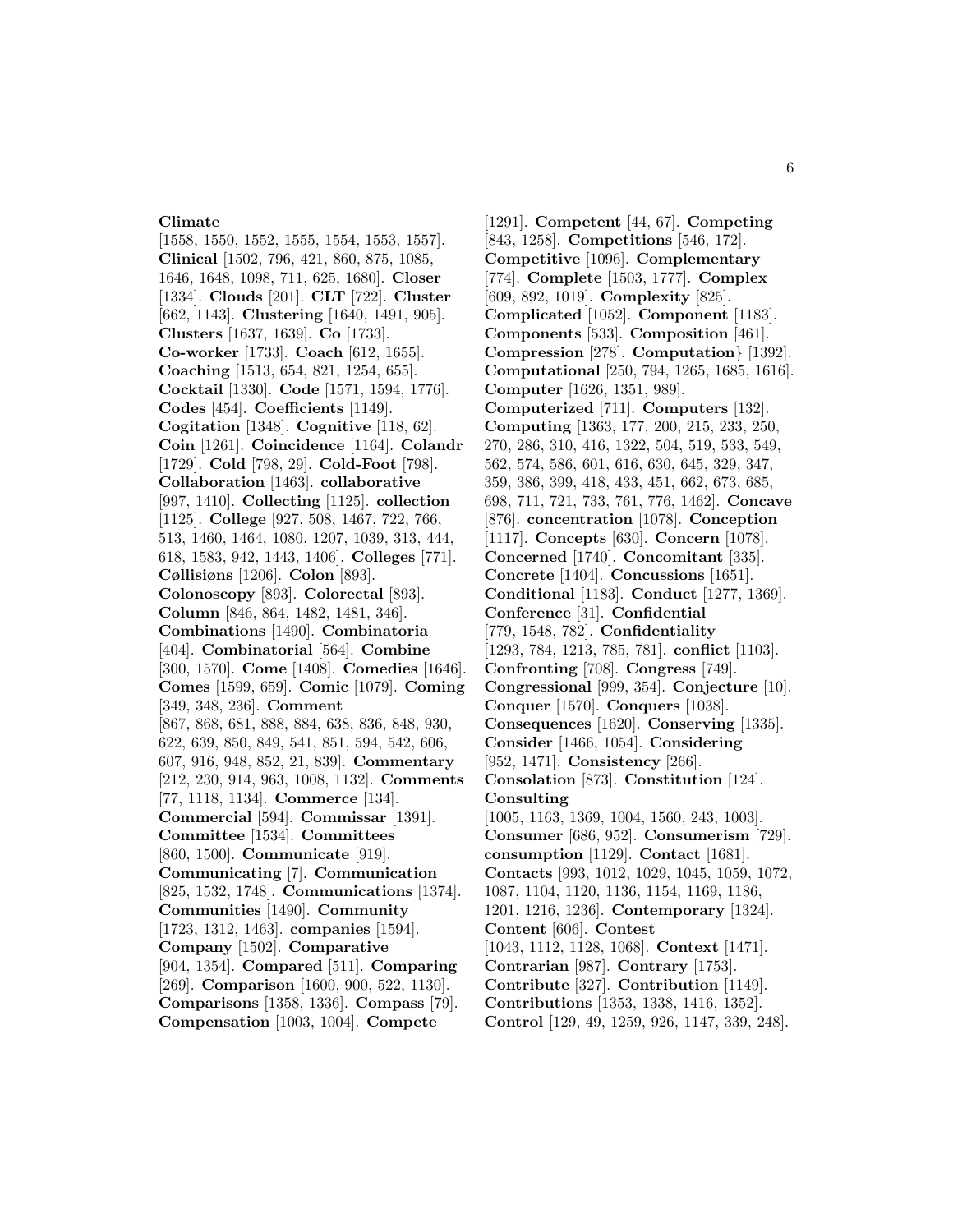**Controlling** [1007, 1008]. **Controversies** [580]. **Controversy** [138, 1776]. **Conversation** [1467, 1701, 978, 858, 906]. **Conversions** [1181]. **Convex** [876]. **Coping** [254]. **Copying** [515]. **Corner** [861, 813, 827, 842, 877, 894, 908, 922, 938, 953, 966, 992, 1011, 1010]. **Coronary** [1151]. **Coronavirus** [1683]. **Correction** [384, 773, 1016]. **Corrections** [396]. **Correlations** [1285]. **Correspondence** [1162, 1714, 1771]. **Cosmology** [1634]. **Cost** [297, 1144, 335, 1660]. **Cost-Effective** [335]. **Cost-Effectiveness** [297, 1660]. **Costs** [248, 1778]. **Could** [669]. **Count** [779, 1569]. **Counterterrorism** [756, 753]. **Counting** [1544, 1197, 1001, 606, 603, 193, 469]. **Countries** [1723]. **Counts** [621, 799]. **County** [1760, 916]. **County-Level** [1760]. **Couriers** [225]. **Course** [1696, 1323, 678, 729, 166, 618]. **Courses** [1448, 1560, 1731]. **Court** [139, 84, 94, 1493, 887, 174, 561, 615, 356, 1430]. **Courtroom** [1479]. **Courts** [25, 1565]. **covariate** [1019]. **Coverage** [1150]. **COVID** [1723, 1687, 1677, 1715, 1732, 1712, 1686, 1761, 1681]. **COVID-19** [1723, 1687, 1677, 1715, 1712, 1686, 1681]. **Cox** [96, 1515]. **CPS** [353]. **cracked** [1776]. **Crash** [1705]. **Crashes** [870, 1717, 1146, 807]. **Craze** [563]. **CRC** [1249, 1250]. **Creation** [368]. **Creativity** [1007, 1008]. **Creators** [1502]. **Credibility** [614]. **Credit** [865]. **Crichton** [245]. **Crime** [173, 661, 1631]. **Crimes** [1720, 692]. **Criminal** [511, 1481]. **criticism** [638]. **Criticisms** [1342]. **Criticize** [1450]. **Critics** [831]. **Crockett** [1667]. **Crop** [528]. **Crossing** [694]. **Crossword** [1664, 1659]. **Crowdedness** [986]. **Crowdfunding** [1700]. **Crowdsourcing** [1625]. **Crown** [575]. **Crucial** [1374]. **Crunching** [201, 364, 346, 385, 398, 416, 460, 470, 487, 287, 271, 330, 311, 216, 251, 178, 68, 45, 101, 150, 346]. **Cry** [1177]. **Cryptic** [303, 861, 813, 827,

842, 894, 908, 922, 938, 953, 992, 1011]. **Cult** [1778, 1248]. **Culture** [1271, 812, 174]. **Cumulative**

[153, 235, 288, 331, 435, 491, 535]. **Cup**} [1385, 1194, 1025, 440, 918]. **Curbstoning** [797]. **Cure** [942, 987]. **Curious** [668]. **Current** [1358, 246]. **Currents** [1753]. **Curriculum**

[1456, 1758, 1463, 1453, 1583, 1457]. **Curve** [317, 392, 1526, 377]. **Curveball** [1400]. **Cut** [44, 67]. **CV** [1388]. **Cybersecurity** [754]. **Cyberspace** [388]. **Cycle** [1499]. **Cylon** [1083]. **Cynthia** [1666].

**D** [38]. **Daddy** [1334]. **Dallas** [459]. **Damned** [1741, 33]. **Damsel** [1084]. **Dangerous** [1682]. **Dangers** [1525]. **Dare** [1535]. **Daring** [380]. **Darts** [408]. **Darwin** [471]. **Data** [1353, 173, 1043, 1125, 1725, 1722, 1694, 740, 1404, 212, 1674, 1340, 1654, 427, 686, 724, 1640, 1757, 1531, 1702, 1209, 998, 23, 1543, 19, 20, 1458, 779, 1507, 1228, 1342, 1315, 1670, 460, 860, 1026, 1256, 422, 1563, 1610, 514, 1448, 1765, 303, 1693, 783, 1734, 1621, 1548, 1293, 1279, 1259, 1322, 1310, 1339, 1372, 1388, 1433, 1468, 1570, 1612, 1625, 1719, 1254, 1689, 1715, 754, 1652, 645, 1718, 1691, 1716, 1651, 594, 1442, 386, 780, 1113, 1266, 1377, 1572, 1661, 1471, 711, 1582, 1360, 948, 1533, 1462, 1226, 1351, 1690, 883, 1240, 1686, 480, 1434, 256]. **Data** [46, 1727, 1761, 573, 585, 600, 838, 958, 1390, 1483, 98, 1530, 1748, 1707, 692, 781, 1394, 68, 865, 1383, 1636, 1710]. **Data-centric** [1468]. **Data-Driven** [212, 1651]. **Database** [685]. **Databases** [1026]. **Dating** [1387, 1027]. **David** [96, 1515, 867]. **Davy** [1667]. **Day** [1714, 24, 610]. **Days** [1523]. **Dead** [413]. **Deadlines** [1319]. **Deal** [840]. **Death** [206, 1687, 1324, 837, 945, 700, 1451, 641]. **Debate** [643, 14, 1288]. **Debia\$ed** [1141]. **Decades** [1528]. **Deceiving** [1669]. **Decennial** [387, 82]. **Deception** [1483]. **Decide** [313, 1594]. **Decides** [356].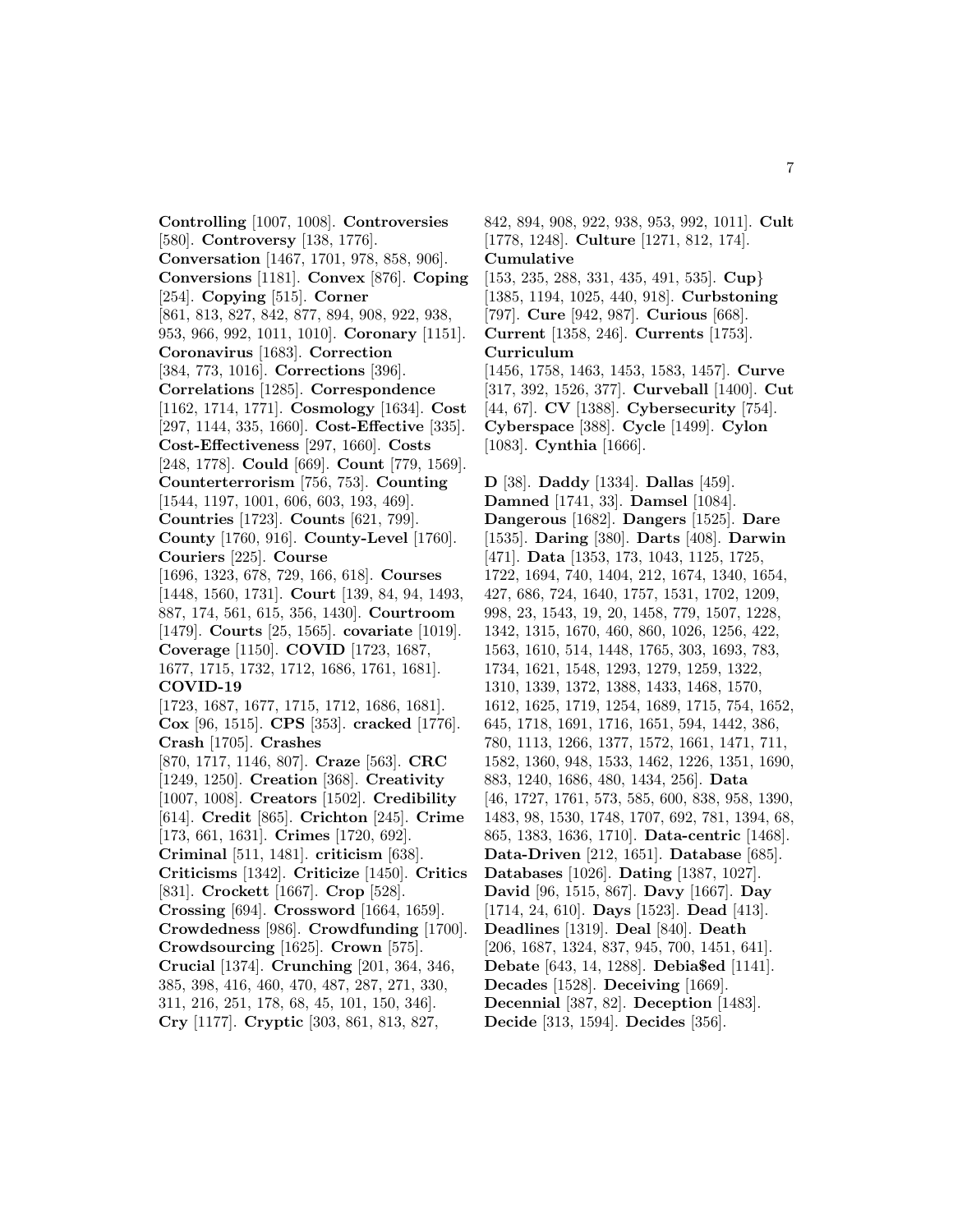**Deciding** [293]. **Decision** [960, 1430, 64, 570, 1590, 1274]. **Decision-Theoretic** [1274]. **Decisionmaking** [962]. **Decisions** [643, 271, 350, 976, 1335, 561, 1054, 1445]. **Decomposition** [573]. **DECstation** [86]. **Deepwater** [1491]. **Defeating** [1483]. **Defeats** [394]. **Defects** [170]. **Defense** [652, 891, 799, 1025, 1577, 405, 1691]. **Defensive** [538]. **Definite** [1185]. **Defuse** [1320]. **Defying** [1593]. **DeGroot** [72]. **Delays** [448]. **Delbrück** [1126]. **Delegates** [970]. **Deliberate** [1274]. **Delight** [393]. **della** [156]. **Democrats** [926]. **Demonstrating** [1620]. **Dendrology** [178]. **Denny's** [1492]. **Deploying** [1729]. **Derby** [1588]. **Derivation** [934]. **Describes** [159]. **Describing** [950]. **Design** [406, 921, 1057, 59, 1024, 625, 499, 1374, 1775, 1264]. **Designing** [513, 624, 335]. **Desk** [68]. **Desperately** [770]. **Detect** [899, 1281]. **Detecting** [1486, 1578]. **Detection** [1554, 830]. **Deter** [767]. **Deterioration** [265]. **Determine** [1035]. **Determining** [766, 686]. **Developing** [579, 1116]. **Development** [1644, 1529, 1443, 1459, 1727, 1547]. **Developments** [1581, 1648]. **Deviation** [417]. **Devised** [1277]. **Devises** [193]. **Devolution** [419]. **Diaconis** [1290]. **Diagnosis** [1055]. **Dice** [1092]. **Did** [505, 1650, 1641, 926, 1314]. **Dietary** [875]. **Difference** [262, 282, 831]. **Differences** [661, 866, 1127, 988, 540, 1181, 989]. **Different** [1210]. **Differential** [1347, 1336, 469, 248]. **Difficult** [203]. **Difficulty** [514]. **Diffusion** [736]. **Digit** [432]. **Digital** [132]. **Digitized** [1359]. **Dilemma** [1697, 1754]. **DiMaggio** [137, 1067, 1178]. **Dimensional** [741, 30]. **Dining** [42, 459]. **Directive** [401]. **Director** [858]. **Directors** [643]. **Dirt** [545]. **Dirty** [1471]. **Disability** [1052]. **Disabled** [561]. **Disagreement** [390]. **Disagreements**

[1437]. **Disaster** [340]. **Discernible** [415]. **Disclosure** [781, 1471, 1243]. **Discoveries** [679, 1442]. **Discovery** [644]. **Discrepancies** [947, 948]. **Discrimination** [1528, 758, 882]. **Discuss** [855]. **Discussing** [1321]. **Discussion** [818, 1545, 819, 738, 1409]. **Disease** [1578, 1151]. **disenrollment** [1102]. **Disparities** [1049, 890]. **Dispensable** [144, 143]. **Dispersion** [1657]. **Display** [1043]. **Displays** [1257, 148, 199, 958, 1007, 1132, 1008]. **Disputing** [415]. **Dissemination** [1693, 780]. **Distance** [1238]. **Distances** [1636]. **Distinctive** [1455]. **Distinguish** [1131]. **Distinguishing** [1572]. **Distress** [1084]. **Distribution** [1180, 809, 1036, 668, 1126, 1115]. **Distributions** [1757, 1250, 1774]. **District** [999]. **District-13** [999]. **Diversity** [427, 1702, 291]. **Divide** [1570, 1100]. **Divining** [282, 1739]. **DNA** [92, 275, 93, 1476, 885, 90, 933]. **Do** [1520, 295, 294, 617, 263, 327, 843, 1435, 300, 554, 1755, 52, 807, 897, 431, 240, 1314, 248]. **Doctor** [929]. **Doctoral** [1758]. **Document** [1480]. **DoD** [1580]. **Does** [92, 506, 891, 1588, 375, 1263, 371, 907, 223, 1195, 110, 695, 767, 636, 1096, 768, 1206]. **Doesn't** [929]. **Dog** [1131]. **Doing** [771]. **Don** [1371]. **Done** [1503, 1178, 1777]. **Don't** [1215, 614, 1005, 1246, 1166, 1756, 1520]. **Doping** [1397]. **Doubles** [853]. **Dough** [534]. **Down** [22, 1569, 1054, 1776, 399]. **Drab** [1672]. **Draft** [617, 766, 1591, 1509]. **Drafting** [766]. **Drawing** [574]. **Drawn** [945]. **Dread** [1377]. **Drive** [534]. **Driven** [212, 1647, 1651]. **Drivers** [567]. **Driving** [1238, 889, 389, 1206]. **Drop** [1603]. **Drug** [1644, 1430, 190, 1648, 767, 228, 225, 892]. **Drug-Testing** [767]. **Drugs** [1116, 854]. **Drunk** [389]. **Dubourg** [486]. **Due** [1565]. **dummies** [1772, 1365]. **During** [1009, 806, 1754, 1712, 687, 943]. **Duty**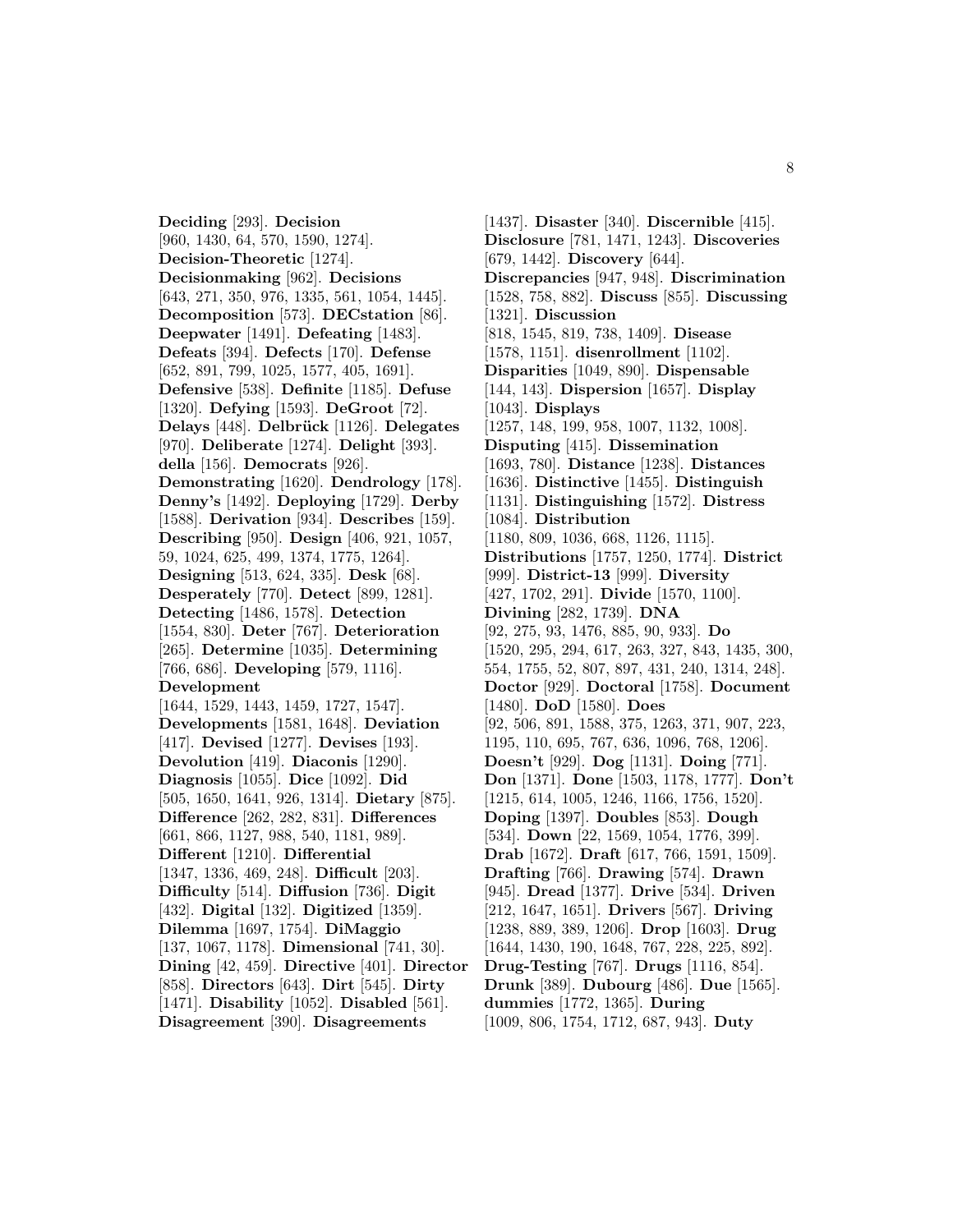[1714]. **Dynamic** [1161, 30]. **Dynamics** [1700, 790].

**E-Books** [270]. **E-Journals** [270]. **Each** [1332, 1183]. **Eagles** [197]. **ear** [1153]. **Early** [1704, 1133, 499, 1126]. **Earned** [257]. **Earth** [1320, 1551, 1609, 124]. **Easier** [928]. **East** [1125]. **Easy** [1450, 603, 1445]. **EasyPlot** [150]. **Ecological** [1486, 1490, 211, 1488, 1557]. **Econometrics** [1327]. **Economic** [1730, 8, 1712, 78]. **Economic-Impact** [1730]. **Ecosystem** [1487]. **Ecotones** [1486]. **Eddy** [975, 1357]. **Edgar** [679]. **Edge** [177, 200, 215, 233, 250, 270, 286, 310, 504, 519, 533, 549, 562, 574, 586, 601, 616, 630, 645, 329, 347, 359, 386, 399, 418, 433, 451, 662, 673, 685, 698, 711, 721, 733, 761, 776, 1354]. **Edgeworth** [471]. **Editing** [347]. **Edition** [1343, 1345, 1709, 1710, 1344, 1249, 1298, 1250, 1247, 1769, 1248]. **editor** [1175, 163, 344, 477, 490, 493, 508, 494, 523, 552, 619, 634, 653, 665, 725, 911, 1017, 1075, 1090, 1107, 1123, 1157, 1172, 1189, 1204, 1219, 1174, 1063, 1205, 1173, 1190, 1220, 1237, 1253, 1269, 1287, 1305, 1317, 1333, 1350, 220, 273, 424, 1367, 1381, 1395, 1407, 1427, 1439, 1452, 1461, 1460, 1473, 1484, 1496, 1506, 1516, 1527, 1538, 1549, 1561, 1576, 1586, 1595, 1604, 1617, 1632, 1643, 346, 164, 298, 1438, 1252, 260, 457, 188, 238, 981, 996, 1015, 1032, 1010, 1048, 1062, 1076, 1091, 1108, 1124, 1140, 1158, 846, 864, 941, 956, 969, 689, 957, 415]. **Editor** [926, 538, 1482, 591, 1653, 1665, 1676, 1688, 1699, 1711, 1721, 1735, 1749, 1759, 803, 1077, 880, 219, 320, 738, 403, 650, 737, 1481, 633, 334, 479, 565]. **Editorial** [1550, 991, 890, 970, 71, 104, 154, 181, 237, 290, 333, 367, 437, 492, 537, 590, 649, 702, 751, 801, 802, 816, 829, 845, 863, 879, 896, 910, 924, 939, 954, 967, 979, 994, 1013, 1030, 1046, 1060, 1073, 1088, 1105, 1121, 1137, 1155, 1170, 1187, 1202, 1217]. **Editors** [35, 57, 89, 204, 804, 136]. **Education** [1467,

1454, 297, 1275, 811, 1142, 594, 1471, 1274]. **Educational** [1698]. **Educators** [1465]. **EEG** [1093]. **Effect** [798, 593, 1430, 394, 558, 1066, 1354, 943, 874]. **Effective** [335, 1532]. **Effectiveness** [297, 821, 1660]. **Effects** [258, 527, 594, 805, 607, 871, 256, 1631]. **Efficiency** [484, 782]. **Efficient** [1619]. **Efficiently** [183]. **effort** [755]. **EIS** [99]. **Election** [671, 1000, 1144, 182, 1139, 1724, 1145, 1596, 971, 947, 1109, 1146, 948, 85, 797]. **Elections** [1760, 1708]. **Electoral** [1115, 942]. **Electric** [60]. **Electrical** [58]. **electricity** [1129]. **Electronic** [23, 912, 658]. **Elegance** [148]. **Elementary** [1597]. **Elevation** [871]. **Elite** [541]. **Elite-Level** [541]. **Elo** [1679]. **Embracing** [1558, 1360]. **emerged** [1776]. **Emerging** [1680]. **Emery** [1701]. **Empathy** [1374]. **Emphasis** [1271]. **Emphasize** [1755]. **Empire** [516]. **Empirical** [1283, 820]. **Employment** [790, 97, 52, 1631]. **Employs** [1135]. **Enabled** [1277]. **End** [81, 877, 1509, 1040]. **Endangered** [1335]. **Endeavors** [1738]. **Energy** [1161]. **Enforcement** [469]. **Engage** [972]. **Engine** [453, 585]. **Engineering** [1515, 1113]. **Engineers** [1343]. **Engines** [159, 600]. **English** [1249, 1250, 1247, 1248]. **Enhance** [213]. **Enhancing** [272]. **Enigma** [1776]. **Enmity** [1033]. **Enough** [1168, 1522]. **Enrich** [213]. **Entangling** [1099]. **Environment** [1161]. **Environmental** [125, 1486, 531, 335, 1739]. **Environments** [416]. **Epi** [287]. **Epic** [1596, 1303]. **Epidemic** [105, 1677, 1255, 36]. **Epidemics** [806]. **Epidemiologic** [772, 1717]. **Epidemiology** [1299, 111]. **EPL** [1593]. **EPO** [767]. **Eponymy** [1314]. **Equal** [1764]. **Equate** [1588]. **Equations** [1347, 1329]. **Equipment** [695]. **Equitable** [597]. **Era** [419, 1293]. **Errata** [478]. **Error** [230, 377, 1745, 1778]. **Errors** [1574, 1020, 1064]. **Escape** [1718]. **Escaped**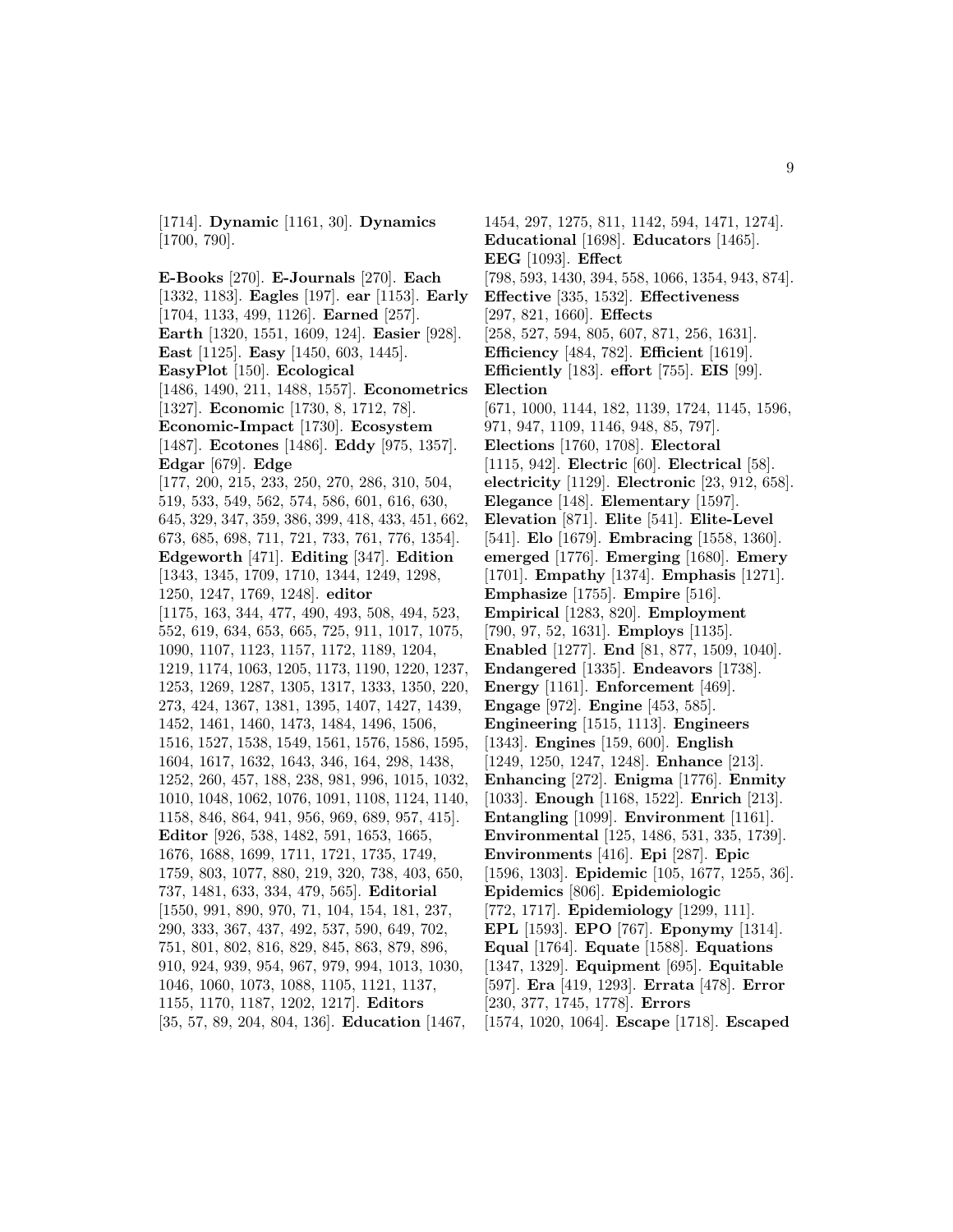[945]. **Escaping** [1483]. **Esséen** [885]. **Essentials** [1684]. **Establishing** [1271]. **Estimands** [1645]. **Estimate** [1687, 1545, 1542, 1540]. **Estimates** [474, 843, 1358]. **Estimating** [258, 1543, 265, 1636, 1541, 1182, 1210, 558]. **Estimation** [1327, 1283, 1767, 1739, 1544]. **Ethical** [1740]. **Ethicist** [1361]. **Ethics** [1229, 1228, 1263, 1297, 1246, 1278, 1361, 1325, 1342, 1315, 1375, 1391, 1437, 1445, 1522, 1098, 1445]. **Ethnic** [259, 820]. **Ethnicity** [353, 427]. **Euler** [499]. **Eulerian** [499]. **Europe** [644]. **European** [1311, 1547]. **Evaluate** [594, 1177]. **Evaluating** [390, 1227]. **Evaluation** [799, 109]. **Evaluations** [1323, 678, 1150]. **Evans** [869]. **Even** [1412]. **Event** [1183]. **Events** [1555, 405, 254, 767, 1752]. **Ever** [112, 369, 657, 444, 1028]. **Everglades** [728]. **Every** [99]. **Everyday** [27, 114]. **Everything** [841]. **Everywhere** [1310]. **Evidence** [91, 593, 1324, 1773, 787, 772, 811, 1437, 1683, 1151, 168, 1166, 1479, 1724, 1405, 1504, 1628, 224, 883, 820, 1505, 989]. **Evidence-Based** [1151]. **Evolution** [832, 1024, 855, 526, 1126]. **Evolutionary** [679]. **Evolving** [133]. **Exam** [91, 1455, 1272]. **Examination** [1162, 515, 1480, 1475]. **Examining** [1371]. **Example** [892, 936, 1374, 461, 1598]. **Examples** [1654, 1378, 1726, 799]. **exceptional** [1053]. **Excerpt** [1611]. **Executive** [493, 988, 650, 633]. **Exhibition** [1069]. **Exist** [506, 1096]. **Exit** [771, 947, 948]. **Exoplanets** [1638]. **Expanding** [173]. **Expect** [82]. **Expectation** [1081]. **Expected** [1658]. **Expedition** [1389]. **Experience** [27, 1542]. **Experiences** [988]. **Experiment** [902, 1718, 1598]. **Experimental** [406, 109, 499]. **Experimentation** [978, 982, 605, 606, 607]. **Experiments** [250, 11, 1582]. **Expert** [25, 1208, 244]. **Explaining** [947, 948]. **Exploitation**

[1540, 1544]. **Exploration** [1480, 1159]. **Exploratory** [250, 1256, 1734, 573, 585, 600, 838]. **Explore** [23]. **Exploring** [1260, 1552, 20, 742, 1387, 1761]. **Expository** [919]. **Exposure** [870, 223]. **Expression** [905]. **Extra** [768]. **Extract** [1602]. **Extraordinary** [1371, 1599]. **Extraterrestrials** [83]. **Extreme** [624, 1555, 1639]. **Eye** [194]. **Eyeballing** [1196]. **F** [975, 1357]. **Fab** [1672]. **Fable** [318]. **Face** [1642, 1622]. **Fact** [1371, 1572]. **Fact-Checking** [1371]. **Factors** [226, 986]. **Facts** [29]. **Fail** [1596, 1565]. **Failings** [1041]. **faint** [1125]. **Fair** [1211, 130, 1565, 108, 1619]. **Fairness**

[886, 680, 242, 681]. **Faking** [514]. **Fallacies** [920]. **Fallacy** [1751, 1747]. **False** [857, 1605, 1717, 990]. **False-Positive** [1717]. **Falsified** [422]. **Fame** [932, 550]. **Familiar** [734]. **Familiarity** [1705]. **Families** [284]. **Family** [1589, 1255, 636]. **Famous** [1384, 1608]. **Far** [1636]. **Farewell** [1380]. **Farm** [391]. **Farming** [1582]. **Fascinating** [1243]. **Fast** [1673]. **Faster** [567]. **Fasting** [943]. **Fatal** [1319, 807]. **Fatalities** [866]. **Fault** [227]. **Faulting** [184]. **Favorite** [1225]. **Favorites** [1385]. **FDA** [1517, 1500]. **Feast** [196]. **Features** [1455]. **Feb** [1248]. **Federal** [400, 327, 340, 474, 502, 560, 614, 697, 735, 246, 1352, 65, 43, 98]. **Feel** [617]. **Fellow** [380]. **Female** [1764]. **Ferguson** [486]. **Fermat** [1100]. **Ferocious** [631]. **Fibonacci** [157]. **Fiction** [1572, 245, 859]. **Field** [521, 1531, 1470, 210, 626]. **Fields** [58, 60]. **Fienberg** [1354, 1353, 1356, 1519, 975, 1357]. **FIFA** [1194]. **Fighting** [1545]. **Figure** [1119, 667, 281]. **Filling** [1019, 557]. **Final** [1022, 255]. **Finally** [1385]. **Finance** [811, 1099, 1318]. **Find** [1730]. **Finding** [740, 873, 874]. **Findings**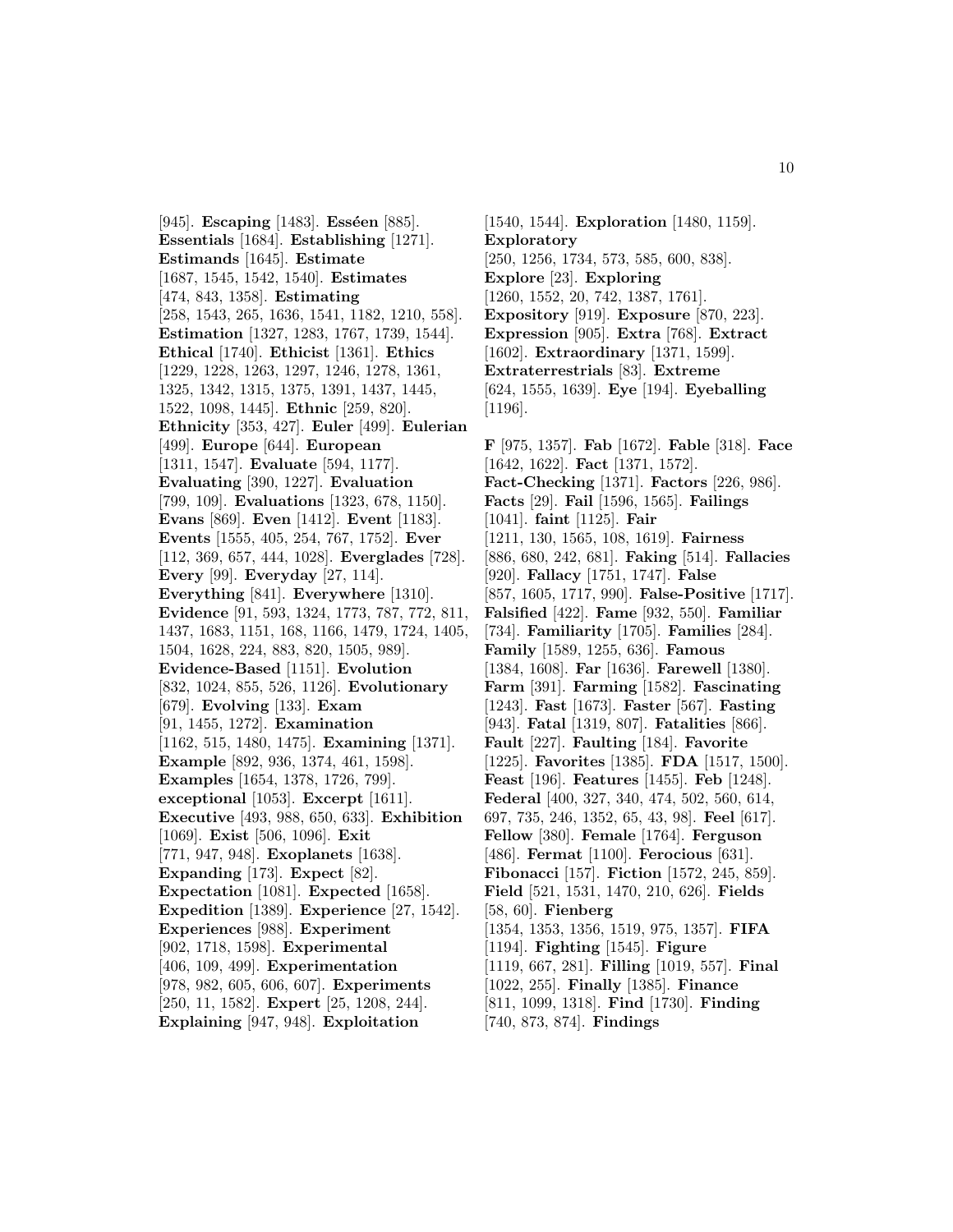[857, 1605, 1559, 919, 1704]. **Finds** [1638]. **Finger** [1027]. **Fingerprinting** [92, 93, 90]. **Fingerprints** [1475]. **Finishing** [1589]. **Finland** [1568]. **Finney** [914, 963, 913]. **Firearms** [1563]. **Fired** [777]. **Firing** [558]. **Firings** [1113]. **Firm** [886]. **First** [73, 826, 1591, 814, 357, 316, 873, 1199, 1248, 1249, 1250, 1247]. **First-Round** [873]. **First-Year** [1591]. **Fish** [160]. **Fisher** [75, 77, 1671, 76, 1034, 499]. **Fit** [1263]. **Fitting** [417, 1250, 1774]. **Five** [1404, 502, 1545, 155, 569, 1391]. **Five-Year** [1391]. **Fix** [1750]. **Fixed** [1144]. **Fixed-Cost** [1144]. **Fixed-Risk** [1144]. **Flagstick** [1697]. **Flawed** [1179, 139]. **flaws** [1594]. **Fletcher** [1245]. **Flight** [693]. **Flipbooks** [1698]. **Florida** [595, 999, 803, 1145]. **Flow** [1472]. **Flu** [1677]. **Fly** [197]. **Focused** [1731]. **Follow** [907, 865]. **Follow-up** [907, 865]. **following** [807]. **Follows** [1390]. **Food** [1131]. **Foolish** [531]. **Foot** [798]. **Football** [927, 722, 513, 1080, 266, 313, 468, 1181, 626]. **Forbes** [406]. **Force** [1737]. **Forecasting** [306]. **Forefather** [156]. **Foreign** [865]. **Forensic** [884, 787, 881, 1480, 1475, 1479, 1474, 883, 1739]. **Forensics** [1428]. **Forget** [1005]. **Formal** [1695]. **Former** [858, 692]. **Formula** [934]. **Formulas** [735]. **fortius** [555]. **Fortunes** [833]. **Fostering** [785, 231]. **Found** [160]. **Foundations** [1425, 1233]. **Four** [808, 357, 1765, 554, 1003]. **Fourth** [1450, 1344, 1054]. **fourth-down** [1054]. **Fractals** [792, 616]. **Framework** [1732]. **Francis** [1250, 471, 644, 859]. **Francisco** [196]. **Franklin** [916]. **Fraud** [421, 1109]. **Free** [406, 1758]. **Free-Standing** [1758]. **Freedle** [820]. **Freely** [733]. **Frequency** [658]. **Fresh** [882]. **Friend** [1471]. **Frontier** [739, 1022, 872]. **Frontiersman** [1667]. **Frustrated** [1001]. **Full** [140]. **Full-scale** [140]. **Fun** [342, 247]. **Functional** [788, 1209, 1294, 1372]. **Fund** [1335]. **Funded** [1534]. **Funding** [735]. **Further**

[884, 989]. **Fuss** [278]. **Future** [1558, 8, 1502, 1009, 1556, 1456, 5, 9, 7, 1475, 6, 780, 1409]. **Fuzzy** [323].

**G** [171]. **Gain** [1692]. **GAISE** [1583]. **Galactica** [1083]. **Galaxies** [1637]. **Galaxy** [1636]. **Galton** [471, 1176, 644, 859, 951]. **Gambler** [1371, 1751, 222]. **Gamblers** [1257]. **Gambling** [1081, 824, 1038]. **Game** [734, 876, 167, 357, 501, 930, 1280, 1402, 658, 1039, 1037, 1040]. **Game-Theoretic** [930]. **Games** [950, 1337, 306, 1736, 1707]. **Gaming** [823, 1390]. **Gap** [1418]. **Garbage** [256]. **Garbology** [507]. **Garden** [1733]. **Gas** [1341]. **Gastronomic** [145, 146]. **Gastronomie** [80]. **Geary** [867]. **Geert** [1518]. **Gel** [741]. **Gelman** [1252]. **Gender** [1418, 1127, 1564, 988, 1544, 989]. **Gene** [905]. **Genealogy** [471]. **General** [511, 1227, 110]. **Generated** [38]. **Generation** [1689, 241, 1419]. **Generators** [215]. **Genes** [317, 965]. **Genetic** [904, 1374, 903]. **Genetics** [1494]. **Genius** [1373]. **Genocide** [1567]. **Genomics** [739, 904, 1447]. **Genomish** [897]. **Gentleman** [3]. **Geometry** [521, 659, 338]. **geomnet** [1497]. **Geophysical** [121]. **George** [1309]. **German** [1589]. **Germany** [945]. **Gerrymandering** [1750]. **Get** [1670, 1610, 300, 116]. **Gets** [1512, 858, 1594]. **Getson** [330]. **Getting** [55, 1406]. **Gibbs** [398]. **Girls** [636]. **GIS** [733]. **Give** [610]. **Giving** [1027]. **Glimpse** [780]. **Global** [1543, 872, 1648, 1540, 1125, 1078]. **Globular** [1637]. **Glossary** [898]. **Go** [1054, 1102, 1493, 1554, 1517, 558, 468, 357, 316]. **Goal** [521, 1450, 210, 626]. **Goalie** [440, 612, 1655]. **Goes** [347, 399, 1594]. **Going** [1006, 567]. **Gold** [667, 1602]. **Golden** [81]. **Golf** [1697, 1592, 1444, 597, 1195, 108, 1587, 1037]. **Good** [1722, 1257, 455, 1323, 1179, 1025, 200, 130,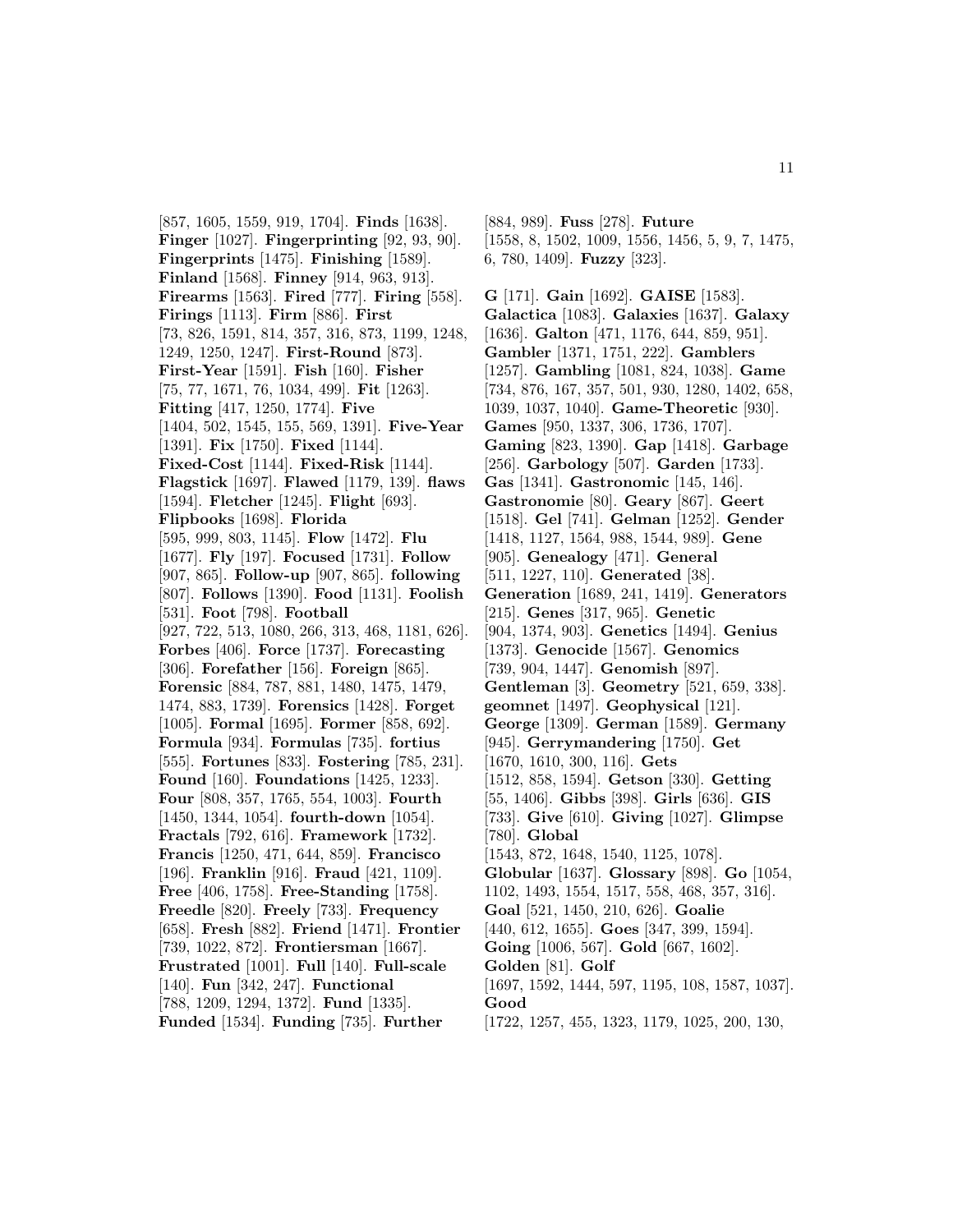1734, 210, 1196, 1731, 1726, 2, 1101]. **Goodness** [1028, 1044, 1058, 1071, 1086, 1103, 1119, 1135, 1153, 1168, 1185, 1200, 1215, 1235, 1251, 1268, 1286, 1304, 1316, 1331, 1348, 1366, 1380]. **Google** [1260]. **Gore** [731, 738]. **Governed** [1148]. **Government** [8, 28, 231]. **governments** [1594]. **Governor** [1164]. **GPS** [1277]. **GPS-Enabled** [1277]. **Grabovsky** [1526]. **Grace** [148]. **Gradebook** [1389]. **Grades** [678, 729]. **Gradients** [1486]. **Grading** [603]. **Graduate** [1256, 1620, 1411]. **Grail** [1703]. **Grant** [300]. **Granted** [614]. **Grants** [327]. **Graph** [1017, 1133, 336, 1101, 1018]. **Graphic** [1043, 1423, 1568, 629, 644, 1007, 1132, 1748, 1068, 1008]. **Graphical** [1389, 679, 359, 148, 232, 402, 486, 532, 713, 1663, 1159, 1547]. **Graphics** [1128, 2, 1547, 30, 216]. **Graphs** [311, 285, 892]. **Grapple** [1690]. **Grating** [323]. **Gray** [292, 1481]. **Great** [712, 1221, 369, 323, 1599, 1326, 1614, 319, 1009, 113]. **Greater** [1673]. **Greatest** [378]. **Greek** [824]. **Gretzky** [113]. **Grosses** [568]. **Group** [97, 1250, 945, 1083]. **Grow** [241]. **Growing** [1243]. **Grows** [881]. **Guarantee** [497]. **Guatemalan** [1208]. **guesses** [1019]. **Guesstimation** [1330]. **Guest** [212, 230, 890]. **Guidance** [1341]. **Guide** [1420, 1423, 1421, 280, 1455, 180, 1777, 1503]. **Guidelines** [243, 1583]. **Guilty** [990]. **Gummy** [1114]. **Gun** [405, 538]. **Guns** [1324].

**H** [72]. **Haalvelmo** [78]. **Hall** [550, 1249, 1250, 119, 932]. **Hall/CRC** [1249]. **Hand** [1148, 1507, 223, 61, 224, 1206, 29, 62, 1441]. **Hand-Held** [1206]. **Handbook** [1779, 1774, 1249, 1250]. **Handgun** [745]. **Handicap** [597, 1195]. **Handicapping** [1444]. **Handle** [1766]. **Hands** [809]. **Happened** [190, 15]. **Happens** [1411, 332]. **Happiness** [1426]. **Hard** [1342, 1445].

**Hardcover** [1249, 1250, 1247, 1248]. **Harder** [1450]. **Hardware** [86, 177]. **Harmony** [66]. **Harnessing** [1599]. **Harold** [121, 122, 124, 120, 123]. **Hate** [1720]. **Haven** [190]. **Having** [636, 203]. **Haystack** [901]. **Headlines** [965]. **Health** [1725, 125, 1624, 1558, 746, 759, 774, 788, 810, 893, 1006, 840, 860, 875, 907, 921, 937, 952, 965, 1009, 1026, 1041, 1057, 1070, 1085, 1102, 1116, 1151, 1198, 1277, 872, 1049, 60, 350, 890, 1560, 147, 1743, 365]. **Healthcare** [1405, 1132]. **Healthy** [1020, 1064, 1049]. **Heart** [1151, 1125]. **Heavy** [394]. **Height** [415]. **Heights** [363]. **Held** [1206]. **Help** [1534, 993, 1012, 1029, 1045, 1059, 1072, 1087, 1104, 1120, 1136, 1154, 1169, 1186, 1201, 1216, 1236, 295, 294, 759, 770, 1559, 1383, 391, 152, 768, 1177]. **Helping** [1730]. **Here** [617, 746, 759, 774, 788, 810, 893, 840, 860, 875, 907, 921, 937, 952, 965, 1009, 1026, 1041, 1057, 1070, 1085, 1102, 1116, 1151, 1198, 1277, 1383, 1498, 55]. **Hertz** [58]. **Hexagonal** [1434]. **Hey** [1129]. **hide** [1594]. **Hierarchical** [836, 899]. **High** [1070, 391, 1462, 1457, 989]. **High-Producing** [391]. **High-School** [1462]. **Highlights** [1511]. **Hill** [674]. **Hired** [777]. **Historical** [1482, 1002, 480, 1547]. **History** [516, 105, 1650, 500, 124, 1659, 1133, 499, 1568, 1748]. **Hit** [1499]. **Hite** [17]. **Hits** [1279]. **Hitter** [1147]. **Hitters** [506, 264]. **Hitting** [466, 691, 1396, 1337, 1499, 1166]. **HIV** [190]. **Hockey** [484, 293, 1338, 1207, 409]. **Hold** [1378]. **Holiday** [430, 445, 106]. **Holidays** [505]. **Holy** [1703]. **Home** [466, 1396, 506, 952, 1207, 1102]. **Home-Run** [466, 506]. **Homeland** [652]. **homes** [1102]. **Homicides** [1162]. **Homme** [191]. **Homology** [1634]. **Honest** [522]. **Honesty** [1522]. **Hope** [323]. **Horizon** [1491]. **Hormone** [1151]. **Horse** [1230]. **Horses** [1225]. **Hospitals** [472]. **Hot** [61, 440, 395, 29, 62, 1441, 581]. **Hour** [100].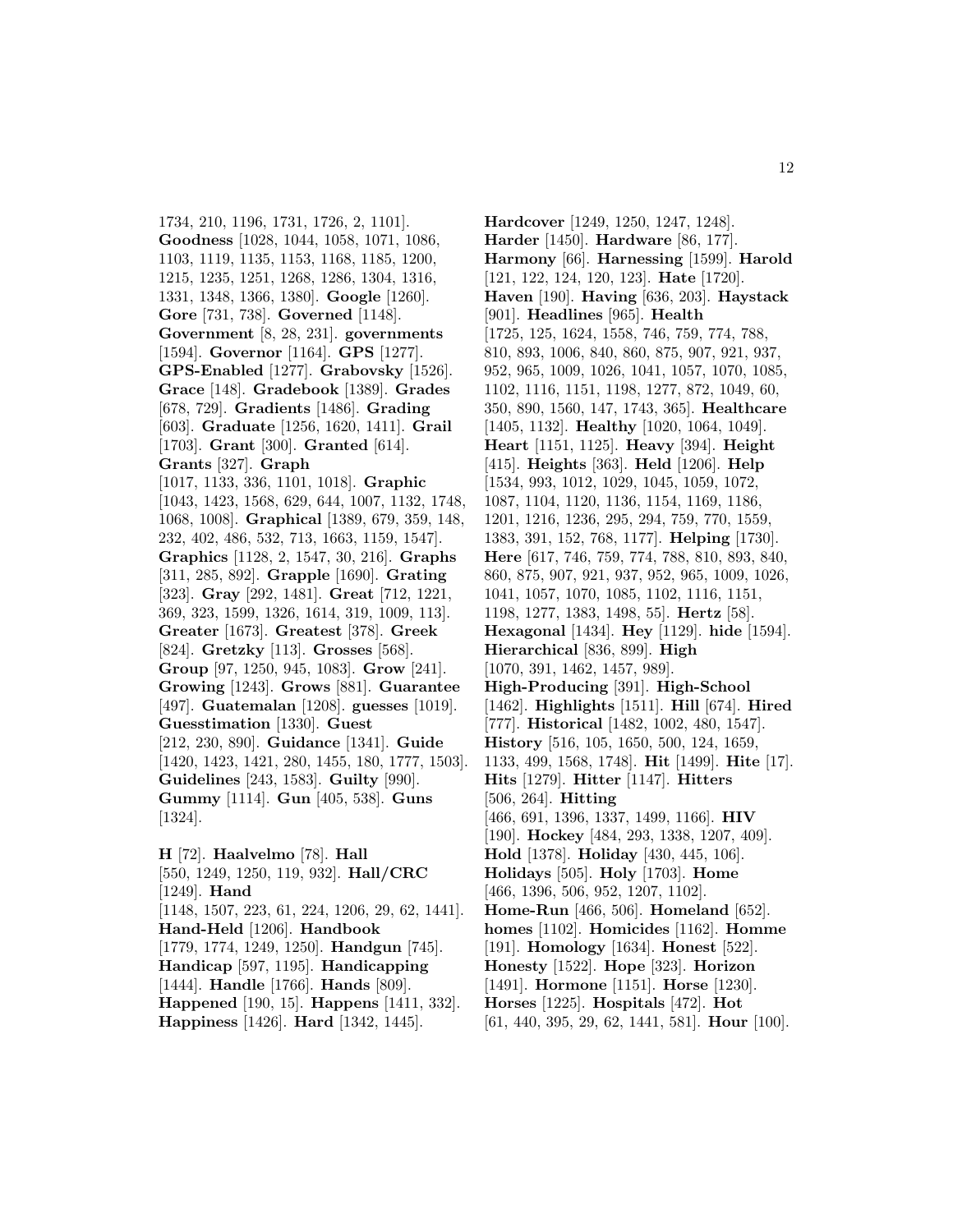**Howard** [1429]. **Hub** [1311]. **Hubbard** [838]. **Human** [1083, 1729, 365, 1544, 158, 1642, 1564, 1565, 1562, 453, 350, 1566, 1376, 1622, 1208]. **Humans** [183]. **Humor** [1514]. **Hundred** [155, 1523]. **hunted** [1776]. **Hurrah** [700]. **Hybrid** [1623]. **Hype** [323]. **Hypergeometric** [668]. **Hypothesis** [1521, 63, 668, 1763]. **Hypothetical** [1009]. **Hz** [60].

**Ibry** [1314]. **Ice** [944, 1556, 1207, 1441]. **Iceberg** [12]. **Ideas** [1266, 1326, 1614]. **Id´ees** [736]. **Identification** [885]. **Identifying** [904, 1639]. **Ides** [1349]. **If** [374, 1766, 921, 669, 1291, 1445, 1028]. **Ignorance** [1324, 1084]. **II** [1460, 1098, 585]. **III** [600]. **Illinois** [1079]. **Illness** [937]. **Illuminations** [1405]. **Illusion** [62]. **Illustrated** [1471]. **Illustrating** [1019]. **Illustration** [859]. **Imagery** [830]. **Images** [38, 788, 741, 338]. **Imagination** [55]. **Imaging** [977, 937, 1294]. **Imagining** [1494]. **Immigration** [268]. **Impact** [1223, 799, 1730, 1320, 1009, 847, 1471, 865, 1712, 148, 1739, 848, 850, 1019, 849, 851, 852]. **Impacts** [1558, 1557]. **Imperfect** [1552]. **Implant** [772]. **Implementing** [782]. **Implementor** [99]. **Implicit** [1533, 285]. **Importance** [1654, 1238, 1243, 1143, 1557]. **Impress** [563]. **Improve** [1405, 209]. **Improved** [927, 707, 930]. **Improvements** [1672]. **Improving** [1026, 1254, 276, 958, 1007, 1008, 1611]. **Imputation** [1110, 1026, 1020, 1064]. **imputing** [1019]. **Incalculable** [247]. **Inclusion** [1702]. **Inconsistencies** [358]. **Increase** [223, 314, 807]. **Increasing** [1725]. **Incremental** [1672]. **Independent** [1615]. **Index** [153, 235, 288, 331, 435, 434, 491, 535, 588, 647, 701, 750, 800, 686, 1400]. **Indian** [1732]. **Indicators** [661]. **Indigenous** [1728]. **Individual** [1223, 324]. **Industry** [138, 745, 28, 1225]. **Inequality** [986, 1752].

**Inequality-How** [1752]. **Inextricable** [1275]. **Infant** [1162]. **Infer** [935]. **Inference** [1610, 1327, 1283, 1328, 1176, 1426, 1451, 1086, 398]. **Inferences** [125, 765, 1445]. **Influences** [1472, 324]. **Influencing** [1412]. **Influenza** [1009, 1198, 806]. **Info** [287]. **Information** [792, 1297, 314, 335, 1479, 782, 1517]. **informative** [1445]. **Informing** [1577]. **Infovis** [1568]. **Ingestation** [1652]. **Ingredients** [1416]. **Initial** [886, 1387]. **Initiative** [1702]. **Injectors** [190]. **Ink** [1670]. **Innate** [866]. **Innovations** [697, 679]. **Inquiry** [1230]. **Inside-Out** [1152]. **Insider** [1455]. **Insight** [606]. **Insights** [1582]. **Insignificant** [1603, 936]. **Inspecting** [606]. **Inspired** [1112]. **Instinct** [350]. **Institutes** [1306]. **Institutions** [676]. **Instructional** [1718]. **instructions** [289]. **Instruments** [1552]. **Insurance** [907, 528, 629]. **Integrated** [783]. **Integration** [1448, 783]. **Integrity** [883]. **Intelligence** [637, 1308, 638]. **Intelligent** [1024]. **Intent** [467]. **Intentions** [1001]. **Interact** [1369]. **Interactions** [231]. **Interactive** [1254]. **Intercomparison** [1553]. **Interdisciplinary** [1414]. **Interest** [1213, 43]. **Intergalactic** [1635]. **Interim** [74]. **Intermediate** [167]. **International** [253, 1515, 1397]. **Internet** [286, 364]. **Interpretable** [1666]. **Interpretation** [1476]. **Interpretations** [795]. **Interpreting** [682]. **Interventions** [1009, 1712]. **Interview** [1356, 1386, 1429, 1410, 1006, 1518, 946, 1010, 1398, 1290, 1536, 498, 975, 1357]. **Interviewer** [371]. **Intro** [1652]. **Introduce** [1397, 246]. **Introducing** [1423]. **Introduction** [1422, 1362, 132, 715, 1294, 1023, 1379, 662, 1378]. **Introductory** [1696, 1448, 1273, 1274, 1583]. **Inventions** [544, 486]. **Inverse** [121]. **Investigation** [693, 1667, 13, 532, 1079]. **Involving** [469]. **Iowa** [1144]. **IQ** [317, 433, 797]. **Iran** [1109].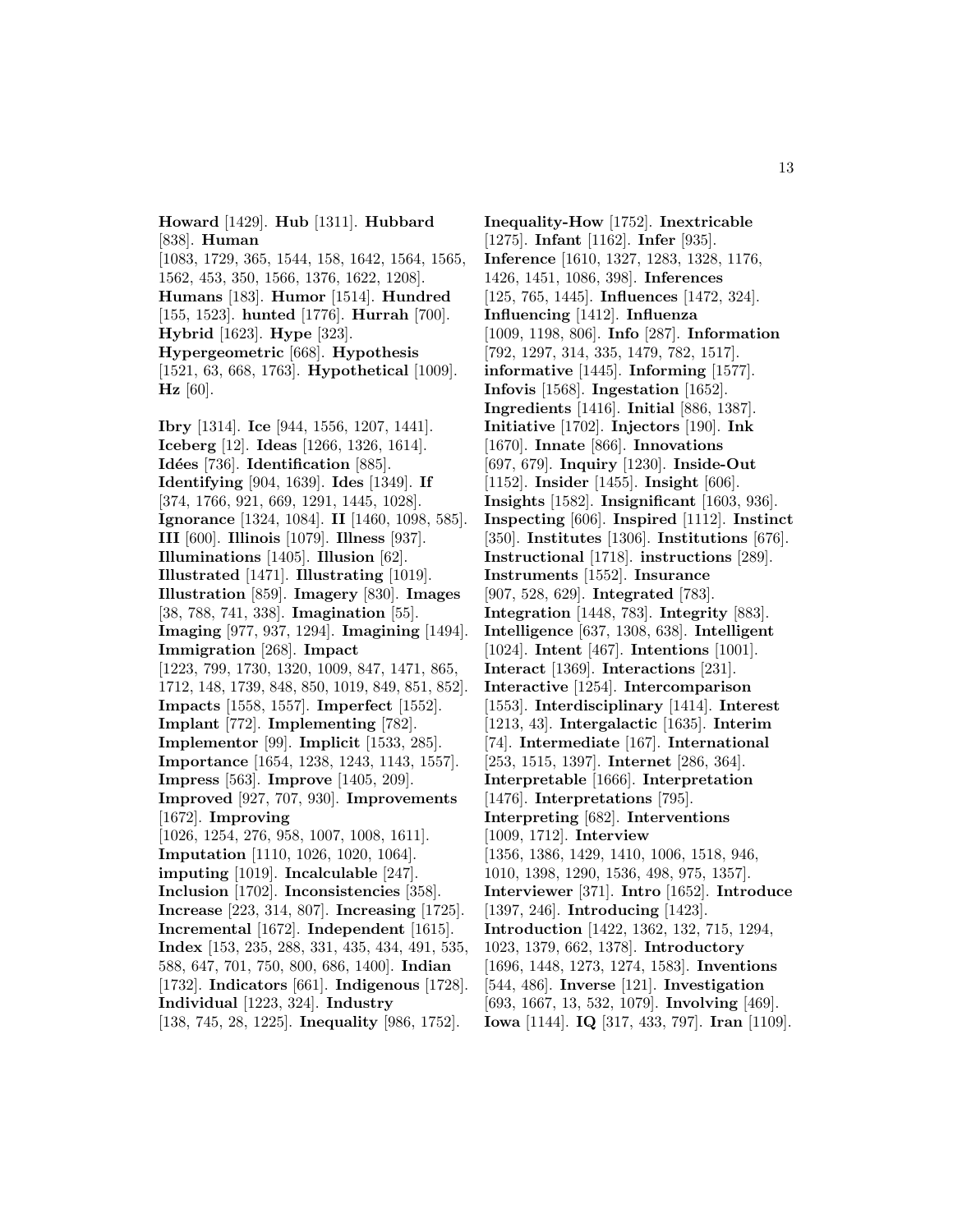**Irregularities** [595, 372]. **ISBN** [1249, 1250, 1247, 1248]. **ISBN-10** [1249, 1247]. **ISBN-13** [1250, 1248]. **ISI** [80]. **Island** [1560]. **Isles** [1225]. **Isn't** [841]. **Isolation** [1598]. **isomorphisms** [1521]. **Issue** [628, 1722, 1633, 1689, 1309, 803]. **Issues** [912, 1273, 1480]. **Item** [1127, 1117]. **items** [1019].

**Jabine** [1010]. **Jack** [655]. **James** [1384, 1608]. **Janet** [1410]. **Japan** [129, 15]. **Java** [504]. **Jay** [1321]. **Jeffreys** [121, 122, 123, 124, 120]. **Jelly** [1180]. **Jensen** [1482, 639, 637]. **Jeopardy** [255, 1159]. **Jersey** [206]. **Jesse** [1431]. **Jewels** [713]. **Jim** [1386]. **Job** [295, 294, 724]. **Jobs** [1778]. **Joe** [1178]. **John** [215]. **Johnson** [412, 1371]. **Jokinen** [1053]. **Joseph** [713, 1245]. **Journals** [448, 270, 1766, 218, 1082]. **JSM** [881]. **Judge** [1366, 95]. **Judging** [425, 395]. **Judgment** [279]. **Judicial** [140]. **Judith** [906]. **Juiced** [699]. **Jules** [1314]. **Junkets** [253]. **Jury** [666, 461]. **Jussi** [1053]. **Just** [1636, 856, 542, 55, 785, 1166]. **Justice** [1470, 1435, 1449, 1493, 1512, 1537, 1569, 1584, 276, 1481, 1594, 1778, 1208].

**Kadane**} [1321]. **Kaplan** [655]. **Kaufmann** [1]. **Keep** [1729]. **Keeping** [746]. **Kelley** [548]. **Kendall** [171]. **Kentucky** [1588]. **Kettering** [96]. **Kickers** [521, 210]. **Kickstarter** [1700]. **Kids** [563]. **Kill** [1584]. **Killed** [1714]. **Kind** [257]. **Kindergartners** [1307]. **Kinematics** [1639]. **Know** [400, 1551, 1609, 1408, 52, 1409, 929]. **Knowledge** [19, 368]. **Kotz** [412]. **Kullback** [1713]. **Kurashi** [249]. **Kyrgios** [1403].

**L.A.** [328]. **Labor** [724]. **Lament** [1764]. **Land** [145, 146]. **Landscape** [1690]. **Language** [1249, 1728, 1250, 1247, 1248]. **Large** [1259, 1635, 1283]. **Large-Scale**

[1635, 1283]. **Larger** [1183]. **Last** [648, 564, 118]. **Later** [502]. **Latest** [1391]. **Latin** [1118, 1134, 13, 499]. **Laureate** [78]. **Law** [1099, 305, 1760, 1715, 1314]. **Laws** [1289, 1752, 1761]. **Layperson** [280]. **Lead** [787, 1039, 883]. **Leaderboard** [1520]. **Leadership** [1529]. **Leading** [529]. **League** [550, 1337, 871, 376, 409]. **Learn** [82, 1434]. **Learned** [1696, 1729, 1542, 551]. **Learning** [1666, 1404, 1624, 1055, 1730, 1009, 771, 1393, 1572, 1685, 1274, 1669, 1483, 1769]. **Least** [1337, 417, 1130]. **Least-Absolute-Deviation** [417]. **left** [1165]. **Legacy** [713]. **Legal** [469]. **Legendary** [185]. **Legislation** [258]. **Leicester** [1593]. **Leisure** [687]. **Leland** [1770]. **Length** [1242, 1606]. **Leninist** [476]. **Lens** [1677]. **Leone** [1277]. **Lesser** [254]. **Lesson** [551]. **Lessons** [1723, 1696, 1729, 731, 1114, 1542, 606]. **Let** [9, 1517, 1628, 436]. **Letter** [163, 204, 493, 508, 619, 911, 1017, 1172, 1189, 1174, 1205, 1173, 1190, 1220, 1237, 1253, 1269, 1287, 1305, 1317, 1333, 1350, 424, 136, 1367, 1381, 1395, 1407, 1427, 1439, 1452, 1461, 1473, 1484, 1496, 1506, 1516, 1527, 1538, 1549, 1561, 1576, 1586, 1595, 1604, 1617, 1632, 1643, 1175, 298, 1438, 457, 188, 981, 996, 1015, 1032, 1048, 1062, 1076, 1091, 1108, 1124, 1140, 1158, 941, 956, 969, 415, 926, 538, 1653, 1665, 1676, 1688, 1699, 1711, 1721, 1735, 1749, 1759, 803, 1077, 658, 880, 219, 320, 738, 403, 650, 633, 334, 479, 1075, 1090]. **letter** [1107, 1123, 1157, 1204, 1219]. **Letter-Frequency** [658]. **Letters** [35, 57, 89, 344, 477, 490, 494, 523, 552, 634, 653, 665, 725, 1063, 220, 273, 164, 1252, 260, 238, 689, 957, 591, 565, 717]. **Letting** [1554]. **Level** [1760, 1280, 541, 988, 1034, 1623, 989]. **Leveling** [1470]. **Liars** [1741]. **lied** [581]. **Lies** [1574, 33, 33]. **Life** [1324, 1345, 1560, 629, 1390, 1020, 1064]. **Lifelengths** [529]. **Light** [1040]. **Lighter** [48, 70, 103, 152, 180, 236, 203, 218, 272, 253,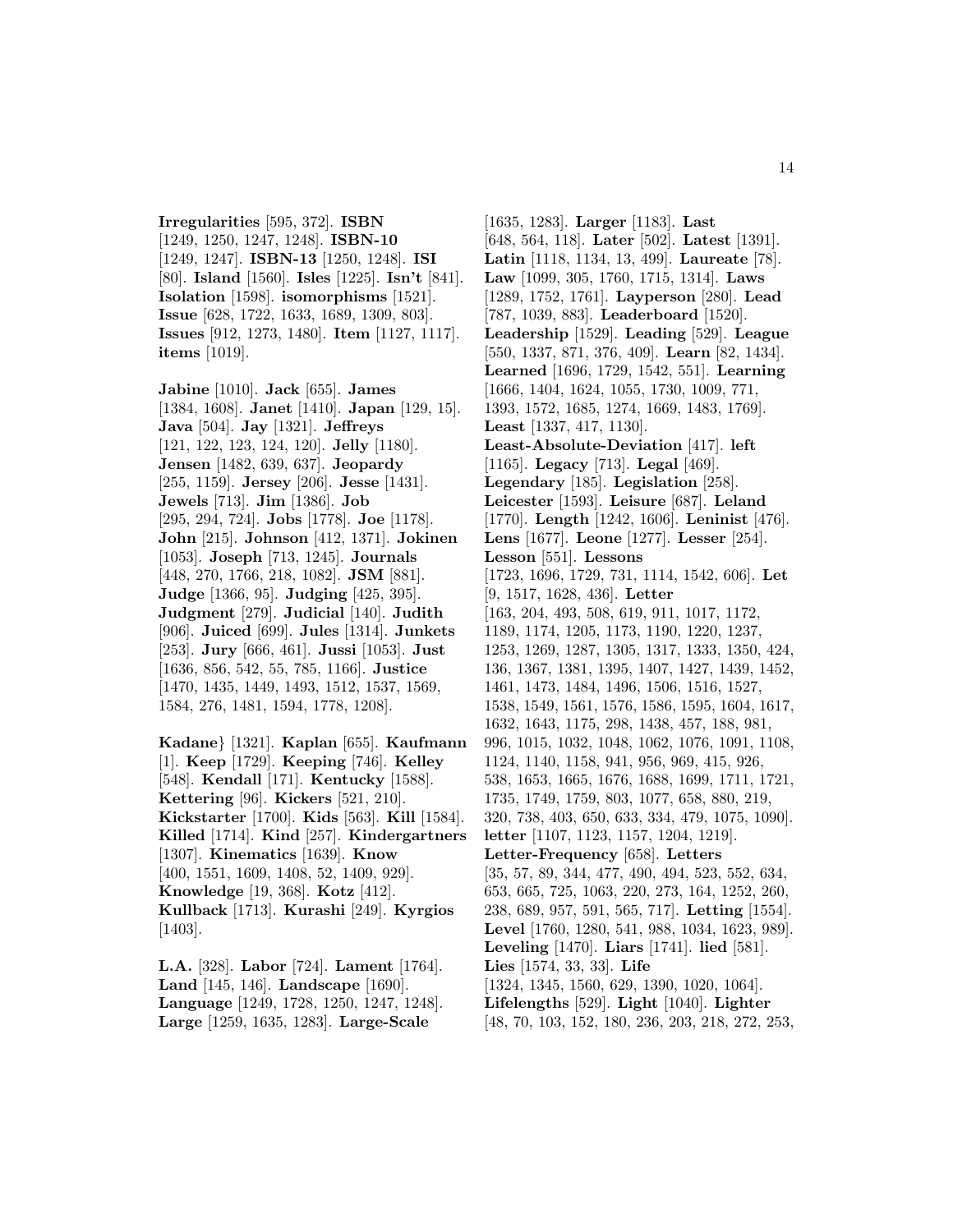289, 312, 332, 343, 355, 366, 388, 436, 420, 465, 507]. **Lights** [1129]. **Like** [1445, 228, 1572, 428, 542, 389, 1483]. **Likelihood** [1332]. **Likely** [1593]. **Lilliput** [318]. **lime** [687]. **Limit** [985]. **Limitation** [1243]. **Limitations** [1734]. **Limited** [1163]. **Limiting** [1143]. **Line** [1714, 417, 413, 1133]. **Linearity** [1508]. **Linemen** [1223]. **Lines** [694, 1373, 1167]. **Lining** [176]. **Link** [1275, 224]. **Linkage** [756, 685]. **linked** [1082]. **Linking** [170]. **List** [430, 445, 126]. **Listen** [645, 1756]. **Listicle** [1603]. **Literacy** [359, 989]. **Literary** [446]. **Literate** [630]. **Literature** [1521, 1602, 719, 1704]. **Litigious** [212]. **Little** [1084]. **Livermore** [1431]. **Lives** [1778]. **Livestock** [392]. **Living** [977]. **Load** [986]. **Locating** [1491]. **Location** [935]. **Loci** [899]. **Logic** [323]. **Logical** [1268, 271, 820]. **Logicomix** [1303]. **Logistic** [1445, 1592]. **Long** [983, 413, 723]. **longer** [555]. **Longitudinal** [594, 1078]. **Look** [1477, 814, 1502, 913, 1618, 1755, 743, 914, 1334, 882, 1384, 1608, 1021, 1067, 1129, 963]. **Looked** [201]. **Looking** [1323, 1194, 1042, 1720]. **Loops** [966]. **Lorenz** [392]. **Lose** [1385]. **Loser** [826]. **Losers** [568]. **Loss** [978, 934, 1692]. **Losses** [873]. **Lost** [388]. **Lottery** [410, 1658, 1368, 500, 1763]. **Lotto** [485, 130, 439, 443]. **Love** [1568]. **Low** [1636]. **Low-Resolution** [1636]. **Lucia** [1597]. **Luck** [602, 1768, 1587, 1037]. **Lucky** [210]. **Lunacy** [1601]. **Lung** [1070, 223, 224]. **Luria** [1126]. **M&M** [370]. **Machine**

[1666, 1729, 1055, 1730, 1393, 1669]. **Machinery** [837]. **Machines** [1669]. **Made** [663]. **Madness** [987, 1038]. **Magic** [1326, 1135]. **Magical** [1326]. **Magnetic** [788, 58, 1294, 60]. **Magnetism** [1485]. **Mailrooms** [668]. **Mailtrap** [761]. **Maintaining** [1729, 419]. **Major**

[474, 799, 1443, 1337, 871, 550]. **Make** [342, 1335, 892]. **Makes** [1575, 498]. **Making** [779, 1765, 1413, 350, 1295, 199, 688, 1054, 284, 1548]. **Mammal** [704]. **Man** [675, 191, 498]. **Management** [1448, 7, 339]. **Manager** [558]. **Managers** [1227]. **Managing** [724, 39, 325]. **Manchester** [376]. **Mandatory** [1430]. **Manga** [1421]. **Mania** [485]. **Map** [935, 781]. **Mappers** [79]. **Mapping** [1621, 1635]. **Maps** [1245]. **Marathon** [226, 1589, 527, 1399]. **March** [987, 1038, 1349]. **Marey** [1314]. **Marital** [66]. **Market** [107, 834, 611, 1141, 518]. **Marketing** [406, 669]. **Markets** [724, 1292]. **Markov** [1249, 38, 1779, 586, 918, 612, 1655]. **Marks** [369]. **Marriage** [1351]. **Marry** [112]. **Marxist** [476]. **Mary** [868, 1481]. **Maryland** [1565]. **Masonry** [265]. **Mass** [740, 743, 744]. **Masses** [1624, 688]. **Master** [207, 736]. **Mastermind** [186]. **Masters** [1592]. **Match** [1474]. **Matches** [1444]. **Matching** [1036]. **Matchmaker** [1351]. **Maternal** [806]. **Math** [962, 1418, 821, 719, 193, 1457, 247]. **Mathematical** [1326, 1751, 1463]. **Mathematics** [1326, 1626]. **Matloff** [1264]. **Matter** [1577, 371, 695, 705, 785]. **Matters** [1101]. **Maurice** [171]. **Maximizing** [1658]. **May** [1017, 1249, 1247, 1018]. **Maybe** [1334]. **MCAT** [1272]. **McGrayne** [1247, 1241]. **Me** [1402]. **Mean** [1215, 1361, 1334, 1191, 431, 1053]. **Means** [611, 329, 354, 1491]. **Measure** [886, 230, 291, 890, 360, 355]. **Measured** [1280]. **Measurement** [353, 743, 1150]. **Measures** [1645, 1723, 1552, 1657, 835]. **Measuring** [1223, 484, 621, 1773, 870, 1564, 1338, 1049, 1541, 1767, 1504]. **Medals** [667]. **Meddling** [373]. **Media** [295, 294, 1413, 958]. **Medical** [1271, 1364, 1055, 746, 1263, 1273, 1093, 1405, 1660, 685, 1230]. **Medicare** [892]. **Medicine** [1515, 1275, 774, 1151, 1276, 1099, 589].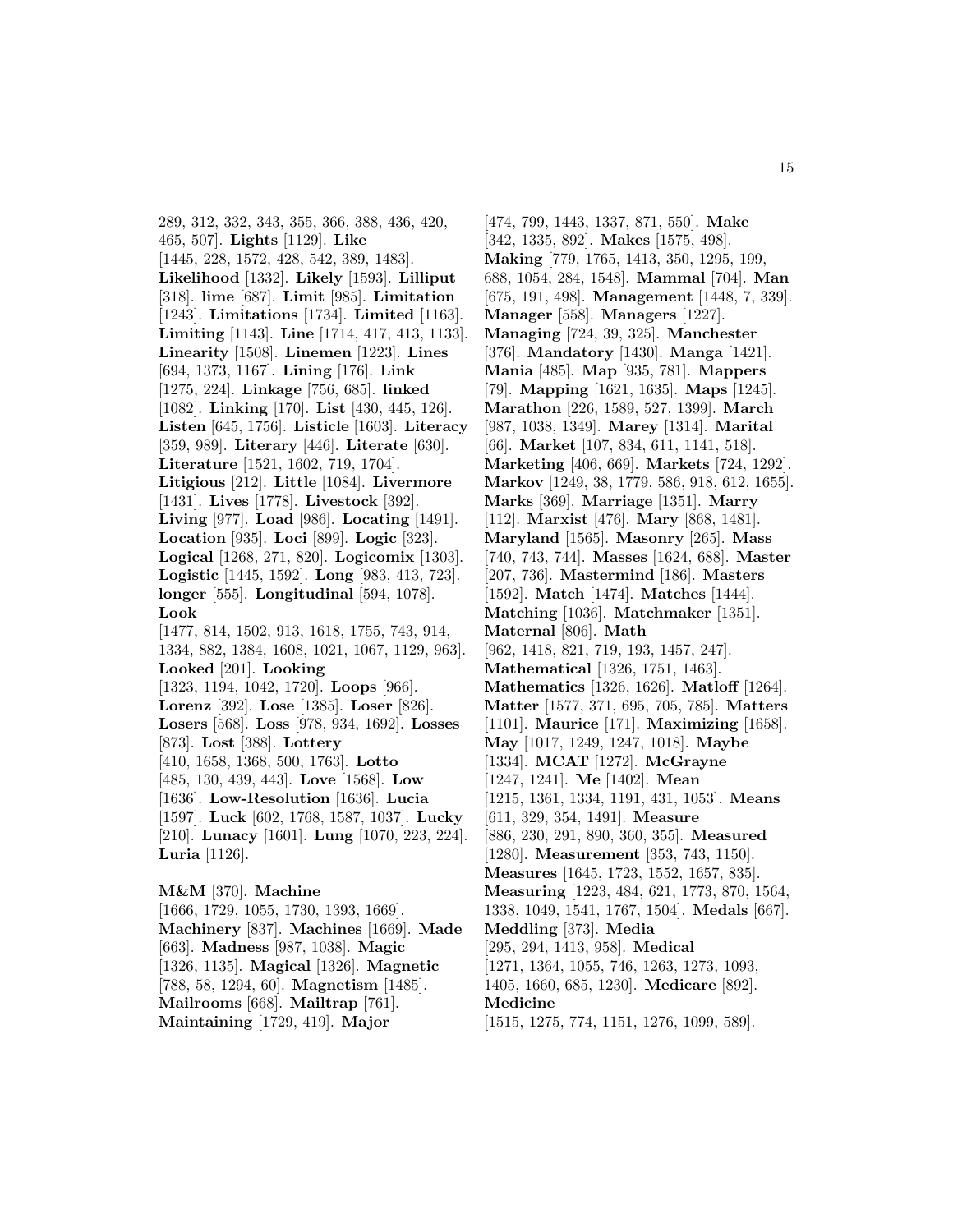**Medics** [659]. **Meet** [1666, 1562, 662]. **Meeting** [343]. **Meets** [194, 1440]. **Mega** [1763]. **Memoriam** [1, 72, 1770]. **Memories** [971]. **Memory** [1487]. **Men** [413, 1382]. **Mendel** [874]. **Mental** [937]. **Mere** [1002]. **Messy** [1674]. **Meta** [1602, 1332, 1618, 115]. **Meta-Analysis** [115, 1602, 1618]. **Meta-Analyst** [1332]. **Metabolomic** [998]. **Metabolomics** [739, 997]. **Method** [1723, 847, 542, 883, 820, 848, 850, 849, 851, 852]. **Methodology** [1272]. **Methods** [1364, 1055, 1640, 1476, 1545, 1577, 1228, 1347, 1327, 1566, 1283, 1616, 1767, 900, 1680, 1383, 1615]. **Metric** [1080]. **Metrics** [1520, 1656]. **Metropolitan** [517]. **Meyer** [868, 913]. **Mice** [1388]. **Michael** [245]. **Michigan** [1248]. **Mick** [1165]. **Microarray** [902]. **Microarrays** [900]. **Microdata** [1693]. **Might** [1337, 313]. **Migration** [621, 1728]. **Mike** [466]. **Mileage** [1341]. **Military** [1581]. **Milk** [428]. **Milky** [1639]. **Millennium** [560]. **Million** [554]. **Millions** [405, 1763]. **Milosevic** [692]. **Minard** [713]. **Mine** [1536]. **Mining** [460]. **Minority** [97, 315]. **Minus** [1304]. **Miracle** [1097]. **Mirage** [991]. **Mirandola** [156]. **Mirrors** [1501]. **Mis** [1182]. **Mis-Shelved** [1182]. **Misattribution** [1704]. **Misbehaving** [1149]. **Misclassification** [1430]. **Misconceptions** [1508]. **Misconduct** [421]. **misleading** [639]. **Misreporting** [1026]. **Misrepresenting** [1670]. **Missed** [626]. **Missile** [830]. **Missing** [1026, 1490, 1094, 1390]. **Misspent** [49]. **Mistakes** [1319]. **Misuse** [823, 887, 1739]. **Misuses** [107, 637]. **Mitigating** [915]. **Mixed** [1566]. **Mixing** [1180]. **Miyagi** [1254]. **MLB** [646, 1591, 1147]. **Mobile** [1600, 1277]. **Modalities** [1494]. **Modality** [1294]. **Model** [1515, 521, 759, 258, 474, 18, 952, 1592, 1623, 1553, 1221, 1078]. **Model-Based** [474, 18]. **Modeling** [550, 587, 1581, 250, 1009, 1116, 794, 1469, 376, 541, 1652, 1489, 1267, 1392, 1051, 85,

1712, 1463]. **Modelling** [1298]. **Models** [836, 1682, 1288, 899, 1177, 1488]. **Modern** [1695, 675, 1476, 1546, 1543, 1541, 1542, 1327, 659, 2, 1583]. **Modification** [1655]. **Modified** [927]. **Molenaar** [142]. **Molenberghs** [1518]. **Möller** [885]. **MoMath** [1432]. **Momentum** [394, 1096]. **Mommy** [1334]. **Monitoring** [860, 1139, 1732, 147]. **Monopoly** [530]. **Monte** [1249, 1779, 11, 586]. **Monty** [119, 1703]. **MOOCs** [1459]. **Mood** [605]. **Moral** [1245]. **Morris** [72, 1398]. **Mortality** [1277, 278, 1601]. **Most** [857, 1605, 1413, 1376, 1384, 1608]. **Mother** [838]. **Motivate** [785]. **Motivations** [1734]. **Moto** [249]. **Motorcycle** [1601]. **Move** [170]. **Moveat**} [347]. **Moves** [357]. **Movie** [390, 568]. **Moving** [1507]. **Moyen** [191]. **Mozart** [1101]. **MR** [948]. **Mr.** [1671, 1254, 974]. **MR2149936** [963]. **MR2370724** [949]. **Much** [1193, 49, 115, 183, 768, 1212, 177]. **Multi** [779]. **Multi-Way** [779]. **Multinational** [759]. **Multinomial** [1180]. **Multiple** [1162, 1110, 1026, 1337, 168, 1544, 1020, 1064]. **Multiple-Choice** [168]. **Multiplicity** [1644, 1259]. **Multispecies** [902]. **Multivariate** [716, 406]. **Murder** [302]. **Murders** [1324]. **Music** [462, 792, 1700, 59]. **Musical** [794, 795, 793]. **Musing** [1406]. **Musings** [34, 56, 88, 135, 165, 189, 205, 221, 239, 299, 321, 495, 509, 524, 539, 553, 566, 577, 592, 604, 620, 635, 651, 664, 677, 690, 703, 714, 727, 752, 764, 778, 791, 261, 274]. **Must** [374]. **My** [505, 563, 575, 55]. **Mysteries** [1000]. **Mysterious** [370]. **Myth** [58, 405]. **Myths** [339].

**N=1** [1256]. **NAEP** [599]. **Naked** [1377]. **Name** [309]. **Napkin** [1330]. **narrative** [1547]. **Nation** [291, 26, 147]. **National** [419, 661, 500, 1542, 1132, 1006, 1649, 594, 409]. **Nationality** [409]. **Nations** [676, 838]. **Natural** [1598, 1066]. **Nature** [812, 1301].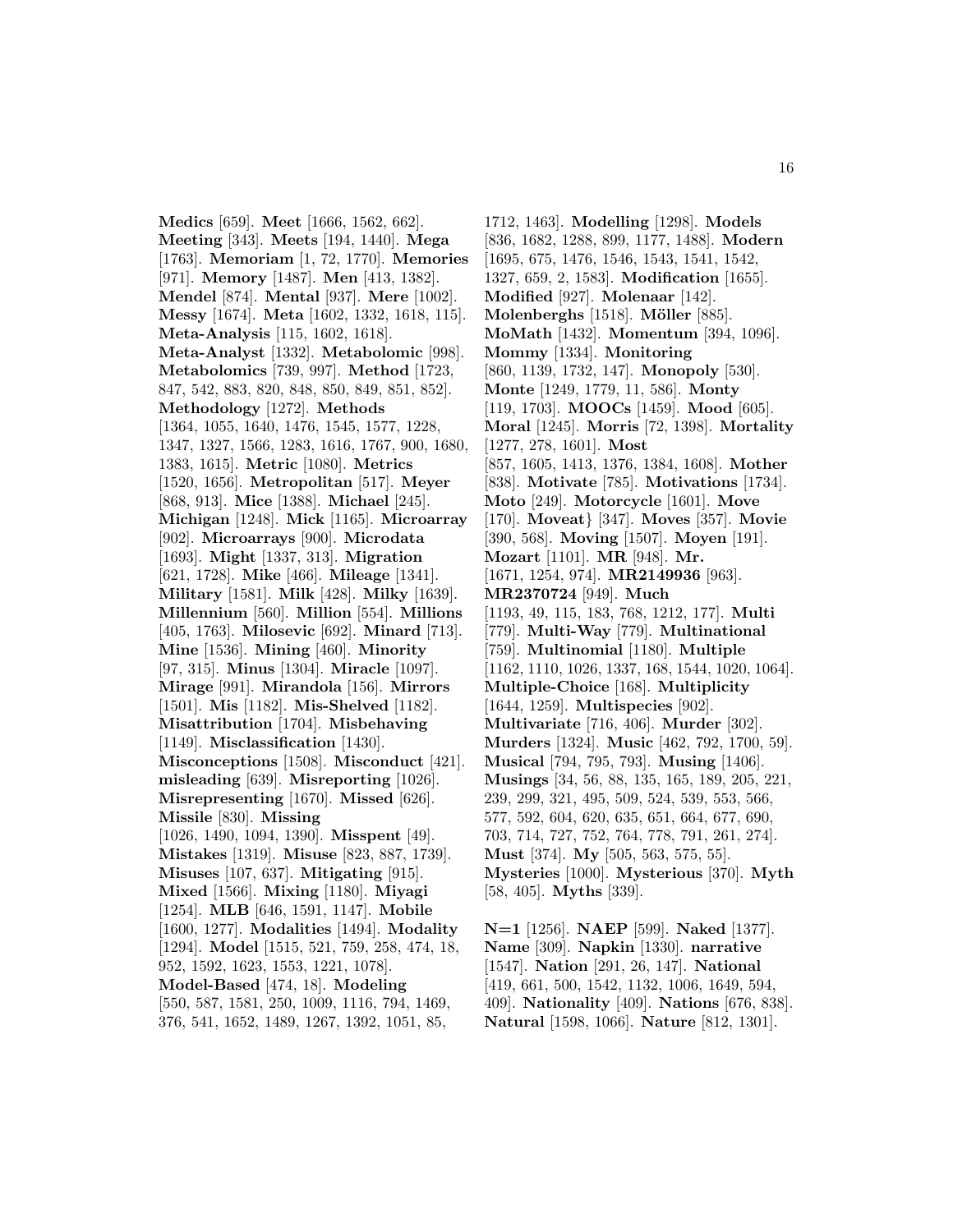**Navigate** [561]. **NBA** [766, 1513, 1040, 1149]. **NCAA** [1611, 315, 987, 1382]. **Nearness** [600]. **Necessarily** [1588]. **Need** [628, 770, 110, 1498]. **Needed** [1449, 961, 224]. **Needles** [901]. **Needs** [400, 686, 310]. **Neglected** [731, 803]. **NELS** [594, 593]. **Neopythagorean** [1657]. **Net** [230, 1444]. **Netflix** [1111]. **Netherlands** [1544]. **Network** [754, 1082]. **Networks** [904, 1335]. **Neumann** [215]. **Neuroimaging** [1294]. **Never** [387, 1499]. **News** [295, 294]. **Newspapers** [809]. **Next** [474, 1442, 1146, 1492, 997]. **Nexus** [1224]. **NFL** [521, 511, 1450, 210, 1509, 1651]. **NHL** [1434]. **Nick** [1403]. **Nigeria** [1724]. **Night** [117, 971]. **Nightingale** [1224]. **NISS** [1417]. **No** [1017, 1401, 1316, 401, 134, 264, 861, 813, 827, 842, 894, 908, 922, 938, 953, 992, 1011, 1147, 1028, 1018, 555]. **No-Hitter** [1147]. **No-Hitters** [264]. **Nobel** [78, 336]. **Nobody** [775]. **Node** [1354]. **Nomograms** [545]. **Non** [1430, 1712]. **Non-Drug** [1430]. **Non-Pharmaceutical** [1712]. **Noninferiority** [1085]. **Nonparametric** [1695, 1358]. **NonRANDom** [407]. **Nontraditional** [718]. **Nonuniform** [1036]. **Normal** [451, 951]. **Norman** [1264]. **Northern** [296]. **Nostalgia** [1656]. **Note** [406, 1460, 1430]. **Nothing** [1262, 1028]. **Notice** [831]. **Notices** [32]. **NSABP** [438, 423]. **Nuclear** [240]. **Null** [1554, 63, 1164]. **Number** [215, 1629, 313]. **Numbers** [788, 450, 1302, 157, 382, 17, 760, 73, 1544]. **Numerical** [1616, 1231]. **Nursing** [952, 1102]. **Nurture** [812]. **Nurturing** [1460]. **Nuts** [177].

**O** [1214, 1192, 1548, 1293, 1471, 1191, 1213, 1226, 1243, 1311, 1447]. **Oasis** [991]. **obesity** [1020]. **Obey** [1166]. **Obituaries** [1631]. **Objectives** [147]. **Observational** [1050, 1336]. **Observations** [1004]. **Obtain**

[1342]. **Occult** [1385]. **Occur** [1650]. **Ocean** [1491, 1488]. **Oct** [1250]. **Octopus** [1385]. **Oddities** [719]. **Odds** [263, 1067, 93, 1470, 1435, 1449, 1493, 1512, 1537, 1569, 1584, 1593, 83, 1097, 1225, 276, 1481, 482, 498, 1594]. **Ode** [1563]. **Odyssey** [520]. **Off** [304, 1129, 944]. **Offense** [1025]. **Offensive** [1223, 587, 1066]. **Offerings** [886]. **Office** [374]. **Officers** [1714]. **Official** [1564, 947, 948]. **Ohio** [916]. **Oil** [1491]. **Okay** [61]. **Old** [1295, 973, 838]. **Olympic** [1589, 373, 555]. **Olympics** [667, 767, 854]. **OMB** [427, 401]. **Omega** [562]. **Omics** [1531]. **Once** [1168]. **Oncology** [1647, 1680]. **One** [675, 712, 759, 1523, 1133, 1153]. **Online** [1696]. **Only** [841, 831, 1445]. **Ontario** [1368]. **Open** [1228, 1639]. **Openings** [724]. **Openness** [1271]. **Operating** [385]. **Operational** [799]. **Opinion** [58, 90, 303, 551, 576, 589, 632, 603, 618, 36, 48]. **Opinions** [1127]. **Opportunities** [1467, 1417, 1259]. **Opportunity** [340]. **Opposition** [1316]. **Oprah** [933]. **Optimal** [1179, 1094]. **Optimism** [1385]. **options** [556]. **Orbits** [38]. **Order** [789, 158, 456, 324, 615]. **Ordinal** [1592]. **Oriented** [1698]. **Origin** [215, 124, 251]. **Orlando** [304]. **Orleans** [22]. **Orphaned** [759]. **orthogonal** [1130]. **Oscars** [856]. **Other** [1729, 1041, 1499, 1453, 1153, 719, 567, 339]. **Ottawa** [475, 441]. **Ottoman** [516]. **Our** [661, 291, 1634, 1335]. **Ours** [958]. **Outbreaks** [1578]. **Outcome** [1235, 1251, 1698]. **Outcome-Oriented** [1698]. **Outcomes** [167, 1210, 959, 426]. **Outperform** [240]. **Outreach** [1702]. **OutSMARTing** [1678]. **Ovarian** [742]. **Overall** [1382]. **Overestimates** [405]. **Overhead** [199]. **Overtime** [1450, 293]. **Overview** [1050, 1150]. **Owl** [1224]. **Oz** [716].

**Pˆat´e** [1131]. **Pace** [746]. **Package** [1497].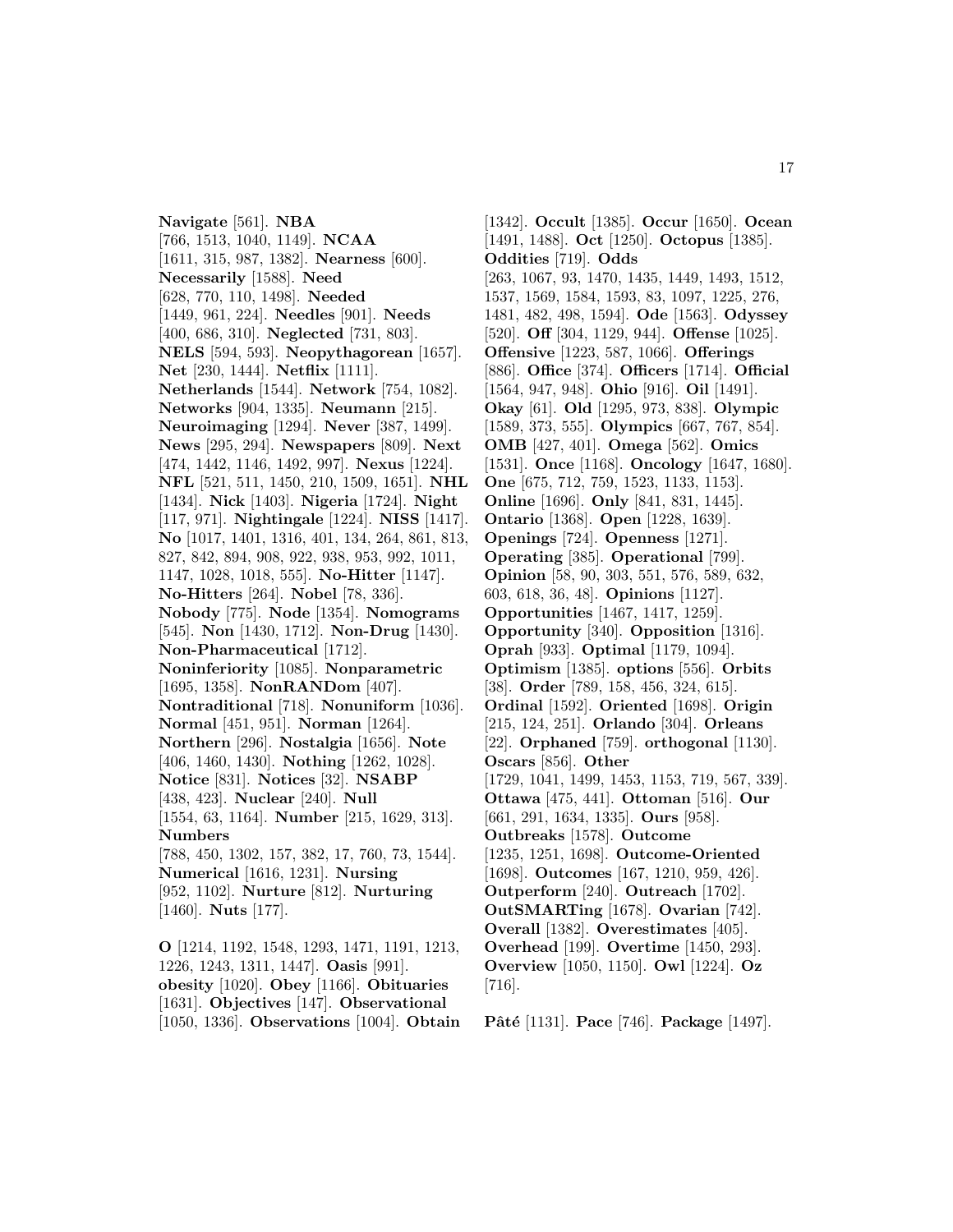#### **Packages** [2]. **Page**

[71, 104, 154, 181, 237, 290, 333, 367, 437, 492, 537, 590, 649, 702, 751, 801]. **Pages** [1401, 506, 521, 534, 550, 563, 575, 587, 602, 617, 631, 646, 660, 675, 687, 699, 712, 722, 734, 762, 777, 789, 798, 812, 841, 876, 891, 920, 1450, 950, 964, 1025, 1513, 1227, 1244, 1261, 1280, 1313, 1338, 1482, 382, 395, 408, 426, 444, 463, 468, 482, 1434, 1249, 1250, 1247, 1248]. **Paired** [921]. **Palm** [595]. **Pamela** [330]. **Pandemic** [1730, 1683, 1009, 1754, 1712]. **Panel** [1358, 1409]. **Papers** [31, 1112, 116]. **Paradigm** [1404]. **Paradox** [281, 964, 467, 1184, 611, 1002, 548, 688, 461]. **Paradoxes** [1328]. **Paralyzed** [1507]. **Parameters** [795]. **Paris** [80]. **Parity** [133, 1482]. **Parker** [641]. **Part** [1548, 445, 1460, 44, 67]. **Partially** [1752]. **Participation** [1531, 541, 767, 1724, 784]. **Partnering** [420]. **Pascal** [1100]. **Past** [971, 1009, 1456, 1762, 1475, 1409, 713, 760, 643]. **Pastrami** [3]. **Patent** [694]. **Patents** [544]. **Path** [825]. **Paths** [1525]. **Pathways** [1725]. **Patient** [1116]. **Pattern** [1382]. **Patterns** [1486, 644]. **Pay** [1764, 882, 831]. **PCs** [385]. **Peek** [1432, 364]. **Peer** [1560]. **Penman** [1667]. **Penny** [531, 557]. **Pentium** [301, 300]. **People** [1131, 1361, 1049, 1756, 1547]. **Perceive** [928]. **Percentage** [871]. **Perception** [1041, 784]. **Perceptions** [988]. **Peremptory** [758]. **Perfect** [1474, 775]. **Performance** [786, 226, 1656, 527, 541, 1509, 209, 1066, 272, 1053]. **performances** [555]. **Perhaps** [921, 929]. **Persi** [1290]. **Persistent** [1634]. **Personal** [201, 364, 346, 385, 398, 416, 460, 470, 487, 287, 271, 330, 311, 216, 251, 178, 68, 45, 101, 150, 858, 346]. **Personalities** [529]. **Perspective** [1111, 759, 560, 731, 268, 1274, 111, 1393]. **Perspectives** [808, 421, 1415]. **Pertaining** [1273]. **PES** [95]. **Petiet** [1314]. **PGA** [983, 1238]. **Pharmaceutical** [1712].

**Pharmacogenetics** [1057].

**Pharmacogenomics** [1057]. **Phase** [1098]. **Philatelic** [1118, 1134, 1023]. **Philosophical** [156]. **Phishing** [961]. **Phone** [389, 1206]. **Photometric** [1636]. **Phylakopi** [578]. **Physical** [124, 1285]. **Physics**} [481]. **pi** [162, 161]. **Pickett** [717]. **Picking** [718]. **Pico** [156]. **Picture** [1239, 1279, 1294, 1259, 1359, 1322, 1310, 1339, 1372, 1388, 1402, 1433, 1446, 1468, 1494, 1570, 1612, 1625, 33]. **Pictures** [1069]. **Picturing** [328]. **Pie** [418]. **Pies** [1167]. **Pillars** [1573]. **Pioneer** [1056]. **Pioneering** [1502]. **Pipeline** [1306]. **PIPES** [475]. **Pitchers**} [1400]. **Pitching** [264, 1147, 1021]. **Pitfalls** [1661]. **Place** [42, 826]. **Placebo** [669, 670]. **Placekicks** [455]. **Placement** [1225]. **Places** [952]. **Plan** [892, 526, 1391]. **Planning** [902]. **Plant** [998, 1487]. **Plate** [1663]. **Platforms** [1600]. **Platykurtic** [951]. **Play** [374, 130, 1655]. **Played** [950]. **Player** [766, 1591, 1337, 1338, 1195]. **Players** [511, 456, 1149]. **Playfair** [380, 352, 381, 486]. **Playing** [1470, 316]. **Playoff** [513, 463]. **Playoffs** [1261, 918]. **Plays** [1101]. **Pleasure** [1510, 1114]. **Pleasures** [145, 87, 146]. **Plot** [682, 1622, 688]. **Plots** [1434, 1152]. **Plotting** [1324, 2]. **Plus** [1304, 487]. **Poems** [1746]. **Poetry** [10, 131]. **Point** [570, 1590, 1181]. **Points** [1211]. **Poisson** [160, 612]. **Pokémon** [563]. **Poker** [1193, 1148, 1037, 358, 1222]. **Police** [1714]. **Policy** [628, 1324, 79, 708, 350, 284, 65]. **Policy-making** [284]. **Political** [680, 984, 747, 681]. **Politics** [337, 450, 1543, 1127, 984, 854, 1370]. **Poll** [184, 771, 1382]. **Poll\$** [1141]. **Polling** [1708]. **Polls** [1596, 303, 947, 182, 948]. **Polyp** [893]. **Ponderings** [601]. **Pools** [508, 374, 987]. **Poor** [1025, 256]. **Popcorn** [406]. **Popular** [58, 70]. **Population** [511, 1358, 246, 1767, 1115]. **Populations** [392, 345]. **Portal** [1743]. **Portrait**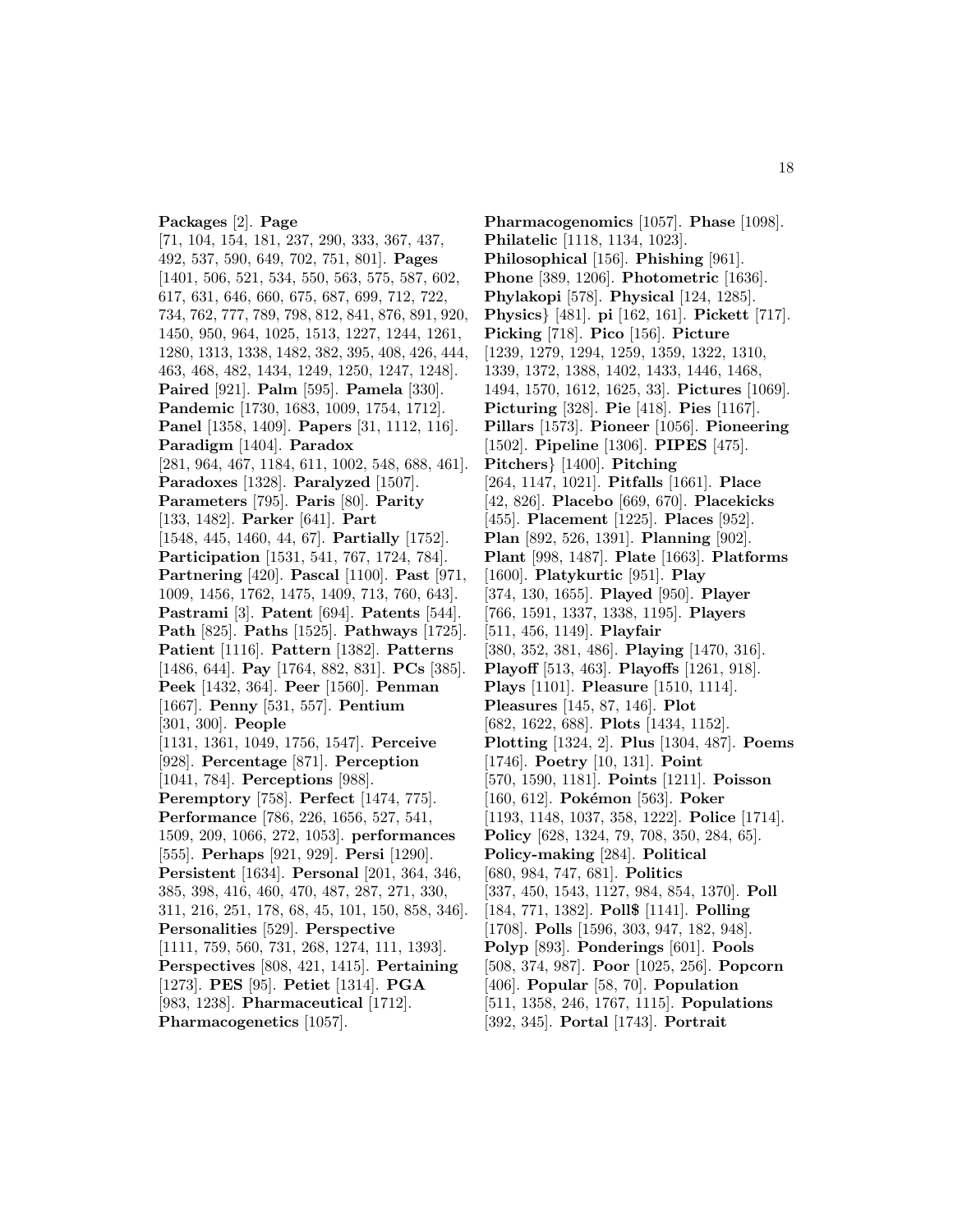[745, 160]. **Position** [691]. **Positive** [1717]. **Positives** [990]. **possibilities** [997]. **Possibility** [1717]. **Possible** [1361, 60]. **Possum** [704]. **Post** [1450, 1144, 1758, 1382]. **Post-2011** [1450]. **Post-Doctoral** [1758]. **Post-Election** [1144]. **Posted** [482]. **Posterior** [1332]. **Postmenopausal** [1151]. **Potential** [1762, 1360]. **pots** [578]. **Pound** [531]. **Power** [86, 1408, 60, 1599, 1409]. **Powerful** [1209]. **Practical** [1362]. **Practice** [1246, 1163, 1647, 1243, 1274]. **Pragmatics** [1613]. **Praise** [1257]. **Pre** [1464]. **Pre-college** [1464]. **Preach** [1246]. **Precision** [1647]. **Precursors** [486]. **Predictability** [266]. **Predictable** [856, 1382]. **Predicted** [426]. **Predicting** [167, 671, 1210, 1040, 12, 568, 1501, 1102]. **Prediction** [1283, 1708, 1141, 1481, 1292]. **Predictions** [971, 542, 1230]. **Predictive** [1440]. **Preference** [432]. **Pregnant** [170]. **Premier** [376]. **Preparation** [593, 594]. **Prepare** [1009]. **Preparing** [1454, 1468]. **Preprocessing** [900]. **Presence** [668]. **Present** [643, 1456, 1475]. **Presentation** [214]. **Presentations** [31]. **Presenting** [1479]. **Presents** [1391, 1259]. **Preservation** [1681]. **Preserving** [1692]. **President** [1737, 692, 1410, 1370]. **Presidential** [1596, 947, 1109, 1146, 948, 85, 1760, 360, 797, 1505]. **Presidents** [1409]. **Press** [1249, 1250, 1247, 1248, 58]. **Prevalence** [1545, 1541, 1540]. **Prevalences** [1542]. **Prevention** [1546]. **Prial** [641]. **Price** [686, 834]. **Price\$** [1141]. **pricing** [556]. **PRIM** [1639]. **Primary** [970, 1488]. **Prime** [1662]. **Principles** [1321, 1282, 1709]. **Prior** [19, 1297]. **prison** [1594]. **Privacy** [1695, 14, 1548, 1293, 1433, 1612, 1689, 1471, 685, 1191, 1213, 1226, 1243, 1311, 1351, 1447, 1690, 98, 1681, 1692, 1214, 1192]. **Privacy-Preserving** [1692]. **Private** [1694, 1594]. **Prize** [1515, 1111, 96]. **Prizes** [546]. **Pro** [330, 983]. **Probabilistic** [137, 1371, 1393]. **Probabilities**

[1183, 439, 443]. **Probability** [928, 446, 476, 455, 16, 119, 1289, 1343, 172, 1183, 1147, 1024, 1575, 1630, 1684, 1344, 1752, 1378, 1117, 1703]. **Probability-Seventeen** [1630]. **Probable** [149]. **Probit** [1752]. **Problem** [41, 564, 1036, 1270, 757]. **Problems** [125, 121, 1289, 1762, 1330]. **Process** [39, 1565, 865]. **Processes** [1346]. **Producing** [391]. **Product** [1160]. **Productivity** [1488]. **Professional** [167, 108, 1459, 1210, 280, 68]. **Professor** [1518]. **Profile** [64]. **Profiling** [628]. **profits** [556]. **Program** [1110, 654, 655, 528, 1150]. **Programming** [1264, 533, 630, 1775]. **Programs** [49, 228]. **Progression** [1035]. **Project** [1702, 1419, 1223]. **Projecting** [1558, 1509]. **Projection** [112]. **Projects** [1700]. **Prolific** [1667]. **Prologue** [5]. **Prominent** [1670]. **Promising** [1545]. **Promoting** [1517]. **Prone** [1337]. **Proof** [758]. **Propensity** [302]. **Proper** [546]. **Property** [668]. **Proportionality** [206, 207, 208]. **Proposed** [258, 584]. **Prospects** [1509]. **Prostate** [375]. **Protect** [1565]. **Protecting** [912, 1293]. **Protection** [1311, 782]. **Protective** [1723]. **Proteomics** [739, 744]. **Protests** [667]. **Prove** [92, 1435, 247]. **Proven** [990]. **Provide** [1341]. **Proxies** [1552]. **Proximity** [170]. **Psephologists** [971]. **Pseudo** [215, 303]. **Pseudo-Opinion** [303]. **Pseudo-Random** [215]. **Psychological** [394]. **Psychology** [318]. **Psychotherapy** [118]. **Public** [1725, 297, 886, 400, 1702, 872, 1213, 1726, 43]. **Publication** [448]. **publicly** [1517]. **Publish** [1342]. **Published** [857, 1605, 1621, 116]. **Publisher** [1249, 1250, 1247, 1248]. **Pucksberry** [1434]. **Pull** [1593, 1655]. **Pulls** [612]. **Purloined** [32]. **Pursuit** [1329]. **Put** [228]. **Putt** [534]. **Putting** [1697, 984, 268, 1441]. **Puzzle** [454, 1380, 119, 861, 813, 827, 842, 877, 894, 908, 922, 938, 953, 966, 992, 1011, 1664,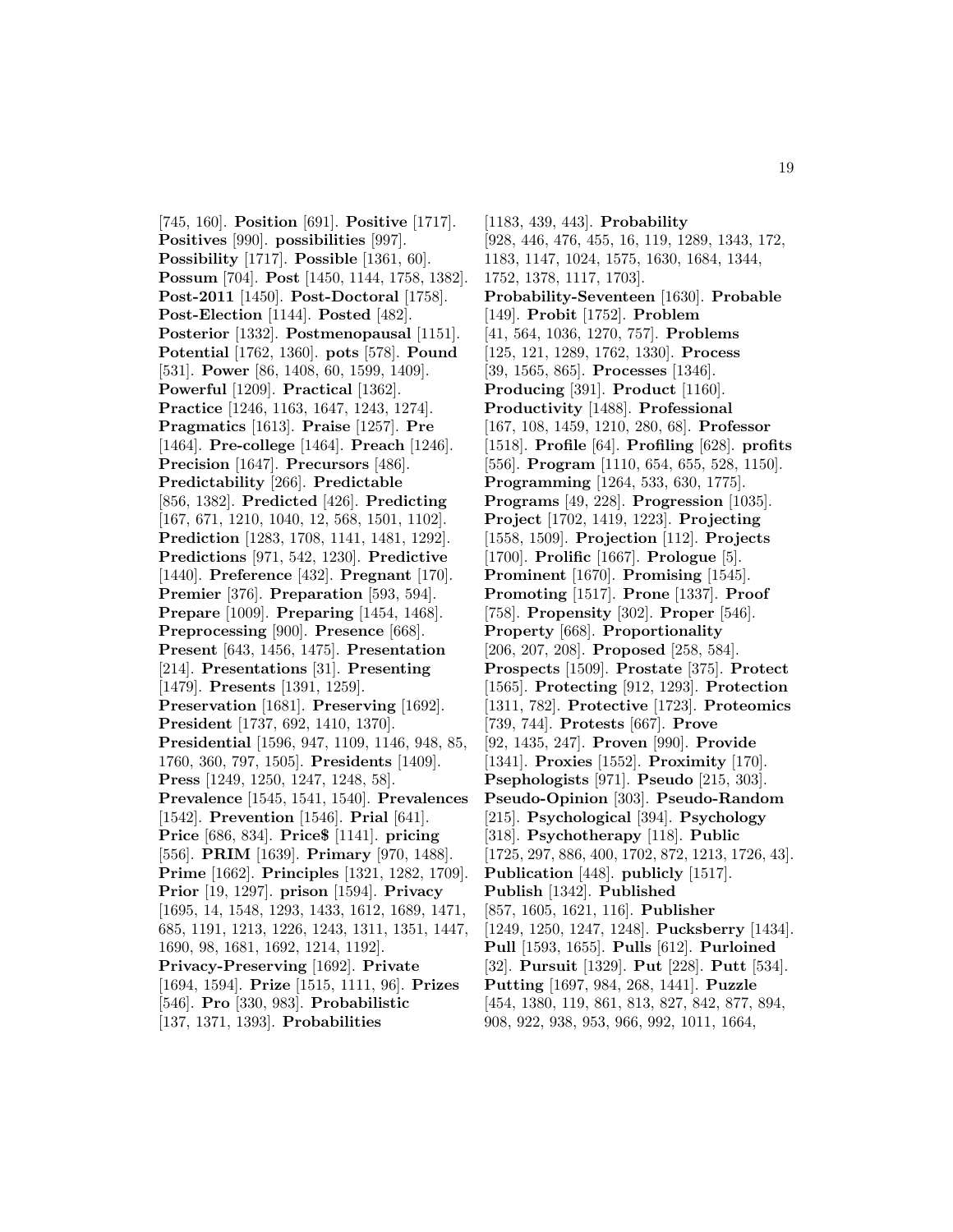1002, 53, 1095, 1128, 503, 1010]. **Puzzles** [877, 1746]. **Pythagorean** [934]. **Python** [1703].

**Qualifying** [1399]. **Qualitative** [1479]. **Quality** [322, 129, 138, 49, 952, 728, 1132]. **Quantification** [1400]. **Quantified** [1359]. **Quantify** [1080, 256]. **Quantifying** [1555]. **Quantitative** [1479, 959, 899]. **Québec** [372]. **Quelques** [736]. **Question** [379]. **Questions** [1241, 192, 99, 232]. **Quetelet** [10, 1224]. **Quetelet/Nightingale** [1224]. **Queuing** [916]. **Quick** [1744]. **Quinta** [1492]. **Quota** [1620].

**R** [96, 1264, 1774, 1775, 1436, 1571, 1497, 1772, 1250, 1365, 1616, 1769]. **R.** [499]. **R.I.P.** [835]. **Race** [353, 427, 317, 371, 708, 1631]. **Race-Based** [708]. **Racetrack** [263]. **Racial** [628, 609]. **Racing** [1225]. **Raise** [440]. **Ramadan** [943]. **Random** [472, 476, 215, 394, 1575, 1615, 1752, 338, 1166]. **Randomization** [1646]. **Randomize** [921]. **Randomized** [589]. **Randomness** [776]. **Range** [928]. **Ranges** [1489]. **Ranking** [472, 281, 1207]. **Rankings** [722]. **Rapid** [1723]. **Rare** [405]. **Rate** [1430]. **Rated**} [952]. **Rates** [1182]. **Rather** [1325]. **Rating** [1679]. **Ratings** [667]. **Rational** [350]. **Raton** [1250]. **Re** [312]. **Reactors** [240]. **Read** [1510, 687, 289]. **Readability** [1762]. **Readable** [199]. **Reader** [536, 522]. **Reading** [430, 445, 1373]. **Reads** [1401, 506, 521, 534, 550, 563, 575, 587, 602, 617, 631, 646, 660, 675, 687, 699, 712, 722, 734, 762, 777, 789, 798, 812, 841, 876, 891, 920, 1450, 950, 964, 1025, 1513, 1227, 1244, 1261, 1280, 1313, 1338, 1482, 382, 395, 408, 426, 444, 463, 468, 482, 1434, 1631]. **Readying** [284]. **Real** [1316, 1674, 648, 1373, 601, 1095, 1128]. **Reality** [893, 601, 62]. **Really** [93, 926, 567, 229, 376]. **Reaping** [1582].

**Reason** [648]. **Reasoning** [139]. **Reasons** [1404, 1603, 805]. **Reauthorization** [65]. **Reborn** [1184]. **Rebounder** [378]. **Receiver** [1509]. **Recession** [1221]. **Recognition** [757]. **Recognizing** [427]. **Recollections** [122]. **Recommendations** [427, 1004]. **Reconciling** [1222]. **Reconsidering** [810, 1642]. **Record** [308, 1588, 756, 1544]. **Recruiting** [1581]. **Redesigned** [246]. **Redesigning** [663]. **Redistricting** [984]. **Reduce** [1206, 248]. **Reducing** [1717, 1651, 984]. **Reduction** [19]. **Reestimating** [820]. **Referendum** [372]. **Referrals** [97]. **Refining** [570]. **Reflect** [1568]. **Reflections** [1318, 1528, 502, 438, 423]. **Reflects** [64]. **Reform** [337, 419]. **Registry** [1026]. **Regress** [431]. **Regression** [1445, 1592, 417, 211, 1334, 1053, 1130]. **Regressors** [1603]. **Regular** [831]. **Regulatory** [904, 1288, 1517]. **Reinventing** [365]. **Rejection** [1185]. **Rejoinder** [608, 949, 543]. **Related** [1480, 959, 409]. **Relations** [310]. **Relationships** [317, 1453]. **Relative** [646, 1773, 546, 1238, 109, 1504, 1631]. **Release** [779]. **Relevant** [43]. **Reliability** [1160]. **Reliably** [875]. **Relief** [1730]. **Remarkable** [1230]. **Remarks** [90]. **Remembering** [1519]. **Remembrance** [760]. **Reminiscences** [123]. **Renewal** [65]. **Rent** [1565]. **Repeated** [835]. **Replacement** [1151]. **Replicability** [1737, 1644]. **Replicating** [1621]. **Reply** [804, 818, 931, 640, 656, 142, 726]. **Report** [1260, 74, 1132, 1583]. **Reported** [1720]. **Reporting** [1543, 1472, 676]. **Reports** [663, 952]. **Representation** [1209, 680, 681]. **Representing** [173]. **Reproducibility** [1271, 1644, 1270]. **Reproducible** [1404, 1548, 1472, 721]. **Republication** [1342]. **Requirements** [1740]. **Resampling** [141, 114]. **Rescoring** [936]. **Rescued** [1084]. **Research**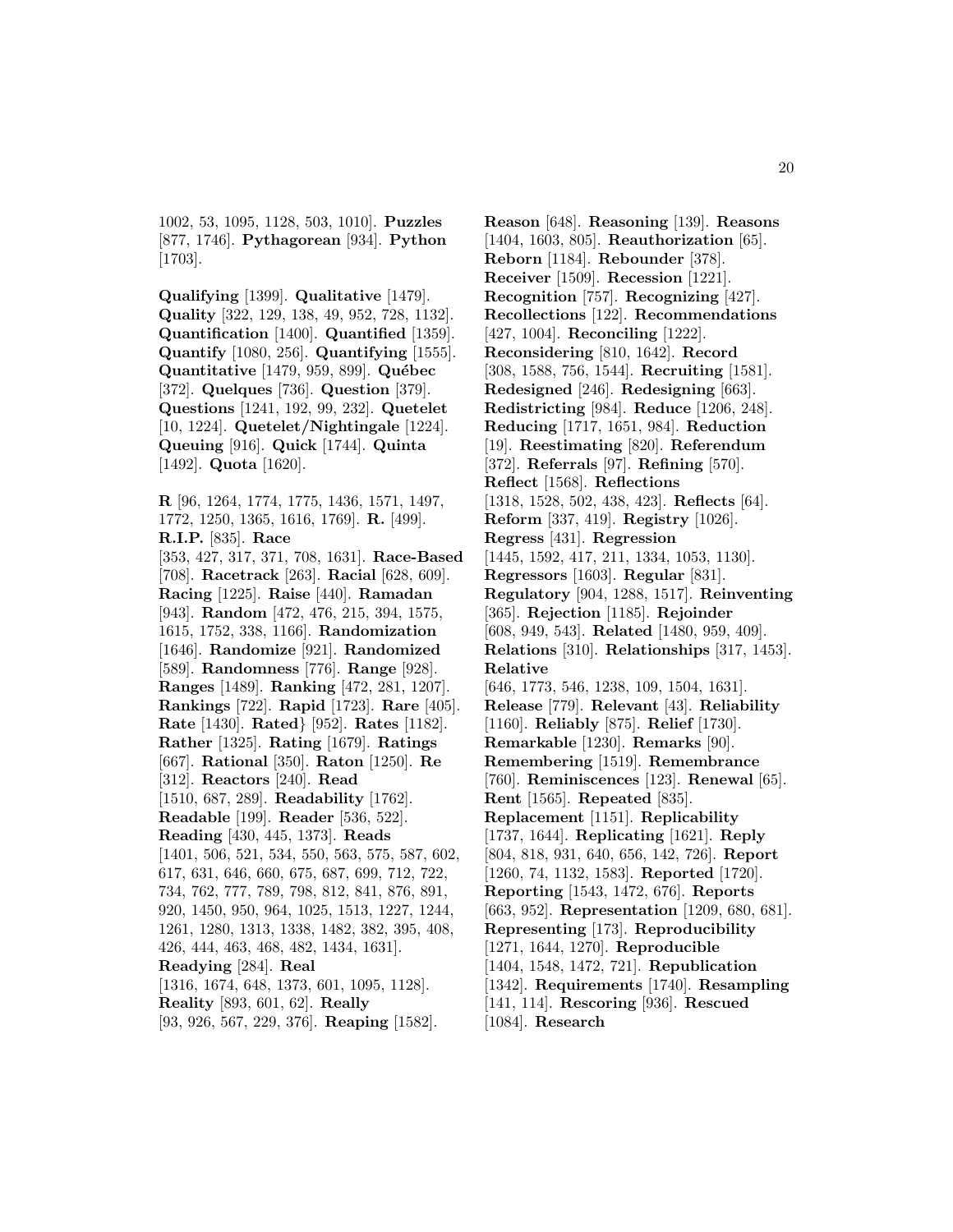[1110, 1271, 406, 1050, 353, 1550, 107, 1740, 857, 1605, 1559, 300, 1548, 1112, 611, 1424, 685, 721, 1243, 1272, 1534, 1649, 1226]. **Researcher** [1575]. **Researchers** [1670, 1369]. **Reserve** [831]. **Residents** [770]. **Resizing** [242]. **Resolution** [1636]. **Resonance** [788, 1294]. **Resources** [1743, 1163, 1462, 1465]. **Respective** [73]. **Responds** [869]. **Response** [917, 822, 1127, 623, 144, 1580, 1117]. **Responses** [1252, 785]. **Responsibility** [1599]. **Responsible** [1752]. **Responsive** [1646]. **Restricted** [1226]. **Restricted-Use** [1226]. **Result** [185]. **Results** [353, 541, 1717, 266, 373, 1128, 676, 874]. **Retailer** [1368]. **Rethinking** [1524]. **Retiring** [1010]. **Retrospective** [75, 76]. **Return** [145, 146, 1197, 626]. **Returns** [1655]. **Revealed** [704]. **Revelations** [1324, 44, 67, 99, 1495, 148, 176, 232, 199, 214, 285, 249, 269, 328, 309, 336, 363, 352, 402, 428, 414, 381, 486, 449, 532, 503, 518, 548, 573, 585, 561, 600, 615, 629, 644, 688, 663, 676, 700, 736, 713, 723, 747, 797, 760, 775, 838, 825, 859, 874, 892, 951, 936, 958, 1027, 1007, 1042, 990, 1056, 1101, 1084, 1069, 1132, 1152, 1167, 1117, 1199, 1212, 1230, 1281, 1245, 1262, 1296, 1341, 1314, 1374, 1426, 1390, 1406, 1451, 1483, 1505, 1547, 1526, 1585, 1631]. **Reverend** [1449]. **Reversal** [833]. **Review** [206, 1249, 86, 401, 140, 398, 470, 487, 1264, 1250, 1247, 1365, 1504, 1503, 1616, 1614, 1615, 1613, 1709, 1710, 1704, 1354, 1248]. **Reviewed** [330]. **Reviewers** [390]. **Reviewing** [517, 1194]. **Reviews** [234, 47, 69, 102, 151, 179, 202, 217, 252, 1231, 267, 283, 307, 326, 341, 351, 362, 383, 397, 411, 429, 447, 458, 473, 488, 525, 496, 510, 583, 547, 559, 571, 598, 613, 627, 642, 672, 684, 696, 732, 710, 720, 748, 1232]. **Revised** [526]. **Revising** [1696]. **Revisited** [964, 1002, 1590]. **Revolution** [746, 997]. **Reward** [1700, 618]. **Reward-Based** [1700]. **Richness** [1767]. **Rid** [1406]. **Right**

[1325, 1610]. **Rights** [1564, 1565, 211, 1562, 1566, 1208]. **Rigorous** [1325]. **Rings** [296]. **Riots** [247]. **Rising** [98]. **Risk** [1579, 1705, 1555, 1041, 223, 1144, 1693, 1197, 1221, 109, 1471, 784, 1143, 1481, 618, 1681, 111, 781]. **Risk-Limiting** [1143]. **Risk-Return** [1197]. **Risk-Weighted** [1693]. **Risks** [170, 60, 325, 1258]. **Risky** [823]. **Road** [8, 5, 9, 7, 6, 1146]. **Roadway** [1705]. **Robust** [1694]. **Rock** [1700]. **Rocket** [1113]. **Rods** [1739]. **Roger** [1065, 1021]. **Role** [173, 1694, 788, 387, 1550, 860, 1500, 1374, 111]. **ROM** [1250]. **Romantic** [1646, 1387]. **Rookie** [1038]. **Room** [1718]. **Rose** [309]. **Roses** [1167]. **Rotatable** [585]. **Roulette** [1257]. **Round** [1591, 873]. **Rounding** [449]. **Roxborough** [498]. **Roxy** [498]. **RS** [23]. **RS/Explore** [23]. **Rubber** [935]. **Rudin** [1666]. **Rule** [1341, 1776]. **Rules** [95, 796, 1166, 1098]. **Run** [466, 1396, 506, 257, 636, 183]. **Rundel** [1536]. **Runner** [226, 527]. **Runners** [691]. **Running** [540]. **Russia** [1568]. **Russian** [1776]. **Rusty** [79]. **Ruth** [1499].

**s** [570, 1590, 487]. **S-PLUS** [487]. **Sabotaging** [1669]. **Safe** [1039]. **Safeguards** [860]. **Safety** [81, 262, 1288]. **Said** [229]. **Salaries** [1313, 409]. **Salary** [876]. **Same** [610]. **Sample** [424, 1352]. **Samples** [976]. **Sampling** [387, 1179, 335, 1620, 668, 345, 1615, 1501, 1208, 398, 933]. **SAMSI** [1417]. **San** [196]. **SAT** [655, 654, 821, 768, 820, 936, 1406]. **Satellite** [830]. **Saved** [46]. **Savvy** [66]. **say** [1125]. **Says** [134, 329]. **Scale** [1635, 1283, 140]. **Scaling** [363, 518, 1530]. **Scandal** [1368]. **Scatterplot** [574]. **Scatterplotting** [673]. **Scenario** [668]. **Scene** [180]. **Scenes** [902]. **Schedule** [328, 1314]. **Schedules** [1568]. **Scheduling** [927]. **Schizophrenia** [806]. **schleps**} [974]. **Schmidt** [466]. **School** [1493, 708, 1411, 1462, 1457, 989]. **Schools**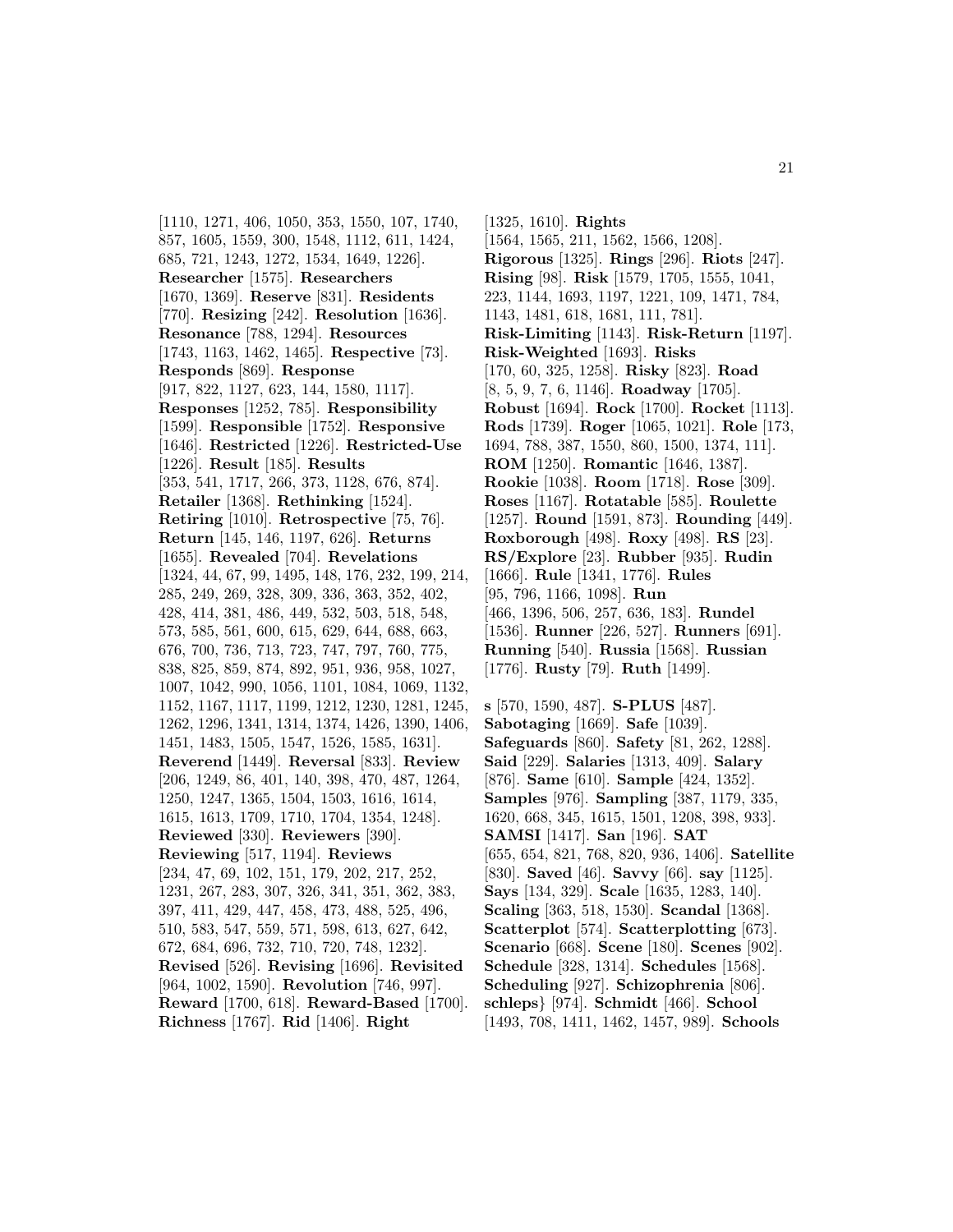[1702]. **Schr¨odinger** [1117]. **Schwarz** [986]. **Schwarzenegger** [1164]. **Science** [1515, 1722, 450, 1757, 1702, 58, 1397, 1375, 1610, 1448, 1564, 1416, 1734, 1480, 1718, 1479, 1474, 1626, 1661, 174, 1360, 1351, 1727, 1530, 1517, 1213, 78]. **Sciences** [1353, 1743, 1624, 1345, 1285, 1560, 1463]. **Scientific** [125, 1766, 421, 847, 311, 1328, 1710, 883, 232, 1056, 848, 850, 849, 851, 852]. **Scientist** [1572, 1483]. **Scientists** [1343, 1758, 1533]. **Score** [663]. **Scores** [167, 26, 97, 821, 376, 431, 820]. **Scoring** [691, 1238, 853]. **Scourge** [532]. **Scrabble** [1244, 658]. **Scraping** [1652]. **Screening** [893]. **Scrutinity** [155]. **Scylla** [561]. **Sea** [1485]. **Search** [1675, 54, 186, 1668, 1303]. **Searching** [1508]. **Season** [1080]. **Seasonality** [1198]. **Second** [826, 223, 1610, 1448, 1709, 1710, 224, 1298]. **Second-Hand** [223, 224]. **Secondary** [1467]. **Secret** [1373, 1713]. **Secrets** [410]. **Section** [881]. **SED** [347]. **See** [1593]. **Seed** [444]. **Seeing** [928]. **Seeming** [933]. **Seems** [603]. **Selected** [77]. **Selecting** [391]. **Selection** [407, 452, 1019]. **Selections** [729]. **Self** [1600, 978, 405, 982, 605, 606, 607, 152]. **Self-administered** [1600]. **Self-Defense** [405]. **Self-Experimentation** [978, 982, 605, 606, 607]. **Self-Help** [152]. **Sell** [1658]. **Sellers** [1278]. **Senate** [926]. **Sense** [1765, 176]. **Sense-Lining** [176]. **Sensitivity** [1621]. **Sentences** [206]. **Sequel** [127]. **Sequential** [1754]. **Series** [1640, 463, 195]. **Serious** [187]. **Serjev** [1314]. **Services** [1502, 1004, 1027, 1102, 1003, 365]. **Sesquicentennial** [59]. **Session** [80, 881, 1411]. **Sessions** [1369]. **Set** [279]. **Sets** [1259]. **Setting** [1005, 1448, 728]. **Settings** [1125, 1369]. **Seven** [1528, 1573, 463]. **Seventeen** [1630]. **Sex** [1528, 866, 540, 543, 629]. **Sexual** [1564, 1540]. **Sexuality** [1564]. **Shackles** [1483]. **Shades** [292]. **Shakespeare**

[128, 1440]. **Shall** [291, 1584]. **Shane** [1482]. **Shape** [1719]. **Shaped** [1112]. **Shared** [1623]. **Shared/Hybrid** [1623]. **Shares** [886]. **Sharon** [1241, 1247]. **Shawangunks** [296]. **Sheet** [1556]. **Sheets** [935]. **Shelved** [1182]. **Shere** [17]. **Shlepping** [103]. **Shoot** [456]. **Shoot-Out** [456]. **Shooter** [127]. **Shooting** [408]. **Shootout** [293]. **Short** [44, 67, 1630, 723]. **Shortcomings** [1268]. **Shots** [1094]. **Should** [1404, 1766, 170, 1332, 195, 456, 669, 99, 558, 1191, 1690, 929]. **Show** [534, 596, 1440]. **Showcase** [442]. **Showdown** [442]. **Siberia** [103]. **SIBS** [1306]. **Side** [48, 70, 103, 152, 180, 236, 203, 218, 272, 253, 289, 312, 332, 343, 355, 366, 388, 436, 420, 465, 507]. **Sides** [201]. **Sierra** [1277]. **Sieving** [579]. **Signals** [740, 794]. **Significance** [928, 1737, 1778, 1248]. **Signs** [742]. **Silence** [1594]. **Silhouettes** [1635]. **Silicone** [772]. **Similarities** [1037]. **Simmons** [1443]. **Simple** [1750, 1086, 892, 1598]. **Simpson** [275, 688, 461]. **Simulating** [1301]. **Simulation** [1116, 501, 1582, 1233]. **Simulation-Based** [1233]. **Simulations** [1552]. **Simultaneous** [1754]. **Sing** [1257]. **Single** [112]. **Sir** [96, 1515, 121, 122, 124, 120]. **Sisters** [610]. **Sites** [170]. **Situation** [52]. **Six** [30]. **Six-Dimensional** [30]. **Size** [546, 1767, 1143]. **Sizes** [646, 424]. **Skaters** [281]. **Skating** [667]. **Skewed** [1757]. **Skiers** [1035]. **Skill** [1280, 1736, 1587, 1037]. **Skills** [1448]. **Skylines** [1079]. **Slave** [1497]. **Slavery** [1539, 1607, 1546, 1545, 1543, 1541, 1542]. **Sleep** [1050, 605, 1051]. **Sleepers** [568]. **Sleuthing** [806]. **Slices** [425]. **Slicing** [585]. **Slmple** [564]. **Slobodan** [692]. **SLOP** [303]. **Slower** [859]. **Slugging** [871]. **Small** [474, 1730, 262, 976, 700]. **Small-Area** [474]. **Smaller** [1183]. **Smallpox** [810]. **Smoke** [223, 554, 224, 1501]. **Smoking** [629]. **Smoothing** [693, 600]. **Snapshots** [1132].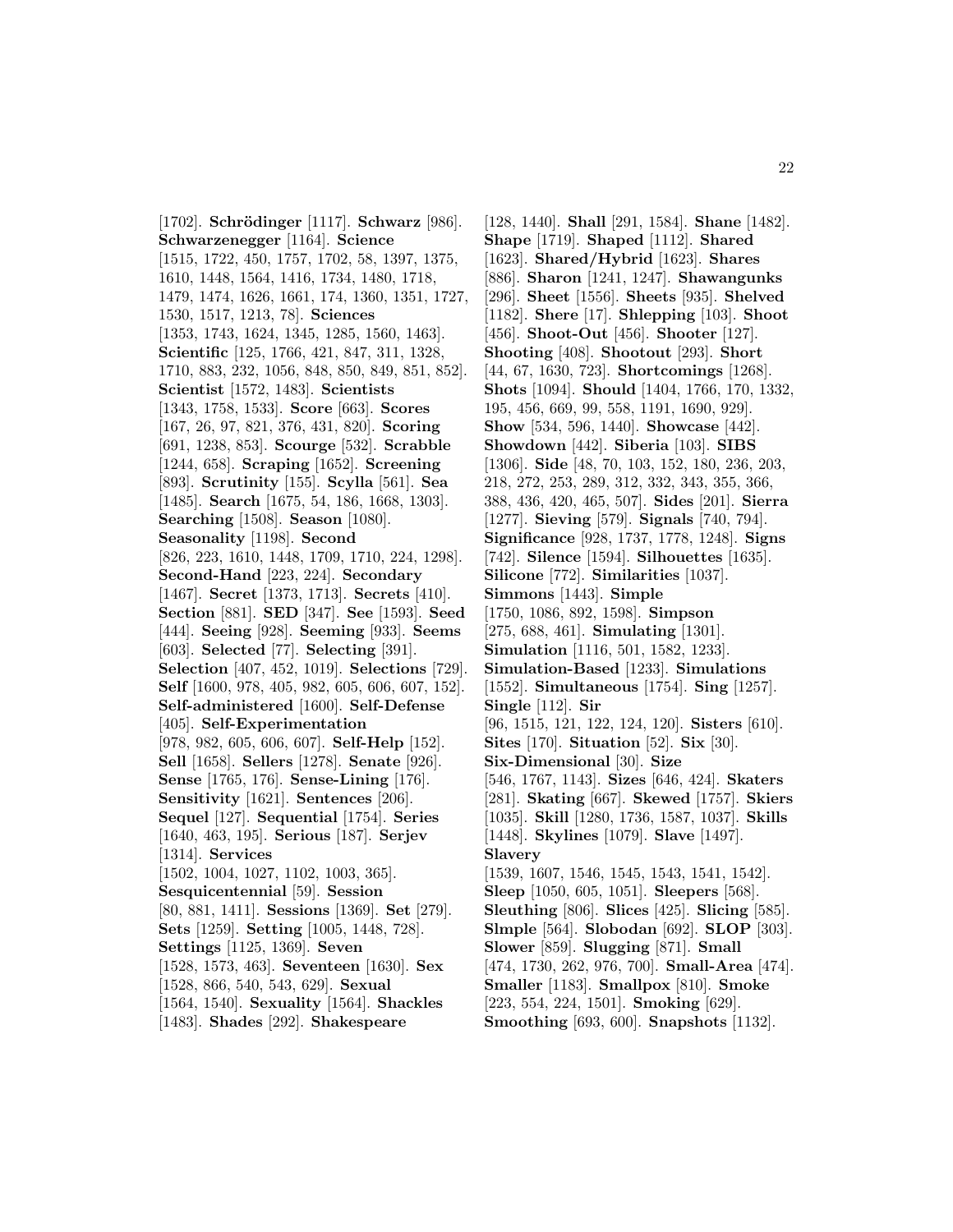**SNPs** [901]. **Soccer** [1211, 707, 930, 558, 1094]. **Social** [1353, 425, 1324, 1734, 1413, 228, 1285, 1731, 820]. **Social-Class** [820]. **Societal** [1712, 111]. **Society** [212]. **Software** [138, 1502, 301, 39, 1264, 645, 733, 1775, 1594]. **Solomon** [1713]. **Solution** [1675, 454, 1543, 1664, 706]. **Solutions** [1000]. **Solve** [1746]. **Solved** [503]. **Solving** [853, 1330]. **Some** [16, 20, 90, 1289, 123, 1756, 1281, 1742, 1019]. **Something** [698]. **Songbook** [59]. **Songs** [1242, 1606]. **Sonification** [645]. **Sort** [195]. **Sources** [1210, 776]. **South** [1125, 1194]. **Southwestern** [1728]. **Sovereignty** [372]. **Soviet** [240]. **Spain** [1385]. **Spam** [1765]. **Spanish** [1677, 1492]. **Spatial** [621, 733, 1557]. **Spatio** [1394]. **Spatio-Temporal** [1394]. **Speak** [1628, 897]. **Speaker** [44, 67]. **Speaking** [1208]. **Speaks** [536, 522]. **Special** [484, 1722, 207, 1633, 881, 1689, 1309]. **Species** [1490, 704, 1489, 1767, 1335]. **Specific** [733]. **Spectra** [742]. **Spectral** [743]. **Spectrometry** [740, 744]. **Speed** [808, 1387]. **Speeds** [808]. **Spend** [814]. **Spies** [1167]. **Spiral** [827, 908, 992]. **SPLOMS** [585]. **Spores** [668]. **Sport** [541]. **Sports** [1520, 1401, 506, 521, 534, 550, 563, 575, 587, 602, 617, 631, 646, 660, 675, 687, 699, 712, 722, 734, 762, 777, 789, 798, 812, 841, 876, 891, 920, 766, 167, 1450, 1511, 950, 964, 1025, 1513, 318, 1227, 1244, 1261, 1280, 1313, 1338, 1482, 339, 382, 395, 408, 426, 444, 463, 468, 482, 1434, 543]. **SPSS** [470]. **Spy** [1384, 1608]. **Square** [832, 499]. **Square-cell** [832]. **Squares** [1118, 1134, 1130, 13, 499]. **Squid** [1670]. **Stability** [133]. **Stage** [1050, 1448]. **Stakes** [1100]. **Stamps** [1023, 361]. **Standard** [1288, 645, 1778]. **Standardized** [26]. **Standardizing** [1103]. **Standards** [427, 517, 315, 728, 561]. **Standing** [1758]. **Stanford** [216]. **Stanley** [440, 918]. **Star** [1149]. **Stars** [1638, 269].

**State** [182, 1132, 1655]. **Statement** [1737]. **States** [774, 1545, 1115, 443]. **Statgraphics** [45]. **Stationary** [1346]. **Statistic** [54, 747]. **Statistical** [145, 822, 1454, 87, 146, 1737, 1679, 40, 920, 91, 337, 962, 129, 105, 1581, 112, 474, 502, 1033, 697, 799, 1005, 1299, 107, 138, 1460, 1773, 731, 745, 758, 811, 1577, 912, 79, 1297, 31, 416, 1057, 1163, 301, 693, 1000, 244, 1347, 806, 1288, 1264, 813, 827, 842, 894, 908, 922, 938, 953, 992, 1011, 1369, 377, 1469, 1250, 544, 168, 311, 1480, 1004, 754, 919, 178, 630, 1038, 1308, 1425, 1405, 1392, 1504, 1524, 1573, 1685, 1603, 721, 114, 1051, 1243, 1704, 10, 152, 180, 272, 253, 420, 1738, 354, 62, 46, 66, 100]. **Statistical** [149, 243, 820, 1547, 65, 98, 782, 932, 1079, 903, 30, 1384, 1608, 1778, 1082, 578, 1021, 1445, 1208, 1003, 1774, 1775, 1126, 303]. **Statistically** [512, 39]. **Statistician** [1401, 506, 521, 534, 550, 563, 575, 587, 602, 617, 631, 646, 660, 675, 687, 699, 712, 722, 734, 762, 777, 789, 798, 812, 841, 876, 891, 920, 1450, 1531, 1514, 950, 964, 1025, 1513, 1764, 1227, 1244, 1261, 1280, 1313, 1338, 1482, 382, 395, 408, 426, 444, 463, 468, 482, 355, 366, 1434, 1631, 111, 974]. **Statisticians** [295, 294, 997, 327, 77, 407, 971, 1397, 1246, 1369, 719, 1689, 961, 1756, 1474, 1500, 1442, 1684, 1533, 1690, 103, 256, 231, 131, 1231]. **Statistico** [404, 446, 485, 476, 462, 520, 505]. **Statistics** [516, 1467, 1510, 999, 1722, 1694, 1695, 1420, 1422, 1423, 1421, 1539, 1607, 692, 1567, 652, 1454, 446, 476, 275, 563, 1743, 448, 1275, 1624, 746, 759, 788, 340, 419, 400, 560, 614, 1389, 749, 799, 1550, 1546, 1702, 8, 1545, 1637, 156, 1410, 1514, 1638, 25, 26, 1578, 177, 200, 215, 233, 250, 270, 286, 310, 1228, 1263, 1297, 1246, 1278, 1361, 1325, 1342, 1315, 1375, 1391, 1437, 1445, 1522, 1670, 1597, 937, 965, 1493, 1569, 132, 872, 704, 823, 1556, 1276, 1415, 1464, 1456, 1649, 1408, 5, 1466, 1448, 1623, 1343, 192, 1564, 144, 1559, 9]. **Statistics**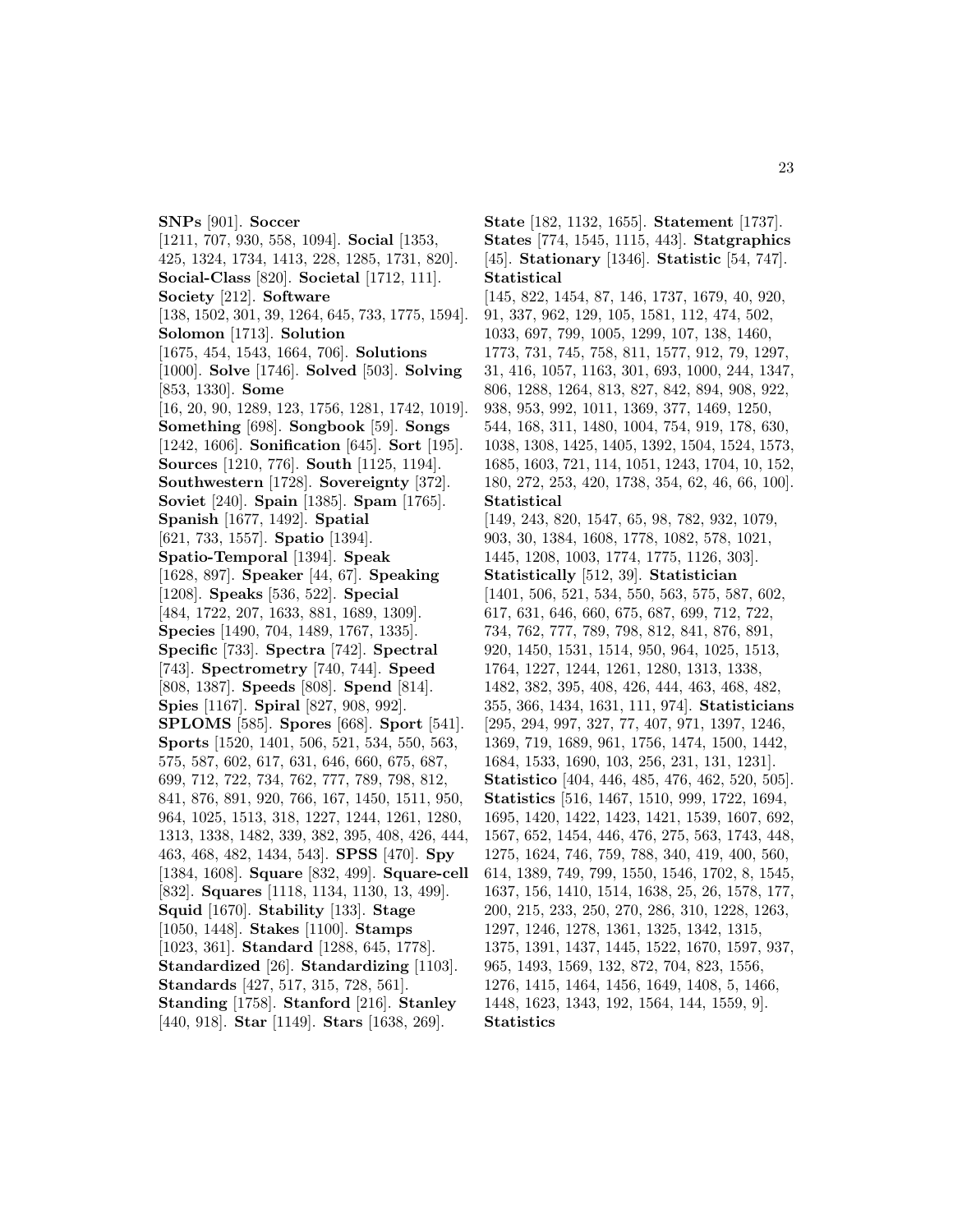[881, 887, 637, 1345, 528, 753, 529, 1465, 172, 110, 1459, 1755, 1161, 1412, 50, 538, 1147, 118, 7, 1562, 59, 1599, 1436, 504, 519, 533, 549, 562, 574, 586, 601, 616, 630, 645, 530, 1024, 1758, 1659, 6, 368, 329, 347, 359, 386, 399, 418, 433, 451, 1777, 284, 1282, 1265, 1284, 1379, 1377, 1394, 1424, 1708, 1368, 662, 673, 685, 698, 711, 721, 733, 761, 776, 245, 342, 705, 1344, 1560, 391, 33, 1462, 1351, 431, 1498, 972, 1455, 576, 618, 36, 70, 332, 929, 1352, 1726, 1453, 1727, 1233, 2, 561, 1084, 1245, 277, 43]. **Statistics** [1739, 143, 475, 1583, 1440, 1272, 1229, 1318, 639, 1515, 441, 1611, 1503, 1710]. **StatMost** [311]. **Stats** [1652, 1208]. **STATS4STEM** [1462]. **Statscan** [193]. **Status** [907]. **Stay** [1460, 1102, 558]. **Stay-tuned** [1460]. **Stays** [1411]. **Steering** [609]. **Stein** [964]. **Stellar** [1637]. **Step** [1199]. **Stephen** [1353, 1354, 975, 1357]. **Steroid** [53]. **Steroids** [1066]. **Steve** [1351, 1356, 1519, 1355, 1352]. **Stigler** [1314]. **Still** [347]. **Stochastic** [462, 1298, 1347, 1346, 1023]. **Stock** [766, 569, 556]. **stomach** [1125]. **Stonehenge** [233]. **Stop** [1284]. **Stopping** [796, 1098]. **Stories** [661, 1630]. **Story** [1081, 1507, 1151, 1443, 1149, 730]. **straight** [983]. **Straightforward** [1200, 1424]. **Strange** [112]. **Strategies** [987, 1525, 255, 1540]. **Strategy** [468]. **Streak** [137, 127, 37, 1337, 1371, 319, 1067]. **Streakiness** [786, 1396]. **Streaks** [37, 1337, 1166]. **Stream** [347]. **Street** [556]. **Strength** [1437]. **Strike** [646]. **Stripping** [1377]. **Strong** [1006]. **Structure** [30]. **Structuring** [836]. **Struggle** [1764]. **Student** [1256, 122, 678, 729, 315, 1620, 1583, 985]. **Student-Athletes** [315]. **Students** [1404, 1005, 1559, 1465, 1468, 1462, 663]. **Studies** [860, 1559, 1717, 1336, 718, 1517]. **Study** [937, 1332, 1238, 405, 1288, 1559, 637, 1147, 594, 865, 972, 1240, 638, 1020, 1354]. **Studying** [774, 541]. **Stuffy** [55].

**Stumbling** [825]. **Style** [1254]. **Stylometric** [1667]. **Stylometry** [717, 715]. **Subjects** [1453]. **submarines** [1776]. **Submerged** [1491]. **Submissions** [1766]. **Subprime** [1375]. **Subsequent** [1621]. **Success** [455, 1507, 1416]. **Successes** [1754]. **Successful** [1718]. **Succotash** [343]. **Sufferin** [343]. **Sugar** [1042]. **Summer** [505, 137, 1306]. **Super** [807]. **Superbugs** [1678]. **Supercomputers** [11, 662]. **Superintelligence** [1525]. **superstars** [1037]. **Supervisor** [1740]. **Supported** [866]. **Supposed** [945]. **Supreme** [356, 1430]. **Surfing** [1458]. **Surgeon** [110]. **Surgeon-General** [110]. **Surprises** [1630, 605]. **Surprisingly** [1179]. **Surveillance** [1578, 711, 755]. **Survey** [1600, 365, 584, 724, 814, 424, 371, 405, 1369, 1734, 1358, 246, 784, 461, 1019, 1006, 330, 1312]. **Surveys** [14, 107, 1277, 1542, 48, 1352, 1726]. **Survival** [1515, 126]. **Survive** [480]. **Survived** [1041]. **Surviving** [1411]. **Suspects** [1662]. **Sustainable** [776]. **Sweden** [14]. **Swim** [183]. **Swimming** [540]. **Swiss** [927]. **Sydenham** [1733]. **Sydney** [767]. **Symbolic** [1339]. **Symmetries** [1167]. **Synchrony** [1557]. **Syndromic** [755]. **Synthesizers** [1693]. **Systat** [470]. **System** [927, 1679, 513, 474, 502, 697, 735, 49, 707, 31, 930, 1197, 597, 330, 1195, 853, 1481, 98]. **Systems** [133, 799, 1298, 1637, 385, 244, 1563, 793, 1580, 1544].

**Table** [573, 1101]. **Tables** [1033, 779, 1621, 449]. **Tabular** [214]. **Tabulation** [1143]. **Tackles** [1689]. **Tackling** [1181]. **Take** [614, 1402]. **Takes** [440, 882, 1655]. **Taking** [1404, 212, 1260, 1323, 1340, 28, 1448, 1623, 1559, 1469, 1459, 1373, 1387, 1419, 1603, 1492, 1360, 1240, 1295, 1312, 1536, 975, 1357]. **Tale** [337, 317, 704, 1494, 222]. **Talk** [436]. **Tamales** [581]. **Tango** [678]. **Tanur** [906].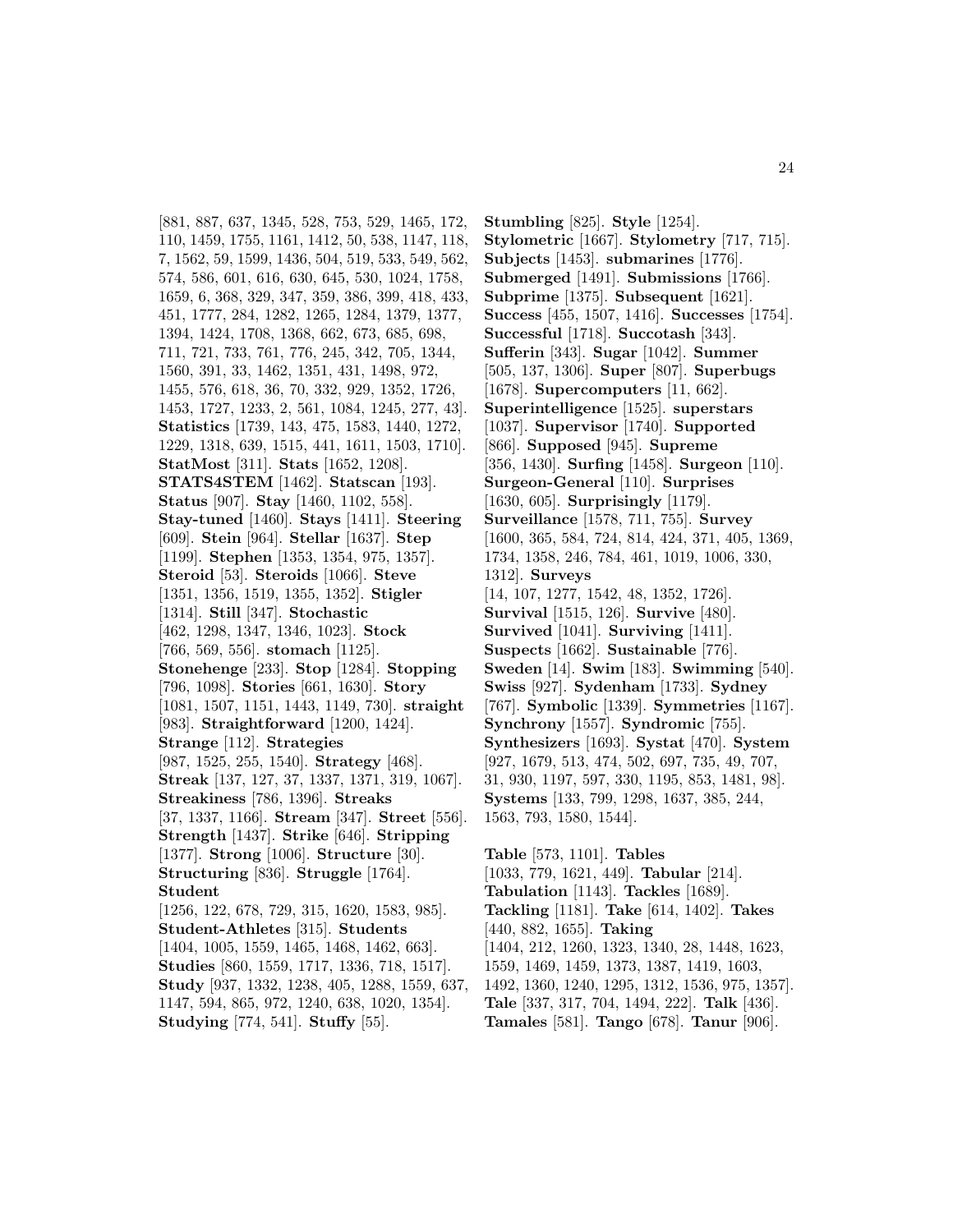**Targeting** [1094]. **Tarzans** [675]. **Task** [1737]. **Tasks** [1610, 1698]. **Tasting** [512, 3, 562]. **Tax** [1319, 865]. **Taxes** [475]. **Taylor** [1250]. **Teach** [1454, 1246, 9]. **Teacher** [678]. **Teachers** [1454, 1459, 1177]. **Teaches** [1755]. **Teaching** [1743, 1624, 1623, 1273, 1254, 1758, 1560, 1731, 932, 1672]. **Team** [786, 1593, 1444, 657, 1274, 1181]. **Team-Based** [1274]. **Teams** [484, 1207, 1414]. **Technique** [1179, 1491]. **Techniques** [107, 578]. **Techno** [245]. **Techno-Thriller** [245]. **Technology** [129, 746, 847, 848, 850, 849, 851, 852]. **Tectonics** [1663]. **telecast** [807]. **Tell** [999]. **Temperature** [527]. **Temperatures** [624]. **Temporal** [621, 1394, 1557]. **Temptations** [259]. **Tendency** [1657]. **Tennis** [1403, 318, 394, 853, 1520]. **Tension** [98]. **Tenure** [1513, 1212]. **Termed** [1337]. **Terror** [769, 990]. **Terrorism** [912]. **Test** [1364, 1028, 1044, 1058, 1071, 1168, 1185, 1200, 1215, 1235, 1251, 1268, 1286, 1304, 1316, 1331, 1348, 1366, 1380, 593, 799, 26, 875, 97, 186, 228, 594, 185, 431, 676, 1086, 1103, 1119, 1135, 1153]. **Test-Bed** [186]. **testimony** [1208]. **Testing** [1521, 406, 1577, 1430, 668, 767, 1763, 1580, 1283, 1571, 1708, 561, 1374, 933, 1083]. **Testosterone** [765]. **Tests** [168, 603, 1742]. **Texas** [1378]. **Text** [1765]. **Textbook** [1383]. **Textbooks** [342]. **thaliana**} [998]. **Thank** [737]. **Their** [73, 814, 1408, 1547]. **Them** [1289, 1584]. **Thematic** [1245]. **Theorem** [985]. **Theoretic** [930, 1274]. **Theory** [1241, 1127, 1647, 1247, 1684, 1117, 1776]. **Therapy** [1151]. **There** [1401, 759, 1197, 901, 874]. **there'd** [1028]. **These** [46]. **They'd** [1325]. **they're** [1445]. **Thief** [483]. **Thin** [425]. **Thing** [841]. **Things** [1719, 760]. **Think** [1572, 1483]. **Thinking** [1299, 1460, 1469, 1038, 1405, 663, 932, 1126]. **Thirty** [480]. **Thomas** [1010].

[1548, 1293, 1471, 1191, 1213, 1226, 1243, 1311, 1447, 1214, 1192]. **thought** [1037]. **Thoughts** [433, 1742]. **Threat** [1320]. **Three** [1723, 1211, 1654, 1673, 610]. **Thriller** [245]. **Throughput** [1070]. **Throwing** [1147]. **Thyself** [355]. **Ticket** [1658]. **Tidbits** [1499]. **Ties** [293, 1207]. **Tiger** [631]. **Tight** [724, 1509]. **Tiles** [1244]. **Tillman** [1370]. **Time** [1714, 73, 378, 584, 814, 1640, 1279, 6, 339, 1133, 203, 465, 540, 768]. **Time-Line** [1133]. **Time-Use** [584]. **Times** [915, 1380, 1589, 1399]. **Timor** [1125]. **Titles** [280]. **Todai** [249]. **Today** [1330]. **Together** [1111]. **Toll** [1687]. **Tom** [414]. **Tomahto** [843]. **Tomato** [843]. **Too** [1342, 951, 1445]. **Tool** [884, 836, 114]. **Tools** [630, 1424, 733, 573, 585, 600]. **Top** [1603]. **topcoding** [781]. **Topical** [434]. **Topological** [1719]. **Topology** [1634]. **Topsy** [1080]. **Topsy-Turvy** [1080]. **Torah** [454]. **Toronto** [187, 259]. **Toss** [1261]. **Touchdown** [570, 1590]. **Tour** [1238, 1264, 1284, 983, 1775]. **Tournament** [1592, 195, 172, 1210, 987, 1587, 1382]. **Toxic** [170]. **TQM** [209]. **Tracing** [1681]. **Tracking** [1578, 1482, 830]. **Trade** [1497]. **Trading** [667]. **traditional** [1383]. **Traffic** [866, 1717, 943, 1391]. **Trafficking** [1544, 1540]. **Train** [1568, 1314]. **Training** [1271, 1306]. **Trait** [899]. **Trajectories** [12, 582]. **Trajectory** [1065]. **Tranche** [1375]. **Trans** [1497]. **Trans-Atlantic** [1497]. **transcription** [1020, 1064]. **Transformations** [27]. **Transforming** [1724, 1274]. **Transitioning** [1050]. **Transmission** [190]. **Transparency** [1260, 1522]. **Treatment** [1645]. **Treatments** [1660]. **Tree** [296, 1255].

**Thoroughbred** [1225]. **Those** [567]. **Thou**

- **Treeline** [1486]. **trees** [1102]. **Trending** [1446]. **Trends** [541, 540]. **Trial**
- [169, 1597, 1098, 625, 692, 1208, 279]. **Trials**
- [796, 978, 1263, 421, 860, 875, 1085, 1647,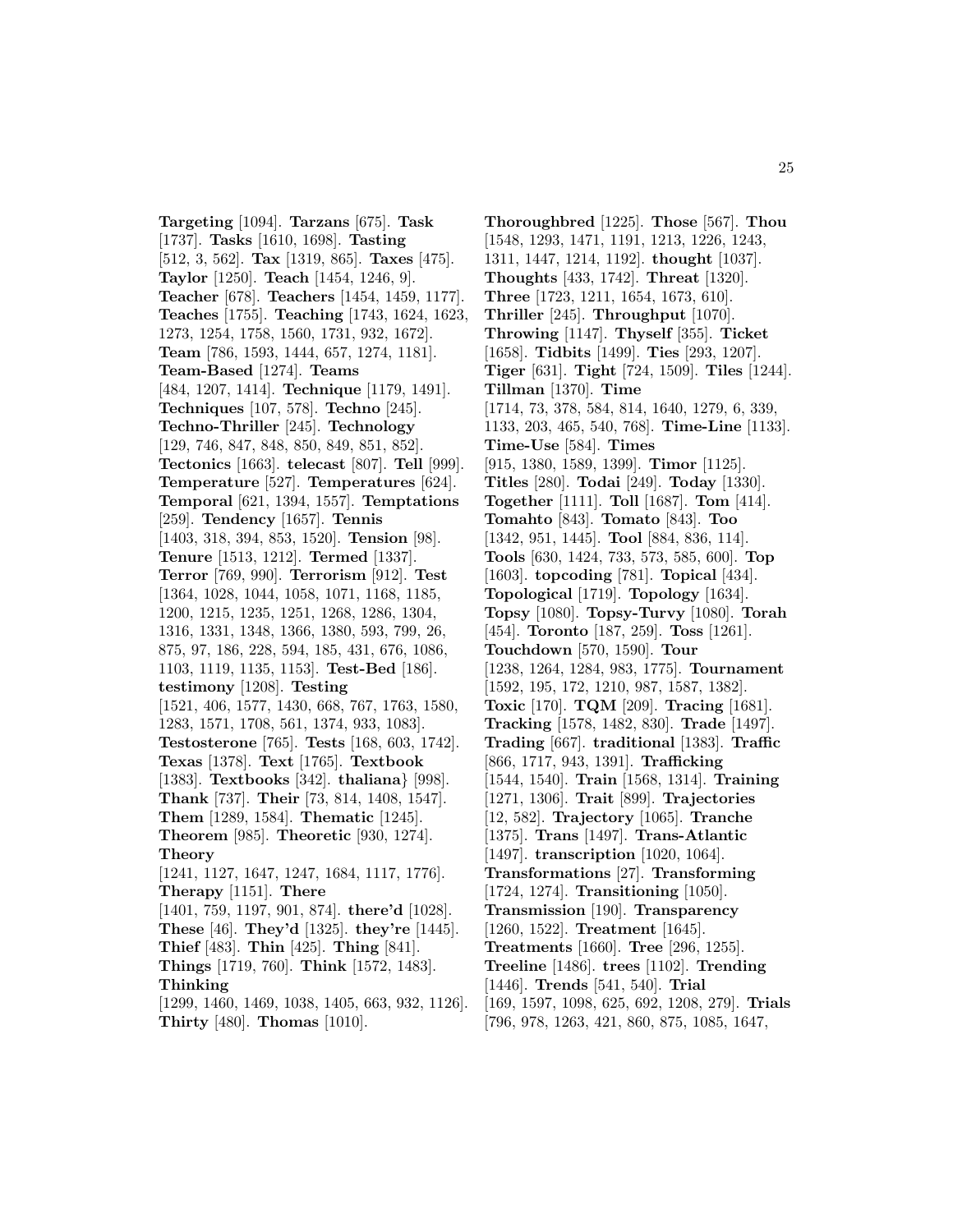422, 1646, 1565, 1648, 982, 589, 1680]. **Triangulated** [1543]. **Triathlons** [242]. **Tribute** [412]. **Tricks** [1326]. **Trilinear** [682]. **Triple** [575]. **Triumph** [1385]. **triumphant** [1776]. **Trouble** [17]. **troubles** [948]. **Trout** [428]. **True** [145, 935, 146, 661, 1766]. **Truly** [130]. **Trust** [1725, 542, 312, 785, 177]. **Truth** [1683, 1303, 1572, 1745, 1535, 149, 859]. **Truthiness** [1572, 1483]. **Trygve** [78]. **Trying** [563]. **Tsunami** [822]. **tuned** [1460]. **Turkey** [436, 943]. **Turkish** [393]. **Turn** [660]. **Turned** [1129]. **Turnover** [724]. **Turtles** [1485]. **Turvy** [1080]. **Twenty** [73, 771, 1523]. **Twenty-First** [73]. **Twenty-One** [1523]. **Twin** [1589]. **Twins** [965]. **Twitter** [1446]. **Two** [731, 1415, 877, 966, 1673, 369, 1494, 1184, 741, 486, 573, 713, 1181, 1776, 445]. **Two-Child** [1184]. **Two-Dimensional** [741]. **Two-Point** [1181]. **Two-Way** [573]. **Two-Word** [966]. **type** [1544].

**U.S** [4]. **U.S.** [308, 340, 387, 400, 79, 1728, 1003, 528, 15, 1146, 858]. **U.S.A.** [439]. **Ultimate** [54]. **Umpire** [646]. **Uncertain** [1558]. **Uncertainty** [1331, 998, 950, 314, 368, 1321, 1709, 1613]. **Uncounted** [695, 1240]. **Underachievement** [1588]. **Underclassmen** [766]. **Undercount** [230, 248]. **Underdogs** [1385]. **Undergraduate** [1623]. **Undergraduates** [972]. **Understand** [263, 1127]. **Understanding** [1677, 836, 961, 1265, 1424, 1708, 985, 1517]. **Undoing** [171]. **Unfairness** [853]. **Unfortunate** [874]. **unhelpful** [638]. **Uniform** [1180]. **United** [774, 1545, 1115, 376, 443, 838]. **Units** [1308]. **Universal** [1418]. **Universe** [1635, 1300]. **Universities** [1003]. **University** [1247, 1248, 1005]. **UNIX** [86]. **Unknown** [1329, 1501]. **Unlocking**

[1539, 1607]. **Unmasked** [762]. **Unofficial** [180]. **Unpleasant** [670]. **Unpredictable** [671]. **Unsound** [472]. **Unsupervised** [905]. **Unsystematic** [1704]. **Until** [990]. **Untypical** [866]. **Unusual** [1065, 668]. **Update** [401, 1288]. **Updated** [1583]. **Upper** [1623]. **Upper-level** [1623]. **Upsets** [444]. **Urban** [1079]. **Urns** [1428]. **Use** [91, 584, 814, 1297, 1277, 823, 538, 1226, 1206, 1594]. **Used** [97, 1003]. **Useful** [31, 303]. **User** [560, 286]. **Users** [86, 1430]. **Uses** [405]. **USGA** [597]. **Using** [682, 1162, 425, 927, 935, 621, 1491, 1773, 1127, 1636, 1578, 398, 1116, 1288, 192, 1559, 335, 172, 1542, 594, 389, 1267, 1405, 1504, 1336, 711, 1560, 972, 1274, 1335, 1497, 561, 892, 932, 692, 1020, 1064, 1102, 1517, 1639]. **Utah** [771, 730]. **utility** [781].

**v** [731, 738, 641]. **Vaccine** [1110, 579]. **Validating** [1160, 1070]. **Validation** [258]. **Value** [1513, 1337, 1658, 1038, 1177]. **Value-Added** [1177]. **values** [1435]. **VAMs** [1495]. **Variables** [1575]. **Variation** [1210, 1166]. **Variations** [259]. **Vasectomy** [375]. **Veerpalu** [1397]. **Veggies** [414]. **Vehicle** [870, 1288]. **Verify** [1450]. **Version** [287, 330]. **Versus** [1622, 1600]. **veto** [1164]. **Vetoed** [1164]. **via** [1672]. **Victims** [1544]. **Video** [1193]. **Videotape** [1517]. **Vie** [1523]. **Vietnam** [532]. **View** [207, 674, 286, 1728, 1431, 629, 198, 208]. **Vintage** [322, 641]. **Violence** [511]. **Virtual** [459, 893, 1116, 601, 366]. **Virtues** [1478]. **visibility** [1517]. **Visible** [663]. **Visiphilia** [1403, 1389, 1418]. **Visual** [1324, 44, 67, 99, 1495, 148, 176, 232, 199, 214, 285, 249, 269, 328, 309, 336, 363, 352, 402, 428, 414, 381, 486, 449, 532, 503, 518, 548, 573, 585, 561, 600, 615, 629, 644, 688, 663, 676, 700, 736, 713, 723, 747, 797, 760, 775, 838, 825, 859, 874, 892, 951, 936, 958, 1027, 1007, 1042, 990, 1056, 1101, 1084, 1069, 1132, 1152, 1167, 1117, 1199, 1212, 1230, 1281, 1245,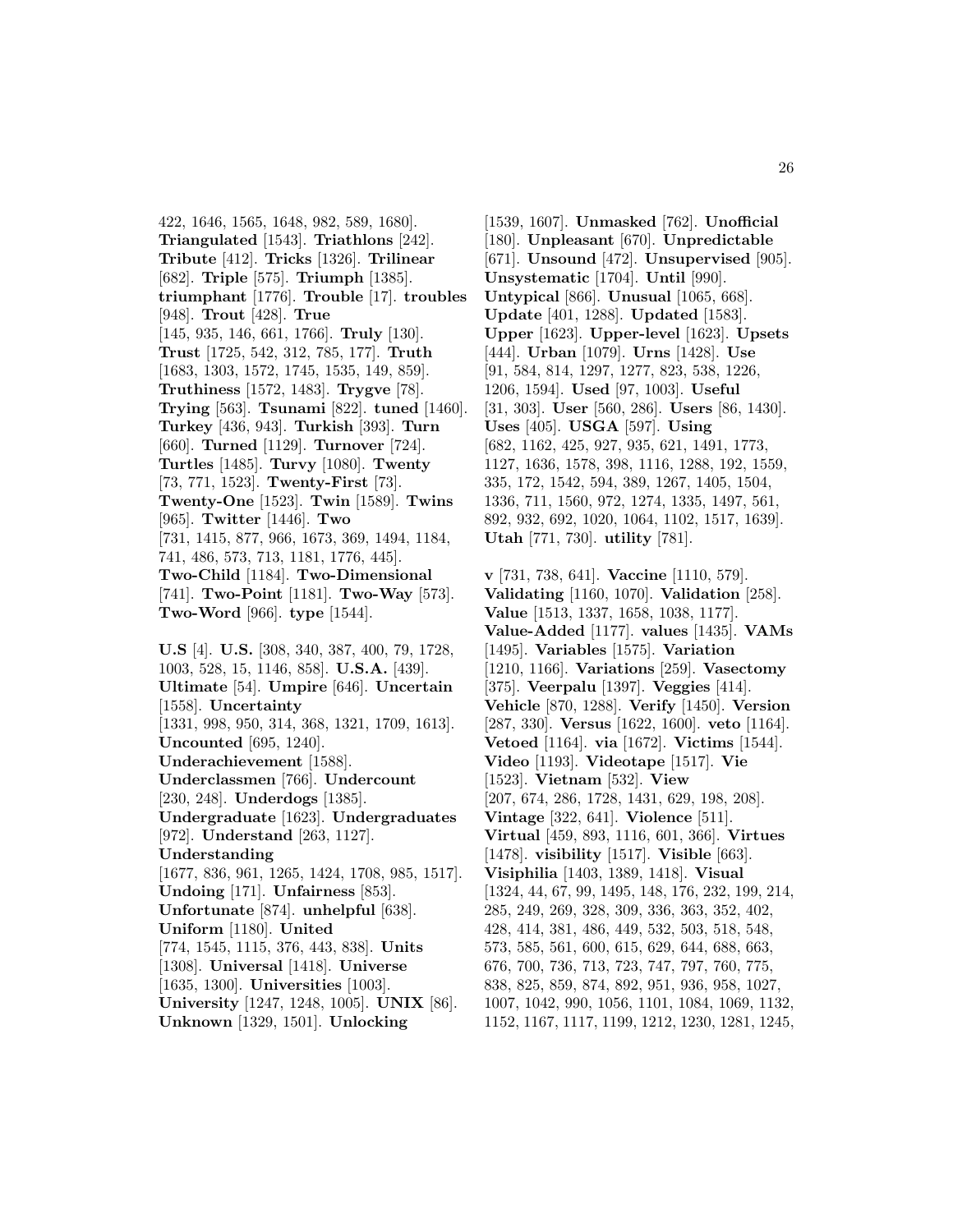1262, 1296, 1341, 1314, 1374, 1426, 1390, 1406, 1451, 1483, 1505, 1547, 1526, 1585, 1631]. **Visualization** [1654, 1771, 1405, 1056, 1748, 1672]. **Visualizations** [1254, 1585]. **Visualizing** [1176, 1497, 30]. **Visually** [417, 1139]. **Voice** [736]. **Volleyball** [1096]. **Volume** [288, 331, 435, 491, 535, 588, 647, 701, 750, 800]. **Volumes** [153, 235, 434]. **Volunteer** [1529, 1734]. **Voodoo** [26]. **Vote** [1512, 418, 916, 1143]. **Vote-Tabulation** [1143]. **Voter** [915, 1001]. **Votes** [1760, 947, 695, 1240, 603, 948]. **Voting** [595, 372, 680, 1142, 211, 695, 1382, 1115, 681]. **vs** [781, 1025, 1683, 1647, 1144, 66]. **Vulnerability** [1541]. **W** [1481]. **W.** [1547]. **Wainer** [1429]. **Wait** [379]. **Waiting** [915, 1296]. **Walk** [476]. **Wall** [709, 556]. **Walter** [1]. **Want** [1332, 248]. **Wants** [818, 913, 819, 817, 914, 963]. **War** [1033, 1315, 990, 692, 1401, 717, 480]. **Warfighter** [1577]. **Warm** [193]. **Warming** [1551, 1609]. **Was** [128, 715, 1667, 945, 381, 820]. **Washington** [628, 327, 308, 353, 365, 340, 387, 419, 427, 400, 464, 474, 450, 502, 531, 517, 560, 584, 614, 599, 643, 674, 686, 697, 661, 749, 724, 735, 763, 790, 799, 814, 843, 268, 284, 180, 974, 277, 65, 43, 98, 147, 175, 213, 231, 198, 248]. **Waste** [170]. **Water** [1491, 160, 728]. **Wave** [1093, 1442]. **Way** [1081, 22, 779, 1625, 414, 573, 1639]. **Ways** [1765, 354, 1281]. **weak** [1125]. **Wealth** [1302, 1752, 1341]. **Weather** [322, 644]. **Web** [1600, 978, 549, 982, 342]. **Webinar**

[1511]. **Weight** [978, 605, 1341]. **Weighted** [1693]. **Welcome** [346, 737, 441]. **Weldon** [1092]. **Welfare** [419, 49]. **Well** [1733, 1094]. **Well-being** [1733]. **Were** [657]. **Western** [240]. **Where** [1192, 1263, 1449, 1548, 1293, 1562, 197, 569, 1471, 1191, 1213, 1226, 1243, 1311, 1447, 1214]. **Which** [734, 1337, 1182].

**Whigmaleeries** [46, 66, 100, 149]. **While** [1206, 889]. **WHIP** [1065]. **Whistle** [1284]. **Whistle-Stop** [1284]. **White** [292]. **Who** [818, 999, 716, 378, 1129, 128, 310, 160, 1740, 1512, 715, 1755, 817, 914, 963, 1716, 360, 581, 313, 395, 498, 381, 1101, 229, 1594, 819, 913]. **Whom** [1584, 1369]. **Wide** [1509, 342]. **Widths** [363]. **Wild** [358, 1667, 1222]. **Wild-Card** [358]. **Wildlife** [345]. **Wilkinson** [1770]. **Will** [112, 834, 1102, 1197, 315, 569, 596, 444, 65, 1291, 1056]. **William** [380, 486, 975, 1357]. **Williams** [137]. **Win** [891, 1211, 1593, 926]. **WinBUGS** [1267]. **Window** [628, 327, 308, 353, 365, 340, 387, 419, 427, 400, 464, 474, 450, 502, 531, 517, 572, 560, 584, 614, 599, 643, 674, 686, 697, 661, 749, 724, 735, 763, 790, 799, 814, 843, 268, 284, 65, 43, 98, 147, 175, 213, 231, 198, 248, 475, 441]. **Windows** [330]. **Winds** [340, 644]. **Wine** [322, 512]. **Winner** [1706, 1040]. **Winners** [108, 568, 854, 1068]. **Winning** [508, 841, 876, 1371, 439, 443, 1703, 555]. **Wins** [96, 1148, 1313, 1385]. **Winter** [667]. **Wisdom** [1573, 1199]. **Wise** [531]. **Wit** [1028, 1044, 1058, 1071, 1168, 1185, 1200, 1215, 1235, 1251, 1268, 1286, 1304, 1316, 1331, 1348, 1366, 1380, 1086, 1103, 1119, 1135, 1153]. **Without** [962, 1361, 1412, 1726, 1742, 783]. **Witnesses** [25]. **Wittes** [1410]. **Wizard** [410]. **Woefully** [1503, 1777]. **Women** [112, 1589, 1025, 1127, 170, 1151, 1415, 1408, 1416, 1207, 1533]. **Won** [999, 934]. **Word** [1675, 648, 564, 877, 966, 1668]. **Words** [1300]. **Work** [971, 1472, 984, 64, 114]. **worker** [1733]. **Working** [1562, 1414]. **Workplace** [1430]. **Works** [1667, 654, 669, 655]. **World** [187, 1674, 572, 1194, 1025, 1468, 1385, 1329, 342, 1351, 2, 1742, 195, 1330, 1335]. **Worth** [1212, 755]. **Worthless** [380]. **Would** [1241, 669, 1247, 1776]. **Wranglers** [1318]. **Wringing** [317]. **Writing** [919, 709].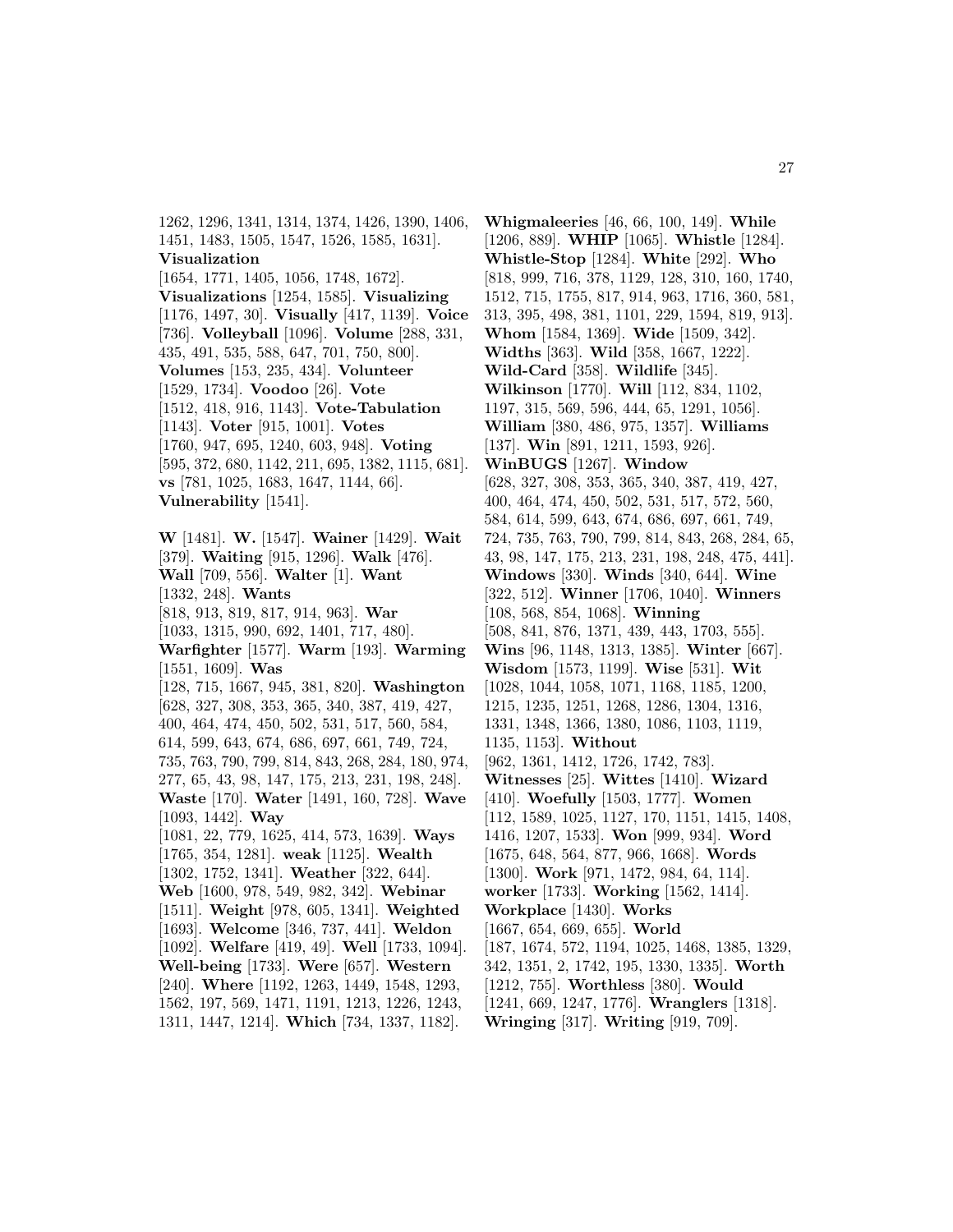**Wrong** [1503, 116, 33, 1777]. **Wrote** [716].

**xiv** [1247]. **xlv** [1250]. **xxiv** [1248].

**Yahoo** [569]. **Yahtzee** [706]. **Yale** [1247]. **Yankees** [657]. **Year** [1591, 1238, 480, 147, 1544, 1391, 175, 248]. **Years** [1271, 502, 155, 1006, 771, 1276, 1649, 50, 569, 973]. **Yeast** [903]. **Yellow** [292]. **Yonder** [22]. **York** [1081]. **Young** [1035]. **Yourself** [1366]. **Ysidro** [471].

**Z** [1419]. **Zealand** [461]. **Zero** [1300, 936, 1262]. **Zika** [1498]. **Zipf** [1761]. **Zone** [506]. **Zones** [646]. **Zulu** [933].

## **References**

#### **Editors:1988:MWK**

[1] Editors. In memoriam: Walter Kaufmann Buhler. Chance, 1(1):8, Winter 1988. CODEN CNDCE4. ISSN 0933- 2480 (print), 1867-2280 (electronic).

### **Wainer:1988:PMW**

[2] Howard Wainer and David Thissen. Plotting in the modern world: Statistics packages and good graphics. Chance, 1(1):10–20, Winter 1988. CO-DEN CNDCE4. ISSN 0933-2480 (print), 1867-2280 (electronic).

#### **Madansky:1988:GTP**

[3] Albert Madansky. The gentleman tasting pastrami. Chance, 1(1):22–26, Winter 1988. CODEN CNDCE4. ISSN 0933-2480 (print), 1867-2280 (electronic). See also "Letters to the Editor," Vol. 1, No. 3, 7.

## **Bounpane:1988:AUC**

[4] Peter A. Bounpane and Thomas A. Jones. Automation of the 1990 U.S.

Census. Chance, 1(1):28–35, Winter 1988. CODEN CNDCE4. ISSN 0933- 2480 (print), 1867-2280 (electronic).

## **Hill:1988:SRF**

[5] William J. Hill and William G. Hunter. Statistics: A road to the future prologue. Chance, 1(1):38–39, Winter 1988. CODEN CNDCE4. ISSN 0933- 2480 (print), 1867-2280 (electronic).

## **Pfeifer:1988:SRF**

[6] Charles G. Pfeifer, Donald W. Marquardt, and Ronald D. Snee. Statistics: A road to the future — a time for change. Chance, 1(1):39–41, Winter 1988. CODEN CNDCE4. ISSN 0933- 2480 (print), 1867-2280 (electronic).

#### **McDonald:1988:SRF**

[7] Gary C. McDonald. Statistics: A road to the future — communicating with management. Chance, 1 (1):42–44, Winter 1988. CODEN CNDCE4. ISSN 0933-2480 (print), 1867-2280 (electronic).

#### **Duncan:1988:SRF**

[8] Joseph W. Duncan. Statistics: A road to the future — government economic statistics. Chance, 1(1):45, 52, Winter 1988. CODEN CNDCE4. ISSN 0933- 2480 (print), 1867-2280 (electronic).

#### **Joiner:1988:SRF**

[9] Brian L. Joiner. Statistics: A road to the future — let's change how we teach statistics. Chance, 1(1):53–54, Winter 1988. CODEN CNDCE4. ISSN 0933- 2480 (print), 1867-2280 (electronic).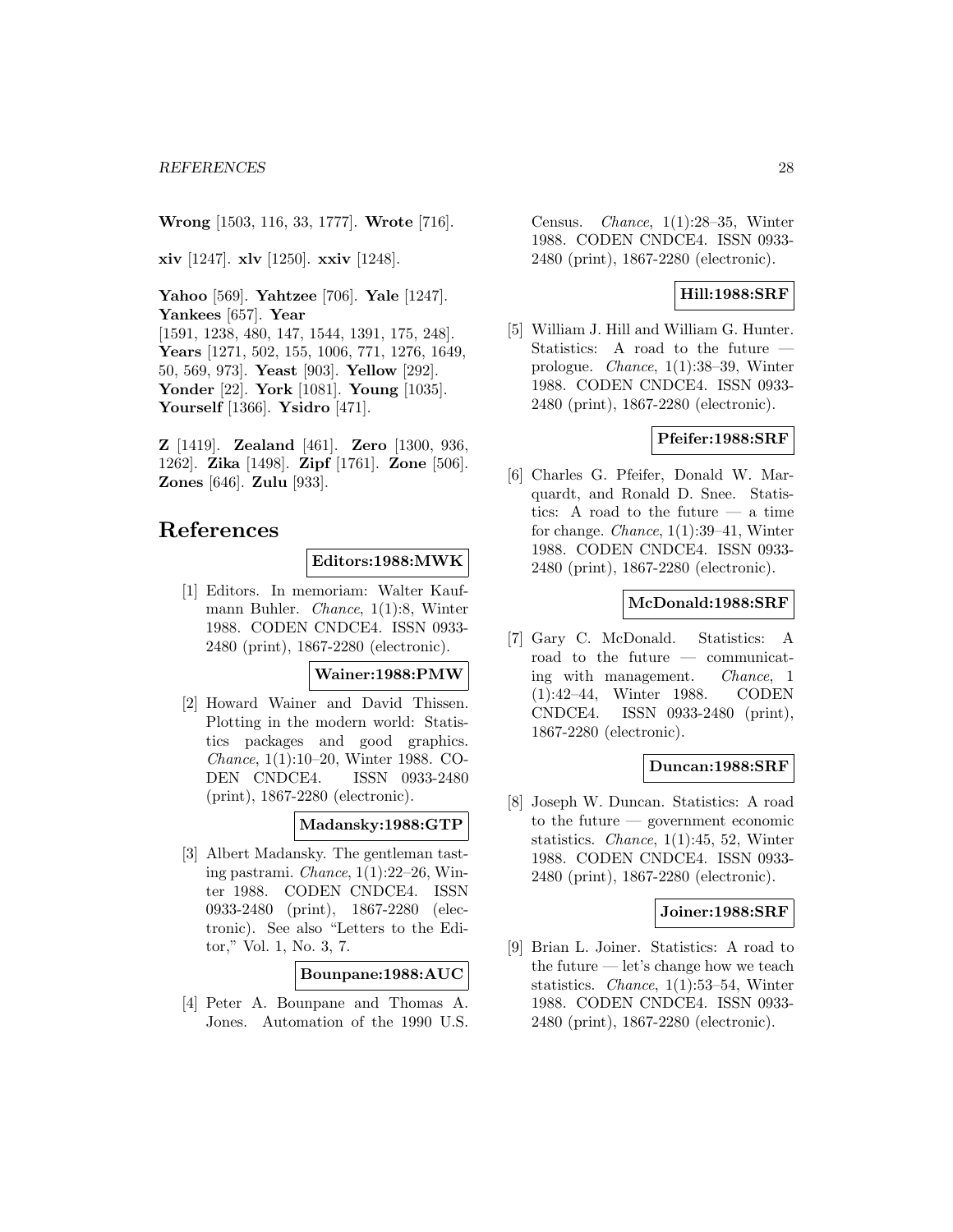## **Stone:1988:QPS**

[10] Mervyn Stone. Quetelet and the poetry of statistical conjecture. Chance, 1(2):10–17, Spring 1988. CODEN CNDCE4. ISSN 0933-2480 (print), 1867-2280 (electronic).

## **Grier:1988:SMC**

[11] David Alan Grier. Supercomputers and Monte Carlo experiments. Chance, 1(2):19–28, Spring 1988. CODEN CNDCE4. ISSN 0933-2480 (print), 1867-2280 (electronic).

## **Moore:1988:PIT**

[12] Marc Moore. Predicting iceberg trajectories. Chance, 1(2):30–36, Spring 1988. CODEN CNDCE4. ISSN 0933- 2480 (print), 1867-2280 (electronic).

## **Proschan:1988:ILS**

[13] Frank Proschan. Investigation of latin squares. *Chance*,  $1(2):37-41$ , Spring 1988. CODEN CNDCE4. ISSN 0933- 2480 (print), 1867-2280 (electronic).

## **Dalenius:1988:DPS**

[14] Tore Dalenius. The debate on privacy and surveys in Sweden. Chance, 1(2):43–47, Spring 1988. CODEN CNDCE4. ISSN 0933-2480 (print), 1867-2280 (electronic).

#### **Mann:1988:WIH**

[15] Nancy R. Mann. Why it happened in Japan and not in the U.S. Chance, 1(3):8–15, Summer 1988. CODEN CNDCE4. ISSN 0933-2480 (print), 1867-2280 (electronic).

## **Duncan:1988:SAA**

[16] Otis Dudley Duncan. Some ancient anticipations of probability. Chance, 1(3):16–24, Summer 1988. CODEN CNDCE4. ISSN 0933-2480 (print), 1867-2280 (electronic).

## **Streitfeld:1988:SHT**

[17] David Streitfeld. Shere Hite and the trouble with numbers. Chance, 1 (3):26–31, Summer 1988. CODEN CNDCE4. ISSN 0933-2480 (print), 1867-2280 (electronic). See also "Letters to the Editor" Vol. 2, No. 2, 8.

## **Cliff:1988:MBA**

[18] Norman Cliff. A model-based analysis. Chance, 1(3):32–36, Summer 1988. CODEN CNDCE4. ISSN 0933-2480 (print), 1867-2280 (electronic). See also "Letters to the Editor", Vol. 2, No. 1, 8.

## **Ehrenberg:1988:DRP**

[19] A. S. C. Ehrenberg. Data reduction and prior knowledge. Chance, 1(3):37–42, Summer 1988. CODEN CNDCE4. ISSN 0933-2480 (print), 1867-2280 (electronic).

#### **Emerson:1988:ESA**

[20] John D. Emerson, David C. Hoaglin, John W. Tukey, and George Y. Wong. Exploring some adverb–adjective data. Chance, 1(3):42–48, Summer 1988. CODEN CNDCE4. ISSN 0933-2480 (print), 1867-2280 (electronic). See comment [21].

#### **Tanur:1988:CAA**

[21] Judith M. Tanur. Comment on adverb–adjective analyses. Chance, 1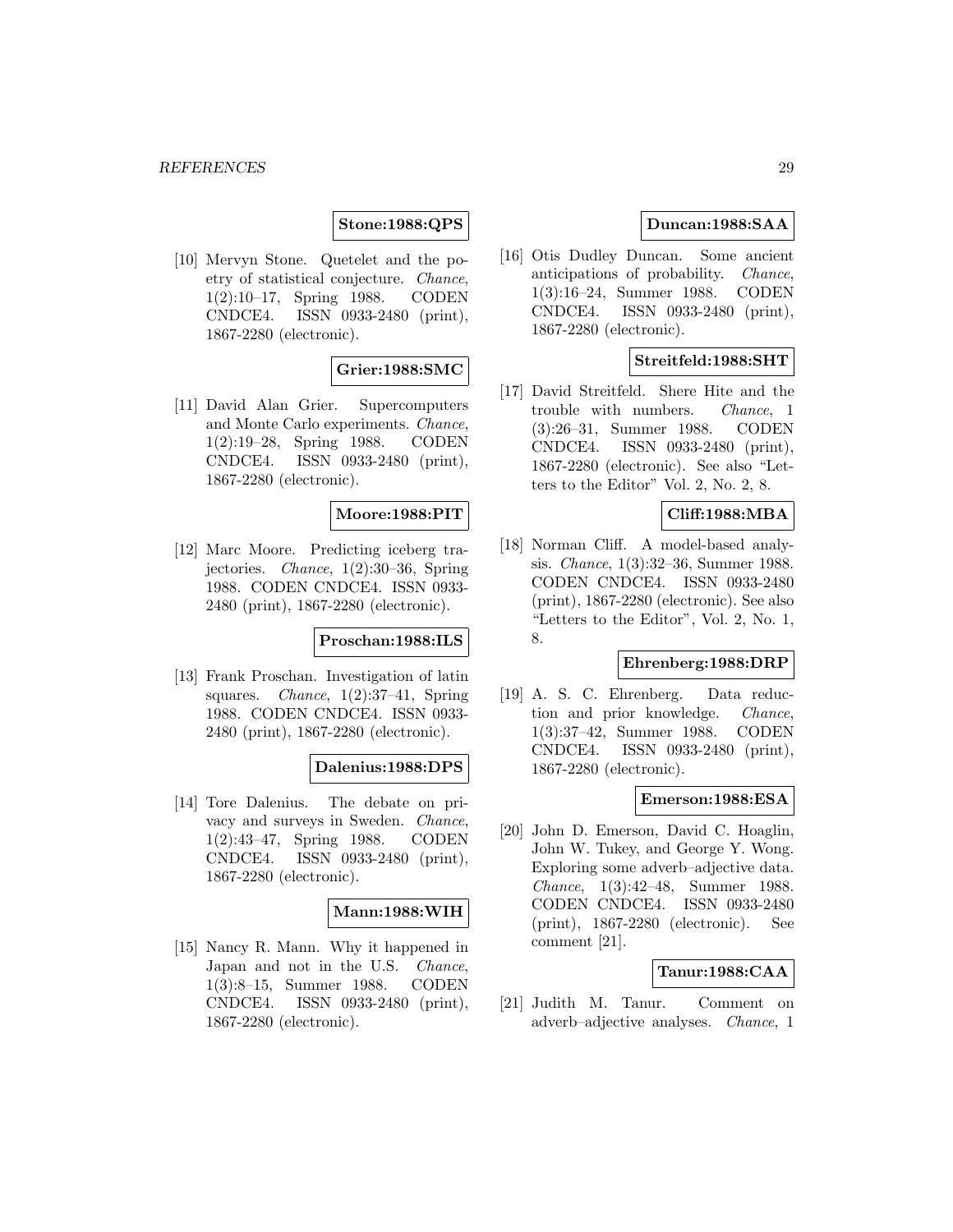(3):48–50, Summer 1988. CODEN CNDCE4. ISSN 0933-2480 (print), 1867-2280 (electronic). See [20].

## **Belizaire:1988:WYN**

[22] Belizaire. Way down yonder in New Orleans. Chance, 1(3):52–54, Summer 1988. CODEN CNDCE4. ISSN 0933- 2480 (print), 1867-2280 (electronic).

## **DuMouchel:1988:REE**

[23] William DuMouchel. Rs/explore: The electronic data analysis advisor. Chance, 1(4):12–22, Fall 1988. CODEN CNDCE4. ISSN 0933-2480 (print), 1867-2280 (electronic).

## **Greenhouse:1988:AD**

[24] Joel B. Greenhouse and Samuel W. Greenhouse. An aspirin a day ... ? Chance, 1(4):24–31, Fall 1988. CODEN CNDCE4. ISSN 0933-2480 (print), 1867-2280 (electronic).

#### **Fienberg:1988:SEW**

[25] Stephen E. Fienberg, Samuel Krislov, and Miron L. Straf. Statistics, expert witnesses, and the courts. Chance, 1(4):32–37, Fall 1988. CODEN CNDCE4. ISSN 0933-2480 (print), 1867-2280 (electronic).

#### **Fiske:1988:STS**

[26] Edward B. Fiske. Standardized test scores: Voodoo statistics for the nation. Chance, 1(4):38–39, Fall 1988. CODEN CNDCE4. ISSN 0933-2480 (print), 1867-2280 (electronic).

## **Hoaglin:1988:TEE**

[27] David C. Hoaglin. Transformations in everyday experience. Chance, 1(4):40– 45, Fall 1988. CODEN CNDCE4. ISSN

0933-2480 (print), 1867-2280 (electronic). See also "Letters to the Editor", Vol. 2, No. 2, 8.

## **Frosch:1989:TCI**

[28] Robert A. Frosch. Taking chances in industry and in government. Chance, 2(1):11–15, Winter 1989. CODEN CNDCE4. ISSN 0933-2480 (print), 1867-2280 (electronic).

## **Tversky:1989:CFA**

[29] Amos Tversky and Gilovich Thomas. The cold facts about the 'hot hand' in basketball. Chance, 2(1):16–21, Winter 1989. CODEN CNDCE4. ISSN 0933- 2480 (print), 1867-2280 (electronic).

## **Young:1989:VSD**

[30] Forrest W. Young. Visualizing sixdimensional structure with dynamic statistical graphics. Chance, 2(1):22– 30, Winter 1989. CODEN CNDCE4. ISSN 0933-2480 (print), 1867-2280 (electronic).

#### **Gentleman:1989:UCS**

[31] Jane F. Gentleman. A useful classification system for statistical presentations and conference papers. Chance, 2(1):31–32, Winter 1989. CODEN CNDCE4. ISSN 0933-2480 (print), 1867-2280 (electronic). See also "Letters to the Editor", Vol. 2, No. 3, 7.

#### **Finkelstein:1989:CPN**

[32] Michael O. Finkelstein and Bruce Levin. The case of the purloined notices  $&$  answers. *Chance*, 2(1):33, 54, Winter 1989. CODEN CNDCE4. ISSN 0933- 2480 (print), 1867-2280 (electronic).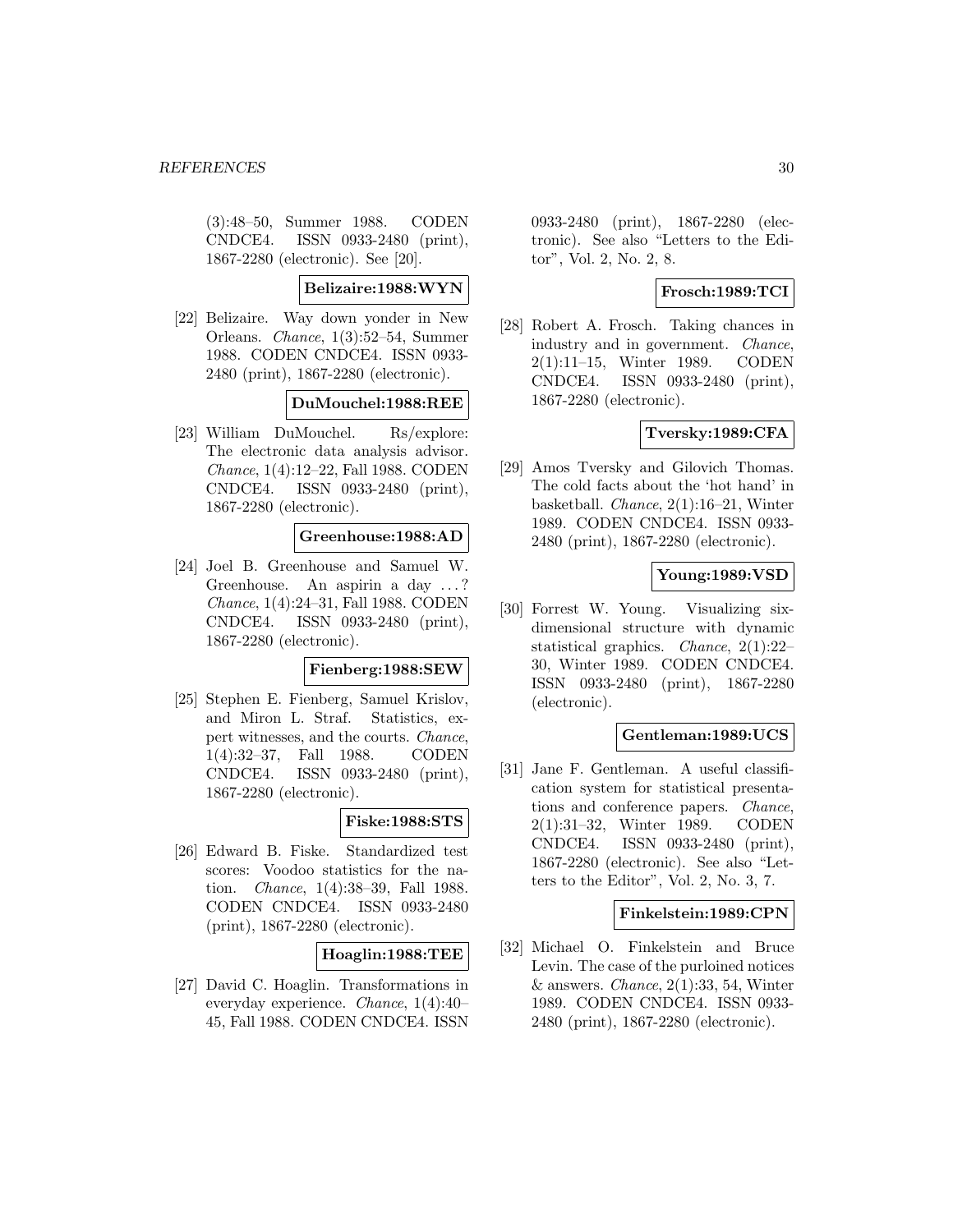### **Shanker:1989:WWP**

[33] Albert Shanker. What's wrong with this picture? Lies, damned lies, and statistics. Chance, 2(1):34–35, Winter 1989. CODEN CNDCE4. ISSN 0933- 2480 (print), 1867-2280 (electronic).

**Anonymous:1989:BMa**

[34] Anonymous. Chance musings. Chance, 2(2):4–7, 1989. CODEN CNDCE4. ISSN 0933-2480 (print), 1867-2280 (electronic).

#### **Anonymous:1989:LEa**

[35] Anonymous. Letters to the Editors. Chance, 2(2):8, 1989. CODEN CNDCE4. ISSN 0933-2480 (print), 1867-2280 (electronic).

#### **Stoto:1989:OSA**

[36] Michael A. Stoto. Opinion: Statistics for the AIDS epidemic. Chance, 2(2):9, 1989. CODEN CNDCE4. ISSN 0933- 2480 (print), 1867-2280 (electronic).

#### **Gould:1989:SS**

[37] Stephen Jay Gould. The streak of streaks. Chance, 2(2):10–16, 1989. CODEN CNDCE4. ISSN 0933-2480 (print), 1867-2280 (electronic). See also "Letters to the Editor", Vol. 3, No. 3, 6.

#### **Berger:1989:IGO**

[38] Marc A. Berger. Images generated by orbits of 2-D Markov chains. Chance, 2(2):18–28, 1989. CODEN CNDCE4. ISSN 0933-2480 (print), 1867-2280 (electronic).

## **Humphrey:1989:SMS**

[39] Watts S. Humphrey. Statistically managing the software process. Chance, 2

(2):30–39, 1989. CODEN CNDCE4. ISSN 0933-2480 (print), 1867-2280 (electronic).

## **Berkowitz:1989:SA**

[40] Jonathan Berkowitz. Statistical acrostic. Chance, 2(2):40, 1989. CODEN CNDCE4. ISSN 0933-2480 (print), 1867-2280 (electronic).

#### **Abelson:1989:BP**

[41] Robert P. Abelson. A Bayesball problem. Chance, 2(2):41–43, 1989. CODEN CNDCE4. ISSN 0933-2480 (print), 1867-2280 (electronic).

#### **Belizaire:1989:CPD**

[42] Belizaire. A capital place for dining. Chance, 2(2):44–46, 1989. CODEN CNDCE4. ISSN 0933-2480 (print), 1867-2280 (electronic).

## **Wallman:1989:WWR**

[43] Katherine K. Wallman and Vincent P. Barabba. Window on Washington: Relevant Federal statistics and the public interest. Chance, 2(2):47–49, 1989. CODEN CNDCE4. ISSN 0933-2480 (print), 1867-2280 (electronic).

## **Paller:1989:VRSa**

[44] Alan Paller. Visual revelations: A short cut to becoming a competent speaker: Part 1. Chance, 2(2):50–51, 1989. CODEN CNDCE4. ISSN 0933- 2480 (print), 1867-2280 (electronic).

#### **Schervish:1989:PCS**

[45] Mark J. Schervish. Personal crunching: Statgraphics. Chance, 2(2):53–58, 1989. CODEN CNDCE4. ISSN 0933- 2480 (print), 1867-2280 (electronic).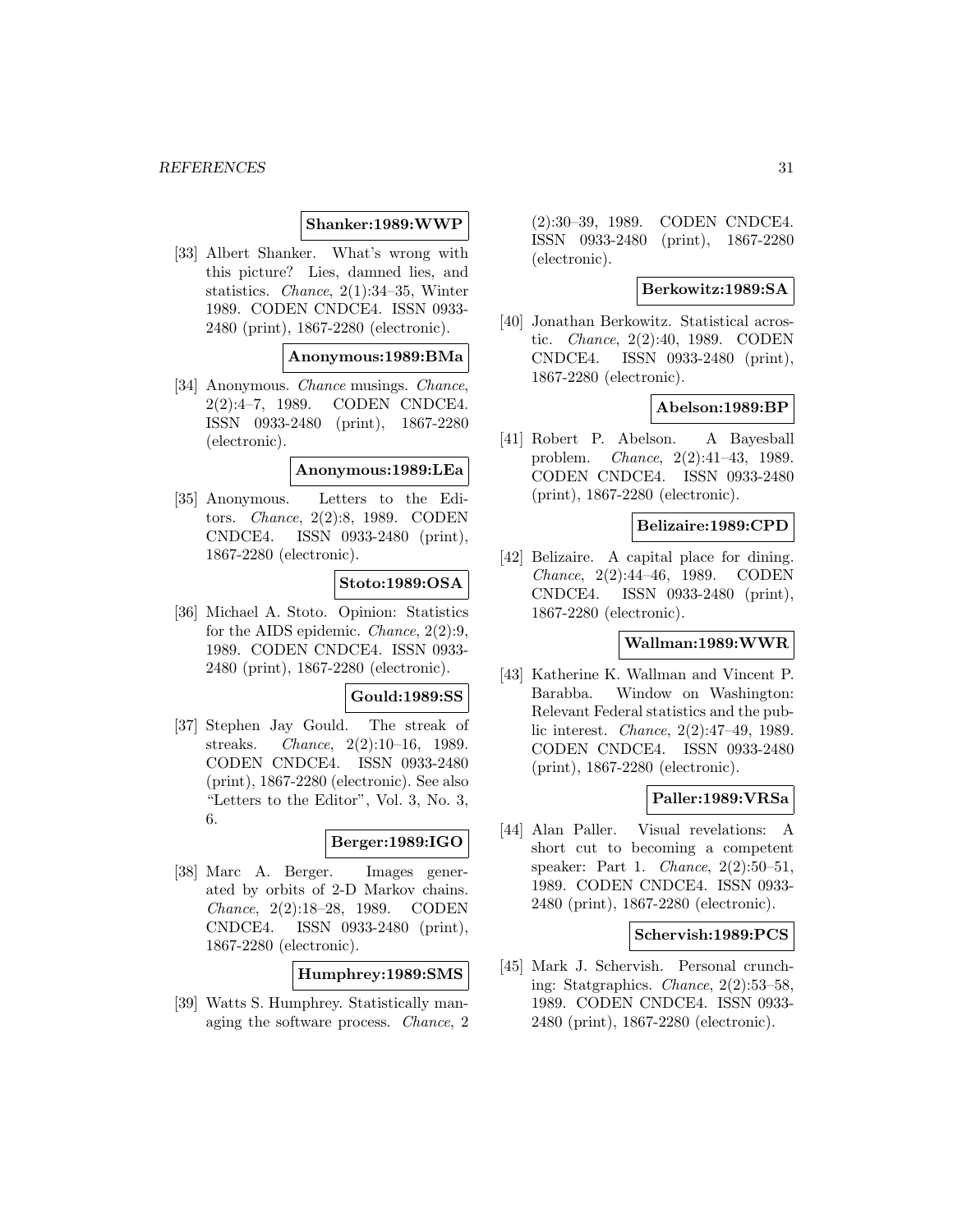## **Vaisrub:1989:SWC**

[46] Naomi Vaisrub. Statistical whigmaleeries: Can these data be saved? Chance, 2(2):59, 1989. CODEN CNDCE4. ISSN 0933-2480 (print), 1867-2280 (electronic).

## **Meyer:1989:BRa**

[47] Michael M. Meyer. Book reviews. Chance, 2(2):60–62, 1989. CODEN CNDCE4. ISSN 0933-2480 (print), 1867-2280 (electronic).

## **Straf:1989:LSO**

[48] Miron L. Straf. On the lighter side: Opinion surveys. Chance, 2(2):64, 1989. CODEN CNDCE4. ISSN 0933- 2480 (print), 1867-2280 (electronic).

## **Fairley:1989:WQC**

[49] William B. Fairley and Alan J. Izenman. Welfare quality control programs: How much is misspent by the welfare system? Chance, 2(3):10–17, Summer 1989. CODEN CNDCE4. ISSN 0933- 2480 (print), 1867-2280 (electronic).

#### **Mason:1989:CYS**

[50] Robert L. Mason. Celebrating 150 years of statistics in America. Chance, 2(3):18–22, Summer 1989. CODEN CNDCE4. ISSN 0933-2480 (print), 1867-2280 (electronic).

#### **Fienberg:1989:AC**

[51] Stephen E. Fienberg. An adjusted census in 1990? Chance, 2(3):23–25, Summer 1989. CODEN CNDCE4. ISSN 0933-2480 (print), 1867-2280 (electronic).

### **Norwood:1989:ESH**

[52] Janet L. Norwood. The employment situation: How do we know about it? Chance, 2(3):26–29, Summer 1989. CODEN CNDCE4. ISSN 0933-2480 (print), 1867-2280 (electronic).

## **Smykla:1989:SP**

[53] Margaret L. Smykla. The steroid puzzle. Chance, 2(3):30–35, Summer 1989. CODEN CNDCE4. ISSN 0933-2480 (print), 1867-2280 (electronic).

#### **Hoffman:1989:SUB**

[54] Tony Hoffman. The search for the ultimate baseball statistic. Chance, 2(3):37–39, Summer 1989. CODEN CNDCE4. ISSN 0933-2480 (print), 1867-2280 (electronic).

#### **Solow:1989:IGS**

[55] Andrew R. Solow. Is it getting stuffy in here, or is it just my imagination? Chance, 2(3):40–46, Summer 1989. CODEN CNDCE4. ISSN 0933- 2480 (print), 1867-2280 (electronic).

#### **Anonymous:1989:BMb**

[56] Anonymous. *Chance* musings. *Chance*, 2(4):3–6, 1989. CODEN CNDCE4. ISSN 0933-2480 (print), 1867-2280 (electronic).

#### **Anonymous:1989:LEb**

[57] Anonymous. Letters to the Editors. Chance, 2(4):7, 1989. CODEN CNDCE4. ISSN 0933-2480 (print), 1867-2280 (electronic).

## **Fienberg:1989:OSP**

[58] Stephen E. Fienberg. Opinion: Science and the popular Press: From 60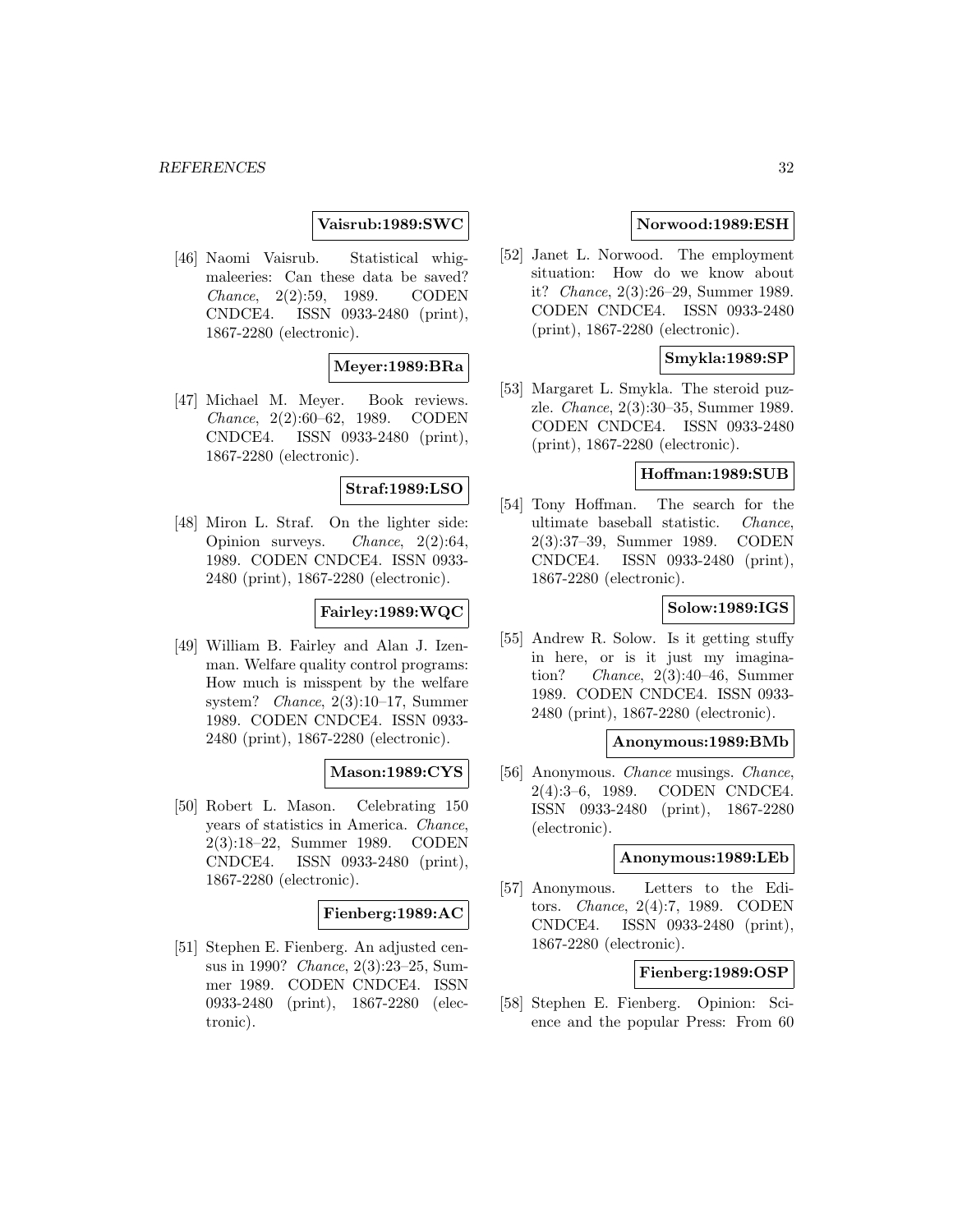Hertz electrical and magnetic fields to the cholesterol myth. *Chance*,  $2(4):8$ , 1989. CODEN CNDCE4. ISSN 0933- 2480 (print), 1867-2280 (electronic).

## **Minton:1989:MDS**

[59] Paul Minton. Music by design: A sesquicentennial statistics songbook. Chance, 2(4):9–11, Fall 1989. CODEN CNDCE4. ISSN 0933-2480 (print), 1867-2280 (electronic).

## **Morgan:1989:EMF**

[60] M. Granger Morgan. Electric and magnetic fields from 60 Hz electric power: Possible health risks? Chance, 2 (4):12–20, 37, Fall 1989. CODEN CNDCE4. ISSN 0933-2480 (print), 1867-2280 (electronic).

## **Larkey:1989:OBH**

[61] Patrick D. Larkey, Richard A. Smith, and Joseph B. Kadane. It's okay to believe in the "hot hand". Chance, 2(4): 22–30, Fall 1989. CODEN CNDCE4. ISSN 0933-2480 (print), 1867-2280 (electronic). See comment [62].

## **Tversky:1989:HHS**

[62] Amos Tversky and Thomas Gilovich. The "hot hand": Statistical reality or cognitive illusion? Chance,  $2(4):31-34$ , Fall 1989. CODEN CNDCE4. ISSN 0933-2480 (print), 1867-2280 (electronic). See [61].

## **Hooke:1989:BBN**

[63] Robert Hooke. Basketball, baseball, and the null hypothesis. Chance, 2(4): 35–37, Fall 1989. CODEN CNDCE4. ISSN 0933-2480 (print), 1867-2280 (electronic).

## **Porter:1989:PDA**

[64] Henry Porter. Profile: A decision analyst reflects on his work. Chance, 2(4): 38–40, Fall 1989. CODEN CNDCE4. ISSN 0933-2480 (print), 1867-2280 (electronic).

## **Wallman:1989:WWF**

[65] Katherine K. Wallman. Window on Washington: Federal statistical policy: Will reauthorization bring renewal? Chance, 2(4):41–47, 1989. CODEN CNDCE4. ISSN 0933-2480 (print), 1867-2280 (electronic).

## **Vaisrub:1989:SWS**

[66] Naomi Vaisrub. Statistical whigmaleeries: Statistical savvy vs. marital harmony. Chance, 2(4):45–47, 1989. CODEN CNDCE4. ISSN 0933-2480 (print), 1867-2280 (electronic).

## **Paller:1989:VRSb**

[67] Alan Paller. Visual revelations: A short cut to becoming a competent speaker: Part 2. Chance, 2(4):46–47, 1989. CODEN CNDCE4. ISSN 0933- 2480 (print), 1867-2280 (electronic).

## **Schervish:1989:PCD**

[68] Mark J. Schervish. Personal crunching: Data Desk Professional. Chance, 2(4): 48–52, 1989. CODEN CNDCE4. ISSN 0933-2480 (print), 1867-2280 (electronic).

## **Meyer:1989:BRb**

[69] Michael M. Meyer. Book reviews. Chance, 2(4):53–54, 1989. CODEN CNDCE4. ISSN 0933-2480 (print), 1867-2280 (electronic).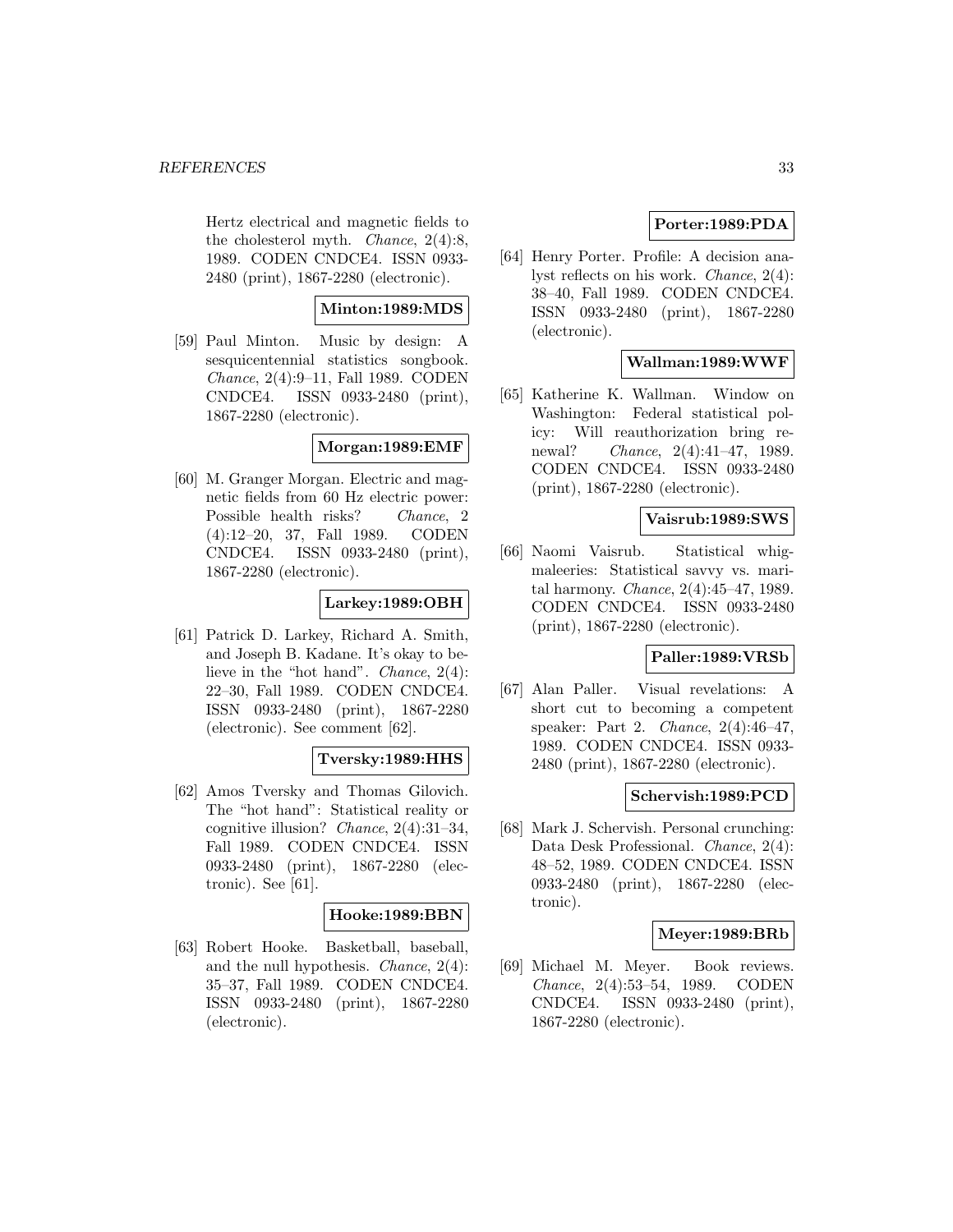## **Straf:1989:LSP**

[70] Miron L. Straf. On the lighter side: Popular statistics. *Chance*, 2(4):56, 1989. CODEN CNDCE4. ISSN 0933- 2480 (print), 1867-2280 (electronic).

#### **Anonymous:1989:EBP**

[71] Anonymous. Editorial Board page. Chance, 2(4):ebi, 1989. CODEN CNDCE4. ISSN 0933-2480 (print), 1867-2280 (electronic).

#### **Editors:1990:MMH**

[72] Editors. A memoriam: Morris H. De-Groot: 1931–1989. Chance, 3(1):11, Winter 1990. CODEN CNDCE4. ISSN 0933-2480 (print), 1867-2280 (electronic).

## **Anderson:1990:ATR**

[73] Margo Anderson. "According to their respective numbers... " for the twentyfirst time. Chance, 3(1):12–18, Winter 1990. CODEN CNDCE4. ISSN 0933- 2480 (print), 1867-2280 (electronic).

#### **Fienberg:1990:ACI**

[74] Stephen E. Fienberg. An adjusted census in 1990? An interim report. Chance, 3(1):19–21, Winter 1990. CODEN CNDCE4. ISSN 0933-2480 (print), 1867-2280 (electronic).

#### **Barnard:1990:FR**

[75] George Barnard. Fisher: A retrospective. Chance, 3(1):22–28, Winter 1990. CODEN CNDCE4. ISSN 0933-2480 (print), 1867-2280 (electronic).

## **Lindley:1990:FR**

[76] D. V. Lindley. Fisher: a retrospective. Chance, 3(1):31–32, Winter 1990. CODEN CNDCE4. ISSN 0933-2480 (print), 1867-2280 (electronic).

#### **Editors:1990:CSS**

[77] Editors. Comments from selected statisticians on Fisher. Chance, 3 (1):29–32, Winter 1990. CODEN CNDCE4. ISSN 0933-2480 (print), 1867-2280 (electronic).

#### **Zellner:1990:THN**

[78] Arnold Zellner. Trygve Haalvelmo, 1989 Nobel Laureate in Economic Science. Chance, 3(1):33–35, Winter 1990. CODEN CNDCE4. ISSN 0933-2480 (print), 1867-2280 (electronic).

#### **Fuerbringer:1990:RSC**

[79] Jonathan Fuerbringer. A rusty statistical compass for U.S. policy mappers. Chance, 3(1):36–38, 56, Winter 1990. CODEN CNDCE4. ISSN 0933-2480 (print), 1867-2280 (electronic).

#### **Belizaire:1990:SIG**

[80] Belizaire. 47th session of the ISI: Gastronomie et Paris. Chance, 3 (1):39–42, Winter 1990. CODEN CNDCE4. ISSN 0933-2480 (print), 1867-2280 (electronic).

## **Barnett:1990:ASE**

[81] Arnold Barnett. Air safety: End of the Golden Age? Chance, 3(2):8–12, Spring 1990. CODEN CNDCE4. ISSN 0933-2480 (print), 1867-2280 (electronic).

## **Goldfield:1990:WWE**

[82] Edwin D. Goldfield. What we expect to learn from the 1990 Decennial Census. Chance, 3(2):13–19, Spring 1990.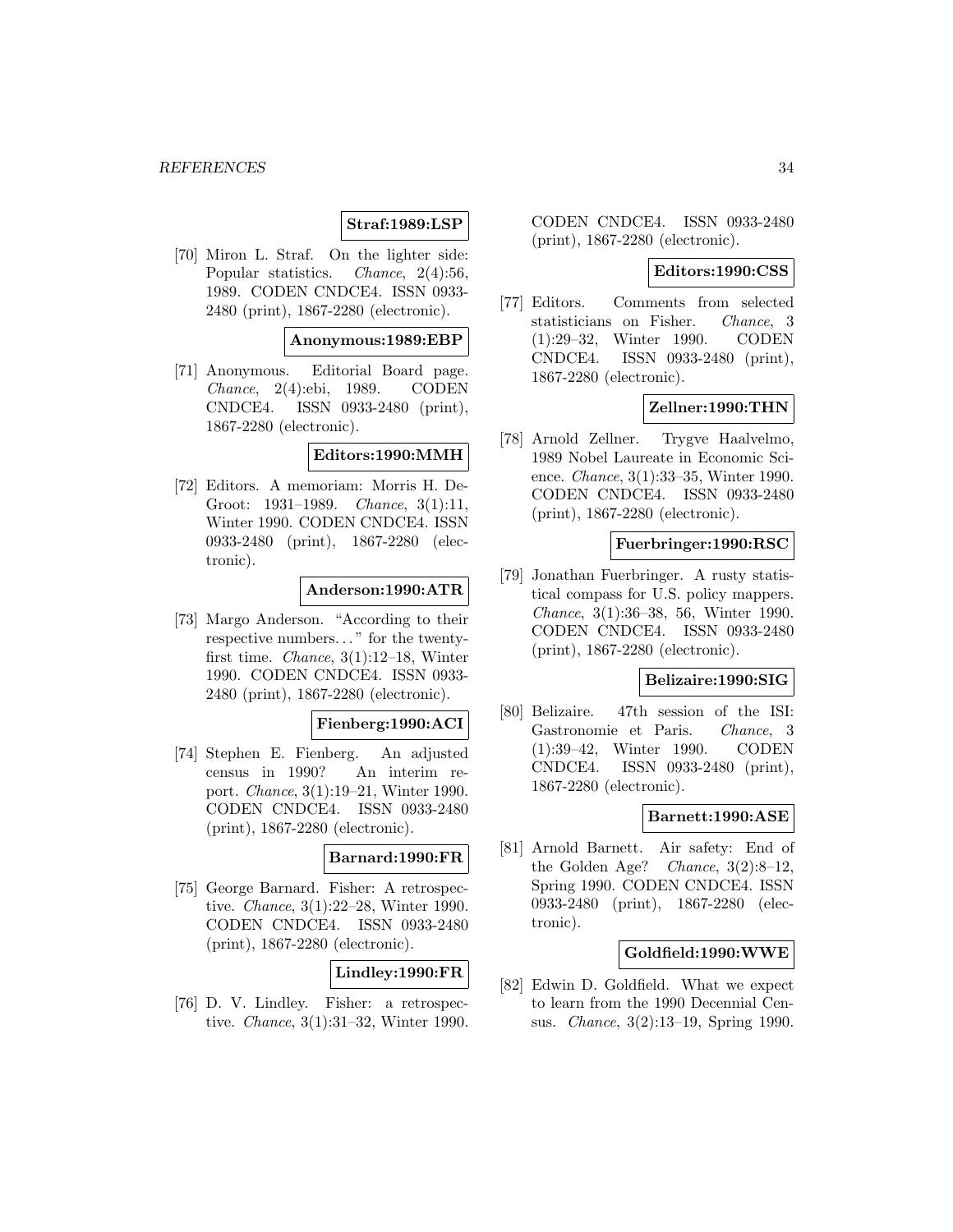CODEN CNDCE4. ISSN 0933-2480 (print), 1867-2280 (electronic).

#### **Hoffman:1990:CEW**

[83] Tony Hoffman. Chatting with extraterrestrials — what are the odds? Chance, 3(2):20–31, Spring 1990. CODEN CNDCE4. ISSN 0933-2480 (print), 1867-2280 (electronic).

#### **Fienberg:1990:ACBa**

[84] Stephen E. Fienberg. An adjusted census in 1990? Back to court again. Chance, 3(2):32–35, Spring 1990. CO-DEN CNDCE4. ISSN 0933-2480 (print), 1867-2280 (electronic).

## **Spisak:1990:MPE**

[85] Andrew W. Spisak. Modeling the 1988 Presidential Election. Chance, 3(2):36–41, Spring 1990. CODEN CNDCE4. ISSN 0933-2480 (print), 1867-2280 (electronic).

#### **Eddy:1990:HRD**

[86] William F. Eddy. Hardware review: The DECstation 3100 — UNIX for power users. Chance,  $3(2):42-47$ , Spring 1990. CODEN CNDCE4. ISSN 0933-2480 (print), 1867-2280 (electronic).

#### **Belizaire:1990:SPC**

[87] Belizaire. The statistical pleasures of California Cabernets. Chance, 3 (2):48–50, Spring 1990. CODEN CNDCE4. ISSN 0933-2480 (print), 1867-2280 (electronic).

#### **Anonymous:1990:BM**

[88] Anonymous. Chance musings. Chance, 3(3):3–5, 1990. CODEN CNDCE4.

ISSN 0933-2480 (print), 1867-2280 (electronic).

#### **Anonymous:1990:LE**

[89] Anonymous. Letters to the Editors. Chance, 3(3):6–7, 1990. CODEN CNDCE4. ISSN 0933-2480 (print), 1867-2280 (electronic).

## **Geisser:1990:OSR**

[90] Seymour Geisser. Opinion: Some remarks on DNA fingerprinting. Chance, 3(3):8–9, 1990. CODEN CNDCE4. ISSN 0933-2480 (print), 1867-2280 (electronic).

#### **Boland:1990:USE**

[91] Philip J. Boland and Michael Proschan. The use of statistical evidence in allegations of exam cheating. Chance, 3(3):10–14, Summer 1990. CODEN CNDCE4. ISSN 0933-2480 (print), 1867-2280 (electronic).

## **Berry:1990:DFW**

[92] Donald A. Berry. DNA fingerprinting: What does it prove? Chance, 3 (3):15–25, 36, Summer 1990. CODEN CNDCE4. ISSN 0933-2480 (print), 1867-2280 (electronic).

## **Cohen:1990:DFW**

[93] Joel E. Cohen. DNA fingerprinting: What (really) are the odds? *Chance*, 3(3):26–32, Summer 1990. CODEN CNDCE4. ISSN 0933-2480 (print), 1867-2280 (electronic).

#### **Fienberg:1990:ACBb**

[94] Stephen E. Fienberg. An adjusted census in 1990? Back to court again.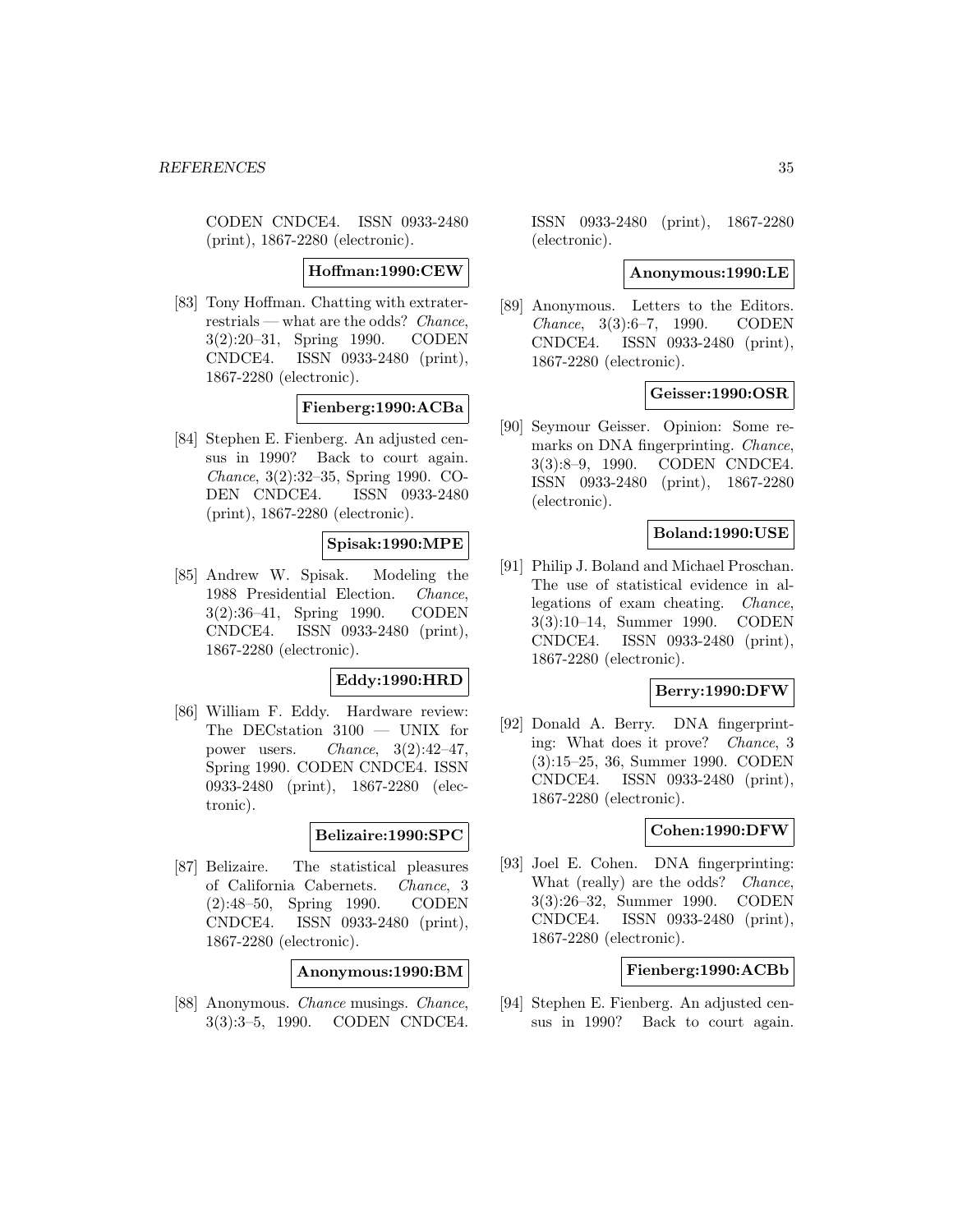Chance, 3(3):32–35, Spring 1990. CO-DEN CNDCE4. ISSN 0933-2480 (print), 1867-2280 (electronic).

### **Fienberg:1990:ACJ**

[95] Stephen E. Fienberg. An adjusted census in 1990? The judge rules and the PES begins. Chance, 3 (3):33–36, Summer 1990. CODEN CNDCE4. ISSN 0933-2480 (print), 1867-2280 (electronic).

#### **Anonymous:1990:SDR**

[96] Anonymous. Sir David R. Cox wins Kettering Prize. Chance, 3(3):37, 1990. CODEN CNDCE4. ISSN 0933-2480 (print), 1867-2280 (electronic).

## **Hartigan:1990:AMG**

[97] J. A. Hartigan. Adjustments of minority group test scores used in employment referrals. Chance, 3(3):38– 44, Summer 1990. CODEN CNDCE4. ISSN 0933-2480 (print), 1867-2280 (electronic).

#### **Wallman:1990:WWF**

[98] Katherine K. Wallman, George T. Duncan, and Virginia A. de Wolf. Window on Washington: The Federal statistical system amidst the rising tension between privacy and data access. Chance, 3(3):45–48, 1990. CODEN CNDCE4. ISSN 0933-2480 (print), 1867-2280 (electronic).

## **Paller:1990:VRQ**

[99] Alan Paller. Visual revelations: Questions every EIS implementor should be able to answer. *Chance*,  $3(3):49-56$ , 1990. CODEN CNDCE4. ISSN 0933- 2480 (print), 1867-2280 (electronic).

## **Vaisrub:1990:SWA**

[100] Naomi Vaisrub. Statistical whigmaleeries: Amateur hour. Chance, 3 (3):52–56, 1990. CODEN CNDCE4. ISSN 0933-2480 (print), 1867-2280 (electronic).

## **Schervish:1990:PC**

[101] Mark J. Schervish. Personal crunching. Chance, 3(3):53–56, 1990. CODEN CNDCE4. ISSN 0933-2480 (print), 1867-2280 (electronic).

#### **Meyer:1990:BRa**

[102] Michael M. Meyer. Book reviews. Chance, 3(3):58–61, 1990. CODEN CNDCE4. ISSN 0933-2480 (print), 1867-2280 (electronic).

## **Straf:1990:LSSa**

[103] Miron L. Straf. On the lighter side: Shlepping statisticians to Siberia. Chance, 3(3):62–63, 1990. CODEN CNDCE4. ISSN 0933-2480 (print), 1867-2280 (electronic).

#### **Anonymous:1990:EBPa**

[104] Anonymous. Editorial Board page. Chance, 3(3):ebi, 1990. CODEN CNDCE4. ISSN 0933-2480 (print), 1867-2280 (electronic).

#### **Brookmeyer:1990:SHA**

[105] Ron Brookmeyer and Mitchell H. Gail. A statistical history of the AIDS epidemic. Chance, 3(4):9–14, Fall 1990. CODEN CNDCE4. ISSN 0933-2480 (print), 1867-2280 (electronic).

#### **Bellhouse:1990:BBH**

[106] David Bellhouse. A Bayesian busman's holiday. Chance, 3(4):15–17, 47, Fall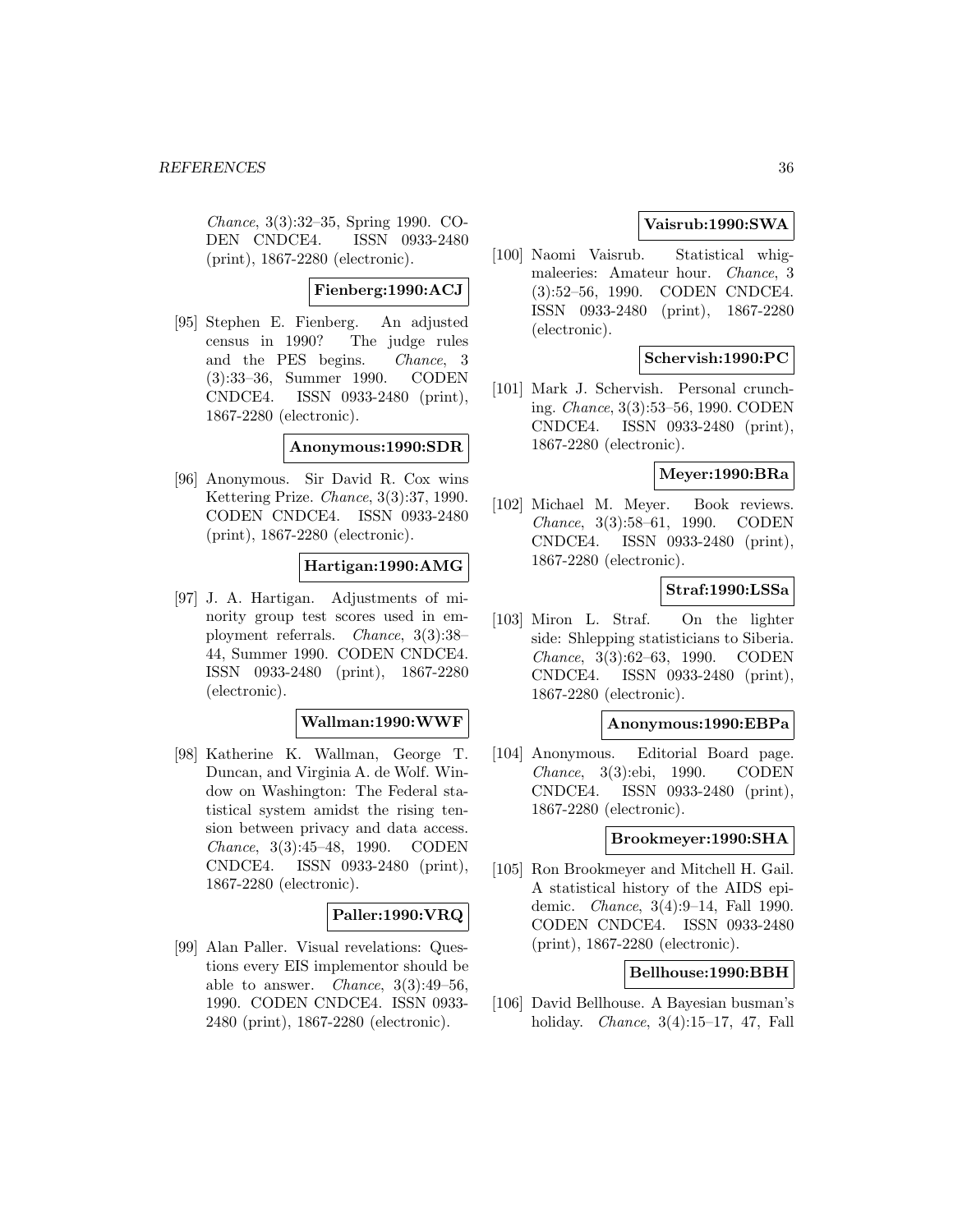1990. CODEN CNDCE4. ISSN 0933- 2480 (print), 1867-2280 (electronic).

## **Dutka:1990:MAS**

[107] Solomon Dutka and Lester R. Frankel. Misuses and abuses of statistical techniques in market research surveys. Chance, 3(4):18–23, Fall 1990. CODEN CNDCE4. ISSN 0933-2480 (print), 1867-2280 (electronic).

### **Larkey:1990:FBW**

[108] Patrick D. Larkey. Fair bets on winners in professional golf. Chance, 3(4):24– 26, Fall 1990. CODEN CNDCE4. ISSN 0933-2480 (print), 1867-2280 (electronic).

# **Meier:1990:EER**

[109] Paul Meier. The experimental evaluation of relative risk. Chance, 3(4):28– 32, Fall 1990. CODEN CNDCE4. ISSN 0933-2480 (print), 1867-2280 (electronic).

### **Lave:1990:DSG**

[110] Lester B. Lave. Does the Surgeon-General need a statistics advisor? Chance, 3(4):33–40, Fall 1990. CODEN CNDCE4. ISSN 0933-2480 (print), 1867-2280 (electronic).

## **Ware:1990:REA**

[111] James H. Ware. The role of epidemiology in the assessment of societal risk: A statistician's perspective. Chance, 3(4):41–46, Fall 1990. CODEN CNDCE4. ISSN 0933-2480 (print), 1867-2280 (electronic).

# **Cherlin:1991:WSW**

[112] Andrew Cherlin. Will single women ever marry? The strange career of

a statistical projection. Chance, 4 (1):11–15, Winter 1991. CODEN CNDCE4. ISSN 0933-2480 (print), 1867-2280 (electronic).

## **Janssen:1991:GG**

[113] Christian T. L. Janssen and Robert W. Schutz. The Great Gretzky. Chance, 4(1):16–21, Winter 1991. CODEN CNDCE4. ISSN 0933-2480 (print), 1867-2280 (electronic).

### **Simon:1991:RTE**

[114] Julian L. Simon and Peter C. Bruce. Resampling: A tool for everyday statistical work. Chance, 4(1):22–32, Winter 1991. CODEN CNDCE4. ISSN 0933- 2480 (print), 1867-2280 (electronic). See also, "Letters to the Editor", Vol. 4, No. 3, 7, 29.

# **Iyengar:1991:MAA**

[115] Satish Iyengar. Much ado about metaanalysis. Chance, 4(1):33–40, Winter 1991. CODEN CNDCE4. ISSN 0933- 2480 (print), 1867-2280 (electronic).

### **Rousseeuw:1991:WWP**

[116] Peter J. Rousseeuw. Why the wrong papers get published. Chance, 4 (1):41–43, Winter 1991. CODEN CNDCE4. ISSN 0933-2480 (print), 1867-2280 (electronic).

### **DeGroot:1991:BN**

[117] M. H. DeGroot and B. Natvig. Bayesians in the night. *Chance*,  $4(1)$ : 45, Winter 1991. CODEN CNDCE4. ISSN 0933-2480 (print), 1867-2280 (electronic).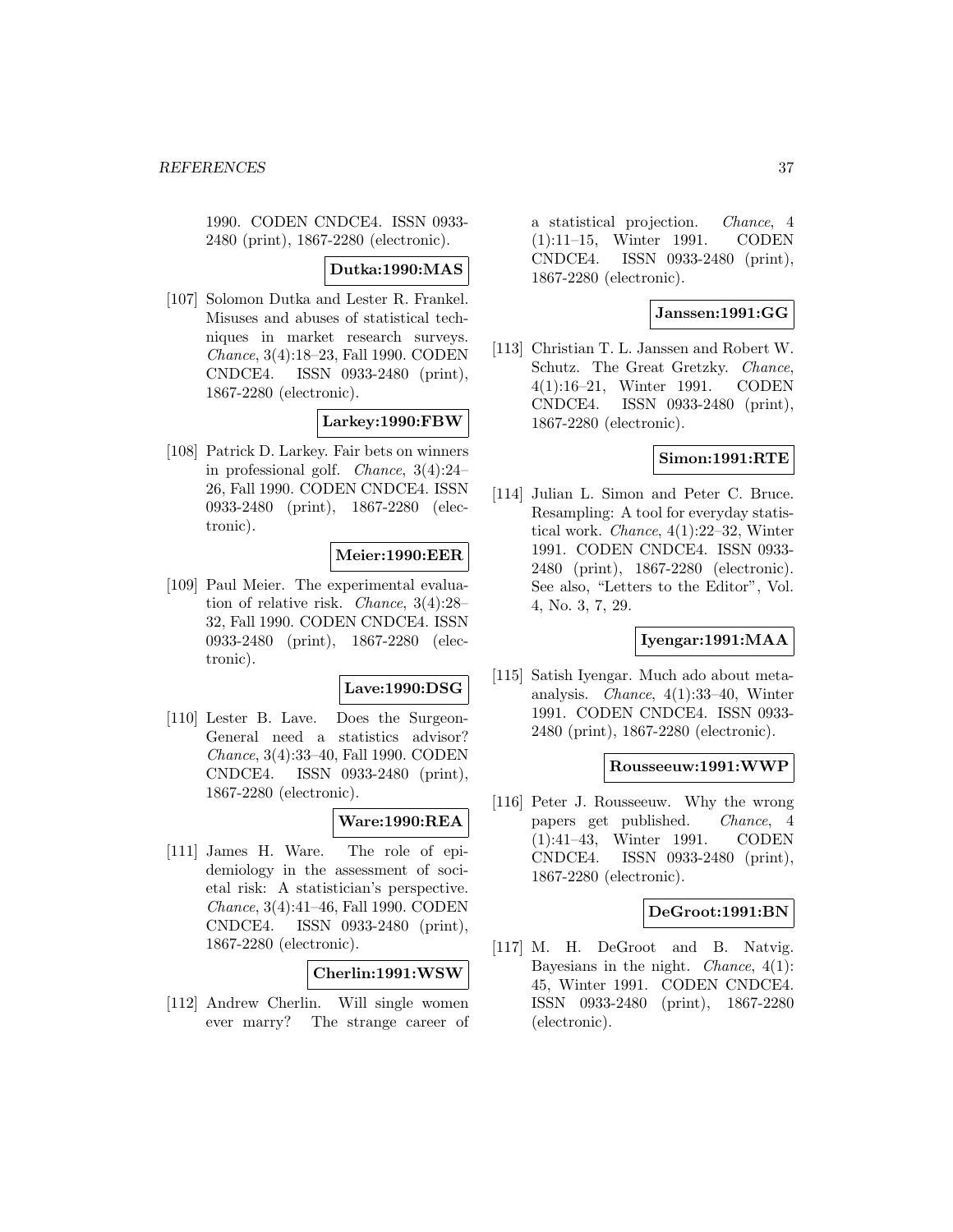# **McCown:1991:LCS**

[118] William G. McCown, Judith Johnson, and Z. Harry Galina. Last chance: Statistics and cognitive psychotherapy. Chance, 4(1):46–47, Winter 1991. CODEN CNDCE4. ISSN 0933-2480 (print), 1867-2280 (electronic).

# **Engel:1991:MHP**

[119] Eduardo Engel and Achilles Venetoulias. Monty Hall's probability puzzle. Chance, 4(2):6–9, Spring 1991. CODEN CNDCE4. ISSN 0933-2480 (print), 1867-2280 (electronic).

## **Lindley:1991:SHJ**

[120] D. V. Lindley. Sir Harold Jeffreys. Chance, 4(2):10–14, 21, Spring 1991. CODEN CNDCE4. ISSN 0933-2480 (print), 1867-2280 (electronic).

# **Bolt:1991:SHJ**

[121] Bruce A. Bolt. Sir Harold Jeffreys and geophysical inverse problems. Chance, 4(2):15–17, Spring 1991. CODEN CNDCE4. ISSN 0933-2480 (print), 1867-2280 (electronic).

## **Huzurbazar:1991:SHJ**

[122] Vasant S. Huzurbazar. Sir Harold Jeffreys: Recollections of a student. Chance, 4(2):18–21, Spring 1991. CO-DEN CNDCE4. ISSN 0933-2480 (print), 1867-2280 (electronic).

## **Jeffreys:1991:HJS**

[123] Lady Jeffreys. Harold Jeffreys: Some reminiscences. Chance, 4(2):22–23, 26, Spring 1991. CODEN CNDCE4. ISSN 0933-2480 (print), 1867-2280 (electronic).

# **Knopoff:1991:SHJ**

[124] Leon Knopoff. Sir Harold Jeffreys: The Earth: Its origin, history, and physical constitution. *Chance*,  $4(2):24-26$ , Spring 1991. CODEN CNDCE4. ISSN 0933-2480 (print), 1867-2280 (electronic).

# **Bailar:1991:SIE**

[125] John C. Bailar III. Scientific inferences and environmental health problems. Chance, 4(2):27–38, Spring 1991. CODEN CNDCE4. ISSN 0933-2480 (print), 1867-2280 (electronic).

# **Grove:1991:SBL**

[126] M. A. Grove. Survival on the bestseller list. Chance, 4(2):39–45, Spring 1991. CODEN CNDCE4. ISSN 0933- 2480 (print), 1867-2280 (electronic).

### **Forthofer:1991:SSS**

[127] Ronald Forthofer. Streak shooter the sequel. Chance, 4(2):46–48, Spring 1991. CODEN CNDCE4. ISSN 0933- 2480 (print), 1867-2280 (electronic).

### **Elliott:1991:WWS**

[128] Ward Elliott and Robert Valenza. Who was Shakespeare? Chance, 4(3):8–14, Summer 1991. CODEN CNDCE4. ISSN 0933-2480 (print), 1867-2280 (electronic).

## **Bowman:1991:SQC**

[129] K. O. Bowman, T. H. Hopp, R. N. Kacker, and R. J. Lundegard. Statistical quality control technology in Japan. Chance, 4(3):15–21, Summer 1991. CODEN CNDCE4. ISSN 0933- 2480 (print), 1867-2280 (electronic).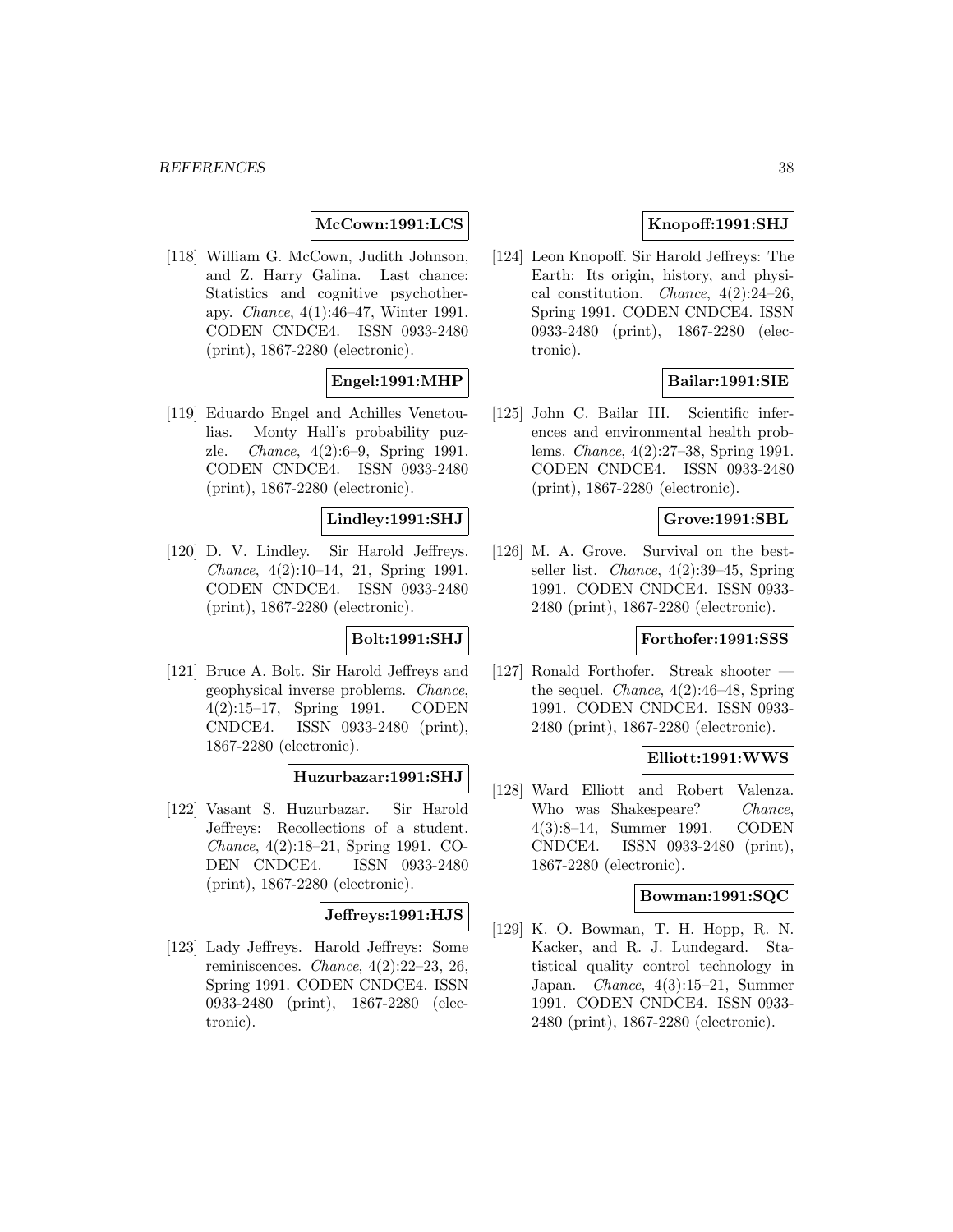# **Kadell:1991:LPG**

[130] Dan Kadell and Donald Ylvisaker. Lotto play: The good, the fair, and the truly awful. *Chance*,  $4(3):22-$ 25, 57, Summer 1991. CODEN CNDCE4. ISSN 0933-2480 (print), 1867-2280 (electronic).

# **Young:1991:PS**

[131] David A. Young, R. W. Hoyer, Colin Mallows, and Miriam D. Rosenthal. Poetry for statisticians. Chance, 4 (3):26–28, Summer 1991. CODEN CNDCE4. ISSN 0933-2480 (print), 1867-2280 (electronic).

# **Grier:1991:SID**

[132] David Alan Grier. Statistics and the introduction of digital computers. Chance, 4(3):30–36, Summer 1991. CODEN CNDCE4. ISSN 0933-2480 (print), 1867-2280 (electronic).

# **Chatterjee:1991:PBS**

[133] Sangit Chatterjee and Mustafa Yilmaz. Parity in baseball: Stability of evolving systems? Chance, 4(3):37–42, Summer 1991. CODEN CNDCE4. ISSN 0933- 2480 (print), 1867-2280 (electronic).

# **Fienberg:1991:ACC**

[134] Stephen E. Fienberg. An adjusted census in 1990? Commerce says 'no'. Chance, 4(3):44–52, Summer 1991. CODEN CNDCE4. ISSN 0933-2480 (print), 1867-2280 (electronic).

### **Anonymous:1991:CM**

[135] Anonymous. Chance musings. Chance, 4(4):3–6, 1991. CODEN CNDCE4. ISSN 0933-2480 (print), 1867-2280 (electronic).

# **Eddy:1991:LE**

[136] William F. Eddy and Stephen E. Fienberg. Letter from the Editors. Chance, 4(4):7, 1991. CODEN CNDCE4. ISSN 0933-2480 (print), 1867-2280 (electronic).

# **Berry:1991:SPA**

[137] Scott Berry. The summer of '41: A probabilistic analysis of DiMaggio's 'streak' and Williams's average of .406. Chance, 4(4):8–11, Fall 1991. CODEN CNDCE4. ISSN 0933-2480 (print), 1867-2280 (electronic).

# **Eddy:1991:QSS**

[138] William F. Eddy and Lawrence H. Cox. The quality of statistical software: Controversy in the statistical software industry. Chance, 4(4):12–18, Fall 1991. CODEN CNDCE4. ISSN 0933- 2480 (print), 1867-2280 (electronic).

# **Evett:1991:FRC**

[139] Ian W. Evett and Bruce S. Weir. Flawed reasoning in court. Chance, 4(4):19–21, Fall 1991. CODEN CNDCE4. ISSN 0933-2480 (print), 1867-2280 (electronic).

# **Fienberg:1991:ACF**

[140] Stephen E. Fienberg. An adjusted census in 1990? A full-scale judicial review approaches. Chance, 4 (4):22–24, 29, Fall 1991. CODEN CNDCE4. ISSN 0933-2480 (print), 1867-2280 (electronic).

### **Boomsma:1991:RMC**

[141] Anne Boomsma and Ivo W. Molenaar. Resampling with more care. Chance, 4(4):25–29, Fall 1991. CODEN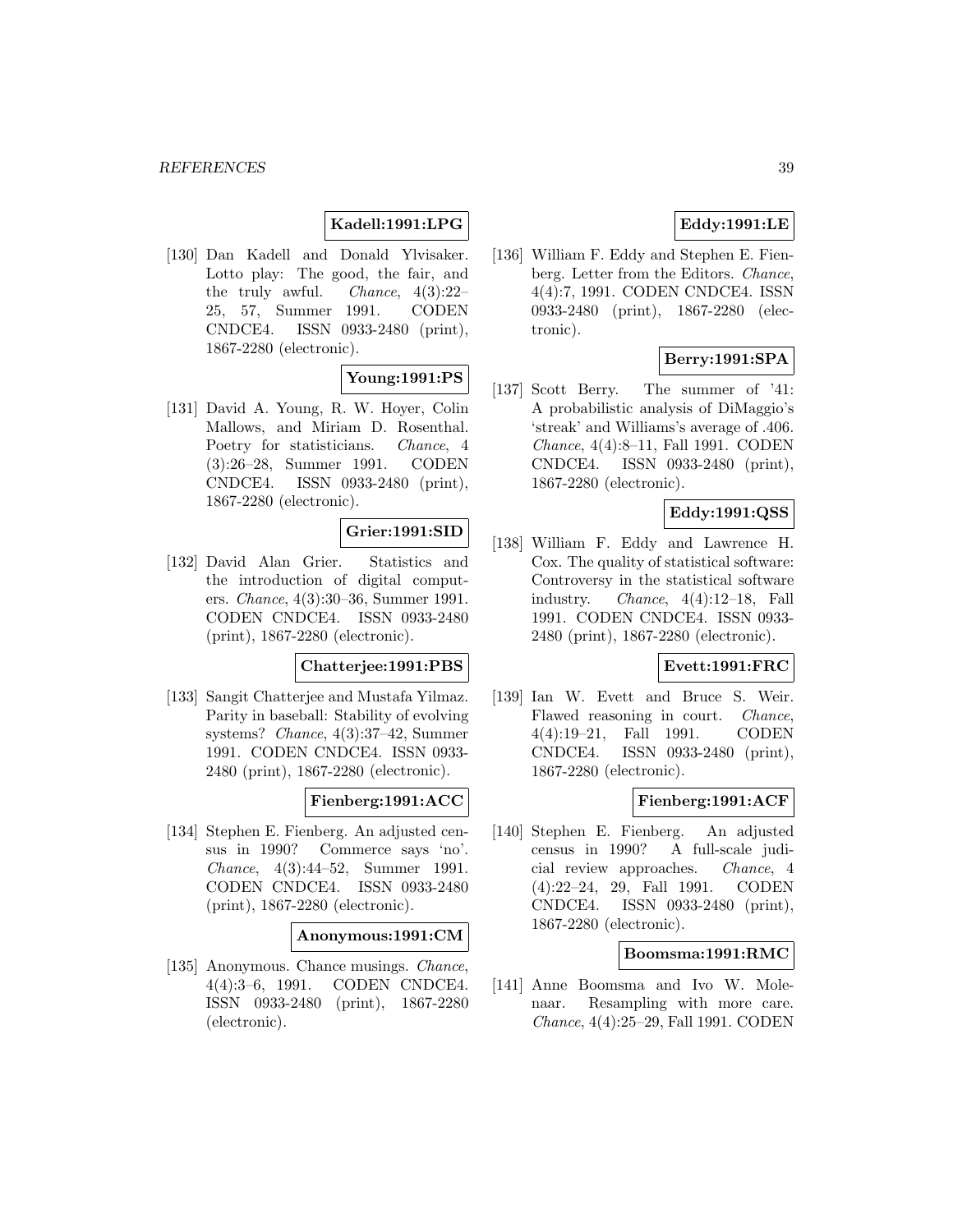CNDCE4. ISSN 0933-2480 (print), 1867-2280 (electronic). See reply [142]. See also "Letters to the Editor", Vol. 5, No. 3–4, 4, 7.

## **Simon:1991:RBM**

[142] Julian L. Simon and Peter C. Bruce. Reply to Boomsma and Molenaar. Chance, 4(4):30–40, 1991. CODEN CNDCE4. ISSN 0933-2480 (print), 1867-2280 (electronic). See [141].

## **Williams:1991:DS**

[143] W. H. Williams. Dispensable statistics. Chance, 4(4):32–33, Fall 1991. CODEN CNDCE4. ISSN 0933-2480 (print), 1867-2280 (electronic).

## **Janssen:1991:RDS**

[144] Christian T. L. Janssen and Robert W. Schutz. Response to "dispensable statistics". Chance, 4(4):33–35, 1991. CODEN CNDCE4. ISSN 0933-2480 (print), 1867-2280 (electronic).

### **Anonymous:1991:SRL**

[145] Anonymous. A statistical return to the land of true gastronomic pleasures "Belizaire". Chance, 4(4):36–40, 1991. CODEN CNDCE4. ISSN 0933-2480 (print), 1867-2280 (electronic).

### **Belizaire:1991:SRL**

[146] Belizaire. A statistical return to the land of true gastronomic pleasures. Chance, 4(4):36–40, Fall 1991. CODEN CNDCE4. ISSN 0933-2480 (print), 1867-2280 (electronic).

# **Wallman:1991:WWM**

[147] Katherine K. Wallman, Mary Anne Freedman, and Manning Feinleib. Window on Washington: Monitoring the Nation's health objectives for the year 2000. Chance, 4(4):41–44, 1991. CO-DEN CNDCE4. ISSN 0933-2480 (print), 1867-2280 (electronic).

# **Wainer:1991:VRE**

[148] Howard Wainer. Visual revelations: Elegance, grace, impact, and graphical displays. Chance, 4(4):45–47, 1991. CODEN CNDCE4. ISSN 0933-2480 (print), 1867-2280 (electronic).

## **Vaisrub:1991:SWP**

[149] Naomi Vaisrub. Statistical whigmaleeries: The probable truth. Chance, 4(4):48–53, 1991. CODEN CNDCE4. ISSN 0933-2480 (print), 1867-2280 (electronic).

## **Schervish:1991:PCE**

[150] Mark J. Schervish. Personal crunching: EasyPlot. Chance, 4(4):50–53, 1991. CODEN CNDCE4. ISSN 0933-2480 (print), 1867-2280 (electronic).

### **Meyer:1991:BRb**

[151] Michael M. Meyer. Book reviews. Chance, 4(4):54–56, 1991. CODEN CNDCE4. ISSN 0933-2480 (print), 1867-2280 (electronic).

## **Straf:1991:LSSb**

[152] Miron L. Straf. On the lighter side: Statistical self-help. Chance, 4(4):60– 56, 1991. CODEN CNDCE4. ISSN 0933-2480 (print), 1867-2280 (electronic).

### **Anonymous:1991:BCI**

[153] Anonymous. Chance cumulative index: Volumes 1–4. Chance, 4(4):61–64, 1991. CODEN CNDCE4. ISSN 0933- 2480 (print), 1867-2280 (electronic).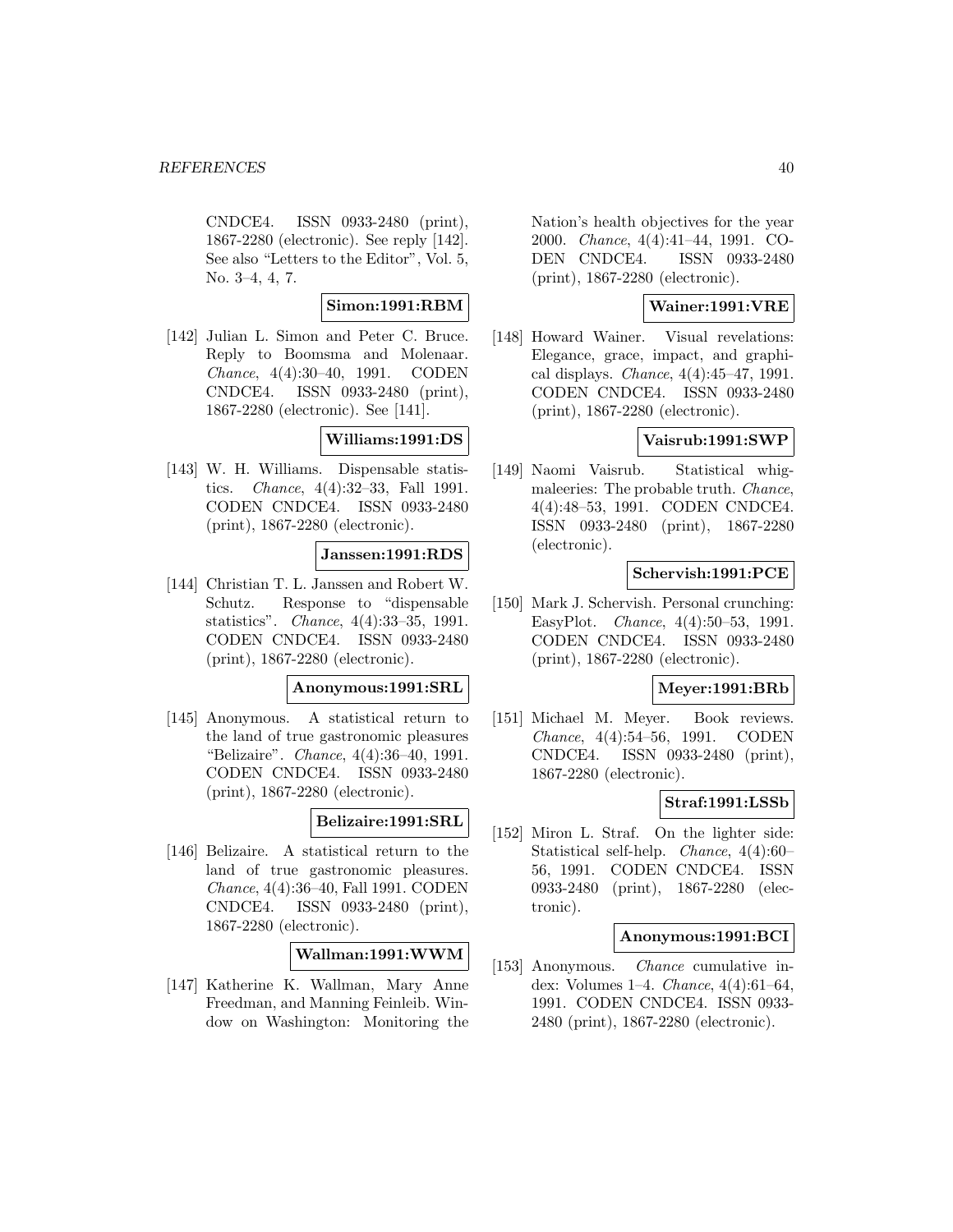### **Anonymous:1991:EBPb**

[154] Anonymous. Editorial Board page. Chance, 4(4):ebi, 1991. CODEN CNDCE4. ISSN 0933-2480 (print), 1867-2280 (electronic).

### **Editors:1992:FHY**

[155] Editors. Five hundred years of scrutinity. Chance, 5(1–2):36–37, 39, Winter– Spring 1992. CODEN CNDCE4. ISSN 0933-2480 (print), 1867-2280 (electronic).

### **Editors:1992:PDM**

[156] Editors. Pico della Mirandola: A. philosophical forefather of applied statistics? Chance, 5(1–2):40– 42, Winter–Spring 1992. CODEN CNDCE4. ISSN 0933-2480 (print), 1867-2280 (electronic).

# **Safran:1992:FN**

[157] Charles Safran. The Fibonacci numbers. Chance, 5(1–2):43–46, Winter– Spring 1992. CODEN CNDCE4. ISSN 0933-2480 (print), 1867-2280 (electronic).

## **Goldberger:1992:COH**

[158] Ary L. Goldberger and Bruce J. West. Chaos and order in the human body. Chance,  $5(1-2):47-55$ , Winter–Spring 1992. CODEN CNDCE4. ISSN 0933- 2480 (print), 1867-2280 (electronic).

### **Editors:1992:CBD**

[159] Editors. Charles Babbage describes his calculating engines. *Chance*,  $5(1-2)$ : 56–62, Winter–Spring 1992. CODEN CNDCE4. ISSN 0933-2480 (print), 1867-2280 (electronic).

# **Geller:1992:PPF**

[160] B. Geller and Y. Bruk. A portrait of Poisson: A fish out of water who found his calling. *Chance*,  $5(1-2)$ : 63–67, Winter–Spring 1992. CODEN CNDCE4. ISSN 0933-2480 (print), 1867-2280 (electronic).

# **Vavilov:1992:CP**

[161] Valery Vavilov. Calculating pi. Chance, 5(1–2):73–77, Winter–Spring 1992. CODEN CNDCE4. ISSN 0933-2480 (print), 1867-2280 (electronic).

### **Dubrovsky:1992:WP**

[162] Vladimir Dubrovsky. What is pi? *Chance*,  $5(1-2)$ :78-79, Winter–Spring 1992. CODEN CNDCE4. ISSN 0933- 2480 (print), 1867-2280 (electronic).

## **Anonymous:1992:LE**

[163] Anonymous. Letter from the Editor. Chance, 5(3–4):3, Summer–Fall 1992. CODEN CNDCE4. ISSN 0933-2480 (print), 1867-2280 (electronic).

# **Haider:1992:LE**

[164] Trond Haider and T. H. Wonnacott. Letters to the Editor. Chance, 5(3– 4):4–7, Summer–Fall 1992. CODEN CNDCE4. ISSN 0933-2480 (print), 1867-2280 (electronic).

## **Anonymous:1992:BM**

[165] Anonymous. Chance musings. Chance, 5(3–4):8–11, Summer–Fall 1992. CO-DEN CNDCE4. ISSN 0933-2480 (print), 1867-2280 (electronic).

## **Snell:1992:CCC**

[166] J. Laurie Snell and John Finn. A course called "Chance". Chance, 5(3–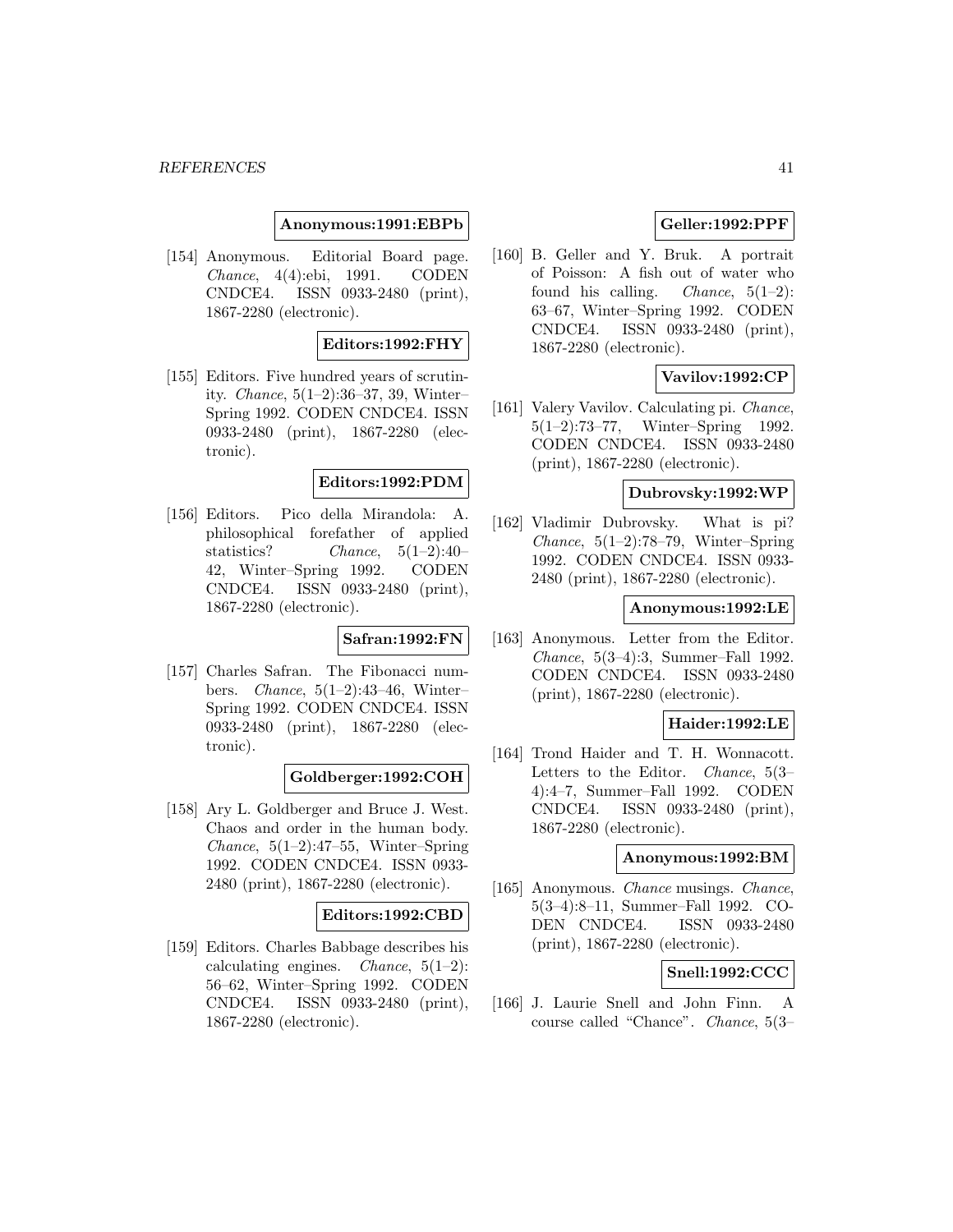4):12–16, Summer–Fall 1992. CODEN CNDCE4. ISSN 0933-2480 (print), 1867-2280 (electronic).

# **Cooper:1992:PPS**

[167] Harris Cooper, Kristina M. Deneve, and Frederick Mosteller. Predicting professional sports game outcomes from intermediate game scores. Chance, 5(3–4):18–22, Summer–Fall 1992. CODEN CNDCE4. ISSN 0933- 2480 (print), 1867-2280 (electronic).

# **Klein:1992:SEC**

[168] Stephen P. Klein. Statistical evidence of cheating on multiple-choice tests. Chance, 5(3–4):23–27, Summer–Fall 1992. CODEN CNDCE4. ISSN 0933- 2480 (print), 1867-2280 (electronic).

# **Fienberg:1992:ACT**

[169] Stephen E. Fienberg. An adjusted census in 1990? The trial. Chance, 5(3– 4):28–38, Summer–Fall 1992. CODEN CNDCE4. ISSN 0933-2480 (print), 1867-2280 (electronic).

## **Geschwind:1992:SPW**

[170] Sandra A. Geschwind. Should pregnant women move? Linking risks for birth defects with proximity to toxic waste sites. Chance, 5(3–4):40– 45, 86, Summer–Fall 1992. CODEN CNDCE4. ISSN 0933-2480 (print), 1867-2280 (electronic).

# **Fortney:1992:UMG**

[171] William G. Fortney, Steven Hotovy, Fritz Klein, and Fritz Scholz. The undoing of Maurice G. Kendall. Chance, 5(3–4):46–48, Summer–Fall 1992. CO-DEN CNDCE4. ISSN 0933-2480 (print), 1867-2280 (electronic). See

also, "Letters to the Editor", Vol. 6, No. 1, 4.

## **Ladwig:1992:UPS**

[172] J. A. Ladwig and N. C. Schwertman. Using probability and statistics to analyze tournament competitions. Chance, 5(3–4):49–53, Summer–Fall 1992. CO-DEN CNDCE4. ISSN 0933-2480 (print), 1867-2280 (electronic). See also, "Letters to the Editor", Vol. 6, No. 2, 3.

# **Allen:1992:ERB**

[173] Terry Allen and Glen Buckner. Expanding the role of the bar chart in representing crime data. Chance, 5(3– 4):54–59, Summer–Fall 1992. CODEN CNDCE4. ISSN 0933-2480 (print), 1867-2280 (electronic).

# **Roberts:1992:SCC**

[174] Leslie Roberts. Science in court: A culture clash. Chance, 5(3–4): 60–66, Summer–Fall 1992. CODEN CNDCE4. ISSN 0933-2480 (print), 1867-2280 (electronic).

## **Wallman:1992:WWT**

[175] Katherine K. Wallman. Window on Washington: Toward the Year 2000 Census. Chance, 5(3–4):67–70, Summer–Fall 1992. CODEN CNDCE4. ISSN 0933-2480 (print), 1867-2280 (electronic).

## **Wainer:1992:VRS**

[176] Howard Wainer. Visual revelations: Sense-lining. Chance, 5(3–4):71–72, Summer–Fall 1992. CODEN CNDCE4. ISSN 0933-2480 (print), 1867-2280 (electronic).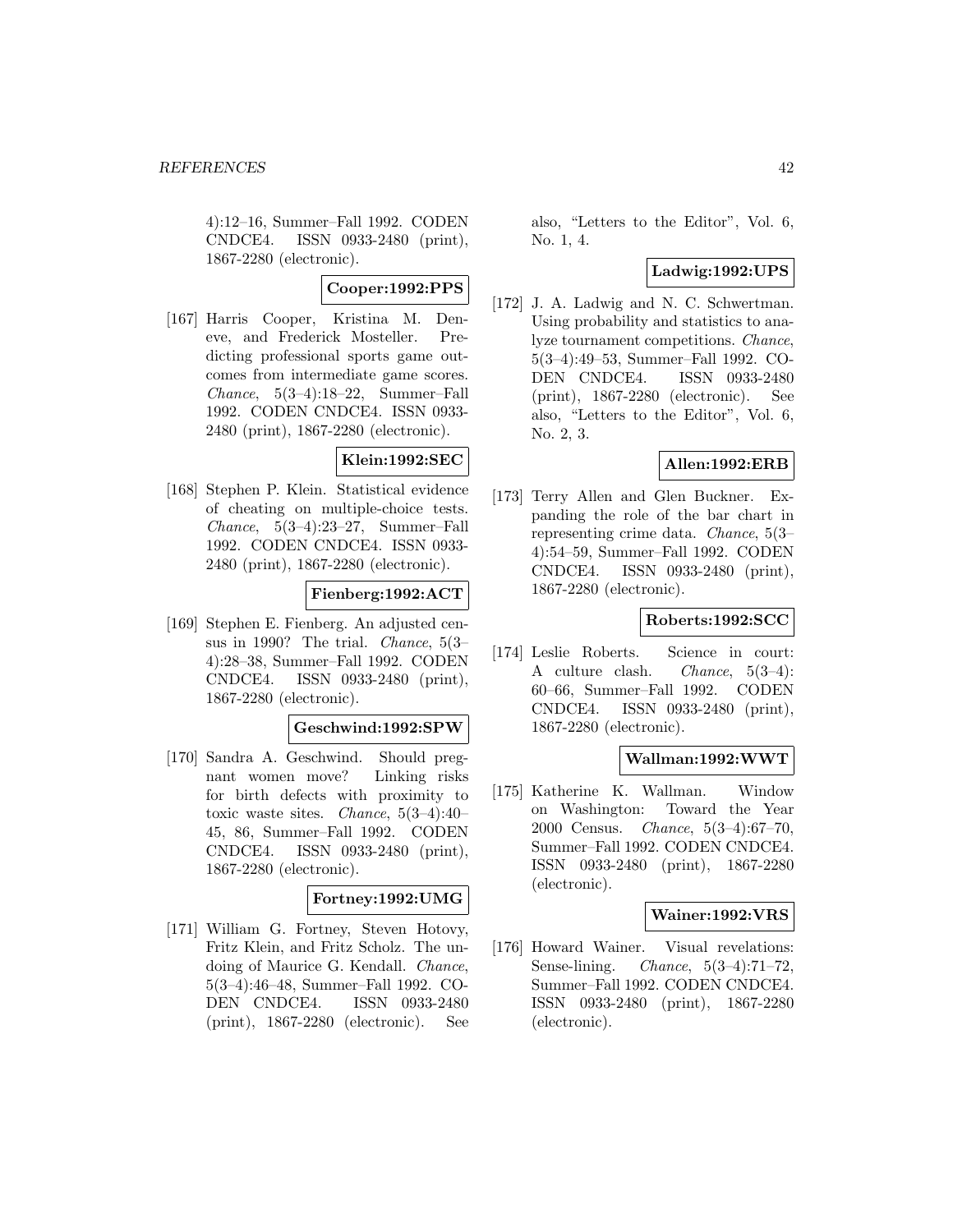# **Galway:1992:ESC**

[177] Lionel Galway. On the edge: Statistics and computing: Nuts and bolts: How much can you trust your hardware? Chance, 5(3–4):73–75, Summer–Fall 1992. CODEN CNDCE4. ISSN 0933- 2480 (print), 1867-2280 (electronic).

# **Morton:1992:PCN**

[178] Sall C. Morton. Personal crunching: New advances in statistical dendrology. Chance, 5(3–4):76–79, Summer–Fall 1992. CODEN CNDCE4. ISSN 0933- 2480 (print), 1867-2280 (electronic).

## **Meyer:1992:BR**

[179] Michael M. Meyer. Book reviews. Chance, 5(3–4):80–83, Summer–Fall 1992. CODEN CNDCE4. ISSN 0933- 2480 (print), 1867-2280 (electronic).

## **Straf:1992:LSW**

[180] Miron L. Straf. On the lighter side: The Washington statistical scene: The unofficial guide. *Chance*,  $5(3-4)$ : 88–70, Summer–Fall 1992. CODEN CNDCE4. ISSN 0933-2480 (print), 1867-2280 (electronic).

**Anonymous:1992:EBP**

[181] Anonymous. Editorial Board page. Chance, 5(3–4):ebi, Summer–Fall 1992. CODEN CNDCE4. ISSN 0933-2480 (print), 1867-2280 (electronic).

## **Mitofsky:1993:SSE**

[182] Warren J. Mitofsky. The state of state election polls. Chance, 6(1):9–16, Winter 1993. CODEN CNDCE4. ISSN 0933-2480 (print), 1867-2280 (electronic).

## **Wainer:1993:HMM**

[183] Howard Wainer. How much more efficiently can humans run than swim? Chance, 6(1):17–21, Winter 1993. CO-DEN CNDCE4. ISSN 0933-2480 (print), 1867-2280 (electronic).

# **Ansolabehere:1993:PFQ**

[184] Stephen Ansolabehere and Thomas R. Belin. Poll faulting. Chance, 6 (1):22–27, Winter 1993. CODEN CNDCE4. ISSN 0933-2480 (print), 1867-2280 (electronic). See also, "Letters to the Editor", Vol. 6, No. 3, p. 3 and Vol. 7, No. 1, p. 3.

## **Royko:1993:BTR**

[185] Mike Royko. Blood test 'results' already legendary. Chance, 6(1):28–29, Winter 1993. CODEN CNDCE4. ISSN 0933-2480 (print), 1867-2280 (electronic).

### **OGeran:1993:MTB**

[186] J. H. O'Geran, H. P. Wynn, and A. A. Zhiglyavsky. Mastermind as a testbed for search algorithms. Chance, 6(1):31–37, Winter 1993. CODEN CNDCE4. ISSN 0933-2480 (print), 1867-2280 (electronic).

### **Belizaire:1993:TWS**

[187] Belizaire. Toronto: A world serious city. Chance, 6(1):38–40, Winter 1993. CODEN CNDCE4. ISSN 0933-2480 (print), 1867-2280 (electronic).

## **Jackson:1993:LE**

[188] David A. Jackson, Neil C. Schwertman, and Jack A. Ladwig. Letter to the Editor. Chance, 6(2):3, 1993. CODEN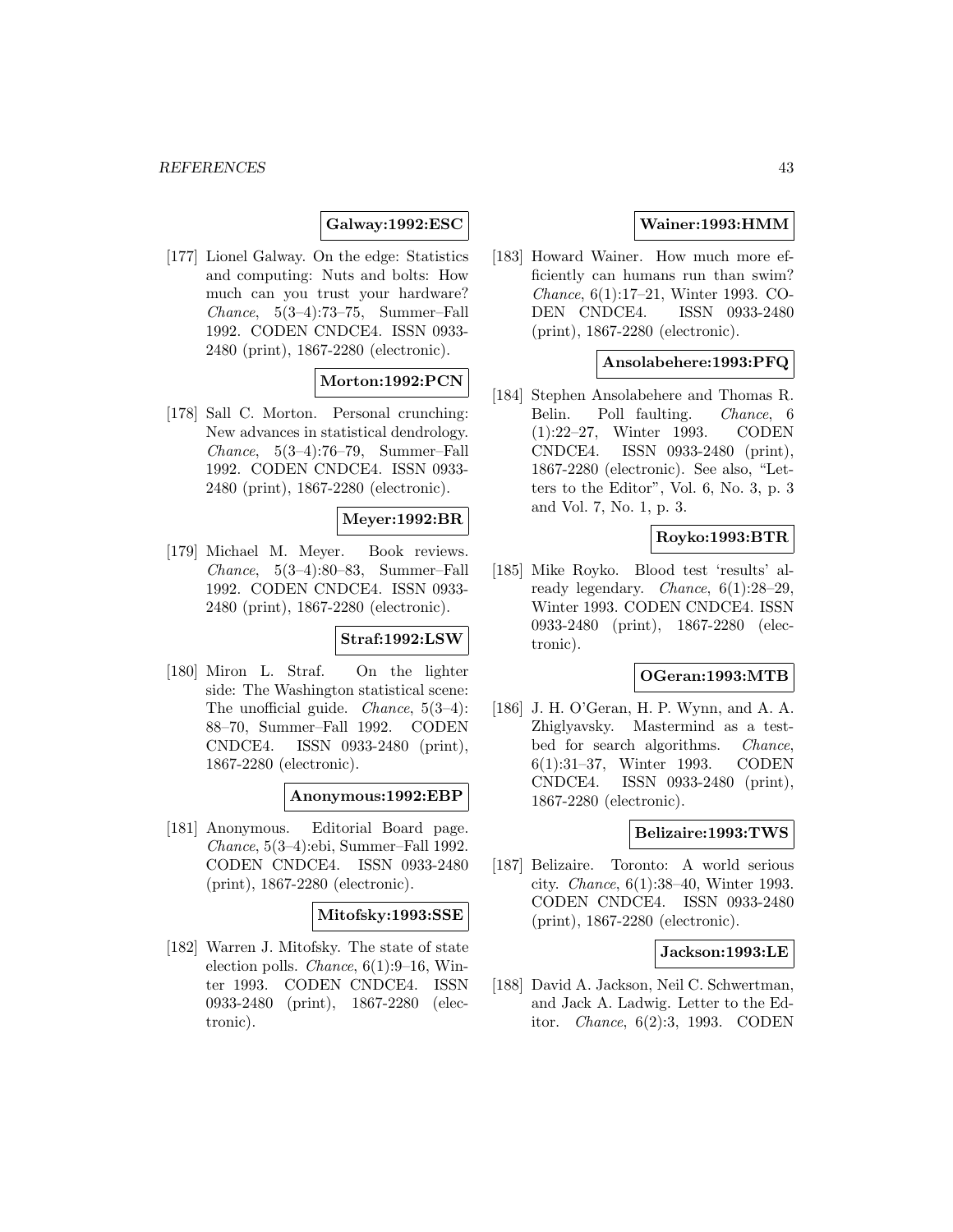CNDCE4. ISSN 0933-2480 (print), 1867-2280 (electronic).

**Anonymous:1993:CMa**

[189] Anonymous. Chance musings. Chance, 6(2):5–8, 1993. CODEN CNDCE4. ISSN 0933-2480 (print), 1867-2280 (electronic).

## **Kaplan:1993:WHH**

[190] Edward H. Kaplan and Robert Heimer. What happened to HIV transmission among drug injectors in new haven? Chance, 6(2):9–14, Spring 1993. CO-DEN CNDCE4. ISSN 0933-2480 (print), 1867-2280 (electronic).

# **Ratzan:1993:LMC**

[191] Lee Ratzan. L'homme moyen (the canonical man). *Chance*,  $6(2):15-16$ , Spring 1993. CODEN CNDCE4. ISSN 0933-2480 (print), 1867-2280 (electronic).

### **James:1993:AQA**

[192] Bill James, Jim Albert, and Hal S. Stern. Answering questions about baseball using statistics. *Chance*, 6(2): 17–22, 30, Spring 1993. CODEN CNDCE4. ISSN 0933-2480 (print), 1867-2280 (electronic).

## **Strauss:1993:SDN**

[193] Stephen Strauss. Statscan devises a new math for counting warm bodies. Chance, 6(2):23, 49, Spring 1993. CODEN CNDCE4. ISSN 0933-2480 (print), 1867-2280 (electronic).

## **Morrison:1993:MTM**

[194] Peter A. Morrison. More than meets the eye. *Chance*,  $6(2):24-30$ , Spring

1993. CODEN CNDCE4. ISSN 0933- 2480 (print), 1867-2280 (electronic).

### **Hurley:1993:WST**

[195] William Hurley. What sort of tournament should the World Series be? Chance, 6(2):31–33, Spring 1993. CO-DEN CNDCE4. ISSN 0933-2480 (print), 1867-2280 (electronic).

## **Belizaire:1993:SFF**

[196] Belizaire. A San Francisco feast. Chance, 6(2):34–36, Spring 1993. CO-DEN CNDCE4. ISSN 0933-2480 (print), 1867-2280 (electronic).

## **Mosteller:1993:WEF**

[197] Frederick Mosteller and Cleo Youtz. Where eagles fly. *Chance*,  $6(2):37-42$ , Spring 1993. CODEN CNDCE4. ISSN 0933-2480 (print), 1867-2280 (electronic).

## **Wallman:1993:WWV**

[198] Katherine K. Wallman. Window on Washington: The view beyond. Chance, 6(2):43–45, 1993. CODEN CNDCE4. ISSN 0933-2480 (print), 1867-2280 (electronic).

### **Wainer:1993:VRM**

[199] Howard Wainer. Visual revelations: Making readable overhead displays. Chance, 6(2):46–49, 1993. CODEN CNDCE4. ISSN 0933-2480 (print), 1867-2280 (electronic).

## **Galway:1993:ESCa**

[200] Lionel Galway. On the edge: Statistics and computing: What good is a benchmark? Chance, 6(2):50–53, 1993. CODEN CNDCE4. ISSN 0933-2480 (print), 1867-2280 (electronic).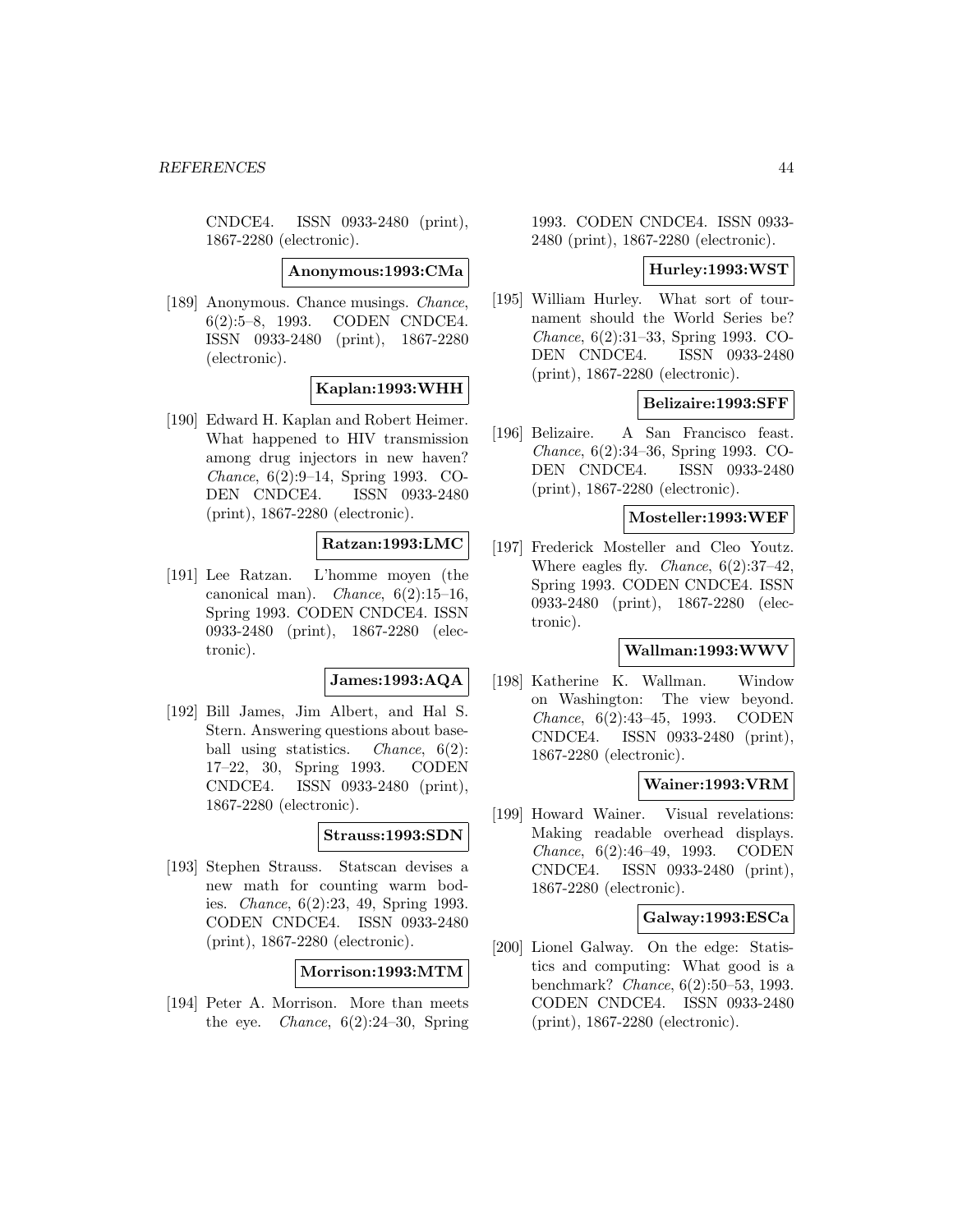# **Adams:1993:PCL**

[201] John Adams. Personal crunching: I have looked at clouds from both sides now. Chance, 6(2):54–58, 1993. CODEN CNDCE4. ISSN 0933-2480 (print), 1867-2280 (electronic).

## **Meyer:1993:BRa**

[202] Michael M. Meyer. Book reviews. Chance, 6(2):59–61, 1993. CODEN CNDCE4. ISSN 0933-2480 (print), 1867-2280 (electronic).

## **Straf:1993:LSH**

[203] Miron L. Straf. On the lighter side: Having a difficult time adjusting. Chance, 6(2):64–58, 1993. CODEN CNDCE4. ISSN 0933-2480 (print), 1867-2280 (electronic).

## **Anonymous:1993:LE**

[204] Anonymous. Letter to the Editors. Chance, 6(3):3, 1993. CODEN CNDCE4. ISSN 0933-2480 (print), 1867-2280 (electronic).

### **Anonymous:1993:CMb**

[205] Anonymous. Chance musings. Chance, 6(3):4–7, 1993. CODEN CNDCE4. ISSN 0933-2480 (print), 1867-2280 (electronic).

# **Anonymous:1993:PRN**

[206] Anonymous. The proportionality review of new Jersey death sentences. Chance, 6(3):8, 1993. CODEN CNDCE4. ISSN 0933-2480 (print), 1867-2280 (electronic).

## **Baldus:1993:PVS**

[207] David Baldus and George Woodworth. Proportionality: The view of the spe-

cial master. Chance, 6(3):9–17, Summer 1993. CODEN CNDCE4. ISSN 0933-2480 (print), 1867-2280 (electronic).

# **Weisberg:1993:PAV**

[208] Herbert I. Weisberg. Proportionality: An alternative view. Chance, 6(3):18–24, Summer 1993. CODEN CNDCE4. ISSN 0933-2480 (print), 1867-2280 (electronic).

## **Roberts:1993:CTI**

[209] Harry V. Roberts. Can TQM improve athletic performance? *Chance*, 6(3):25–29, Summer 1993. CODEN CNDCE4. ISSN 0933-2480 (print), 1867-2280 (electronic).

## **Morrison:1993:BNF**

[210] Donald G. Morrison and Manohar U. Kalwani. The best NFL field goal kickers: Are they lucky or good? Chance, 6(3):30–37, Summer 1993. CODEN CNDCE4. ISSN 0933-2480 (print), 1867-2280 (electronic).

## **Klein:1993:ERV**

[211] Stephen P. Klein and David A. Freedman. Ecological regression in voting rights cases. Chance, 6(3):38–43, Summer 1993. CODEN CNDCE4. ISSN 0933-2480 (print), 1867-2280 (electronic).

# **Bryant:1993:GCC**

[212] Barbara Everitt Bryant. Guest commentary: Census-taking for a litigious, data-driven society. Chance, 6(3):44– 49, 1993. CODEN CNDCE4. ISSN 0933-2480 (print), 1867-2280 (electronic).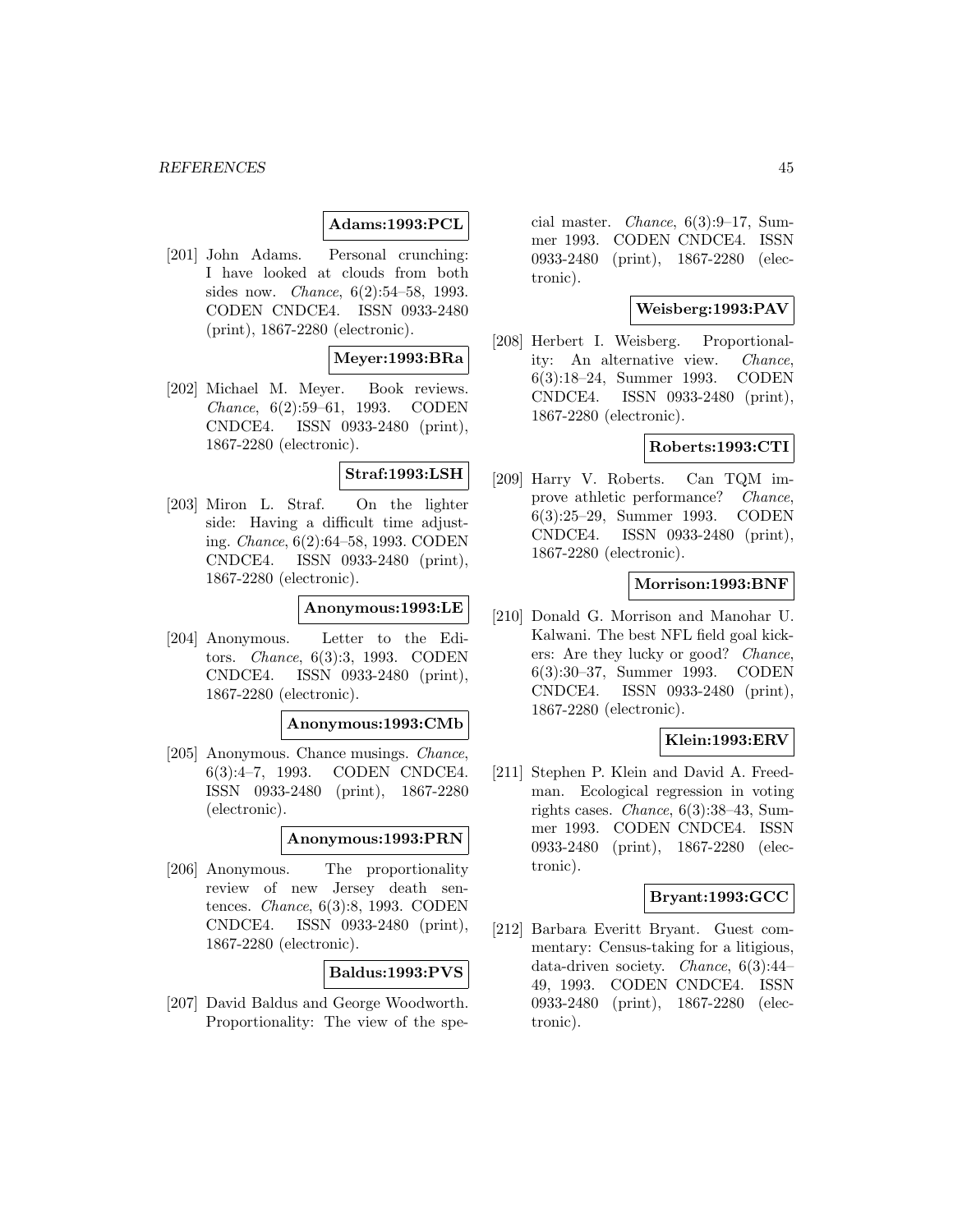**Wallman:1993:WWE**

[213] Katherine K. Wallman and Stanley Presser. Window on Washington: To enhance and enrich. Chance, 6(3):50– 51, 1993. CODEN CNDCE4. ISSN 0933-2480 (print), 1867-2280 (electronic).

## **Wainer:1993:VRT**

[214] Howard Wainer. Visual revelations: Tabular presentation. Chance, 6(3):52– 56, 1993. CODEN CNDCE4. ISSN 0933-2480 (print), 1867-2280 (electronic).

### **Galway:1993:ESCb**

[215] Lionel Galway. On the edge: Statistics and computing: John von Neumann and the origin of pseudo-random number generators. Chance, 6(3):57–59, 1993. CODEN CNDCE4. ISSN 0933- 2480 (print), 1867-2280 (electronic).

### **Marsh:1993:PCS**

[216] Paul Marsh. Personal crunching: Stanford Graphics. *Chance*,  $6(3):60-65$ , 1993. CODEN CNDCE4. ISSN 0933- 2480 (print), 1867-2280 (electronic).

## **Meyer:1993:BRb**

[217] Michael M. Meyer. Book reviews. Chance, 6(3):66–69, 1993. CODEN CNDCE4. ISSN 0933-2480 (print), 1867-2280 (electronic).

### **Straf:1993:LSM**

[218] Miron L. Straf. On the lighter side: More journals! *Chance*, 6(3):72–69, 1993. CODEN CNDCE4. ISSN 0933- 2480 (print), 1867-2280 (electronic).

# **Rolph:1993:LE**

[219] John E. Rolph. Letter from the Editor. Chance, 6(4):3, 1993. CODEN CNDCE4. ISSN 0933-2480 (print), 1867-2280 (electronic).

## **Bienen:1993:LE**

[220] Leigh B. Bienen and Douglas L. Mills. Letters to the Editor. Chance, 6(4):4–9, 1993. CODEN CNDCE4. ISSN 0933- 2480 (print), 1867-2280 (electronic).

# **Anonymous:1993:CMc**

[221] Anonymous. Chance musings. *Chance*, 6(4):5–7, 1993. CODEN CNDCE4. ISSN 0933-2480 (print), 1867-2280 (electronic).

## **Vaisrub:1993:GT**

[222] Naomi Vaisrub. The gambler's tale. Chance, 6(4):10, 37, Fall 1993. CODEN CNDCE4. ISSN 0933-2480 (print), 1867-2280 (electronic).

## **Gross:1993:DES**

[223] Alan J. Gross. Does exposure to second-hand smoke increase lung cancer risk? Chance, 6(4):11–14, Fall 1993. CODEN CNDCE4. ISSN 0933-2480 (print), 1867-2280 (electronic). See also "Letters to the Editor", Vol. 7, No. 1, 4; No. 2, 4–5; No. 3, 3.

### **Rockette:1993:WEN**

[224] Howard E. Rockette. What evidence is needed to link lung cancer and secondhand smoke? *Chance*, 6(4):15–18, Fall 1993. CODEN CNDCE4. ISSN 0933- 2480 (print), 1867-2280 (electronic). See also "Letters to the Editor", Vol. 7, No. 1, 4; No. 2, 4–5; No. 3, 3.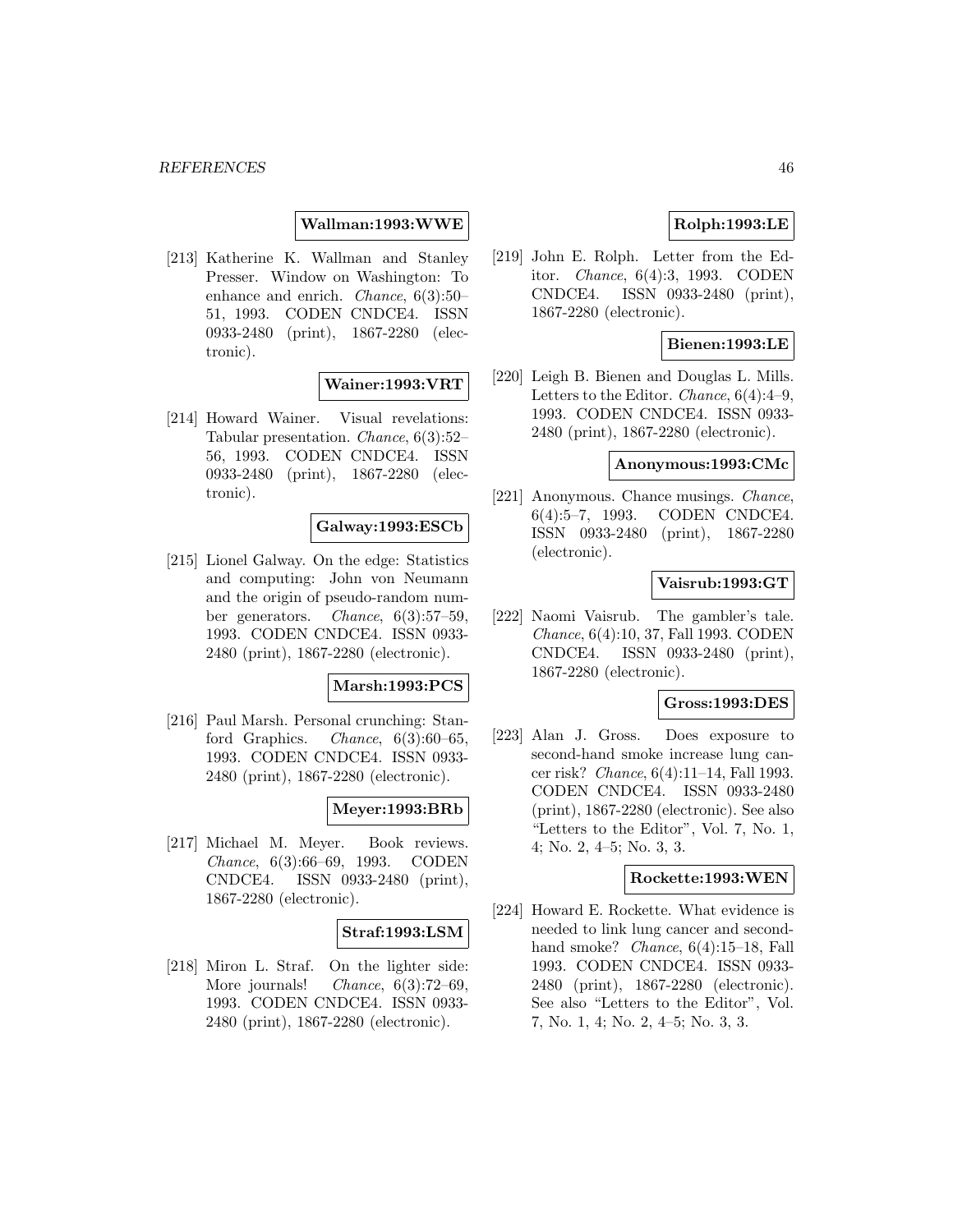# **Reidpath:1993:CDC**

[225] Daniel D. Reidpath, Mark R. Diamond, and K. Vijayan. Catching drug couriers. Chance, 6(4):19–23, 30, Fall 1993. CODEN CNDCE4. ISSN 0933-2480 (print), 1867-2280 (electronic).

# **Buoncristiani:1993:FAR**

[226] John F. Buoncristiani and David E. Martin. Factors affecting runners' Marathon performance. Chance, 6(4): 24–30, Fall 1993. CODEN CNDCE4. ISSN 0933-2480 (print), 1867-2280 (electronic).

### **MacCoun:1993:BF**

[227] Robert Maccoun. Blaming others to a fault? Chance, 6(4):31–33, Fall 1993. CODEN CNDCE4. ISSN 0933-2480 (print), 1867-2280 (electronic).

### **Passell:1993:LND**

[228] Peter Passell. Like a new drug, social programs are put to the test. Chance, 6(4):34–36, 57, Fall 1993. CODEN CNDCE4. ISSN 0933-2480 (print), 1867-2280 (electronic).

### **Woemer:1993:WRS**

[229] Denise Woemer. Who really said it? Chance, 6(4):37, 1993. CODEN CNDCE4. ISSN 0933-2480 (print), 1867-2280 (electronic).

# **Ericksen:1993:GCB**

[230] Eugene P. Ericksen and Teresa K. Defonso. Guest commentary: Beyond the net undercount: How to measure census error. Chance, 6(4):38–??, 1993. CODEN CNDCE4. ISSN 0933-2480 (print), 1867-2280 (electronic).

## **Wallman:1993:WWF**

[231] Katherine K. Wallman, Stephen E. Fienberg, Margaret E. Martin, and Miron L. Straf. Window on Washington: Fostering interactions between statisticians in academia and government. Chance, 6(4):44–47, 1993. CODEN CNDCE4. ISSN 0933-2480 (print), 1867-2280 (electronic).

# **Wainer:1993:VRG**

[232] Howard Wainer. Visual revelations: Graphical answers to scientific questions. Chance, 6(4):48–50, 1993. CODEN CNDCE4. ISSN 0933-2480 (print), 1867-2280 (electronic).

## **Galway:1993:ESCc**

[233] Lionel Galway. On the edge: Statistics and computing: Statistics at Stonehenge. *Chance*, 6(4):51–53, 1993. CODEN CNDCE4. ISSN 0933-2480 (print), 1867-2280 (electronic).

# **Greenhouse:1993:BR**

[234] Joel B. Greenhouse and Michael M. Meyer. Book reviews. Chance, 6(4): 54–57, 1993. CODEN CNDCE4. ISSN 0933-2480 (print), 1867-2280 (electronic).

#### **Anonymous:1993:BCI**

[235] Anonymous. Chance cumulative index: Volumes 5–6. Chance, 6(4):61–63, 1993. CODEN CNDCE4. ISSN 0933- 2480 (print), 1867-2280 (electronic).

## **Straf:1993:LSA**

[236] Miron L. Straf. On the lighter side: The academiks are coming! The academiks are coming! Chance, 6(4):64–63, 1993.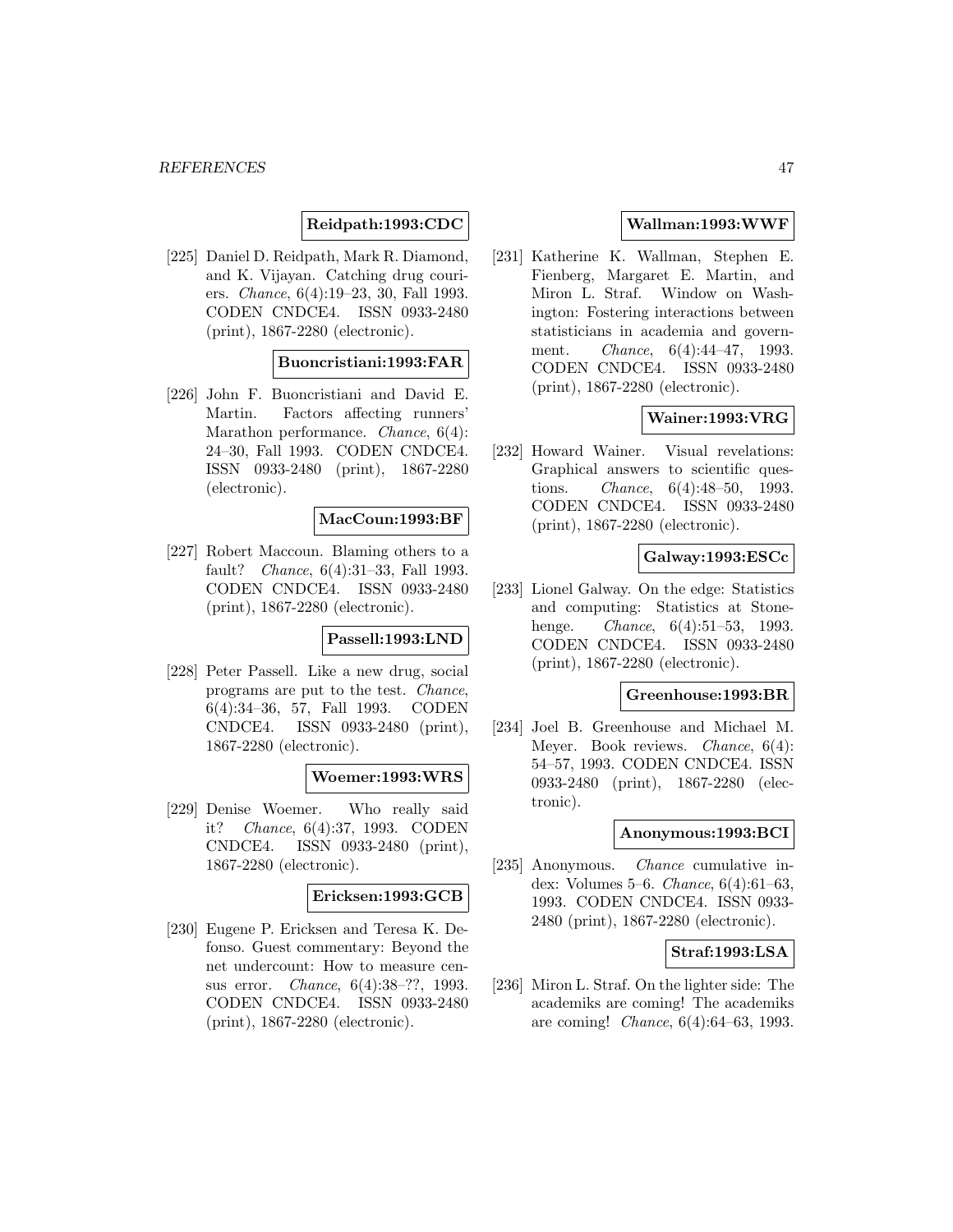CODEN CNDCE4. ISSN 0933-2480 (print), 1867-2280 (electronic).

**Anonymous:1993:EBP**

[237] Anonymous. Editorial Board page. Chance, 6(4):ebi, 1993. CODEN CNDCE4. ISSN 0933-2480 (print), 1867-2280 (electronic).

**Lachenbruch:1994:LE**

[238] Peter A. Lachenbruch, Thomas R. Belin, Stephen Ansolabehere, Dorothy P. Rice, and Stanton A. Glantz. Letters to the Editor. Chance, 7(1):3–4, 1994. CODEN CNDCE4. ISSN 0933-2480 (print), 1867-2280 (electronic).

# **Anonymous:1994:CMa**

[239] Anonymous. Chance musings. Chance, 7(1):5–8, 1994. CODEN CNDCE4. ISSN 0933-2480 (print), 1867-2280 (electronic).

# **Sturm:1994:DSN**

[240] Roland Sturm. Do Soviet nuclear reactors outperform Western reactors? Chance, 7(1):9–16, 27, Winter 1994. CODEN CNDCE4. ISSN 0933-2480 (print), 1867-2280 (electronic).

## **Greiner:1994:BBG**

[241] Keith Greiner. The Baby Boom Generation and how they grow. Chance, 7(1):17–19, Winter 1994. CODEN CNDCE4. ISSN 0933-2480 (print), 1867-2280 (electronic).

# **Wainer:1994:RTF**

[242] Howard Wainer and Richard D. De Veaux. Resizing triathlons for fairness. Chance, 7(1):20–25, Winter 1994. CODEN CNDCE4. ISSN 0933-2480 (print), 1867-2280 (electronic).

# **Vaisrub:1994:GSC**

[243] Naomi Vaisrub. Guidelines for statistical consulting. *Chance*,  $7(1):26-27$ , Winter 1994. CODEN CNDCE4. ISSN 0933-2480 (print), 1867-2280 (electronic).

# **Hand:1994:SES**

[244] David J. Hand. Statistical expert systems. Chance, 7(1):28–31, 34, Winter 1994. CODEN CNDCE4. ISSN 0933- 2480 (print), 1867-2280 (electronic).

### **Rossman:1994:TTS**

[245] Allan J. Rossman. "techno-thriller" statistics: Chance in the fiction of Michael crichton. Chance, 7(1):32–34, Winter 1994. CODEN CNDCE4. ISSN 0933-2480 (print), 1867-2280 (electronic).

## **Plewes:1994:FAI**

[246] Thomas J. Plewes. Federal agencies introduce redesigned current population survey. *Chance*,  $7(1):35-41$ , Winter 1994. CODEN CNDCE4. ISSN 0933- 2480 (print), 1867-2280 (electronic).

## **Zorn:1994:MRP**

[247] Eric Zorn. Math riots prove fun incalculable. Chance, 7(1):42, 61, Winter 1994. CODEN CNDCE4. ISSN 0933- 2480 (print), 1867-2280 (electronic).

# **Wallman:1994:WWD**

[248] Katherine K. Wallman and Richard C. Rockwell. Window on Washington: Do you want to reduce the differential undercount and control costs in the Year 2000 Census? Chance, 7(1):43–45, 1994. CODEN CNDCE4. ISSN 0933- 2480 (print), 1867-2280 (electronic).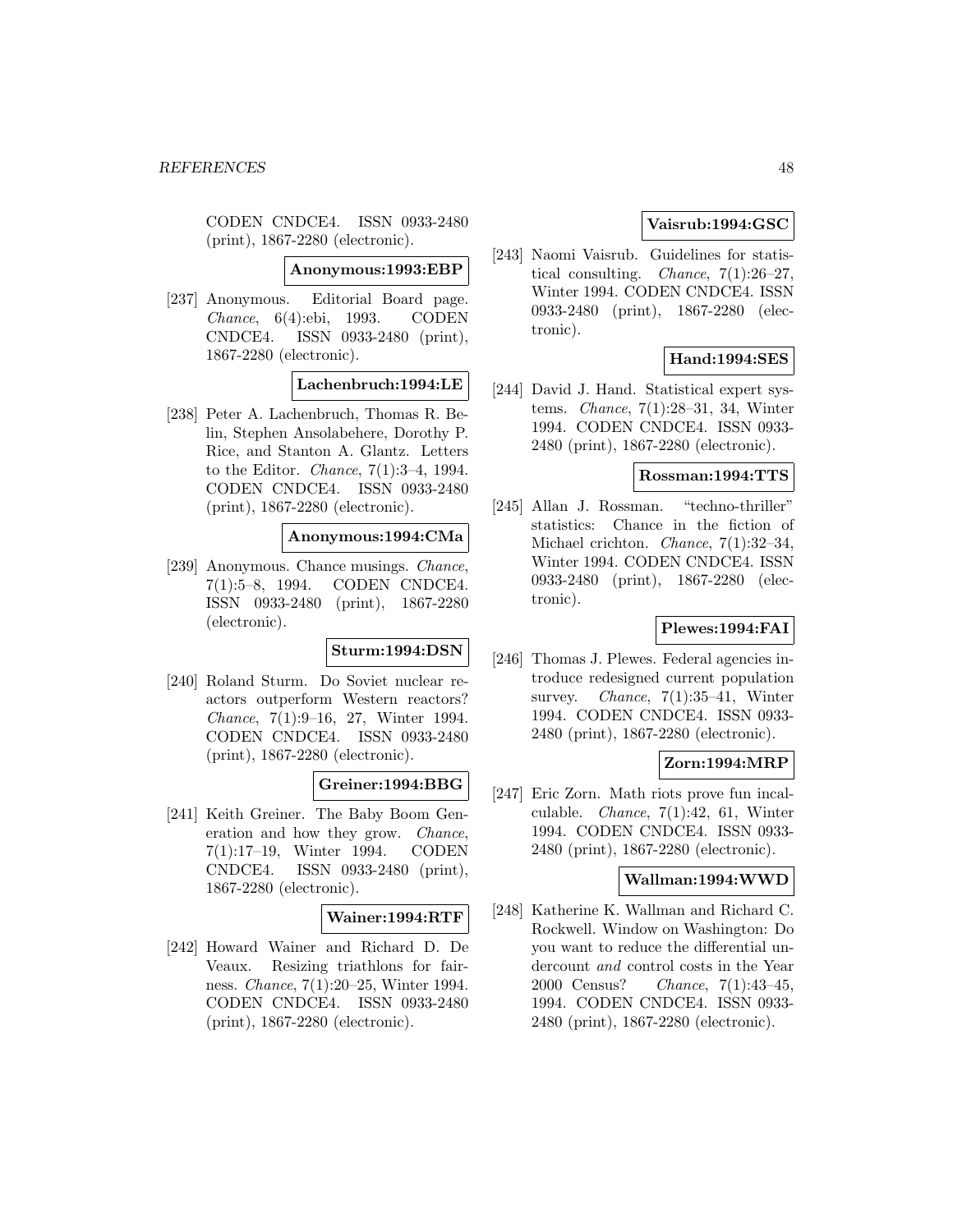# **Wainer:1994:VRT**

[249] Howard Wainer. Visual revelations: Todai Moto Kurashi. Chance, 7(1):46– 49, 1994. CODEN CNDCE4. ISSN 0933-2480 (print), 1867-2280 (electronic).

## **Galway:1994:ESCa**

[250] Lionel Galway. On the edge: Statistics and computing: Computational experiments and exploratory modeling. Chance, 7(1):50–57, 1994. CODEN CNDCE4. ISSN 0933-2480 (print), 1867-2280 (electronic).

## **Marsh:1994:PCO**

[251] Paul Marsh. Personal crunching: Origin. Chance, 7(1):52–57, 1994. CODEN CNDCE4. ISSN 0933-2480 (print), 1867-2280 (electronic).

## **Meyer:1994:BR**

[252] Michael M. Meyer. Book reviews. Chance, 7(1):58–60, 1994. CODEN CNDCE4. ISSN 0933-2480 (print), 1867-2280 (electronic).

### **Straf:1994:LSI**

[253] Miron L. Straf. On the lighter side: International statistical junkets. Chance, 7(1):64–61, 1994. CODEN CNDCE4. ISSN 0933-2480 (print), 1867-2280 (electronic).

## **Klein:1994:CCL**

[254] Stephen P. Klein. Coping with catastrophes (and lesser events). Chance, 7(2):10–13, Spring 1994. CODEN CNDCE4. ISSN 0933-2480 (print), 1867-2280 (electronic).

## **Taylor:1994:BSF**

[255] Jeremy M. G. Taylor. Betting strategies in final jeopardy. Chance, 7 (2):14–19, 27, Spring 1994. CODEN CNDCE4. ISSN 0933-2480 (print), 1867-2280 (electronic).

## **Tweedie:1994:GGC**

[256] Richard L. Tweedie, Kerrie L. Mengerson, and John A. Eccleston. Garbage in, garbage out: Can statisticians quantify the effects of poor data? Chance, 7(2):20–27, Spring 1994. CO-DEN CNDCE4. ISSN 0933-2480 (print), 1867-2280 (electronic).

### **Edwards:1994:BER**

[257] Christopher T. Edwards. Baseball's earned run average: What kind of an average is it? Chance,  $7(2):28-30$ , Spring 1994. CODEN CNDCE4. ISSN 0933-2480 (print), 1867-2280 (electronic).

# **Citro:1994:EEP**

[258] Constance F. Citro and Eric A. Hanushek. Estimating the effects of proposed legislation: The case for model validation. Chance, 7(2):31–40, Spring 1994. CODEN CNDCE4. ISSN 0933-2480 (print), 1867-2280 (electronic).

### **Belizaire:1994:TTE**

[259] Belizaire. Temptations in Toronto: Ethnic variations. Chance, 7(2):41–44, Spring 1994. CODEN CNDCE4. ISSN 0933-2480 (print), 1867-2280 (electronic).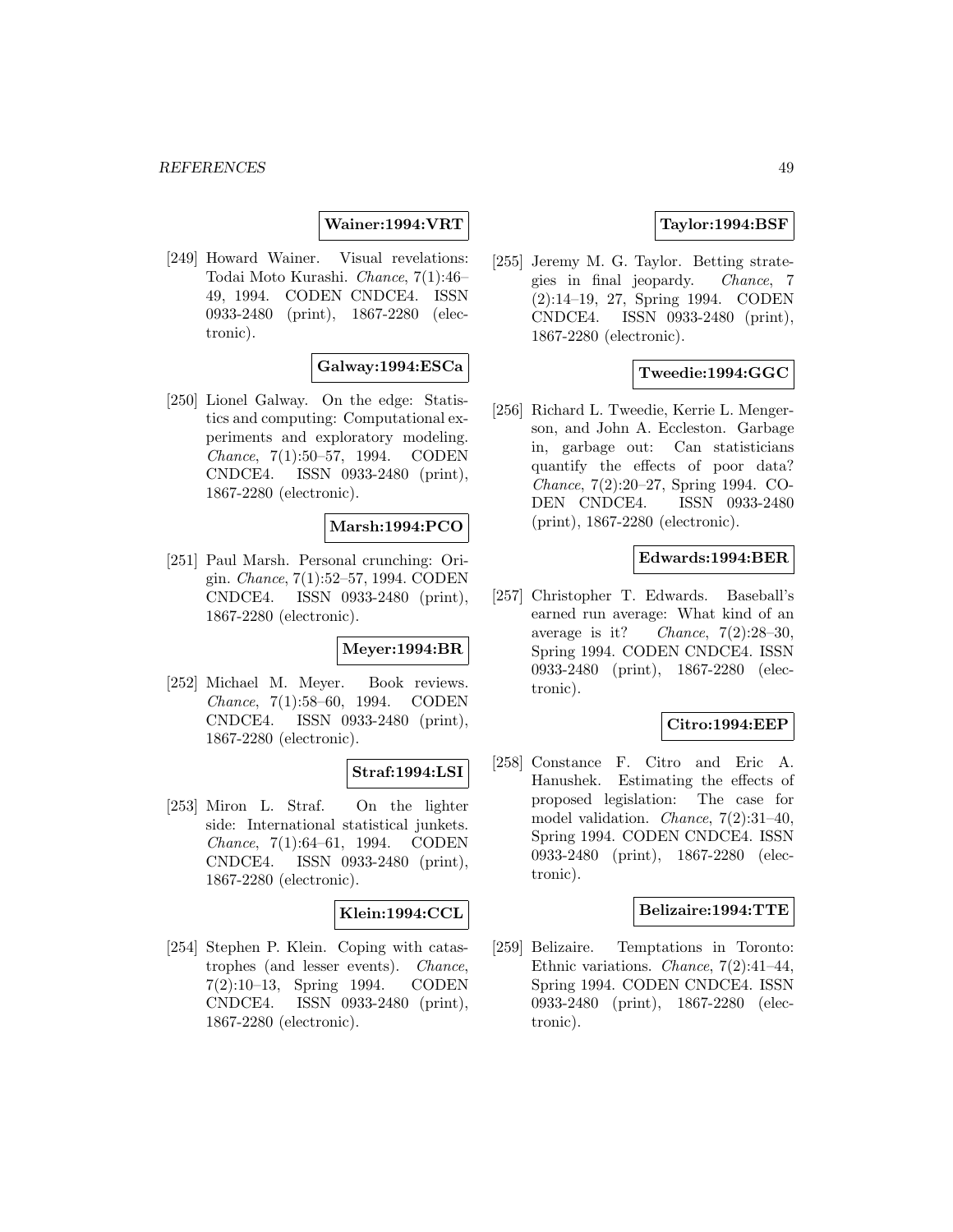# **Humbaugh:1994:LE**

[260] Philip R. Humbaugh and Betty C. Jung. Letters to the Editor. Chance, 7(3):3, 1994. CODEN CNDCE4. ISSN 0933-2480 (print), 1867-2280 (electronic).

## **Anonymous:1994:CMb**

[261] Anonymous. Chance *musings*. *Chance*, 7(3):4–8, 1994. CODEN CNDCE4. ISSN 0933-2480 (print), 1867-2280 (electronic).

### **Evans:1994:SCB**

[262] Leonard Evans. Small cars, big cars: What is the safety difference? *Chance*, 7(3):9–16, Summer 1994. CODEN CNDCE4. ISSN 0933-2480 (print), 1867-2280 (electronic).

## **Brown:1994:RBD**

[263] Lawrence D. Brown, Rebecca D'Amato, and Randy Gertner. Racetrack betting: Do bettors understand the odds? Chance, 7(3):17–23, Summer 1994. CODEN CNDCE4. ISSN 0933-2480 (print), 1867-2280 (electronic).

### **Frohlich:1994:BPN**

[264] Cliff Frohlich. Baseball: Pitching nohitters. *Chance*, 7(3):24–30, Summer 1994. CODEN CNDCE4. ISSN 0933- 2480 (print), 1867-2280 (electronic).

### **Fairley:1994:BBB**

[265] William B. Fairley, Alan J. Izenman, and A. Rhett Whitlock. Bricks, buildings, and the Bronx: Estimating masonry deterioration. Chance, 7(3):32–37, Summer 1994. CODEN CNDCE4. ISSN 0933-2480 (print), 1867-2280 (electronic).

# **Phillips:1994:CPF**

[266] Haynes Phillips and Denise Phillips Wilburn. Consistency and predictability of football results. Chance, 7 (3):38–41, Summer 1994. CODEN CNDCE4. ISSN 0933-2480 (print), 1867-2280 (electronic).

### **Wasserman:1994:BRa**

[267] Stanley Wasserman. Book reviews. Chance, 7(3):42–46, 1994. CODEN CNDCE4. ISSN 0933-2480 (print), 1867-2280 (electronic).

## **Riche:1994:WWP**

[268] Martha Farnsworth Riche and Jeffrey Passel. Window on Washington: Putting immigration in perspective. Chance, 7(3):47–48, 1994. CODEN CNDCE4. ISSN 0933-2480 (print), 1867-2280 (electronic).

# **Wainer:1994:VRV**

[269] Howard Wainer. Visual revelations: Visual aids when comparing an Apple to the stars. Chance, 7(3):50–53, 1994. CODEN CNDCE4. ISSN 0933-2480 (print), 1867-2280 (electronic).

## **Galway:1994:ESCb**

[270] Lionel Galway. On the edge: Statistics and computing: E-books and ejournals: Why not? Chance, 7(3):54– 56, 1994. CODEN CNDCE4. ISSN 0933-2480 (print), 1867-2280 (electronic).

## **Lachenbruch:1994:PCL**

[271] Peter A. Lachenbruch. Personal crunching: Logical decisions. Chance, 7(3):57–63, 1994. CODEN CNDCE4.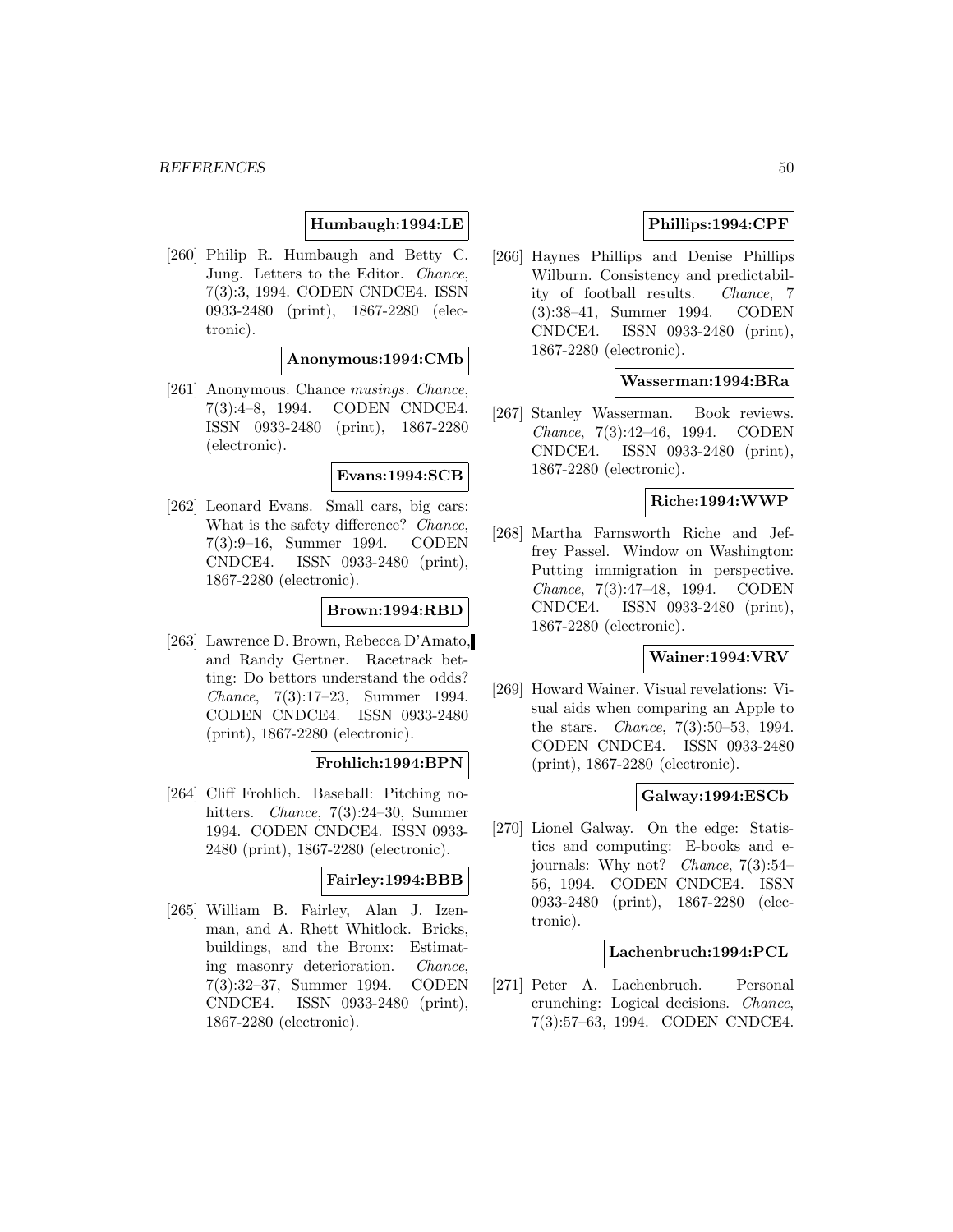ISSN 0933-2480 (print), 1867-2280 (electronic).

**Straf:1994:LSE**

[272] Miron L. Straf. On the lighter side: Enhancing statistical performance. *Chance*, 7(3):64–63, 1994. CODEN CNDCE4. ISSN 0933-2480 (print), 1867-2280 (electronic).

**Cargal:1994:LE**

[273] Jim Cargal, Julian L. Simon, Charles D. Jones, Eugene P. Ericksen, and Teresa K. Defonso. Letters to the Editor. Chance, 7(4):3–4, 1994. CODEN CNDCE4. ISSN 0933-2480 (print), 1867-2280 (electronic).

## **Anonymous:1994:CMc**

[274] Anonymous. Chance musings. Chance, 7(4):5–8, 1994. CODEN CNDCE4. ISSN 0933-2480 (print), 1867-2280 (electronic).

### **Berry:1994:DSS**

[275] Donald A. Berry. DNA, statistics, and the Simpson case. *Chance*,  $7(4):9-12$ , Fall 1994. CODEN CNDCE4. ISSN 0933-2480 (print), 1867-2280 (electronic).

### **Matthews:1994:IOJ**

[276] Robert Matthews. Improving the odds on justice? *Chance*,  $7(4):13-15$ , Fall 1994. CODEN CNDCE4. ISSN 0933- 2480 (print), 1867-2280 (electronic).

### **Wallis:1994:SW**

[277] W. Allen Wallis. Statistics in Washington, 1935–1945. Chance, 7(4):16–20, Fall 1994. CODEN CNDCE4. ISSN 0933-2480 (print), 1867-2280 (electronic).

# **Manton:1994:WFA**

[278] K. G. Manton and Burton Singer. What's the fuss about compression of mortality? Chance, 7(4):21–30, Fall 1994. CODEN CNDCE4. ISSN 0933- 2480 (print), 1867-2280 (electronic).

## **Fienberg:1994:ACT**

[279] Stephen E. Fienberg. An adjusted census in 1990? Trial judgment set aside. Chance, 7(4):31–32, Fall 1994. CODEN CNDCE4. ISSN 0933-2480 (print), 1867-2280 (electronic).

## **Sloan:1994:LGP**

[280] Jeff A. Sloan. Layperson's guide to professional titles. Chance, 7(4):33, Fall 1994. CODEN CNDCE4. ISSN 0933- 2480 (print), 1867-2280 (electronic).

# **Bring:1994:PRF**

[281] Johan Bring and Kenneth Carling. A paradox in the ranking of figure skaters. Chance, 7(4):34–37, Fall 1994. CODEN CNDCE4. ISSN 0933-2480 (print), 1867-2280 (electronic).

## **Scanlan:1994:DD**

[282] James P. Scanlan. Divining difference. Chance, 7(4):38–39, 48, Fall 1994. CODEN CNDCE4. ISSN 0933-2480 (print), 1867-2280 (electronic).

## **Wasserman:1994:BRb**

[283] Stanley Wasserman. Book reviews. Chance, 7(4):40–54, 1994. CODEN CNDCE4. ISSN 0933-2480 (print), 1867-2280 (electronic).

# **Riche:1994:WWR**

[284] Martha Farnsworth Riche. Window on Washington: Readying statistics on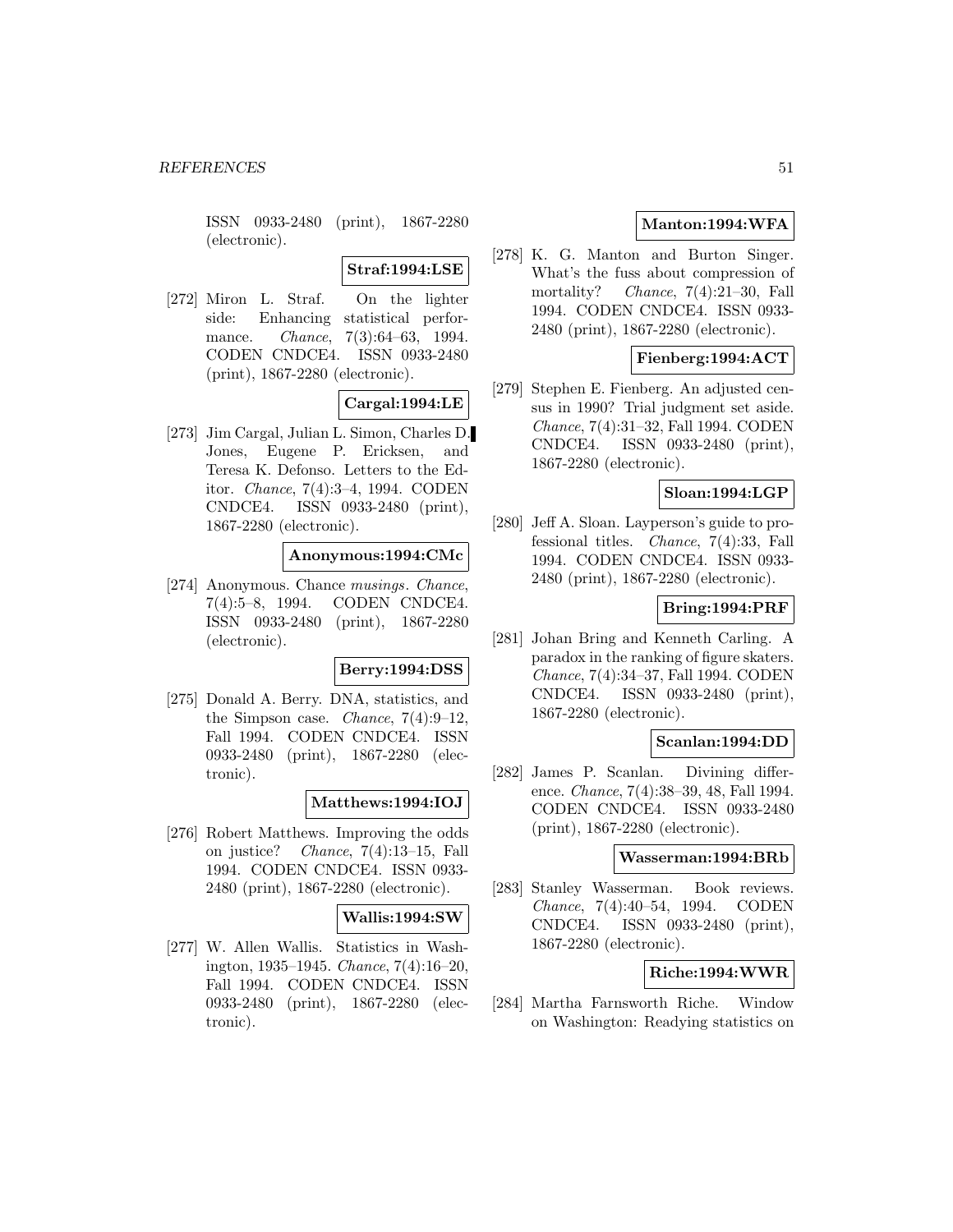families and children for policy-making. Chance, 7(4):42–43, 1994. CODEN CNDCE4. ISSN 0933-2480 (print), 1867-2280 (electronic).

# **Wainer:1994:VRI**

[285] Howard Wainer. Visual revelations: Implicit graphs. Chance, 7(4):44–48, 1994. CODEN CNDCE4. ISSN 0933- 2480 (print), 1867-2280 (electronic).

## **Galway:1994:ESCc**

[286] Lionel Galway. On the edge: Statistics and computing: The Internet — a user's view. Chance, 7(4):49–54, 1994. CODEN CNDCE4. ISSN 0933-2480 (print), 1867-2280 (electronic).

## **Lachenbruch:1994:PCE**

[287] Peter A. Lachenbruch and Jerry Dallal. Personal crunching: Epi Info version 5.01. Chance, 7(4):55–58, 1994. CODEN CNDCE4. ISSN 0933-2480 (print), 1867-2280 (electronic).

### **Anonymous:1994:BCI**

[288] Anonymous. Chance cumulative index: Volume 7. Chance, 7(4):62–63, 1994. CODEN CNDCE4. ISSN 0933-2480 (print), 1867-2280 (electronic).

# **Straf:1994:LSR**

[289] Miron L. Straf. On the lighter side: To read or not to read? That is, the instructions. Chance, 7(4):64–59, 1994. CODEN CNDCE4. ISSN 0933-2480 (print), 1867-2280 (electronic).

### **Anonymous:1994:EBP**

[290] Anonymous. Editorial Board page. Chance, 7(4):ebi, 1994. CODEN CNDCE4. ISSN 0933-2480 (print), 1867-2280 (electronic).

# **Evinger:1995:HSW**

[291] Suzann Evinger. How shall we measure our nation's diversity? Chance, 8(1):7–14, Winter 1995. CODEN CNDCE4. ISSN 0933-2480 (print), 1867-2280 (electronic).

# **Anderson:1995:BWS**

[292] Margo Anderson and Stephen E. Fienberg. Black, white, and shades of gray (and brown and yellow). Chance, 8(1):15–18, Winter 1995. CODEN CNDCE4. ISSN 0933-2480 (print), 1867-2280 (electronic).

## **Hurley:1995:OSD**

[293] William Hurley. Overtime shootout: Deciding ties in hockey. Chance, 8 (1):19–22, Winter 1995. CODEN CNDCE4. ISSN 0933-2480 (print), 1867-2280 (electronic).

# **Bailar:1995:HSC**

[294] John C. Bailar III. How statisticians can help the news media do a better job. Chance, 8(1):24, 26–27, Winter 1995. CODEN CNDCE4. ISSN 0933- 2480 (print), 1867-2280 (electronic). See [295].

# **Bailar:1995:HNM**

[295] John C. Bailar III. How news media can help statisticians do a better job. Chance, 8(1):25, 28–29, Winter 1995. CODEN CNDCE4. ISSN 0933-2480 (print), 1867-2280 (electronic). See [294].

## **Heiner:1995:TRN**

[296] Karlyn S. Heiner and Karl W. Heiner. Tree rings in the Northern Shawangunks. Chance, 8(1):30–37, Winter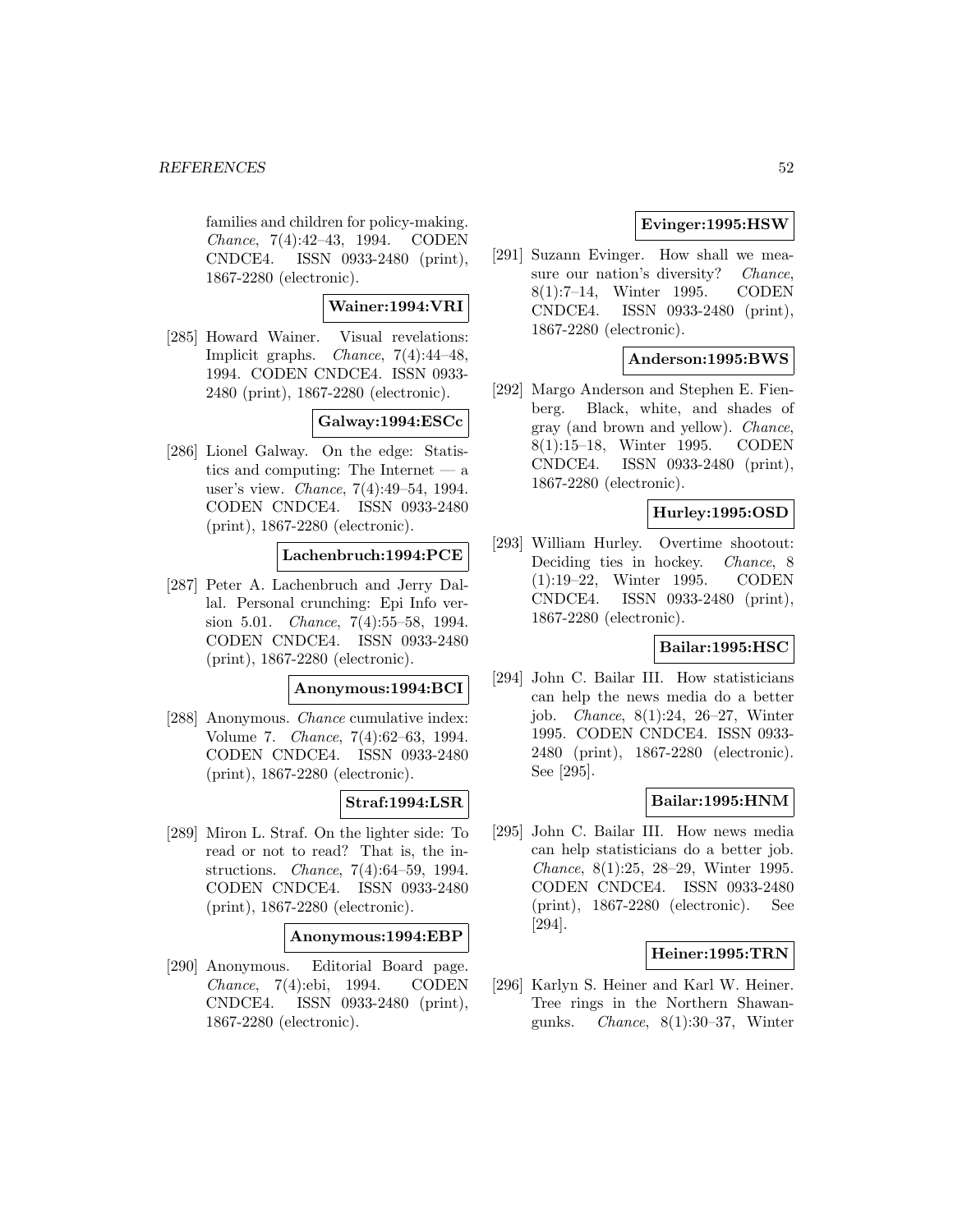1995. CODEN CNDCE4. ISSN 0933- 2480 (print), 1867-2280 (electronic).

#### **Bennett:1995:CEP**

[297] Jay Bennett. Cost-effectiveness in public education. Chance, 8(1):38–41, Winter 1995. CODEN CNDCE4. ISSN 0933-2480 (print), 1867-2280 (electronic). See also "Letters to the Editor", Vol. 8, No. 2, 3.

## **Hanushek:1995:LE**

[298] Eric A. Hanushek. Letter to the Editor. Chance, 8(2):3, 1995. CODEN CNDCE4. ISSN 0933-2480 (print), 1867-2280 (electronic).

### **Anonymous:1995:CMa**

[299] Anonymous. Chance musings. Chance, 8(2):4–45, 1995. CODEN CNDCE4. ISSN 0933-2480 (print), 1867-2280 (electronic).

## **Jones:1995:WDY**

[300] Albyn C. Jones. What do you get when you combine a Pentium and a research Grant? Chance, 8(2):7–8, Spring 1995. CODEN CNDCE4. ISSN 0933-2480 (print), 1867-2280 (electronic).

## **Gould:1995:PBS**

[301] William Gould. The Pentium bug and statistical software. Chance, 8 (2):9–13, 25, Spring 1995. CODEN CNDCE4. ISSN 0933-2480 (print), 1867-2280 (electronic).

## **Merz:1995:PAP**

[302] Jon F. Merz and Jonathan P. Caulkins. Propensity to abuse — propensity to murder? Chance, 8(2):14, Spring 1995. CODEN CNDCE4. ISSN 0933-2480 (print), 1867-2280 (electronic).

# **Horvitz:1995:POP**

[303] Dan Horvitz, Daniel Koshland, Donald Rubin, Albert Gollin, Tom Sawyer, and Judith M. Tanur. Pseudo-opinion polls: SLOP or useful data? Statistical cryptic. Chance, 8(2):16–25, Spring 1995. CODEN CNDCE4. ISSN 0933- 2480 (print), 1867-2280 (electronic).

## **Belizaire:1995:O**

[304] Belizaire. Off to Orlando! Chance, 8 (2):26–27, 32, Spring 1995. CODEN CNDCE4. ISSN 0933-2480 (print), 1867-2280 (electronic).

## **Watkins:1995:LA**

[305] Ann E. Watkins. The law of averages. Chance, 8(2):28–32, Spring 1995. CODEN CNDCE4. ISSN 0933-2480 (print), 1867-2280 (electronic).

## **Kaigh:1995:FBG**

[306] W. D. Kaigh. Forecasting baseball games. *Chance*,  $8(2):33-37$ , Spring 1995. CODEN CNDCE4. ISSN 0933- 2480 (print), 1867-2280 (electronic).

### **Wasserman:1995:BRa**

[307] Stanley Wasserman. Book reviews. Chance, 8(2):38–42, 1995. CODEN CNDCE4. ISSN 0933-2480 (print), 1867-2280 (electronic).

### **Citro:1995:WWU**

[308] Constance Citro. Window on Washington: A U.S. administrative record census? Chance, 8(2):43–45, 1995. CODEN CNDCE4. ISSN 0933-2480 (print), 1867-2280 (electronic).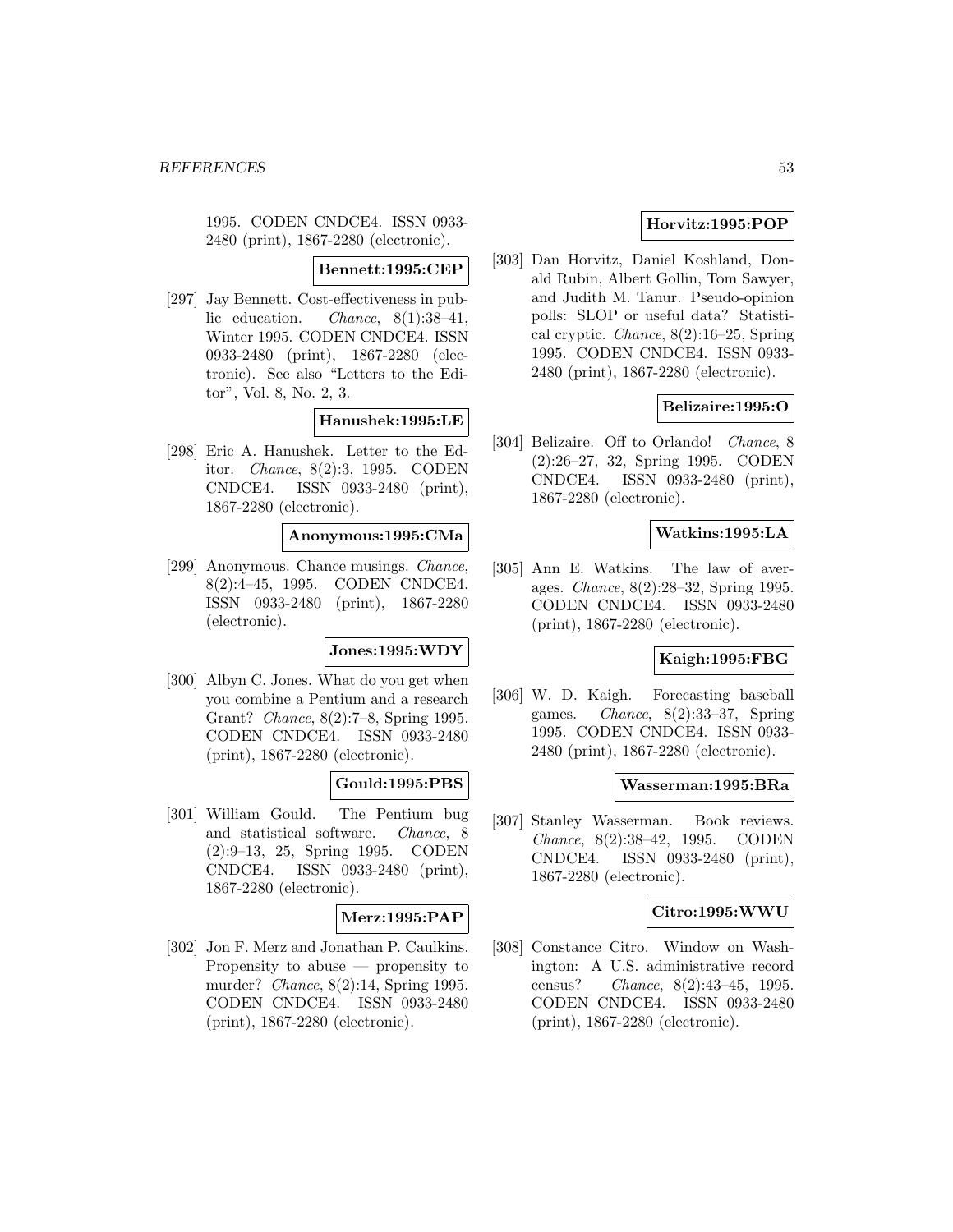## **Wainer:1995:VRR**

[309] Howard Wainer. Visual revelations: A Rose by another name. Chance, 8(2): 46–51, 1995. CODEN CNDCE4. ISSN 0933-2480 (print), 1867-2280 (electronic).

## **Galway:1995:ESC**

[310] Lionel Galway. On the edge: Statistics and computing: Relations — who needs 'em? Chance, 8(2):52–55, 1995. CODEN CNDCE4. ISSN 0933-2480 (print), 1867-2280 (electronic).

### **Lachenbruch:1995:PCS**

[311] Peter A. Lachenbruch. Personal crunching: StatMost statistical analysis and scientific graphs. Chance, 8(2): 56–61, 1995. CODEN CNDCE4. ISSN 0933-2480 (print), 1867-2280 (electronic).

## **Straf:1995:LSR**

[312] Miron Straf. On the lighter side: In Re: We trust. Chance, 8(2):64–61, 1995. CODEN CNDCE4. ISSN 0933-2480 (print), 1867-2280 (electronic).

# **Stern:1995:WNC**

[313] Hal S. Stern. Who's Number 1 in college football? ... and how might we decide? Chance, 8(3):7–14, Summer 1995. CODEN CNDCE4. ISSN 0933- 2480 (print), 1867-2280 (electronic).

### **Hammitt:1995:CMI**

[314] James K. Hammitt. Can more information increase uncertainty? Chance, 8(3):15–17, 36, Summer 1995. CODEN CNDCE4. ISSN 0933-2480 (print), 1867-2280 (electronic).

# **Klein:1995:HWN**

[315] Stephen P. Klein and Robert M. Bell. How will the NCAA's new standards affect minority student-athletes? Chance, 8(3):18–21, Summer 1995. CODEN CNDCE4. ISSN 0933-2480 (print), 1867-2280 (electronic).

# **Kim:1995:APF**

[316] Jinho Kim and Hyung Jun Kim. The advantage of playing first in Go. Chance, 8(3):22–26, Summer 1995. CODEN CNDCE4. ISSN 0933-2480 (print), 1867-2280 (electronic).

# **Devlin:1995:WBC**

[317] Bernie Devlin, Stephen E. Fienberg, Daniel P. Resnick, and Kathryn Roeder. Wringing the bell curve: A cautionary tale about the relationships among race, genes, and IQ. Chance, 8(3):27–36, Summer 1995. CODEN CNDCE4. ISSN 0933-2480 (print), 1867-2280 (electronic).

### **Jackson:1995:TLF**

[318] David Jackson. Tennis in Lilliput: A fable on sports and psychology. Chance, 8(3):37–40, Summer 1995. CODEN CNDCE4. ISSN 0933-2480 (print), 1867-2280 (electronic).

### **Warrack:1995:GS**

[319] Giles Warrack. The great streak. Chance, 8(3):41–43, 60, Summer 1995. CODEN CNDCE4. ISSN 0933-2480 (print), 1867-2280 (electronic).

## **Rolph:1995:LE**

[320] John E. Rolph. Letter from the Editor. Chance, 8(4):3, 1995. CODEN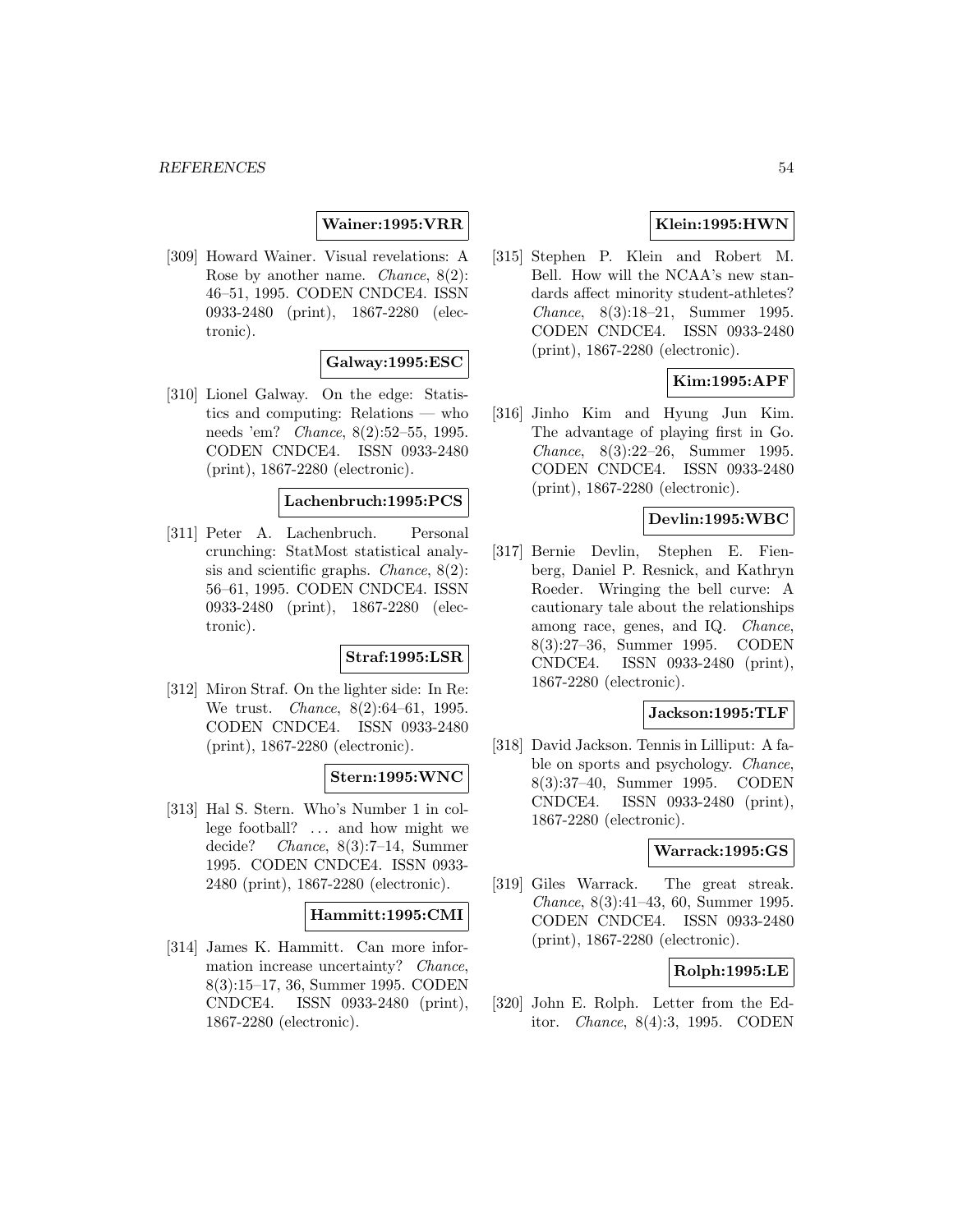CNDCE4. ISSN 0933-2480 (print), 1867-2280 (electronic).

**Anonymous:1995:CMb**

[321] Anonymous. Chance musings. Chance, 8(4):4–6, 1995. CODEN CNDCE4. ISSN 0933-2480 (print), 1867-2280 (electronic).

**Ashenfelter:1995:BWV**

[322] Orley Ashenfelter, David Ashmore, and Robert Lalonde. Bordeaux wine vintage quality and the weather. Chance, 8 (4):7–14, Fall 1995. CODEN CNDCE4. ISSN 0933-2480 (print), 1867-2280 (electronic). See also "Letters to the Editor", Vol. 9, No. 2, 7.

## **Laviolette:1995:FLG**

[323] Michael Laviolette. Fuzzy logic: Great hope or grating hype? *Chance*,  $8(4)$ : 15–19, Fall 1995. CODEN CNDCE4. ISSN 0933-2480 (print), 1867-2280 (electronic).

## **Moore:1995:HBO**

[324] Kris Moore, Jonathan Trower, and Kent Borowick. How birth order influences individual characteristics. *Chance*,  $8(4):20-24$ , 48, Fall 1995. CODEN CNDCE4. ISSN 0933-2480 (print), 1867-2280 (electronic). See also "Letters to the Editor", Vol. 9, No. 2, 5–6, includes Author's Reply.

# **Nash:1995:MR**

[325] John C. Nash and Mary M. Nash. Managing risks. Chance, 8(4):25–31, Fall 1995. CODEN CNDCE4. ISSN 0933- 2480 (print), 1867-2280 (electronic).

### **Wasserman:1995:BRb**

[326] Stanley Wasserman. Book reviews. Chance, 8(4):32–39, 1995. CODEN CNDCE4. ISSN 0933-2480 (print), 1867-2280 (electronic).

# **Citro:1995:WWF**

[327] Constance F. Citro, John Adams, and Audrey Burnam. Window on Washington: Federal block grants: What do statisticians have to contribute? Chance, 8(4):40–42, 1995. CODEN CNDCE4. ISSN 0933-2480 (print), 1867-2280 (electronic).

## **Wainer:1995:VRP**

[328] Howard Wainer. Visual revelations: Picturing an L.A. bus schedule. Chance, 8(4):44–48, 1995. CODEN CNDCE4. ISSN 0933-2480 (print), 1867-2280 (electronic).

### **Reese:1995:ESC**

[329] R. Allan Reese. On the edge: Statistics and computing: Means what He says, says what He means. Chance, 8(4):49– 52, 1995. CODEN CNDCE4. ISSN 0933-2480 (print), 1867-2280 (electronic).

# **Lachenbruch:1995:PCB**

[330] Peter A. Lachenbruch and Pamela Getson. Personal crunching: BMDP new system for Windows, version 1.11, reviewed by Pamela Getson, and Survey Pro for Windows, version 1.8. Chance, 8(4):53–59, 1995. CODEN CNDCE4. ISSN 0933-2480 (print), 1867-2280 (electronic).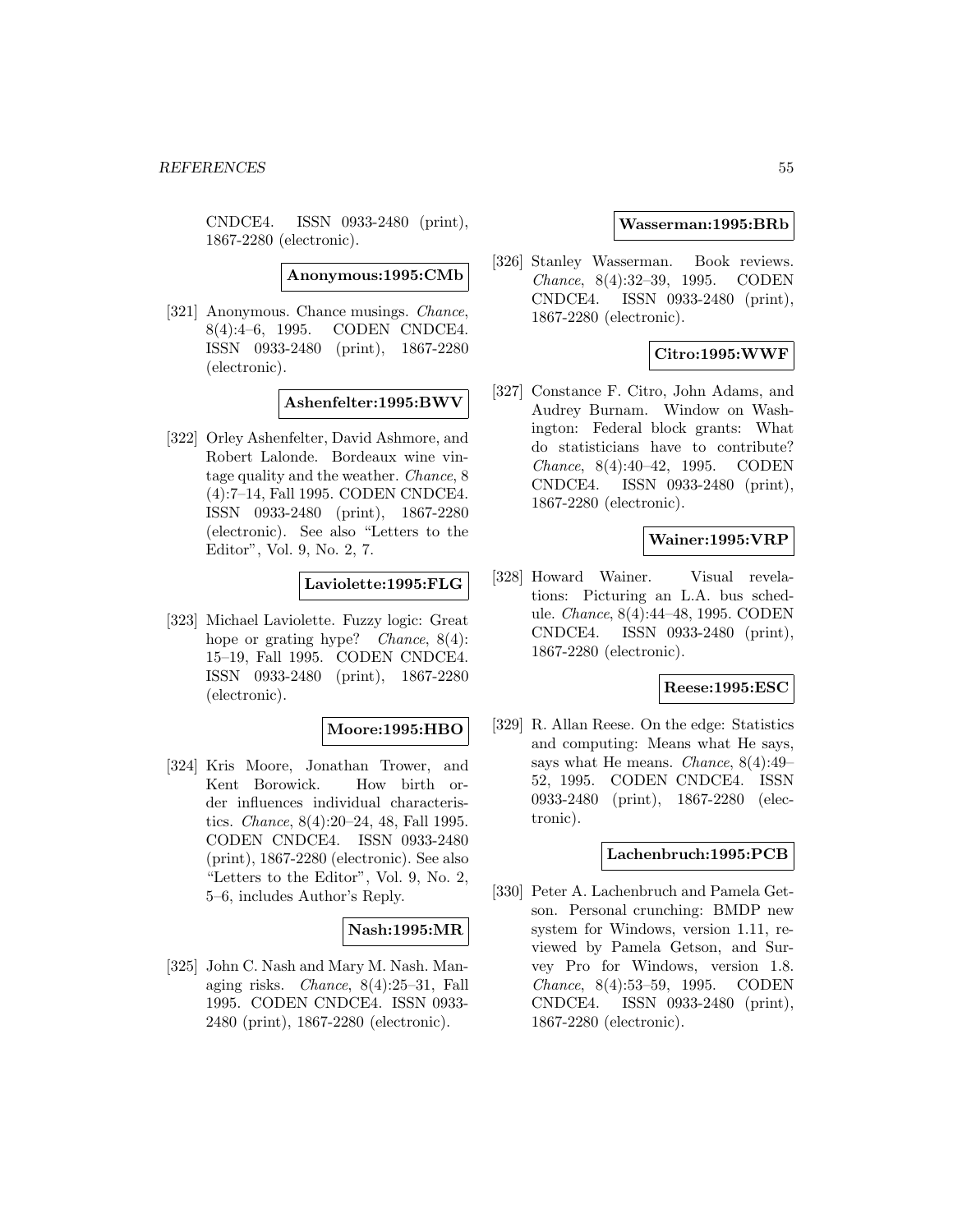## **Anonymous:1995:BCI**

[331] Anonymous. *Chance* cumulative index: Volume 8. Chance, 8(4):62–63, 1995. CODEN CNDCE4. ISSN 0933-2480 (print), 1867-2280 (electronic).

# **Straf:1995:LSS**

[332] Miron Straf. On the lighter side: Statistics happens. *Chance*,  $8(4):64-52$ , 1995. CODEN CNDCE4. ISSN 0933-2480 (print), 1867-2280 (electronic).

### **Anonymous:1995:EBP**

[333] Anonymous. Editorial Board page. Chance, 8(4):ebi, 1995. CODEN CNDCE4. ISSN 0933-2480 (print), 1867-2280 (electronic).

### **Styan:1996:LE**

[334] George P. H. Styan. Letter from the Editor. Chance, 9(1):3, 1996. CODEN CNDCE4. ISSN 0933-2480 (print), 1867-2280 (electronic).

### **Johnson:1996:DCE**

[335] Glen D. Johnson, Barry D. Nussbaum, Ganapati P. Patil, and N. Phillip Ross. Designing cost-effective environmental sampling using concomitant information. Chance, 9(1):4–11, Winter 1996. CODEN CNDCE4. ISSN 0933-2480 (print), 1867-2280 (electronic).

### **Wainer:1996:VRN**

[336] Howard Wainer and John W. Durso. Visual revelations: A Nobel graph. Chance, 9(1):12–16, 1996. CODEN CNDCE4. ISSN 0933-2480 (print), 1867-2280 (electronic).

## **Bonnen:1996:PSR**

[337] James T. Bonnen. The politics of statistical reform: A cautionary tale, 1978–1980. Chance, 9(1):17–26, Winter 1996. CODEN CNDCE4. ISSN 0933- 2480 (print), 1867-2280 (electronic).

# **Worsley:1996:GRI**

[338] Keith J. Worsley. The geometry of random images. *Chance*,  $9(1):27-40$ , Winter 1996. CODEN CNDCE4. ISSN 0933-2480 (print), 1867-2280 (electronic).

### **Sackrowitz:1996:TMS**

[339] Harold Sackrowitz and David Sackrowitz. Time management in sports: Ball control and other myths. Chance, 9(1):41–49, Winter 1996. CODEN CNDCE4. ISSN 0933-2480 (print), 1867-2280 (electronic).

# **Citro:1996:WWW**

[340] Constance F. Citro and Janet L. Norwood. Window on Washington: The winds of change: Opportunity or disaster for U.S. Federal statistics? Chance, 9(1):50–52, 1996. CODEN CNDCE4. ISSN 0933-2480 (print), 1867-2280 (electronic).

#### **Wasserman:1996:BRa**

[341] Stanley Wasserman. Book reviews. Chance, 9(1):53–55, 1996. CODEN CNDCE4. ISSN 0933-2480 (print), 1867-2280 (electronic).

## **Ruxton:1996:CWW**

[342] Graeme D. Ruxton. Can the world wide Web make statistics textbooks more fun? Chance, 9(1):56–57, Winter 1996.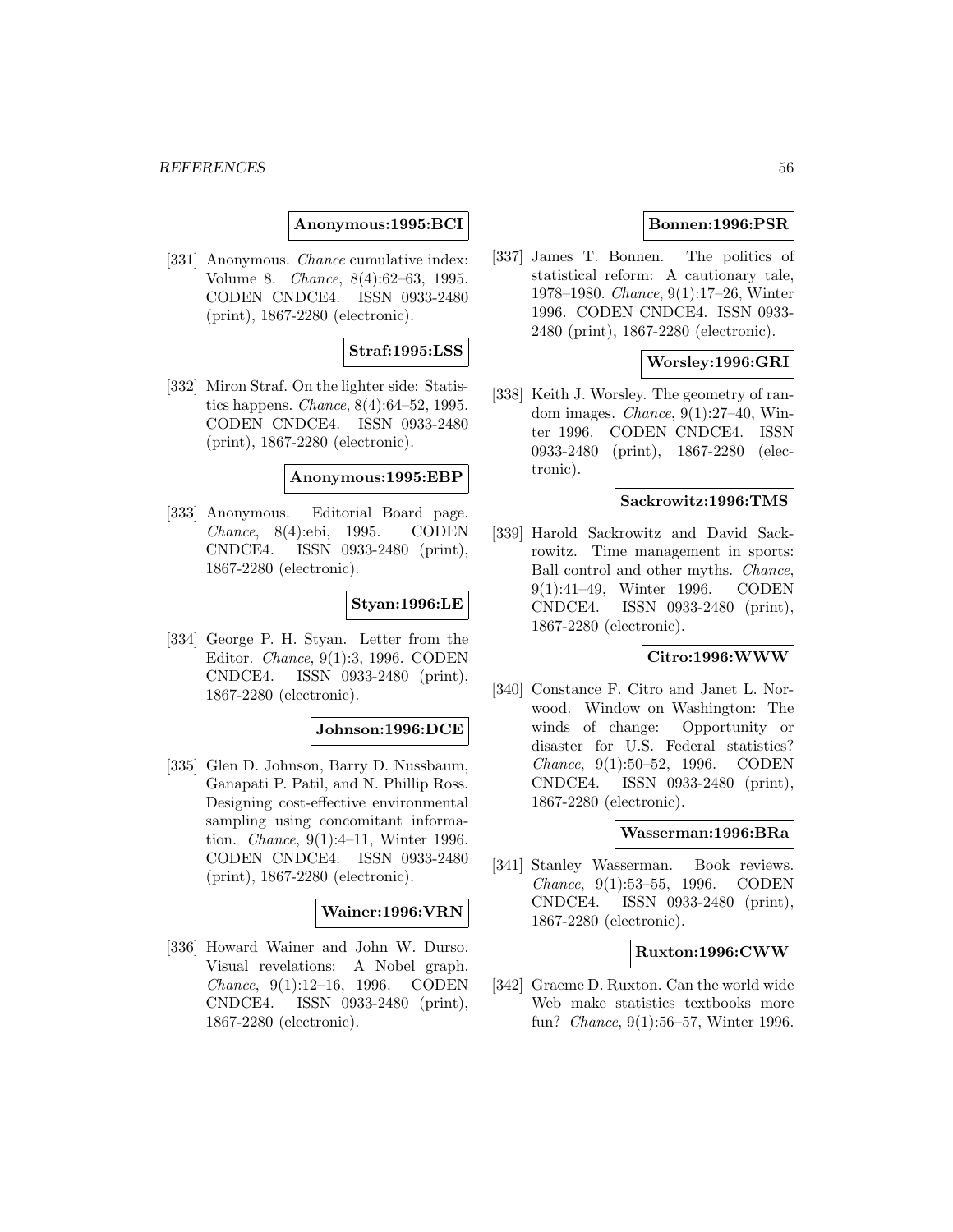CODEN CNDCE4. ISSN 0933-2480 (print), 1867-2280 (electronic).

**Straf:1996:LSSa**

[343] Miron L. Straf. On the lighter side: Sufferin' succotash! Another ASA cartoon meeting! *Chance*,  $9(1):64-63$ , 1996. CODEN CNDCE4. ISSN 0933- 2480 (print), 1867-2280 (electronic).

**Anonymous:1996:LE**

[344] Anonymous. Letters to the Editor. Chance, 9(2):5–7, 1996. CODEN CNDCE4. ISSN 0933-2480 (print), 1867-2280 (electronic).

## **Manly:1996:SWP**

[345] Bryan F. J. Manly and Lyman L. McDonald. Sampling wildlife populations. Chance, 9(2):9–19, Spring 1996. CODEN CNDCE4. ISSN 0933-2480 (print), 1867-2280 (electronic).

### **Gentleman:1996:PCW**

[346] Robert Gentleman. Personal crunching: Welcome from the new "Personal Crunching" Column Editor. Chance, 9(2):20–22, 1996. CODEN CNDCE4. ISSN 0933-2480 (print), 1867-2280 (electronic).

## **Reese:1996:ESCa**

[347] R. Allan Reese. On the edge: Statistics and computing: SED Moveat stream editing still goes. Chance, 9(2): 23–26, 1996. CODEN CNDCE4. ISSN 0933-2480 (print), 1867-2280 (electronic).

# **Anonymous:1996:CCB**

[348] Anonymous. Coming to Chicago: "Belizaire". Chance, 9(2):27–33, 1996. CODEN CNDCE4. ISSN 0933-2480 (print), 1867-2280 (electronic).

#### **Anonymous:1996:CC**

[349] Anonymous. Coming to Chicago. Chance, 9(2):27–33, Spring 1996. CO-DEN CNDCE4. ISSN 0933-2480 (print), 1867-2280 (electronic).

# **Paltiel:1996:MHP**

[350] A. David Paltiel and Aaron A. Stinnett. Making health policy decisions: Is human instinct rational? Is rational choice human? Chance, 9(2):34–39, Spring 1996. CODEN CNDCE4. ISSN 0933-2480 (print), 1867-2280 (electronic).

### **Wasserman:1996:BRb**

[351] Stanley Wasserman. Book reviews. Chance, 9(2):40–42, 1996. CODEN CNDCE4. ISSN 0933-2480 (print), 1867-2280 (electronic).

#### **Wainer:1996:VRW**

[352] Howard Wainer. Visual revelations: Why Playfair? Chance, 9(2):43–52, 1996. CODEN CNDCE4. ISSN 0933- 2480 (print), 1867-2280 (electronic).

## **Citro:1996:WWR**

[353] Constance F. Citro. Window on Washington: Results of CPS research on the measurement of race and ethnicity. Chance, 9(2):53–56, 1996. CODEN CNDCE4. ISSN 0933-2480 (print), 1867-2280 (electronic).

## **Trickett:1996:CWS**

[354] Jennifer E. Trickett and Paul M. Sommers. Congressional ways and statistical means. Chance, 9(2):57–59, Spring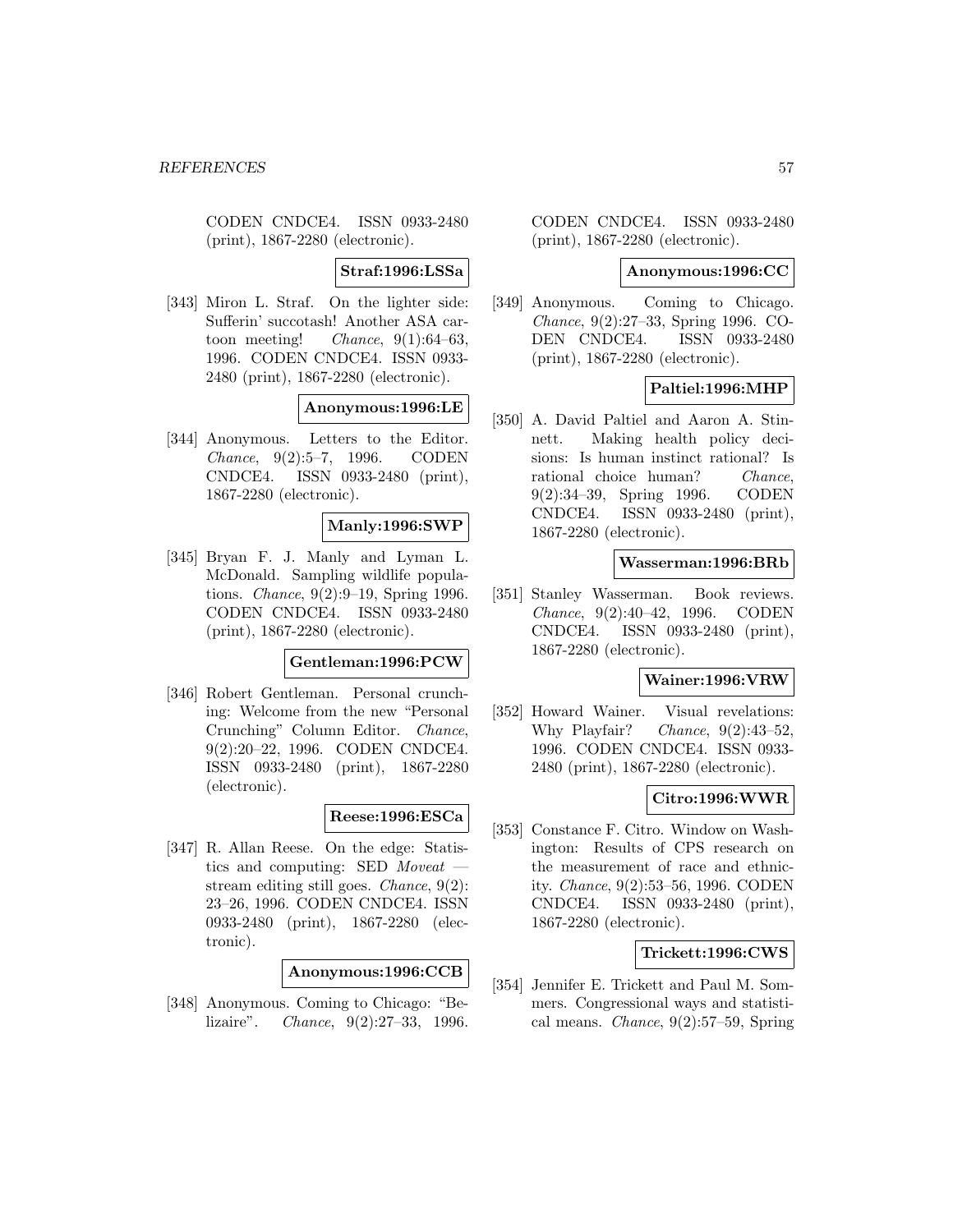1996. CODEN CNDCE4. ISSN 0933- 2480 (print), 1867-2280 (electronic).

**Straf:1996:LSSb**

[355] Miron L. Straf. On the lighter side: Statistician: Measure thyself. Chance, 9(2):64–63, 1996. CODEN CNDCE4. ISSN 0933-2480 (print), 1867-2280 (electronic).

## **Anderson:1996:ACS**

[356] Margo Anderson and Stephen E. Fienberg. An adjusted census in 1990: The Supreme Court decides. Chance, 9(3):4–9, Summer 1996. CODEN CNDCE4. ISSN 0933-2480 (print), 1867-2280 (electronic).

# **Haff:1996:FFM**

[357] L. R. Haff. The first four moves in the game of Go. Chance, 9 (3):10–16, Summer 1996. CODEN CNDCE4. ISSN 0933-2480 (print), 1867-2280 (electronic).

### **Emert:1996:IWC**

[358] John Emert and Dale Umbach. Inconsistencies of "wild-card" poker. Chance, 9(3):17–22, Summer 1996. CODEN CNDCE4. ISSN 0933-2480 (print), 1867-2280 (electronic).

## **Reese:1996:ESCb**

[359] R. Allan Reese. On the edge: Statistics and computing: Graphical literacy. Chance, 9(3):23–28, 1996. CODEN CNDCE4. ISSN 0933-2480 (print), 1867-2280 (electronic).

### **Sommers:1996:PCW**

[360] Paul M. Sommers. Presidential candidates who measure up. *Chance*, 9 (3):29–32, Summer 1996. CODEN CNDCE4. ISSN 0933-2480 (print), 1867-2280 (electronic).

### **Sommers:1996:SA**

[361] Paul M. Sommers. Stamps of approval. Chance, 9(3):33–37, Summer 1996. CODEN CNDCE4. ISSN 0933- 2480 (print), 1867-2280 (electronic). See also "Letters to the Editor", Vol. 10, No. 3, 48.

## **Wasserman:1996:BRc**

[362] Stanley Wasserman. Book reviews. Chance, 9(3):38–42, 1996. CODEN CNDCE4. ISSN 0933-2480 (print), 1867-2280 (electronic).

# **Wainer:1996:VRS**

[363] Howard Wainer. Visual revelations: Scaling the heights (and widths). Chance, 9(3):43–49, 1996. CODEN CNDCE4. ISSN 0933-2480 (print), 1867-2280 (electronic).

## **Gentleman:1996:PCP**

[364] Robert Gentleman. Personal crunching: A peek at the Internet. Chance, 9(3):50–53, 1996. CODEN CNDCE4. ISSN 0933-2480 (print), 1867-2280 (electronic).

## **Citro:1996:WWS**

[365] Constance F. Citro, Edward L. Hunter, and Ross Arnett III. Window on Washington: Survey "reinventing" at Health and Human Services. Chance, 9(3):54– 57, 1996. CODEN CNDCE4. ISSN 0933-2480 (print), 1867-2280 (electronic).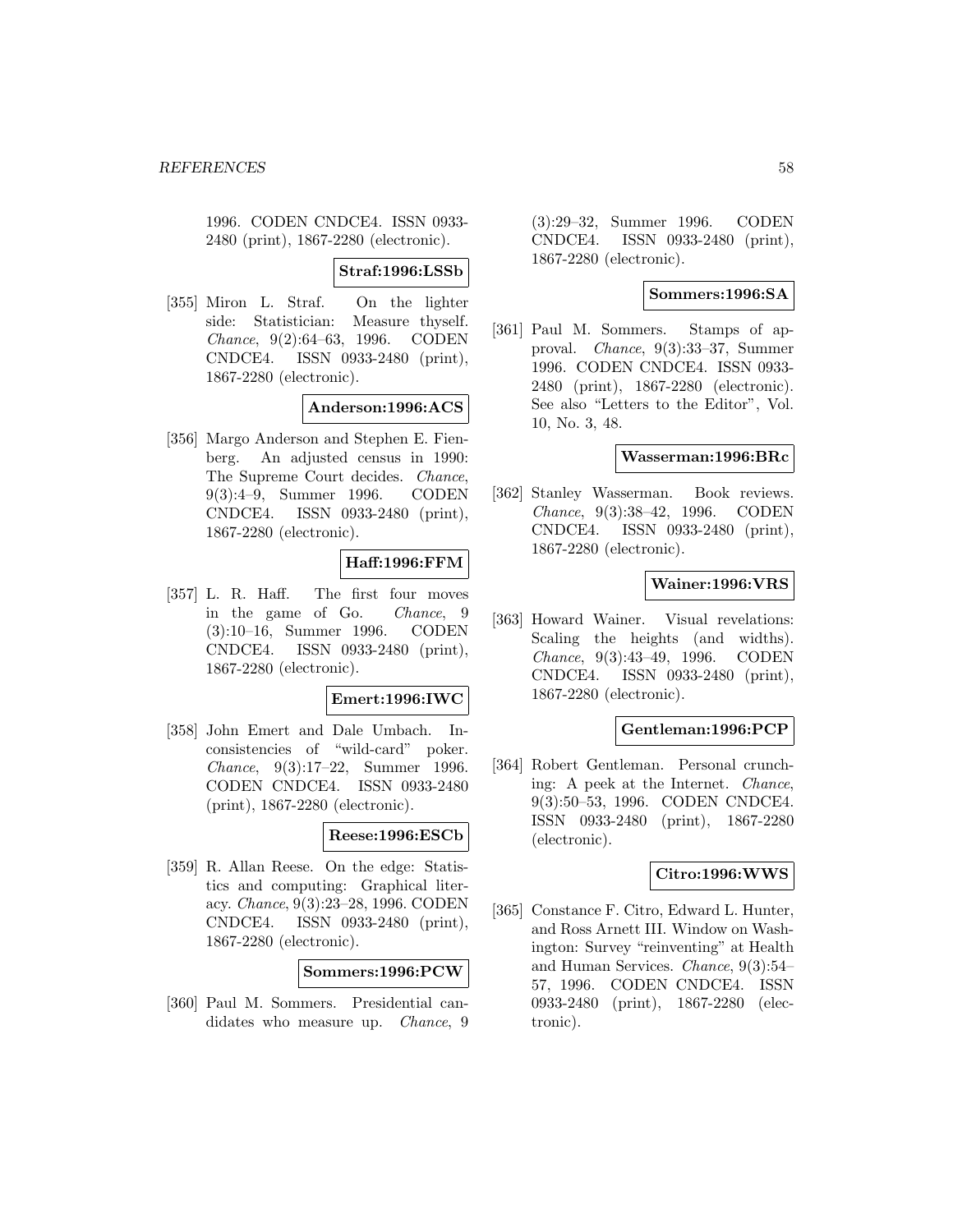# **Straf:1996:LSV**

[366] Miron L. Straf. On the lighter side: The virtual statistician. Chance, 9(3): 64–63, 1996. CODEN CNDCE4. ISSN 0933-2480 (print), 1867-2280 (electronic).

# **Anonymous:1996:EBP**

[367] Anonymous. Editorial Board page. Chance, 9(3):ebi, 1996. CODEN CNDCE4. ISSN 0933-2480 (print), 1867-2280 (electronic).

## **Rao:1996:USC**

[368] C. Radhakrishna Rao. Uncertainty, statistics, and creation of new knowledge. Chance, 9(4):5–11, Fall 1996. CODEN CNDCE4. ISSN 0933-2480 (print), 1867-2280 (electronic).

# **Lackritz:1996:TBG**

[369] James R. Lackritz. Two of baseball's great marks: Can they ever be broken? *Chance*, 9(4):12–18, Fall 1996. CODEN CNDCE4. ISSN 0933-2480 (print), 1867-2280 (electronic).

## **Fricker:1996:MCB**

[370] Ronald D. Fricker, Jr. The mysterious case of the blue M&M's. Chance, 9(4): 19–22, Fall 1996. CODEN CNDCE4. ISSN 0933-2480 (print), 1867-2280 (electronic).

## **Gilberg:1996:SBW**

[371] Chris Gilberg, Julie L. Cox, Hidetaro Kashima, and Kurt Eberle. Survey biases: When does the interviewer's race matter? Chance, 9(4):23–25, Fall 1996. CODEN CNDCE4. ISSN 0933-2480 (print), 1867-2280 (electronic).

# **Cawley:1996:VIR**

[372] Jason J. Cawley and Paul M. Sommers. Voting irregularities in the 1995 referendum on Québec sovereignty. Chance, 9(4):26–27, Fall 1996. CODEN CNDCE4. ISSN 0933-2480 (print), 1867-2280 (electronic). See also "Letters to the Editor," Vol. 10, No. 4, p. ??.

### **Sommers:1996:MOR**

[373] Paul M. Sommers. Meddling with the 1996 Olympic results. Chance, 9(4):28– 30, Fall 1996. CODEN CNDCE4. ISSN 0933-2480 (print), 1867-2280 (electronic). See also "Letters to the Editor", Vol. 10, No. 2, 64.

## **Breiter:1997:HPO**

[374] David J. Breiter and Bradley P. Carlin. How to play Office pools if you must. *Chance*,  $10(1):5-11$ , Winter 1997. CODEN CNDCE4. ISSN 0933- 2480 (print), 1867-2280 (electronic).

### **DerSimonian:1997:DVC**

[375] Rebecca Dersimonian and John Clemens. Does vasectomy cause prostate cancer? Chance, 10(1):12–14, Winter 1997. CODEN CNDCE4. ISSN 0933-2480 (print), 1867-2280 (electronic).

### **Lee:1997:MSP**

[376] Alan J. Lee. Modeling scores in the Premier League: Is Manchester United Really the best? Chance, 10(1):15–19, Winter 1997. CODEN CNDCE4. ISSN 0933-2480 (print), 1867-2280 (electronic).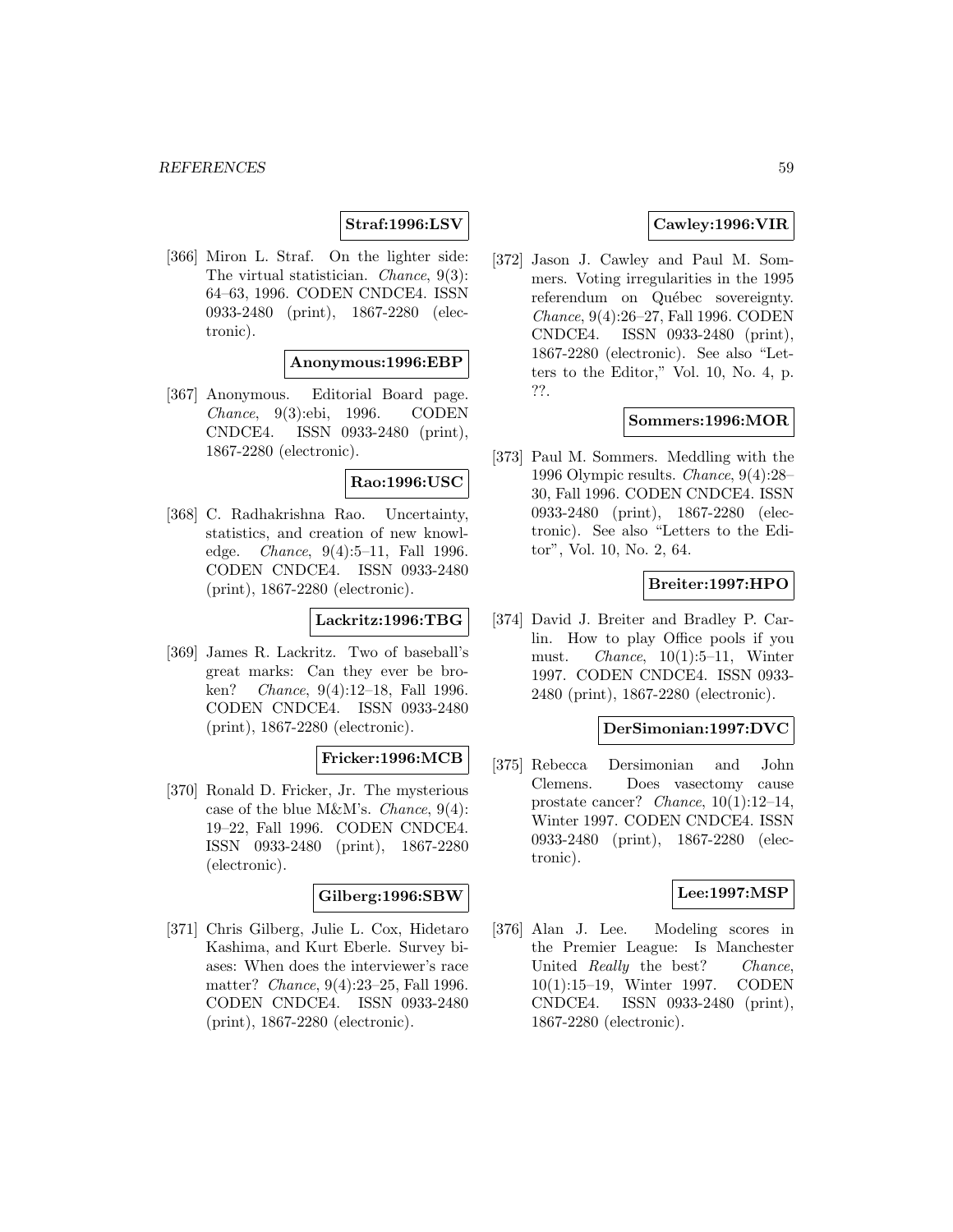# **Kaplan:1997:SEB**

[377] Jack Kaplan. A statistical error in The Bell Curve. Chance, 10(1):20–21, Winter 1997. CODEN CNDCE4. ISSN 0933-2480 (print), 1867-2280 (electronic).

## **Brooks:1997:WGR**

[378] George Brooks, Sangit Chatterjee, and Mustafa R. Yilmaz. Who is the greatest rebounder of all time? Chance, 10(1):22–25, Winter 1997. CODEN CNDCE4. ISSN 0933-2480 (print), 1867-2280 (electronic). See also, "Letters to the Editor", Vol. 3, No. 3, 6–7.

# **vanDijk:1997:WWQ**

[379] Nico M. van Dijk. To wait or not to wait: That is the question. *Chance*, 10(1):26–30, Winter 1997. CODEN CNDCE4. ISSN 0933-2480 (print), 1867-2280 (electronic).

### **Spence:1997:WPD**

[380] Ian Spence and Howard Wainer. William Playfair: A daring worthless fellow. *Chance*,  $10(1):31-34$ , Winter 1997. CODEN CNDCE4. ISSN 0933- 2480 (print), 1867-2280 (electronic).

## **Wainer:1997:VRW**

[381] Howard Wainer. Visual revelations: Who was Playfair? Chance, 10(1):35– 37, 1997. CODEN CNDCE4. ISSN 0933-2480 (print), 1867-2280 (electronic).

### **Stern:1997:SRSa**

[382] Hal S. Stern. A statistician reads the sports pages: Baseball by the numbers. Chance, 10(1):38–41, 1997. CODEN

CNDCE4. ISSN 0933-2480 (print), 1867-2280 (electronic).

#### **Wasserman:1997:BRa**

[383] Stanley Wasserman. Book reviews. Chance, 10(1):42–45, 1997. CODEN CNDCE4. ISSN 0933-2480 (print), 1867-2280 (electronic).

### **Anonymous:1997:Ca**

[384] Anonymous. Correction. Chance, 10 (1):45, 1997. CODEN CNDCE4. ISSN 0933-2480 (print), 1867-2280 (electronic).

### **Gentleman:1997:PCO**

[385] Robert Gentleman. Personal crunching: Operating systems for PCs. Chance, 10(1):46–48, 1997. CODEN CNDCE4. ISSN 0933-2480 (print), 1867-2280 (electronic).

## **Reese:1997:ESCa**

[386] R. Allan Reese. On the edge: Statistics & computing: What is data? Chance, 10(1):49–52, 1997. CODEN CNDCE4. ISSN 0933-2480 (print), 1867-2280 (electronic).

## **Citro:1997:WWA**

[387] Constance F. Citro. Window on Washington: Always a bridesmaid, never a bride? The role of sampling in the U.S. Decennial Census. Chance, 10(1):53–54, 1997. CODEN CNDCE4. ISSN 0933-2480 (print), 1867-2280 (electronic).

## **Straf:1997:LSLa**

[388] Miron L. Straf. On the lighter side: Lost in cyberspace. Chance, 10(1):64– 48, 1997. CODEN CNDCE4. ISSN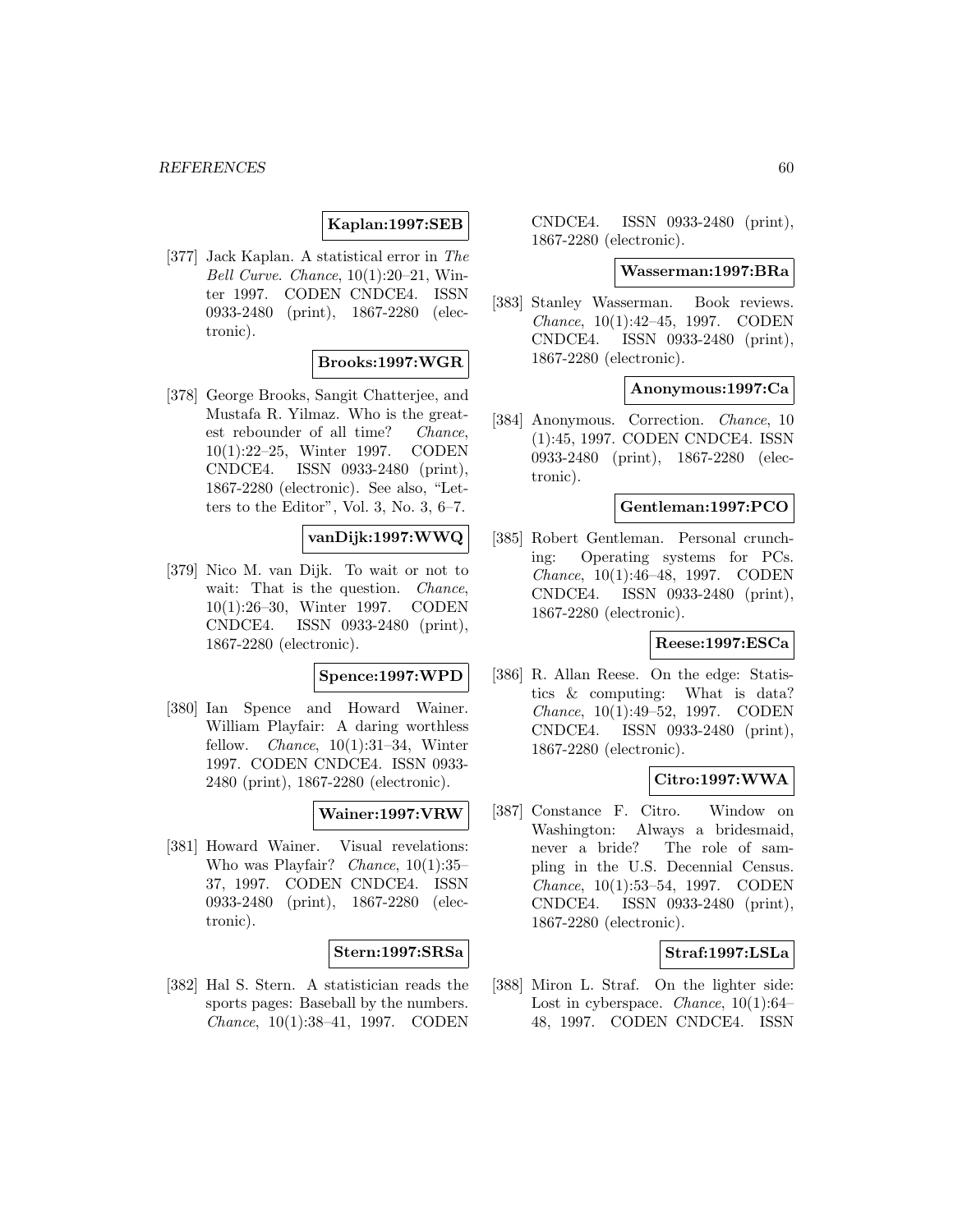0933-2480 (print), 1867-2280 (electronic).

**Redelmeier:1997:UCP**

[389] Donald A. Redelmeier and Robert J. Tibshirani. Is using a car phone like driving drunk? Chance,  $10(2):5-9$ , Spring 1997. CODEN CNDCE4. ISSN 0933-2480 (print), 1867-2280 (electronic).

**Agresti:1997:EAD**

[390] Alan Agresti and Larry Winner. Evaluating agreement and disagreement among movie reviewers. Chance, 10 (2):10–14, Spring 1997. CODEN CNDCE4. ISSN 0933-2480 (print), 1867-2280 (electronic).

# **Searle:1997:SHP**

[391] Shayle R. Searle. Selecting highproducing farm animals — with help from statistics. *Chance*,  $10(2):15-18$ , Spring 1997. CODEN CNDCE4. ISSN 0933-2480 (print), 1867-2280 (electronic).

## **Losinger:1997:LCA**

[392] Willard C. Losinger. The Lorenz curve applied to livestock populations. Chance, 10(2):19–22, Spring 1997. CO-DEN CNDCE4. ISSN 0933-2480 (print), 1867-2280 (electronic).

**Anonymous:1997:AAT**

[393] Anonymous. Anaheim appetite and Turkish delight "Belizaire". Chance, 10(2):23–26, Spring 1997. CODEN CNDCE4. ISSN 0933-2480 (print), 1867-2280 (electronic).

# **Jackson:1997:HDT**

[394] David Jackson and Krzysztof Mosurski. Heavy defeats in tennis: Psychological momentum or random effect? Chance, 10(2):27–34, Spring 1997. CODEN CNDCE4. ISSN 0933-2480 (print), 1867-2280 (electronic).

# **Stern:1997:SRSb**

[395] Hal S. Stern. A statistician reads the sports pages: Judging who's hot and who's not. Chance, 10(2):40–43, 1997. CODEN CNDCE4. ISSN 0933-2480 (print), 1867-2280 (electronic).

## **Anonymous:1997:Cb**

[396] Anonymous. Corrections. Chance, 10 (2):43, 1997. CODEN CNDCE4. ISSN 0933-2480 (print), 1867-2280 (electronic).

### **Wasserman:1997:BRb**

[397] Stanley Wasserman. Book reviews. Chance, 10(2):44–47, 1997. CODEN CNDCE4. ISSN 0933-2480 (print), 1867-2280 (electronic).

## **Gentleman:1997:PCR**

[398] Robert Gentleman. Personal crunching: A review of BUGS: Bayesian inference Using Gibbs Sampling. Chance, 10(2):48–51, 1997. CODEN CNDCE4. ISSN 0933-2480 (print), 1867-2280 (electronic).

### **Reese:1997:ESCb**

[399] R. Allan Reese. On the edge: Statistics & computing: What goes down also goes up. Chance, 10(2):52–53, 1997. CODEN CNDCE4. ISSN 0933-2480 (print), 1867-2280 (electronic).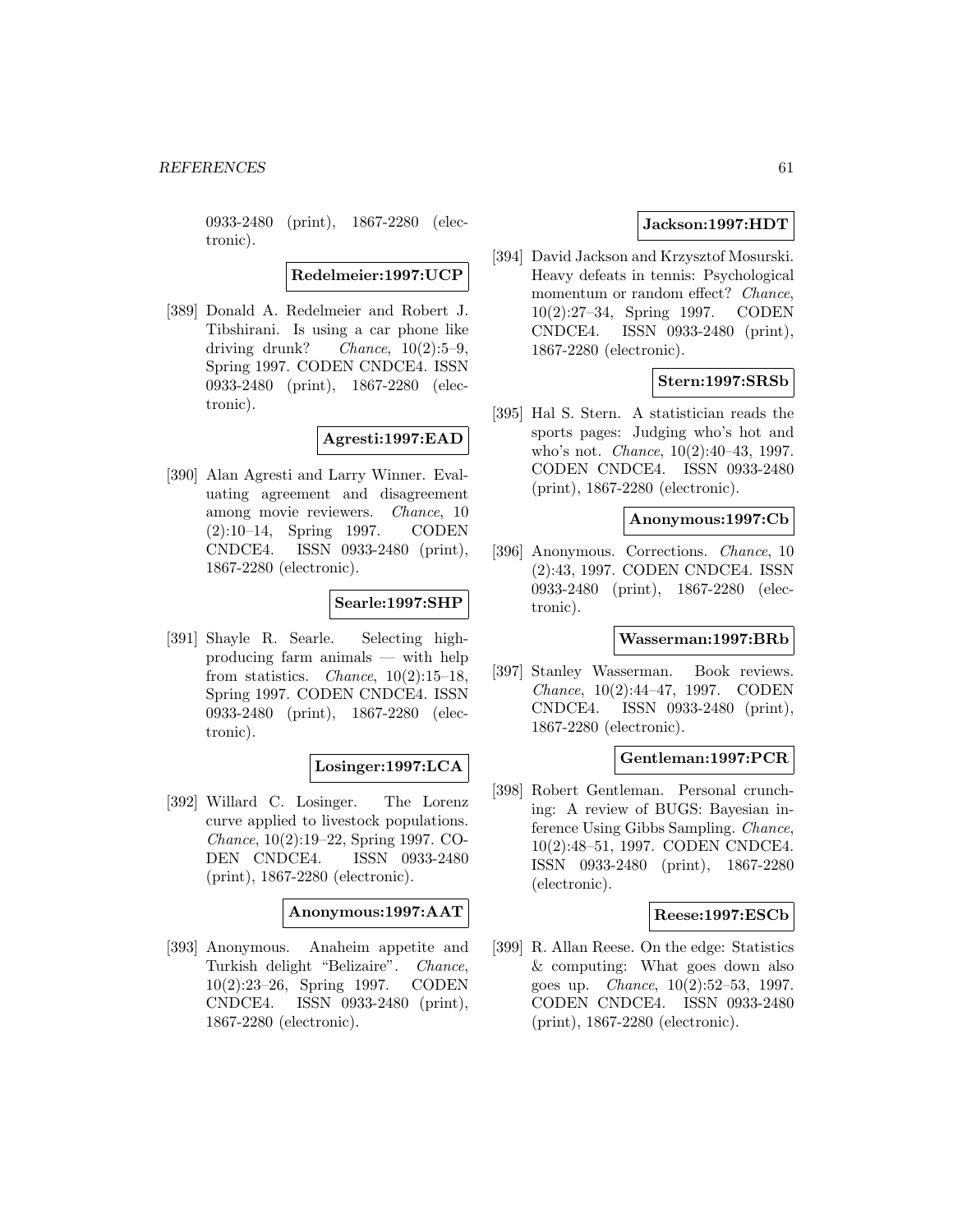## **Citro:1997:WWW**

[400] Constance F. Citro. Window on Washington: What the public needs to know about U.S. federal statistics. Chance, 10(2):54–56, 1997. CODEN CNDCE4. ISSN 0933-2480 (print), 1867-2280 (electronic).

# **Evinger:1997:UOR**

[401] Suzann Evinger. Update on OMB's review of Directive No. 15. Chance, 10(2): 57, Spring 1997. CODEN CNDCE4. ISSN 0933-2480 (print), 1867-2280 (electronic).

## **Wainer:1997:VRG**

[402] Howard Wainer. Visual revelations: Graphical birth announcements. Chance, 10(2):58–60, 1997. CODEN CNDCE4. ISSN 0933-2480 (print), 1867-2280 (electronic).

### **Sommers:1997:LE**

[403] Paul M. Sommers. Letter to the Editor. Chance, 10(2):64–63, 1997. CODEN CNDCE4. ISSN 0933-2480 (print), 1867-2280 (electronic).

### **Bellhouse:1997:CSC**

[404] David R. Bellhouse. Il campanile statistico: Campanologia et ars combinatoria. Chance, 10(3):3–5, 1997. CODEN CNDCE4. ISSN 0933-2480 (print), 1867-2280 (electronic).

## **Hemenway:1997:MMA**

[405] David Hemenway. The myth of millions of annual self-defense gun uses or a case study of survey overestimates of rare events. Chance, 10(3):6–10, Summer 1997. CODEN CNDCE4. ISSN 0933- 2480 (print), 1867-2280 (electronic).

# **Bradlow:1997:FFP**

[406] Eric T. Bradlow. Forbes, free popcorn, and experimental design or a note on multivariate testing in marketing research. Chance, 10(3):11–13, Summer 1997. CODEN CNDCE4. ISSN 0933- 2480 (print), 1867-2280 (electronic).

## **Elliott:1997:NSS**

[407] Marc N. Elliott. NonRANDom selection of statisticians? Chance, 10 (3):14–15, Summer 1997. CODEN CNDCE4. ISSN 0933-2480 (print), 1867-2280 (electronic).

# **Stern:1997:SRSc**

[408] Hal S. Stern and Wade Wilcox. A statistician reads the sports pages: Shooting darts. Chance, 10(3):16–19, 1997. CODEN CNDCE4. ISSN 0933- 2480 (print), 1867-2280 (electronic).

# **Williams:1997:SNH**

[409] Bill Williams and David Williams. Are salaries in the National Hockey League related to nationality? Chance, 10 (3):20–24, Summer 1997. CODEN CNDCE4. ISSN 0933-2480 (print), 1867-2280 (electronic).

## **Cross:1997:SLW**

[410] Edward M. Cross and Edward P. Markowski. Secrets of the lottery wizard. Chance, 10(3):25–32, Summer 1997. CODEN CNDCE4. ISSN 0933- 2480 (print), 1867-2280 (electronic).

#### **Wasserman:1997:BRc**

[411] Stanley Wasserman. Book reviews. Chance, 10(3):33–34, 1997. CODEN CNDCE4. ISSN 0933-2480 (print), 1867-2280 (electronic).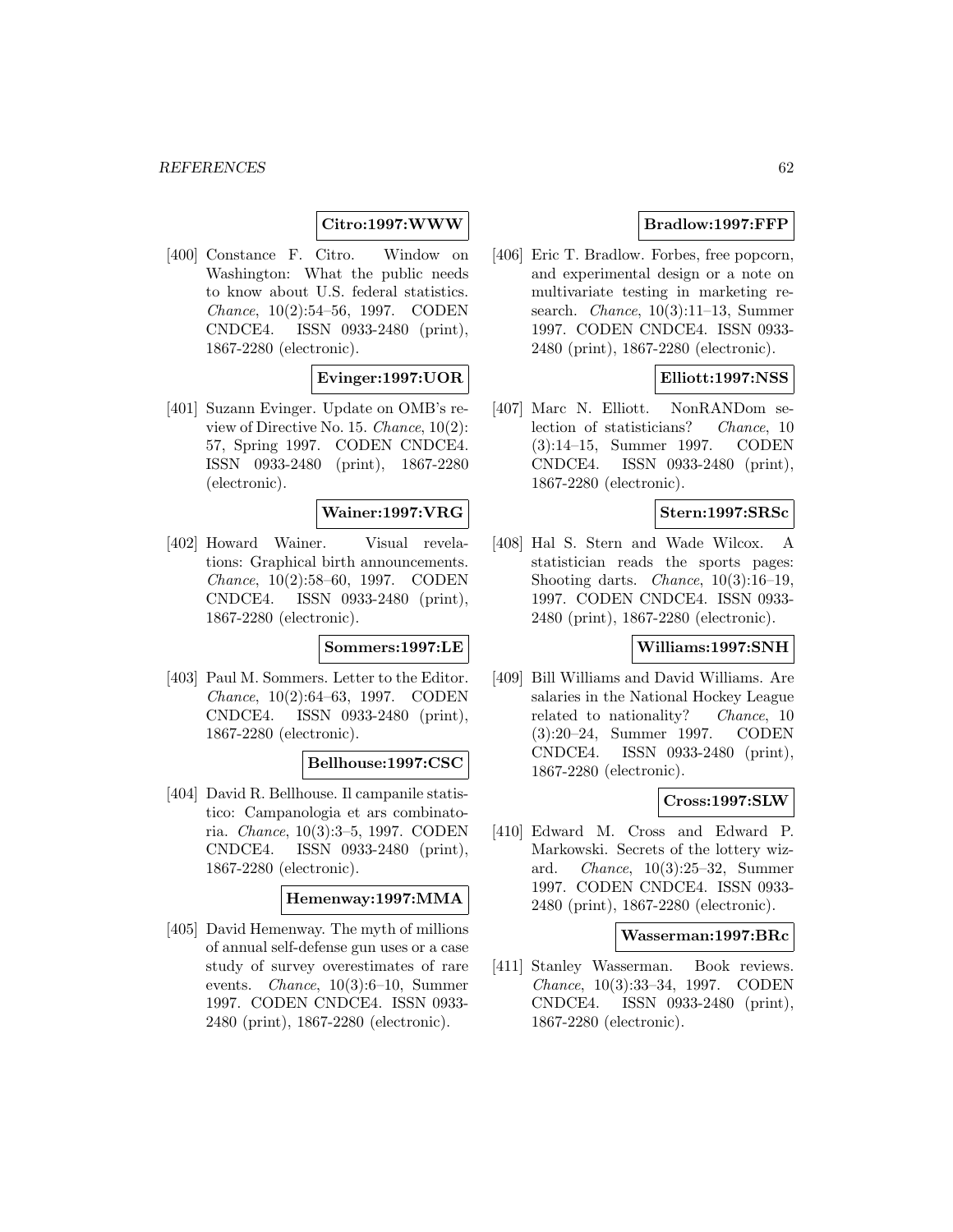## **Anonymous:1997:BTJ**

[412] Anonymous. From the bookshelf: A tribute to Johnson and Kotz. Chance, 10(3):35, 1997. CODEN CNDCE4. ISSN 0933-2480 (print), 1867-2280 (electronic).

## **Jovanovic:1997:LLD**

[413] Borko D. Jovanovic, Paul S. Levy, and Jacob A. Brody. A long line of dead men. Chance, 10(3):36–39, Summer 1997. CODEN CNDCE4. ISSN 0933- 2480 (print), 1867-2280 (electronic).

## **Wainer:1997:VRT**

[414] Howard Wainer. Visual revelations: Tom's veggies and the American way. Chance, 10(3):40–42, 1997. CODEN CNDCE4. ISSN 0933-2480 (print), 1867-2280 (electronic).

# **Ludwig:1997:LED**

[415] David A. Ludwig and Paul M. Sommers. Letter to the Editor: Disputing discernible height. *Chance*, 10(3):48, 1997. CODEN CNDCE4. ISSN 0933- 2480 (print), 1867-2280 (electronic).

## **Gentleman:1997:PCS**

[416] Robert Gentleman. Personal crunching: Statistical computing environments. *Chance*, 10(3):49-52, 1997. CODEN CNDCE4. ISSN 0933-2480 (print), 1867-2280 (electronic).

# **Hung:1997:VFL**

[417] Rudy Hung. Visually fitting a least-absolute-deviation regression line. Chance, 10(3):53–52, Summer 1997. CODEN CNDCE4. ISSN 0933-2480 (print), 1867-2280 (electronic).

# **Reese:1997:ESCc**

[418] R. Allan Reese. On the edge: Statistics & computing: Vote for Apple pie. Chance, 10(3):54–56, 1997. CODEN CNDCE4. ISSN 0933-2480 (print), 1867-2280 (electronic).

# **Citro:1997:WWM**

[419] Constance F. Citro. Window on Washington: Maintaining national statistics in an era of devolution: The challenge of welfare reform. Chance, 10(3):57–59, 1997. CODEN CNDCE4. ISSN 0933- 2480 (print), 1867-2280 (electronic).

## **Straf:1997:LSS**

[420] Miron L. Straf. On the lighter side: Statistical partnering. Chance, 10(3): 64–63, 1997. CODEN CNDCE4. ISSN 0933-2480 (print), 1867-2280 (electronic).

# **George:1997:PSM**

[421] Stephen L. George. Perspectives on scientific misconduct and fraud in clinical trials. Chance, 10(4):3–5, Fall 1997. CODEN CNDCE4. ISSN 0933-2480 (print), 1867-2280 (electronic).

## **Harrington:1997:AFD**

[422] David Harrington. The aftermath of falsified data in breast cancer trials. Chance, 10(4):6–8, Fall 1997. CODEN CNDCE4. ISSN 0933-2480 (print), 1867-2280 (electronic).

## **Ofallon:1997:RNA**

[423] Judith Rich O'fallon. Reflections on the NSABP affair. *Chance*,  $10(4):9-11$ , 1997. CODEN CNDCE4. ISSN 0933- 2480 (print), 1867-2280 (electronic).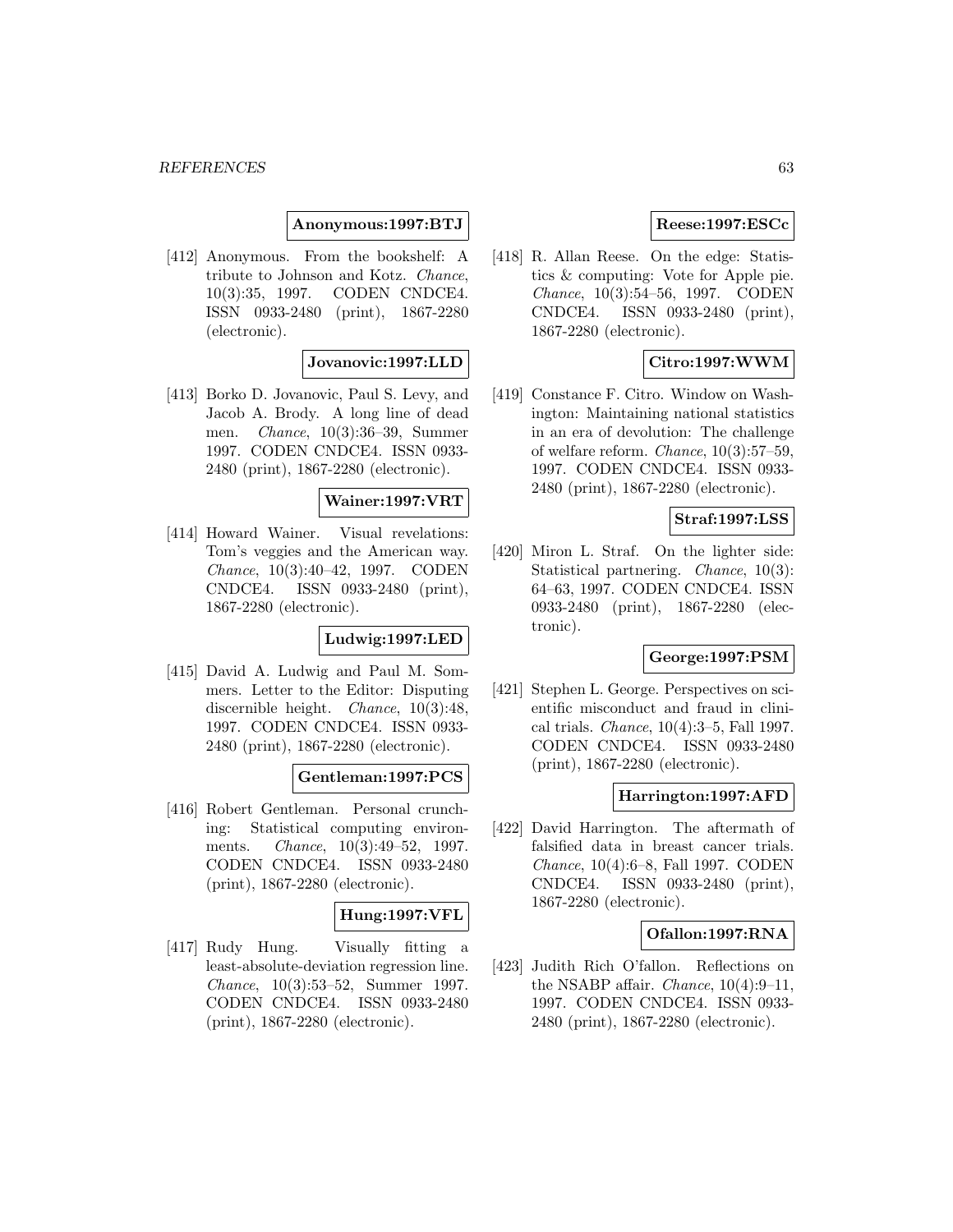## **Dawes:1997:LES**

[424] Robyn M. Dawes. Letter to the Editor: Survey biases and sample sizes. Chance, 10(4):11, 1997. CODEN CNDCE4. ISSN 0933-2480 (print), 1867-2280 (electronic).

## **Ambady:1997:JSB**

[425] Nalini Ambady and Robert Rosenthal. Judging social behavior using "thin slices". Chance, 10(4):12–51, Fall 1997. CODEN CNDCE4. ISSN 0933-2480 (print), 1867-2280 (electronic).

## **Stern:1997:SRSd**

[426] Hal S. Stern. A statistician reads the sports pages: How accurately can sports outcomes be predicted? Chance, 10(4):19–23, 1997. CODEN CNDCE4. ISSN 0933-2480 (print), 1867-2280 (electronic).

# **Citro:1997:WWR**

[427] Constance F. Citro. Window on Washington: Recognizing diversity: Recommendations to OMB on standards for data on race and ethnicity. Chance, 10(4):26–31, 1997. CODEN CNDCE4. ISSN 0933-2480 (print), 1867-2280 (electronic).

## **Wainer:1997:VRL**

[428] Howard Wainer. Visual revelations: Like a trout in the milk. *Chance*,  $10(4)$ : 34–36, 1997. CODEN CNDCE4. ISSN 0933-2480 (print), 1867-2280 (electronic).

### **Wasserman:1997:BRd**

[429] Stanley Wasserman. Book reviews. Chance, 10(4):37–40, 1997. CODEN

CNDCE4. ISSN 0933-2480 (print), 1867-2280 (electronic).

#### **Anonymous:1997:BBH**

[430] Anonymous. From the bookshelf: A Chance holiday reading list. Chance, 10 (4):40, 1997. CODEN CNDCE4. ISSN 0933-2480 (print), 1867-2280 (electronic).

## **Smith:1997:DST**

[431] Gary Smith. Do statistics test scores regress toward the mean? Chance, 10(4):42–45, Fall 1997. CODEN CNDCE4. ISSN 0933-2480 (print), 1867-2280 (electronic).

## **Salsburg:1997:DPB**

[432] David Salsburg. Digit preference in the Bible. Chance, 10(4):46–48, Fall 1997. CODEN CNDCE4. ISSN 0933-2480 (print), 1867-2280 (electronic).

### **Reese:1997:ESCd**

[433] R. Allan Reese. On the edge: Statistics & computing: IQ — abnormal thoughts. Chance, 10(4):49–51, 1997. CODEN CNDCE4. ISSN 0933-2480 (print), 1867-2280 (electronic).

### **Anonymous:1997:BTI**

[434] Anonymous. *Chance* topical index: Volumes 1–10 (1988–1997). Chance, 10 (4):54–58, 1997. CODEN CNDCE4. ISSN 0933-2480 (print), 1867-2280 (electronic).

### **Anonymous:1997:BCI**

[435] Anonymous. *Chance* cumulative index: Volume 10 (1997). Chance, 10(4):59– 63, 1997. CODEN CNDCE4. ISSN 0933-2480 (print), 1867-2280 (electronic).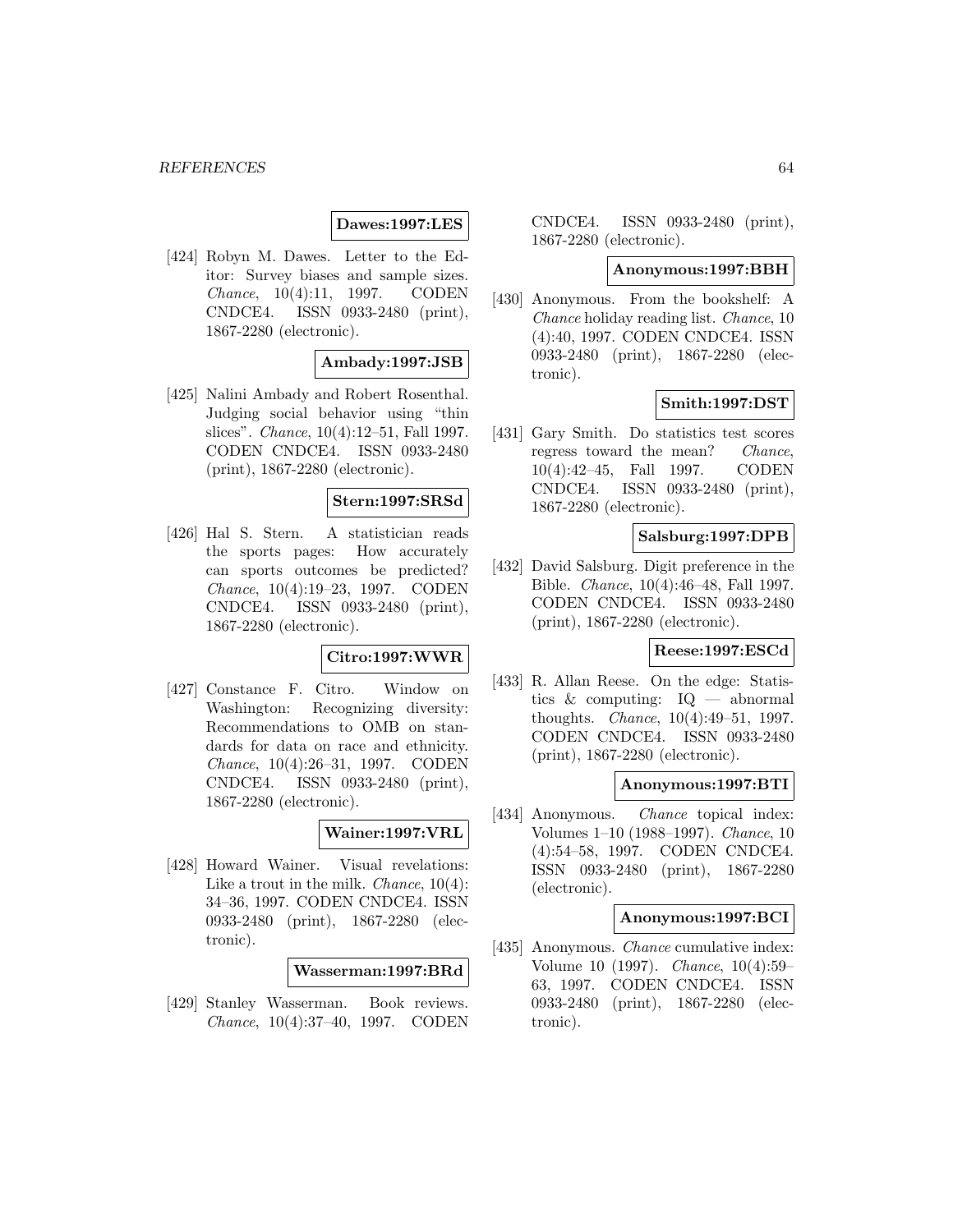# **Straf:1997:LSLb**

[436] Miron L. Straf. On the lighter side: Let's talk turkey. Chance,  $10(4):64-63$ , 1997. CODEN CNDCE4. ISSN 0933- 2480 (print), 1867-2280 (electronic).

## **Anonymous:1997:EBP**

[437] Anonymous. Editorial Board page. Chance, 10(4):ebi, 1997. CODEN CNDCE4. ISSN 0933-2480 (print), 1867-2280 (electronic).

## **Fallon:1997:RNA**

[438] Judith Rich Fallon. Reflections on the NSABP affair. Chance, 10(4):??, Faill 1997. CODEN CNDCE4. ISSN 0933- 2480 (print), 1867-2280 (electronic).

## **Searle:1997:WPL**

[439] Shayle R. Searle. Winning probabilities of lotto in the U.S.A. Chance, 10(4):??, Fall 1997. CODEN CNDCE4. ISSN 0933-2480 (print), 1867-2280 (electronic).

### **Morrison:1998:ITH**

[440] Donald G. Morrison and David C. Schmittlein. It takes a hot goalie to raise the Stanley Cup. Chance, 11(1):3– 7, 1998. CODEN CNDCE4. ISSN 0933- 2480 (print), 1867-2280 (electronic).

## **Wolfson:1998:WOW**

[441] Michael C. Wolfson. Window on Ottawa: Welcome to Statistics Canada. Chance, 11(1):8–13, 1998. CODEN CNDCE4. ISSN 0933-2480 (print), 1867-2280 (electronic).

### **Grosjean:1998:BSS**

[442] James H. Grosjean. Beating the showcase showdown. *Chance*,  $11(1):14-19$ ,

1998. CODEN CNDCE4. ISSN 0933- 2480 (print), 1867-2280 (electronic).

### **Searle:1998:WPL**

[443] Shayle R. Searle. Winning probabilities of lotto in the United States. Chance, 11(1):20–25, 1998. CODEN CNDCE4. ISSN 0933-2480 (print), 1867-2280 (electronic).

### **Stern:1998:SRSa**

[444] Hal S. Stern and Barbara Mock. A statistician reads the sports pages: College basketball upsets: Will a 16-seed ever beat a 1-seed? Chance, 11(1):26– 31, 1998. CODEN CNDCE4. ISSN 0933-2480 (print), 1867-2280 (electronic).

### **Anonymous:1998:BBH**

[445] Anonymous. From the bookshelf: A  $Change$  holiday reading list  $-$  Part Two. Chance, 11(1):32–57, 1998. CODEN CNDCE4. ISSN 0933-2480 (print), 1867-2280 (electronic).

## **Bellhouse:1998:CSLa**

[446] David R. Bellhouse. Il campanile statistico: Literary probability and statistics. Chance, 11(1):34–37, 1998. CODEN CNDCE4. ISSN 0933-2480 (print), 1867-2280 (electronic).

#### **Wasserman:1998:BRa**

[447] Stanley Wasserman. Book reviews. Chance, 11(1):38–41, 1998. CODEN CNDCE4. ISSN 0933-2480 (print), 1867-2280 (electronic).

### **Bradlow:1998:PDS**

[448] Eric T. Bradlow and Howard Wainer. Publication delays in statistics journals. Chance, 11(1):42–45, 1998.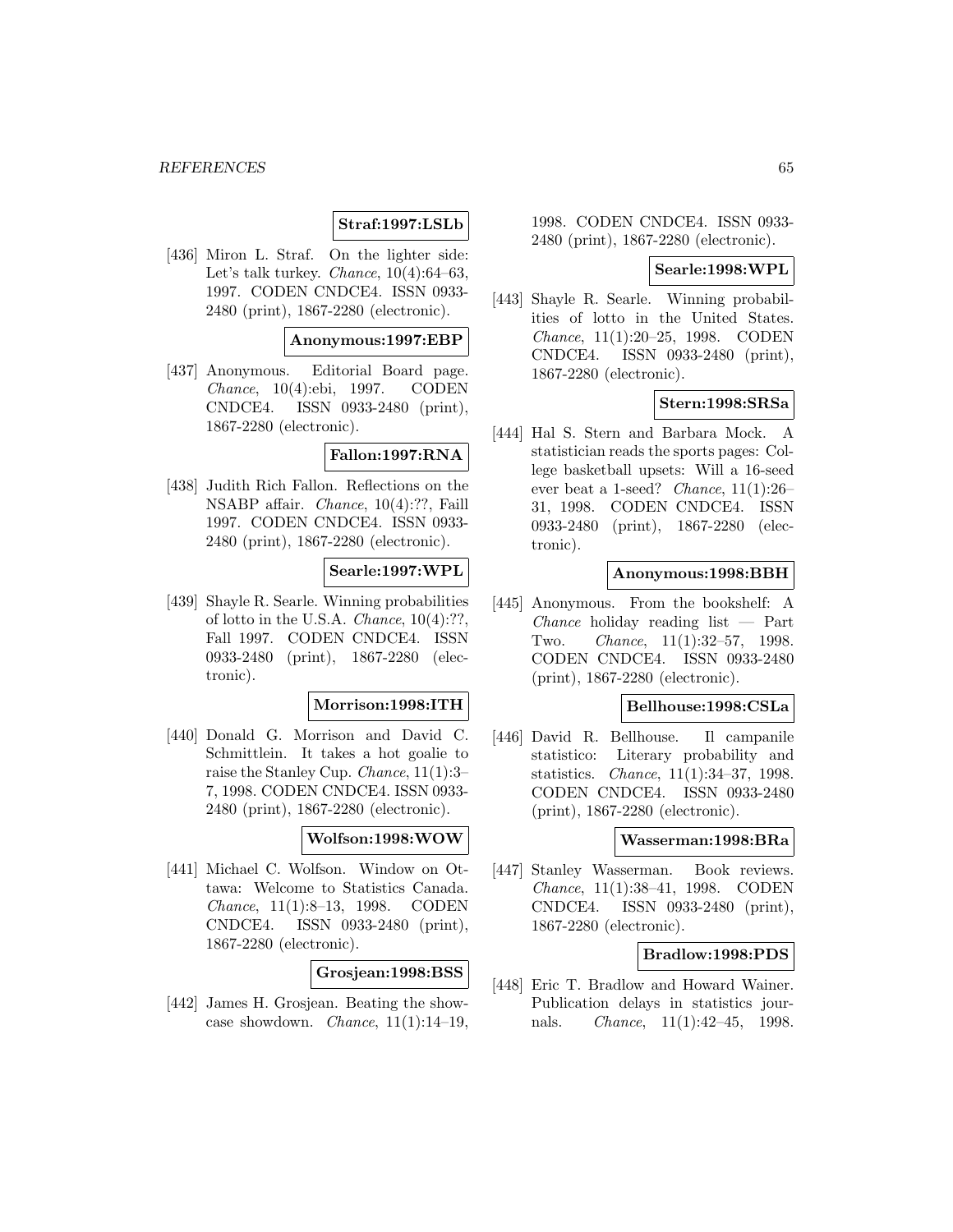CODEN CNDCE4. ISSN 0933-2480 (print), 1867-2280 (electronic).

#### **Wainer:1998:VRR**

[449] Howard Wainer. Visual revelations: Rounding tables. *Chance*,  $11(1):46-50$ , 1998. CODEN CNDCE4. ISSN 0933- 2480 (print), 1867-2280 (electronic).

# **Citro:1998:WWS**

[450] Constance F. Citro and Janet L. Norwood. Window on Washington: Science and politics in numbers. Chance, 11(1):51–53, 1998. CODEN CNDCE4. ISSN 0933-2480 (print), 1867-2280 (electronic).

## **Reese:1998:ESC**

[451] R. Allan Reese. On the edge: Statistics & computing: What's normal? Chance, 11(1):54–57, 1998. CODEN CNDCE4. ISSN 0933-2480 (print), 1867-2280 (electronic).

### **Wainer:1998:SSA**

[452] Howard Wainer, Samuel Palmer, and Eric T. Bradlow. A selection of selection anomalies. Chance, 11(2):3–7, 1998. CODEN CNDCE4. ISSN 0933- 2480 (print), 1867-2280 (electronic).

### **Morton:1998:HBE**

[453] R. Hugh Morton. The human body as an engine. Chance, 11(2):8–12, 1998. CODEN CNDCE4. ISSN 0933-2480 (print), 1867-2280 (electronic).

## **Bar-Hillel:1998:TCP**

[454] Maya Bar-Hillel, Dror Bar-Natan, and Brendan McKay. The torah codes: Puzzle and solution. Chance, 11(2):13– 19, 1998. CODEN CNDCE4. ISSN 0933-2480 (print), 1867-2280 (electronic).

## **Bilder:1998:GAP**

[455] Christopher R. Bilder and Thomas M. Loughin. "it's good!" an analysis of the probability of success for placekicks. Chance, 11(2):20–30, 1998. CODEN CNDCE4. ISSN 0933-2480 (print), 1867-2280 (electronic).

## **Hurley:1998:HSY**

[456] W. J. Hurley. How should you order players in a shoot-out? *Chance*,  $11(2)$ : 25–26, 1998. CODEN CNDCE4. ISSN 0933-2480 (print), 1867-2280 (electronic).

# **Hurley:1998:LE**

[457] W. J. Hurley. Letter to the Editor. Chance, 11(2):26, 1998. CODEN CNDCE4. ISSN 0933-2480 (print), 1867-2280 (electronic).

#### **Wasserman:1998:BRb**

[458] Stanley Wasserman. Book reviews. Chance, 11(2):27–30, 1998. CODEN CNDCE4. ISSN 0933-2480 (print), 1867-2280 (electronic).

## **Belizaire:1998:VDD**

[459] Belizaire. Virtual Dallas dining. Chance, 11(2):31–33, 1998. CODEN CNDCE4. ISSN 0933-2480 (print), 1867-2280 (electronic).

#### **Gentleman:1998:PCD**

[460] Robert Gentleman and Murray Jorgensen. Personal crunching: Data mining. Chance, 11(2):34–42, 1998. CODEN CNDCE4. ISSN 0933-2480 (print), 1867-2280 (electronic).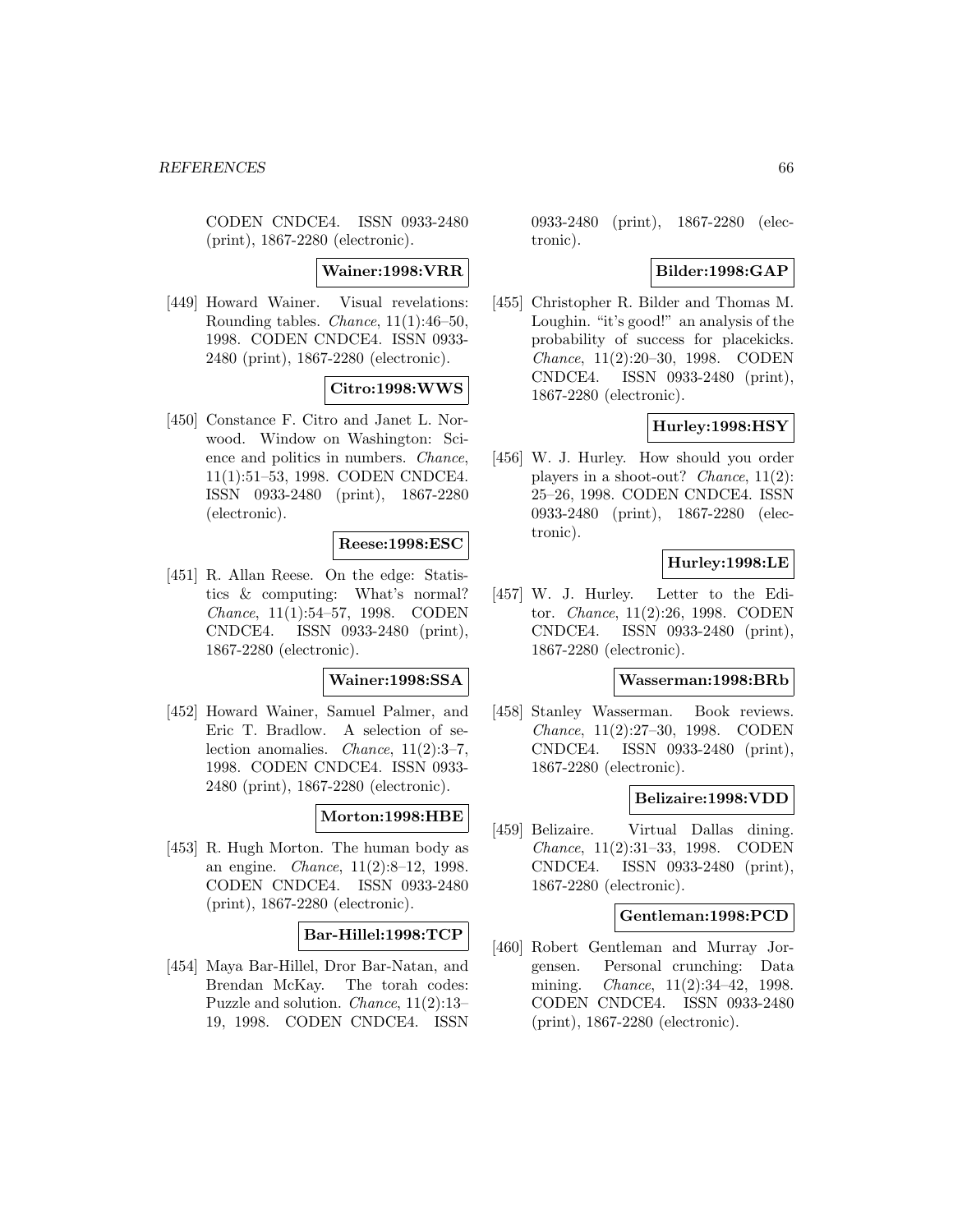## **Westbrooke:1998:SPE**

[461] Ian Westbrooke. Simpson's paradox: An example in a New Zealand survey of jury composition. Chance, 11(2):40–42, 1998. CODEN CNDCE4. ISSN 0933- 2480 (print), 1867-2280 (electronic).

# **Bellhouse:1998:CSS**

[462] David R. Bellhouse. Il campanile statistico: Stochastic music. Chance, 11(2): 43–45, 1998. CODEN CNDCE4. ISSN 0933-2480 (print), 1867-2280 (electronic).

## **Stern:1998:SRSb**

[463] Hal S. Stern. A statistician reads the sports pages: Best of seven playoff series. Chance, 11(2):46–49, 1998. CODEN CNDCE4. ISSN 0933-2480 (print), 1867-2280 (electronic).

# **Citro:1998:WWC**

[464] Constance F. Citro and David B. McMillen. Window on Washington: The Census under attack. Chance, 11 (2):50–55, 1998. CODEN CNDCE4. ISSN 0933-2480 (print), 1867-2280 (electronic).

### **Straf:1998:LST**

[465] Miron L. Straf. On the lighter side: On time. Chance, 11(2):64–63, 1998. CODEN CNDCE4. ISSN 0933-2480 (print), 1867-2280 (electronic).

### **Albert:1998:HRH**

[466] Jim Albert. The home-run hitting of Mike Schmidt. *Chance*, 11(3):3-11, 1998. CODEN CNDCE4. ISSN 0933- 2480 (print), 1867-2280 (electronic).

# **Jarvis:1998:CIB**

[467] John F. Jarvis. Chance and intent: A baseball paradox. Chance, 11(3):12–19, 1998. CODEN CNDCE4. ISSN 0933- 2480 (print), 1867-2280 (electronic).

## **Stern:1998:SRSc**

[468] Hal S. Stern. A statistician reads the sports pages: Football strategy: Go for it! Chance, 11(3):20–24, 1998. CODEN CNDCE4. ISSN 0933-2480 (print), 1867-2280 (electronic).

## **Terrin:1998:CCL**

[469] Norma Terrin and Joseph B. Kadane. Counting cars in a legal case involving differential enforcement. Chance, 11(3):25–27, 1998. CODEN CNDCE4. ISSN 0933-2480 (print), 1867-2280 (electronic).

## **Gentleman:1998:PCRa**

[470] Robert Gentleman. Personal crunching: A review of Systat 7.0 by SPSS. Chance, 11(3):28–30, 1998. CODEN CNDCE4. ISSN 0933-2480 (print), 1867-2280 (electronic).

## **Farebrother:1998:GCD**

[471] Richard William Farebrother. A genealogy of Charles Darwin, Francis Galton, and Francis Ysidro Edgeworth. Chance, 11(3):31–33, 1998. CODEN CNDCE4. ISSN 0933-2480 (print), 1867-2280 (electronic).

## **Andersson:1998:RRH**

[472] Jonas Andersson, Kenneth Carling, and Stefan Mattson. Random ranking of hospitals is unsound. Chance, 11(3): 34–39, 1998. CODEN CNDCE4. ISSN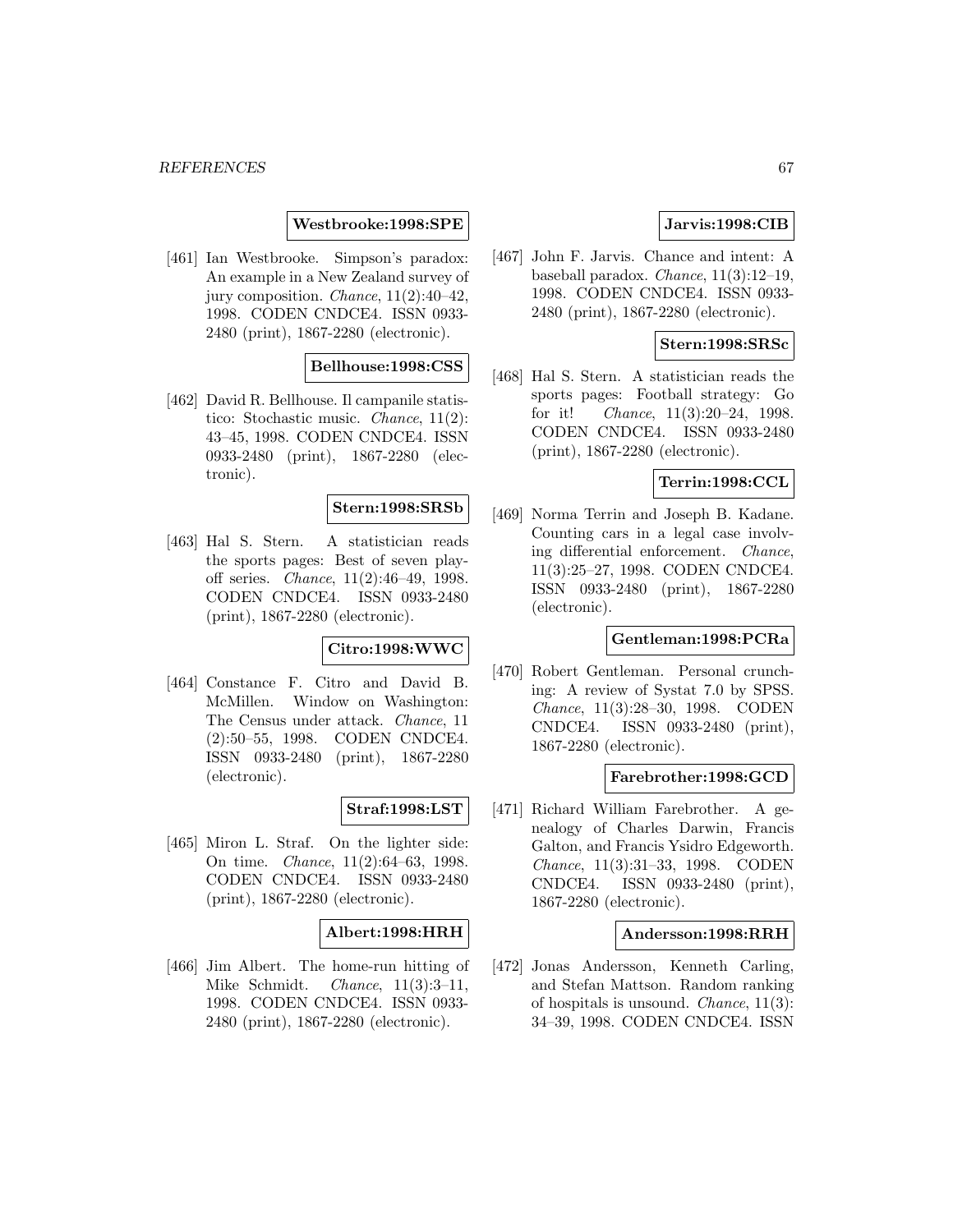0933-2480 (print), 1867-2280 (electronic).

**Wasserman:1998:BRc**

[473] Stanley Wasserman. Book reviews. Chance, 11(3):38–39, 1998. CODEN CNDCE4. ISSN 0933-2480 (print), 1867-2280 (electronic).

# **Citro:1998:WWM**

[474] Constance F. Citro. Window on Washington: Model-based small-area estimates: The next major advance for the Federal statistical system for the 21st Century. Chance, 11(3):40–50, 1998. CODEN CNDCE4. ISSN 0933-2480 (print), 1867-2280 (electronic).

# **Wolfson:1998:WOS**

[475] Michael C. Wolfson. Window on Ottawa: Statistics, taxes, and PIPES. Chance, 11(3):42–46, 1998. CODEN CNDCE4. ISSN 0933-2480 (print), 1867-2280 (electronic).

### **Bellhouse:1998:CSR**

[476] David R. Bellhouse. Il campanile statistico: A random walk into Marxist– Leninist probability and statistics. Chance, 11(3):47–50, 1998. CODEN CNDCE4. ISSN 0933-2480 (print), 1867-2280 (electronic).

## **Anonymous:1998:LEa**

[477] Anonymous. Letters to the Editor. Chance, 11(3):51–58, 1998. CODEN CNDCE4. ISSN 0933-2480 (print), 1867-2280 (electronic).

## **Anonymous:1998:E**

[478] Anonymous. Errata. Chance, 11(3):61, 1998. CODEN CNDCE4. ISSN 0933- 2480 (print), 1867-2280 (electronic).

## **Styan:1998:LE**

[479] George P. H. Styan. Letter from the Editor. Chance, 11(4):3, 1998. CODEN CNDCE4. ISSN 0933-2480 (print), 1867-2280 (electronic).

## **Theus:1998:HST**

[480] Martin Theus and Robert Erber. How to survive the Thirty Years' War: Analyzing historical data of the City of Augsburg. Chance, 11(4):4–10, 1998. CODEN CNDCE4. ISSN 0933-2480 (print), 1867-2280 (electronic).

## **Styan:1998:CAP**

[481] Evelyn Matheson Styan. Chance in Aristotle's physics. Chance, 11(4):11– 16, 1998. CODEN CNDCE4. ISSN 0933-2480 (print), 1867-2280 (electronic).

# **Stern:1998:SRSd**

[482] Hal S. Stern. A statistician reads the sports pages: How accurate are the posted odds? Chance,  $11(4):17-21$ , 1998. CODEN CNDCE4. ISSN 0933- 2480 (print), 1867-2280 (electronic).

## **Manly:1998:HCT**

[483] Bryan F. J. Manly and Richard Thomson. How to catch a thief. Chance, 11(4):22–25, 1998. CODEN CNDCE4. ISSN 0933-2480 (print), 1867-2280 (electronic).

### **Anderson-Cook:1998:MHS**

[484] Christine M. Anderson-Cook and Tim Thornton. Measuring hockey's special teams efficiency. Chance, 11(4):26–38, 1998. CODEN CNDCE4. ISSN 0933- 2480 (print), 1867-2280 (electronic).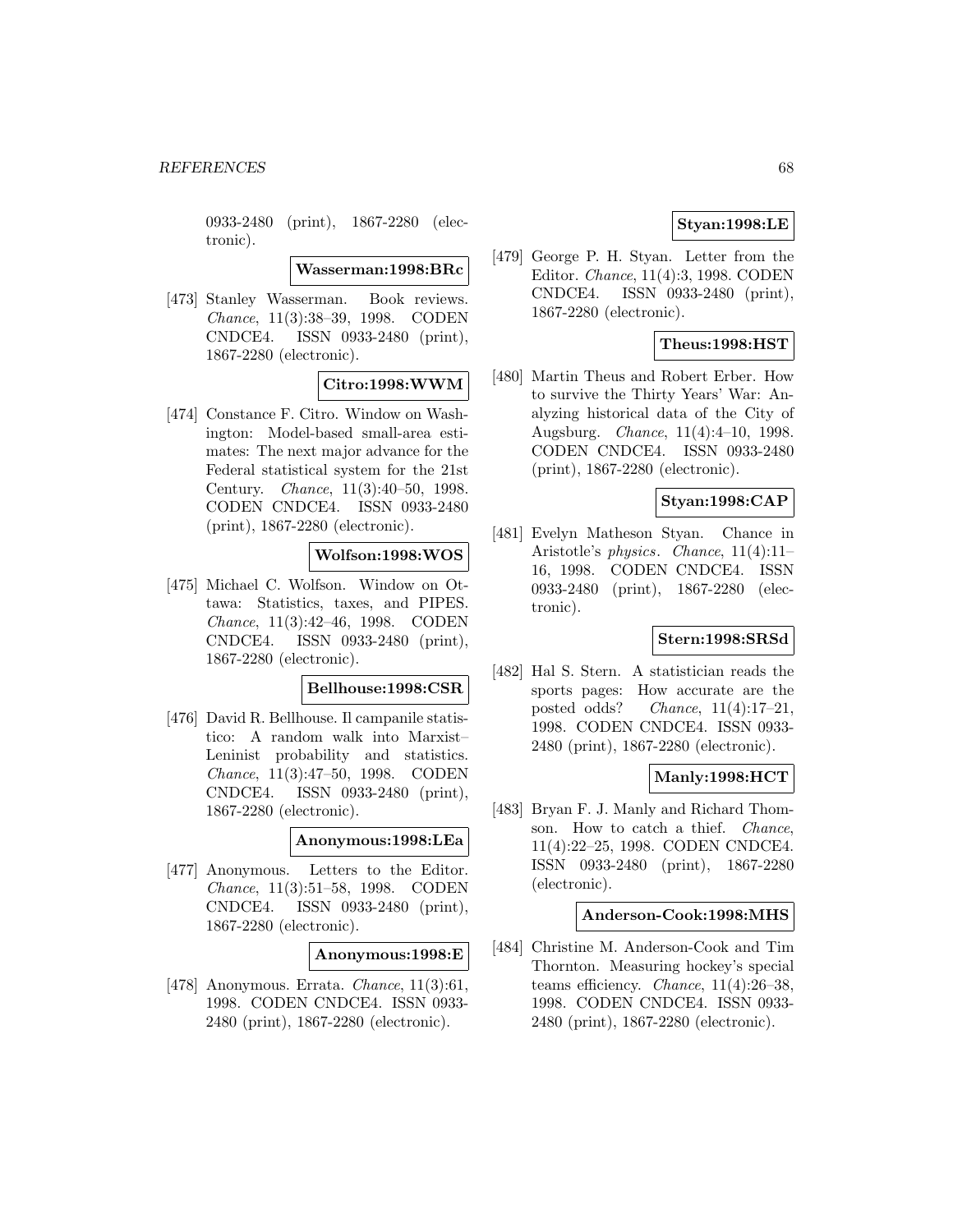## **Bellhouse:1998:CSLb**

[485] David R. Bellhouse. Il campanile statistico: Lotto mania. Chance, 11(4):35– 38, 1998. CODEN CNDCE4. ISSN 0933-2480 (print), 1867-2280 (electronic).

### **Wainer:1998:VRG**

[486] Howard Wainer. Visual revelations: The graphical inventions of Dubourg and Ferguson: Two precursors to William Playfair. Chance, 11(4):39-41, 1998. CODEN CNDCE4. ISSN 0933- 2480 (print), 1867-2280 (electronic).

### **Gentleman:1998:PCRb**

[487] Robert Gentleman. Personal crunching: Review of S-PLUS 4.5. Chance, 11(4):42–45, 1998. CODEN CNDCE4. ISSN 0933-2480 (print), 1867-2280 (electronic).

## **Wasserman:1998:BRd**

[488] Stanley Wasserman. Book reviews. Chance, 11(4):44–45, 1998. CODEN CNDCE4. ISSN 0933-2480 (print), 1867-2280 (electronic).

### **Anonymous:1998:B**

[489] Anonymous. From the bookshelf. Chance, 11(4):46–53, 1998. CODEN CNDCE4. ISSN 0933-2480 (print), 1867-2280 (electronic).

### **Anonymous:1998:LEb**

[490] Anonymous. Letters to the Editor. Chance, 11(4):47–53, 1998. CODEN CNDCE4. ISSN 0933-2480 (print), 1867-2280 (electronic).

### **Anonymous:1998:BCI**

[491] Anonymous. Chance cumulative index: Volume 11 (1998). Chance, 11(4):61– 64, 1998. CODEN CNDCE4. ISSN 0933-2480 (print), 1867-2280 (electronic).

# **Anonymous:1998:EBP**

[492] Anonymous. Editorial Board page. Chance, 11(4):ebi, 1998. CODEN CNDCE4. ISSN 0933-2480 (print), 1867-2280 (electronic).

### **Anonymous:1999:LEE**

[493] Anonymous. Letter from the executive Editor. Chance, 12(1):3, 1999. CODEN CNDCE4. ISSN 0933-2480 (print), 1867-2280 (electronic).

## **Anonymous:1999:LEa**

[494] Anonymous. Letters to the Editor. Chance, 12(1):4, 1999. CODEN CNDCE4. ISSN 0933-2480 (print), 1867-2280 (electronic).

### **Anonymous:1999:CMa**

[495] Anonymous. Chance musings. Chance, 12(1):5–6, 1999. CODEN CNDCE4. ISSN 0933-2480 (print), 1867-2280 (electronic).

#### **Wasserman:1999:BRa**

[496] Stanley Wasserman. Book reviews. Chance, 12(1):7–9, 1999. CODEN CNDCE4. ISSN 0933-2480 (print), 1867-2280 (electronic).

## **Warner:1999:CCA**

[497] Brad Warner and Jim Rutledge. Checking the chips ahoy! Guarantee. Chance, 12(1):10–14, 1999. CODEN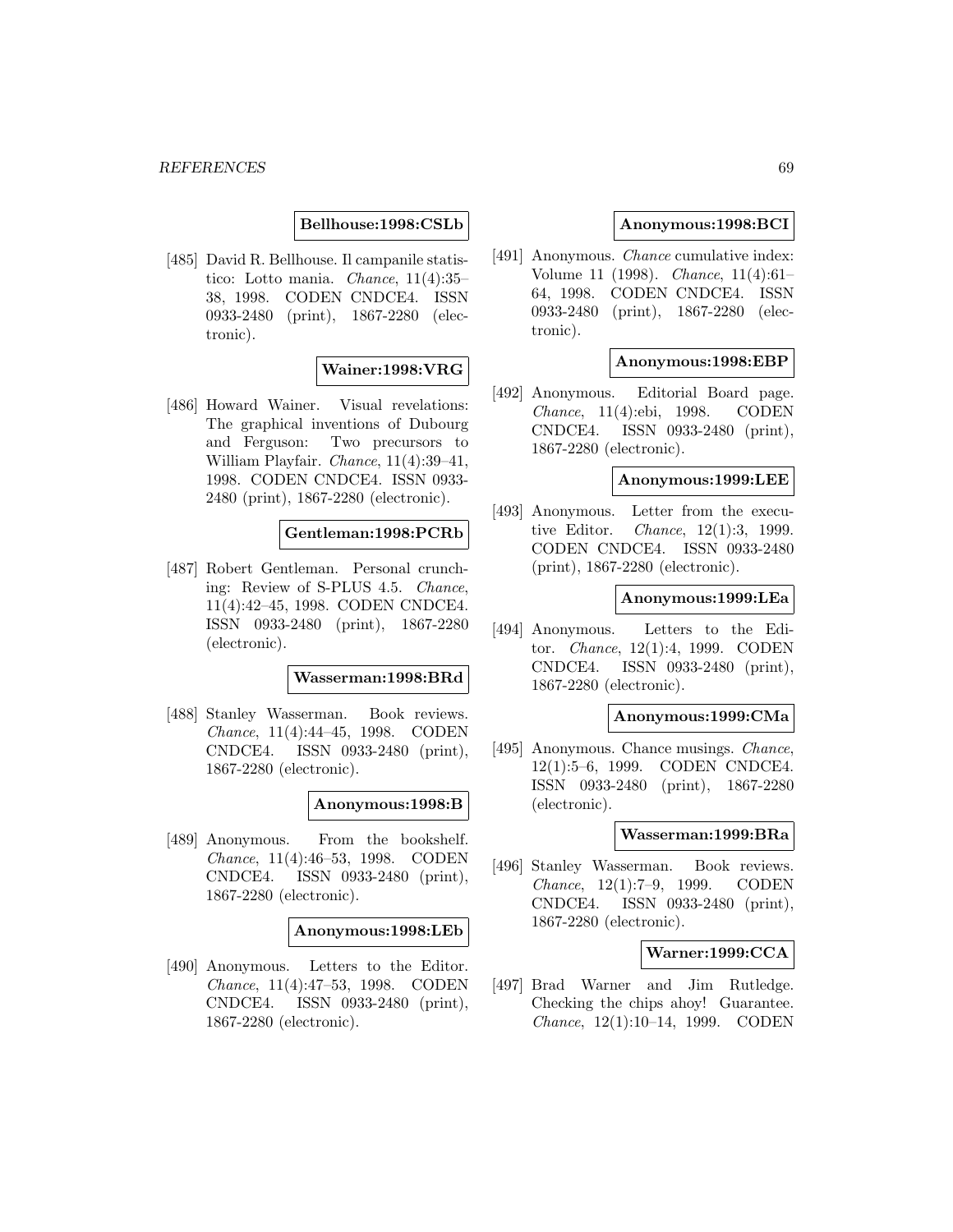CNDCE4. ISSN 0933-2480 (print), 1867-2280 (electronic).

### **Stern:1999:MWM**

[498] Hal Stern. The man who makes the odds: An interview with "Roxy" Roxborough. Chance, 12(1):15–21, 1999. CODEN CNDCE4. ISSN 0933-2480 (print), 1867-2280 (electronic).

# **Ullrich:1999:ESB**

[499] Peter Ullrich. An Eulerian square before Euler and an experimental design before R. A. Fisher: On the early history of latin squares. *Chance*,  $12(1)$ : 22–27, 1999. CODEN CNDCE4. ISSN 0933-2480 (print), 1867-2280 (electronic).

## **Farebrother:1999:BHB**

[500] Richard William Farebrother. A brief history of the British National Lottery 1567–1826. Chance, 12(1):27–31, 1999. CODEN CNDCE4. ISSN 0933-2480 (print), 1867-2280 (electronic).

## **Hastings:1999:BBS**

[501] Kevin J. Hastings. Building a baseball simulation game. Chance, 12(1):32–37, 1999. CODEN CNDCE4. ISSN 0933- 2480 (print), 1867-2280 (electronic).

## **Citro:1999:WWF**

[502] Constance F. Citro. Window on Washington: Five years later — reflections from inside the Federal statistical system. Chance, 12(1):38–41, 1999. CODEN CNDCE4. ISSN 0933-2480 (print), 1867-2280 (electronic).

## **Wainer:1999:VRP**

[503] Howard Wainer. Visual revelations: A puzzle solved? Chance,  $12(1):42-43$ ,

1999. CODEN CNDCE4. ISSN 0933- 2480 (print), 1867-2280 (electronic).

#### **Murdoch:1999:ESCa**

[504] Duncan J. Murdoch. On the edge: Statistics & computing: What's Java? Chance, 12(1):44–47, 1999. CODEN CNDCE4. ISSN 0933-2480 (print), 1867-2280 (electronic).

## **Bellhouse:1999:CSW**

[505] David R. Bellhouse. Il campanile statistico: What I did on my summer holidays. *Chance*, 12(1):48-50, 1999. CODEN CNDCE4. ISSN 0933-2480 (print), 1867-2280 (electronic).

# **Berry:1999:SRSa**

[506] Scott M. Berry. A statistician reads the sports pages: Does "The Zone" exist for home-run hitters? Chance, 12(1): 51–56, 1999. CODEN CNDCE4. ISSN 0933-2480 (print), 1867-2280 (electronic).

### **Straf:1999:LSG**

[507] Miron L. Straf. On the lighter side: Garbology. Chance, 12(1):64–63, 1999. CODEN CNDCE4. ISSN 0933-2480 (print), 1867-2280 (electronic).

## **Anonymous:1999:LEW**

[508] Anonymous. Letter to the Editor: On winning college basketball pools. Chance, 12(3):3, 1999. CODEN CNDCE4. ISSN 0933-2480 (print), 1867-2280 (electronic).

### **Anonymous:1999:CMb**

[509] Anonymous. Chance musings. Chance, 12(3):4–6, 1999. CODEN CNDCE4. ISSN 0933-2480 (print), 1867-2280 (electronic).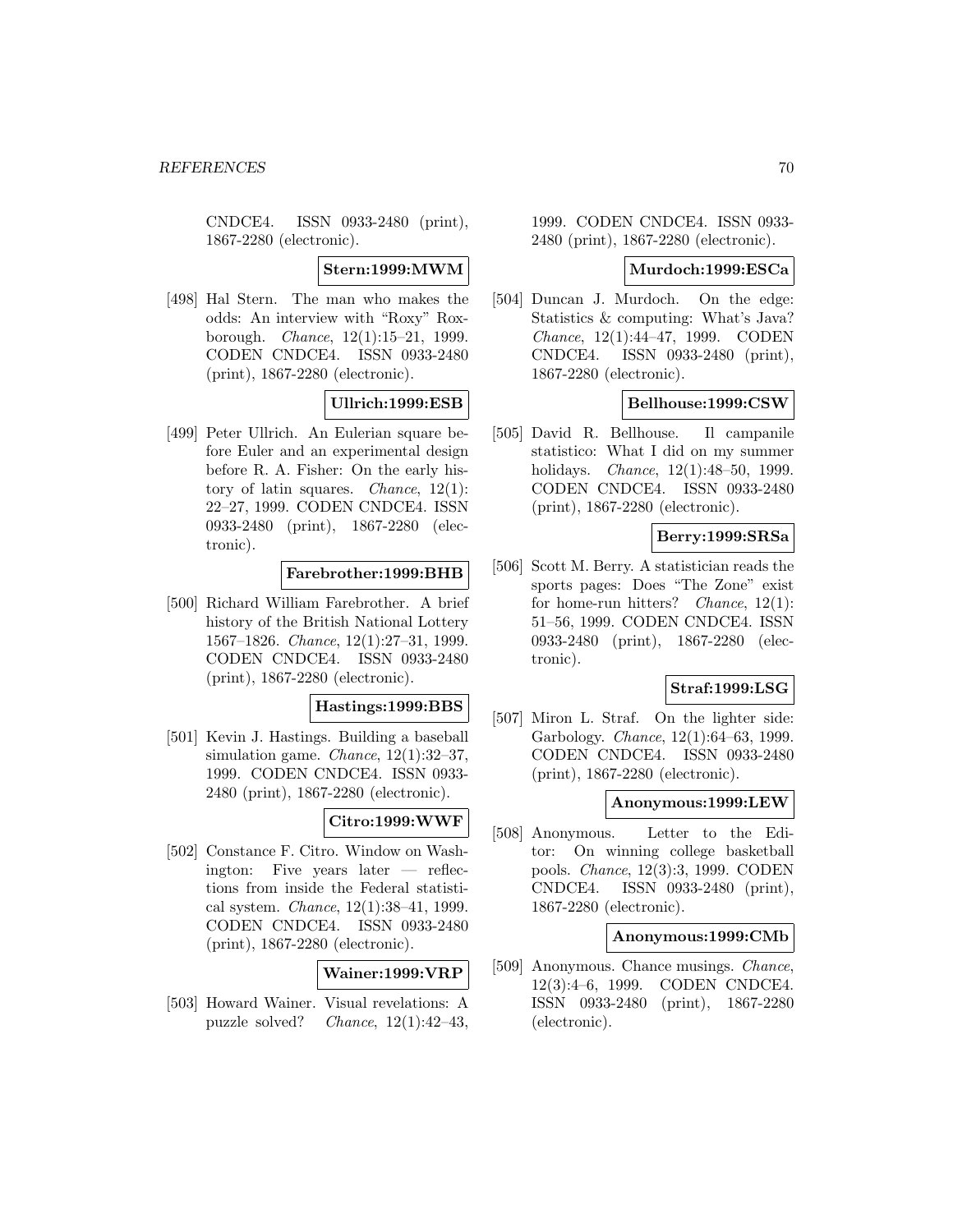## **Wasserman:1999:BRb**

[510] Stanley Wasserman. Book reviews. Chance, 12(3):7–11, 1999. CODEN CNDCE4. ISSN 0933-2480 (print), 1867-2280 (electronic).

## **Blumstein:1999:CVN**

[511] Alfred Blumstein and Jeff Benedict. Criminal violence of NFL players compared to the general population. Chance, 12(3):12–15, 1999. CODEN CNDCE4. ISSN 0933-2480 (print), 1867-2280 (electronic).

### **Ashenfelter:1999:AWT**

[512] Orley Ashenfelter and Richard Quandt. Analyzing a wine tasting statistically. Chance, 12(3):16–20, 1999. CODEN CNDCE4. ISSN 0933-2480 (print), 1867-2280 (electronic).

# **Carlin:1999:DCF**

[513] Bradley P. Carlin and Hal S. Stern. Designing a college football playoff system. Chance, 12(3):21–26, 1999. CODEN CNDCE4. ISSN 0933-2480 (print), 1867-2280 (electronic).

## **Hill:1999:DFD**

[514] Theodore P. Hill. The difficulty of faking data. Chance, 12(3):27–31, 1999. CODEN CNDCE4. ISSN 0933-2480 (print), 1867-2280 (electronic).

## **Kadane:1999:AEC**

[515] Joseph B. Kadane. An allegation of examination copying. Chance, 12(3):32– 36, 1999. CODEN CNDCE4. ISSN 0933-2480 (print), 1867-2280 (electronic).

# **Akdeniz:1999:HSO**

[516] Fikri Akdeniz and Doggan Dönmez. The history of statistics in the Ottoman Empire. Chance, 12(3):37–39, 1999. CODEN CNDCE4. ISSN 0933-2480 (print), 1867-2280 (electronic).

# **Citro:1999:WWR**

[517] Constance F. Citro and James D. Fitzsimmons. Window on Washington: Reviewing the metropolitan area standards. Chance, 12(3):40–42, 1999. CODEN CNDCE4. ISSN 0933-2480 (print), 1867-2280 (electronic).

## **Wainer:1999:VRS**

[518] Howard Wainer. Visual revelations: Scaling the market. Chance, 12(3):43– 44, 1999. CODEN CNDCE4. ISSN 0933-2480 (print), 1867-2280 (electronic).

### **Murdoch:1999:ESCb**

[519] Duncan J. Murdoch and Angela L. Jonkhans. On the edge: Statistics & computing: ActivStats 2.0. Chance, 12(3):45–47, 1999. CODEN CNDCE4. ISSN 0933-2480 (print), 1867-2280 (electronic).

## **Bellhouse:1999:CSB**

[520] David R. Bellhouse. Il campanile statistico 2001: A Bayes odyssey. Chance, 12(3):48–50, 1999. CODEN CNDCE4. ISSN 0933-2480 (print), 1867-2280 (electronic).

#### **Berry:1999:SRSb**

[521] Scott M. Berry. A statistician reads the sports pages: A geometry model for NFL field goal kickers. Chance, 12(3): 51–56, 1999. CODEN CNDCE4. ISSN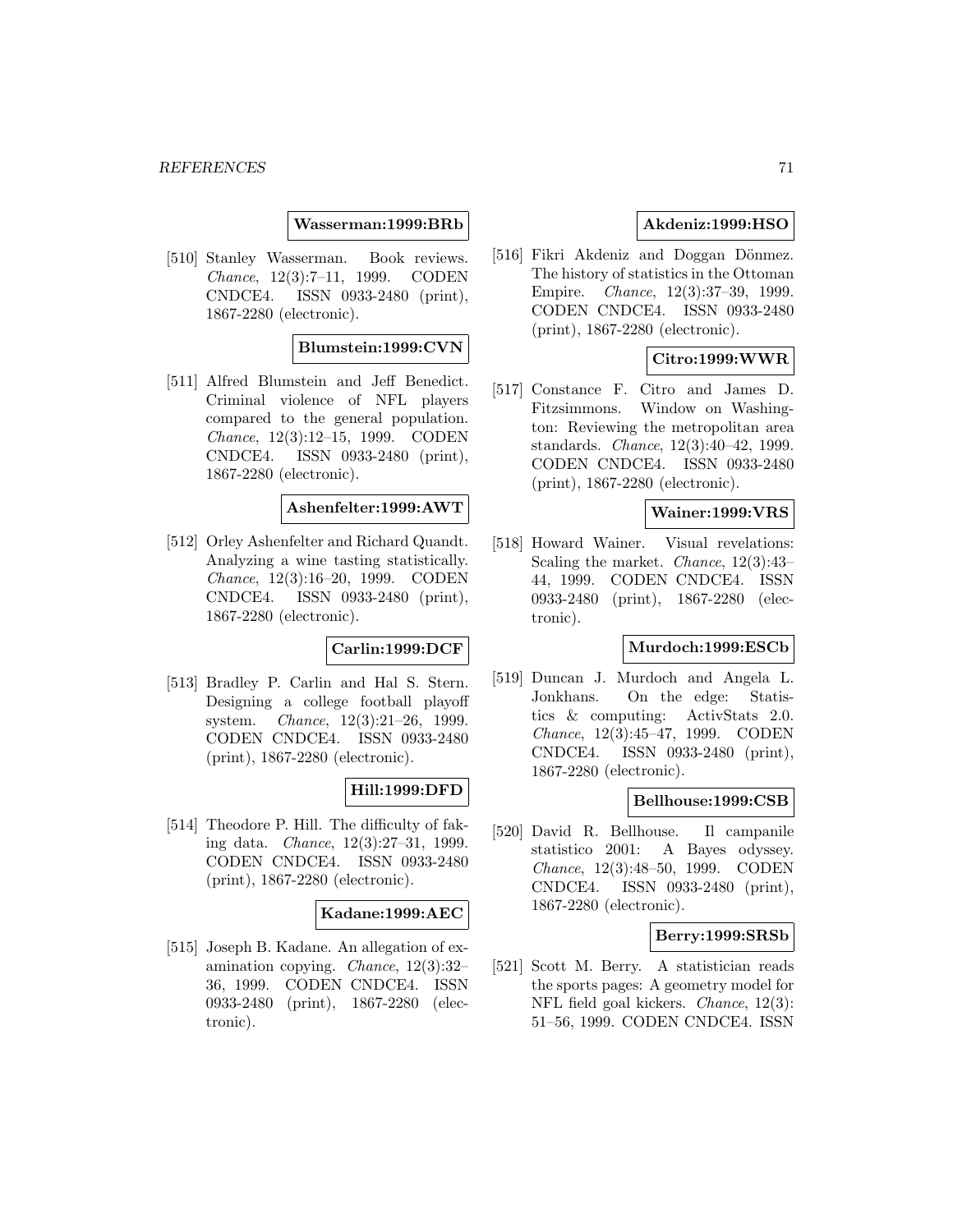0933-2480 (print), 1867-2280 (electronic).

**Stern:1999:RSH**

[522] Hal Stern. The reader speaks out an honest comparison. *Chance*, 12(3):64, 1999. CODEN CNDCE4. ISSN 0933- 2480 (print), 1867-2280 (electronic).

## **Anonymous:1999:LEb**

[523] Anonymous. Letters to the Editor. Chance, 12(4):3–5, 1999. CODEN CNDCE4. ISSN 0933-2480 (print), 1867-2280 (electronic).

**Anonymous:1999:CMc**

[524] Anonymous. Chance musings. Chance, 12(4):6–8, 1999. CODEN CNDCE4. ISSN 0933-2480 (print), 1867-2280 (electronic).

### **Wasserman:1999:BRBa**

[525] Stanley Wasserman. Book reviews: From the bookshelf. Chance, 12(4):9– 10, 1999. CODEN CNDCE4. ISSN 0933-2480 (print), 1867-2280 (electronic).

# **Wright:1999:CER**

[526] Tommy Wright and Howard Hogan. Census 2000: Evolution of the revised plan. Chance, 12(4):11–19, 1999. CODEN CNDCE4. ISSN 0933-2480 (print), 1867-2280 (electronic).

## **Martin:1999:ETM**

[527] David E. Martin and John F. Buoncristiani. The effects of temperature on Marathon runners' performance. Chance, 12(4):20–24, 1999. CODEN CNDCE4. ISSN 0933-2480 (print), 1867-2280 (electronic).

# **Ker:1999:SUC**

[528] Alan P. Ker and Barry K. Goodwin. Statistics and the U.S. Crop Insurance Program. Chance, 12(4):25–30, 1999. CODEN CNDCE4. ISSN 0933-2480 (print), 1867-2280 (electronic).

# **Kotz:1999:LLP**

[529] Samuel Kotz and Norman L. Johnson. Lifelengths of "leading personalities" in statistics. Chance, 12(4):31–35, 1999. CODEN CNDCE4. ISSN 0933-2480 (print), 1867-2280 (electronic).

## **Murrell:1999:SM**

[530] Paul R. Murrell. The statistics of monopoly. Chance, 12(4):36–40, 1999. CODEN CNDCE4. ISSN 0933-2480 (print), 1867-2280 (electronic).

# **Citro:1999:WWP**

[531] Constance F. Citro. Window on Washington: Penny wise, pound foolish: The case of environmental accounting. Chance, 12(4):41–43, 1999. CODEN CNDCE4. ISSN 0933-2480 (print), 1867-2280 (electronic).

# **Wainer:1999:VRG**

[532] Howard Wainer. Visual revelations: A graphical investigation of the scourge of Vietnam. Chance, 12(4):44–46, 1999. CODEN CNDCE4. ISSN 0933-2480 (print), 1867-2280 (electronic).

### **Murdoch:1999:ESCc**

[533] Duncan J. Murdoch. On the edge: Statistics & computing: Programming with components. Chance, 12(4):47–49, 1999. CODEN CNDCE4. ISSN 0933- 2480 (print), 1867-2280 (electronic).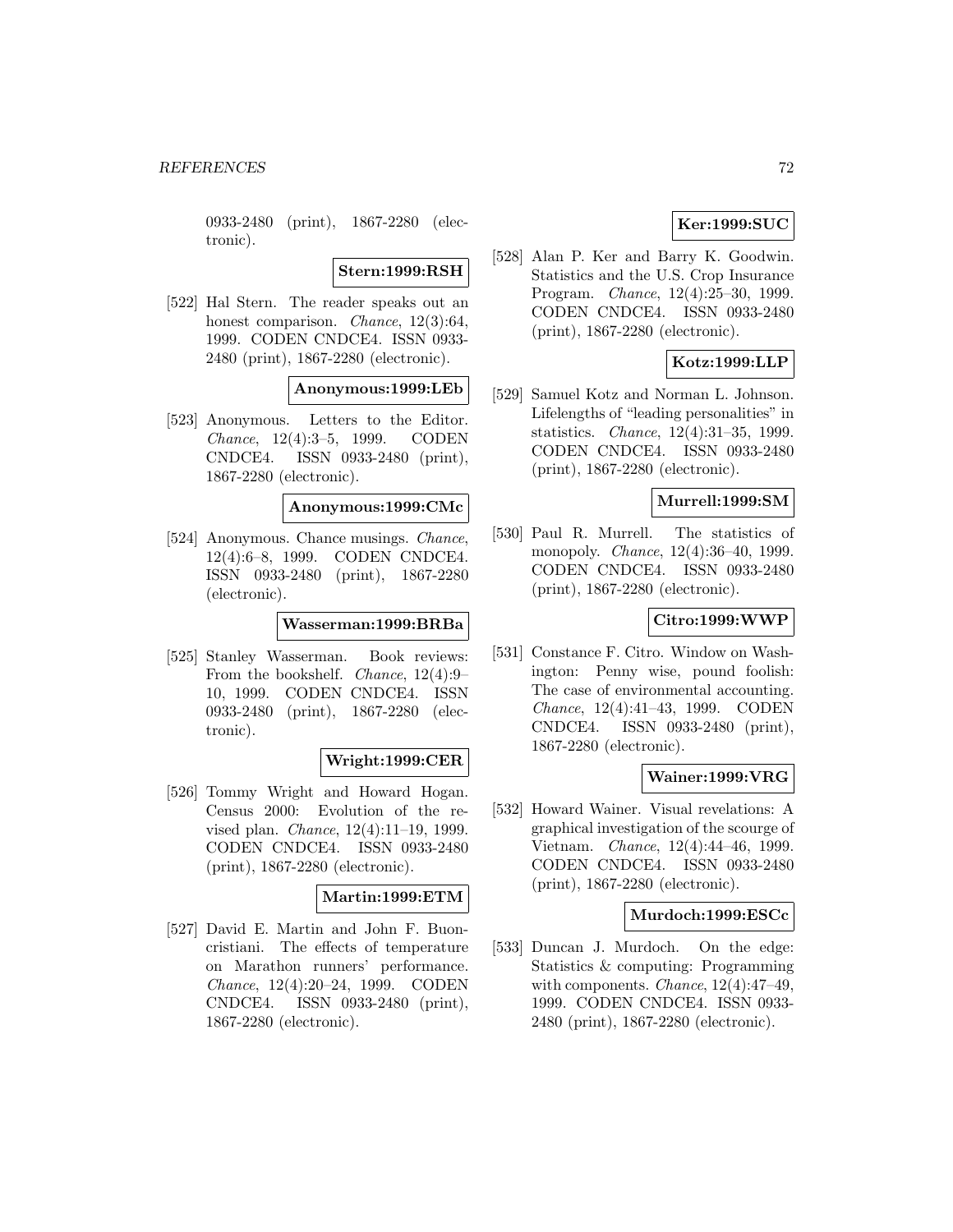## **Berry:1999:SRSc**

[534] Scott M. Berry. A statistician reads the sports pages: Drive for show and putt for dough. Chance, 12(4):50–55, 1999. CODEN CNDCE4. ISSN 0933- 2480 (print), 1867-2280 (electronic).

# **Anonymous:1999:BCI**

[535] Anonymous. *Chance* cumulative index: Volume 12 (1999). Chance, 12(4):62– 63, 1999. CODEN CNDCE4. ISSN 0933-2480 (print), 1867-2280 (electronic).

### **Sawyer:1999:RST**

[536] Congressman Tom Sawyer. The reader speaks out toward a more accurate census. Chance, 12(4):64, 1999. CODEN CNDCE4. ISSN 0933-2480 (print), 1867-2280 (electronic).

#### **Anonymous:1999:EBP**

[537] Anonymous. Editorial Board page. Chance, 12(4):ebi, 1999. CODEN CNDCE4. ISSN 0933-2480 (print), 1867-2280 (electronic).

# **Mauser:2000:LED**

[538] Gary A. Mauser. Letter to the Editor: On defensive gun use statistics. Chance, 13(1):3–6, 2000. CODEN CNDCE4. ISSN 0933-2480 (print), 1867-2280 (electronic).

#### **Anonymous:2000:CMa**

[539] Anonymous. Chance musings. Chance, 13(1):7–9, 2000. CODEN CNDCE4. ISSN 0933-2480 (print), 1867-2280 (electronic).

# **Wainer:2000:ATT**

[540] Howard Wainer, Catherine Njue, and Samuel Palmer. Assessing time trends in sex differences in swimming & running. Chance, 13(1):10–15, 2000. CODEN CNDCE4. ISSN 0933-2480 (print), 1867-2280 (electronic).

# **Martin:2000:CST**

[541] David E. Martin. Comment: Studying trends in sport participation by modeling results of elite-level athletic performance. Chance, 13(1):16–17, 2000. CODEN CNDCE4. ISSN 0933-2480 (print), 1867-2280 (electronic).

# **Price:2000:CCW**

[542] Phillip N. Price. Comment: Can we trust a method just because we like its predictions? Chance, 13(1):18–20, 2000. CODEN CNDCE4. ISSN 0933- 2480 (print), 1867-2280 (electronic).

#### **Wainer:2000:SSR**

[543] Howard Wainer, Samuel Palmer, and Catherine Njue. Sex and sports: A rejoinder. Chance, 13(1):21, 2000. CODEN CNDCE4. ISSN 0933-2480 (print), 1867-2280 (electronic).

## **Kerr:2000:PSI**

[544] M. Kathleen Kerr. Patents and statistical inventions. *Chance*,  $13(1):22-25$ , 2000. CODEN CNDCE4. ISSN 0933- 2480 (print), 1867-2280 (electronic).

### **Hankins:2000:BDN**

[545] Thomas L. Hankins. Blood, dirt, and nomograms. *Chance*,  $13(1):26-37$ , 2000. CODEN CNDCE4. ISSN 0933- 2480 (print), 1867-2280 (electronic).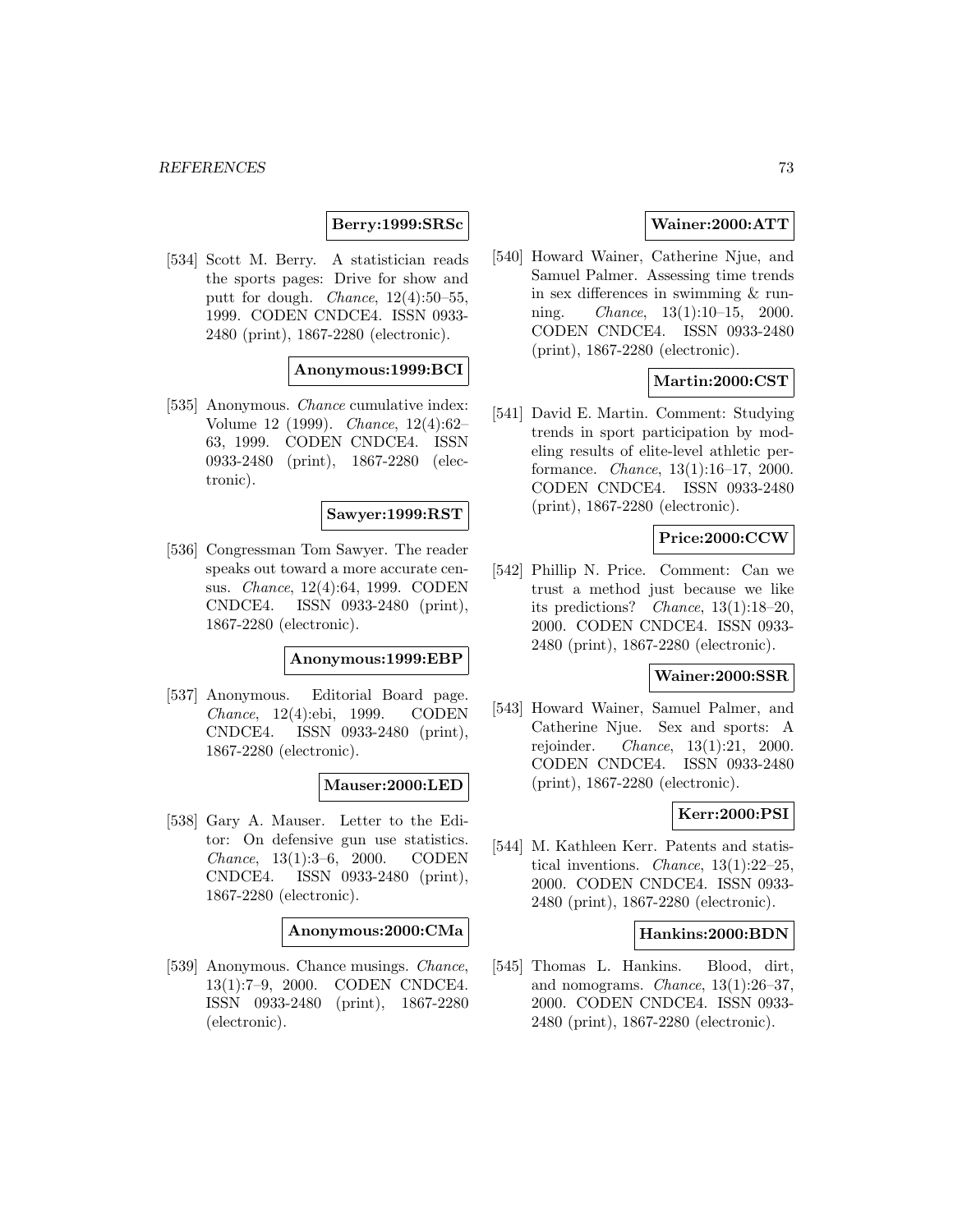## **Gerchak:2000:PRS**

[546] Yigal Gerchak. On the "proper" relative size of prizes in competitions. Chance, 13(1):38–42, 2000. CODEN CNDCE4. ISSN 0933-2480 (print), 1867-2280 (electronic).

## **Wasserman:2000:BRa**

[547] Stanley Wasserman. Book reviews. Chance, 13(1):43–46, 2000. CODEN CNDCE4. ISSN 0933-2480 (print), 1867-2280 (electronic).

# **Wainer:2000:VRK**

[548] Howard Wainer. Visual revelations: Kelley's paradox. Chance, 13(1):47–48, 2000. CODEN CNDCE4. ISSN 0933- 2480 (print), 1867-2280 (electronic).

### **Murdoch:2000:ESCa**

[549] Duncan J. Murdoch. On the edge: Statistics & computing: Statistics on the Web. Chance, 13(1):49–51, 2000. CODEN CNDCE4. ISSN 0933-2480 (print), 1867-2280 (electronic).

## **Berry:2000:SRSa**

[550] Scott M. Berry. A statistician reads the sports pages: Modeling acceptance to the Major League Baseball Hall of Fame. Chance, 13(1):52–57, 2000. CODEN CNDCE4. ISSN 0933-2480 (print), 1867-2280 (electronic).

#### **Stern:2000:OLL**

[551] Hal S. Stern. Opinion: A lesson learned from Census 2000. Chance, 13(1):64, 2000. CODEN CNDCE4. ISSN 0933- 2480 (print), 1867-2280 (electronic).

### **Anonymous:2000:LE**

[552] Anonymous. Letters to the Editor. Chance, 13(2):3–5, 2000. CODEN CNDCE4. ISSN 0933-2480 (print), 1867-2280 (electronic).

### **Anonymous:2000:CMb**

[553] Anonymous. Chance musings. Chance, 13(2):6–9, 2000. CODEN CNDCE4. ISSN 0933-2480 (print), 1867-2280 (electronic).

### **Kovar:2000:FMA**

[554] Mary Grace Kovar. Four million adolescents smoke: Or do they? Chance, 13(2):10–14, 2000. CODEN CNDCE4. ISSN 0933-2480 (print), 1867-2280 (electronic).

## **Stefani:2000:OWP**

[555] Raymond T. Stefani. Olympic winning performances: no longer "Citius, altius, fortius". Chance, 13(2):15–19, 2000. CODEN CNDCE4. ISSN 0933- 2480 (print), 1867-2280 (electronic).

#### **Strong:2000:WSP**

[556] Robert A. Strong and John F. Buoncristiani. Wall Street profits, arbitrage, and the pricing of stock options. Chance, 13(2):20–24, 2000. CODEN CNDCE4. ISSN 0933-2480 (print), 1867-2280 (electronic).

## **Lu:2000:FPA**

[557] Shiyong Lu and Steven Skiena. Filling a Penny album. Chance, 13(2):25–28, 2000. CODEN CNDCE4. ISSN 0933- 2480 (print), 1867-2280 (electronic).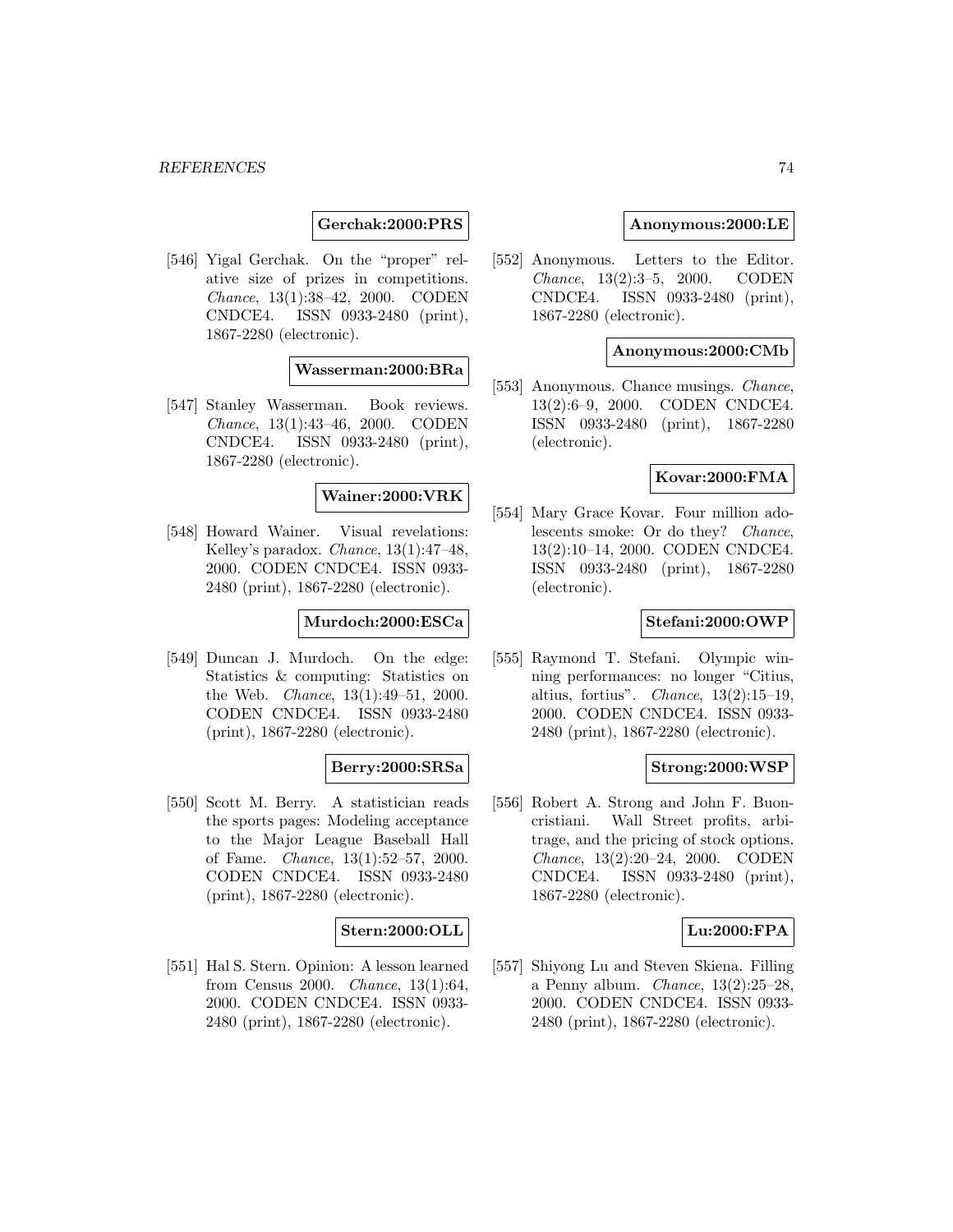# **Poulsen:2000:SSS**

[558] Rolf Poulsen. Should He stay or should He go? Estimating the effect of firing the manager in soccer. Chance, 13(2):29–32, 2000. CODEN CNDCE4. ISSN 0933-2480 (print), 1867-2280 (electronic).

### **Wasserman:2000:BRb**

[559] Stanley Wasserman. Book reviews. Chance, 13(2):33–38, 2000. CODEN CNDCE4. ISSN 0933-2480 (print), 1867-2280 (electronic).

## **Citro:2000:WWF**

[560] Constance F. Citro. Window on Washington: Federal statistics in the new Millennium — a user perspective. Chance, 13(2):39–41, 2000. CODEN CNDCE4. ISSN 0933-2480 (print), 1867-2280 (electronic).

#### **Wainer:2000:VRT**

[561] Howard Wainer. Visual revelations: Testing the disabled: Using statistics to navigate between the Scylla of standards and the Charybdis of court decisions. Chance, 13(2):42–44, 2000. CODEN CNDCE4. ISSN 0933-2480 (print), 1867-2280 (electronic).

# **Murdoch:2000:ESCb**

[562] Duncan J. Murdoch. On the edge: Statistics & computing: Omega tasting. Chance, 13(2):45–50, 2000. CO-DEN CNDCE4. ISSN 0933-2480 (print), 1867-2280 (electronic).

## **Berry:2000:SRSb**

[563] Scott M. Berry. A statistician reads the sports pages: Statistics and the Pokémon craze: Trying to impress

my kids. Chance, 13(2):51–56, 2000. CODEN CNDCE4. ISSN 0933-2480 (print), 1867-2280 (electronic).

#### **Farebrother:2000:LWS**

[564] Richard William Farebrother. The last word a slmple combinatorial problem. Chance, 13(2):64, 2000. CODEN CNDCE4. ISSN 0933-2480 (print), 1867-2280 (electronic).

### **Zaslavsky:2000:LE**

[565] Alan Zaslavsky. Letters to the Editor. Chance, 13(3):3–5, 2000. CODEN CNDCE4. ISSN 0933-2480 (print), 1867-2280 (electronic).

#### **Anonymous:2000:CMc**

[566] Anonymous. Chance musings. Chance, 13(3):6–7, 2000. CODEN CNDCE4. ISSN 0933-2480 (print), 1867-2280 (electronic).

#### **Redelmeier:2000:ODR**

[567] Donald A. Redelmeier and Robert J. Tibshirani. Are those other drivers really going faster? *Chance*,  $13(3):8-14$ . 2000. CODEN CNDCE4. ISSN 0933- 2480 (print), 1867-2280 (electronic).

### **Simonoff:2000:PMG**

[568] Jeffrey S. Simonoff and Ilana R. Sparrow. Predicting movie grosses: Winners and losers, blockbusters and sleepers. Chance, 13(3):15–24, 2000. CO-DEN CNDCE4. ISSN 0933-2480 (print), 1867-2280 (electronic).

# **Polson:2000:WWY**

[569] Nicholas G. Polson and Jeffrey Yasumoto. Where will Yahoo! stock be in five years? Chance,  $13(3):25-28$ ,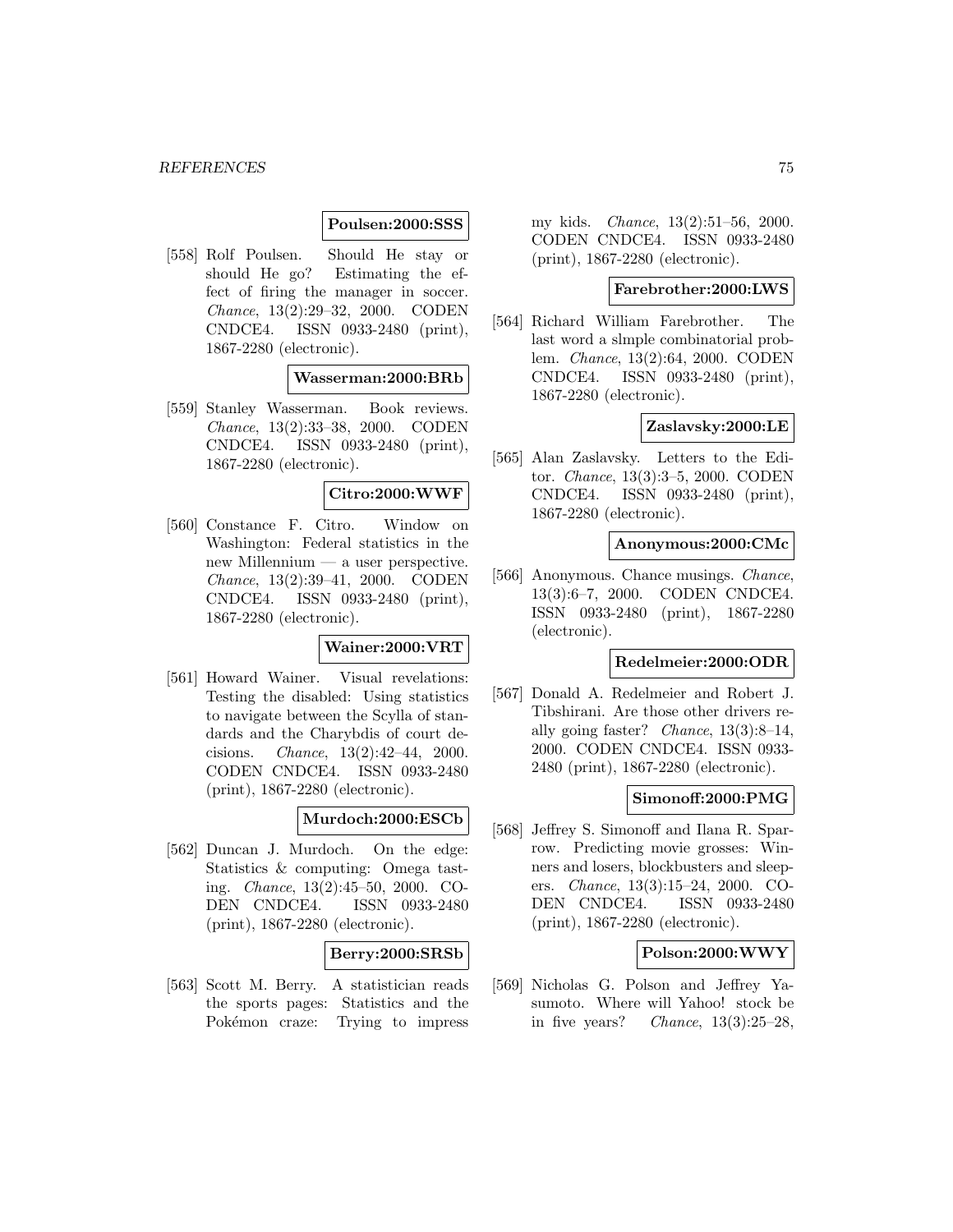2000. CODEN CNDCE4. ISSN 0933- 2480 (print), 1867-2280 (electronic).

**Sackrowitz:2000:RPA**

[570] Harold Sackrowitz. Refining the point(s)-after-touchdown decision. Chance, 13(3):29–34, 2000. CODEN CNDCE4. ISSN 0933-2480 (print), 1867-2280 (electronic).

# **Wasserman:2000:BRc**

[571] Stanley Wasserman. Book reviews. Chance, 13(3):35–37, 2000. CODEN CNDCE4. ISSN 0933-2480 (print), 1867-2280 (electronic).

### **Citro:2000:WW**

[572] Constance F. Citro. Window on the world. Chance, 13(3):38–42, 2000. CODEN CNDCE4. ISSN 0933-2480 (print), 1867-2280 (electronic).

# **Wainer:2000:VRNa**

[573] Howard Wainer. Visual revelations: New tools for exploratory data analysis: I. automating two-way table decomposition. Chance, 13(3):43–47, 2000. CODEN CNDCE4. ISSN 0933- 2480 (print), 1867-2280 (electronic).

## **Murdoch:2000:ESCc**

[574] Duncan J. Murdoch. On the edge: Statistics & computing: Drawing a scatterplot. Chance, 13(3):53–55, 2000. CODEN CNDCE4. ISSN 0933-2480 (print), 1867-2280 (electronic).

## **Berry:2000:SRSc**

[575] Scott M. Berry. A statistician reads the sports pages: My Triple Crown. Chance, 13(3):56–61, 2000. CODEN CNDCE4. ISSN 0933-2480 (print), 1867-2280 (electronic).

# **Stern:2000:ONA**

[576] Hal Stern. Opinion: A new age of statistics? Chance, 13(3):64, 2000. CODEN CNDCE4. ISSN 0933-2480 (print), 1867-2280 (electronic).

### **Anonymous:2000:CMd**

[577] Anonymous. Chance musings. *Chance*, 13(4):3–7, 2000. CODEN CNDCE4. ISSN 0933-2480 (print), 1867-2280 (electronic).

### **Berg:2000:PPA**

[578] Ina Berg and Selwyn Blieden. The pots of Phylakopi: applying statistical techniques to archaeology. Chance, 13(4): 8–15, 2000. CODEN CNDCE4. ISSN 0933-2480 (print), 1867-2280 (electronic).

# **Gilbert:2000:DAV**

[579] Peter Gilbert. Developing an AIDS vaccine by sieving. Chance, 13(4):16– 21, 2000. CODEN CNDCE4. ISSN 0933-2480 (print), 1867-2280 (electronic).

## **Anderson:2000:CC**

[580] Margo Anderson and Stephen E. Fienberg. Census 2000 controversies. Chance, 13(4):22–30, 2000. CODEN CNDCE4. ISSN 0933-2480 (print), 1867-2280 (electronic).

### **Soto-Johnson:2000:WLA**

[581] Hortensia Soto-Johnson and Roger W. Johnson. Who lied about the Hot Tamales? Chance, 13(4):31–34, 2000. CODEN CNDCE4. ISSN 0933-2480 (print), 1867-2280 (electronic).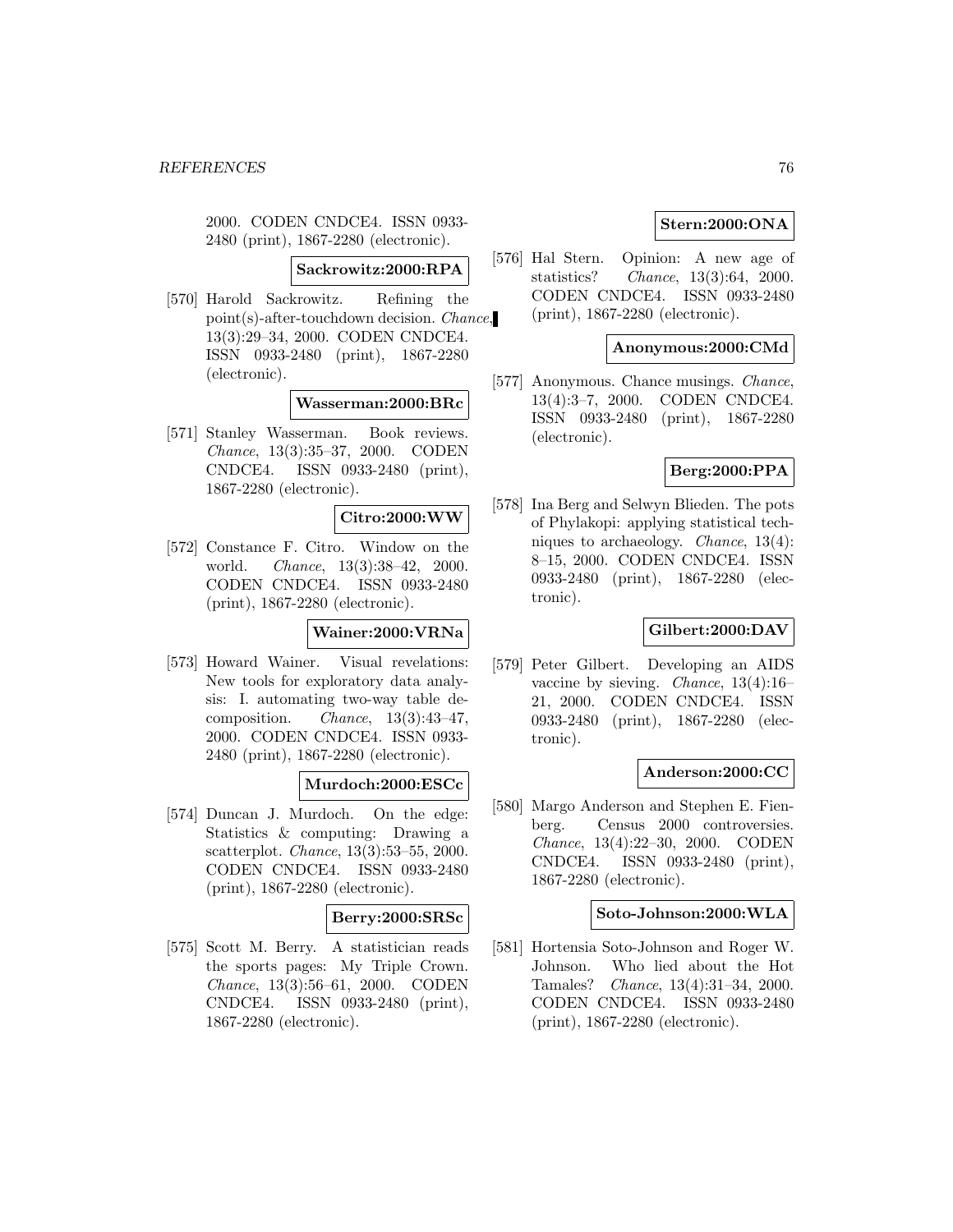# **Schall:2000:CTB**

[582] Teddy Schall and Gary Smith. Career trajectories in baseball. Chance, 13(4): 35–38, 2000. CODEN CNDCE4. ISSN 0933-2480 (print), 1867-2280 (electronic).

# **Wasserman:2000:BRBa**

[583] Stanley Wasserman. Book reviews: From the bookshelf. Chance, 13(4):39– 40, 2000. CODEN CNDCE4. ISSN 0933-2480 (print), 1867-2280 (electronic).

### **Citro:2000:WWP**

[584] Constance F. Citro and Diane Hen. Window on Washington: The proposed American time-use survey. Chance, 13 (4):41–44, 2000. CODEN CNDCE4. ISSN 0933-2480 (print), 1867-2280 (electronic).

# **Wainer:2000:VRNb**

[585] Howard Wainer. Visual revelations: New tools for exploratory data analysis: II. rotatable SPLOMS and a slicing engine. Chance, 13(4):45–47, 2000. CODEN CNDCE4. ISSN 0933-2480 (print), 1867-2280 (electronic).

# **Murdoch:2000:ESCd**

[586] Duncan J. Murdoch. On the edge: Statistics & computing: Markov chain Monte Carlo. Chance, 13(4):48–51, 2000. CODEN CNDCE4. ISSN 0933- 2480 (print), 1867-2280 (electronic).

#### **Berry:2000:SRSd**

[587] Scott M. Berry and Berry Consultants. A statistician reads the sports pages: Modeling offensive ability in baseball. Chance, 13(4):56–59, 2000. CODEN

CNDCE4. ISSN 0933-2480 (print), 1867-2280 (electronic).

### **Anonymous:2000:IV**

[588] Anonymous. Index to volume 13  $(2000)$ . *Chance*, 13(4):62–63, 2000. CODEN CNDCE4. ISSN 0933-2480 (print), 1867-2280 (electronic).

# **Stern:2000:ORT**

[589] Hal Stern. Opinion: Randomized trials in medicine. Chance, 13(4):64, 2000. CODEN CNDCE4. ISSN 0933-2480 (print), 1867-2280 (electronic).

#### **Anonymous:2000:EBP**

[590] Anonymous. Editorial Board page. Chance, 13(4):ebi, 2000. CODEN CNDCE4. ISSN 0933-2480 (print), 1867-2280 (electronic).

# **Nettler:2001:LE**

[591] Gwynne Nettler, James A. Wollack, Joel R. Levin, Joseph B. Kadane, Stephen Senn, Robert A. Strong, and John F. Buoncristiani. Letters to the Editor. Chance, 14(1):3–5, 2001. CODEN CNDCE4. ISSN 0933-2480 (print), 1867-2280 (electronic).

#### **Anonymous:2001:CMa**

[592] Anonymous. Chance musings. *Chance*, 14(1):6–9, 2001. CODEN CNDCE4. ISSN 0933-2480 (print), 1867-2280 (electronic).

### **Briggs:2001:EAT**

[593] Derek C. Briggs. The effect of admissions test preparation: Evidence from NELS:88. Chance, 14(1):10–18, 2001. CODEN CNDCE4. ISSN 0933-2480 (print), 1867-2280 (electronic).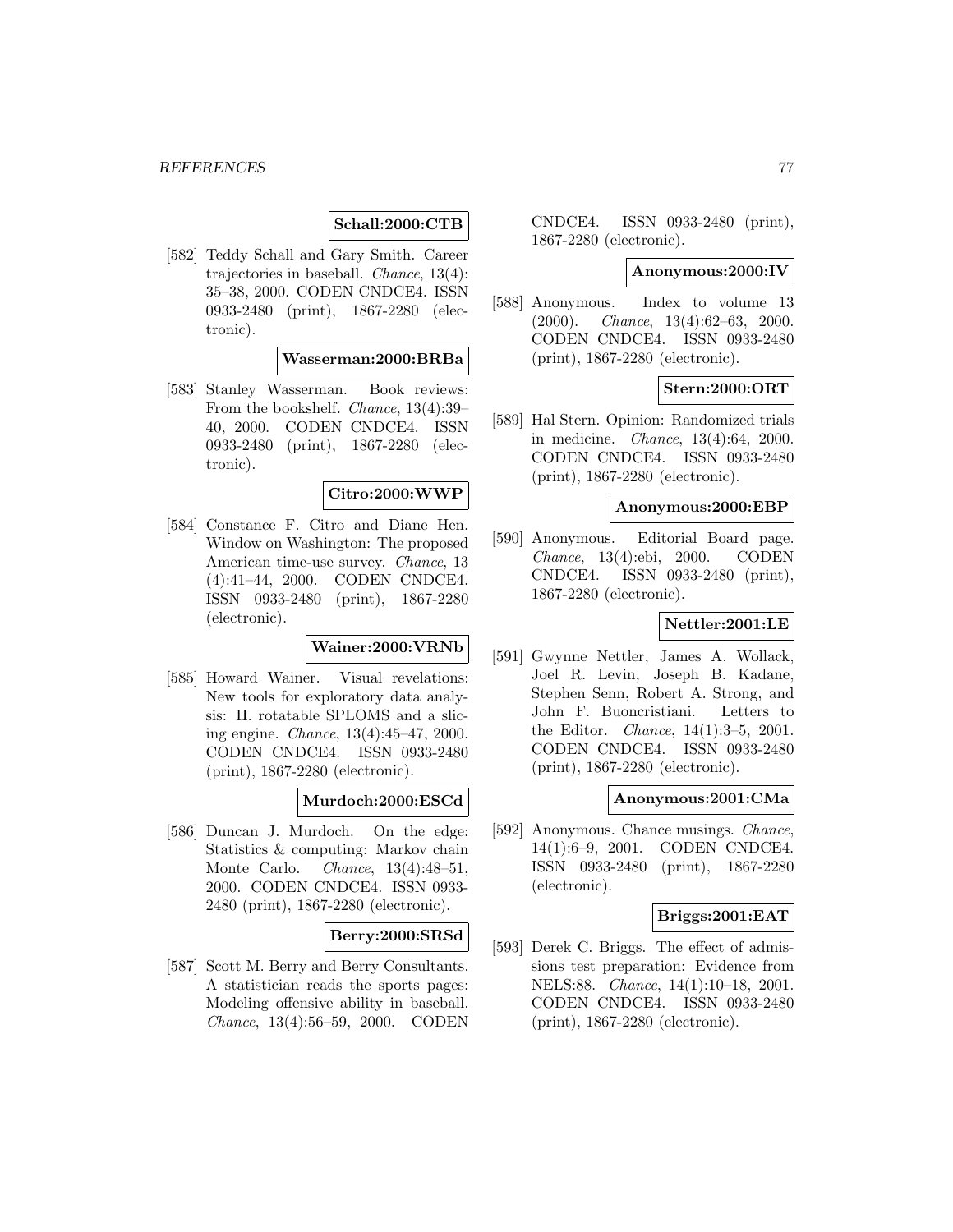### **Powers:2001:CUN**

[594] Donald E. Powers. Comment: Using National Education Longitudinal Study (NELS) data to evaluate the effects of commercial test preparation. Chance, 14(1):19–21, 2001. CODEN CNDCE4. ISSN 0933-2480 (print), 1867-2280 (electronic).

## **Adams:2001:VIP**

[595] Greg Adams. Voting irregularities in Palm beach, Florida. Chance, 14(1): 22–24, 2001. CODEN CNDCE4. ISSN 0933-2480 (print), 1867-2280 (electronic).

### **Riche:2001:WCW**

[596] Martha Farnsworth Riche. What Census 2000 will show. Chance, 14(1):25– 29, 2001. CODEN CNDCE4. ISSN 0933-2480 (print), 1867-2280 (electronic).

# **Kupper:2001:UGH**

[597] Lawrence L. Kupper, Leonard B. Hearne, Sandra L. Martin, and Jeffrey M. Griffin. Is the USGA golf handicap system equitable? Chance, 14(1): 30–35, 2001. CODEN CNDCE4. ISSN 0933-2480 (print), 1867-2280 (electronic).

# **Wasserman:2001:BRa**

[598] Stanley Wasserman. Book reviews. Chance, 14(1):36–37, 2001. CODEN CNDCE4. ISSN 0933-2480 (print), 1867-2280 (electronic).

## **Citro:2001:WWW**

[599] Constance F. Citro, Peggy G. Carr, and Janet Johnson. Window on Washington: What's in NAEP's black box.

Chance, 14(1):38–42, 2001. CODEN CNDCE4. ISSN 0933-2480 (print), 1867-2280 (electronic).

# **Wainer:2001:VRN**

[600] Howard Wainer. Visual revelations: New tools for exploratory data analysis: III. smoothing and nearness engines. Chance, 14(1):43–46, 2001. CODEN CNDCE4. ISSN 0933-2480 (print), 1867-2280 (electronic).

# **Murdoch:2001:ESCa**

[601] Duncan J. Murdoch and Dianne Cook. On the edge: Statistics & computing: Virtual reality: Real ponderings. Chance, 14(1):47–51, 2001. CODEN CNDCE4. ISSN 0933-2480 (print), 1867-2280 (electronic).

# **Berry:2001:SRSa**

[602] Scott M. Berry and Berry Consultants. A statistician reads the sports pages: Luck in sports. *Chance*,  $14(1):52-57$ , 2001. CODEN CNDCE4. ISSN 0933- 2480 (print), 1867-2280 (electronic).

# **Stern:2001:OGT**

[603] Hal Stern. Opinion: Grading tests and counting votes — not as easy as it seems. Chance, 14(1):64, 2001. CODEN CNDCE4. ISSN 0933-2480 (print), 1867-2280 (electronic).

### **Anonymous:2001:CMb**

[604] Anonymous. Chance musings. Chance, 14(2):3–6, 2001. CODEN CNDCE4. ISSN 0933-2480 (print), 1867-2280 (electronic).

# **Roberts:2001:SSE**

[605] Seth Roberts. Surprises from selfexperimentation: Sleep, mood, and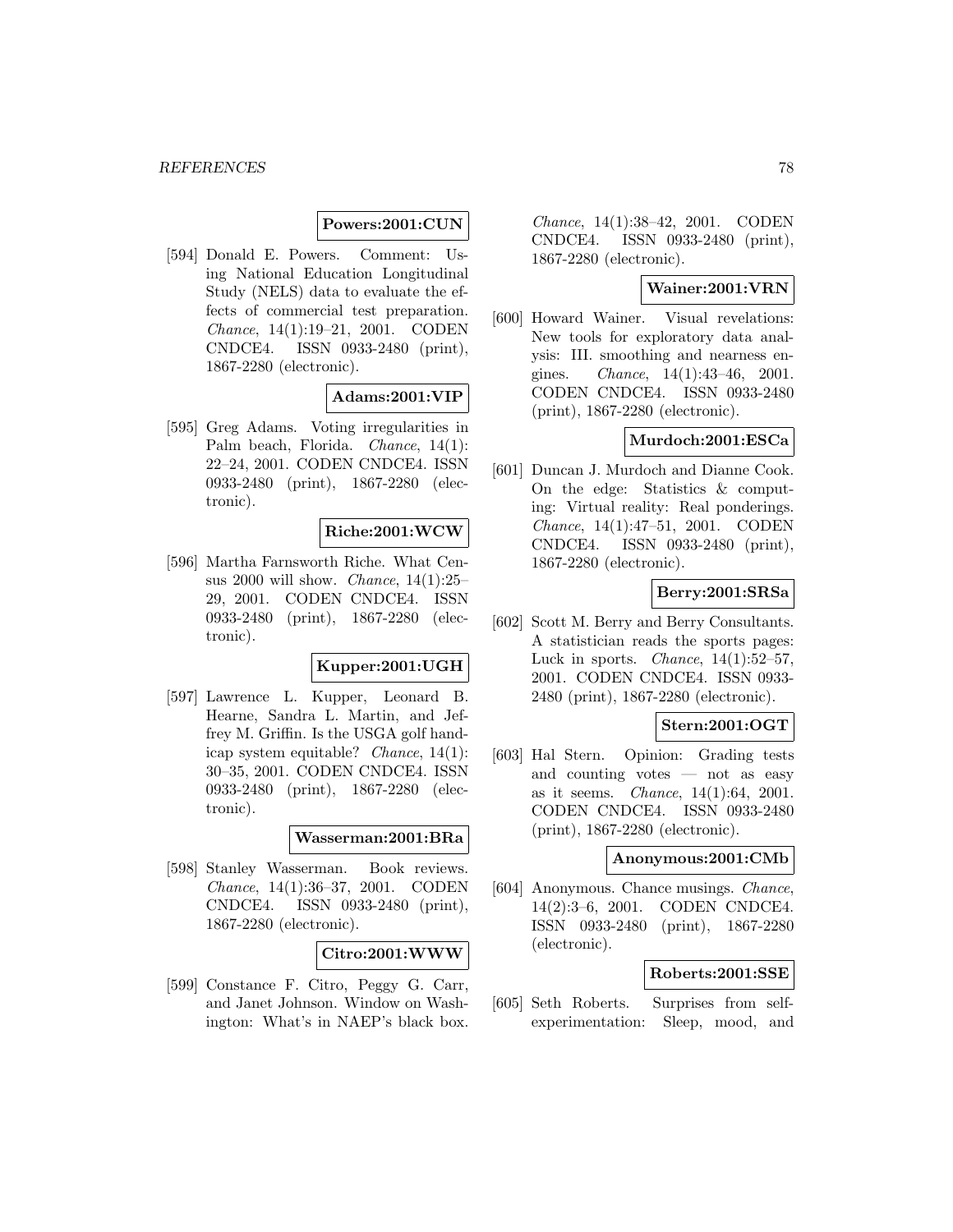weight. *Chance*,  $14(2):7-14$ ,  $2001$ . CODEN CNDCE4. ISSN 0933-2480 (print), 1867-2280 (electronic).

# **Rosenthal:2001:CLS**

[606] Robert Rosenthal. Comment: Lessons from self-experimentation: Counting for content, inspecting for insight. Chance, 14(2):15, 2001. CODEN CNDCE4. ISSN 0933-2480 (print), 1867-2280 (electronic).

# **Rubin:2001:CSE**

[607] Donald B. Rubin. Comment: Selfexperimentation for causal effects. Chance, 14(2):16–17, 2001. CODEN CNDCE4. ISSN 0933-2480 (print), 1867-2280 (electronic).

## **Roberts:2001:R**

[608] Seth Roberts. Rejoinder. Chance, 14 (2):18, 2001. CODEN CNDCE4. ISSN 0933-2480 (print), 1867-2280 (electronic).

#### **Connor:2001:ARS**

[609] Jason T. Connor and Joseph B. Kadane. Alleged racial steering in an apartment complex. Chance, 14(2):19– 22, 2001. CODEN CNDCE4. ISSN 0933-2480 (print), 1867-2280 (electronic).

# **Wetzel:2001:TSG**

[610] Nathan Wetzel. Three sisters give birth on the same day. *Chance*,  $14(2):23-25$ , 2001. CODEN CNDCE4. ISSN 0933- 2480 (print), 1867-2280 (electronic).

## **Mason:2001:MRP**

[611] Randy Mason. A market research paradox of means. *Chance*,  $14(2):26-30$ ,

2001. CODEN CNDCE4. ISSN 0933- 2480 (print), 1867-2280 (electronic).

### **Zaman:2001:CMP**

[612] Zia Zaman. Coach Markov pulls goalie Poisson. Chance, 14(2):31–35, 2001. CODEN CNDCE4. ISSN 0933-2480 (print), 1867-2280 (electronic).

#### **Wasserman:2001:BRb**

[613] Stanley Wasserman. Book reviews. Chance, 14(2):36–38, 2001. CODEN CNDCE4. ISSN 0933-2480 (print), 1867-2280 (electronic).

### **Citro:2001:WWC**

[614] Constance F. Citro. Window on Washington: The credibility of Federal statistics: Don't take it for granted. Chance, 14(2):39–42, 2001. CODEN CNDCE4. ISSN 0933-2480 (print), 1867-2280 (electronic).

## **Wainer:2001:VRO**

[615] Howard Wainer. Visual revelations: Order in the court. Chance, 14(2):43– 46, 2001. CODEN CNDCE4. ISSN 0933-2480 (print), 1867-2280 (electronic).

### **Murdoch:2001:ESCb**

[616] Duncan J. Murdoch, Radu V. Craiu, and Xiao-Li Meng. On the edge: Statistics & computing: Chance and fractals. Chance, 14(2):47–52, 2001. CODEN CNDCE4. ISSN 0933-2480 (print), 1867-2280 (electronic).

### **Berry:2001:SRSb**

[617] Scott M. Berry and Berry Consultants. A statistician reads the sports pages: Do you feel a draft in here?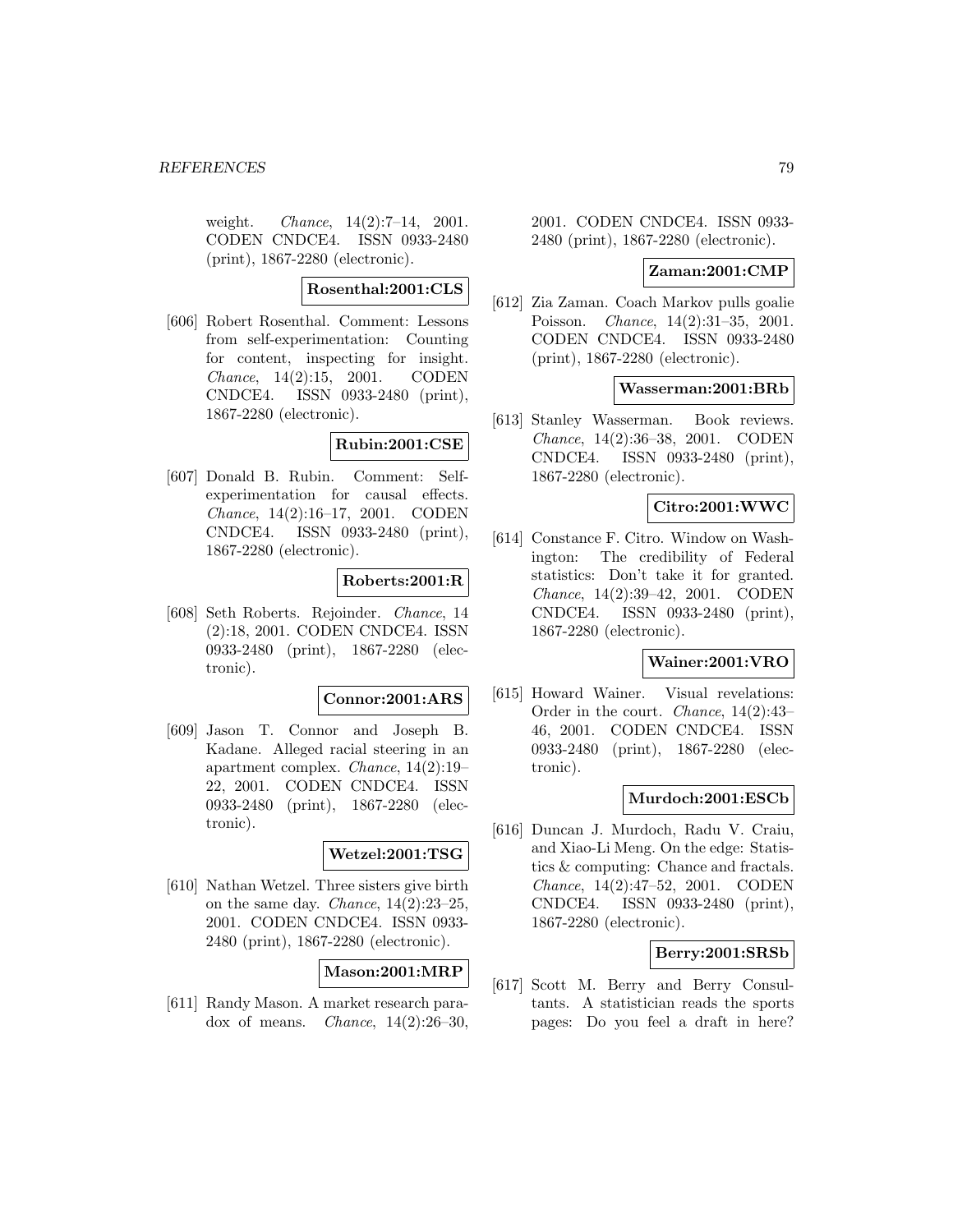Chance, 14(2):53–57, 2001. CODEN CNDCE4. ISSN 0933-2480 (print), 1867-2280 (electronic).

**Stern:2001:ORR**

[618] Hal Stern. Opinion: Risk, reward, and the college statistics course. Chance, 14 (2):64, 2001. CODEN CNDCE4. ISSN 0933-2480 (print), 1867-2280 (electronic).

#### **Anonymous:2001:LEa**

[619] Anonymous. Letter to the Editor. Chance, 14(3):3, 2001. CODEN CNDCE4. ISSN 0933-2480 (print), 1867-2280 (electronic).

### **Anonymous:2001:CMc**

[620] Anonymous. Chance musings. Chance, 14(3):4–6, 2001. CODEN CNDCE4. ISSN 0933-2480 (print), 1867-2280 (electronic).

### **Bernstein:2001:MBM**

[621] Elliot Bernstein, Kevin Cottrell, Naomi Altman, André Dhondt, Wesley Hochachka, Roger Slothower, and Frances C. James. Measuring bird migration using spatial and temporal counts. Chance, 14(3):7–14, 2001. CODEN CNDCE4. ISSN 0933-2480 (print), 1867-2280 (electronic).

#### **James:2001:C**

[622] Frances C. James. Comment. Chance, 14(3):13, 2001. CODEN CNDCE4. ISSN 0933-2480 (print), 1867-2280 (electronic).

#### **Hochachka:2001:R**

[623] Wesley Hochachka, André Dhondt, and Naomi Altman. Response. Chance, 14

(3):14, 2001. CODEN CNDCE4. ISSN 0933-2480 (print), 1867-2280 (electronic).

# **Deshotels:2001:DET**

[624] Bob Deshotels and Mark Fitzgerald. Designing for extreme temperatures. Chance, 14(3):15–22, 2001. CODEN CNDCE4. ISSN 0933-2480 (print), 1867-2280 (electronic).

## **Thall:2001:BCT**

[625] Peter F. Thall. Bayesian clinical trial design in a cancer center. Chance, 14 (3):23–28, 2001. CODEN CNDCE4. ISSN 0933-2480 (print), 1867-2280 (electronic).

# **Willoughby:2001:RMF**

[626] Keith A. Willoughby. The return of a missed field goal in Canadian football. Chance, 14(3):29–33, 2001. CODEN CNDCE4. ISSN 0933-2480 (print), 1867-2280 (electronic).

#### **Wasserman:2001:BRc**

[627] Stanley Wasserman. Book reviews. Chance, 14(3):34–39, 2001. CODEN CNDCE4. ISSN 0933-2480 (print), 1867-2280 (electronic).

#### **Ahmed:2001:WWR**

[628] Wendy Ahmed, Evi Rezmovic, and Terri Ann Lowenthal. Window on Washington: Racial profiling: A policy issue in need of better answers. Chance, 14(3):40–41, 2001. CODEN CNDCE4. ISSN 0933-2480 (print), 1867-2280 (electronic).

# **Wainer:2001:VRS**

[629] Howard Wainer. Visual revelations: Sex, smoking, and life insurance: A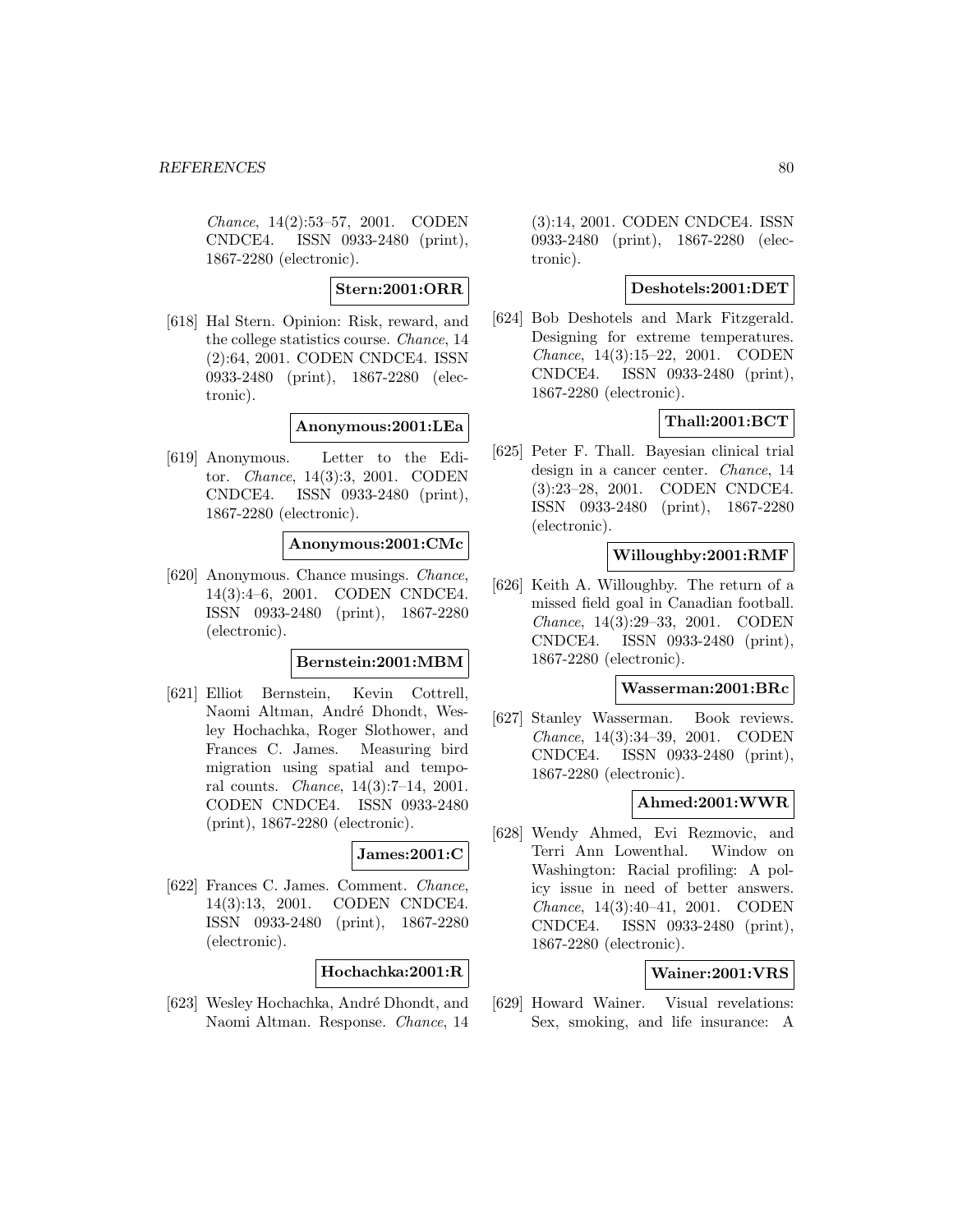graphic view. *Chance*,  $14(3):42-45$ , 2001. CODEN CNDCE4. ISSN 0933- 2480 (print), 1867-2280 (electronic).

# **Murdoch:2001:ESCc**

[630] Duncan J. Murdoch and Vincent J. Carey. On the edge: Statistics & computing: Literate statistical programming: Concepts and tools. Chance, 14 (3):46–50, 2001. CODEN CNDCE4. ISSN 0933-2480 (print), 1867-2280 (electronic).

## **Berry:2001:SRSc**

[631] Scott M. Berry and Berry Consultants. A statistician reads the sports pages: How ferocious is Tiger? Chance, 14(3): 51–56, 2001. CODEN CNDCE4. ISSN 0933-2480 (print), 1867-2280 (electronic).

### **Stern:2001:OBA**

[632] Hal Stern. Opinion: The buzz about Bayes. Chance, 14(3):64, 2001. CO-DEN CNDCE4. ISSN 0933-2480 (print), 1867-2280 (electronic).

### **Stern:2001:LEE**

[633] Hal S. Stern. Letter from the executive Editor. Chance, 14(4):3, 2001. CODEN CNDCE4. ISSN 0933-2480 (print), 1867-2280 (electronic).

### **Anonymous:2001:LEb**

[634] Anonymous. Letters to the Editor. Chance, 14(4):4, 2001. CODEN CNDCE4. ISSN 0933-2480 (print), 1867-2280 (electronic).

# **Anonymous:2001:CMd**

[635] Anonymous. Chance musings. Chance, 14(4):5–7, 2001. CODEN CNDCE4.

ISSN 0933-2480 (print), 1867-2280 (electronic).

### **Rodgers:2001:DHB**

[636] Joseph Lee Rodgers and Debby Doughty. Does having Boys or girls run in the family? *Chance*,  $14(4):8-13$ , 2001. CODEN CNDCE4. ISSN 0933- 2480 (print), 1867-2280 (electronic).

# **Kaplan:2001:MSS**

[637] Jack Kaplan, Conor V. Dolan, and Arthur R. Jensen. Misuses of statistics in the study of intelligence: The case of Arthur Jensen. Chance, 14(4):14–26, 2001. CODEN CNDCE4. ISSN 0933- 2480 (print), 1867-2280 (electronic). See [638, 639] and reply [640].

# **Dolan:2001:CUC**

[638] Conor V. Dolan. Comment: unhelpful criticism in the study of intelligence. Chance, 14(4):20–21, 2001. CODEN CNDCE4. ISSN 0933-2480 (print), 1867-2280 (electronic). See [637].

## **Jensen:2001:CMC**

[639] Arthur R. Jensen. Comment: misleading caricatures of Jensen's statistics. Chance, 14(4):22–24, 2001. CODEN CNDCE4. ISSN 0933-2480 (print), 1867-2280 (electronic). See [637].

# **Kaplan:2001:R**

[640] Jack Kaplan. Reply. *Chance*, 14(4): 25–26, 2001. CODEN CNDCE4. ISSN 0933-2480 (print), 1867-2280 (electronic). See [637].

# **Weil:2001:PVP**

[641] Roman L. Weil. Parker v. Prial: the death of the vintage chart. Chance,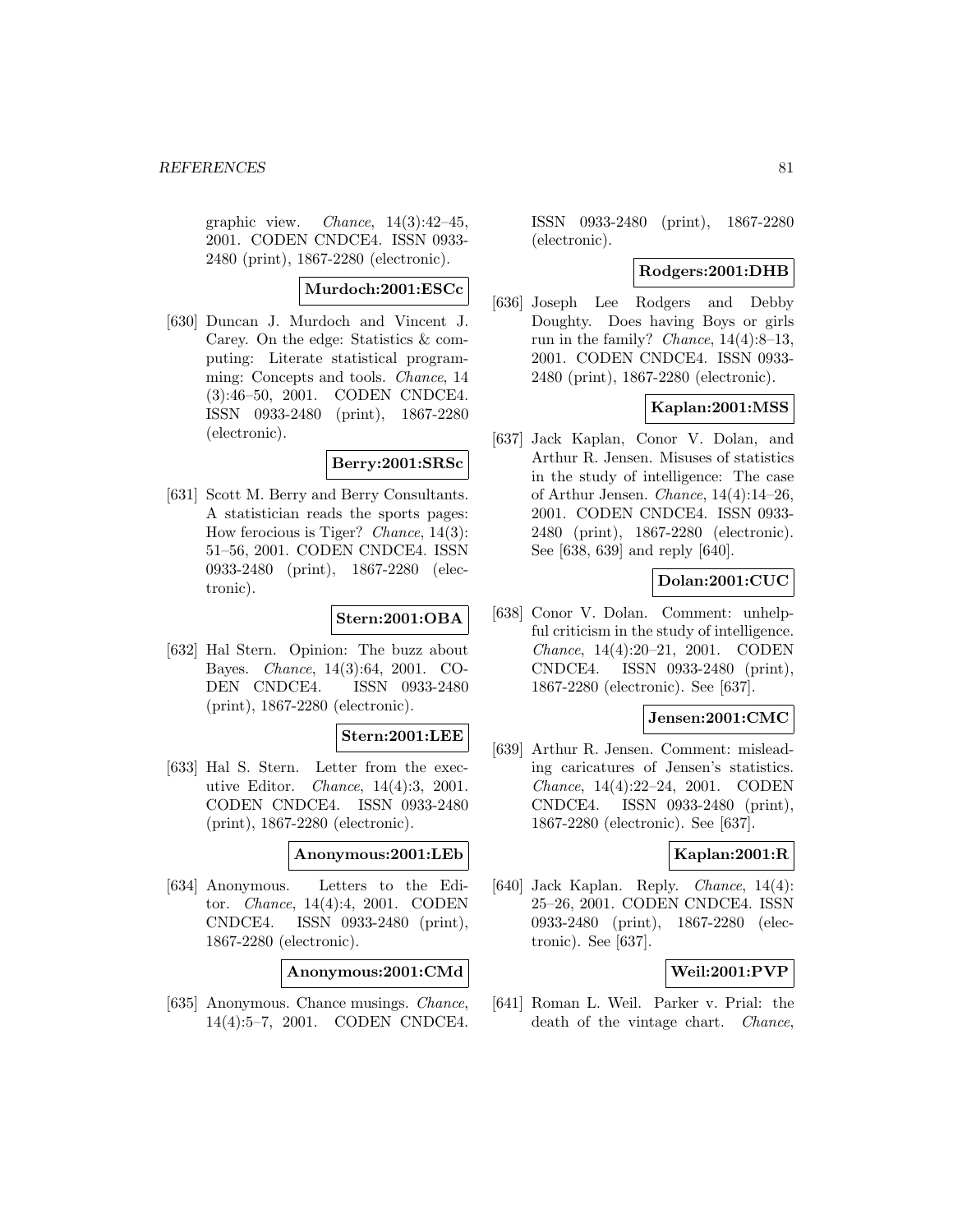14(4):27–31, 2001. CODEN CNDCE4. ISSN 0933-2480 (print), 1867-2280 (electronic).

### **Wasserman:2001:BRd**

[642] Stanley Wasserman. Book reviews. Chance, 14(4):33–36, 2001. CODEN CNDCE4. ISSN 0933-2480 (print), 1867-2280 (electronic).

# **Cork:2001:WWC**

[643] Daniel Cork and Michael Cohen. Window on Washington: Census Directors past and adjustment decisions present: The 2000 Census Adjustment debate. Chance, 14(4):37–43, 2001. CODEN CNDCE4. ISSN 0933-2480 (print), 1867-2280 (electronic).

## **Wainer:2001:VRW**

[644] Howard Wainer. Visual revelations: Winds across Europe: Francis Galton and the graphic discovery of weather patterns. Chance, 14(4):44–47, 2001. CODEN CNDCE4. ISSN 0933-2480 (print), 1867-2280 (electronic).

# **Murdoch:2001:ESCd**

[645] Duncan J. Murdoch and Erich Neuwirth. On the edge: Statistics & computing: Listen to your data — sonification with standard statistics software. Chance, 14(4):48–50, 2001. CODEN CNDCE4. ISSN 0933-2480 (print), 1867-2280 (electronic).

# **Berry:2001:SRSd**

[646] Scott M. Berry. A statistician reads the sports pages: The relative sizes of MLB umpires' strike zones. Chance, 14(4): 51–54, 2001. CODEN CNDCE4. ISSN 0933-2480 (print), 1867-2280 (electronic).

# **Anonymous:2001:IV**

[647] Anonymous. Index to volume 14 (2001). Chance, 14(4):62–63, 2001. CODEN CNDCE4. ISSN 0933-2480 (print), 1867-2280 (electronic).

## **Chameleon:2001:LWR**

[648] T. Chameleon. The last word the real reason. Chance, 14(4):64, 2001. CODEN CNDCE4. ISSN 0933-2480 (print), 1867-2280 (electronic).

### **Anonymous:2001:EBP**

[649] Anonymous. Editorial Board page. Chance, 14(4):ebi, 2001. CODEN CNDCE4. ISSN 0933-2480 (print), 1867-2280 (electronic).

## **Stangl:2002:LEE**

[650] Dalene Stangl. Letter from the executive Editor. Chance, 15(1):3, 2002. CODEN CNDCE4. ISSN 0933-2480 (print), 1867-2280 (electronic).

### **Anonymous:2002:CMa**

[651] Anonymous. Chance musings. Chance, 15(1):4–7, 2002. CODEN CNDCE4. ISSN 0933-2480 (print), 1867-2280 (electronic).

## **Banks:2002:SHD**

[652] David L. Banks. Statistics for homeland defense. Chance, 15(1):8–10, 2002. CODEN CNDCE4. ISSN 0933-2480 (print), 1867-2280 (electronic).

### **Anonymous:2002:LEa**

[653] Anonymous. Letters to the Editor. Chance, 15(1):11, 2002. CODEN CNDCE4. ISSN 0933-2480 (print), 1867-2280 (electronic).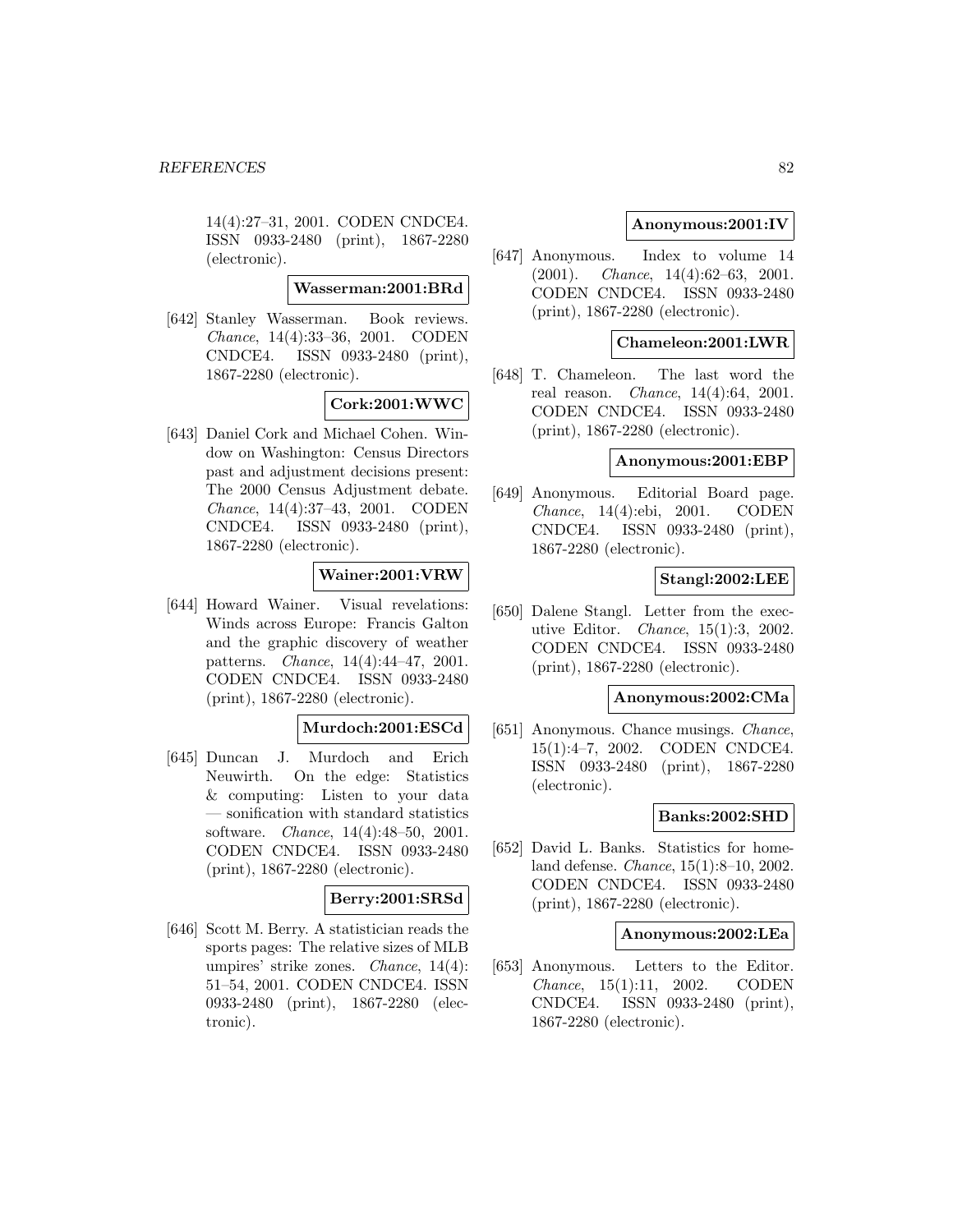# **Kaplan:2002:SCP**

[654] Jack Kaplan. An SAT coaching program that works. *Chance*,  $15(1):12-17$ , 2002. CODEN CNDCE4. ISSN 0933- 2480 (print), 1867-2280 (electronic). See commend [655].

## **Briggs:2002:JKS**

[655] Derek C. Briggs. Jack Kaplan's "An SAT coaching program with works". Chance, 15(1):18–19, 2002. CODEN CNDCE4. ISSN 0933-2480 (print), 1867-2280 (electronic). See [654].

### **Kaplan:2002:R**

[656] Jack Kaplan. Reply. Chance, 15(1): 20–22, 2002. CODEN CNDCE4. ISSN 0933-2480 (print), 1867-2280 (electronic).

## **Simon:2002:WYB**

[657] Gary A. Simon and Jeffrey S. Simonoff. Were the 1996–2000 Yankees the best baseball team ever? Chance, 15(1):23–29, 2002. CODEN CNDCE4. ISSN 0933-2480 (print), 1867-2280 (electronic).

# **Robinove:2002:LFB**

[658] Charles J. Robinove. Letter-frequency bias in an electronic Scrabble game. Chance, 15(1):30–31, 2002. CODEN CNDCE4. ISSN 0933-2480 (print), 1867-2280 (electronic).

# **Reed:2002:AGC**

[659] Matt Reed and Vyvyan Howard. Ancient geometry comes to the aid of modern medics. *Chance*, 15(1):32-40, 2002. CODEN CNDCE4. ISSN 0933- 2480 (print), 1867-2280 (electronic).

# **Berry:2002:SRSa**

[660] Scott M. Berry. A statistician reads the sports pages: Turn! Turn! Turn! Chance, 15(1):41–46, 2002. CODEN CNDCE4. ISSN 0933-2480 (print), 1867-2280 (electronic).

## **Cork:2002:WWT**

[661] Daniel Cork, Michael Cohen, Michael R. Rand, and Callie M. Rennison. Window on Washington: True crime stories? Accounting for differences in our national crime indicators. Chance, 15 (1):47–51, 2002. CODEN CNDCE4. ISSN 0933-2480 (print), 1867-2280 (electronic).

## **Rossini:2002:ESCa**

[662] A. J. Rossini and Thomas Lumley. On the edge: Statistics & computing: Beowulfs meet statistics: An introduction to cluster supercomputers. Chance, 15(1):52–55, 2002. CODEN CNDCE4. ISSN 0933-2480 (print), 1867-2280 (electronic).

## **Wainer:2002:VRC**

[663] Howard Wainer. Visual revelations: Clear thinking made visible: Redesigning score reports for students. Chance, 15(1):56–58, 2002. CODEN CNDCE4. ISSN 0933-2480 (print), 1867-2280 (electronic).

## **Anonymous:2002:CMb**

[664] Anonymous. Chance musings. Chance, 15(2):3–7, 2002. CODEN CNDCE4. ISSN 0933-2480 (print), 1867-2280 (electronic).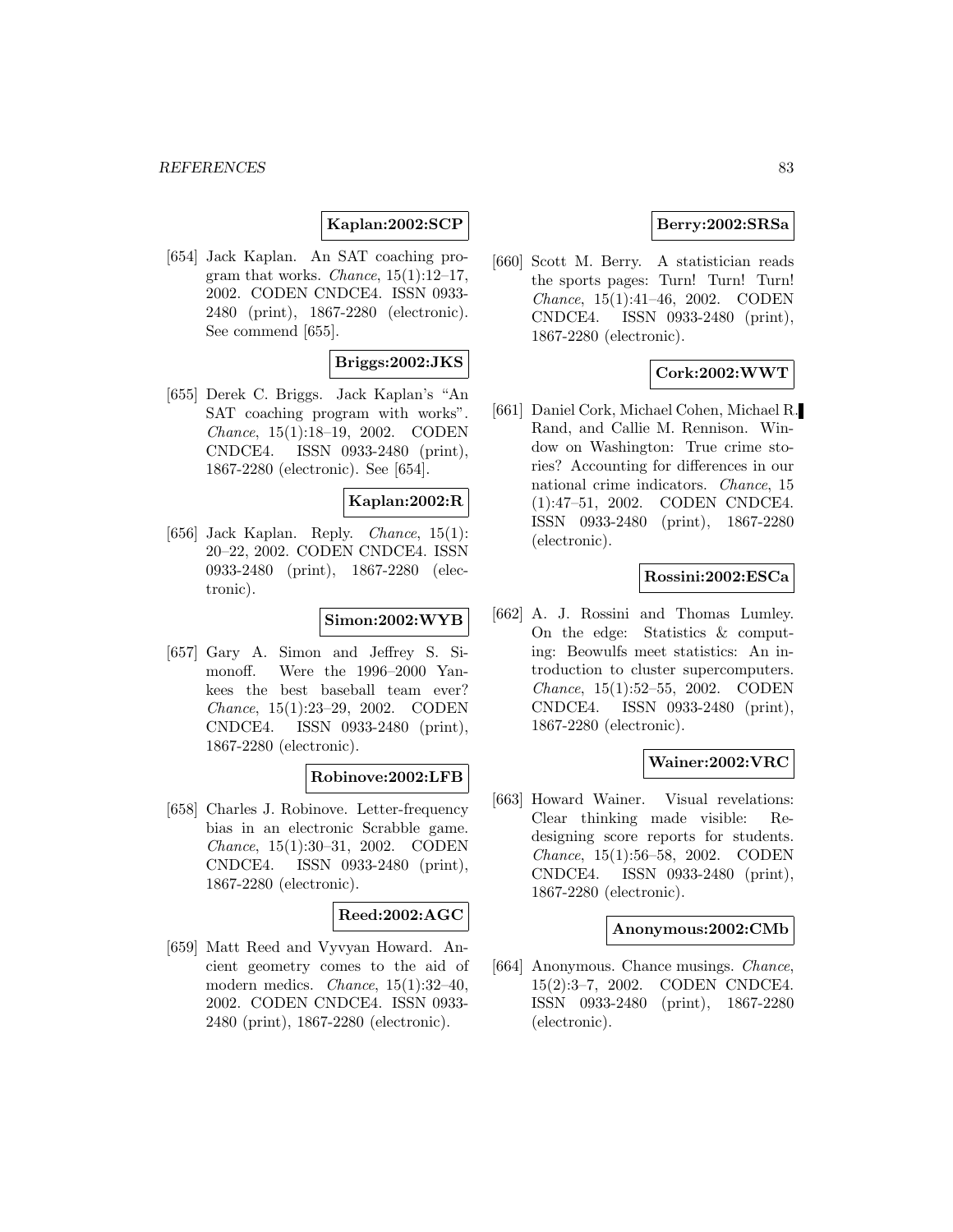### **Anonymous:2002:LEb**

[665] Anonymous. Letters to the Editor. Chance, 15(2):8–9, 2002. CODEN CNDCE4. ISSN 0933-2480 (print), 1867-2280 (electronic).

#### **Kadane:2002:AJC**

[666] Joseph B. Kadane. Anatomy of a jury challenge. Chance, 15(2):10–13, 2002. CODEN CNDCE4. ISSN 0933-2480 (print), 1867-2280 (electronic).

### **Berry:2002:GMP**

[667] Scott M. Berry. Gold medals, protests, and trading ratings: The 2002 Winter Olympics figure skating. Chance, 15(2): 14–18, 2002. CODEN CNDCE4. ISSN 0933-2480 (print), 1867-2280 (electronic).

#### **Levy:2002:SMP**

[668] Paul S. Levy, Jason Hsia, Borko Jovanovic, and Douglas Passaro. Sampling mailrooms for presence of anthrax spores: A curious property of the hypergeometric distribution under an unusual hypothesis testing scenario. Chance, 15(2):19–21, 2002. CODEN CNDCE4. ISSN 0933-2480 (print), 1867-2280 (electronic).

## **Laska:2002:IPW**

[669] Eugene M. Laska and Paul Leber. If placebo works, could, should or would it be approved for marketing? Chance, 15(2):22–26, 2002. CODEN CNDCE4. ISSN 0933-2480 (print), 1867-2280 (electronic).

## **Senn:2002:UP**

[670] Stephen Senn. The unpleasant placebo? Chance, 15(2):27–29, 2002.

CODEN CNDCE4. ISSN 0933-2480 (print), 1867-2280 (electronic).

### **Grier:2002:PUE**

[671] David Alan Grier. Predicting the unpredictable election. Chance, 15(2):30– 35, 2002. CODEN CNDCE4. ISSN 0933-2480 (print), 1867-2280 (electronic).

### **Wasserman:2002:BRB**

[672] Stanley Wasserman. Book reviews: From the bookshelf. Chance, 15(2):36– 38, 2002. CODEN CNDCE4. ISSN 0933-2480 (print), 1867-2280 (electronic).

## **Rossini:2002:ESCb**

[673] A. J. Rossini and Thomas Lumley. On the edge: Statistics & computing: Scatterplotting. Chance, 15(2):39–42, 2002. CODEN CNDCE4. ISSN 0933- 2480 (print), 1867-2280 (electronic).

### **Cork:2002:WWC**

[674] Daniel Cork and Michael Cohen. Window on Washington: Census adjustment: The view from Capitol Hill. Chance, 15(2):43–48, 2002. CODEN CNDCE4. ISSN 0933-2480 (print), 1867-2280 (electronic).

# **Berry:2002:SRSb**

[675] Scott M. Berry and Berry Consultants. A statistician reads the sports pages: One modern man or 15 Tarzans? Chance, 15(2):49–53, 2002. CODEN CNDCE4. ISSN 0933-2480 (print), 1867-2280 (electronic).

# **Wainer:2002:VRR**

[676] Howard Wainer. Visual revelations: Reporting test results to institutions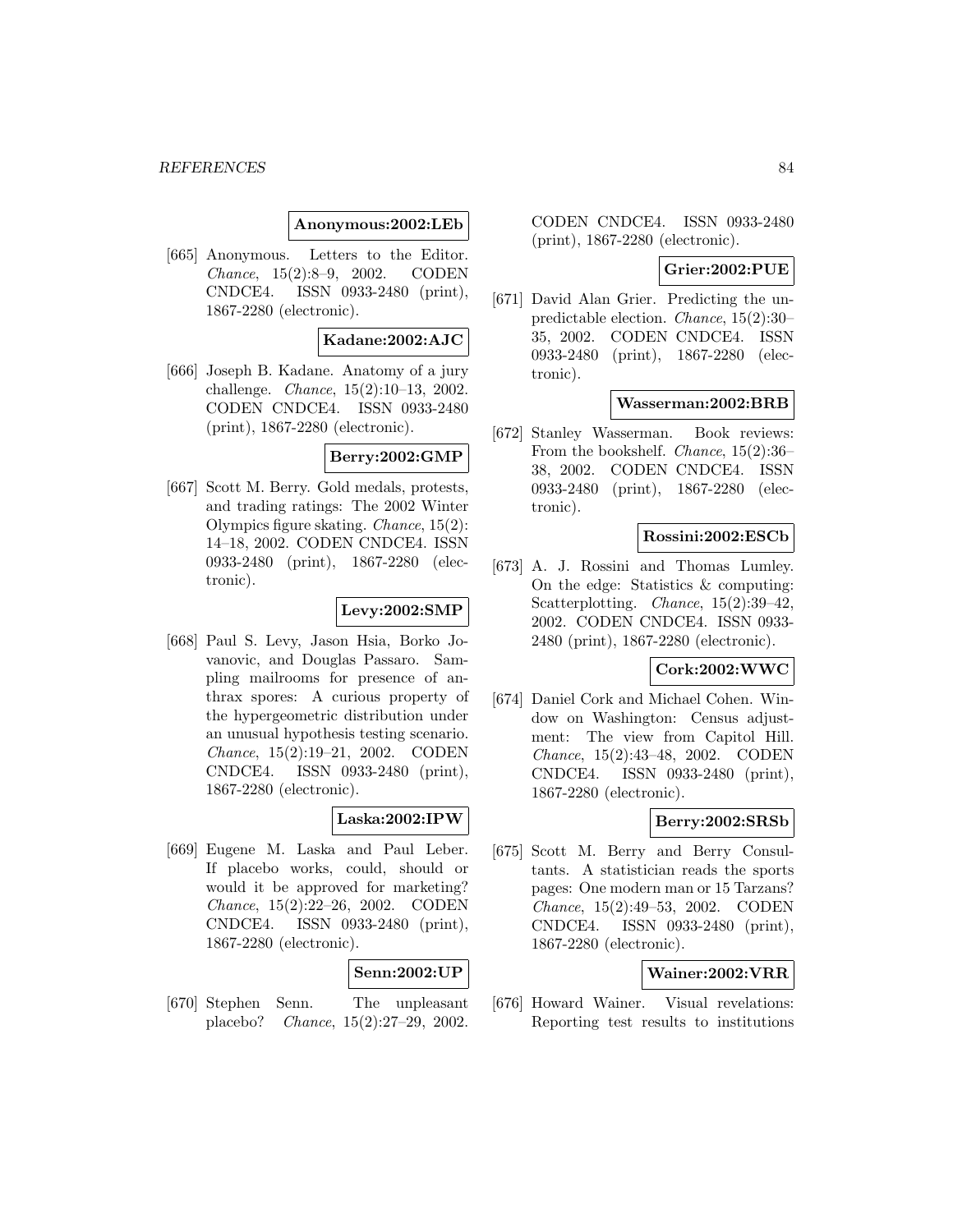and nations. *Chance*,  $15(2):58-61$ , 2002. CODEN CNDCE4. ISSN 0933- 2480 (print), 1867-2280 (electronic).

**Anonymous:2002:CMc**

[677] Anonymous. Chance musings. Chance, 15(3):3–8, 2002. CODEN CNDCE4. ISSN 0933-2480 (print), 1867-2280 (electronic).

# **Johnson:2002:TCE**

[678] Valen E. Johnson. Teacher course evaluations and student grades: An academic tango. Chance, 15(3):9–16, 2002. CODEN CNDCE4. ISSN 0933-2480 (print), 1867-2280 (electronic).

# **Kleinman:2002:HGI**

[679] Kim Kleinman. How graphical innovations assisted Edgar Anderson's discoveries in evolutionary biology. Chance, 15(3):17–21, 2002. CODEN CNDCE4. ISSN 0933-2480 (print), 1867-2280 (electronic).

## **Gelman:2002:VFP**

[680] Andrew Gelman. Voting, fairness, and political representation. Chance, 15(3): 22–26, 2002. CODEN CNDCE4. ISSN 0933-2480 (print), 1867-2280 (electronic).

#### **Ansolabehere:2002:CVF**

[681] Stephen Ansolabehere. Comment on "Voting, fairness, and political representation". Chance, 15(3):27–28, 2002. CODEN CNDCE4. ISSN 0933-2480 (print), 1867-2280 (electronic).

## **Allen:2002:UIT**

[682] Terry Allen. Using and interpreting the trilinear plot. Chance, 15(3):29–35,

2002. CODEN CNDCE4. ISSN 0933- 2480 (print), 1867-2280 (electronic).

#### **Boll:2002:B**

[683] Heinrich Böll. At the bridge. *Chance*, 15(3):36, 2002. CODEN CNDCE4. ISSN 0933-2480 (print), 1867-2280 (electronic).

# **Wasserman:2002:BRa**

[684] Stanley Wasserman. Book reviews. Chance, 15(3):37–39, 2002. CODEN CNDCE4. ISSN 0933-2480 (print), 1867-2280 (electronic).

#### **Rossini:2002:ESCc**

[685] A. J. Rossini and Thomas Lumley. On the edge: Statistics & computing: Database linkage, privacy, and medical research. Chance, 15(3):40–42, 2002. CODEN CNDCE4. ISSN 0933-2480 (print), 1867-2280 (electronic).

### **Cork:2002:WWD**

[686] Daniel Cork and Michael Cohen. Window on Washington: Determining data needs for the consumer price index. Chance, 15(3):43–47, 2002. CODEN CNDCE4. ISSN 0933-2480 (print), 1867-2280 (electronic).

#### **Berry:2002:SRSc**

[687] Scott M. Berry and Berry Consultants. A statistician reads the sports pages: Read during your leisure lime. Chance, 15(3):48–55, 2002. CODEN CNDCE4. ISSN 0933-2480 (print), 1867-2280 (electronic).

# **Wainer:2002:VRB**

[688] Howard Wainer. Visual revelations: The BK-Plot: Making Simpson's paradox clear to the masses. Chance, 15(3):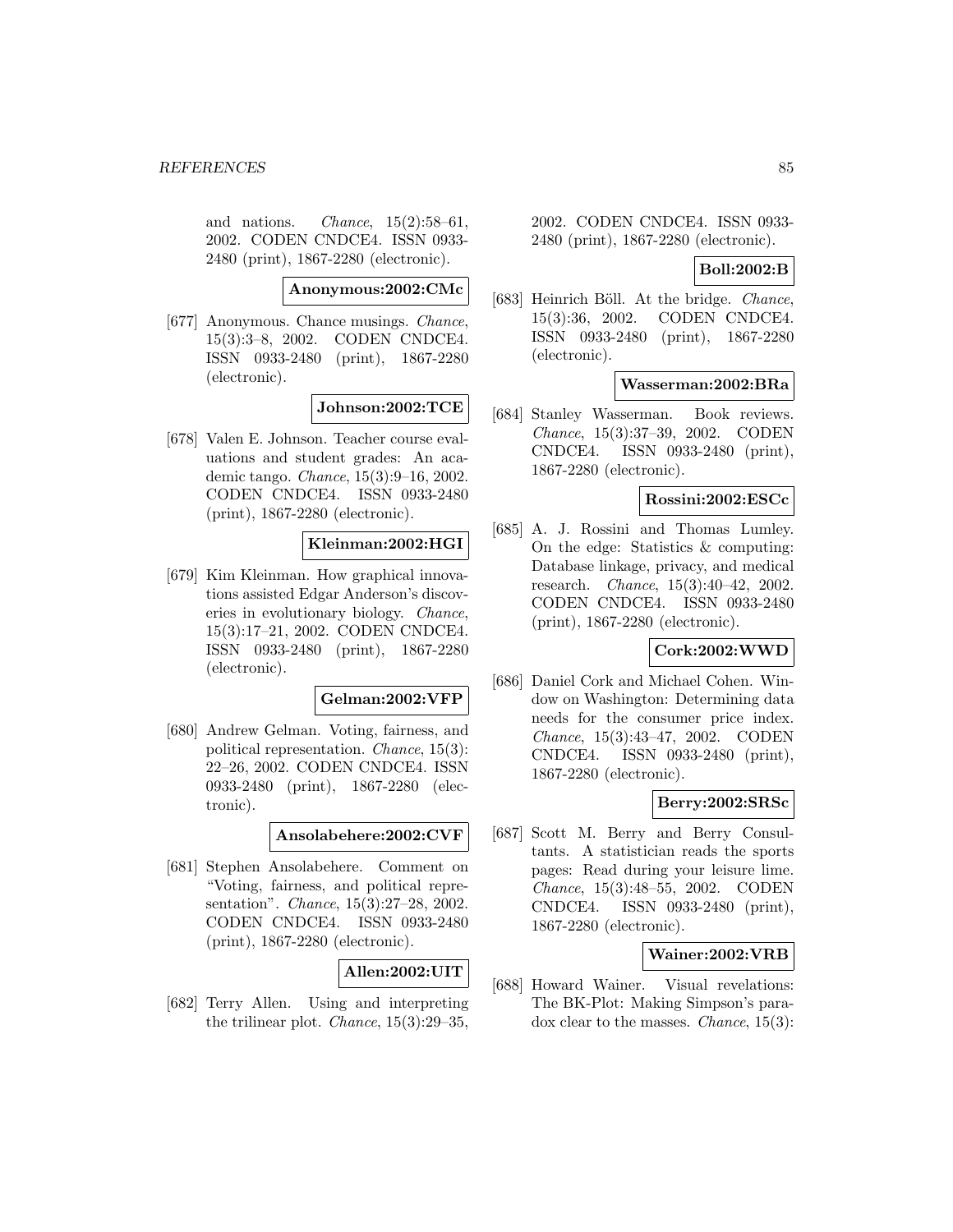60–62, 2002. CODEN CNDCE4. ISSN 0933-2480 (print), 1867-2280 (electronic).

**Lewis:2002:LE**

[689] Hal Lewis and Santa Barbara. Letters to the Editor. Chance, 15(4):3–4, 2002. CODEN CNDCE4. ISSN 0933- 2480 (print), 1867-2280 (electronic).

## **Anonymous:2002:CMd**

[690] Anonymous. Chance musings. Chance, 15(4):4–7, 2002. CODEN CNDCE4. ISSN 0933-2480 (print), 1867-2280 (electronic).

## **Albert:2002:HRS**

[691] Jim Albert. Hitting with runners in scoring position. *Chance*,  $15(4):8-16$ , 2002. CODEN CNDCE4. ISSN 0933- 2480 (print), 1867-2280 (electronic).

# **Ball:2002:SSU**

[692] Patrick Ball and Jana Asher. Statistics and Slobodan: using data analysis and statistics in the war crimes trial of former president Milosevic. Chance, 15(4):17–24, 2002. CODEN CNDCE4. ISSN 0933-2480 (print), 1867-2280 (electronic).

# **Hall:2002:SSI**

[693] Peter Hall. Statistical smoothing and the investigation of Flight 587. Chance, 15(4):25–26, 2002. CODEN CNDCE4. ISSN 0933-2480 (print), 1867-2280 (electronic).

## **Kadane:2002:CLP**

[694] Joseph B. Kadane. Crossing lines in a patent case. *Chance*,  $15(4):27-32$ , 2002. CODEN CNDCE4. ISSN 0933- 2480 (print), 1867-2280 (electronic).

# **Meyer:2002:UVD**

[695] Mary C. Meyer. Uncounted votes: Does voting equipment matter? Chance, 15(4):33–38, 2002. CODEN CNDCE4. ISSN 0933-2480 (print), 1867-2280 (electronic).

# **Wasserman:2002:BRc**

[696] Stanley Wasserman. Book reviews. Chance, 15(4):39–40, 2002. CODEN CNDCE4. ISSN 0933-2480 (print), 1867-2280 (electronic).

### **Cork:2002:WWI**

[697] Daniel Cork and Michael Cohen. Window on Washington: Innovations in the Federal statistical system. Chance, 15 (4):41–45, 2002. CODEN CNDCE4. ISSN 0933-2480 (print), 1867-2280 (electronic).

## **Rossini:2002:ESCd**

[698] A. J. Rossini and Thomas Lumley. On the edge: Statistics & computing: Something in the air? *Chance*, 15(4): 46–49, 2002. CODEN CNDCE4. ISSN 0933-2480 (print), 1867-2280 (electronic).

## **Berry:2002:SRSd**

[699] Scott M. Berry and Berry Consultants. A statistician reads the sports pages: A juiced analysis. Chance, 15(4):50–53, 2002. CODEN CNDCE4. ISSN 0933- 2480 (print), 1867-2280 (electronic).

#### **Wainer:2002:VRS**

[700] Howard Wainer. Visual revelations: A small hurrah for the black death. Chance, 15(4):58–60, 2002. CODEN CNDCE4. ISSN 0933-2480 (print), 1867-2280 (electronic).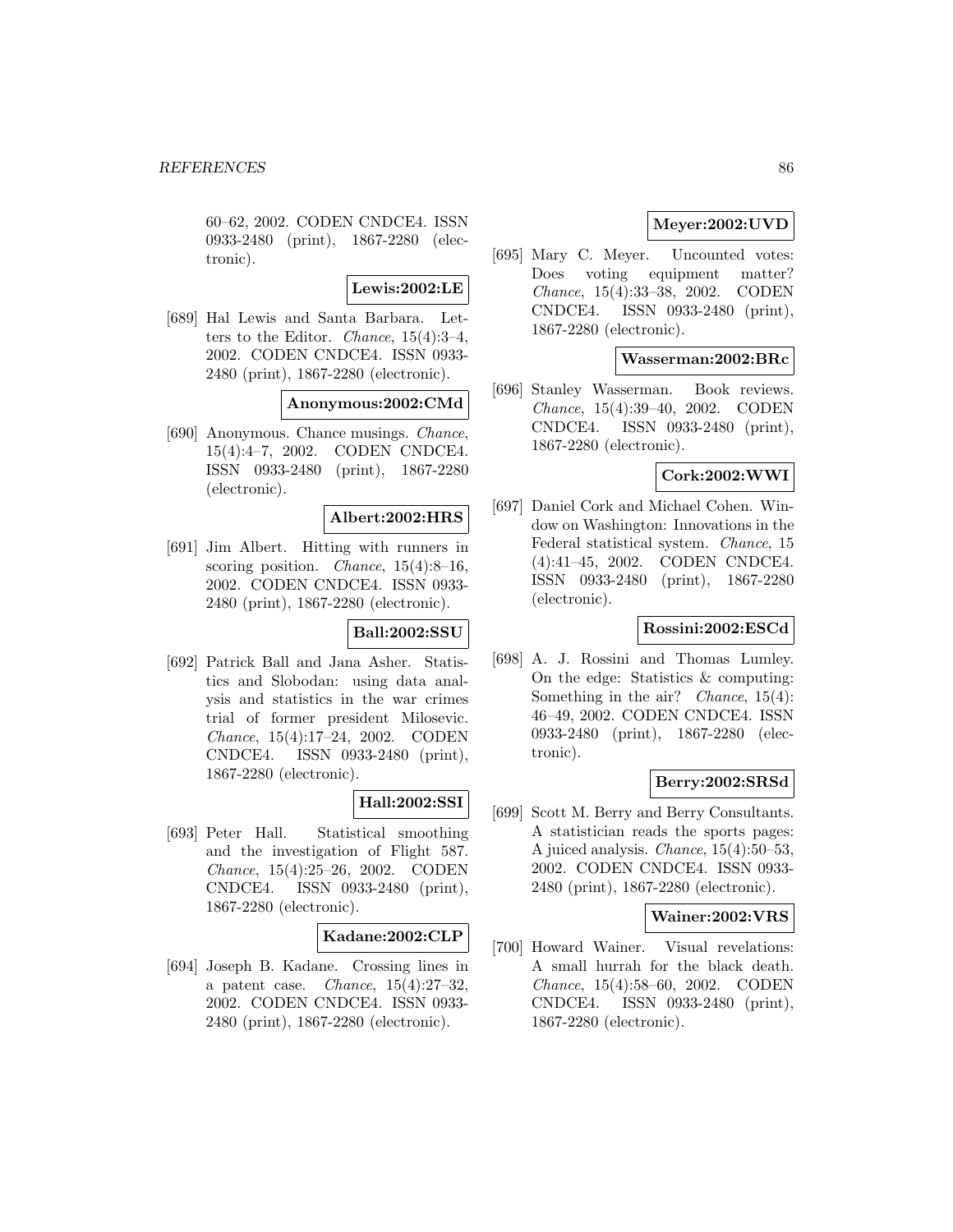### **Anonymous:2002:IV**

[701] Anonymous. Index to volume 15 (2002). Chance, 15(4):63–64, 2002. CODEN CNDCE4. ISSN 0933-2480 (print), 1867-2280 (electronic).

## **Anonymous:2002:EBP**

[702] Anonymous. Editorial Board page. Chance, 15(4):ebi, 2002. CODEN CNDCE4. ISSN 0933-2480 (print), 1867-2280 (electronic).

#### **Anonymous:2003:CMa**

[703] Anonymous. Chance musings. Chance, 16(1):3–7, 2003. CODEN CNDCE4. ISSN 0933-2480 (print), 1867-2280 (electronic).

# **Hall:2003:PTH**

[704] Peter Hall. A possum's tale how statistics revealed a new mammal species. Chance, 16(1):8–13, 2003. CODEN CNDCE4. ISSN 0933-2480 (print), 1867-2280 (electronic).

#### **Ryan:2003:BSM**

[705] Thomas P. Ryan. Basketball statistics: A matter of adjustment. Chance, 16(1): 14–17, 2003. CODEN CNDCE4. ISSN 0933-2480 (print), 1867-2280 (electronic).

# **Woodward:2003:YS**

[706] Phil Woodward. Yahtzee $(R)$ : The solution. Chance, 16(1):18–22, 2003. CODEN CNDCE4. ISSN 0933-2480 (print), 1867-2280 (electronic).

# **Fernandez-Cantelli:2003:IAS**

[707] Eduardo Fernandez-Cantelli and Glen Meeden. An improved award system for soccer. Chance, 16(1):23–29, 2003.

CODEN CNDCE4. ISSN 0933-2480 (print), 1867-2280 (electronic).

#### **Morrison:2003:CRB**

[708] Peter A. Morrison. Confronting a race-based school admissions policy. Chance, 16(1):30–34, 2003. CODEN CNDCE4. ISSN 0933-2480 (print), 1867-2280 (electronic).

# **Sommers:2003:WW**

[709] Paul M. Sommers. The writing on the wall. Chance, 16(1):35–38, 2003. CODEN CNDCE4. ISSN 0933-2480 (print), 1867-2280 (electronic).

#### **Wasserman:2003:BRa**

[710] Stanley Wasserman. Book reviews. Chance, 16(1):39–43, 2003. CODEN CNDCE4. ISSN 0933-2480 (print), 1867-2280 (electronic).

# **Rossini:2003:ESCa**

[711] A. J. Rossini, Thomas Lumley, and W. B. Lober. On the edge: Statistics & computing: Bioterrorism surveillance using computerized clinical data. Chance, 16(1):44–48, 2003. CODEN CNDCE4. ISSN 0933-2480 (print), 1867-2280 (electronic).

### **Berry:2003:SRSa**

[712] Scott M. Berry. A statistician reads the sports pages: The great one. Chance, 16(1):49–54, 2003. CODEN CNDCE4. ISSN 0933-2480 (print), 1867-2280 (electronic).

# **Wainer:2003:VRG**

[713] Howard Wainer. Visual revelations: A graphical legacy of Charles Joseph Minard: Two jewels from the past.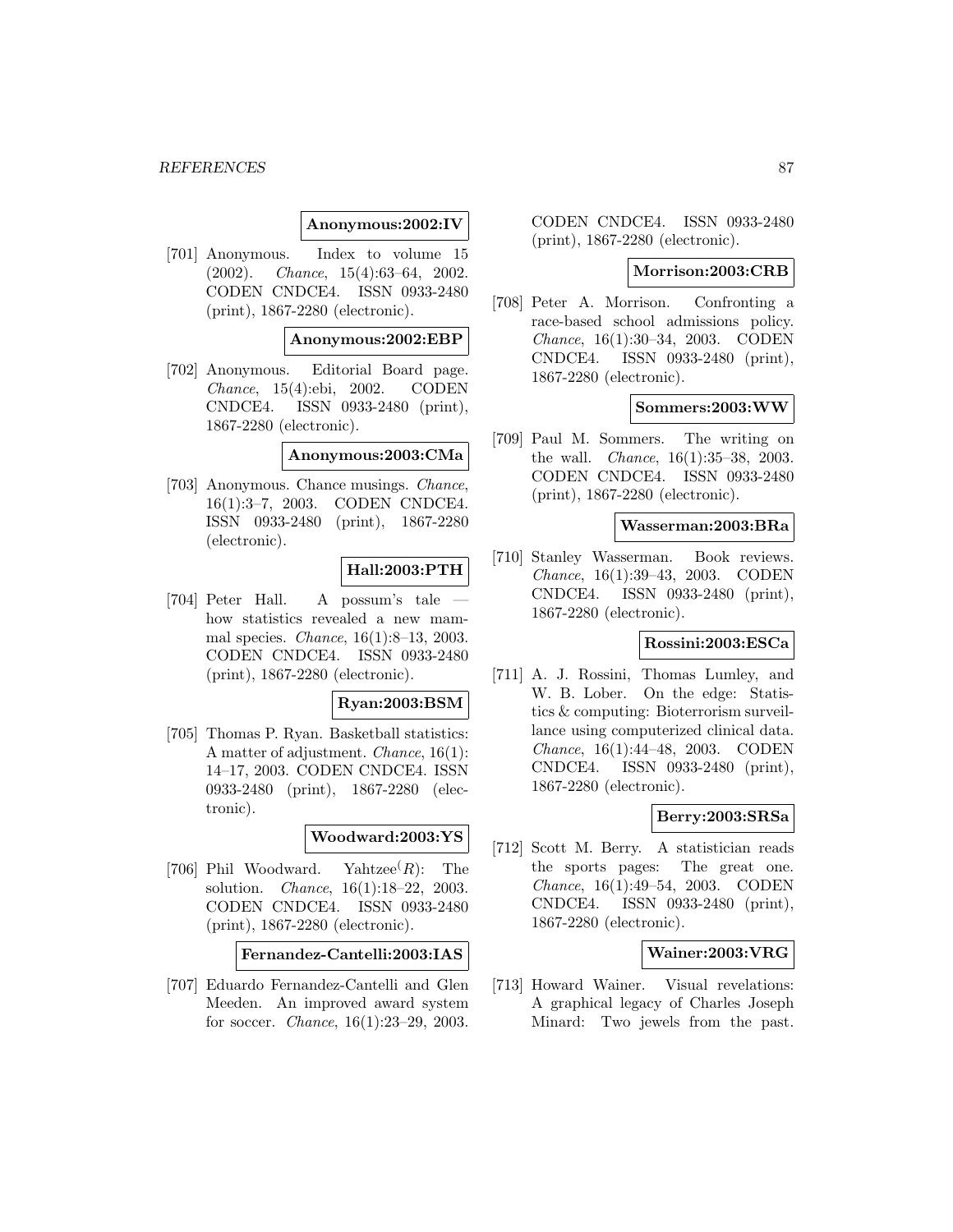Chance, 16(1):58–62, 2003. CODEN CNDCE4. ISSN 0933-2480 (print), 1867-2280 (electronic).

#### **Anonymous:2003:CMb**

[714] Anonymous. Chance musings. Chance, 16(2):3–4, 2003. CODEN CNDCE4. ISSN 0933-2480 (print), 1867-2280 (electronic).

### **Holmes:2003:WWA**

[715] David I. Holmes and Judit Kardos. Who was the author? An introduction to stylometry. *Chance*,  $16(2):5-8$ , 2003. CODEN CNDCE4. ISSN 0933- 2480 (print), 1867-2280 (electronic).

## **Binongo:2003:WWB**

[716] José Nilo G. Binongo. Who wrote the 15th Book of Oz? An application of multivariate analysis to authorship attribution. Chance, 16(2):9–17, 2003. CODEN CNDCE4. ISSN 0933-2480 (print), 1867-2280 (electronic).

# **Holmes:2003:SCW**

[717] David I. Holmes. Stylometry and the Civil War: The case of the Pickett Letters. Chance, 16(2):18–25, 2003. CODEN CNDCE4. ISSN 0933-2480 (print), 1867-2280 (electronic).

## **Rudman:2003:CPN**

[718] Joseph Rudman. Cherry picking in nontraditional authorship attribution studies. Chance, 16(2):26–32, 2003. CODEN CNDCE4. ISSN 0933-2480 (print), 1867-2280 (electronic).

## **Lazar:2003:MCO**

[719] Nicole A. Lazar and David S. Sidore. Math chaps and other oddities: Statis-

ticians in literature. Chance, 16(2):33– 37, 2003. CODEN CNDCE4. ISSN 0933-2480 (print), 1867-2280 (electronic).

# **Wasserman:2003:BRb**

[720] Stanley Wasserman. Book reviews. Chance, 16(2):38–40, 2003. CODEN CNDCE4. ISSN 0933-2480 (print), 1867-2280 (electronic).

# **Rossini:2003:ESCb**

[721] A. J. Rossini, Thomas Lumley, and Friedrich Leisch. On the edge: Statistics & computing: Reproducible statistical research. Chance, 16(2):41–45, 2003. CODEN CNDCE4. ISSN 0933- 2480 (print), 1867-2280 (electronic).

## **Berry:2003:SRSb**

[722] Scott M. Berry. A statistician reads the sports pages: College football rankings: The BCS and the CLT. Chance, 16(2):46–49, 2003. CODEN CNDCE4. ISSN 0933-2480 (print), 1867-2280 (electronic).

# **Wainer:2003:VRH**

[723] Howard Wainer. Visual revelations: How long is short? *Chance*,  $16(2):55-$ 57, 2003. CODEN CNDCE4. ISSN 0933-2480 (print), 1867-2280 (electronic).

## **Cork:2003:WWD**

[724] Daniel Cork, Michael Cohen, and Katharine G. Abraham. Window on Washington: Data for managing tight labor markets: The new job openings and labor turnover survey. Chance, 16(2):58–62, 2003. CODEN CNDCE4. ISSN 0933-2480 (print), 1867-2280 (electronic).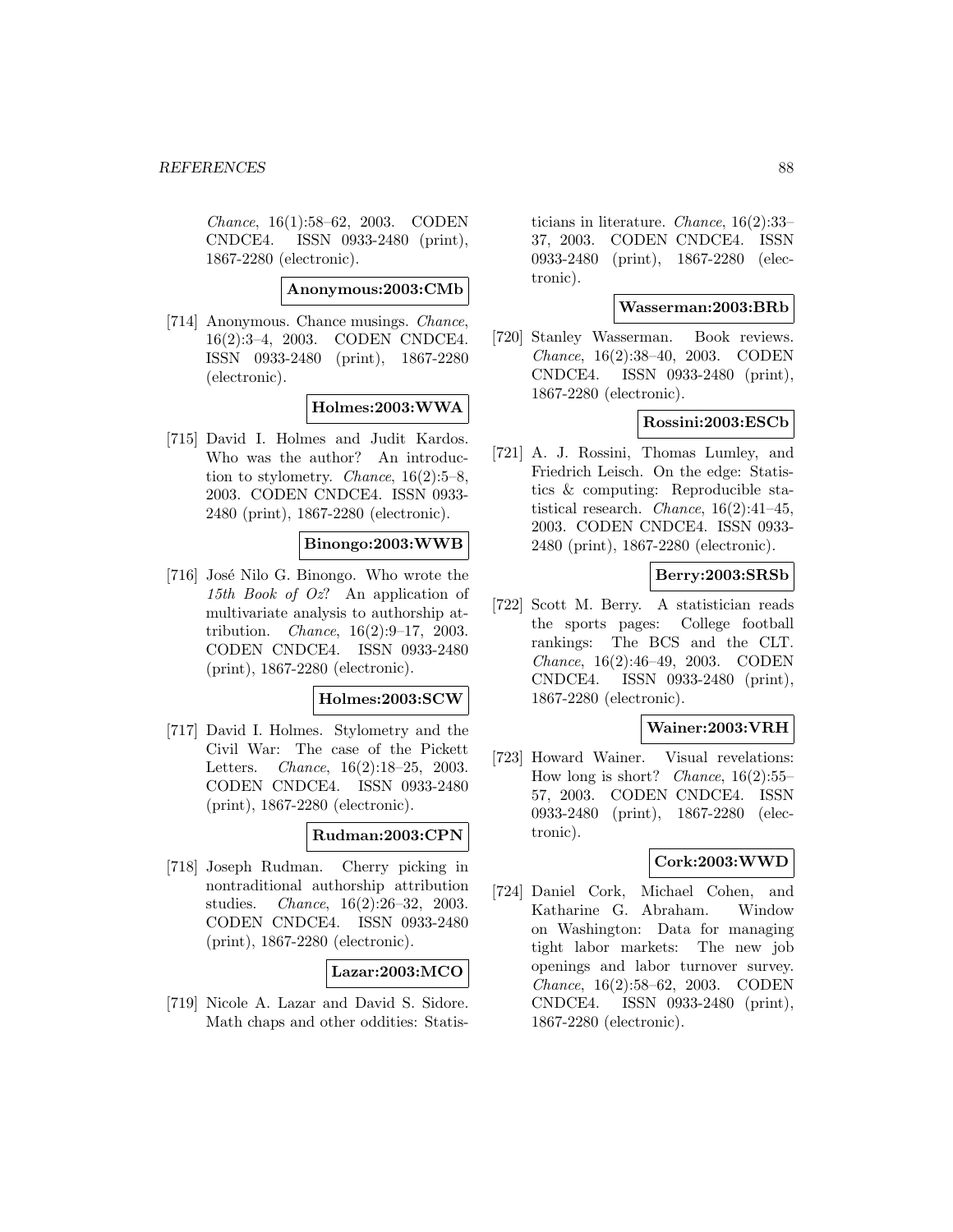#### **Anonymous:2003:LE**

[725] Anonymous. Letters to the Editor. Chance, 16(3):3, 2003. CODEN CNDCE4. ISSN 0933-2480 (print), 1867-2280 (electronic).

# **Ryan:2003:AR**

[726] Tom Ryan. Author's reply. Chance, 16 (3):3, 2003. CODEN CNDCE4. ISSN 0933-2480 (print), 1867-2280 (electronic).

### **Anonymous:2003:CMc**

[727] Anonymous. Chance musings. Chance, 16(3):4–9, 2003. CODEN CNDCE4. ISSN 0933-2480 (print), 1867-2280 (electronic).

## **Qian:2003:SSW**

[728] Song S. Qian and Michael Lavine. Setting standards for water quality in the Everglades. Chance, 16(3):10–16, 2003. CODEN CNDCE4. ISSN 0933-2480 (print), 1867-2280 (electronic).

#### **Johnson:2003:CCS**

[729] Valen E. Johnson. Consumerism in the classroom: Student grades and student course selections. Chance, 16(3):17–20, 2003. CODEN CNDCE4. ISSN 0933- 2480 (print), 1867-2280 (electronic).

# **Wolfson:2003:UCB**

[730] Lara J. Wolfson and Thomas R. Lee. Utah's Census battles: The inside story. Chance, 16(3):21–29, 2003. CODEN CNDCE4. ISSN 0933-2480 (print), 1867-2280 (electronic).

## **Finkelstein:2003:BBB**

[731] Michael O. Finkelstein and Bruce Levin. Chance at the Bar: Bush v.

Gore: Two neglected lessons from a statistical perspective. Chance, 16(3): 30–36, 2003. CODEN CNDCE4. ISSN 0933-2480 (print), 1867-2280 (electronic).

### **Wasserman:2003:BRBa**

[732] Stanley Wasserman. Book reviews: From the bookshelf. Chance, 16(3):37– 38, 2003. CODEN CNDCE4. ISSN 0933-2480 (print), 1867-2280 (electronic).

# **Rossini:2003:ESCc**

[733] A. J. Rossini, Thomas Lumley, Lance A. Waller, and Andrew B. Barclay. On the edge: Statistics & computing: "agile" GIS: Building applicationspecific spatial analytic software from freely available software tools. Chance, 16(3):39–44, 2003. CODEN CNDCE4. ISSN 0933-2480 (print), 1867-2280 (electronic).

#### **Berry:2003:SRSc**

[734] Scott M. Berry. A statistician reads the sports pages: "A game of which I am not familiar". Chance,  $16(3):45-48$ , 2003. CODEN CNDCE4. ISSN 0933- 2480 (print), 1867-2280 (electronic).

### **Cork:2003:WWF**

[735] Daniel Cork, Michael Cohen, Thomas B. Jabine, and Thomas A. Louis. Window on Washington: Funding formulas in a Federal system. Chance, 16(3):49–53, 2003. CODEN CNDCE4. ISSN 0933- 2480 (print), 1867-2280 (electronic).

# **Wainer:2003:VRD**

[736] Howard Wainer. Visual revelations: La diffusion de quelques idées: a master's voice. Chance, 16(3):58–61, 2003.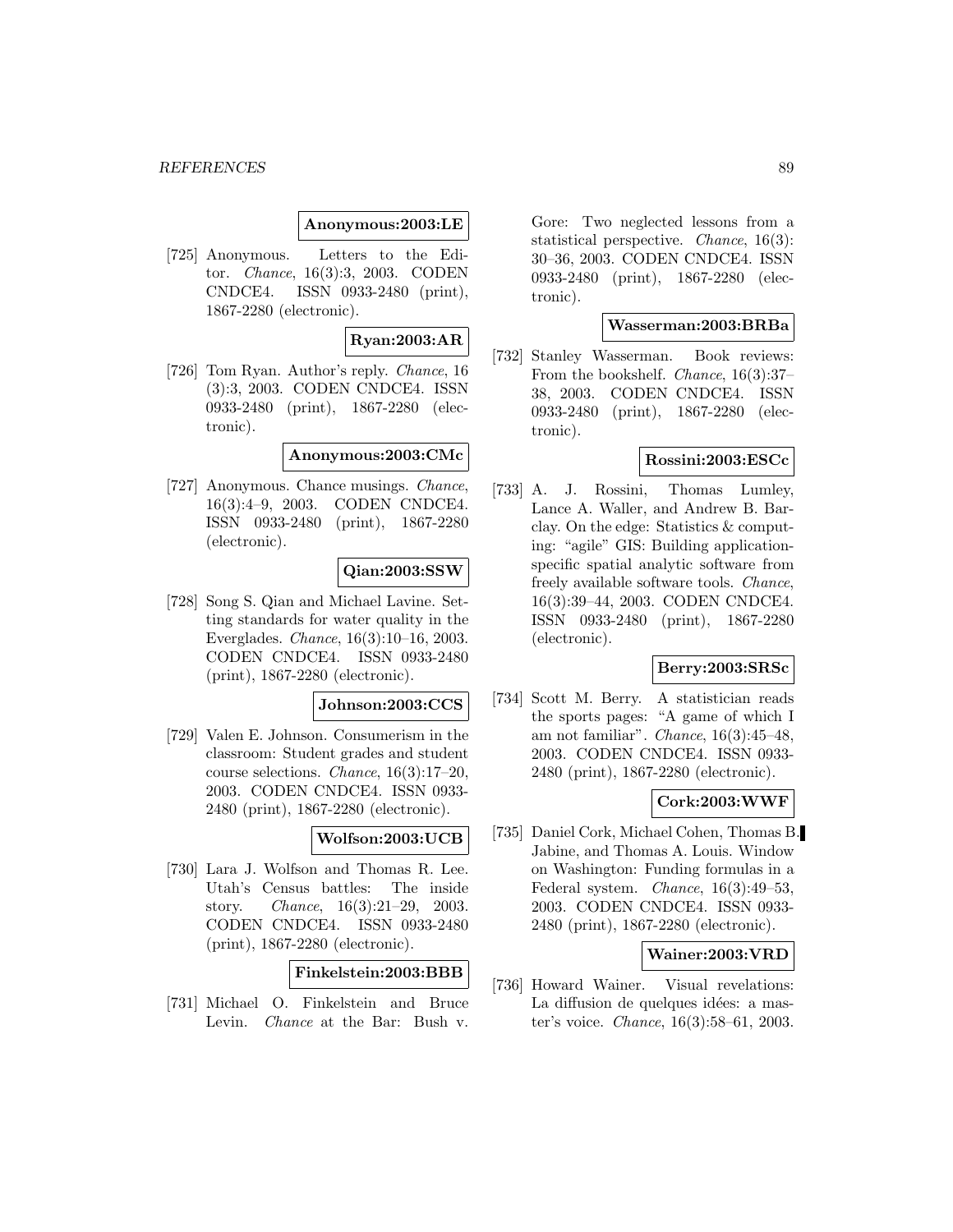CODEN CNDCE4. ISSN 0933-2480 (print), 1867-2280 (electronic).

### **Stangl:2003:EWT**

[737] Dalene Stangl. From the Editor welcome and thank you. Chance, 16(4):3, 2003. CODEN CNDCE4. ISSN 0933- 2480 (print), 1867-2280 (electronic).

# **Smith:2003:LED**

[738] Richard L. Smith. Letter to the Editor: Discussion of "Bush v. Gore... ". Chance, 16(4):4–5, 2003. CODEN CNDCE4. ISSN 0933-2480 (print), 1867-2280 (electronic).

## **Banks:2003:PFB**

[739] David Banks. Proteomics: A frontier between genomics and metabolomics. Chance, 16(4):6–7, 2003. CODEN CNDCE4. ISSN 0933-2480 (print), 1867-2280 (electronic).

#### **Banks:2003:FCS**

[740] David Banks and Emmanuel Petricoin. Finding cancer signals in mass spectrometry data. *Chance*,  $16(4):8-12$ , 57, 2003. CODEN CNDCE4. ISSN 0933- 2480 (print), 1867-2280 (electronic).

## **Roy:2003:ATD**

[741] Anindya Roy, Françoise Seillier-Moiseiwitsch, Kwan R. Lee, Yaming Hang, Mark Marten, and Babu Raman. Analyzing two-dimensional gel images. Chance, 16(4):13–18, 2003. CODEN CNDCE4. ISSN 0933-2480 (print), 1867-2280 (electronic).

## **Hawkins:2003:EBS**

[742] Douglas M. Hawkins, Russell D. Wolfinger, Li Liu, and S. Stanley

Young. Exploring blood spectra for signs of ovarian cancer. Chance, 16(4): 19–23, 2003. CODEN CNDCE4. ISSN 0933-2480 (print), 1867-2280 (electronic).

# **Liggett:2003:LMS**

[743] Walter Liggett, Lisa Cazares, and O. John Semmes. A look at mass spectral measurement. Chance, 16(4):24– 28, 2003. CODEN CNDCE4. ISSN 0933-2480 (print), 1867-2280 (electronic).

### **Thiele:2003:MSB**

[744] Herbert Thiele. Mass spectrometry and bioinformatics in proteomics. Chance, 16(4):29–36, 2003. CODEN CNDCE4. ISSN 0933-2480 (print), 1867-2280 (electronic).

## **Finkelstein:2003:BBS**

[745] Michael O. Finkelstein and Bruce Levin. Chance at the Bar: A statistical portrait of the handgun industry. Chance, 16(4):37–40, 2003. CODEN CNDCE4. ISSN 0933-2480 (print), 1867-2280 (electronic).

### **Christiansen:2003:HYH**

[746] Cindy Christiansen and Mark Glickman. Here's to your health: Statistics: Keeping pace with the medical technology revolution. Chance, 16(4):41–44, 2003. CODEN CNDCE4. ISSN 0933- 2480 (print), 1867-2280 (electronic).

#### **Wainer:2003:VRP**

[747] Howard Wainer. Visual revelations: A political statistic. Chance, 16(4):45–47, 2003. CODEN CNDCE4. ISSN 0933- 2480 (print), 1867-2280 (electronic).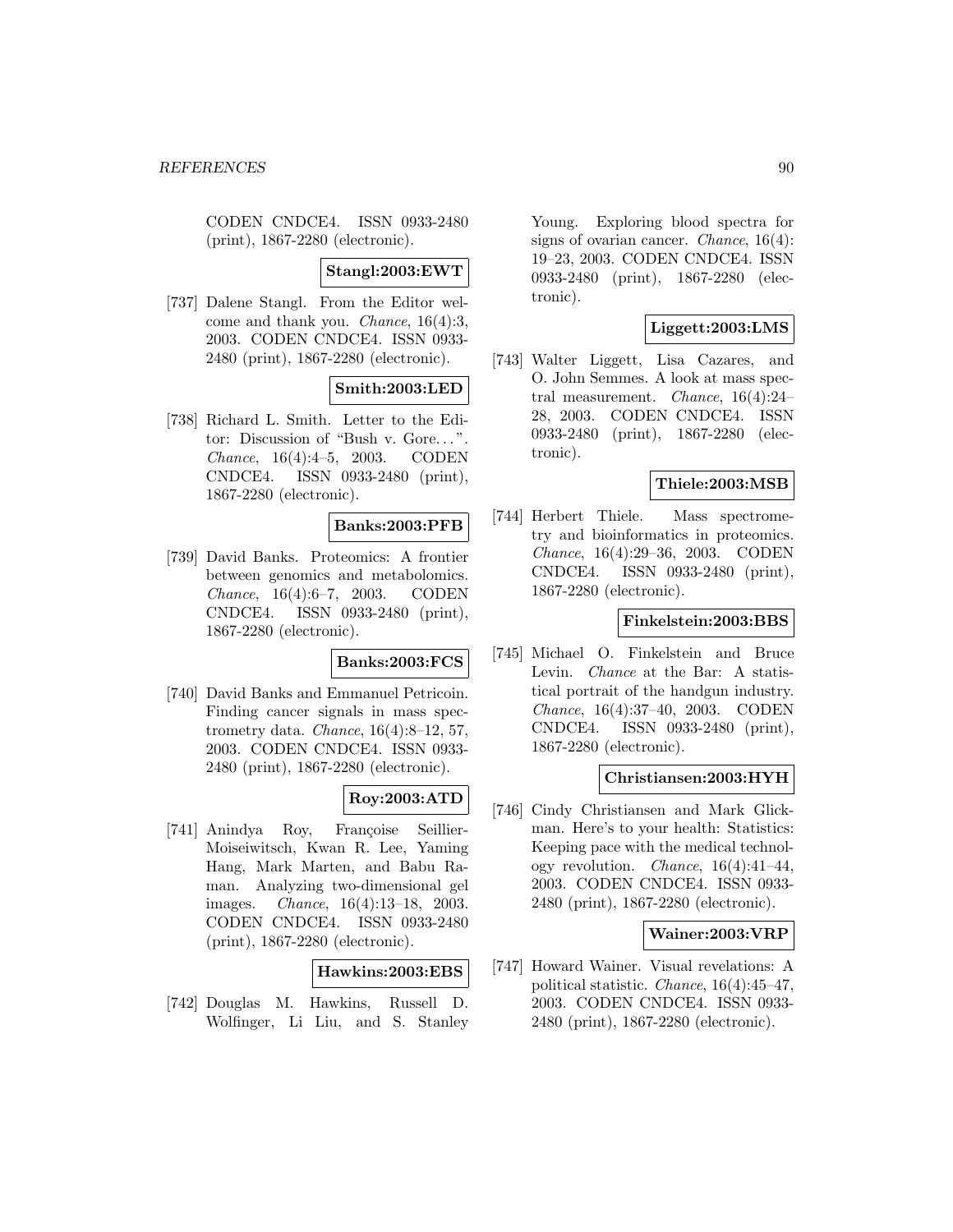### **Wasserman:2003:BRc**

[748] Stanley Wasserman. Book reviews. Chance, 16(4):48–49, 2003. CODEN CNDCE4. ISSN 0933-2480 (print), 1867-2280 (electronic).

### **Cork:2003:WWC**

[749] Daniel Cork and Michael Cohen. Window on Washington: The Congress and statistics. Chance, 16(4):54–57, 2003. CODEN CNDCE4. ISSN 0933-2480 (print), 1867-2280 (electronic).

#### **Anonymous:2003:IV**

[750] Anonymous. Index to volume 16. Chance, 16(4):62–63, 2003. CODEN CNDCE4. ISSN 0933-2480 (print), 1867-2280 (electronic).

#### **Anonymous:2003:EBP**

[751] Anonymous. Editorial Board page. Chance, 16(4):ebi, 2003. CODEN CNDCE4. ISSN 0933-2480 (print), 1867-2280 (electronic).

#### **Anonymous:2004:CMa**

[752] Anonymous. Chance musings. Chance, 17(1):3–5, 2004. CODEN CNDCE4. ISSN 0933-2480 (print), 1867-2280 (electronic).

### **Kettenring:2004:SC**

[753] Jon Kettenring. Statistics and counterterrorism. Chance, 17(1):6–7, 2004. CODEN CNDCE4. ISSN 0933-2480 (print), 1867-2280 (electronic).

## **Marchette:2004:SAN**

[754] David J. Marchette and Edward J. Wegman. Statistical analysis of network data for cybersecurity. Chance, 17(1):8–18, 2004. CODEN CNDCE4.

ISSN 0933-2480 (print), 1867-2280 (electronic).

# **Stoto:2004:SSI**

[755] Michael A. Stoto, Matthias Schonlau, and Louis T. Mariano. Syndromic surveillance: Is it worth the effort? Chance, 17(1):19–24, 2004. CODEN CNDCE4. ISSN 0933-2480 (print), 1867-2280 (electronic).

# **Gomatam:2004:RLC**

[756] Shanti Gomatam and Michael D. Larsen. Record linkage and counterterrorism. Chance, 17(1):25–29, 2004. CODEN CNDCE4. ISSN 0933-2480 (print), 1867-2280 (electronic).

# **Rukhin:2004:RPB**

[757] Andrew L. Rukhin. The recognition problem of biometrics. Chance, 17(1): 30–34, 2004. CODEN CNDCE4. ISSN 0933-2480 (print), 1867-2280 (electronic).

# **Finkelstein:2004:BBSa**

[758] Michael O. Finkelstein and Bruce Levin. Chance at the Bar: Statistical proof of discrimination in peremptory challenges. Chance, 17(1):35–38, 2004. CODEN CNDCE4. ISSN 0933- 2480 (print), 1867-2280 (electronic).

### **Christiansen:2004:HYHa**

[759] Cindy Christiansen and Mark Glickman. Here's to your health: Is there one best model of care for children orphaned by AIDS?: A multinational perspective and how statistics can help. Chance, 17(1):39–43, 2004. CODEN CNDCE4. ISSN 0933-2480 (print), 1867-2280 (electronic).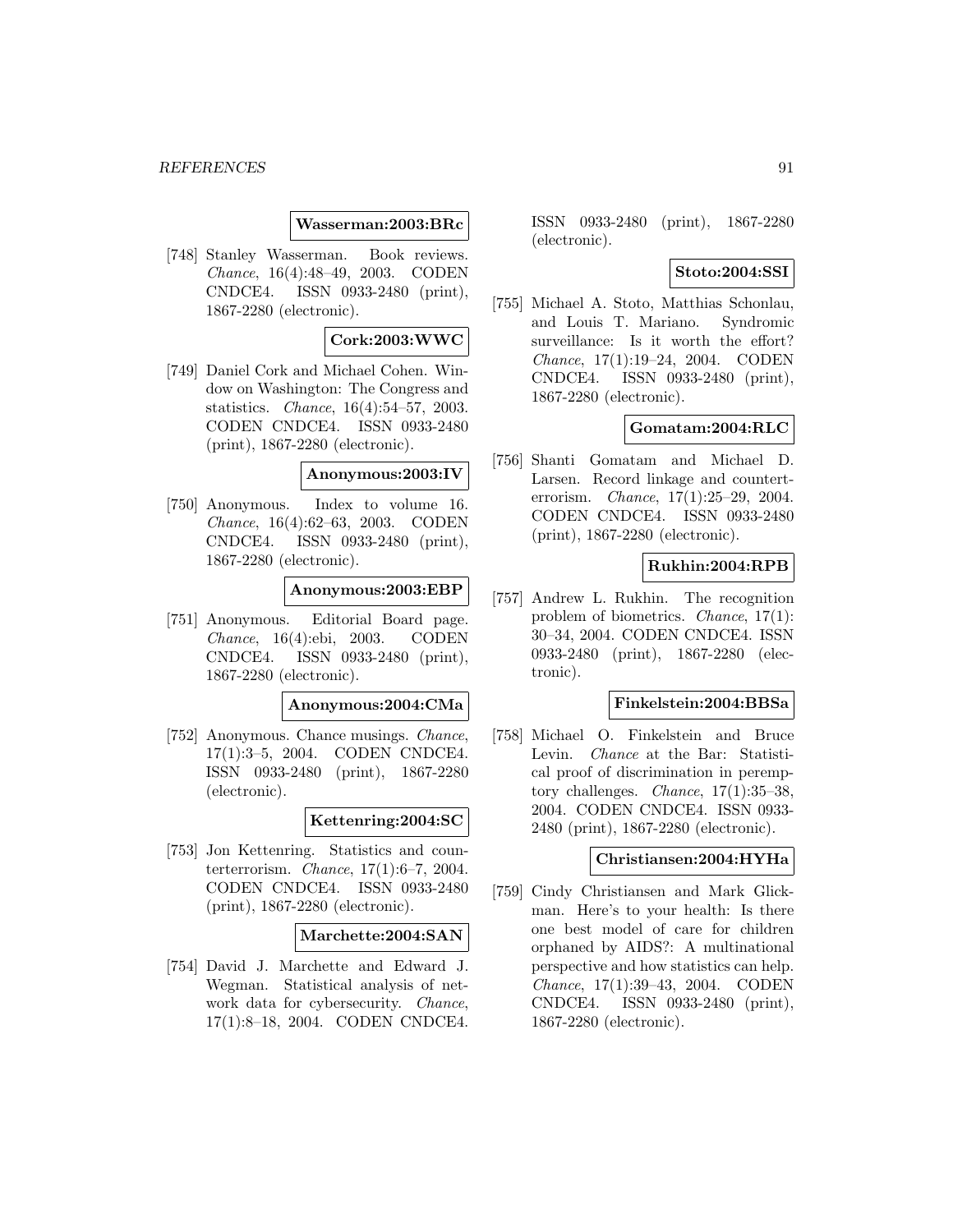# **Wainer:2004:VRNa**

[760] Howard Wainer and Henry Braun. Visual revelations: Numbers and the remembrance of things past. Chance, 17 (1):44–48, 2004. CODEN CNDCE4. ISSN 0933-2480 (print), 1867-2280 (electronic).

# **Rossini:2004:ESCa**

[761] A. J. Rossini and Thomas Lumley. On the edge: Statistics & computing: Building a better mailtrap. Chance, 17(1):49–52, 2004. CODEN CNDCE4. ISSN 0933-2480 (print), 1867-2280 (electronic).

## **Berry:2004:SRSa**

[762] Scott M. Berry. A statistician reads the sports pages: The black cat unmasked. Chance, 17(1):53–56, 2004. CODEN CNDCE4. ISSN 0933-2480 (print), 1867-2280 (electronic).

#### **Cork:2004:WW**

[763] Daniel Cork and Michael Cohen. Window on Washington. Chance, 17(1):59– 62, 2004. CODEN CNDCE4. ISSN 0933-2480 (print), 1867-2280 (electronic).

#### **Anonymous:2004:CMb**

[764] Anonymous. Chance musings. Chance, 17(2):3–4, 2004. CODEN CNDCE4. ISSN 0933-2480 (print), 1867-2280 (electronic).

#### **Berry:2004:IAT**

[765] Donald A. Berry and LeeAnn Chastain. Inferences about testosterone abuse among athletes. *Chance*,  $17(2):5-8$ , 2004. CODEN CNDCE4. ISSN 0933- 2480 (print), 1867-2280 (electronic).

# **Bishop:2004:DCS**

[766] Todd Bishop and Byron J. Gajewski. Drafting a career in sports: Determining underclassmen college players' stock in the NBA draft. Chance, 17(2): 9–12, 2004. CODEN CNDCE4. ISSN 0933-2480 (print), 1867-2280 (electronic).

### **Mitchell:2004:DDT**

[767] Heather Mitchell and Mark F. Stewart. Does drug-testing deter participation in athletic events? EPO and the Sydney Olympics. Chance, 17(2):13–18, 2004. CODEN CNDCE4. ISSN 0933- 2480 (print), 1867-2280 (electronic).

### **Wainer:2004:HMD**

[768] Howard Wainer, Brent Bridgeman, Michelle Najarian, and Catherine Trapani. How much does extra time on the SAT help? Chance,  $17(2):19-24$ , 2004. CODEN CNDCE4. ISSN 0933- 2480 (print), 1867-2280 (electronic).

#### **Martonosi:2004:TA**

[769] Susan Martonosi and Arnold Barnett. Terror is in the air. Chance, 17(2):25– 27, 2004. CODEN CNDCE4. ISSN 0933-2480 (print), 1867-2280 (electronic).

# **Gelman:2004:RDN**

[770] Andrew Gelman. 55,000 residents desperately need your help! Chance, 17 (2):28–31, 2004. CODEN CNDCE4. ISSN 0933-2480 (print), 1867-2280 (electronic).

### **Grimshaw:2004:TYU**

[771] Scott D. Grimshaw, Howard B. Christensen, David B. Magleby, and Kelly D.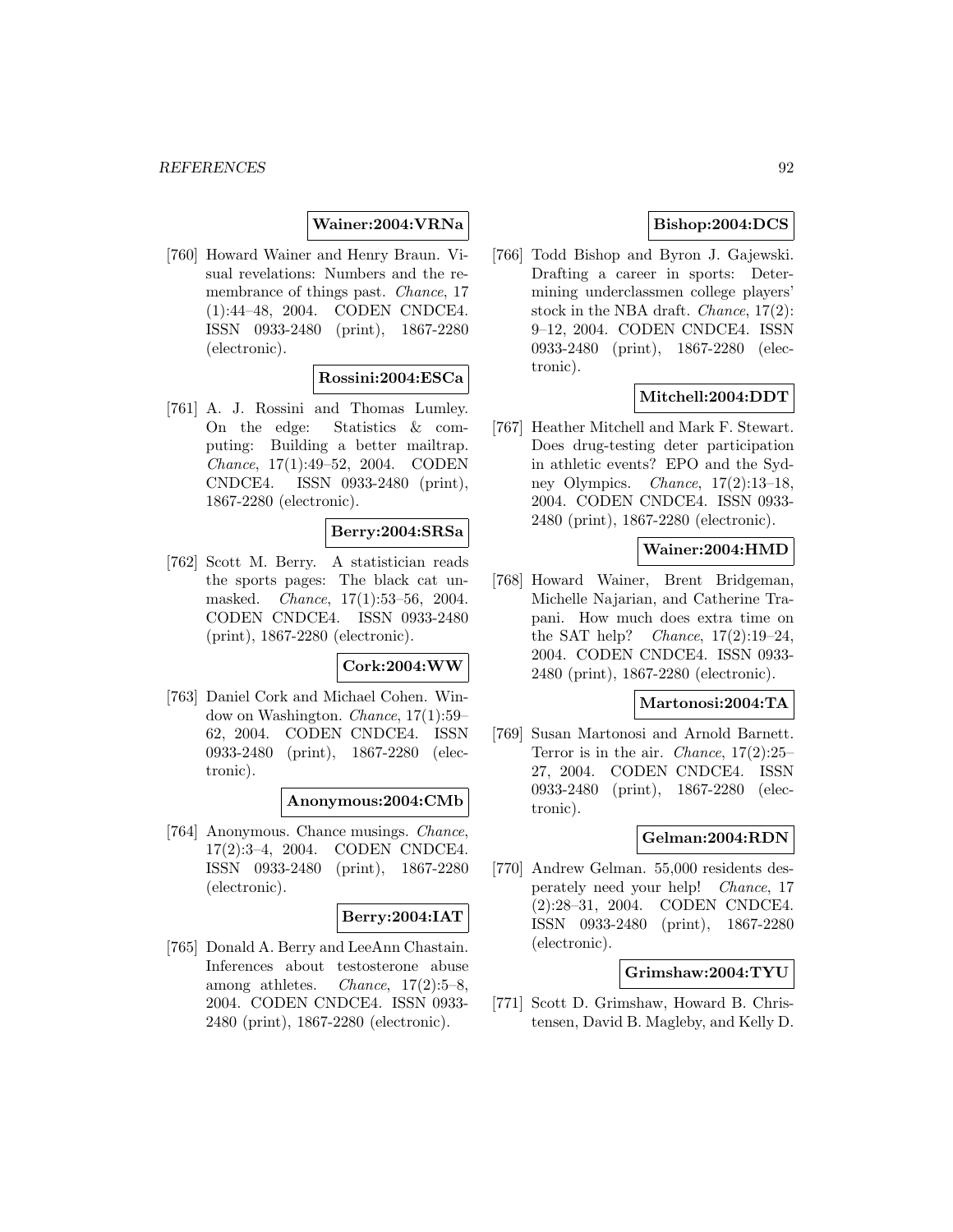#### *REFERENCES* 93

Patterson. Twenty years of the Utah colleges exit poll: Learning by doing. Chance, 17(2):32–38, 2004. CODEN CNDCE4. ISSN 0933-2480 (print), 1867-2280 (electronic).

## **Finkelstein:2004:BBE**

[772] Michael O. Finkelstein and Bruce Levin. Chance at the Bar: Epidemiologic evidence in the silicone breast implant cases. Chance, 17(2):39–43, 2004. CODEN CNDCE4. ISSN 0933-2480 (print), 1867-2280 (electronic).

#### **Anonymous:2004:C**

[773] Anonymous. Correction. Chance, 17 (2):43, 2004. CODEN CNDCE4. ISSN 0933-2480 (print), 1867-2280 (electronic).

#### **Christiansen:2004:HYHb**

[774] Cindy Christiansen, Mark Glickman, and Bei-Hung Chang. Here's to your health: Studying complementary and alternative medicine in the United States. Chance, 17(2):44–47, 2004. CODEN CNDCE4. ISSN 0933-2480 (print), 1867-2280 (electronic).

## **Wainer:2004:VRNb**

[775] Howard Wainer and Michael Friendly. Visual revelations: Nobody's perfect. Chance, 17(2):48–51, 2004. CODEN CNDCE4. ISSN 0933-2480 (print), 1867-2280 (electronic).

# **Rossini:2004:ESCb**

[776] A. J. Rossini and Thomas Lumley. On the edge: Statistics & computing: Sustainable sources of randomness. Chance, 17(2):52–54, 2004. CODEN CNDCE4. ISSN 0933-2480 (print), 1867-2280 (electronic).

# **Berry:2004:SRSb**

[777] Scott M. Berry and Berry Consultants. A statistician reads the sports pages: Hired to be fired. *Chance*,  $17(2):55-59$ , 2004. CODEN CNDCE4. ISSN 0933- 2480 (print), 1867-2280 (electronic).

# **Anonymous:2004:CMc**

[778] Anonymous. Chance musings. Chance, 17(3):3–4, 2004. CODEN CNDCE4. ISSN 0933-2480 (print), 1867-2280 (electronic).

#### **Fienberg:2004:MRC**

[779] Stephen E. Fienberg and Aleksandra B. Slavkovic. Making the release of confidential data from multi-way tables count. Chance, 17(3):5–10, 2004. CODEN CNDCE4. ISSN 0933-2480 (print), 1867-2280 (electronic).

## **Reiter:2004:NAD**

[780] Jerome P. Reiter. New approaches to data dissemination: A glimpse into the future (?). Chance, 17(3):11–15, 2004. CODEN CNDCE4. ISSN 0933-2480 (print), 1867-2280 (electronic).

# **Duncan:2004:DRV**

[781] George T. Duncan and S. Lynne Stokes. Disclosure risk vs. data utility: the  $R-U$  confidentiality map as applied to topcoding. *Chance*,  $17(3):16-20$ , 2004. CODEN CNDCE4. ISSN 0933- 2480 (print), 1867-2280 (electronic).

#### **Wallman:2004:ICI**

[782] Katherine K. Wallman and Brian A. Harris-Kojetin. Implementing the Confidential Information Protection and Statistical Efficiency Act of 2002. Chance, 17(3):21–25, 2004. CODEN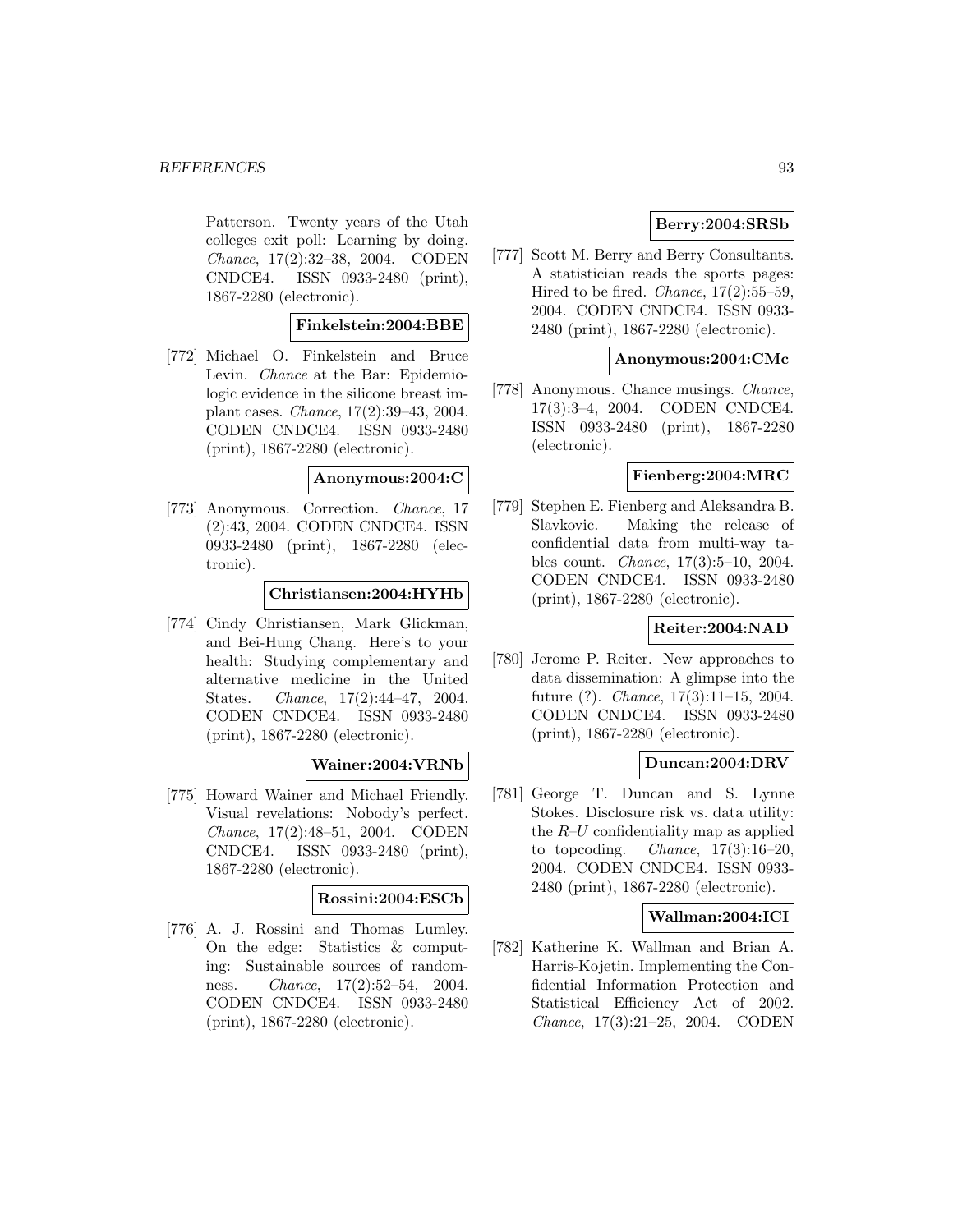CNDCE4. ISSN 0933-2480 (print), 1867-2280 (electronic).

# **Karr:2004:AID**

[783] Alan F. Karr, Xiaodong Lin, Ashish P. Sanil, and Jerome P. Reiter. Analysis of integrated data without data integration. Chance, 17(3):26–29, 2004. CODEN CNDCE4. ISSN 0933-2480 (print), 1867-2280 (electronic).

# **Singer:2004:CRP**

[784] Eleanor Singer. Confidentiality, risk perception, and survey participation. Chance, 17(3):30–34, 2004. CODEN CNDCE4. ISSN 0933-2480 (print), 1867-2280 (electronic).

# **Straf:2004:FTM**

[785] Miron L. Straf. Fostering trust to motivate responses: It's not just a matter of confidentiality. Chance, 17(3):35–36, 2004. CODEN CNDCE4. ISSN 0933- 2480 (print), 1867-2280 (electronic).

# **Albert:2004:STP**

[786] Jim Albert. Streakiness in team performance. Chance, 17(3):37–43, 2004. CODEN CNDCE4. ISSN 0933-2480 (print), 1867-2280 (electronic).

#### **Finkelstein:2004:BBB**

[787] Michael O. Finkelstein and Bruce Levin. Chance at the Bar: Bullet lead as forensic evidence. Chance, 17(3):44– 47, 2004. CODEN CNDCE4. ISSN 0933-2480 (print), 1867-2280 (electronic).

**Christiansen:2004:HYHc**

[788] Cindy Christiansen, Mark Glickman, and Nicole A. Lazar. Here's to your health: Numbers on the brain: The role of statistics in the analysis of functional magnetic resonance images. Chance, 17(3):48–51, 2004. CODEN CNDCE4. ISSN 0933-2480 (print), 1867-2280 (electronic).

# **Berry:2004:SRSc**

[789] Scott M. Berry and Berry Consultants. A statistician reads the sports pages: Order, by "The Book". Chance, 17(3): 52–55, 2004. CODEN CNDCE4. ISSN 0933-2480 (print), 1867-2280 (electronic).

## **Cork:2004:WWB**

[790] Daniel Cork, Michael Cohen, David M. Talan, James R. Spletzer, and Richard L. Clayton. Window on Washington: Business employment dynamics. Chance, 17(3):58–61, 2004. CODEN CNDCE4. ISSN 0933-2480 (print), 1867-2280 (electronic).

#### **Anonymous:2004:CMd**

[791] Anonymous. Chance musings. Chance, 17(4):3–6, 2004. CODEN CNDCE4. ISSN 0933-2480 (print), 1867-2280 (electronic).

# **Beran:2004:MCF**

[792] Jan Beran. Music — chaos, fractals, and information. Chance, 17(4):7–16, 2004. CODEN CNDCE4. ISSN 0933- 2480 (print), 1867-2280 (electronic).

#### **Raphael:2004:MAS**

[793] Christopher Raphael. Musical accompaniment systems. Chance, 17(4):17– 22, 2004. CODEN CNDCE4. ISSN 0933-2480 (print), 1867-2280 (electronic).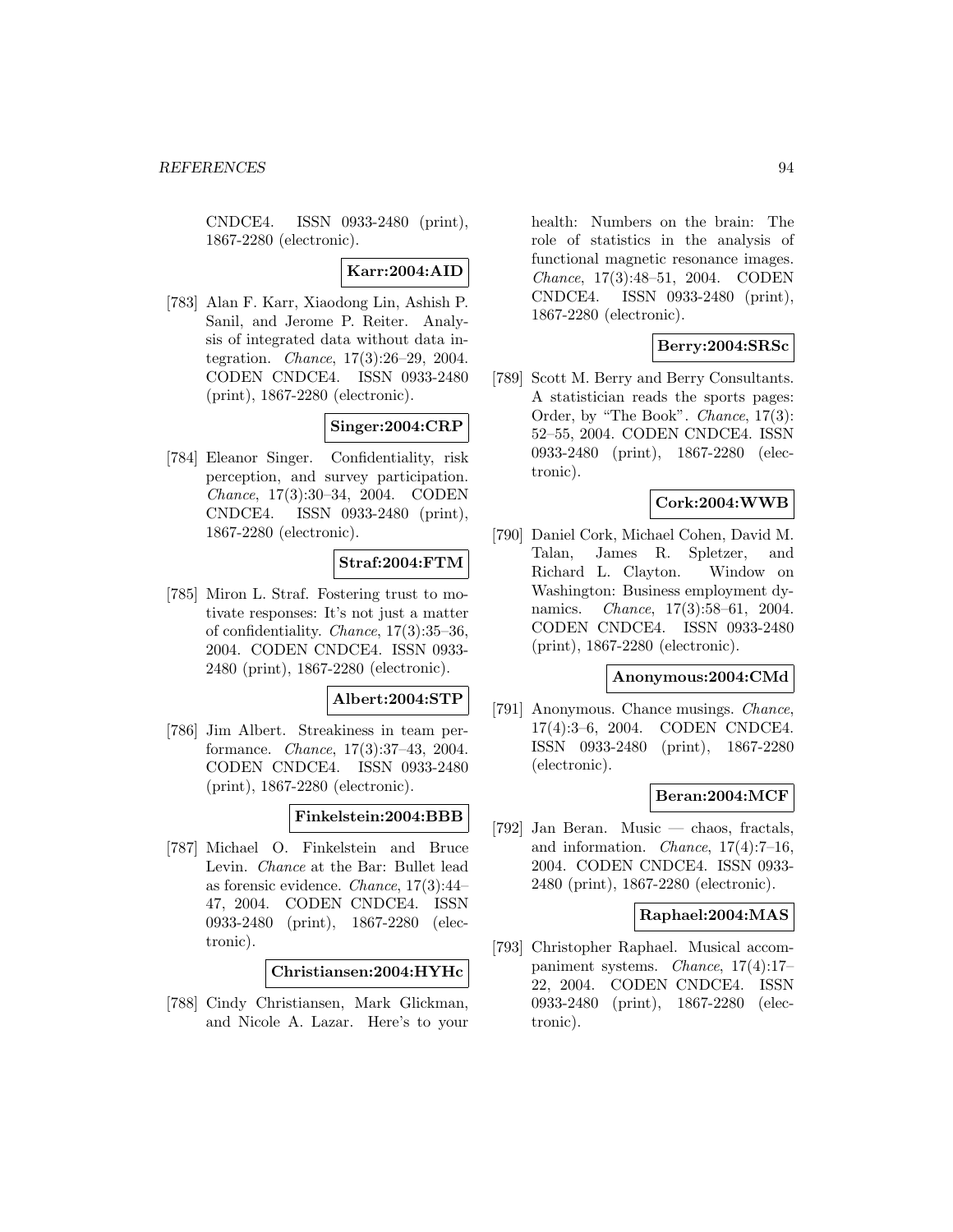## **Godsill:2004:CMM**

[794] Simon Godsill. Computational modeling of musical signals. Chance, 17(4): 23–29, 2004. CODEN CNDCE4. ISSN 0933-2480 (print), 1867-2280 (electronic).

### **Irizarry:2004:PMI**

[795] Rafael A. Irizarry. Parameters with musical interpretations. Chance, 17(4): 30–38, 2004. CODEN CNDCE4. ISSN 0933-2480 (print), 1867-2280 (electronic).

### **Finkelstein:2004:BBSb**

[796] Michael O. Finkelstein and Bruce Levin. Chance at the Bar: Stopping rules in clinical trials. Chance, 17(4): 39–42, 2004. CODEN CNDCE4. ISSN 0933-2480 (print), 1867-2280 (electronic).

# **Wainer:2004:VRC**

[797] Howard Wainer. Visual revelations: Curbstoning IQ and the 2000 Presidential Election. Chance, 17(4):43–46, 2004. CODEN CNDCE4. ISSN 0933- 2480 (print), 1867-2280 (electronic).

## **Berry:2004:SRSd**

[798] Scott M. Berry, Berry Consultants, and Craig Wood. A statistician reads the sports pages: The cold-foot effect. Chance, 17(4):47–51, 2004. CODEN CNDCE4. ISSN 0933-2480 (print), 1867-2280 (electronic).

#### **Cork:2004:WWS**

[799] Daniel Cork, Michael Cohen, and Arthur Fries. Window on Washington: Statistics counts! Examples of the impact of statistical analyses on the operational test and evaluation of major defense systems. Chance, 17(4):55–60, 2004. CODEN CNDCE4. ISSN 0933- 2480 (print), 1867-2280 (electronic).

# **Anonymous:2004:IV**

[800] Anonymous. Index to volume 17. Chance, 17(4):61–62, 2004. CODEN CNDCE4. ISSN 0933-2480 (print), 1867-2280 (electronic).

#### **Anonymous:2004:EBP**

[801] Anonymous. Editorial Board page. Chance, 17(4):ebi, 2004. CODEN CNDCE4. ISSN 0933-2480 (print), 1867-2280 (electronic).

#### **Anonymous:2005:EBa**

[802] Anonymous. Editorial Board. Chance, 18(1):2, 2005. CODEN CNDCE4. ISSN 0933-2480 (print), 1867-2280 (electronic).

## **Potthoff:2005:LEN**

[803] Richard F. Potthoff. Letter to the Editor: A neglected issue in Florida in 2000? Chance, 18(1):3–4, 2005. CODEN CNDCE4. ISSN 0933-2480 (print), 1867-2280 (electronic). See reply [804].

#### **Anonymous:2005:ER**

[804] Anonymous. The Editors' reply. Chance, 18(1):4, 2005. CODEN CNDCE4. ISSN 0933-2480 (print), 1867-2280 (electronic). See [803].

# **Rosenbaum:2005:RE**

[805] Paul R. Rosenbaum. Reasons for effects. Chance, 18(1):5–10, 2005. CODEN CNDCE4. ISSN 0933-2480 (print), 1867-2280 (electronic).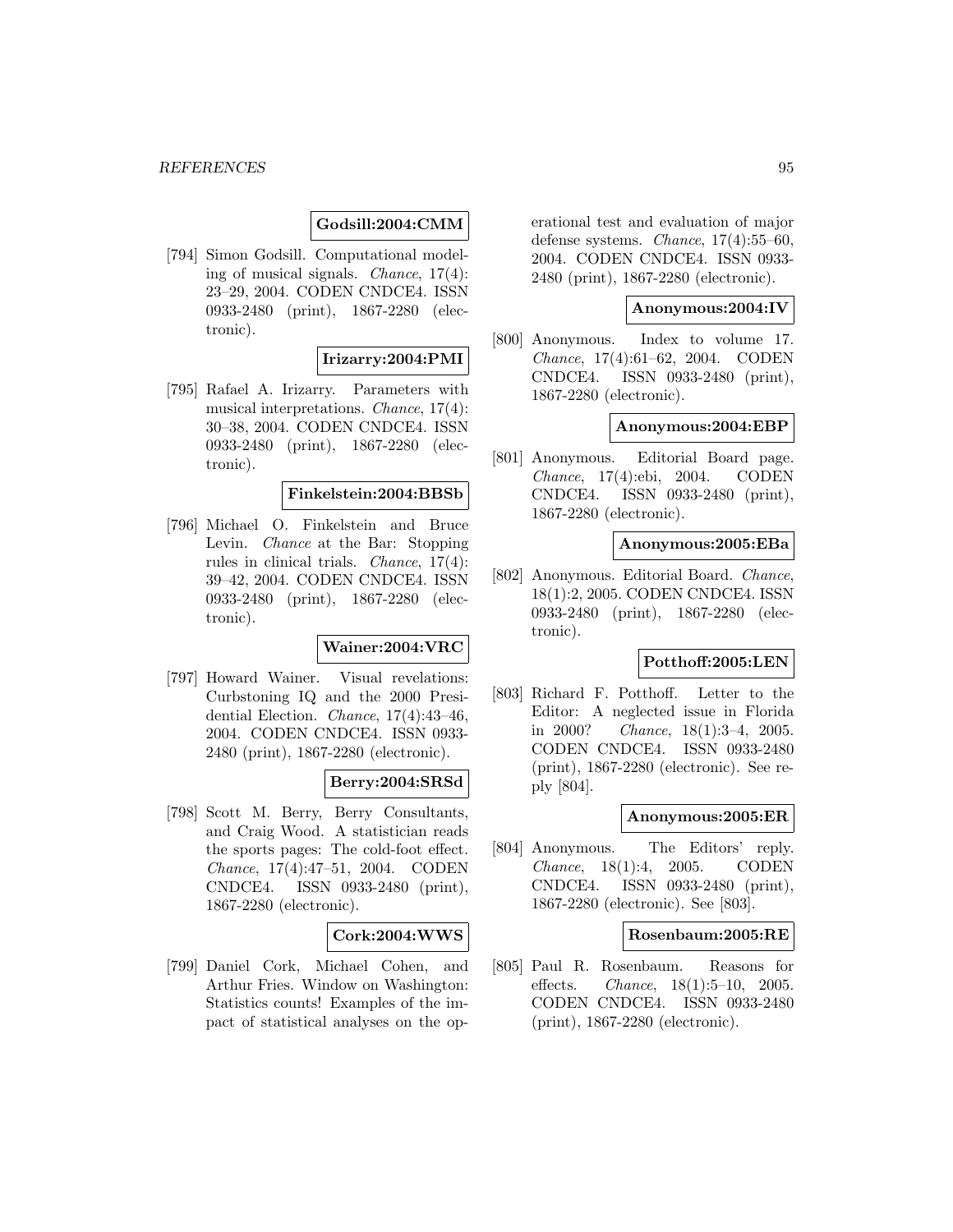### **Horton:2005:SSD**

[806] Nicholas J. Horton and Emily C. Shapiro. Statistical sleuthing during epidemics: Maternal influenza and schizophrenia. Chance,  $18(1):11-19$ , 2005. CODEN CNDCE4. ISSN 0933- 2480 (print), 1867-2280 (electronic).

# **Redelmeier:2005:DFC**

[807] Donald A. Redelmeier and Craig L. Stewart. Do fatal crashes increase following a Super Bowl telecast? Chance, 18(1):19–24, 2005. CODEN CNDCE4. ISSN 0933-2480 (print), 1867-2280 (electronic).

### **Falk:2005:ASB**

[808] Ruma Falk, Avital Lann, and Shmuel Zamir. Average speed bumps: Four perspectives on averaging speeds. Chance, 18(1):25–32, 2005. CODEN CNDCE4. ISSN 0933-2480 (print), 1867-2280 (electronic).

#### **Gideon:2005:DBH**

[809] Rudy A. Gideon. The distribution of bridge hands in newspapers. Chance, 18(1):33–37, 2005. CODEN CNDCE4. ISSN 0933-2480 (print), 1867-2280 (electronic).

#### **Christiansen:2005:HYH**

[810] Cindy Christiansen, Mark. Glickman, Sarah Michalak, and Greg Wilson. Here's to your health: Reconsidering smallpox. *Chance*, 18(1):38-43, 2005. CODEN CNDCE4. ISSN 0933-2480 (print), 1867-2280 (electronic).

## **Finkelstein:2005:BBS**

[811] Michael O. Finkelstein and Bruce Levin. Chance at the Bar: Statistical

evidence in an education finance case. Chance, 18(1):44–47, 2005. CODEN CNDCE4. ISSN 0933-2480 (print), 1867-2280 (electronic).

# **Berry:2005:SRSa**

[812] Scott M. Berry. A statistician reads the sports pages: Nature, nurture, or culture. Chance, 18(1):48–53, 2005. CODEN CNDCE4. ISSN 0933-2480 (print), 1867-2280 (electronic).

### **Jabine:2005:PCSa**

[813] Thomas B. Jabine. Puzzle corner statistical cryptic puzzle no. 17. Chance, 18(1):54–55, 2005. CODEN CNDCE4. ISSN 0933-2480 (print), 1867-2280 (electronic).

# **Cork:2005:WWH**

[814] Daniel Cork, Michael Cohen, and Mary Dorinda Allard. Window on Washington: How Americans spend their time: A first look at the new American time use survey. Chance, 18 (1):56–62, 2005. CODEN CNDCE4. ISSN 0933-2480 (print), 1867-2280 (electronic).

### **Anonymous:2005:AAa**

[815] Anonymous. About the authors. Chance, 18(1):63–64, 2005. CODEN CNDCE4. ISSN 0933-2480 (print), 1867-2280 (electronic).

### **Anonymous:2005:EBb**

[816] Anonymous. Editorial Board. Chance, 18(2):2, 2005. CODEN CNDCE4. ISSN 0933-2480 (print), 1867-2280 (electronic).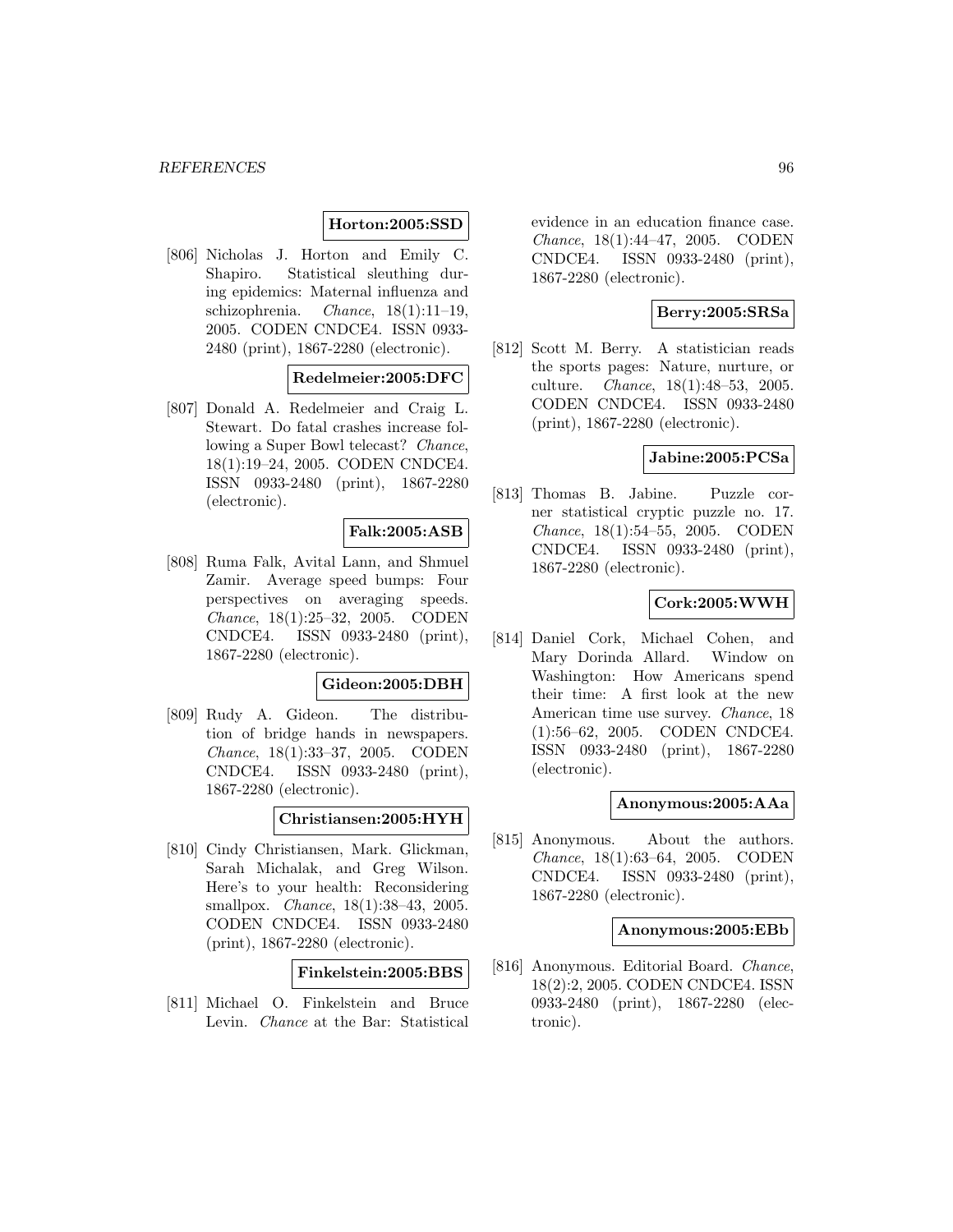### **Meyer:2005:WWA**

[817] Mary C. Meyer and Tremika Finney. Who wants airbags? Chance, 18(2): 3–16, 2005. CODEN CNDCE4. ISSN 0933-2480 (print), 1867-2280 (electronic). See discussion [818, 913, 914, 963].

#### **Anonymous:2005:RDW**

[818] Anonymous. Reply to discussion of "who wants airbags?". Chance, 18(2): 16, 2005. CODEN CNDCE4. ISSN 0933-2480 (print), 1867-2280 (electronic). See [817].

#### **Kahane:2005:DWW**

[819] Charles J. Kahane. Discussion: "Who wants airbags?". Chance, 18(2):16, 2005. CODEN CNDCE4. ISSN 0933- 2480 (print), 1867-2280 (electronic).

# **Wainer:2005:WIE**

[820] Howard Wainer and William P. Skorupski. Was it ethnic and social-class bias or statistical artifact? Logical and empirical evidence against Freedle's method for reestimating SAT scores. Chance, 18(2):17–24, 2005. CODEN CNDCE4. ISSN 0933-2480 (print), 1867-2280 (electronic).

## **Kaplan:2005:ESC**

[821] Jack Kaplan. The effectiveness of SAT coaching on math SAT scores. Chance, 18(2):25–34, 2005. CODEN CNDCE4. ISSN 0933-2480 (print), 1867-2280 (electronic).

# **Banks:2005:SAT**

[822] David Banks, Maria J. Sirois, and Raphel O. Thattil. Statistical aspects of tsunami response. Chance, 18(2):35– 40, 2005. CODEN CNDCE4. ISSN 0933-2480 (print), 1867-2280 (electronic).

## **Hannum:2005:RBU**

[823] Robert C. Hannum. Risky business: The use and misuse of statistics in casino gaming. *Chance*,  $18(2):41-47$ , 2005. CODEN CNDCE4. ISSN 0933- 2480 (print), 1867-2280 (electronic).

## **Hombas:2005:GGA**

[824] Vassilios C. Hombas and Christos P. Baloglou. Gambling in Greek antiquity. Chance, 18(2):49–50, 2005. CODEN CNDCE4. ISSN 0933-2480 (print), 1867-2280 (electronic).

# **Wainer:2005:VRS**

[825] Howard Wainer. Visual revelations: Stumbling on the path toward the visual communication of complexity. Chance, 18(2):53–54, 2005. CODEN CNDCE4. ISSN 0933-2480 (print), 1867-2280 (electronic).

# **Berry:2005:SPF**

[826] Scott M. Berry. Is second place the first loser? Chance, 18(2):55–59, 2005. CODEN CNDCE4. ISSN 0933-2480 (print), 1867-2280 (electronic).

## **Jabine:2005:PCSb**

[827] Thomas B. Jabine. Puzzle corner statistical spiral cryptic no. 7. Chance, 18(2):60–61, 2005. CODEN CNDCE4. ISSN 0933-2480 (print), 1867-2280 (electronic).

# **Anonymous:2005:AAb**

[828] Anonymous. About the authors. Chance, 18(2):63–64, 2005. CODEN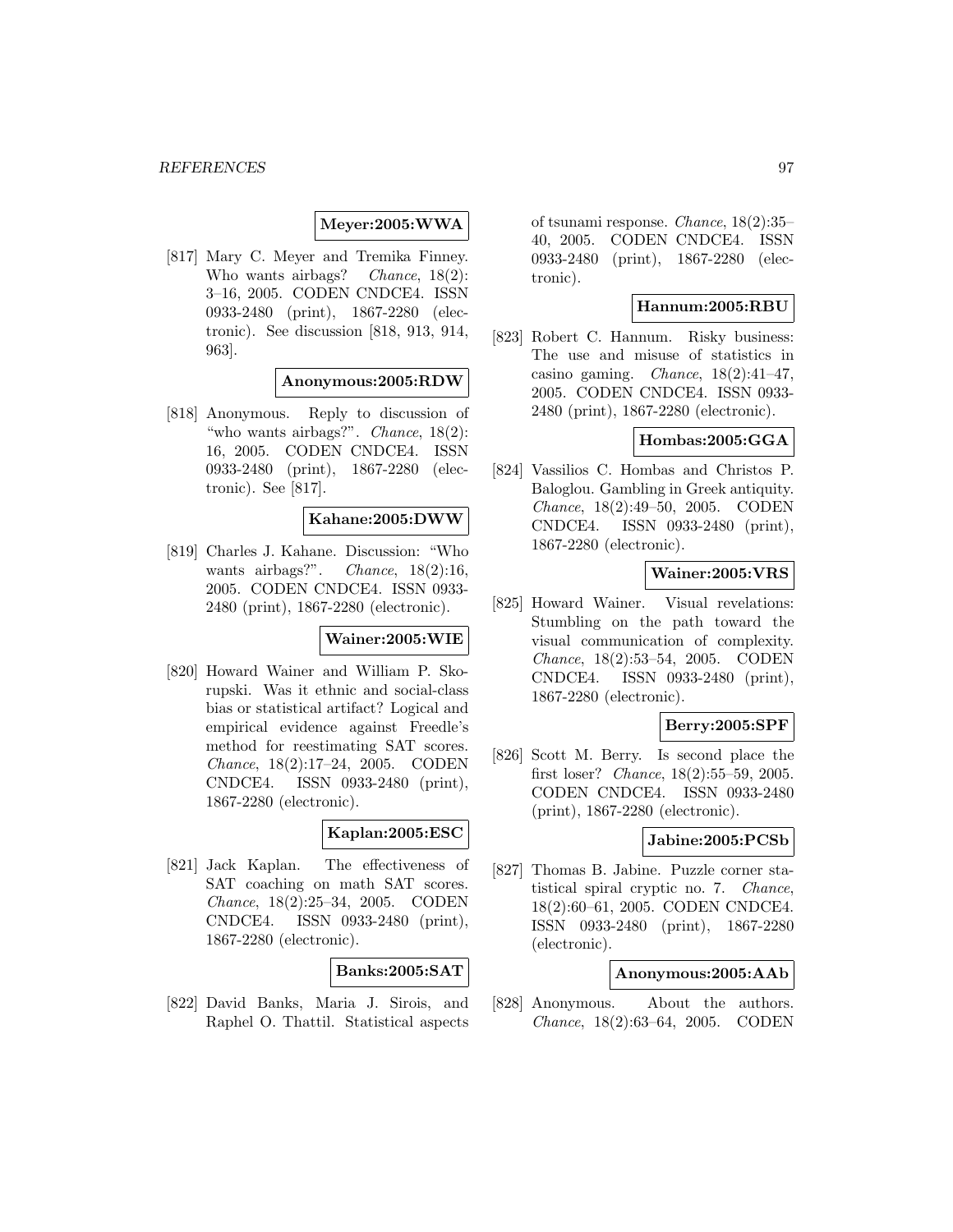CNDCE4. ISSN 0933-2480 (print), 1867-2280 (electronic).

**Anonymous:2005:EBc**

[829] Anonymous. Editorial Board. Chance, 18(3):2, 2005. CODEN CNDCE4. ISSN 0933-2480 (print), 1867-2280 (electronic).

## **Wilburn:2005:MDT**

[830] John Bart Wilburn. Missile detection and tracking in satellite imagery. Chance, 18(3):3–7, 2005. CODEN CNDCE4. ISSN 0933-2480 (print), 1867-2280 (electronic).

## **Weil:2005:ARR**

[831] Roman L. Weil. Analysis of reserve and regular bottlings: Why pay for a difference only the critics claim to notice? *Chance*, 18(3):9–15, 2005. CODEN CNDCE4. ISSN 0933-2480 (print), 1867-2280 (electronic).

#### **Durdan:2005:ESC**

[832] Simon F. Durdan, Daniela Ferrero, and Frank Harary. On the evolution of square-cell animals. Chance, 18(3):16– 19, 2005. CODEN CNDCE4. ISSN 0933-2480 (print), 1867-2280 (electronic).

# **Helman:2005:RF**

[833] Danny Helman. Reversal of fortunes. Chance, 18(3):20–22, 2005. CODEN CNDCE4. ISSN 0933-2480 (print), 1867-2280 (electronic).

### **Erosheva:2005:WMB**

[834] Elena A. Erosheva. Will the market bear your asking price? Chance, 18(3): 23–28, 2005. CODEN CNDCE4. ISSN

0933-2480 (print), 1867-2280 (electronic).

#### **McCulloch:2005:RMA**

[835] Charles E. McCulloch. Repeated measures ANOVA, R.I.P.? Chance, 18(3): 29–33, 2005. CODEN CNDCE4. ISSN 0933-2480 (print), 1867-2280 (electronic).

### **Gelman:2005:CAT**

[836] Andrew Gelman. Comment: Anova as a tool for structuring and understanding hierarchical models. Chance, 18(3): 33, 2005. CODEN CNDCE4. ISSN 0933-2480 (print), 1867-2280 (electronic).

### **Finkelstein:2005:BBM**

[837] Michael O. Finkelstein and Bruce Levin. Chance at the Bar: The machinery of death. Chance, 18(3):34–37, 2005. CODEN CNDCE4. ISSN 0933- 2480 (print), 1867-2280 (electronic).

#### **Wainer:2005:VRO**

[838] Howard Wainer and Danielle Vasilescu. Visual revelations: Old Mother Hubbard and the United Nations: an adventure in exploratory data analysis. Chance, 18(3):38–45, 2005. CODEN CNDCE4. ISSN 0933-2480 (print), 1867-2280 (electronic).

#### **Weisberg:2005:C**

[839] Sanford Weisberg. Comment. Chance, 18(3):46–48, 2005. CODEN CNDCE4. ISSN 0933-2480 (print), 1867-2280 (electronic).

# **Glickman:2005:HYHa**

[840] Mark Glickman, Jeffrey D. Dawson, Patricia H. Davis, and Cindy Chris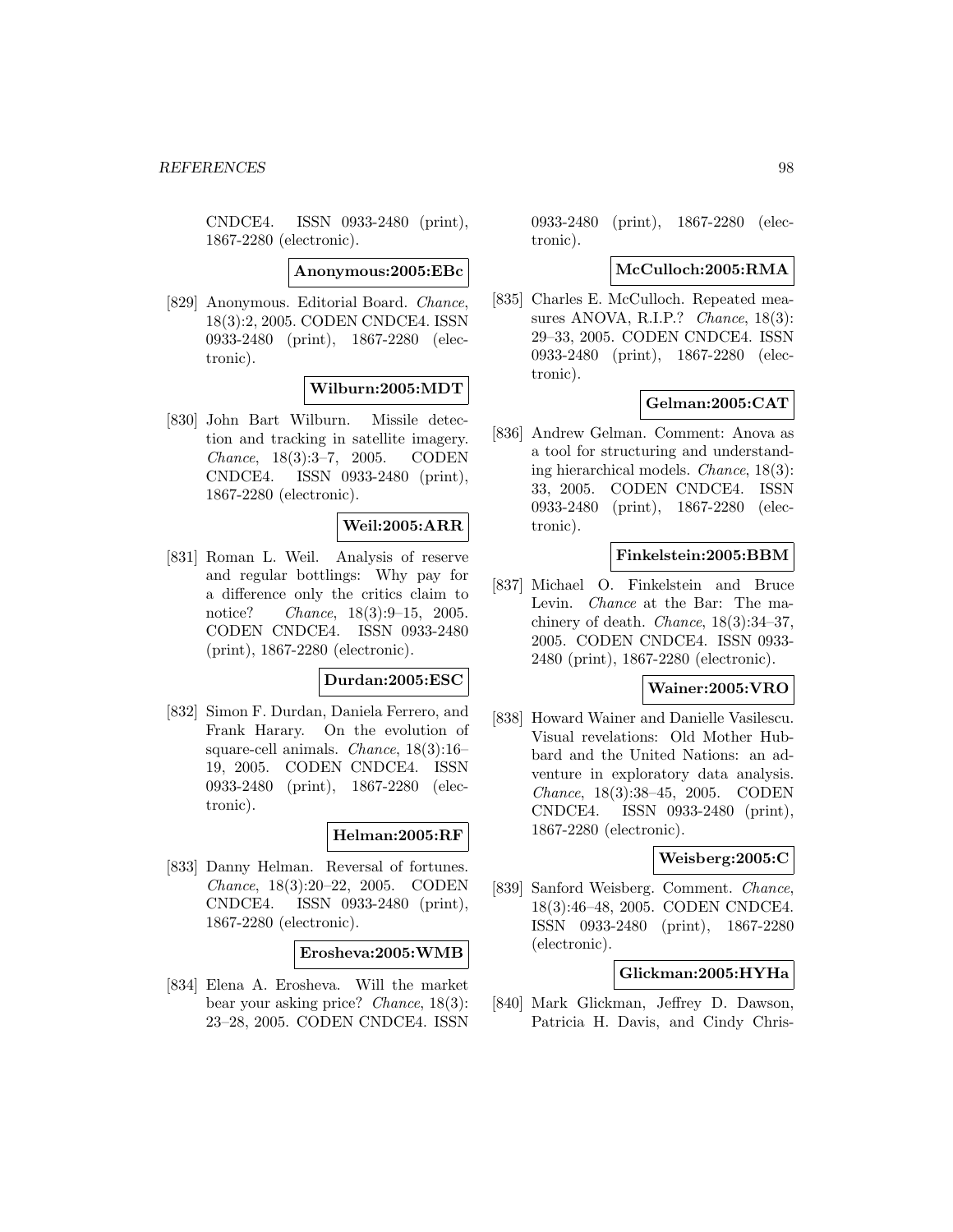tiansen. Here's to your health: What's the big deal about BMI? Chance, 18(3): 49–52, 2005. CODEN CNDCE4. ISSN 0933-2480 (print), 1867-2280 (electronic).

# **Berry:2005:SRSb**

[841] Scott M. Berry. A statistician reads the sports pages: Winning isn't everything; it's the only thing. Chance, 18(3):53– 56, 2005. CODEN CNDCE4. ISSN 0933-2480 (print), 1867-2280 (electronic).

# **Jabine:2005:PCSc**

[842] Thomas B. Jabine. Puzzle corner statistical cryptic puzzle no. 18. Chance, 18(3):57–58, 2005. CODEN CNDCE4. ISSN 0933-2480 (print), 1867-2280 (electronic).

# **Cork:2005:WWT**

[843] Daniel Cork and Michael Cohen. Window on Washington: Tomato–tomahto: What to do about competing estimates? Chance, 18(3):59–62, 2005. CODEN CNDCE4. ISSN 0933-2480 (print), 1867-2280 (electronic).

#### **Anonymous:2005:AAc**

[844] Anonymous. About the authors. Chance, 18(3):63–64, 2005. CODEN CNDCE4. ISSN 0933-2480 (print), 1867-2280 (electronic).

#### **Anonymous:2005:EBd**

[845] Anonymous. Editorial Board. Chance, 18(4):2, 2005. CODEN CNDCE4. ISSN 0933-2480 (print), 1867-2280 (electronic).

# **Lavine:2005:EC**

[846] Michael Lavine. Editor's column. Chance, 18(4):3, 2005. CODEN CNDCE4. ISSN 0933-2480 (print), 1867-2280 (electronic).

# **Keller-McNulty:2005:ITS**

[847] S. Keller-McNulty, A. G. Wilson, and G. Wilson. The impact of technology on the scientific method. Chance, 18 (4):4–8, 2005. CODEN CNDCE4. ISSN 0933-2480 (print), 1867-2280 (electronic). See comments [848, 849, 850, 851, 852].

### **Ghosh-Dastidar:2005:CIT**

[848] Bonnie Ghosh-Dastidar and Susan Paddock. Comment: "The impact of technology on the scientific method". Chance, 18(4):9–12, 2005. CODEN CNDCE4. ISSN 0933-2480 (print), 1867-2280 (electronic). See [847].

# **Landwehr:2005:CIT**

[849] James M. Landwehr, Colin L. Mallows, and Patrick Tendick. Comment: "The impact of technology on the scientific method". Chance, 18(4):12–13, 2005. CODEN CNDCE4. ISSN 0933-2480 (print), 1867-2280 (electronic). See [847].

# **Karr:2005:CIT**

[850] Alan F. Karr. Comment: "The impact of technology on the scientific method". Chance, 18(4):13–15, 2005. CODEN CNDCE4. ISSN 0933-2480 (print), 1867-2280 (electronic). See [847].

# **Nair:2005:CIT**

[851] Vijay Nair. Comment: "The impact of technology on the scientific method".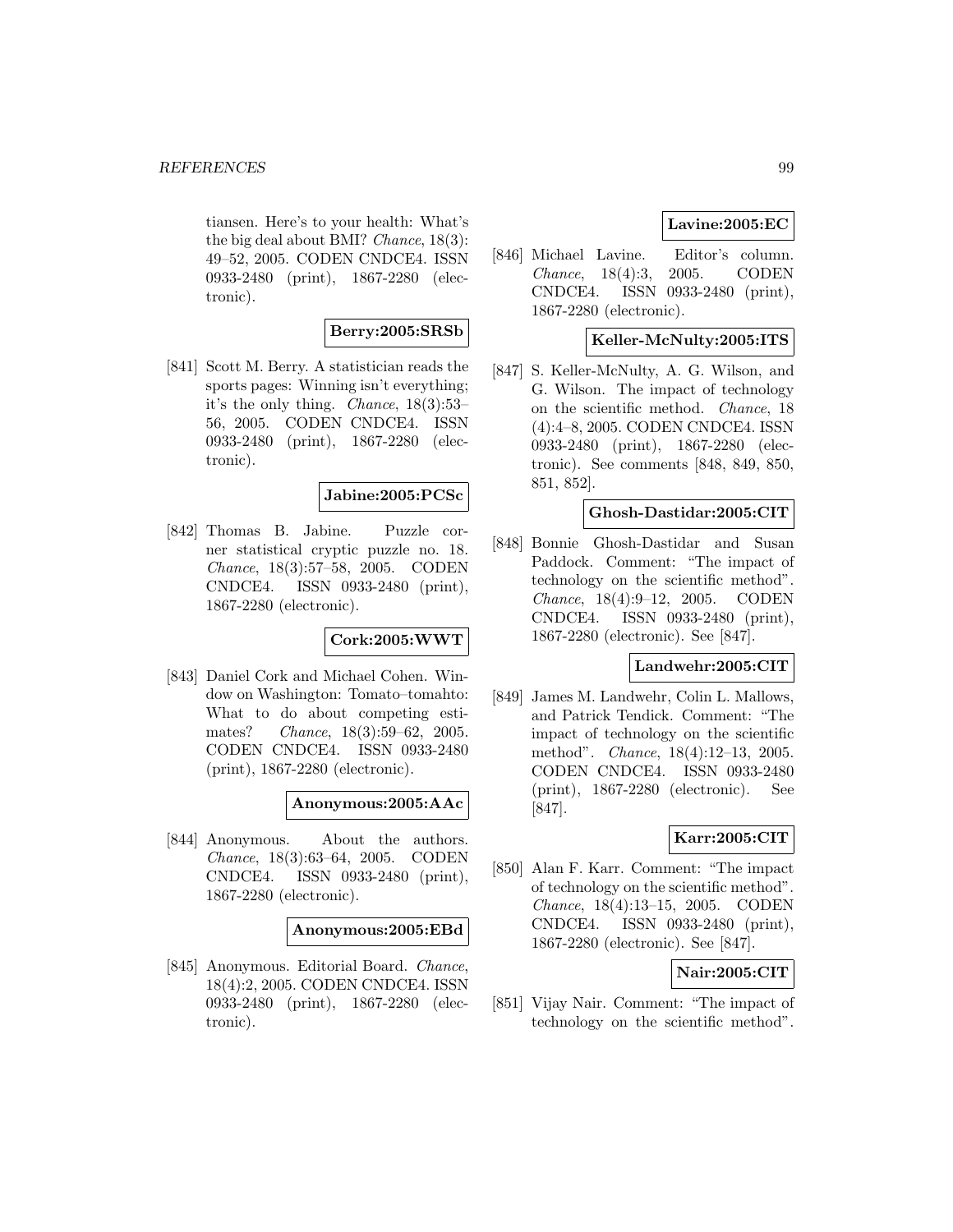Chance, 18(4):15–16, 2005. CODEN CNDCE4. ISSN 0933-2480 (print), 1867-2280 (electronic). See [847].

**Stufken:2005:CIT**

[852] John Stufken. Comment: "The impact of technology on the scientific method". Chance, 18(4):16, 2005. CODEN CNDCE4. ISSN 0933-2480 (print), 1867-2280 (electronic). See [847].

# **Pollard:2005:SAU**

[853] Graham Pollard. On solving an aspect of unfairness in the tennis doubles scoring system. Chance, 18(4):17–19, 2005. CODEN CNDCE4. ISSN 0933- 2480 (print), 1867-2280 (electronic).

# **Stefani:2005:PDO**

[854] Raymond T. Stefani. Politics, drugs, and the Olympics: And the winners are... politics and drugs. Chance, 18 (4):20–28, 2005. CODEN CNDCE4. ISSN 0933-2480 (print), 1867-2280 (electronic).

## **Singer:2005:ADE**

[855] Judith D. Singer. Afraid to discuss evolution? Chance, 18(4):29–31, 2005. CODEN CNDCE4. ISSN 0933-2480 (print), 1867-2280 (electronic).

# **Pardoe:2005:JHP**

[856] Iain Pardoe. Just how predictable are the Oscars? Chance,  $18(4):32-39$ , 2005. CODEN CNDCE4. ISSN 0933- 2480 (print), 1867-2280 (electronic).

**Ioannidis:2005:WMP**

[857] John P. A. Ioannidis. Why most published research findings are false.

Chance, 18(4):40–47, 2005. CODEN CNDCE4. ISSN 0933-2480 (print), 1867-2280 (electronic).

# **Wainer:2005:BCF**

[858] Howard Wainer. Chance conversation: Former Director of the U.S. Census Bureau gets personal. Chance, 18(4):48– 51, 2005. CODEN CNDCE4. ISSN 0933-2480 (print), 1867-2280 (electronic).

# **Wainer:2005:VRT**

[859] Howard Wainer. Visual revelations: Truth is slower than fiction: Francis Galton as an illustration. Chance, 18 (4):52–54, 2005. CODEN CNDCE4. ISSN 0933-2480 (print), 1867-2280 (electronic).

# **Glickman:2005:HYHb**

[860] Mark Glickman and James D. Neaton. Here's to your health: Safeguards in studies: the role of data monitoring committees in clinical trials. Chance, 18(4):55–58, 2005. CODEN CNDCE4. ISSN 0933-2480 (print), 1867-2280 (electronic).

## **Jabine:2005:PCC**

[861] Thomas B. Jabine. Puzzle corner cryptic acrostic no. 6. Chance, 18(4):59–61, 2005. CODEN CNDCE4. ISSN 0933- 2480 (print), 1867-2280 (electronic).

### **Anonymous:2005:AAd**

[862] Anonymous. About the authors. Chance, 18(4):63–64, 2005. CODEN CNDCE4. ISSN 0933-2480 (print), 1867-2280 (electronic).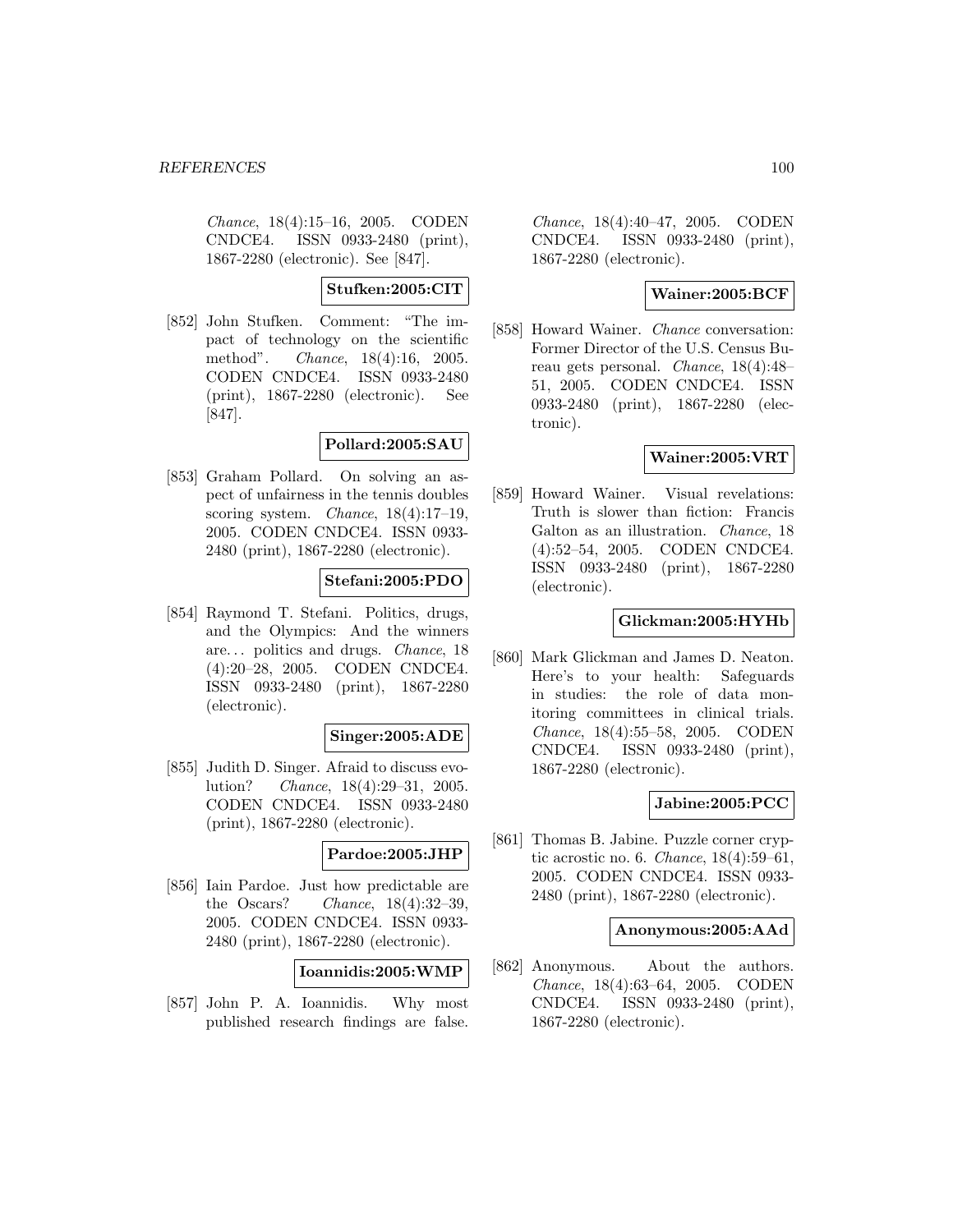### **Anonymous:2006:EBa**

[863] Anonymous. Editorial Board. Chance, 19(1):2, 2006. CODEN CNDCE4. ISSN 0933-2480 (print), 1867-2280 (electronic).

### **Lavine:2006:EC**

[864] Michael Lavine. Editor's column. Chance, 19(1):3, 2006. CODEN CNDCE4. ISSN 0933-2480 (print), 1867-2280 (electronic).

#### **Singmaster:2006:IFP**

[865] Rob Singmaster and Lissa Redmiles. The impact of the follow-up process on the 2002 Foreign Tax Credit Study Data. Chance, 19(1):4–9, 2006. CODEN CNDCE4. ISSN 0933-2480 (print), 1867-2280 (electronic).

#### **Evans:2006:ISD**

[866] Leonard Evans. Innate sex differences supported by untypical traffic fatalities. Chance, 19(1):10–15, 2006. CODEN CNDCE4. ISSN 0933-2480 (print), 1867-2280 (electronic). See comments [867, 868] and reply [869].

#### **Anonymous:2006:CDC**

[867] Anonymous. Comment: David C. Geary. Chance, 19(1):16-17, 2006. CODEN CNDCE4. ISSN 0933-2480 (print), 1867-2280 (electronic). See [866].

#### **Anonymous:2006:CMM**

[868] Anonymous. Comment: Mary Meyer. Chance, 19(1):18–19, 2006. CODEN CNDCE4. ISSN 0933-2480 (print), 1867-2280 (electronic). See [866].

#### **Anonymous:2006:ER**

[869] Anonymous. Evans responds. Chance, 19(1):20–21, 2006. CODEN CNDCE4. ISSN 0933-2480 (print), 1867-2280 (electronic).

# **Giesbrecht:2006:MEV**

[870] Lee Giesbrecht, Jonaki Bose, and Michael P. Cohen. Measuring exposure to vehicle crashes. Chance, 19(1):22– 27, 2006. CODEN CNDCE4. ISSN 0933-2480 (print), 1867-2280 (electronic).

#### **Schaffer:2006:EES**

[871] Jay Schaffer and Erik L. Heiny. The effects of elevation on slugging percentage in major league baseball. Chance, 19(1):28–34, 2006. CODEN CNDCE4. ISSN 0933-2480 (print), 1867-2280 (electronic).

# **Halberstadt:2006:GPH**

[872] Steffanie Halberstadt and Stacey Wood. Global public health: The new frontier of statistics. Chance, 19(1):35– 40, 2006. CODEN CNDCE4. ISSN 0933-2480 (print), 1867-2280 (electronic).

#### **Noble:2006:FCF**

[873] Robert B. Noble, A. John Bailer, and Lary L. Faris. Finding consolation in first-round losses. *Chance*,  $19(1):41-48$ , 2006. CODEN CNDCE4. ISSN 0933- 2480 (print), 1867-2280 (electronic).

#### **Wainer:2006:VRF**

[874] Howard Wainer, Marc Gessaroli, and Monica Verdi. Visual revelations: Finding what is not there through the unfortunate binning of results: The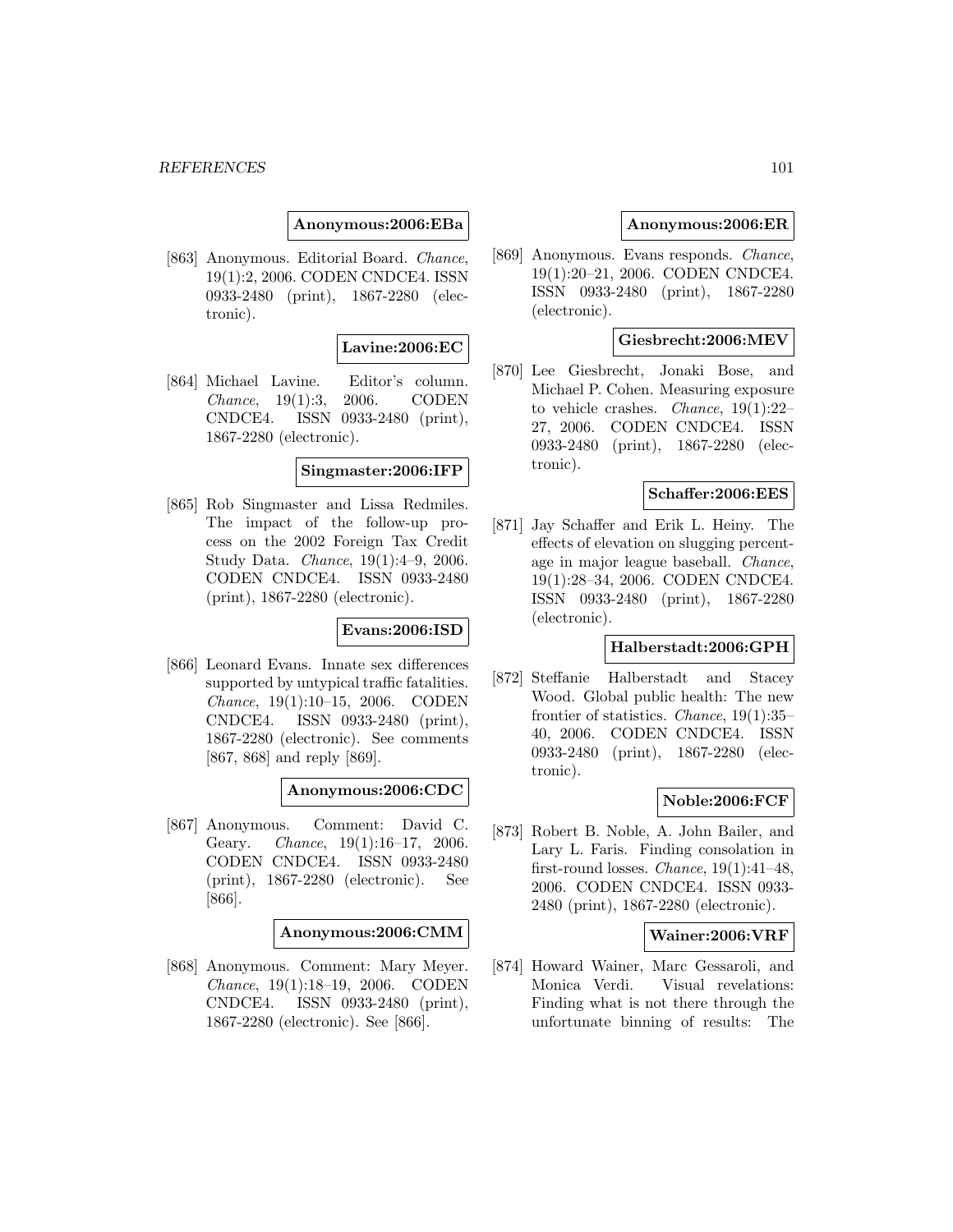Mendel effect. *Chance*,  $19(1):49-52$ , 2006. CODEN CNDCE4. ISSN 0933- 2480 (print), 1867-2280 (electronic).

# **Glickman:2006:HYHa**

[875] Mark Glickman and Michael Proschan. Here's to your health: Clinical trials reliably test dietary claims. Chance, 19 (1):53–56, 2006. CODEN CNDCE4. ISSN 0933-2480 (print), 1867-2280 (electronic).

# **Berry:2006:SRSa**

[876] Scott M. Berry. A statistician reads the sports pages: Budgets and baseball concave or convex: Winning the salary game. Chance,  $19(1):57-60$ , 2006. CODEN CNDCE4. ISSN 0933- 2480 (print), 1867-2280 (electronic).

## **Jabine:2006:PCB**

[877] Thomas B. Jabine. Puzzle corner from the beginning to the end: Two word puzzles. Chance, 19(1):61–62, 2006. CODEN CNDCE4. ISSN 0933-2480 (print), 1867-2280 (electronic).

## **Anonymous:2006:AAa**

[878] Anonymous. About the authors. Chance, 19(1):63–64, 2006. CODEN CNDCE4. ISSN 0933-2480 (print), 1867-2280 (electronic).

### **Anonymous:2006:EBb**

[879] Anonymous. Editorial Board. Chance, 19(2):2, 2006. CODEN CNDCE4. ISSN 0933-2480 (print), 1867-2280 (electronic).

#### **Rodgers:2006:LE**

[880] Joe Rodgers. Letter to the Editor. Chance, 19(2):3–4, 2006. CODEN

CNDCE4. ISSN 0933-2480 (print), 1867-2280 (electronic).

### **Jones:2006:SSF**

[881] Albyn Jones. Special section on forensic statistics grows from JSM session. Chance, 19(2):5–6, 2006. CODEN CNDCE4. ISSN 0933-2480 (print), 1867-2280 (electronic).

#### **Peterson:2006:ATF**

[882] David W. Peterson. Analyst takes fresh look at pay discrimination. *Chance*, 19(2):7–16, 2006. CODEN CNDCE4. ISSN 0933-2480 (print), 1867-2280 (electronic).

# **Spiegelman:2006:DIS**

[883] Clifford H. Spiegelman and Karen Kafadar. Data integrity and the scientific method: the case of bullet lead data as forensic evidence. Chance, 19(2):17–25, 2006. CODEN CNDCE4. ISSN 0933-2480 (print), 1867-2280 (electronic).

### **Carriquiry:2006:CFA**

[884] Alicia Carriquiry. Comment: Further arguments against CABL as a forensic tool. Chance, 19(2):25–26, 2006. CODEN CNDCE4. ISSN 0933-2480 (print), 1867-2280 (electronic).

#### **Egeland:2006:EMI**

[885] T. Egeland, B. Kulle, and R. Andreassen. Esséen–Möller and identification based on DNA. Chance, 19(2): 27–31, 2006. CODEN CNDCE4. ISSN 0933-2480 (print), 1867-2280 (electronic).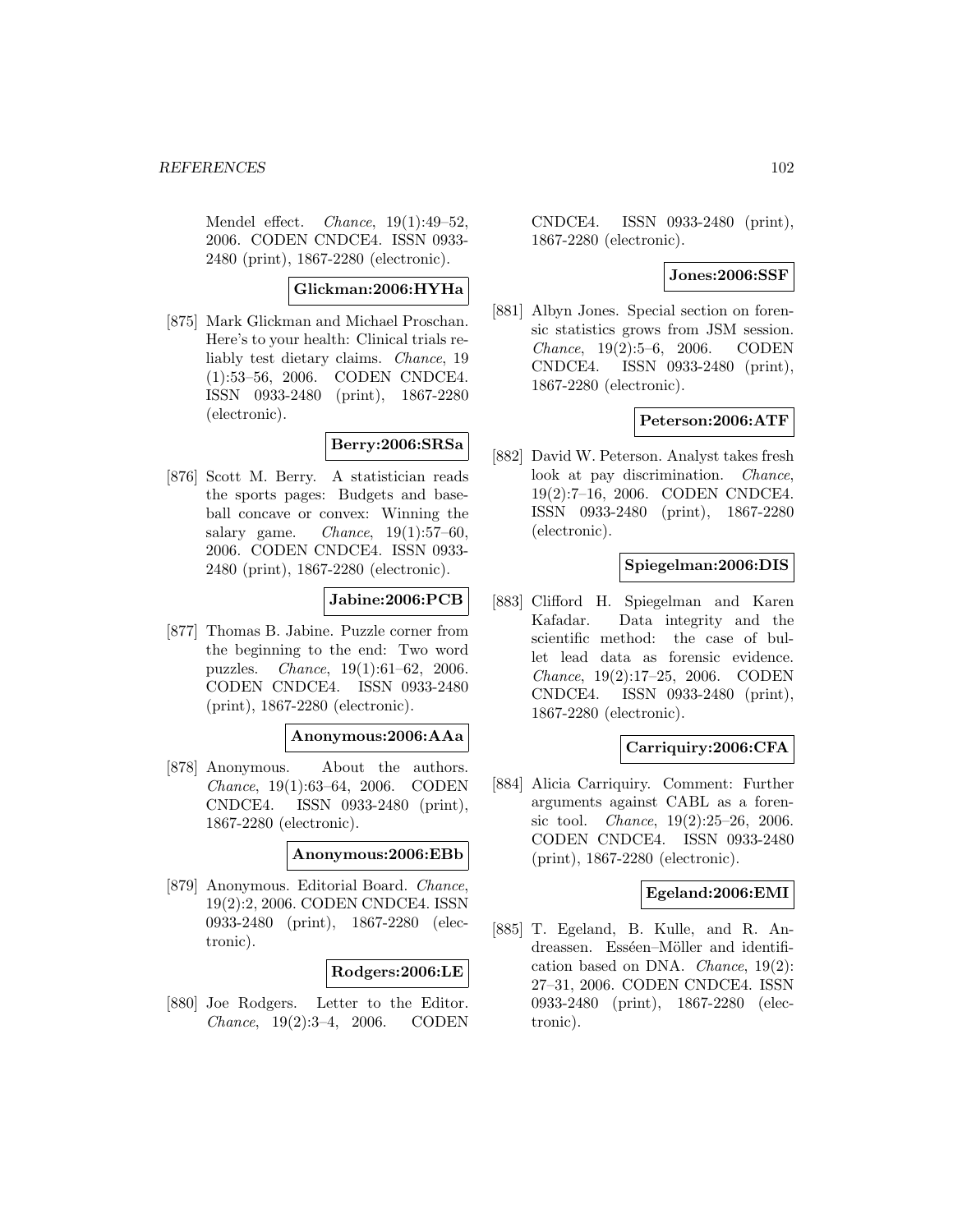# **Bura:2006:AFF**

[886] Efstathia Bura and Joseph L. Gastwirth. Assessing the fairness of a firm's allocation of shares in initial public offerings: Adapting a measure from biostatistics. Chance, 19(2):32–37, 2006. CODEN CNDCE4. ISSN 0933-2480 (print), 1867-2280 (electronic).

# **Kadane:2006:MBS**

[887] Joseph B. Kadane. Misuse of Bayesian statistics in court. Chance, 19(2):38– 40, 2006. CODEN CNDCE4. ISSN 0933-2480 (print), 1867-2280 (electronic). See comment [888].

### **Becker:2006:C**

[888] Elizabeth Becker. Comment. Chance, 19(2):41–42, 2006. CODEN CNDCE4. ISSN 0933-2480 (print), 1867-2280 (electronic). See [887].

### **Khadjavi:2006:DWB**

[889] Lily S. Khadjavi. Driving while black in the City of Angels. Chance, 19(2): 43–46, 2006. CODEN CNDCE4. ISSN 0933-2480 (print), 1867-2280 (electronic).

#### **Scanlan:2006:GEC**

[890] James P. Scanlan. Guest editorial: Can we actually measure health disparities? Chance, 19(2):47–51, 2006. CODEN CNDCE4. ISSN 0933-2480 (print), 1867-2280 (electronic).

## **Berry:2006:SRSb**

[891] Scott M. Berry. A statistician reads the sports pages: Does defense win championships? Chance, 19(2):52–54, 2006. CODEN CNDCE4. ISSN 0933-2480 (print), 1867-2280 (electronic).

# **Wainer:2006:VRU**

[892] Howard Wainer. Visual revelations: Using graphs to make the complex simple: the Medicare drug plan as an example. Chance, 19(2):55–56, 2006. CODEN CNDCE4. ISSN 0933-2480 (print), 1867-2280 (electronic).

### **Christiansen:2006:HYH**

[893] Cindy Christiansen and Valerie L. Durkalski. Here's to your health: Virtual colonoscopy: the reality of colon polyp and colorectal cancer screening. Chance, 19(2):57–60, 2006. CODEN CNDCE4. ISSN 0933-2480 (print), 1867-2280 (electronic).

### **Jabine:2006:PCSa**

[894] Thomas B. Jabine. Puzzle corner statistical cryptic puzzle no. 19. Chance, 19(2):61–62, 2006. CODEN CNDCE4. ISSN 0933-2480 (print), 1867-2280 (electronic).

# **Anonymous:2006:AAb**

[895] Anonymous. About the authors. Chance, 19(2):63–64, 2006. CODEN CNDCE4. ISSN 0933-2480 (print), 1867-2280 (electronic).

## **Anonymous:2006:EBc**

[896] Anonymous. Editorial Board. Chance, 19(3):2, 2006. CODEN CNDCE4. ISSN 0933-2480 (print), 1867-2280 (electronic).

### **Schwender:2006:DYS**

[897] Holger Schwender, Sylvia Rabstein, and Katja Ickstadt. Do you speak genomish? Chance, 19(3):3–8, 2006. CODEN CNDCE4. ISSN 0933-2480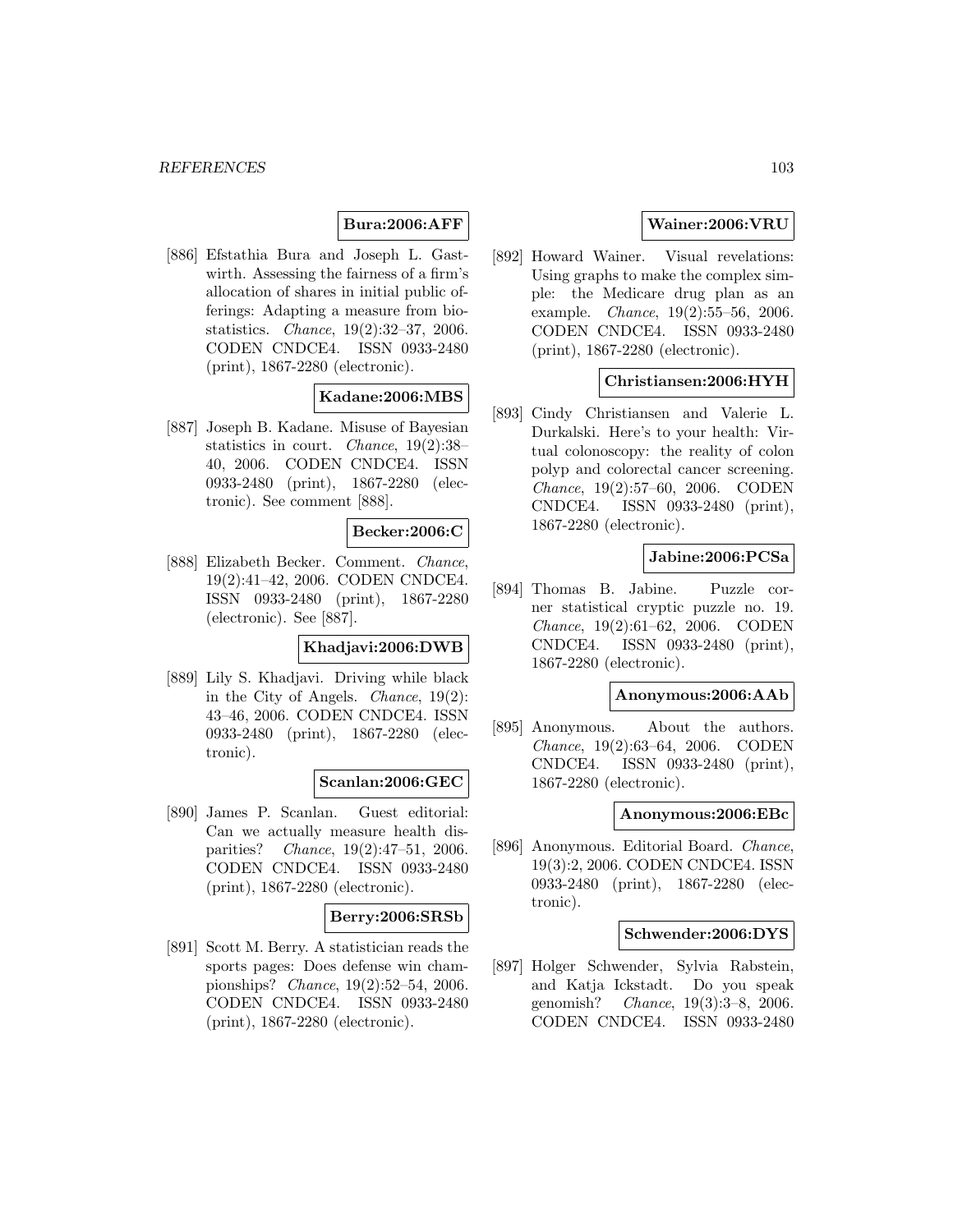(print), 1867-2280 (electronic). See glossary [898].

**Anonymous:2006:G**

[898] Anonymous. Glossary. Chance, 19(3): 9–10, 2006. CODEN CNDCE4. ISSN 0933-2480 (print), 1867-2280 (electronic). See [897].

### **Simmons:2006:BHM**

[899] Susan J. Simmons and Ann E. Stapleton. Bayesian hierarchical models to detect quantitative trait loci. Chance, 19(3):11–14, 2006. CODEN CNDCE4. ISSN 0933-2480 (print), 1867-2280 (electronic).

# **Schwender:2006:CPM**

[900] Holger Schwender and Anton Belousov. Comparison of preprocessing methods for Affymetrix microarrays. Chance, 19(3):15–20, 2006. CODEN CNDCE4. ISSN 0933-2480 (print), 1867-2280 (electronic).

#### **Ickstadt:2006:AST**

[901] Katja Ickstadt, Tina Mueller, and Holger Schwender. Analyzing SNPs: Are there needles in the haystack? Chance, 19(3):21–26, 2006. CODEN CNDCE4. ISSN 0933-2480 (print), 1867-2280 (electronic).

### **Altman:2006:BSP**

[902] Naomi Altman, Jim Leebens-Mack, Laura Zahn, André Chanderbali, Donglan Tian, Lillian Werner, Hong Ma, and Claude dePamphilis. Behind the scenes: Planning a multispecies microarray experiment. Chance, 19(3): 27–38, 2006. CODEN CNDCE4. ISSN 0933-2480 (print), 1867-2280 (electronic).

# **Wise:2006:YTA**

[903] A. Wise, J. Hardin, and L. Hoopes. Yeast through the ages: a statistical analysis of genetic changes in aging yeast. Chance, 19(3):39–44, 2006. CODEN CNDCE4. ISSN 0933-2480 (print), 1867-2280 (electronic).

# **Conlon:2006:CGA**

[904] Erin M. Conlon, Gulhan Alpargu, and Jeffrey L. Blanchard. Comparative genomics approaches to identifying genetic regulatory networks. Chance, 19(3):45–48, 2006. CODEN CNDCE4. ISSN 0933-2480 (print), 1867-2280 (electronic).

# **Huang:2006:UCA**

[905] Haiyan Huang and Kyungpil Kim. Unsupervised clustering analysis of gene expression. Chance, 19(3):49–51, 2006. CODEN CNDCE4. ISSN 0933-2480 (print), 1867-2280 (electronic).

#### **Wainer:2006:BCJ**

[906] Howard Wainer. Chance conversation: Judith Tanur. Chance, 19(3):52–57, 2006. CODEN CNDCE4. ISSN 0933- 2480 (print), 1867-2280 (electronic).

### **Glickman:2006:HYHb**

[907] Mark Glickman, Ron Neath, and Brad Carlin. Here's to your health: Does insurance status affect access to ER follow-up care? *Chance*,  $19(3):58-60$ , 2006. CODEN CNDCE4. ISSN 0933- 2480 (print), 1867-2280 (electronic).

### **Jabine:2006:PCSb**

[908] Thomas B. Jabine. Puzzle corner statistical spiral cryptic no. 8. Chance, 19(3):61–62, 2006. CODEN CNDCE4.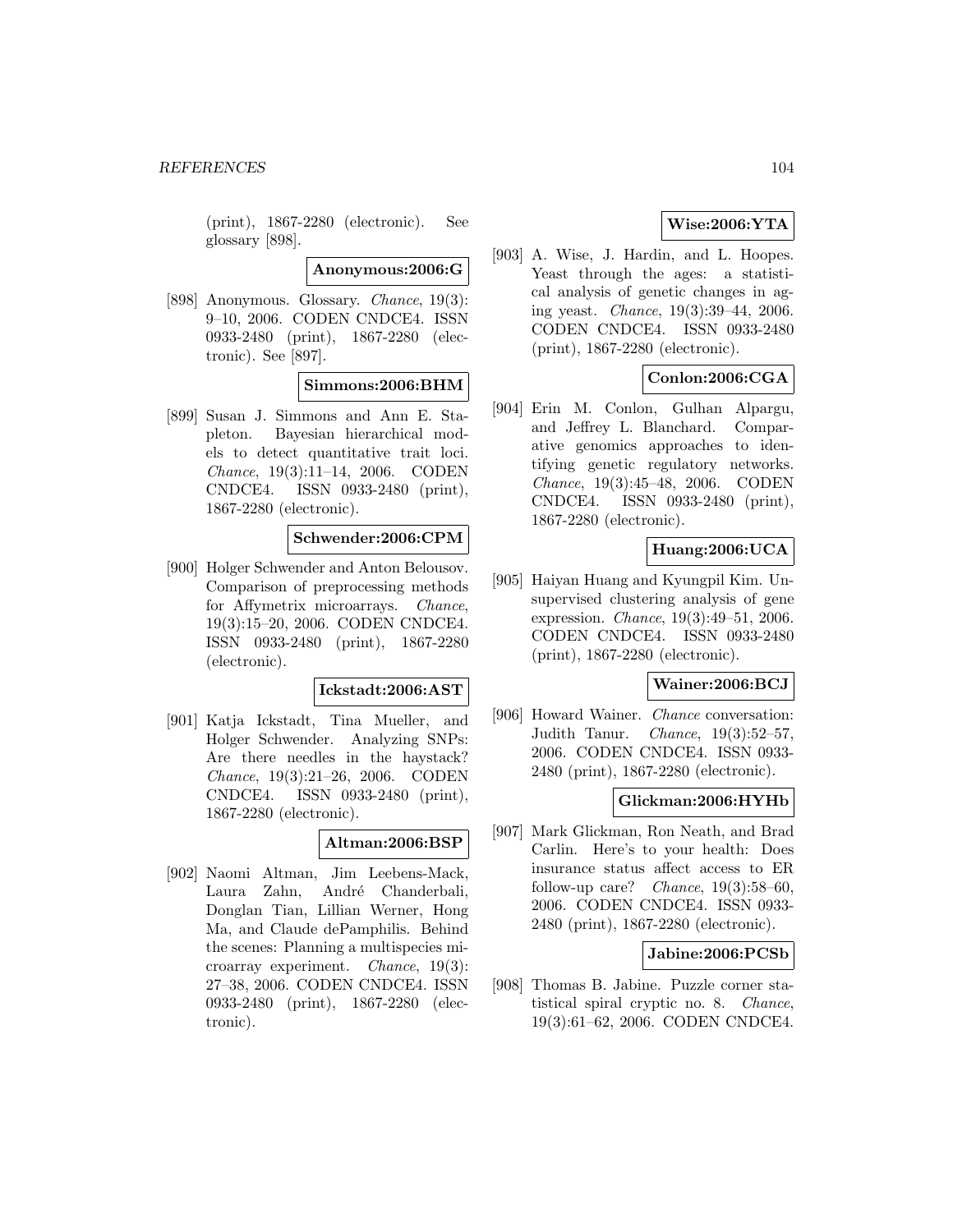ISSN 0933-2480 (print), 1867-2280 (electronic).

**Anonymous:2006:AAc**

[909] Anonymous. About the authors. Chance, 19(3):63–64, 2006. CODEN CNDCE4. ISSN 0933-2480 (print), 1867-2280 (electronic).

**Anonymous:2006:EBd**

[910] Anonymous. Editorial Board. Chance, 19(4):2, 2006. CODEN CNDCE4. ISSN 0933-2480 (print), 1867-2280 (electronic).

#### **Anonymous:2006:EL**

[911] Anonymous. Editor's letter. Chance, 19 (4):3, 2006. CODEN CNDCE4. ISSN 0933-2480 (print), 1867-2280 (electronic).

### **Fricker:2006:PAB**

[912] Ronald D. Fricker, Jr. and Henry Rolka. Protecting against biological terrorism: Statistical issues in electronic biosurveillance. Chance, 19(4): 4–14, 2006. CODEN CNDCE4. ISSN 0933-2480 (print), 1867-2280 (electronic).

## **Farmer:2006:ALM**

[913] Charles M. Farmer. Another look at Meyer and Finney's 'Who Wants Airbags?'. Chance, 19(4):15–22, 2006. CODEN CNDCE4. ISSN 0933-2480 (print), 1867-2280 (electronic). See [817].

#### **Meyer:2006:CAL**

[914] Mary Meyer. Commentary on "Another Look at Meyer and Finney's 'Who Wants Airbags?"'. Chance, 19

(4):23–24, 2006. CODEN CNDCE4. ISSN 0933-2480 (print), 1867-2280 (electronic). See [817].

## **Allen:2006:MVW**

[915] Theodore Allen and Mikhail Bernshteyn. Mitigating voter waiting times. Chance, 19(4):25–34, 2006. CODEN CNDCE4. ISSN 0933-2480 (print), 1867-2280 (electronic).

## **Sekhon:2006:CQV**

[916] Jasjeet S. Sekhon. Comment: Queuing to vote in Franklin County, Ohio, in 2004. Chance, 19(4):35–36, 2006. CODEN CNDCE4. ISSN 0933-2480 (print), 1867-2280 (electronic).

### **Anonymous:2006:AR**

[917] Anonymous. Authors' response. Chance, 19(4):36, 2006. CODEN CNDCE4. ISSN 0933-2480 (print), 1867-2280 (electronic).

#### **Rump:2006:AMS**

[918] Christopher M. Rump. Andrei Markov in the Stanley Cup playoffs. Chance, 19(4):37–42, 2006. CODEN CNDCE4. ISSN 0933-2480 (print), 1867-2280 (electronic).

#### **Miller:2006:HCS**

[919] Jane E. Miller. How to communicate statistical findings: an expository writing approach. Chance, 19(4):43–49, 2006. CODEN CNDCE4. ISSN 0933- 2480 (print), 1867-2280 (electronic).

### **Berry:2006:SRSc**

[920] Scott M. Berry. A statistician reads the sports pages: Statistical fallacies in sports. Chance, 19(4):50–56, 2006.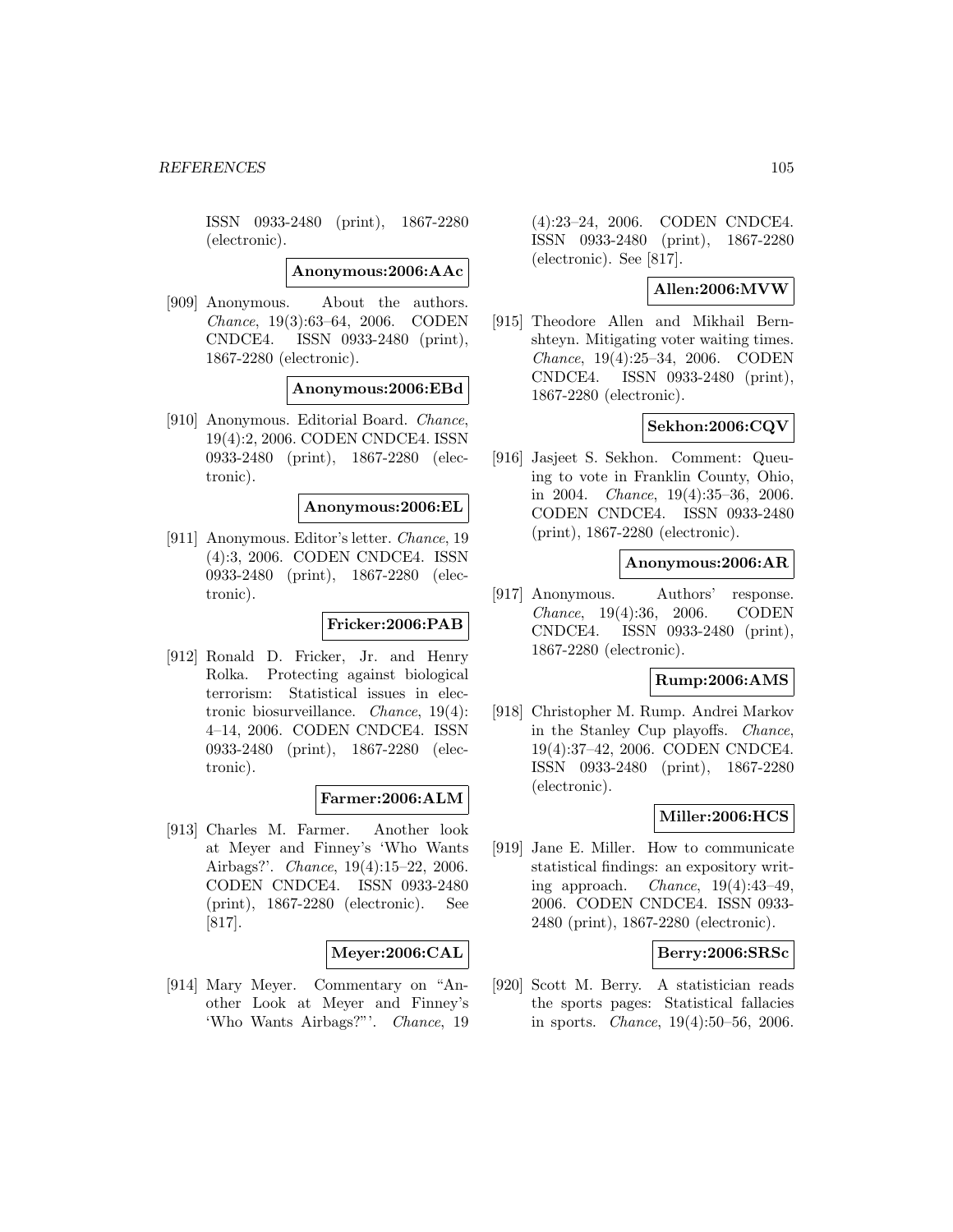CODEN CNDCE4. ISSN 0933-2480 (print), 1867-2280 (electronic).

### **Glickman:2006:HYHc**

[921] Mark Glickman, Stuart G. Baker, Karen S. Lindeman, and Barnett S. Kramer. Here's to your health: The paired availability design: If you can't randomize, perhaps this applies. Chance, 19(4):57–60, 2006. CODEN CNDCE4. ISSN 0933-2480 (print), 1867-2280 (electronic).

### **Jabine:2006:PCSc**

[922] Thomas B. Jabine. Puzzle corner statistical cryptic puzzle no. 20. Chance, 19(4):61–62, 2006. CODEN CNDCE4. ISSN 0933-2480 (print), 1867-2280 (electronic).

#### **Anonymous:2006:AAd**

[923] Anonymous. About the authors. Chance, 19(4):63–64, 2006. CODEN CNDCE4. ISSN 0933-2480 (print), 1867-2280 (electronic).

### **Anonymous:2007:EBa**

[924] Anonymous. Editorial Board. Chance, 20(1):2, 2007. CODEN CNDCE4. ISSN 0933-2480 (print), 1867-2280 (electronic).

#### **Anonymous:2007:AAa**

[925] Anonymous. About the authors. Chance, 20(1):3–4, 2007. CODEN CNDCE4. ISSN 0933-2480 (print), 1867-2280 (electronic).

# **Marker:2007:LED**

[926] David Marker. Letter to the Editor: Did the Democrats really win control of the Senate? Chance, 20(1):5, 2007.

CODEN CNDCE4. ISSN 0933-2480 (print), 1867-2280 (electronic).

# **Annis:2007:ICF**

[927] David H. Annis and Samuel S. Wu. Improved college football scheduling using a modified Swiss system. Chance, 20(1):6–10, 2007. CODEN CNDCE4. ISSN 0933-2480 (print), 1867-2280 (electronic).

## **Ayres:2007:SSP**

[928] Ian Ayres, Antonia R. Ayres-Brown, and Henry J. Ayres-Brown. Seeing significance: Is the 95% probability range easier to perceive? Chance,  $20(1):11-$ 16, 2007. CODEN CNDCE4. ISSN 0933-2480 (print), 1867-2280 (electronic).

### **Switzer:2007:WYD**

[929] Suzanne S. Switzer and Nicholas J. Horton. What your doctor should know about statistics (but perhaps doesn't...). *Chance*,  $20(1):17-21$ , 2007. CODEN CNDCE4. ISSN 0933- 2480 (print), 1867-2280 (electronic).

## **Haugen:2007:IAS**

[930] Kjetil K. Haugen. An improved award system for soccer: a (game-theoretic) comment. Chance, 20(1):22–24, 2007. CODEN CNDCE4. ISSN 0933-2480 (print), 1867-2280 (electronic).

### **Fernandez-Cantelli:2007:R**

[931] Eduardo Fernandez-Cantelli and Glen Meeden. Reply. *Chance*, 20(1):24, 2007. CODEN CNDCE4. ISSN 0933- 2480 (print), 1867-2280 (electronic).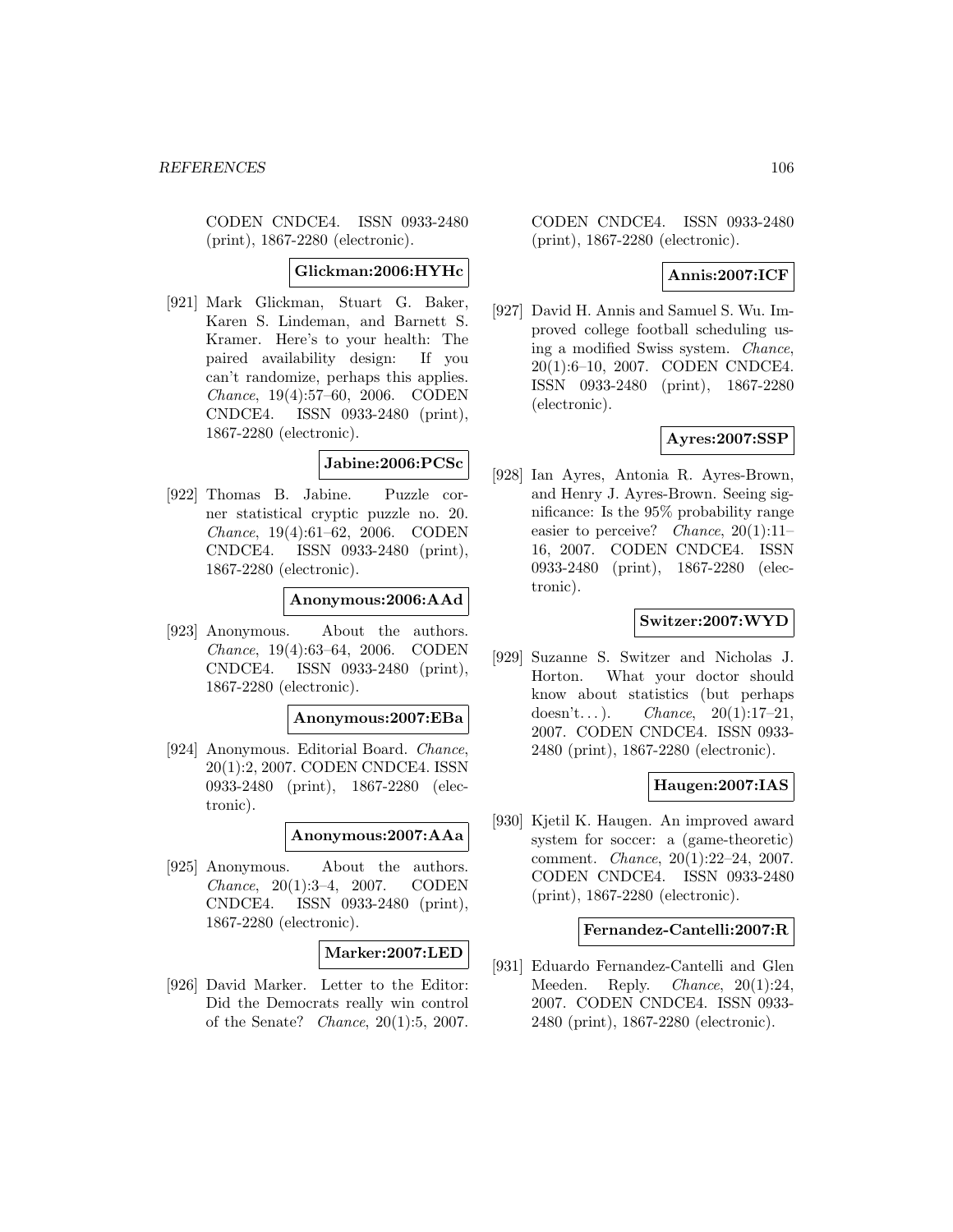## **Wang:2007:TST**

[932] Steve C. Wang. Teaching statistical thinking using the baseball Hall of fame. Chance, 20(1):25–31, 2007. CODEN CNDCE4. ISSN 0933-2480 (print), 1867-2280 (electronic).

## **Yang:2007:OZS**

[933] Andrew Yang. Is Oprah Zulu? Sampling and seeming certainty in DNA ancestry testing. Chance, 20(1):32–39, 2007. CODEN CNDCE4. ISSN 0933- 2480 (print), 1867-2280 (electronic).

### **Miller:2007:DPW**

[934] Steven J. Miller. A derivation of the Pythagorean won–loss formula in baseball. Chance, 20(1):40–48, 2007. CODEN CNDCE4. ISSN 0933-2480 (print), 1867-2280 (electronic).

# **Barber:2007:URS**

[935] Jarrett J. Barber. Using rubber sheets to infer true map location. Chance, 20(1):49–54, 2007. CODEN CNDCE4. ISSN 0933-2480 (print), 1867-2280 (electronic).

## **Wainer:2007:VRIa**

[936] Howard Wainer. Visual revelations: Insignificant is not zero: Rescoring the SAT as an example. Chance, 20(1):55– 58, 2007. CODEN CNDCE4. ISSN 0933-2480 (print), 1867-2280 (electronic).

#### **Glickman:2007:HYHa**

[937] Mark Glickman and R. Todd Ogden. Here's to your health: Statistics and brain imaging in the study of mental illness. Chance, 20(1):59–62, 2007. CODEN CNDCE4. ISSN 0933-2480 (print), 1867-2280 (electronic).

#### **Jabine:2007:PCSa**

[938] Thomas B. Jabine. Puzzle corner statistical cryptic acrostic no. 7. Chance, 20(1):63–64, 2007. CODEN CNDCE4. ISSN 0933-2480 (print), 1867-2280 (electronic).

### **Anonymous:2007:EBb**

[939] Anonymous. Editorial Board. Chance, 20(2):2, 2007. CODEN CNDCE4. ISSN 0933-2480 (print), 1867-2280 (electronic).

### **Anonymous:2007:AAb**

[940] Anonymous. About the authors. Chance, 20(2):3–4, 2007. CODEN CNDCE4. ISSN 0933-2480 (print), 1867-2280 (electronic).

# **Lavine:2007:ELa**

[941] Michael Lavine. Editor's letter. Chance, 20(2):5, 2007. CODEN CNDCE4. ISSN 0933-2480 (print), 1867-2280 (electronic).

# **Barnett:2007:CEC**

[942] Arnold Barnett and Edward H. Kaplan. A cure for the Electoral College? Chance, 20(2):6–9, 2007. CODEN CNDCE4. ISSN 0933-2480 (print), 1867-2280 (electronic).

# **Tolon:2007:EFD**

[943] Mahmut Tolon and Herman Chernoff. The effect of fasting during Ramadan on traffic accidents in Turkey. Chance, 20(2):10–18, 2007. CODEN CNDCE4. ISSN 0933-2480 (print), 1867-2280 (electronic).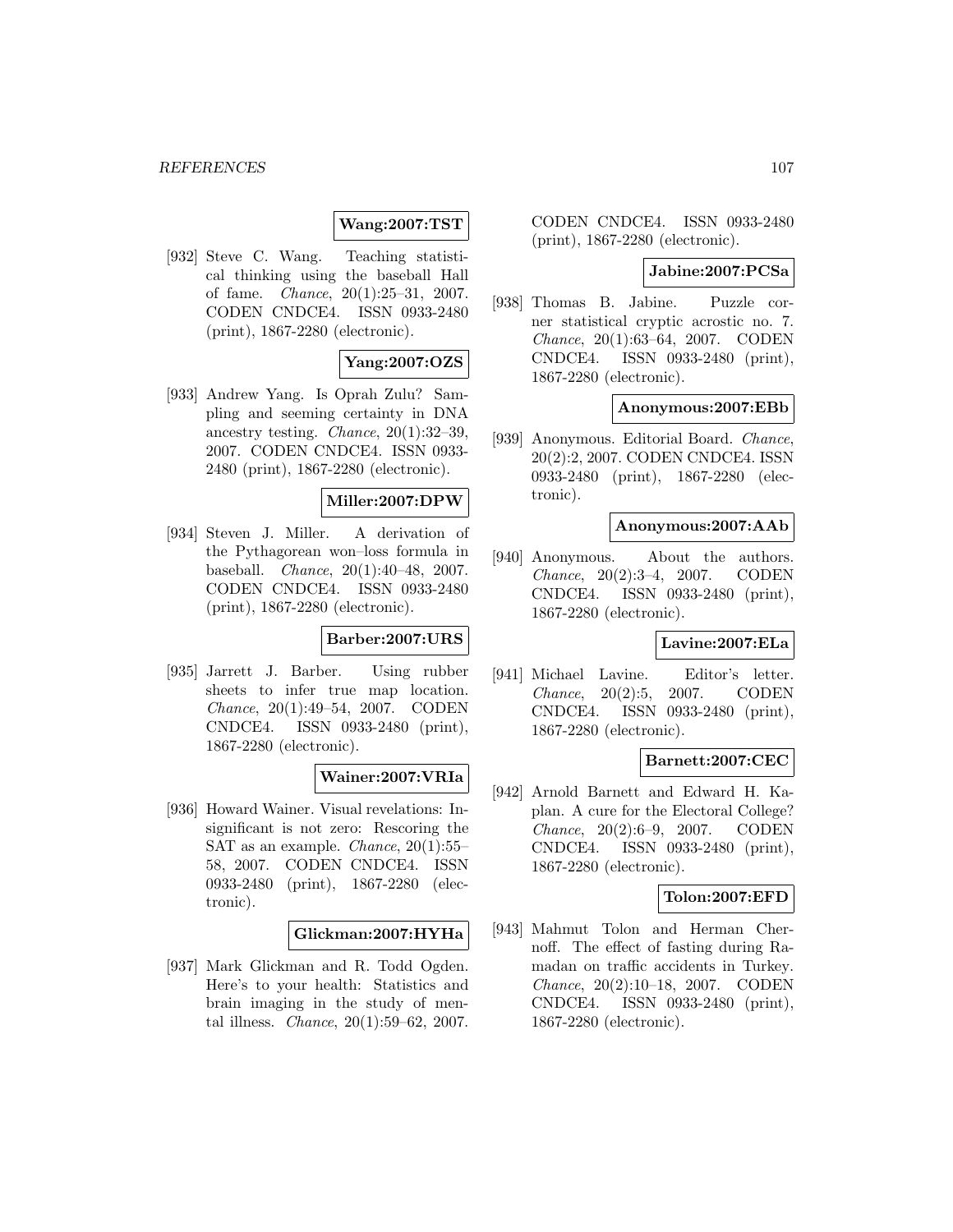**Emerson:2007:CI**

[944] John W. Emerson. Chance, on and off the ice. Chance, 20(2):19–21, 2007. CODEN CNDCE4. ISSN 0933-2480 (print), 1867-2280 (electronic).

## **Rathgeber:2007:WGW**

[945] Andreas Rathgeber and Harriet Rathgeber. Why Germany was supposed to be drawn in the group of death and why it escaped. Chance, 20(2):22– 24, 2007. CODEN CNDCE4. ISSN 0933-2480 (print), 1867-2280 (electronic).

### **Hofmann:2007:ICC**

[946] Heike Hofmann. Interview with a centennial chart. Chance,  $20(2):26-35$ , 2007. CODEN CNDCE4. ISSN 0933- 2480 (print), 1867-2280 (electronic).

# **Kyle:2007:EDB**

[947] Susan Kyle, Douglas A. Samuelson, Fritz Scheuren, Nicole Vicinanza, Scott Dingman, and Warren Mitofsky. Explaining discrepancies between official votes and exit polls in the 2004 Presidential Election. Chance, 20(2):36–43, 2007. CODEN CNDCE4. ISSN 0933- 2480 (print), 1867-2280 (electronic). See discussion [948, 949].

#### **Sekhon:2007:CDT**

[948] Jasjeet S. Sekhon. Comment: Data troubles: Explaining discrepancies between official votes and exit polls in the 2004 Presidential Election [MR 2370724]. Chance, 20(2):43–45, 2007. CODEN CNDCE4. ISSN 0933-2480 (print), 1867-2280 (electronic). See [947].

### **Scheuren:2007:RM**

[949] Fritz Scheuren. Rejoinder [MR2370724]. Chance, 20(2):45–47, 2007. CODEN CNDCE4. ISSN 0933-2480 (print), 1867-2280 (electronic). See [947].

#### **Everson:2007:SRSa**

[950] Phil Everson. A statistician reads the sports pages: Describing uncertainty in games already played. Chance, 20(2): 49–56, 2007. CODEN CNDCE4. ISSN 0933-2480 (print), 1867-2280 (electronic).

# **Wainer:2007:VRG**

[951] Howard Wainer. Visual revelations: Galton's normal is too platykurtic. Chance, 20(2):57–58, 2007. CODEN CNDCE4. ISSN 0933-2480 (print), 1867-2280 (electronic).

# **Glickman:2007:HYHb**

[952] Mark Glickman, A. John Bailer, Jane K. Straker, Robert B. Noble, Michael R. Hughes, Kyoungah See, and Cindy Christiansen. Here's to your health: Considering nursing home quality: Is Places Rated or Consumer Reports a better model? Chance, 20(2): 59–62, 2007. CODEN CNDCE4. ISSN 0933-2480 (print), 1867-2280 (electronic).

### **Jabine:2007:PCSb**

[953] Thomas B. Jabine. Puzzle corner statistical cryptic puzzle no. 21. Chance, 20(2):63–64, 2007. CODEN CNDCE4. ISSN 0933-2480 (print), 1867-2280 (electronic).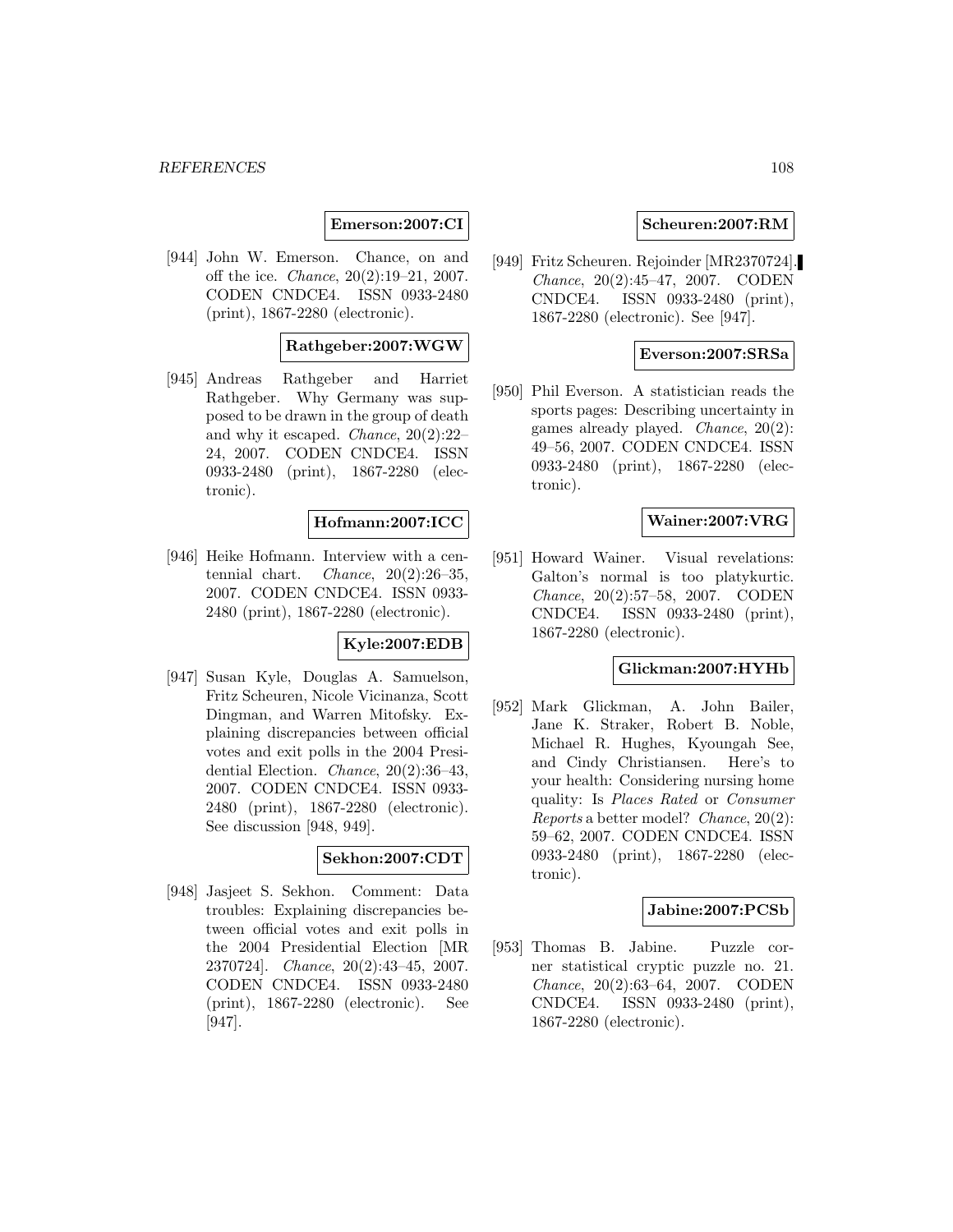### **Anonymous:2007:EBc**

[954] Anonymous. Editorial Board. Chance, 20(3):2, 2007. CODEN CNDCE4. ISSN 0933-2480 (print), 1867-2280 (electronic).

### **Anonymous:2007:AAc**

[955] Anonymous. About the authors. Chance, 20(3):3–4, 2007. CODEN CNDCE4. ISSN 0933-2480 (print), 1867-2280 (electronic).

### **Lavine:2007:ELb**

[956] Michael Lavine. Editor's letter. Chance, 20(3):5, 2007. CODEN CNDCE4. ISSN 0933-2480 (print), 1867-2280 (electronic).

#### **Lewis:2007:LE**

[957] Hal Lewis. Letters to the Editor. Chance, 20(3):6–7, 2007. CODEN CNDCE4. ISSN 0933-2480 (print), 1867-2280 (electronic).

#### **Wainer:2007:VRIb**

[958] Howard Wainer. Visual revelations: Improving data displays: Ours and the media's. Chance, 20(3):8–15, 2007. CODEN CNDCE4. ISSN 0933-2480 (print), 1867-2280 (electronic).

## **Said:2007:QAA**

[959] Yasmin H. Said and Edward J. Wegman. Quantitative assessments of alcohol-related outcomes. Chance, 20 (3):17–25, 2007. CODEN CNDCE4. ISSN 0933-2480 (print), 1867-2280 (electronic).

## **Fan:2007:AAD**

[960] Juanjuan Fan and Richard A. Levine. To amnio or not to amnio: That is the decision for Bayes. Chance, 20(3):26– 32, 2007. CODEN CNDCE4. ISSN 0933-2480 (print), 1867-2280 (electronic).

## **McDonald:2007:UPW**

[961] John G. McDonald and Joe Lesko. Understanding phishing and why statisticians are needed. Chance, 20(3):33–37, 2007. CODEN CNDCE4. ISSN 0933- 2480 (print), 1867-2280 (electronic).

### **Bordley:2007:SDM**

[962] Robert Bordley. Statistical decisionmaking without math. Chance, 20(3): 39–44, 2007. CODEN CNDCE4. ISSN 0933-2480 (print), 1867-2280 (electronic).

# **Meyer:2007:CAL**

[963] Mary Meyer. Commentary on "Another look at Meyer and Finney's 'Who wants airbags?"' [MR2149936]. Chance, 20(3):45–47, 2007. CODEN CNDCE4. ISSN 0933-2480 (print), 1867-2280 (electronic). See [817].

### **Everson:2007:SRSb**

[964] Phil Everson. A statistician reads the sports pages: Stein's paradox revisited. Chance, 20(3):49–56, 2007. CODEN CNDCE4. ISSN 0933-2480 (print), 1867-2280 (electronic).

# **Glickman:2007:HYHc**

[965] Mark Glickman, Stuart G. Baker, Jaakko Kaprio, and Cindy Christiansen. Here's to your health: Genes, cancer, and twins: The statistics behind the headlines. *Chance*, 20(3):59– 62, 2007. CODEN CNDCE4. ISSN 0933-2480 (print), 1867-2280 (electronic).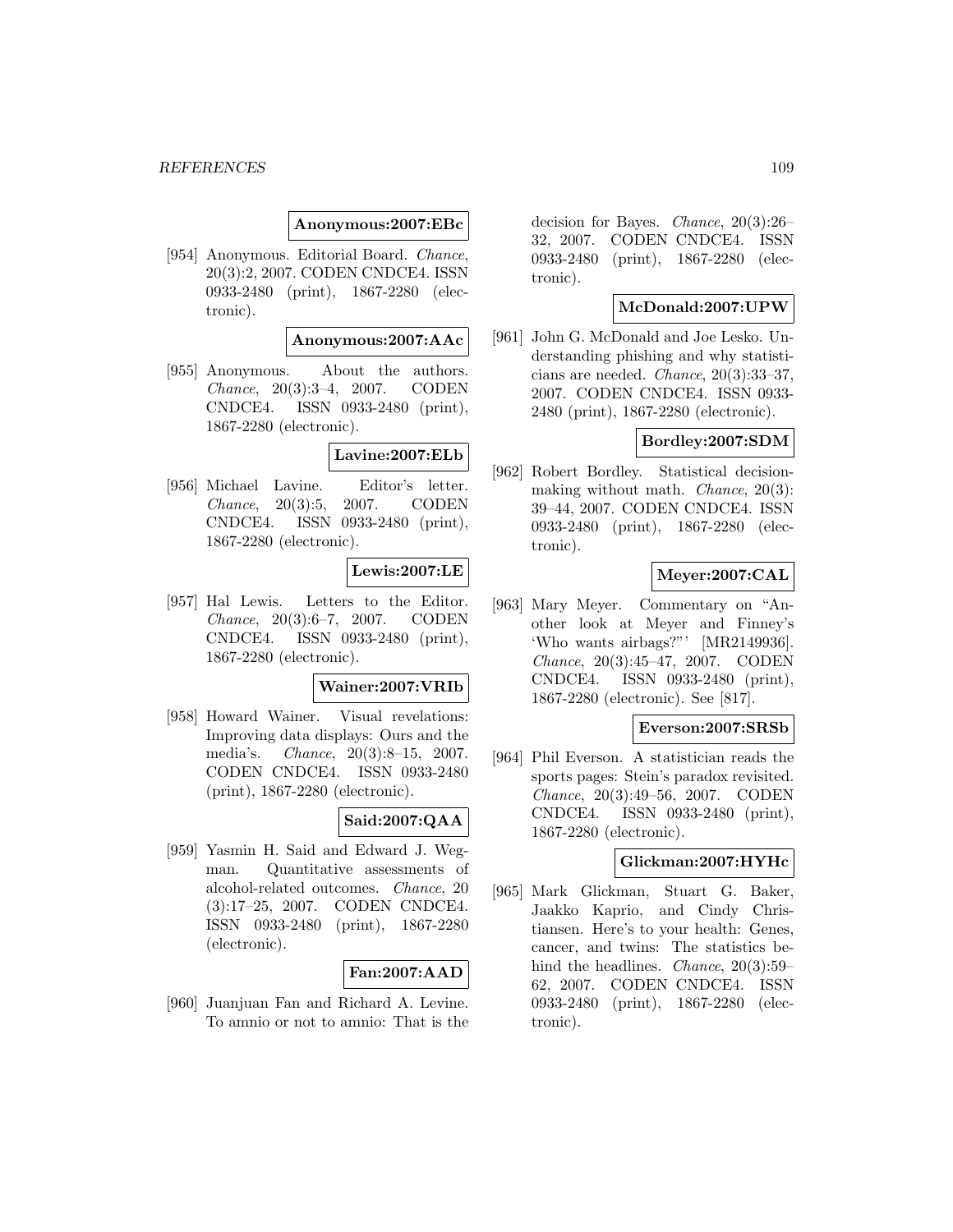# **Jabine:2007:PCT**

[966] Thomas B. Jabine. Puzzle corner twoword loops: A word puzzle. Chance, 20 (3):64, 2007. CODEN CNDCE4. ISSN 0933-2480 (print), 1867-2280 (electronic).

### **Anonymous:2007:EBd**

[967] Anonymous. Editorial Board. Chance, 20(4):2, 2007. CODEN CNDCE4. ISSN 0933-2480 (print), 1867-2280 (electronic).

### **Anonymous:2007:AAd**

[968] Anonymous. About the authors. Chance, 20(4):3, 2007. CODEN CNDCE4. ISSN 0933-2480 (print), 1867-2280 (electronic).

#### **Lavine:2007:ELc**

[969] Michael Lavine. Editor's letter. Chance, 20(4):5, 2007. CODEN CNDCE4. ISSN 0933-2480 (print), 1867-2280 (electronic).

## **Wainer:2007:ECA**

[970] Howard Wainer and Andrew Gelman. Editorial: A catch-22 in assigning primary delegates. *Chance*, 20(4):6-7, 2007. CODEN CNDCE4. ISSN 0933- 2480 (print), 1867-2280 (electronic).

#### **Fienberg:2007:MEN**

[971] Stephen E. Fienberg. Memories of Election Night predictions past: Psephologists and statisticians at work. Chance, 20(4):8–17, 2007. CODEN CNDCE4. ISSN 0933-2480 (print), 1867-2280 (electronic).

# **Stangl:2007:UBE**

[972] Dalene Stangl. Using Chance to engage undergraduates in the study of statistics. Chance, 20(4):18–25, 2007. CODEN CNDCE4. ISSN 0933-2480 (print), 1867-2280 (electronic).

# **Stigler:2007:CYO**

[973] Stephen M. Stigler. Chance is 350 years old. Chance, 20(4):26–30, 2007. CODEN CNDCE4. ISSN 0933-2480 (print), 1867-2280 (electronic).

# **Straf:2007:MSS**

[974] Miron L. Straf. Mr. Statistician schleps to Washington. Chance, 20(4):31–32, 2007. CODEN CNDCE4. ISSN 0933- 2480 (print), 1867-2280 (electronic).

### **Wainer:2007:TCI**

[975] Howard Wainer. Taking a CHANCE: An interview with William F. Eddy and Stephen E. Fienberg. Chance, 20(4): 33–39, 2007. CODEN CNDCE4. ISSN 0933-2480 (print), 1867-2280 (electronic).

## **Stern:2007:BDS**

[976] Hal Stern and Adam Sugano. Baseball decisions and small samples. Chance, 20(4):40–47, 2007. CODEN CNDCE4. ISSN 0933-2480 (print), 1867-2280 (electronic).

### **Eddy:2007:ILB**

[977] William F. Eddy, Rebecca McNamee, and Kary L. Myers. Imaging the living brain. Chance, 20(4):48–58, 2007. CODEN CNDCE4. ISSN 0933-2480 (print), 1867-2280 (electronic).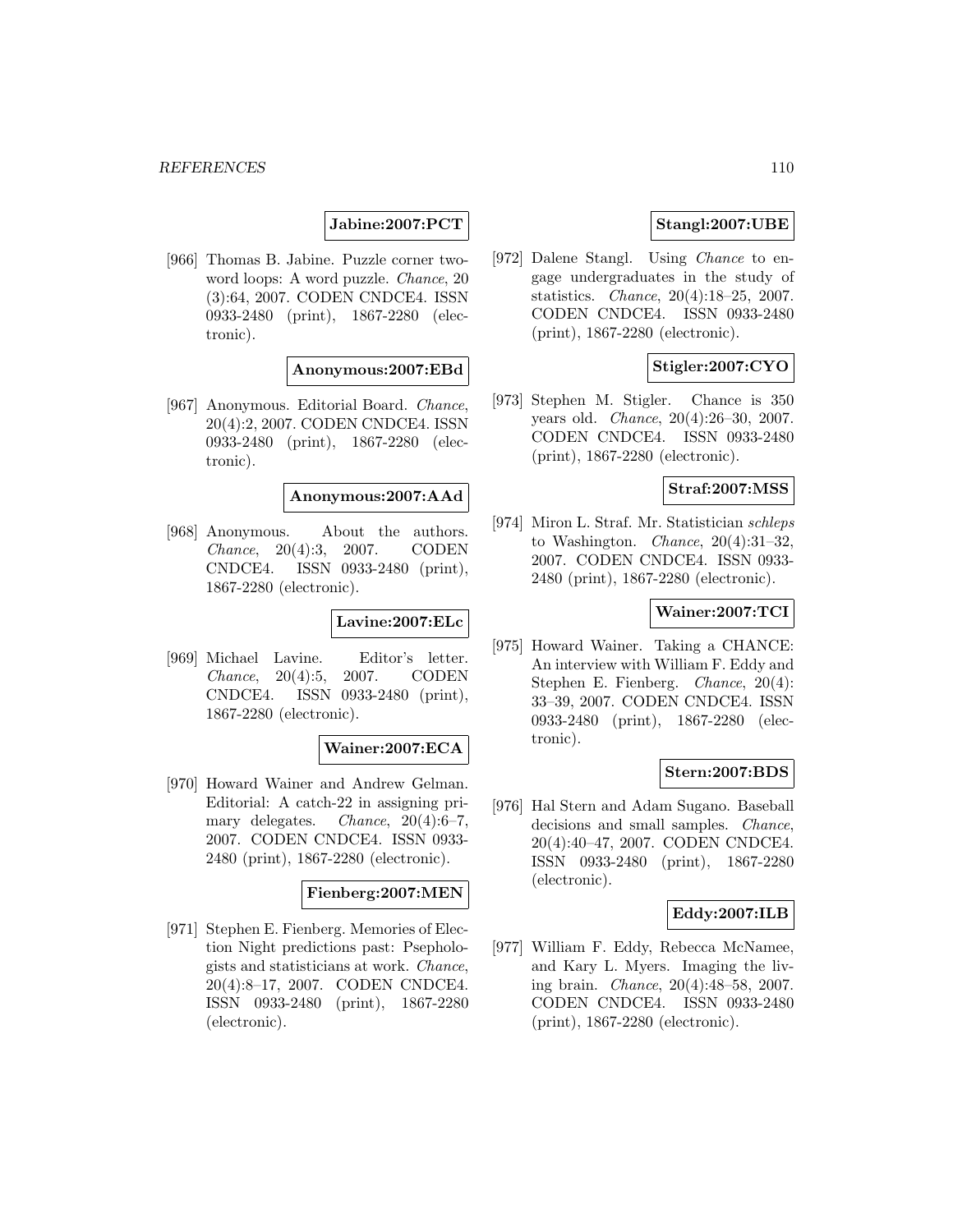### **Gelman:2007:WLS**

[978] Andrew Gelman and Seth Roberts. Weight loss, self-experimentation, and Web trials: A conversation. *Chance*, 20(4):59–63, 2007. CODEN CNDCE4. ISSN 0933-2480 (print), 1867-2280 (electronic).

### **Anonymous:2008:EBa**

[979] Anonymous. Editorial Board. Chance, 21(1):2, 2008. CODEN CNDCE4. ISSN 0933-2480 (print), 1867-2280 (electronic).

#### **Anonymous:2008:AAa**

[980] Anonymous. About the authors. Chance, 21(1):3–4, 2008. CODEN CNDCE4. ISSN 0933-2480 (print), 1867-2280 (electronic).

#### **Larsen:2008:ELa**

[981] Mike Larsen. Editor's letter. Chance, 21(1):5, March 2008. CODEN CNDCE4. ISSN 0933-2480 (print), 1867-2280 (electronic). URL http: //link.springer.com/content/pdf/ 10.1007/s00144-008-0046-y.pdf.

### **Proschan:2008:SEW**

[982] Michael Proschan. Self-experimentation and Web trials. *Chance*,  $21(1):7-9$ . March 2008. CODEN CNDCE4. ISSN 0933-2480 (print), 1867-2280 (electronic). URL http://link.springer. com/article/10.1007/s00144-008- 0001-y.

## **Heiny:2008:PTP**

[983] Erik L. Heiny. PGA tour pro: Long but not so straight. *Chance*,  $21(1):11-21$ , March 2008. CODEN CNDCE4. ISSN

0933-2480 (print), 1867-2280 (electronic). URL http://link.springer. com/article/10.1007/s00144-008- 0005-7.

### **Peterson:2008:PCW**

[984] David W. Peterson. Putting chance to work: Reducing the politics in political redistricting. Chance, 21(1):22–26, March 2008. CODEN CNDCE4. ISSN 0933-2480 (print), 1867-2280 (electronic). URL http://link.springer. com/article/10.1007/s00144-008- 0006-6.

### **Lunsford:2008:ASU**

[985] M. Leigh Lunsford, Ginger Holmes Rowell, and Tracy Goodson-Espy. Assessment of student understanding of the Central Limit Theorem. Chance, 21(1):27–32, March 2008. CODEN CNDCE4. ISSN 0933-2480 (print), 1867-2280 (electronic). URL http: //link.springer.com/article/10. 1007/s00144-008-0007-5.

## **Kadane:2008:LFC**

[986] Joseph B. Kadane. Load factors, crowdedness, and the Cauchy–Schwarz inequality. Chance, 21(1):33–34, March 2008. CODEN CNDCE4. ISSN 0933-2480 (print), 1867-2280 (electronic). URL http://link.springer. com/accesspage/article/10.1007/ s00144-008-0008-4.

## **Niemi:2008:CSN**

[987] Jarad B. Niemi, Bradley P. Carlin, and Jonathan M. Alexander. Contrarian strategies for NCAA tournament pools: A cure for March madness? Chance, 21(1):35–42, March 2008. CODEN CNDCE4. ISSN 0933-2480 (print),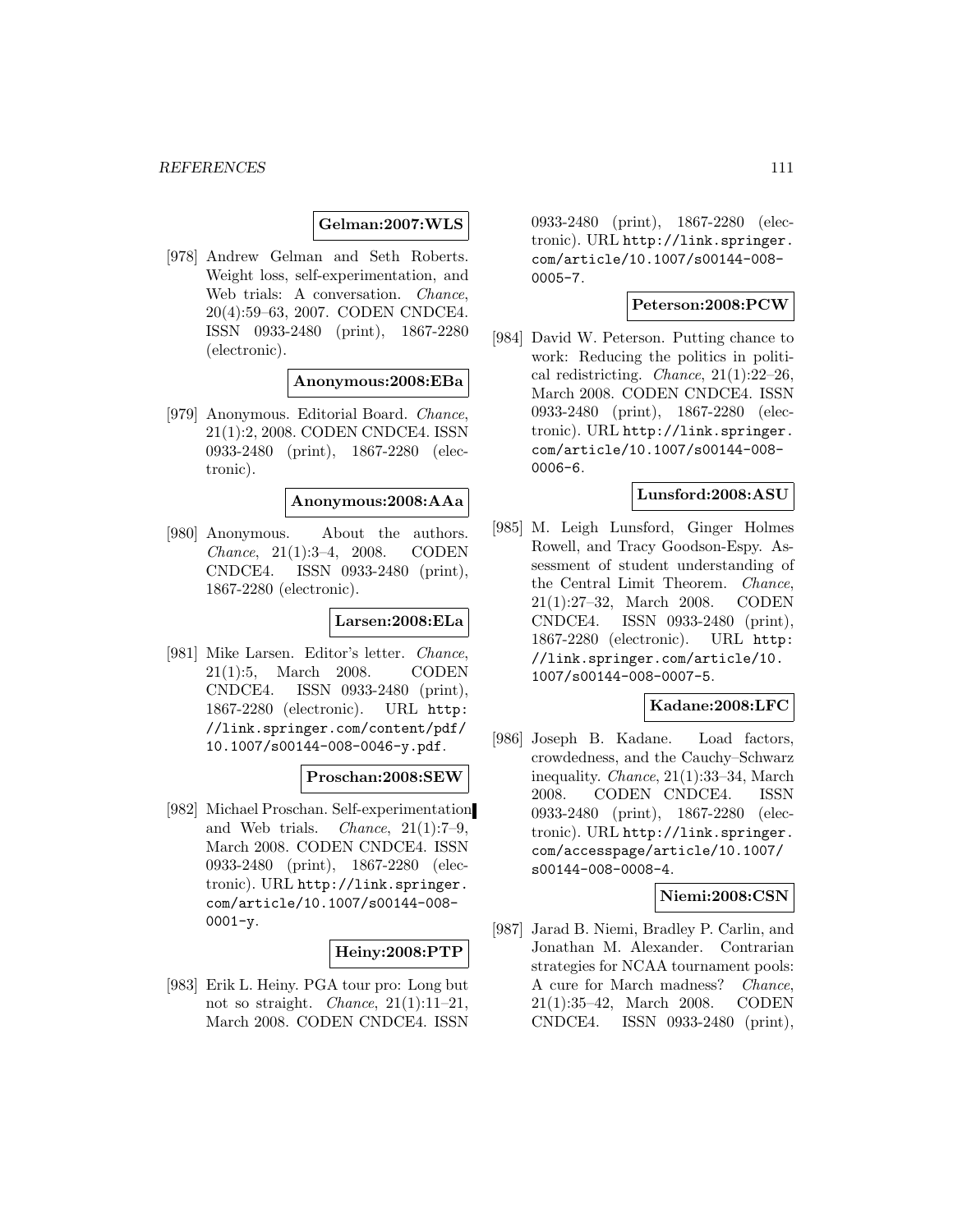1867-2280 (electronic). URL http: //link.springer.com/article/10. 1007/s00144-008-0009-3.

**Moore:2008:GDE**

[988] Kris Moore, Dawn Carlson, Dwayne Whitten, and Aimee Clement. Gender differences at the executive level: Perceptions and experiences. Chance, 21(1):43–48, March 2008. CODEN CNDCE4. ISSN 0933-2480 (print), 1867-2280 (electronic). URL http: //link.springer.com/article/10. 1007/s00144-008-0010-x.

## **Sink:2008:FEG**

[989] Christopher Sink, Matthew Sink, Jonathan Stob, and Kevin Taniguchi. Further evidence of gender differences in high school–level computer literacy. Chance, 21(1):49–53, March 2008. CODEN CNDCE4. ISSN 0933-2480 (print), 1867-2280 (electronic). URL http://link.springer. com/article/10.1007/s00144-008- 0011-9.

#### **Wainer:2008:VRU**

[990] Howard Wainer and Sam Savage. Visual revelations: Until proven guilty: False positives and the war on terror. Chance, 21(1):55–58, March 2008. CODEN CNDCE4. ISSN 0933-2480 (print), 1867-2280 (electronic). URL http://link.springer. com/article/10.1007/s00144-008- 0012-8.

#### **Freedman:2008:EOM**

[991] David A. Freedman. Editorial: Oasis or mirage? Chance,  $21(1):59-61$ , March 2008. CODEN CNDCE4. ISSN 0933-2480 (print), 1867-2280 (electronic). URL http://link.springer.

com/article/10.1007/s00144-008- 0047-x.

### **Jabine:2008:PCSa**

[992] Thomas B. Jabine. Puzzle corner: Statistical spiral cryptic no. 9. Chance, 21(1):62–64, March 2008. CODEN CNDCE4. ISSN 0933-2480 (print), 1867-2280 (electronic). URL http: //link.springer.com/article/10. 1007/s00144-008-0013-7.

### **Anonymous:2008:HCa**

[993] Anonymous. Help & contacts. Chance, 21(1):??, March 2008. CODEN CNDCE4. ISSN 0933-2480 (print), 1867-2280 (electronic).

#### **Anonymous:2008:EBb**

[994] Anonymous. Editorial Board. Chance, 21(2):2, 2008. CODEN CNDCE4. ISSN 0933-2480 (print), 1867-2280 (electronic).

## **Anonymous:2008:AAb**

[995] Anonymous. About the authors. Chance, 21(2):3, 2008. CODEN CNDCE4. ISSN 0933-2480 (print), 1867-2280 (electronic).

#### **Larsen:2008:ELb**

[996] Mike Larsen. Editor's letter. Chance, 21(2):4, June 2008. CODEN CNDCE4. ISSN 0933-2480 (print), 1867-2280 (electronic). URL http: //link.springer.com/content/pdf/ 10.1007/s00144-008-0048-9.pdf.

#### **Banks:2008:SMC**

[997] David Banks. Statisticians and metabolomics: collaborative possibilities for the next \*omics revolution? Chance, 21(2):5–11, June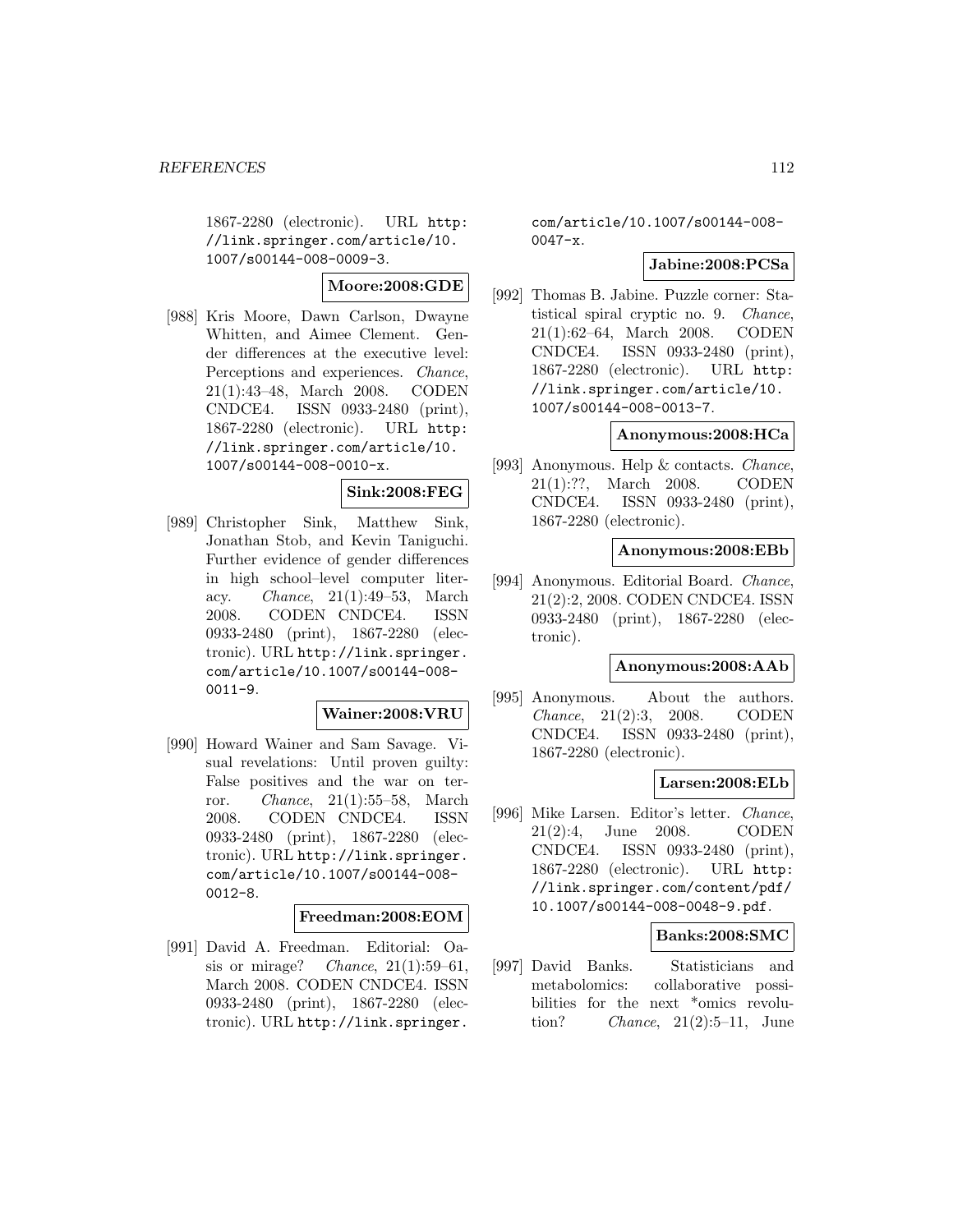2008. CODEN CNDCE4. ISSN 0933-2480 (print), 1867-2280 (electronic). URL http://link.springer. com/article/10.1007/s00144-008-  $0002-x.$ 

## **Dixon:2008:MDU**

[998] Philip M. Dixon and Geng Ding. A metabolomic data uncertainty budget for the plant Arabidopsis thaliana. Chance, 21(2):12–17, June 2008. CODEN CNDCE4. ISSN 0933- 2480 (print), 1867-2280 (electronic). URL http://link.springer.com/ article/10.1007/s00144-008-0014- 6.

### **Ash:2008:FCS**

[999] Arlene Ash and John Lamperti. Florida 2006: Can statistics tell us who won Congressional District-13? Chance, 21(2):18–24, June 2008. CODEN CNDCE4. ISSN 0933-2480 (print), 1867-2280 (electronic). URL http: //link.springer.com/article/10. 1007/s00144-008-0015-5.

### **Hall:2008:SSE**

[1000] Joseph Lorenzo Hall. Statistical solutions to election mysteries. Chance, 21(2):24–25, June 2008. CODEN CNDCE4. ISSN 0933-2480 (print), 1867-2280 (electronic). URL http: //link.springer.com/accesspage/ article/10.1007/s00144-008-0016- 4.

# **Mebane:2008:CFV**

[1001] Walter R. Mebane, Jr. Counting frustrated voter intentions. Chance, 21(2):26–27, June 2008. CODEN CNDCE4. ISSN 0933-2480 (print), 1867-2280 (electronic). URL http: //link.springer.com/accesspage/

article/10.1007/s00144-008-0017- 3.

# **Pinkham:2008:HPM**

[1002] Roger Pinkham. A historical puzzle: de Mere's paradox revisited. Chance, 21(2):28–30, June 2008. CODEN CNDCE4. ISSN 0933-2480 (print), 1867-2280 (electronic). URL http: //link.springer.com/article/10. 1007/s00144-008-0018-2.

# **Johnson:2008:CSC**

[1003] H. Dean Johnson, Sarah Boslaugh, Murray Clayton, Chris Holloman, and Linda J. Young. Compensation for statistical consulting services: Approaches used at four U.S. universities. Chance, 21(2):31–35, June 2008. CODEN CNDCE4. ISSN 0933-2480 (print), 1867-2280 (electronic). URL http: //link.springer.com/article/10. 1007/s00144-008-0019-1.

# **Louis:2008:CSC**

[1004] Thomas A. Louis. Compensation for statistical consulting services: Observations and recommendations. Chance, 21(2):36–37, June 2008. CODEN CNDCE4. ISSN 0933-2480 (print), 1867-2280 (electronic). URL http: //link.springer.com/accesspage/ article/10.1007/s00144-008-0020- 8.

## **Derr:2008:SCU**

[1005] Janice Derr. Statistical consulting in a University setting: Don't forget the students. *Chance*,  $21(2):38-39$ , June 2008. CODEN CNDCE4. ISSN 0933-2480 (print), 1867-2280 (electronic). URL http://link.springer. com/accesspage/article/10.1007/ s00144-008-0021-7.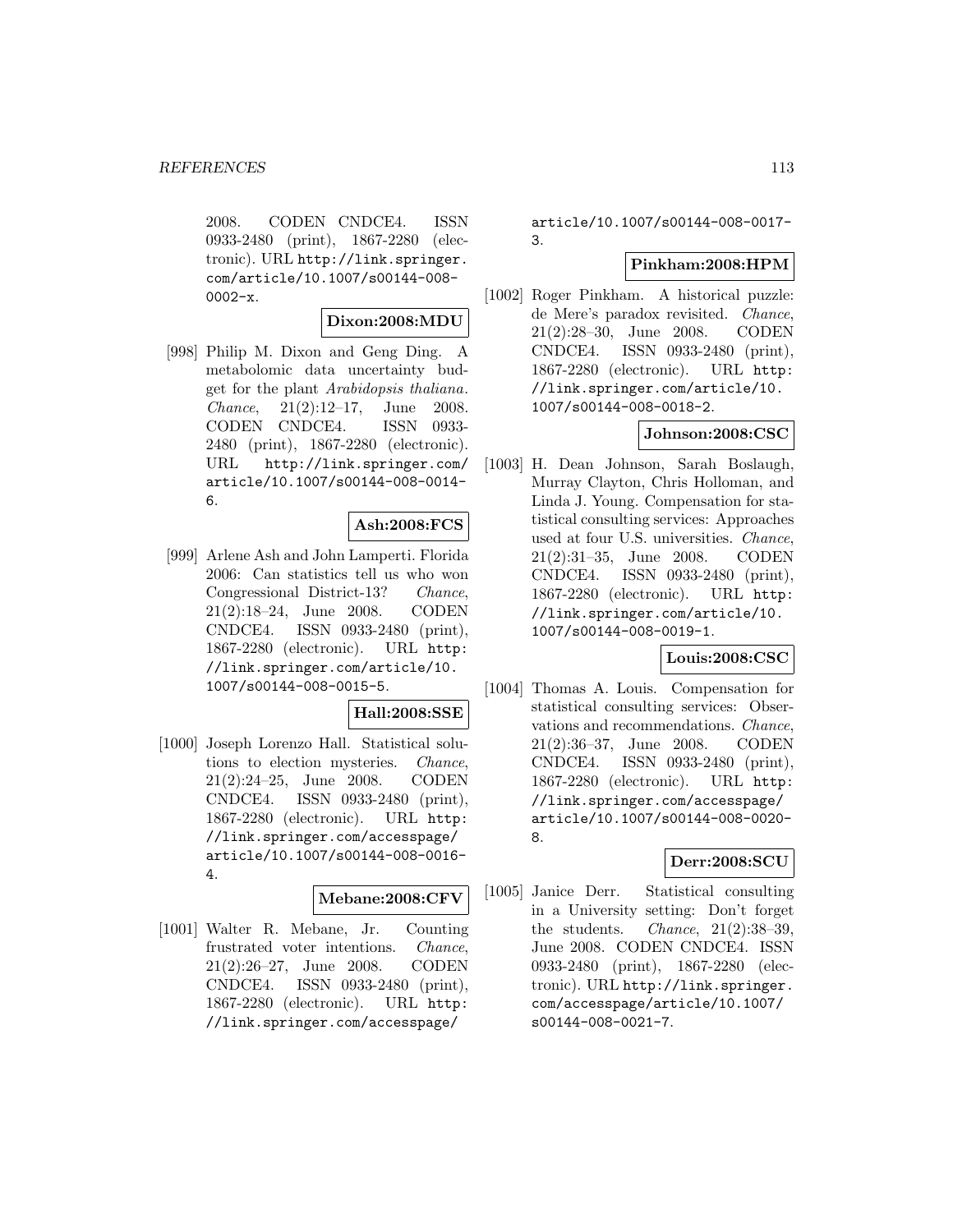**Gentleman:2008:NHI**

[1006] Jane F. Gentleman. The National Health Interview Survey: 50 years and going strong. *Chance*,  $21(2):40-45$ , June 2008. CODEN CNDCE4. ISSN 0933-2480 (print), 1867-2280 (electronic). URL http://link.springer. com/article/10.1007/s00144-008-  $0022 - 6.$ 

### **Wainer:2008:VRI**

[1007] Howard Wainer. Visual revelations: Improving graphic displays by controlling creativity. *Chance*,  $21(2):46-52$ , June 2008. CODEN CNDCE4. ISSN 0933-2480 (print), 1867-2280 (electronic). URL http://link.springer. com/article/10.1007/s00144-008- 0023-5. See commentary [1008].

# **Pickle:2008:CIG**

[1008] Linda Williams Pickle. Commentary on 'Improving graphic displays by controlling creativity'. Chance, 21(2):53, June 2008. CODEN CNDCE4. ISSN 0933-2480 (print), 1867-2280 (electronic). URL http://link.springer. com/content/pdf/10.1007/s00144- 008-0049-8.pdf. See [1007].

## **Glickman:2008:HYHa**

[1009] Mark Glickman, Gerardo Chowell, N. W. Hengartner, Catherine Ammon, and Mac Hyman. Here's to your health: Learning from the past to prepare for the future: Modeling the impact of hypothetical interventions during the Great Influenza Pandemic of 1918. Chance, 21(2):55–60, June 2008. CODEN CNDCE4. ISSN 0933-2480 (print), 1867-2280 (electronic). URL http://link.springer.

com/article/10.1007/s00144-008-  $0044 - 0.$ 

# **Larsen:2008:ITJ**

[1010] Michael Larsen. An interview with Thomas Jabine, retiring Puzzle Corner Editor. Chance, 21(2):61–62, June 2008. CODEN CNDCE4. ISSN 0933-2480 (print), 1867-2280 (electronic). URL http://link.springer. com/accesspage/article/10.1007/ s00144-008-0045-z.

### **Jabine:2008:PCSb**

[1011] Thomas B. Jabine. Puzzle corner: Statistical cryptic puzzle no. 22. Chance, 21(2):63–64, June 2008. CODEN CNDCE4. ISSN 0933-2480 (print), 1867-2280 (electronic). URL http: //link.springer.com/accesspage/ article/10.1007/s00144-008-0050- 2.

### **Anonymous:2008:HCb**

[1012] Anonymous. Help & contacts. Chance, 21(2):??, June 2008. CODEN CNDCE4. ISSN 0933-2480 (print), 1867-2280 (electronic).

# **Anonymous:2008:EBc**

[1013] Anonymous. Editorial Board. *Chance*, 21(3):2, 2008. CODEN CNDCE4. ISSN 0933-2480 (print), 1867-2280 (electronic).

#### **Anonymous:2008:AAc**

[1014] Anonymous. About the authors. Chance, 21(3):3–4, 2008. CODEN CNDCE4. ISSN 0933-2480 (print), 1867-2280 (electronic).

### **Larsen:2008:ELc**

[1015] Mike Larsen. Editor's letter. Chance, 21(3):5, September 2008. CODEN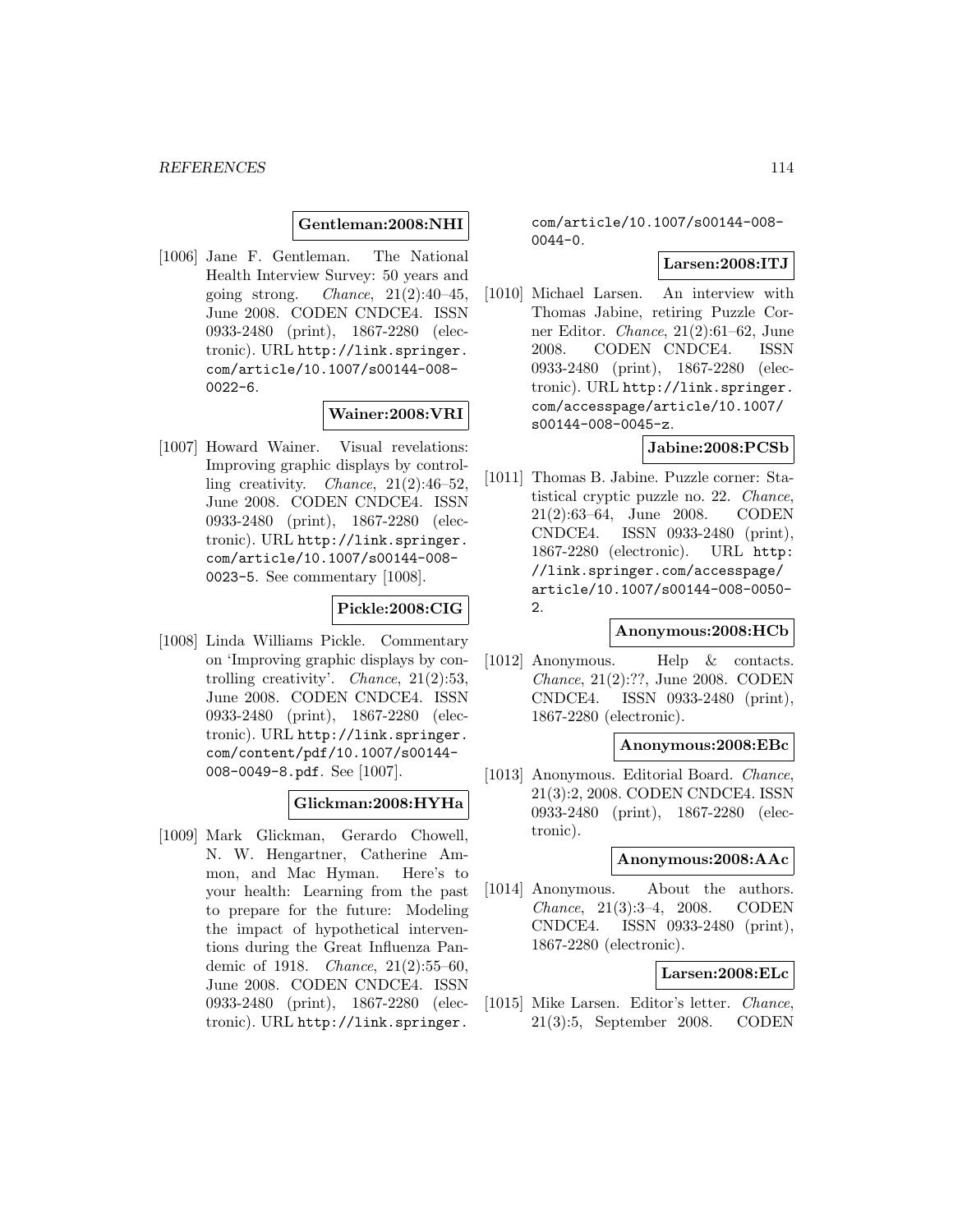CNDCE4. ISSN 0933-2480 (print), 1867-2280 (electronic). URL http: //link.springer.com/content/pdf/ 10.1007/s144-008-0051-1.pdf.

## **Anonymous:2008:C**

[1016] Anonymous. Correction. Chance, 21(3):6, September 2008. CODEN CNDCE4. ISSN 0933-2480 (print), 1867-2280 (electronic). URL http: //link.springer.com/content/pdf/ 10.1007/s144-008-0054-y.pdf.

## **Anonymous:2008:LEB**

[1017] Anonymous. Letter to the Editor: The best graph may be no graph. Chance, 21(3):6, 2008. CODEN CNDCE4. ISSN 0933-2480 (print), 1867-2280 (electronic).

## **Berry:2008:BGM**

[1018] Donald Berry and Frank T. Mc-Graw. The best graph may be no graph. Chance, 21(3):6, 2008. CODEN CNDCE4. ISSN 0933-2480 (print), 1867-2280 (electronic). URL http: //link.springer.com/content/pdf/ 10.1007/s144-008-0052-0.pdf.

## **Krenzke:2008:FBS**

[1019] Tom Krenzke and David Judkins. Filling in the blanks: some guesses are better than others. Illustrating the impact of covariate selection when imputing complex survey items. Chance, 21(3):7–13, 2008. CODEN CNDCE4. ISSN 0933-2480 (print), 1867-2280 (electronic). URL http: //link.springer.com/article/10. 1007/s144-008-0003-9.

# **Elliott:2008:HLA**

[1020] Michael R. Elliott. Healthy for life: accounting for transcription errors using multiple imputation. Application to a study of childhood obesity. Chance, 21(3):14–23, 2008. CODEN CNDCE4. ISSN 0933-2480 (print), 1867-2280 (electronic). URL http: //link.springer.com/article/10. 1007/s144-008-0024-4.

# **Bradlow:2008:SLR**

[1021] Eric T. Bradlow, Shane T. Jensen, Justin Wolfers, and Abraham J. Wyner. A statistical look at Roger Clemens' pitching career. Chance, 21(3):24–30, 2008. CODEN CNDCE4. ISSN 0933-2480 (print), 1867-2280 (electronic). URL http: //link.springer.com/article/10. 1007/s144-008-0025-3.

# **Freeman:2008:AFF**

[1022] Peter Freeman, Joseph Richards, Chad Schafer, and Ann Lee. Astrostatistics: The final frontier. Chance, 21(3):31–35, 2008. CODEN CNDCE4. ISSN 0933- 2480 (print), 1867-2280 (electronic). URL http://link.springer.com/ article/10.1007/s144-008-0026-2.

### **Puntanen:2008:SSP**

[1023] Simo Puntanen and George P. H. Styan. Stochastic stamps: A philatelic introduction to chance. Chance, 21(3):36–41, 2008. CODEN CNDCE4. ISSN 0933-2480 (print), 1867-2280 (electronic). URL http: //link.springer.com/article/10. 1007/s144-008-0027-1.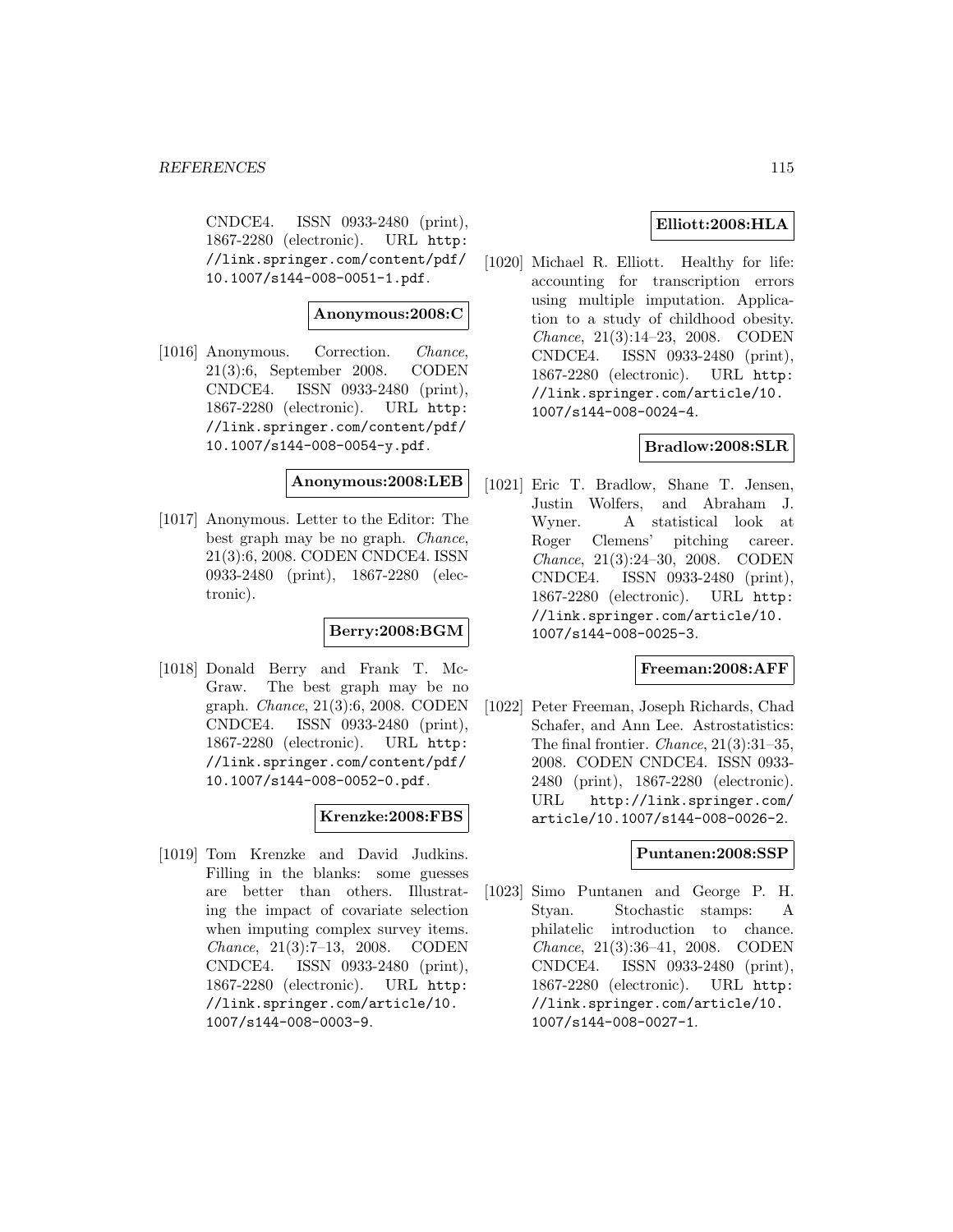**Olofsson:2008:PSE**

[1024] Peter Olofsson. Probability, statistics, evolution, and intelligent design. Chance, 21(3):42–45, 2008. CODEN CNDCE4. ISSN 0933-2480 (print), 1867-2280 (electronic). URL http: //link.springer.com/article/10. 1007/s144-008-0028-0.

# **Everson:2008:SRS**

[1025] Phil Everson. A statistician reads the sports pages: Good offense vs. poor defense: The 2007 Women's World Cup. Chance, 21(3):46–54, 2008. CODEN CNDCE4. ISSN 0933-2480 (print), 1867-2280 (electronic). URL http: //link.springer.com/article/10. 1007/s144-008-0029-z.

# **Glickman:2008:HYHb**

[1026] Mark Glickman, Yulei He, Recai Yucel, and Alan M. Zaslavsky. Here's to your health: Misreporting, missing data, and multiple imputation: Improving accuracy of cancer registry databases. Chance, 21(3):55–58, 2008. CODEN CNDCE4. ISSN 0933-2480 (print), 1867-2280 (electronic). URL http: //link.springer.com/article/10. 1007/s144-008-0030-6.

## **Wainer:2008:VRG**

[1027] Howard Wainer, Grace Lee, and Paul Velleman. Visual revelations: Giving the finger to dating services. Chance, 21(3):59–61, 2008. CODEN CNDCE4. ISSN 0933-2480 (print), 1867-2280 (electronic). URL http: //link.springer.com/article/10. 1007/s144-008-0031-5.

## **Berkowitz:2008:GWTa**

[1028] Jonathan Berkowitz. Goodness of wit test: "If nothing ever changed, there'd be no butterflies". Chance, 21(3):62–64, 2008. CODEN CNDCE4. ISSN 0933-2480 (print), 1867-2280 (electronic). URL http: //link.springer.com/article/10. 1007/s144-008-0032-4.

### **Anonymous:2008:HCc**

[1029] Anonymous. Help & contacts. Chance, 21(3):??, 2008. CODEN CNDCE4. ISSN 0933-2480 (print), 1867-2280 (electronic).

### **Anonymous:2008:EBd**

[1030] Anonymous. Editorial Board. Chance, 21(4):2, 2008. CODEN CNDCE4. ISSN 0933-2480 (print), 1867-2280 (electronic).

### **Anonymous:2008:AAd**

[1031] Anonymous. About the authors. Chance, 21(4):3–4, 2008. CODEN CNDCE4. ISSN 0933-2480 (print), 1867-2280 (electronic).

### **Larsen:2008:ELd**

[1032] Mike Larsen. Editor's letter. Chance, 21(4):5, 2008. CODEN CNDCE4. ISSN 0933-2480 (print), 1867-2280 (electronic). URL http://link.springer. com/content/pdf/10.1007/s00144- 008-0053-z.pdf.

## **Clauser:2008:WES**

[1033] Brian E. Clauser. War, enmity, and statistical tables. Chance, 21(4):6– 11, 2008. CODEN CNDCE4. ISSN 0933-2480 (print), 1867-2280 (electronic). URL http://link.springer.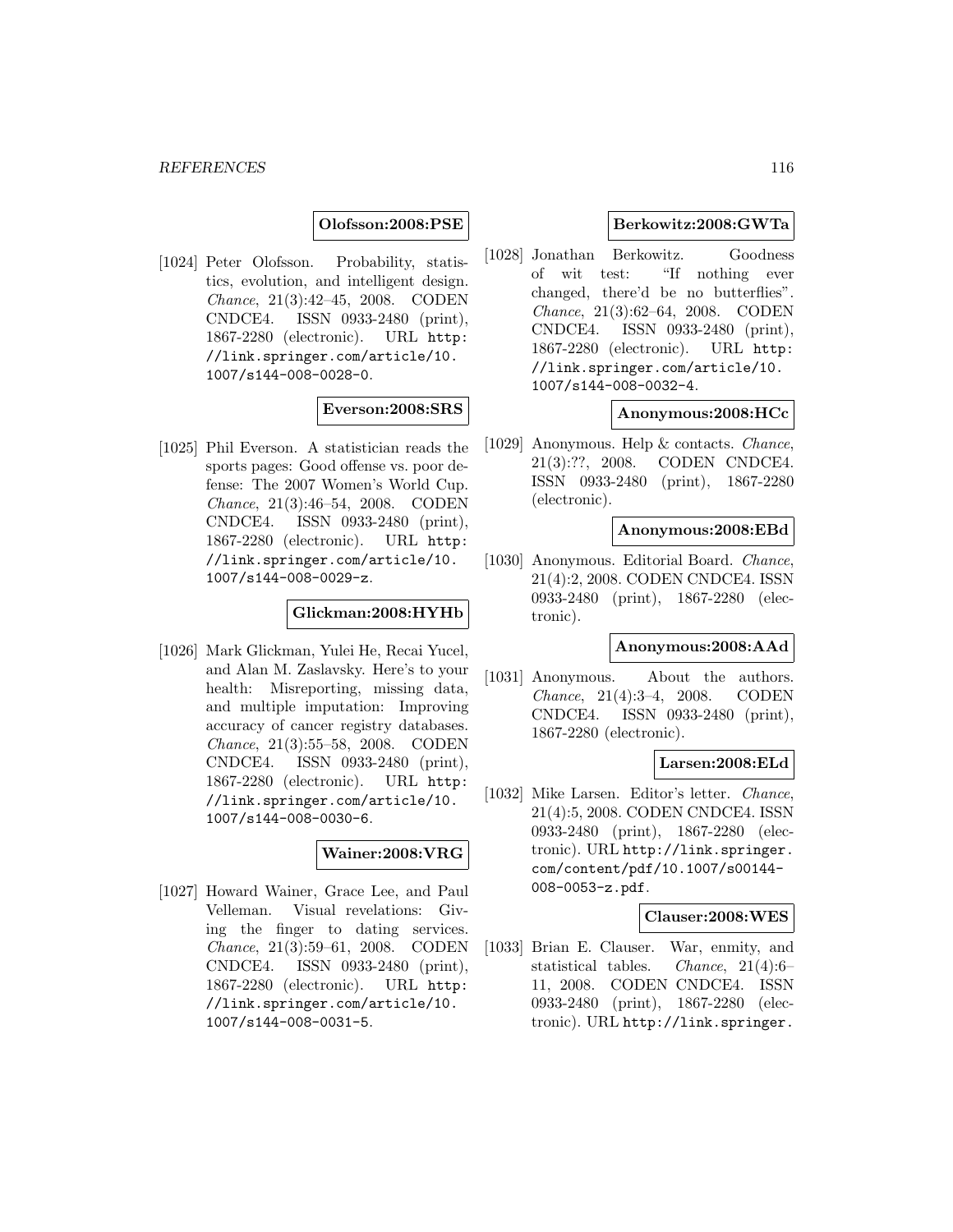com/article/10.1007/s00144-008- 0004-8.

**Stigler:2008:FL**

[1034] Stephen Stigler. Fisher and the 5% level. Chance, 21(4):12, 2008. CODEN CNDCE4. ISSN 0933-2480 (print), 1867-2280 (electronic). URL http: //link.springer.com/content/pdf/ 10.1007/s00144-008-0033-3.pdf.

# **Alam:2008:HDP**

[1035] Moudud Alam, Kenneth Carling, Rui Chen, and Yuli Liang. How to determine the progression of Young skiers? Chance, 21(4):13–19, 2008. CODEN CNDCE4. ISSN 0933-2480 (print), 1867-2280 (electronic). URL http: //link.springer.com/article/10. 1007/s00144-008-0034-2.

## **Hurley:2008:BMP**

[1036] W. J. Hurley. The birthday matching problem when the distribution of birthdays is nonuniform. Chance, 21(4):20– 24, 2008. CODEN CNDCE4. ISSN 0933-2480 (print), 1867-2280 (electronic). URL http://link.springer. com/article/10.1007/s00144-008- 0035-1.

## **Croson:2008:PSS**

[1037] Rachel Croson, Peter Fishman, and Devin G. Pope. Poker superstars: skill or luck? Similarities between golf — thought to be a game of skill  $-$  and poker. *Chance*, 21(4):25-28, 2008. CODEN CNDCE4. ISSN 0933-2480 (print), 1867-2280 (electronic). URL http://link.springer. com/article/10.1007/s00144-008- 0036-0.

# **Price:2008:VST**

[1038] Phillip Price. The value of statistical thinking: A basketball gambling rookie conquers March madness. Chance, 21(4):29–36, 2008. CODEN CNDCE4. ISSN 0933-2480 (print), 1867-2280 (electronic). URL http: //link.springer.com/article/10. 1007/s00144-008-0037-z.

# **Schmotzer:2008:WLS**

[1039] Brian Schmotzer. When is the lead safe in a college basketball game? Chance, 21(4):37–44, 2008. CODEN CNDCE4. ISSN 0933-2480 (print), 1867-2280 (electronic). URL http: //link.springer.com/article/10. 1007/s00144-008-0038-y.

# **McGivney:2008:LIP**

[1040] Katherine McGivney, Ray McGivney, and Ralph Zegarelli. Light it up: Predicting the winner of an NBA game before the end. Chance, 21(4):45– 50, 2008. CODEN CNDCE4. ISSN 0933-2480 (print), 1867-2280 (electronic). URL http://link.springer. com/article/10.1007/s00144-008- 0039-x.

## **Glickman:2008:HYHc**

[1041] Mark Glickman and Stephanie R. Land. Here's to your health: 'we all survived' and other failings of risk perception. Chance, 21(4):51– 55, 2008. CODEN CNDCE4. ISSN 0933-2480 (print), 1867-2280 (electronic). URL http://link.springer. com/article/10.1007/s00144-008- 0040-4.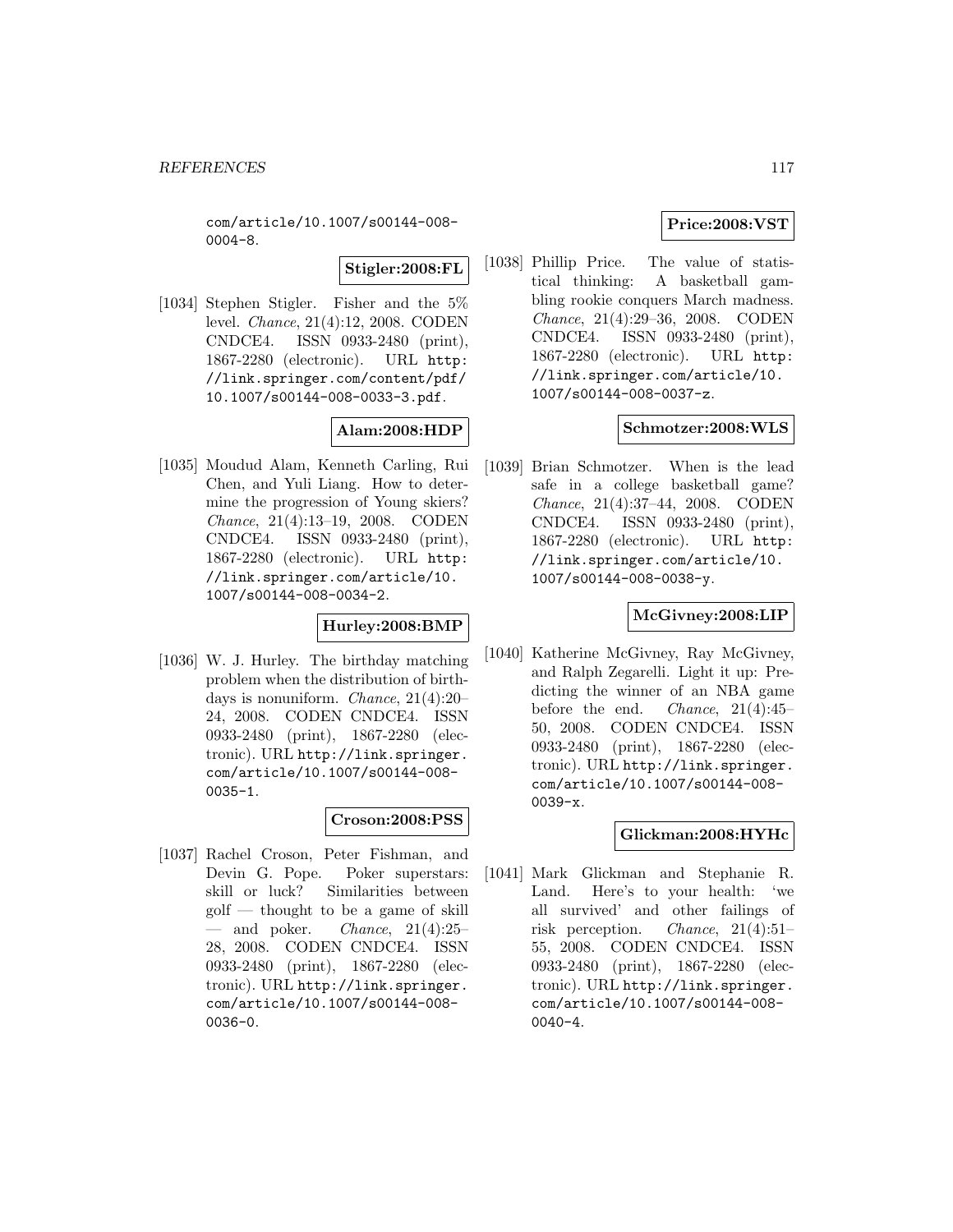# **Wainer:2008:VRL**

[1042] Howard Wainer and Paul Velleman. Visual revelations: Looking at blood sugar. Chance, 21(4):56–61, 2008. CODEN CNDCE4. ISSN 0933- 2480 (print), 1867-2280 (electronic). URL http://link.springer.com/ article/10.1007/s00144-008-0041- 3.

# **Anonymous:2008:BGD**

[1043] Anonymous. Chance graphic display contest: Burtin's antibiotic data. Chance, 21(4):62, 2008. CODEN CNDCE4. ISSN 0933-2480 (print), 1867-2280 (electronic). URL http: //link.springer.com/content/pdf/ 10.1007/s00144-008-0042-2.pdf.

## **Berkowitz:2008:GWTb**

[1044] Jonathan Berkowitz. Goodness of wit test. *Chance*,  $21(4):63-64$ , 2008. CODEN CNDCE4. ISSN 0933-2480 (print), 1867-2280 (electronic). URL http://link.springer. com/accesspage/article/10.1007/ s00144-008-0043-1.

### **Anonymous:2008:HCd**

[1045] Anonymous. Help & contacts. Chance, 21(4):??, 2008. CODEN CNDCE4. ISSN 0933-2480 (print), 1867-2280 (electronic).

# **Anonymous:2009:EBa**

[1046] Anonymous. Editorial Board. Chance, 22(1):2, 2009. CODEN CNDCE4. ISSN 0933-2480 (print), 1867-2280 (electronic).

### **Anonymous:2009:AAa**

[1047] Anonymous. About the authors. Chance, 22(1):3–4, 2009. CODEN

CNDCE4. ISSN 0933-2480 (print), 1867-2280 (electronic).

#### **Larsen:2009:ELa**

[1048] Mike Larsen. Editor's letter. *Chance*, 22(1):5, March 2009. CODEN CNDCE4. ISSN 0933-2480 (print), 1867-2280 (electronic). URL http: //link.springer.com/content/pdf/ 10.1007/s144-009-0011-4.pdf.

## **Keppel:2009:HPM**

[1049] Kenneth G. Keppel and Jeffrey N. Pearcy. Healthy people 2010: Measuring disparities in health. *Chance*, 22(1):6–9, March 2009. CODEN CNDCE4. ISSN 0933-2480 (print), 1867-2280 (electronic). URL http: //link.springer.com/article/10. 1007/s144-009-0001-6.

# **Caffo:2009:OOS**

[1050] Brian Caffo, Bruce Swihart, Ciprian Crainiceanu, Alison Laffan, and Naresh Punjabi. An overview of observational sleep research with application to sleep stage transitioning. Chance, 22(1):10–15, March 2009. CODEN CNDCE4. ISSN 0933-2480 (print), 1867-2280 (electronic). URL http: //link.springer.com/article/10. 1007/s144-009-0002-5.

#### **Slaven:2009:SMS**

[1051] James E. Slaven, Michael E. Andrew, Anna Mnatsakanova, John M. Violanti, Cecil M. Burchfiel, and Bryan J. Vila. Statistical modeling of sleep. Chance, 22(1):16–21, March 2009. CODEN CNDCE4. ISSN 0933-2480 (print), 1867-2280 (electronic). URL http: //link.springer.com/article/10. 1007/s144-009-0003-4.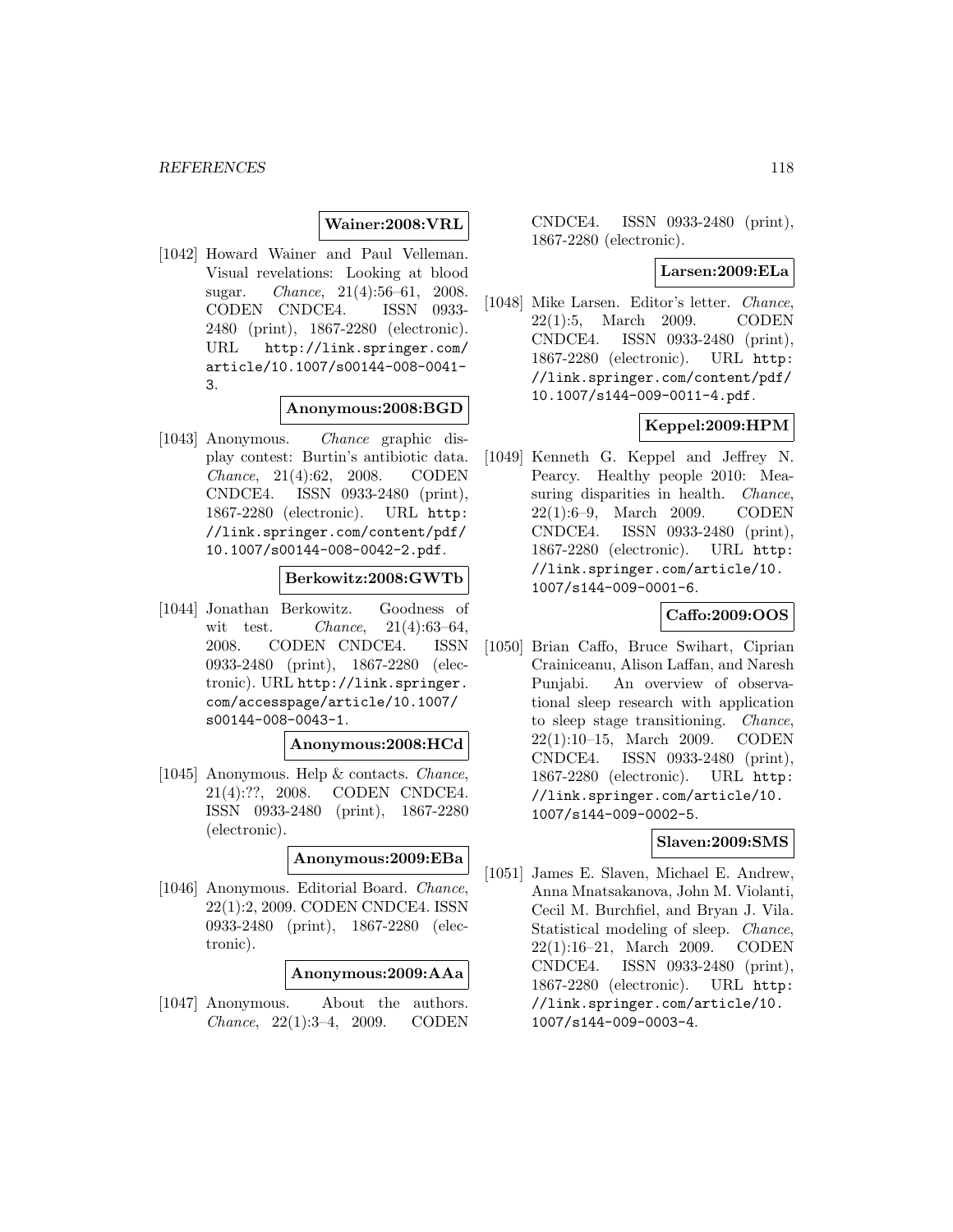### **Connolly:2009:DC**

[1052] Michele Connolly. Disability: It's complicated. Chance, 22(1):22–27, March 2009. CODEN CNDCE4. ISSN 0933- 2480 (print), 1867-2280 (electronic). URL http://link.springer.com/ article/10.1007/s144-009-0004-3.

## **Hurley:2009:JJR**

[1053] W. J. Hurley. Jussi Jokinen, regression to the mean, and the assessment of exceptional performance. Chance, 22(1):28–33, March 2009. CODEN CNDCE4. ISSN 0933-2480 (print), 1867-2280 (electronic). URL http: //link.springer.com/article/10. 1007/s144-009-0005-2.

## **Clevenson:2009:GIW**

[1054] M. Lawrence Clevenson and Jennifer Wright. Go for it: What to consider when making fourth-down decisions. Chance, 22(1):34–41, March 2009. CODEN CNDCE4. ISSN 0933- 2480 (print), 1867-2280 (electronic). URL http://link.springer.com/ article/10.1007/s144-009-0006-1.

#### **Cherkassky:2009:AML**

[1055] Michael Cherkassky. Application of machine learning methods to medical diagnosis. Chance, 22(1):42–50, March 2009. CODEN CNDCE4. ISSN 0933- 2480 (print), 1867-2280 (electronic). URL http://link.springer.com/ article/10.1007/s144-009-0007-0.

#### **Wainer:2009:VRC**

[1056] Howard Wainer. Visual revelations: A centenary celebration for Will Burtin: A pioneer of scientific visualization. Chance, 22(1):51–55, March

2009. CODEN CNDCE4. ISSN 0933- 2480 (print), 1867-2280 (electronic). URL http://link.springer.com/ article/10.1007/s144-009-0008-z.

### **Glickman:2009:HYHa**

[1057] Mark Glickman, Todd G. Nick, and Shannon N. Saldaña. Here's to your health: Pharmacogenetics and pharmacogenomics: Statistical challenges in design and analysis. Chance, 22 (1):56–62, March 2009. CODEN CNDCE4. ISSN 0933-2480 (print), 1867-2280 (electronic). URL http: //link.springer.com/article/10. 1007/s144-009-0009-y.

# **Berkowitz:2009:GWTa**

[1058] Jonathan Berkowitz. Goodness of wit test. *Chance*,  $22(1):63-64$ , March 2009. CODEN CNDCE4. ISSN 0933-2480 (print), 1867-2280 (electronic). URL http://link.springer. com/accesspage/article/10.1007/ s144-009-0010-5.

### **Anonymous:2009:HCa**

[1059] Anonymous. Help & contacts. *Chance*,  $22(1)$ :??, 2009. CODEN CNDCE4. CODEN CNDCE4. ISSN 0933-2480 (print), 1867-2280 (electronic).

#### **Anonymous:2009:EBb**

[1060] Anonymous. Editorial Board. Chance, 22(2):2, 2009. CODEN CNDCE4. ISSN 0933-2480 (print), 1867-2280 (electronic).

### **Anonymous:2009:AAb**

[1061] Anonymous. About the authors. Chance, 22(2):3, June 2009. CODEN CNDCE4. ISSN 0933-2480 (print),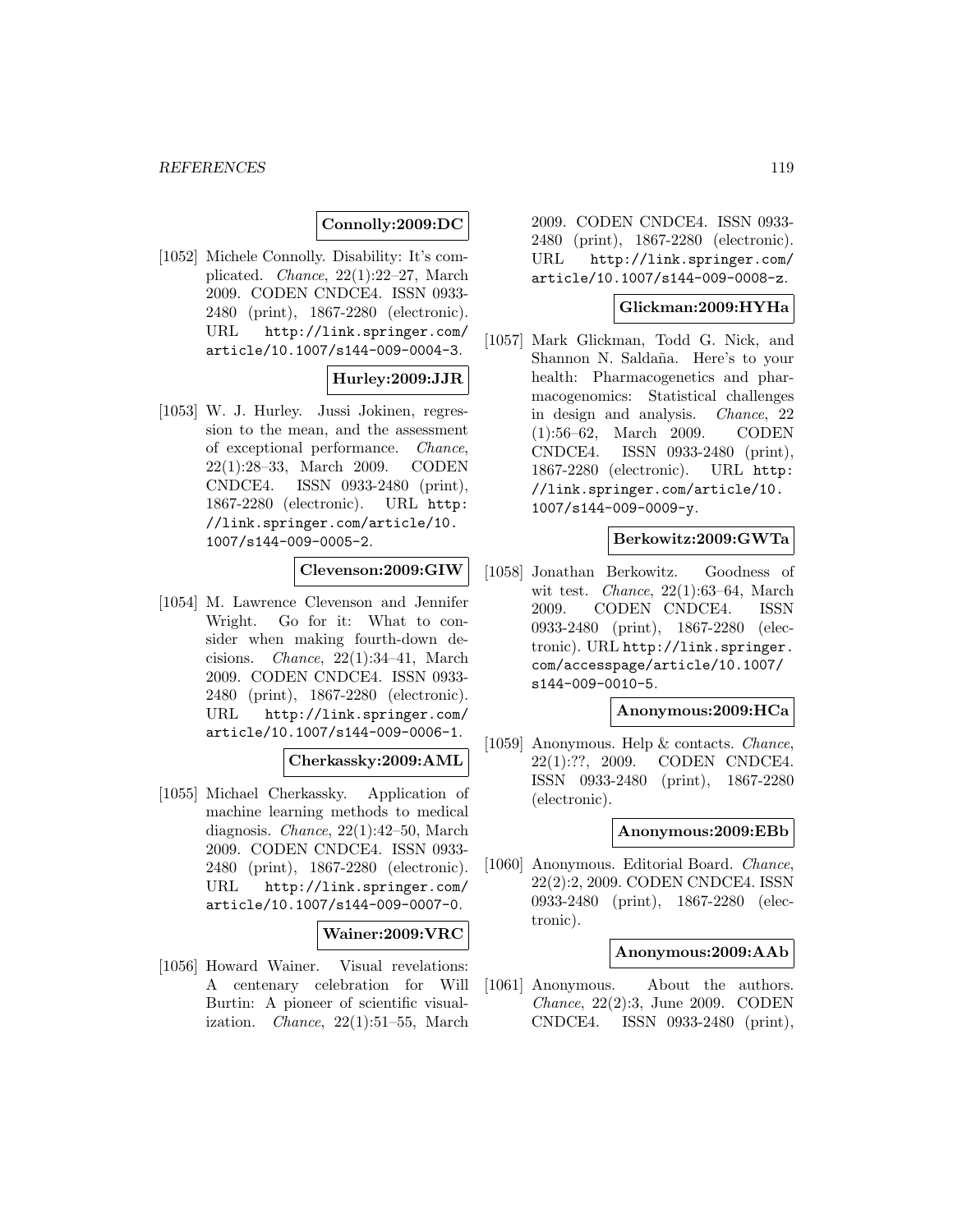1867-2280 (electronic). URL http: //link.springer.com/content/pdf/ 10.1007/s00144-009-0012-3.pdf.

### **Larsen:2009:ELb**

[1062] Mike Larsen. Editor's letter. Chance, 22(2):5, June 2009. CODEN CNDCE4. ISSN 0933-2480 (print), 1867-2280 (electronic). URL http: //link.springer.com/content/pdf/ 10.1007/s00144-009-0013-2.pdf.

# **Aref:2009:LE**

[1063] Susanne Aref and Ray Stefani. Letters to the Editor. Chance,  $22(2):6-7$ , June 2009. CODEN CNDCE4. ISSN 0933-2480 (print), 1867-2280 (electronic). URL http://link.springer. com/content/pdf/10.1007/s00144- 009-0014-1.pdf.

### **Elliott:2009:HLA**

[1064] Michael R. Elliott. Healthy for life: Accounting for transcription errors using multiple imputation. *Chance*, 22(2):7, June 2009. CODEN CNDCE4. ISSN 0933-2480 (print), 1867-2280 (electronic). URL http://link.springer. com/content/pdf/10.1007/s00144- 009-0022-1.pdf.

### **Albert:2009:RCW**

[1065] Jim Albert. Is Roger Clemens' WHIP trajectory unusual? *Chance*, 22(2):8–20, June 2009. CODEN CNDCE4. ISSN 0933-2480 (print), 1867-2280 (electronic). URL http: //link.springer.com/article/10. 1007/s00144-009-0015-0.

#### **Schmotzer:2009:NES**

[1066] Brian Schmotzer, Patrick D. Kilgo, and Jeff Switchenko. 'The Natural'? The effect of steroids on offensive performance in baseball. Chance, 22(2):21–32, June 2009. CODEN CNDCE4. ISSN 0933-2480 (print), 1867-2280 (electronic). URL http: //link.springer.com/article/10. 1007/s00144-009-0016-z.

# **Chance:2009:WOA**

[1067] Don M. Chance. What are the odds? Another look at DiMaggio's streak. Chance, 22(2):33–42, June 2009. CODEN CNDCE4. ISSN 0933-2480 (print), 1867-2280 (electronic). URL http://link.springer. com/article/10.1007/s00144-009-  $0017 - y$ .

# **Larsen:2009:ABG**

[1068] Mike Larsen. Announcing the Burtin graphic contest winners. Chance, 22(2):43–45, June 2009. CODEN CNDCE4. ISSN 0933-2480 (print), 1867-2280 (electronic). URL http: //link.springer.com/article/10. 1007/s00144-009-0018-x.

# **Wainer:2009:VRP**

[1069] Howard Wainer and Mike Larsen. Visual revelations: Pictures at an exhibition. *Chance*,  $22(2):46-54$ , June 2009. CODEN CNDCE4. ISSN 0933-2480 (print), 1867-2280 (electronic). URL http://link.springer. com/article/10.1007/s00144-009- 0019-9.

## **Glickman:2009:HYHb**

[1070] Mark Glickman, Xiaofei Wang, Herbert Pang, and Todd A. Schwartz. Here's to your health: Building and validating high throughput lung cancer biomarkers. Chance, 22(2):55–62,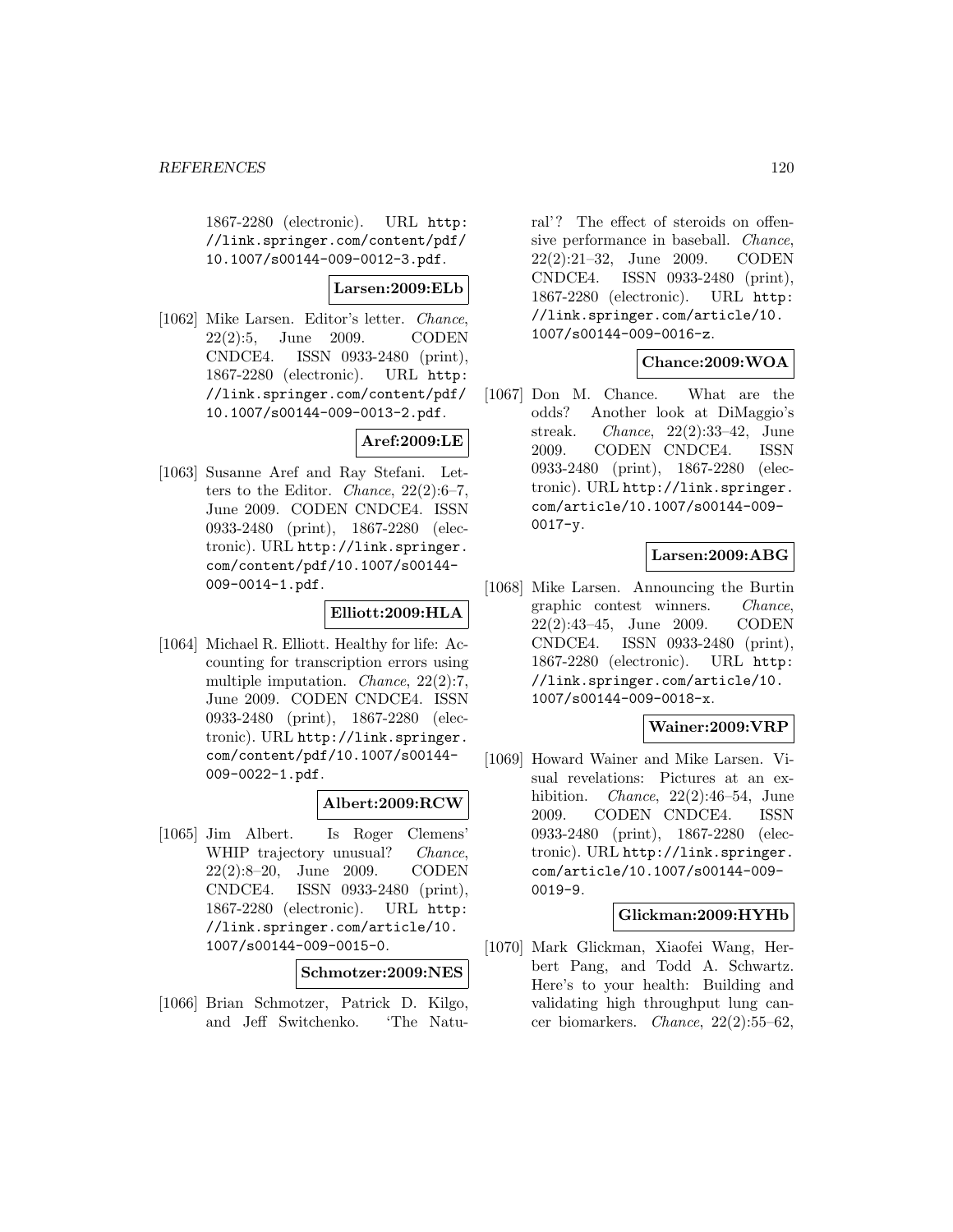June 2009. CODEN CNDCE4. ISSN 0933-2480 (print), 1867-2280 (electronic). URL http://link.springer. com/article/10.1007/s00144-009-  $0020 - 3.$ 

## **Berkowitz:2009:GWTb**

[1071] Jonathan Berkowitz. Goodness of wit test. *Chance*,  $22(2):63-64$ , June 2009. CODEN CNDCE4. ISSN 0933-2480 (print), 1867-2280 (electronic). URL http://link.springer. com/accesspage/article/10.1007/ s00144-009-0021-2.

# **Anonymous:2009:HCb**

[1072] Anonymous. Help & contacts. Chance, 22(2):??, 2009. CODEN CNDCE4. ISSN 0933-2480 (print), 1867-2280 (electronic).

#### **Anonymous:2009:EBc**

[1073] Anonymous. Editorial Board. Chance, 22(3):2, 2009. CODEN CNDCE4. ISSN 0933-2480 (print), 1867-2280 (electronic).

#### **Anonymous:2009:AAc**

[1074] Anonymous. About the authors. Chance, 22(3):3–4, 2009. CODEN CNDCE4. ISSN 0933-2480 (print), 1867-2280 (electronic).

#### **Anonymous:2009:ELa**

[1075] Anonymous. Editor's letter. Chance, 22(3):5, September 2009. CODEN CNDCE4. ISSN 0933-2480 (print), 1867-2280 (electronic).

#### **Larsen:2009:ELc**

[1076] Mike Larsen. Editor's letter. Chance, 22(3):5, September 2009. CODEN CNDCE4. ISSN 0933-2480 (print),

1867-2280 (electronic). URL http: //link.springer.com/content/pdf/ 10.1007/s00144-009-0023-0.pdf.

# **Quade:2009:LE**

[1077] Dana Quade. Letter to the Editor. Chance, 22(3):6–7, September 2009. CODEN CNDCE4. ISSN 0933-2480 (print), 1867-2280 (electronic). URL http://link.springer. com/accesspage/article/10.1007/ s00144-009-0024-z.

## **Khan:2009:ACC**

[1078] Shahedul Ahsan Khan, Grace Chiu, and Joel A. Dubin. Atmospheric concentration of chlorofluorocarbons: Addressing the Global Concern with the longitudinal bent-cable model. Chance, 22(3):8–17, September 2009. CODEN CNDCE4. ISSN 0933-2480 (print), 1867-2280 (electronic). URL http: //link.springer.com/article/10. 1007/s00144-009-0026-x.

# **Westreich:2009:CSI**

[1079] Daniel Westreich. Comic: A statistical investigation of urban skylines in Illinois. Chance, 22(3):16, 2009. CODEN CNDCE4. ISSN 0933-2480 (print), 1867-2280 (electronic).

# **Kaw:2009:MQC**

[1080] Autar K. Kaw and Ali Yalcin. metric to quantify college football's topsy-turvy season. Chance, 22(3): 18–26, September 2009. CODEN CNDCE4. ISSN 0933-2480 (print), 1867-2280 (electronic). URL http: //link.springer.com/article/10. 1007/s00144-009-0027-9.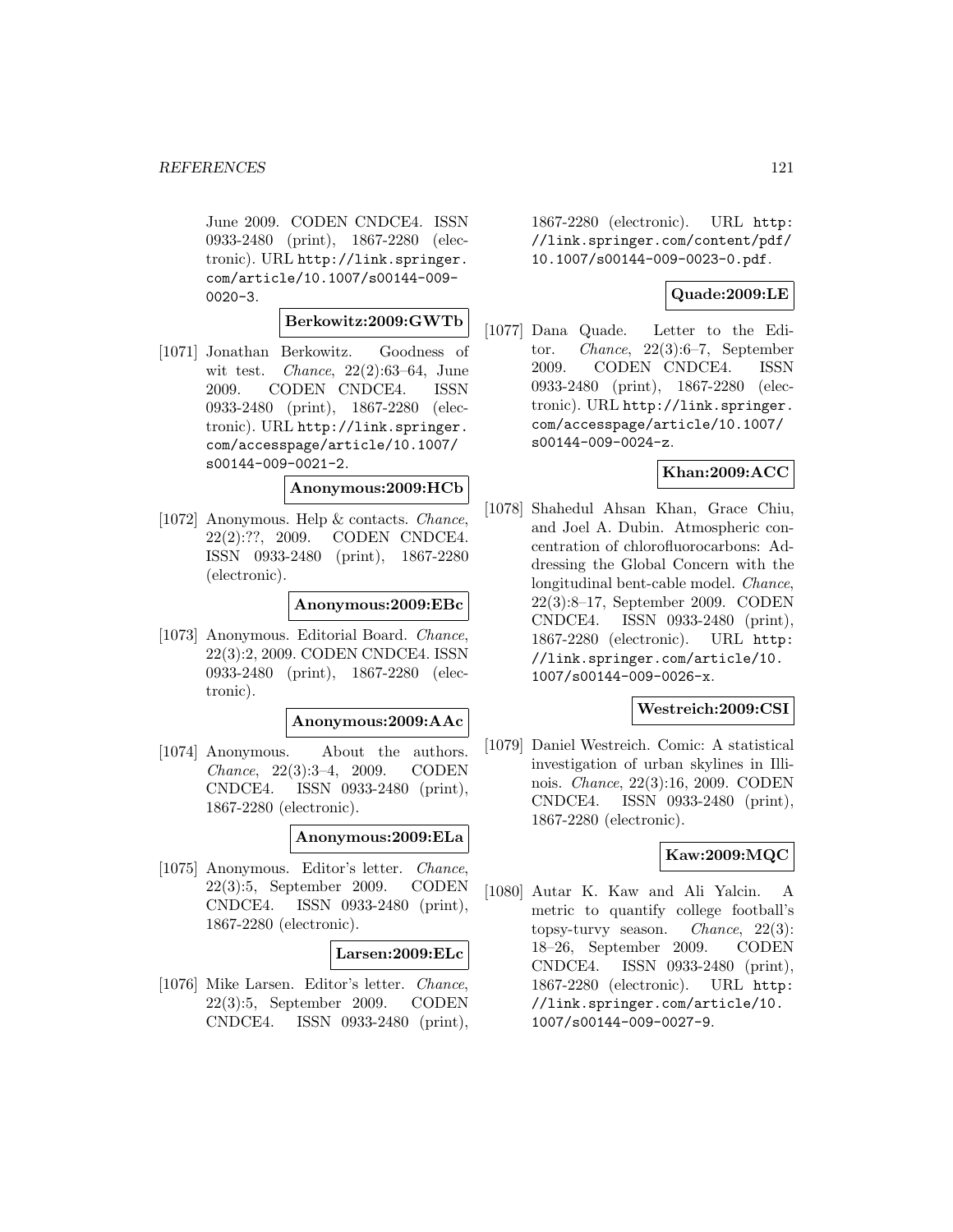**Barnett:2009:GYW**

[1081] Tristan Barnett. Gambling your way to new York: A story of expectation. Chance, 22(3):27–34, September 2009. CODEN CNDCE4. ISSN 0933-2480 (print), 1867-2280 (electronic). URL http://link.springer. com/article/10.1007/s00144-009- 0028-8.

## **Baccini:2009:HSJ**

[1082] Alberto Baccini, Lucio Barabesi, and Marzia Marcheselli. How are statistical journals linked? A network analysis. Chance, 22(3):35–45, September 2009. CODEN CNDCE4. ISSN 0933-2480 (print), 1867-2280 (electronic). URL http://link.springer. com/article/10.1007/s00144-009- 0029-7.

## **Bilder:2009:HCG**

[1083] Christopher R. Bilder. Human or cylon? Group testing on 'Battlestar Galactica'. Chance, 22(3): 46–50, September 2009. CODEN CNDCE4. ISSN 0933-2480 (print), 1867-2280 (electronic). URL http: //link.springer.com/article/10. 1007/s00144-009-0030-1.

# **Wainer:2009:VRL**

[1084] Howard Wainer and Peter Baldwin. Visual revelations: A little ignorance: How statistics rescued a damsel in distress. Chance, 22(3):51–55, September 2009. CODEN CNDCE4. ISSN 0933-2480 (print), 1867-2280 (electronic). URL http://link.springer. com/article/10.1007/s00144-009- 0031-0.

### **Glickman:2009:HYHc**

[1085] Mark Glickman and Scott Evans. Here's to your health: Noninferiority clinical trials. Chance, 22(3): 56–62, September 2009. CODEN CNDCE4. ISSN 0933-2480 (print), 1867-2280 (electronic). URL http: //link.springer.com/article/10. 1007/s00144-009-0032-z.

### **Berkowitz:2009:GWTc**

[1086] Jonathan Berkowitz. Goodness of wit test #5: Simple inference. Chance, 22 (3):63–64, September 2009. CODEN CNDCE4. ISSN 0933-2480 (print), 1867-2280 (electronic). URL http: //link.springer.com/accesspage/ article/10.1007/s00144-009-0033 y.

## **Anonymous:2009:HCc**

[1087] Anonymous. Help & contacts. Chance, 22(3):??, September 2009. CODEN CNDCE4. ISSN 0933-2480 (print), 1867-2280 (electronic).

# **Anonymous:2009:EBd**

[1088] Anonymous. Editorial Board. Chance, 22(4):2, 2009. CODEN CNDCE4. ISSN 0933-2480 (print), 1867-2280 (electronic).

## **Anonymous:2009:AAd**

[1089] Anonymous. About the authors. Chance, 22(4):3–4, 2009. CODEN CNDCE4. ISSN 0933-2480 (print), 1867-2280 (electronic). URL http: //link.springer.com/accesspage/ article/10.1007/s00144-009-0034 x.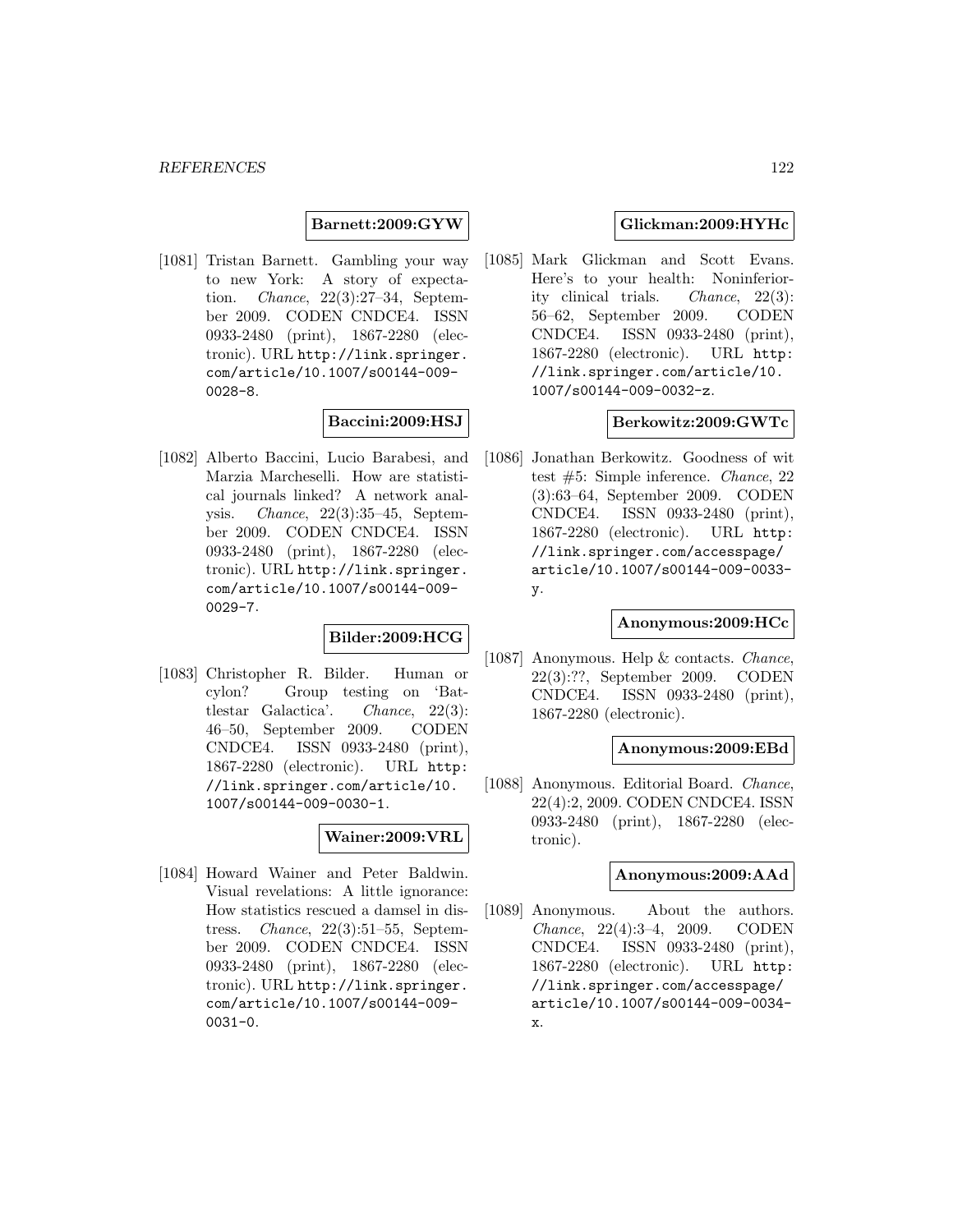**Anonymous:2009:ELb**

[1090] Anonymous. Editor's letter. Chance, 22 (4):5, 2009. CODEN CNDCE4. ISSN 0933-2480 (print), 1867-2280 (electronic). URL http://link.springer. com/content/pdf/10.1007/s00144- 009-0035-9.pdf.

### **Larsen:2009:ELd**

[1091] Mike Larsen. Editor's letter. Chance, 22(4):5, 2009. CODEN CNDCE4. ISSN 0933-2480 (print), 1867-2280 (electronic).

## **Labby:2009:WDA**

[1092] Zacariah Labby. Weldon's dice, automated. Chance, 22(4):6–13, 2009. CODEN CNDCE4. ISSN 0933- 2480 (print), 1867-2280 (electronic). URL http://link.springer.com/ article/10.1007/s00144-009-0036- 8.

# **Min:2009:MAE**

[1093] Wanli Min and Gang Luo. Medical applications of EEG wave classification. Chance, 22(4):14–20, 2009. CODEN CNDCE4. ISSN 0933-2480 (print), 1867-2280 (electronic). URL http: //link.springer.com/article/10. 1007/s00144-009-0037-7.

### **Vars:2009:MWO**

[1094] Fredrick E. Vars. Missing well: Optimal targeting of soccer shots. Chance, 22(4):21–28, 2009. CODEN CNDCE4. ISSN 0933-2480 (print), 1867-2280 (electronic). URL http: //link.springer.com/article/10. 1007/s00144-009-0038-6.

## **Symanzik:2009:RCP**

[1095] Jürgen Symanzik. A real Challenger of a puzzle. *Chance*,  $22(4)$ : 28, 2009. CODEN CNDCE4. ISSN 0933-2480 (print), 1867-2280 (electronic). URL http://link.springer. com/content/pdf/10.1007/s00144- 009-0039-5.pdf. See [1128].

### **Schilling:2009:DME**

[1096] Mark F. Schilling. Does momentum exist in competitive volleyball? Chance, 22(4):29–35, 2009. CODEN CNDCE4. ISSN 0933-2480 (print), 1867-2280 (electronic). URL http: //link.springer.com/article/10. 1007/s00144-009-0040-z.

# **Hurley:2009:COM**

[1097] W. J. Hurley. Calculating the odds of the miracle at Brookline. Chance, 22(4):36–38, 2009. CODEN CNDCE4. ISSN 0933-2480 (print), 1867-2280 (electronic). URL http: //link.springer.com/article/10. 1007/s00144-009-0041-y.

#### **Nguyen:2009:ESR**

[1098] Andreas Nguyen and Shenghua K. Fan. Ethics and stopping rules in a phase II clinical trial. Chance, 22(4):39– 44, 2009. CODEN CNDCE4. ISSN 0933-2480 (print), 1867-2280 (electronic). URL http://link.springer. com/article/10.1007/s00144-009- 0042-x.

### **Haug:2009:EFM**

[1099] Mark G. Haug and Heather Ardery. Entangling finance, medicine, and law. Chance, 22(4):45–50, 2009. CODEN CNDCE4. ISSN 0933-2480 (print),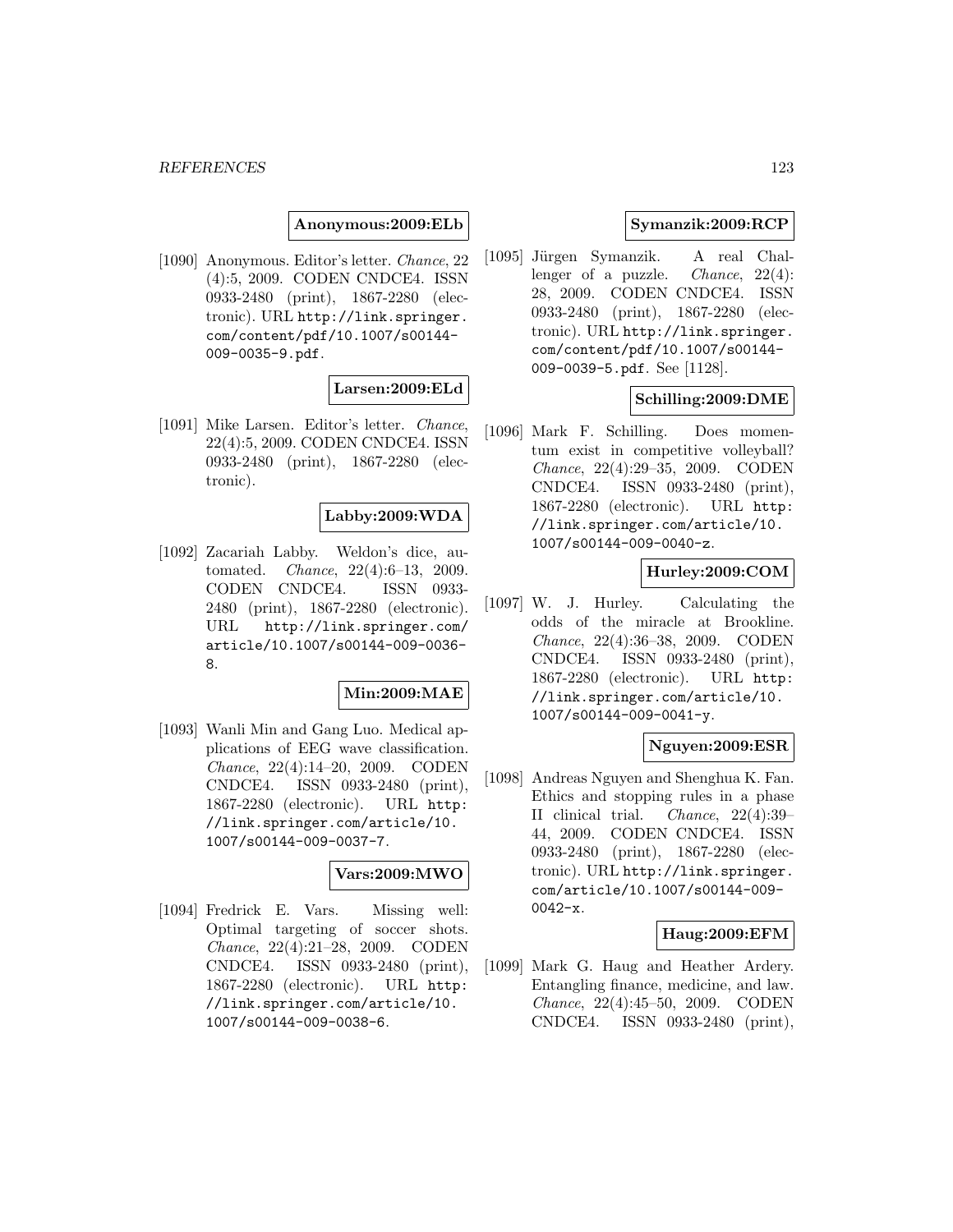1867-2280 (electronic). URL http: //link.springer.com/article/10. 1007/s00144-009-0043-9.

**Lewis:2009:PFD**

[1100] Virginia Vimpeny Lewis. Pascal and Fermat divide the stakes. Chance, 22(4):51–54, 2009. CODEN CNDCE4. ISSN 0933-2480 (print), 1867-2280 (electronic). URL http: //link.springer.com/article/10. 1007/s00144-009-0044-8.

# **Wainer:2009:VRG**

[1101] Howard Wainer. Visual revelations: A good table can beat a bad graph: It matters who plays Mozart. Chance, 22(4):55–57, 2009. CODEN CNDCE4. ISSN 0933-2480 (print), 1867-2280 (electronic). URL http: //link.springer.com/article/10. 1007/s00144-009-0045-7.

# **Glickman:2009:HYHd**

[1102] Mark Glickman, Douglas A. Noe, Ian M. Nelson, Shahla Mehdizadeh, and A. John Bailer. Here's to your health: Will they stay or will they go? Predicting disenrollment from home care services to nursing homes using classification trees. Chance, 22(4):58– 62, 2009. CODEN CNDCE4. ISSN 0933-2480 (print), 1867-2280 (electronic). URL http://link.springer. com/article/10.1007/s00144-009- 0046-6.

# **Berkowitz:2009:GWTd**

[1103] Jonathan Berkowitz. Goodness of wit test  $#6$ : Standardizing conflict. Chance, 22(4):63–64, 2009. CODEN CNDCE4. ISSN 0933-2480 (print), 1867-2280 (electronic). URL http: //link.springer.com/accesspage/

article/10.1007/s00144-009-0047- 5.

### **Anonymous:2009:HCd**

[1104] Anonymous. Help & contacts. Chance, 22(4):??, 2009. CODEN CNDCE4. ISSN 0933-2480 (print), 1867-2280 (electronic).

## **Anonymous:2010:EBa**

[1105] Anonymous. Editorial Board. Chance, 23(1):2, 2010. CODEN CNDCE4. ISSN 0933-2480 (print), 1867-2280 (electronic).

### **Anonymous:2010:AAa**

[1106] Anonymous. About the authors. Chance, 23(1):3–4, 2010. CODEN CNDCE4. ISSN 0933-2480 (print), 1867-2280 (electronic). URL http: //link.springer.com/content/pdf/ 10.1007/s00144-010-0001-6.pdf.

#### **Anonymous:2010:ELa**

[1107] Anonymous. Editor's letter. Chance, 23 (1):5, 2010. CODEN CNDCE4. ISSN 0933-2480 (print), 1867-2280 (electronic). URL http://link.springer. com/content/pdf/10.1007/s00144- 010-0002-5.pdf.

## **Larsen:2010:ELa**

[1108] Mike Larsen. Editor's letter. Chance, 23(1):5, 2010. CODEN CNDCE4. ISSN 0933-2480 (print), 1867-2280 (electronic).

### **Mebane:2010:FPE**

[1109] Walter R. Mebane, Jr. Fraud in the 2009 Presidential Election in Iran? Chance, 23(1):6–15, 2010. CODEN CNDCE4. ISSN 0933-2480 (print),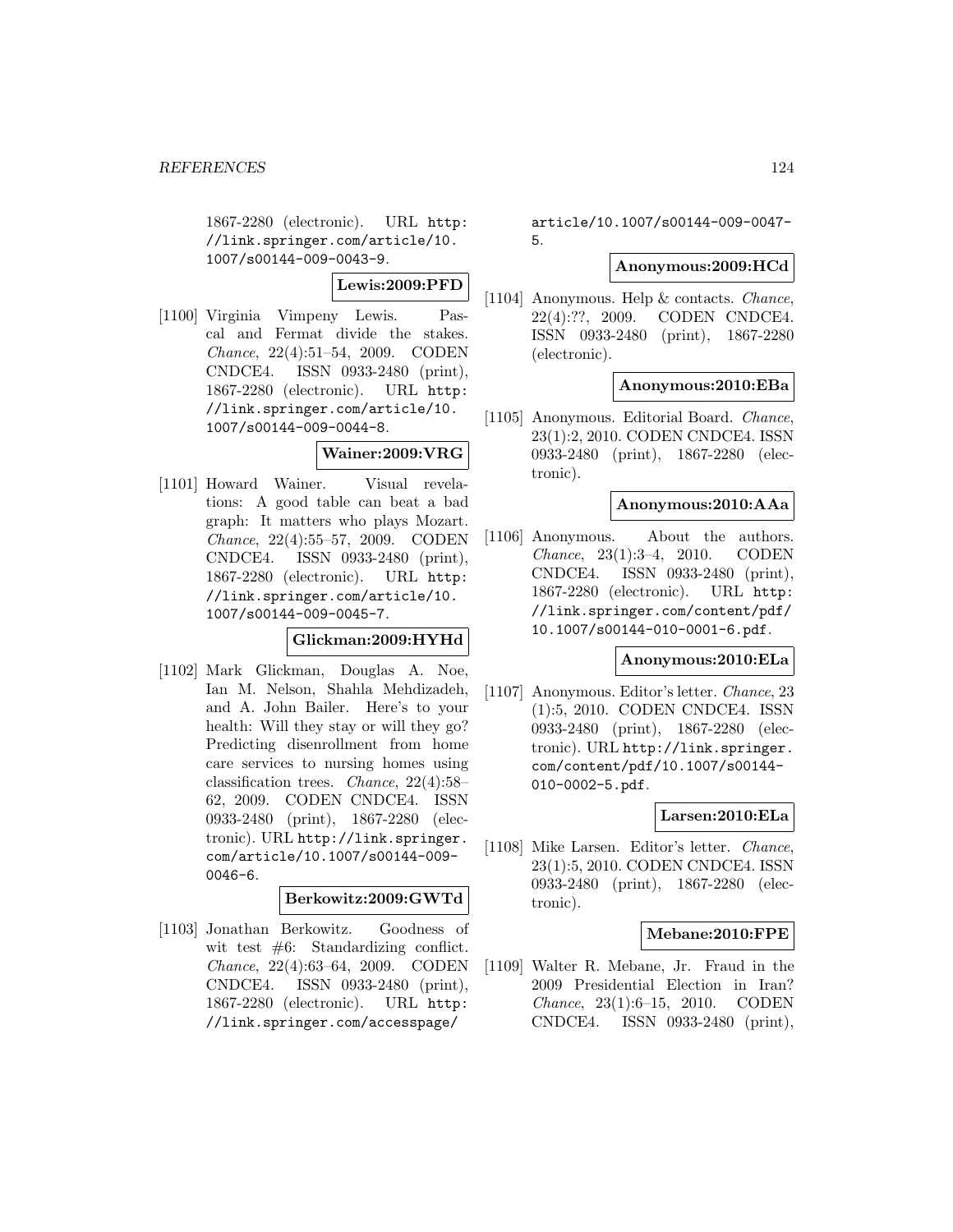1867-2280 (electronic). URL http: //link.springer.com/article/10. 1007/s00144-010-0003-4.

# **Baccini:2010:MIA**

[1110] Michela Baccini, Samantha Cook, Constantine E. Frangakis, Fan Li, Fabrizia Mealli, Donald B. Rubin, and Elizabeth R. Zell. Multiple imputation in the anthrax vaccine research program. Chance, 23(1):16–23, 2010. CODEN CNDCE4. ISSN 0933-2480 (print), 1867-2280 (electronic). URL http: //link.springer.com/article/10. 1007/s00144-010-0004-3.

# **Bell:2010:ATN**

[1111] Robert M. Bell, Yehuda Koren, and Chris Volinsky. All together now: A perspective on the Netflix prize. Chance, 23(1):24, 2010. CODEN CNDCE4. ISSN 0933-2480 (print), 1867-2280 (electronic). URL http: //link.springer.com/content/pdf/ 10.1007/s00144-010-0005-2.pdf.

## **Lohr:2010:CSC**

[1112] Steve Lohr. The contest that shaped careers and inspired research papers. Chance, 23(1):25–29, 2010. CODEN CNDCE4. ISSN 0933-2480 (print), 1867-2280 (electronic). URL http: //link.springer.com/article/10. 1007/s00144-010-0006-1.

#### **Remund:2010:AED**

[1113] Todd G. Remund. Analysis of engineering data: The case of rocket firings. Chance, 23(1):30–36, 2010. CODEN CNDCE4. ISSN 0933-2480 (print), 1867-2280 (electronic). URL http: //link.springer.com/article/10. 1007/s00144-010-0007-0.

## **Gelbrich:2010:GBP**

[1114] Götz Gelbrich, Annegret Franke, Bianca Gelbrich, Susann Blüher, and Markus Löffler. Gummy bears and the pleasure of biostatistics lessons. Chance, 23(1):37–40, 2010. CODEN CNDCE4. ISSN 0933-2480 (print), 1867-2280 (electronic). URL http: //link.springer.com/article/10. 1007/s00144-010-0008-z.

# **Kvam:2010:EVP**

[1115] Paul Kvam. Electoral voting and population distribution in the United States. Chance, 23(1):41–47, 2010. CODEN CNDCE4. ISSN 0933-2480 (print), 1867-2280 (electronic). URL http: //link.springer.com/article/10. 1007/s00144-010-0009-y.

## **Glickman:2010:HYHa**

[1116] Mark Glickman. Here's to your health: The virtual patient: Developing drugs using modeling and simulation. Chance, 23(1):48–52, 2010. CODEN CNDCE4. ISSN 0933-2480 (print), 1867-2280 (electronic). URL http://link.springer. com/article/10.1007/s00144-010- 0010-5.

## **Wainer:2010:VRS**

[1117] Howard Wainer. Visual revelations: Schrödinger's cat and the conception of probability in item response theory. Chance, 23(1):53–56, 2010. CODEN CNDCE4. ISSN 0933-2480 (print), 1867-2280 (electronic). URL http: //link.springer.com/article/10. 1007/s00144-010-0011-4.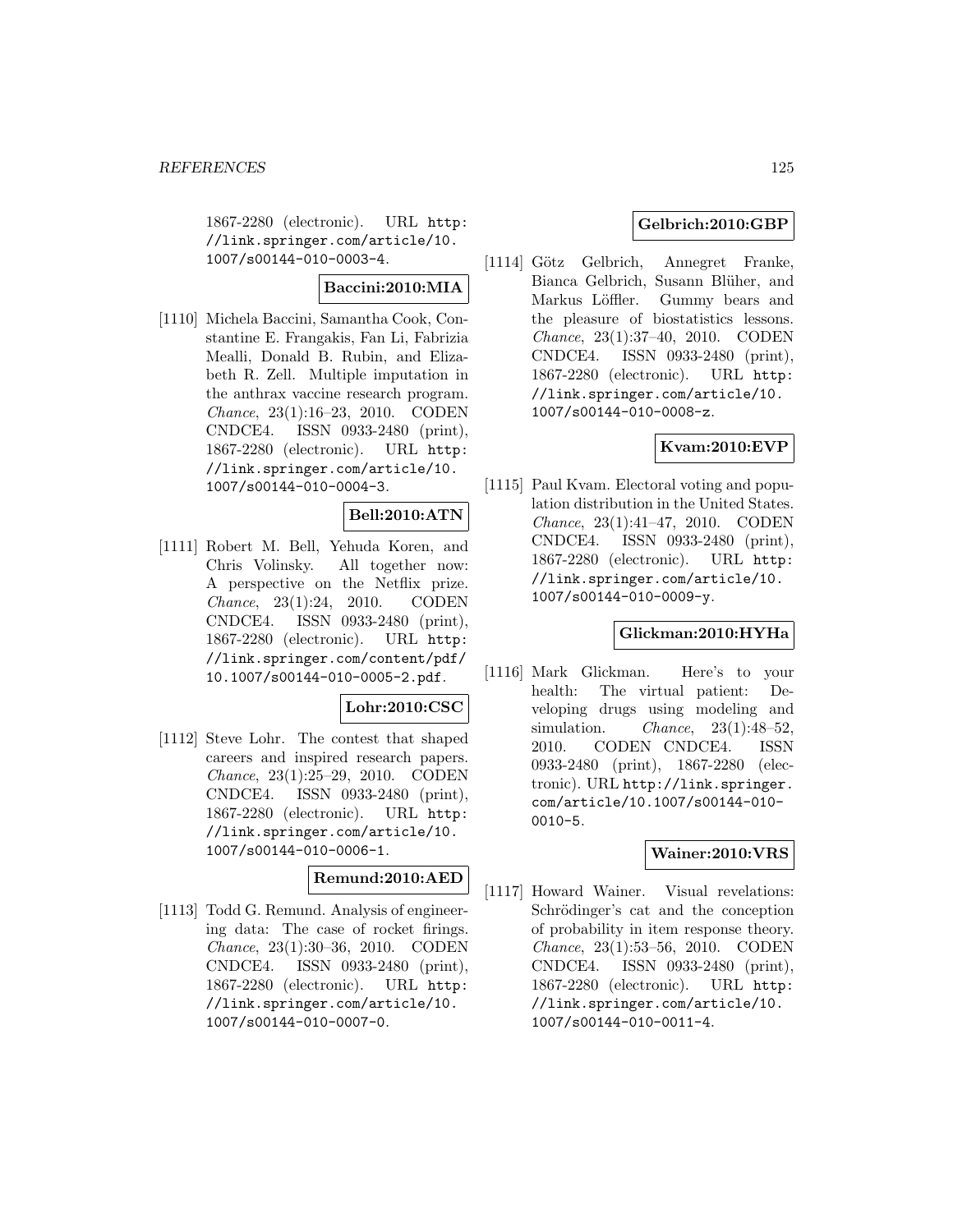# **Loly:2010:CPLa**

[1118] Peter D. Loly and George P. H. Styan. Comments on  $4 \times 4$  philatelic latin squares. *Chance*,  $23(1):57-62$ , 2010. CODEN CNDCE4. ISSN 0933-2480 (print), 1867-2280 (electronic). URL http://link.springer. com/article/10.1007/s00144-010- 0012-3.

#### **Berkowitz:2010:GWTa**

[1119] Jonathan Berkowitz. Goodness of wit test  $\#7$ : Figure it out. *Chance*, 23(1): 63–66, 2010. CODEN CNDCE4. ISSN 0933-2480 (print), 1867-2280 (electronic). URL http://link.springer. com/article/10.1007/s00144-010- 0013-2.

### **Anonymous:2010:HCa**

[1120] Anonymous. Help & contacts. Chance, 23(1):??, 2010. CODEN CNDCE4. ISSN 0933-2480 (print), 1867-2280 (electronic).

**Anonymous:2010:EBb**

[1121] Anonymous. Editorial Board. Chance, 23(2):2, 2010. CODEN CNDCE4. ISSN 0933-2480 (print), 1867-2280 (electronic).

### **Anonymous:2010:AAb**

[1122] Anonymous. About the authors. Chance, 23(2):3–4, 2010. CODEN CNDCE4. ISSN 0933-2480 (print), 1867-2280 (electronic).

**Anonymous:2010:ELb**

[1123] Anonymous. Editor's letter. Chance, 23(2):5, June 2010. CODEN CNDCE4. ISSN 0933-2480 (print), 1867-2280 (electronic). URL http: //link.springer.com/content/pdf/ 10.1007/s00144-010-0015-0.pdf.

#### **Larsen:2010:ELb**

[1124] Mike Larsen. Editor's letter. Chance, 23(2):5, 2010. CODEN CNDCE4. ISSN 0933-2480 (print), 1867-2280 (electronic).

### **Asher:2010:CDC**

[1125] Jana Asher. Collecting data in challenging settings: In the Global South — say, East Timor — data collection is not for the faint of heart or weak of stomach. Chance, 23(2):6–13, June 2010. CODEN CNDCE4. ISSN 0933-2480 (print), 1867-2280 (electronic). URL http://link.springer. com/article/10.1007/s00144-010- 0016-z.

#### **Zheng:2010:LDD**

 $[1126]$  Qi Zheng. The Luria–Delbrück distribution: Early statistical thinking about evolution. Chance, 23(2):15–18, June 2010. CODEN CNDCE4. ISSN 0933-2480 (print), 1867-2280 (electronic). URL http://link.springer. com/article/10.1007/s00144-010- 0017-y.

# **Finch:2010:UIR**

[1127] Holmes Finch. Using item response theory to understand gender differences in opinions on women in politics. Chance, 23(2):19–24, June 2010. CODEN CNDCE4. ISSN 0933-2480 (print), 1867-2280 (electronic). URL http: //link.springer.com/article/10. 1007/s00144-010-0018-x.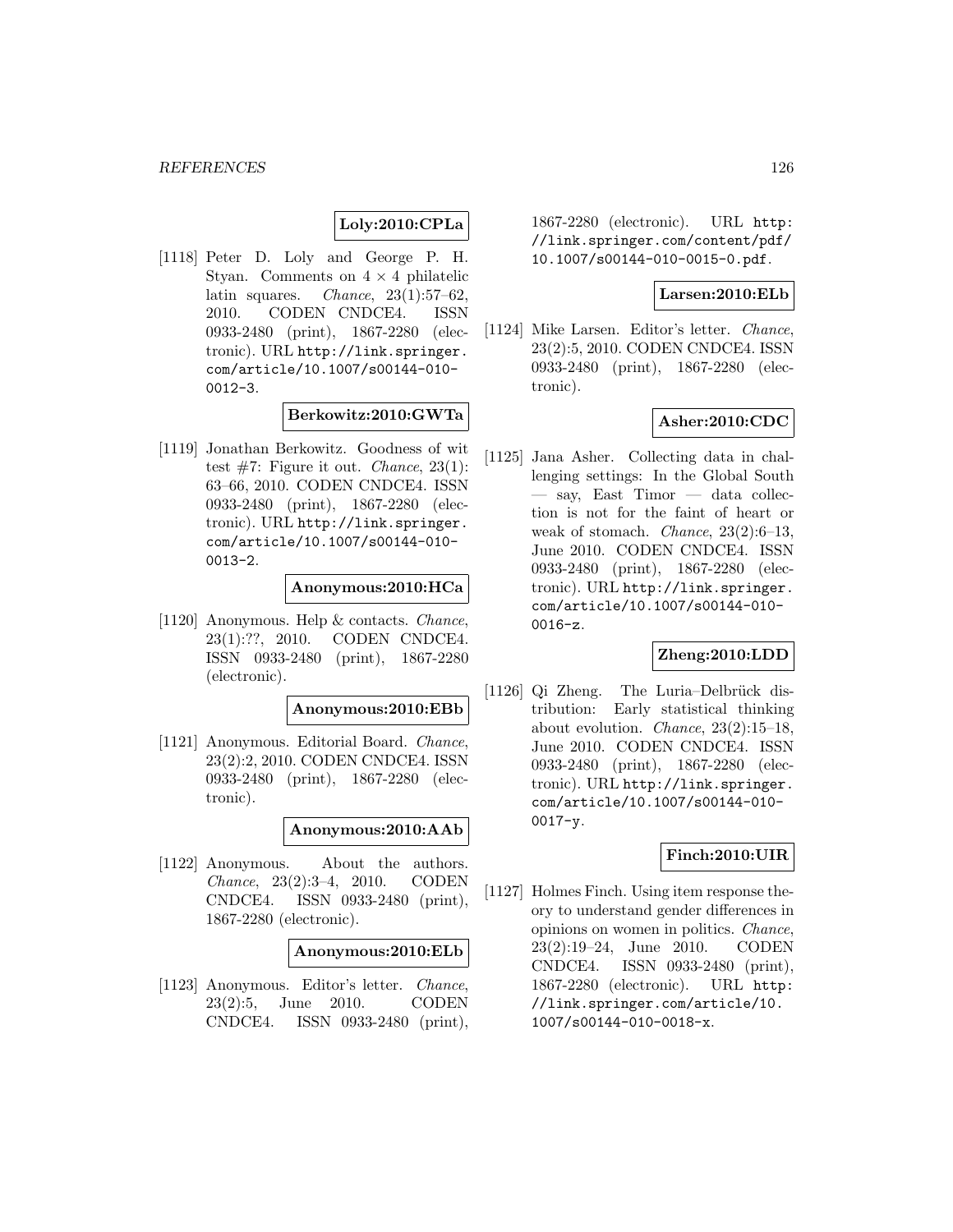**Symanzik:2010:RRC**

[1128] Jürgen Symanzik, Stephanie Kovalchik, and Brad Thiessen. Results of "A Real Challenger of a Puzzle" graphics contest. Chance, 23(2):25–27, June 2010. CODEN CNDCE4. ISSN 0933-2480 (print), 1867-2280 (electronic). URL http://link.springer. com/article/10.1007/s00144-010- 0019-9. See [1095].

# **Dillard:2010:HWT**

[1129] Bernard Dillard. Hey, who turned off the lights? A look at electricity consumption. Chance, 23(2):28–37, June 2010. CODEN CNDCE4. ISSN 0933-2480 (print), 1867-2280 (electronic). URL http://link.springer. com/article/10.1007/s00144-010- 0020-3.

# **Petras:2010:LSL**

[1130] Ivo Petras and Igor Podlubny. Least squares or least circles? A comparison of classical regression and orthogonal regression. Chance, 23(2):38–42, June 2010. CODEN CNDCE4. ISSN 0933-2480 (print), 1867-2280 (electronic). URL http://link.springer. com/article/10.1007/s00144-010- 0021-2.

# **Bohannon:2010:CPD**

[1131] John Bohannon, Robin Goldstein, and Alexis Herschkowitsch. Can people distinguish pâté from dog food? Chance, 23(2):43–46, June 2010. CODEN CNDCE4. ISSN 0933-2480 (print), 1867-2280 (electronic). URL http: //link.springer.com/article/10. 1007/s00144-010-0022-1.

# **Wainer:2010:VRC**

[1132] Howard Wainer. Visual revelations: Commentary on the graphic displays in the 2008 National Healthcare Quality Report and State Snapshots. Chance, 23(2):47–53, June 2010. CODEN CNDCE4. ISSN 0933-2480 (print), 1867-2280 (electronic). URL http: //link.springer.com/article/10. 1007/s00144-010-0023-0.

# **Smeltzer:2010:OHB**

[1133] Ronald K. Smeltzer. One for the history books: An early time-line bar graph. Chance, 23(2):54–56, June 2010. CODEN CNDCE4. ISSN 0933-2480 (print), 1867-2280 (electronic). URL http://link.springer. com/article/10.1007/s00144-010- 0024-z.

## **Loly:2010:CPLb**

[1134] Peter D. Loly and George P. H. Styan. Comments on  $5 \times 5$  philatelic latin squares. Chance, 23(2):57–62, June 2010. CODEN CNDCE4. ISSN 0933-2480 (print), 1867-2280 (electronic). URL http://link.springer. com/article/10.1007/s00144-010-  $0025 - y.$ 

### **Berkowitz:2010:GWTb**

[1135] Jonathan Berkowitz. Goodness of wit test #8: Employs magic. Chance, 23(2):63–64, June 2010. CODEN CNDCE4. ISSN 0933-2480 (print), 1867-2280 (electronic). URL http: //link.springer.com/accesspage/ article/10.1007/s00144-010-0026 x.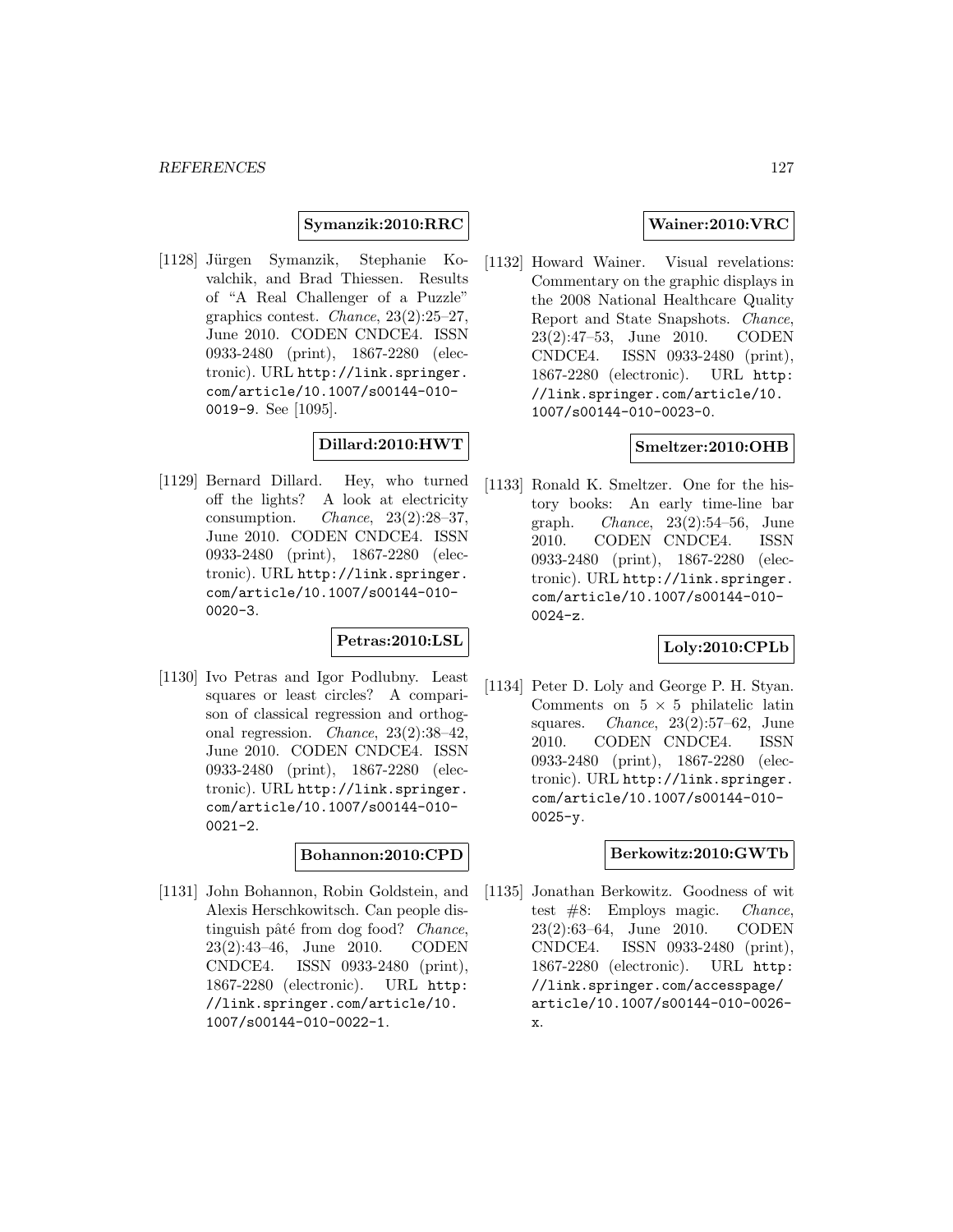**Anonymous:2010:HCb**

[1136] Anonymous. Help & contacts. Chance, 23(2):??, 2010. CODEN CNDCE4. ISSN 0933-2480 (print), 1867-2280 (electronic).

#### **Anonymous:2010:EBc**

[1137] Anonymous. Editorial Board. Chance, 23(3):2, 2010. CODEN CNDCE4. ISSN 0933-2480 (print), 1867-2280 (electronic).

### **Anonymous:2010:AAc**

[1138] Anonymous. About the authors. Chance, 23(3):3–4, 2010. CODEN CNDCE4. ISSN 0933-2480 (print), 1867-2280 (electronic).

### **Mosley:2010:VME**

[1139] Lawrence Mosley, Dianne Cook, Heike Hofmann, Chris Kielion, and Barret Schloerke. Visually monitoring the 2008 election. Chance, 23(3):4, 2010. CODEN CNDCE4. ISSN 0933-2480 (print), 1867-2280 (electronic).

# **Larsen:2010:ELc**

[1140] Mike Larsen. Editor's letter. Chance, 23(3):5, 2010. CODEN CNDCE4. ISSN 0933-2480 (print), 1867-2280 (electronic).

# **Rothschild:2010:DEA**

[1141] David Rothschild. Debia\$ed aggregated poll\$ and prediction market price\$. Chance, 23(3):6–7, September 2010. CODEN CNDCE4. ISSN 0933-2480 (print), 1867-2280 (electronic). URL http://link.springer. com/accesspage/article/10.1007/ s00144-010-0039-5.

## **Gelman:2010:VE**

[1142] Andrew Gelman and Yu-Sung Su. Voting by education in 2008. Chance, 23(3):8, September 2010. CODEN CNDCE4. ISSN 0933-2480 (print), 1867-2280 (electronic). URL http: //link.springer.com/content/pdf/ 10.1007/s00144-010-0040-z.pdf.

## **Stark:2010:RLV**

[1143] Philip B. Stark. Risk-limiting votetabulation audits: The importance of cluster size. Chance, 23(3): 9–12, September 2010. CODEN CNDCE4. ISSN 0933-2480 (print), 1867-2280 (electronic). URL http: //link.springer.com/article/10. 1007/s00144-010-0041-y.

### **Hobbs:2010:FCV**

[1144] Jonathan Hobbs, Luke Fostvedt, Adam Pintar, David Rockoff, Eunice Kim, and Randy Griffiths. Fixed-cost vs. fixed-risk post-election audits in Iowa. Chance, 23(3):13–17, September 2010. CODEN CNDCE4. ISSN 0933-2480 (print), 1867-2280 (electronic). URL http://link.springer. com/article/10.1007/s00144-010- 0042-x.

## **Young:2010:EAF**

[1145] Linda J. Young and Dan McCrea. Election audits in Florida. Chance, 23 (3):18–19, September 2010. CODEN CNDCE4. ISSN 0933-2480 (print), 1867-2280 (electronic). URL http: //link.springer.com/accesspage/ article/10.1007/s00144-010-0043- 9.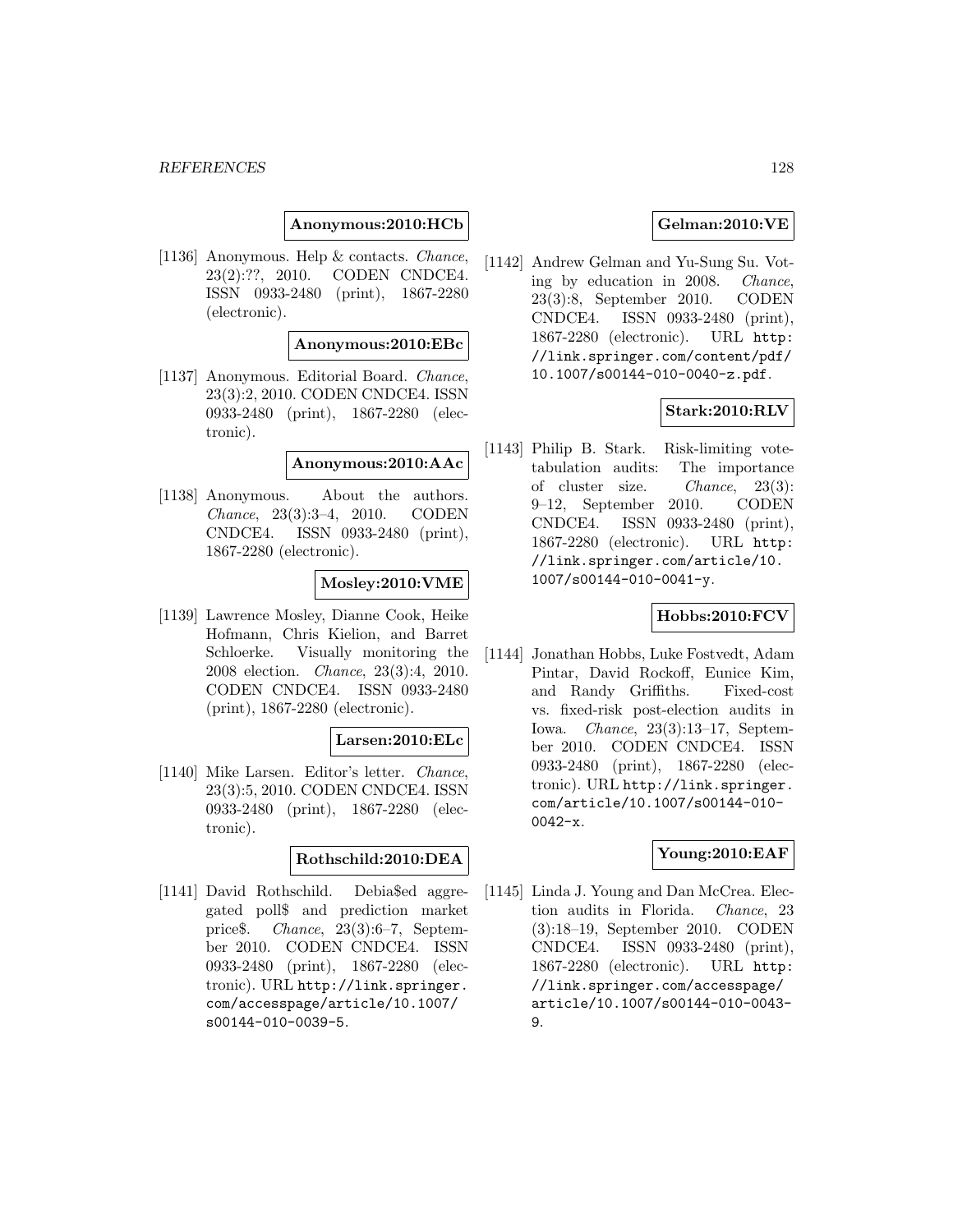### **Redelmeier:2010:RCN**

[1146] Donald A. Redelmeier and Robert J. Tibshirani. Road crashes and the next U.S. Presidential Election. Chance, 23 (3):20–24, September 2010. CODEN CNDCE4. ISSN 0933-2480 (print), 1867-2280 (electronic). URL http: //link.springer.com/article/10. 1007/s00144-010-0044-8.

## **McCarthy:2010:CPS**

[1147] David McCarthy, David Groggel, and A. John Bailer. Career pitching statistics and the probability of throwing a no-hitter in MLB: A case-control study. Chance, 23(3):25–33, September 2010. CODEN CNDCE4. ISSN 0933-2480 (print), 1867-2280 (electronic). URL http://link.springer. com/article/10.1007/s00144-010- 0045-7.

## **Berthet:2010:BHW**

[1148] Vincent Berthet. Best hand wins: How poker is governed by chance. Chance, 23(3):34–38, September 2010. CODEN CNDCE4. ISSN 0933-2480 (print), 1867-2280 (electronic). URL http: //link.springer.com/article/10. 1007/s00144-010-0046-6.

## **Jones:2010:CBP**

[1149] Martin L. Jones and Ryan J. Parker. The contribution of Star Players in the NBA: A story of misbehaving coefficients. Chance, 23(3):39–45, September 2010. CODEN CNDCE4. ISSN 0933-2480 (print), 1867-2280 (electronic). URL http://link.springer. com/article/10.1007/s00144-010- 0047-5.

# **Mulry:2010:OCC**

[1150] Mary H. Mulry and Patrick J. Cantwell. Overview of the 2010 Census Coverage Measurement Program and its evaluations. Chance, 23(3): 46–51, September 2010. CODEN CNDCE4. ISSN 0933-2480 (print), 1867-2280 (electronic). URL http: //link.springer.com/article/10. 1007/s00144-010-0048-4.

# **Glickman:2010:HYHb**

[1151] Mark Glickman and Arlene S. Swern. Here's to your health: A story of evidence-based medicine: Hormone replacement therapy and coronary heart disease in postmenopausal women. Chance, 23(3):52–56, September 2010. CODEN CNDCE4. ISSN 0933-2480 (print), 1867-2280 (electronic). URL http://link.springer. com/article/10.1007/s00144-010- 0049-3.

# **Wainer:2010:VRI**

[1152] Howard Wainer and Jim Ramsay. Visual revelations: Inside-out plots. Chance, 23(3):57–62, September 2010. CODEN CNDCE4. ISSN 0933- 2480 (print), 1867-2280 (electronic). URL http://link.springer.com/ article/10.1007/s00144-010-0050 x.

#### **Berkowitz:2010:GWTc**

[1153] Jonathan Berkowitz. Goodness of wit test #9: In one ear and out the other. Chance, 23(3):63–64, September 2010. CODEN CNDCE4. ISSN 0933-2480 (print), 1867-2280 (electronic). URL http://link.springer. com/accesspage/article/10.1007/ s00144-010-0051-9.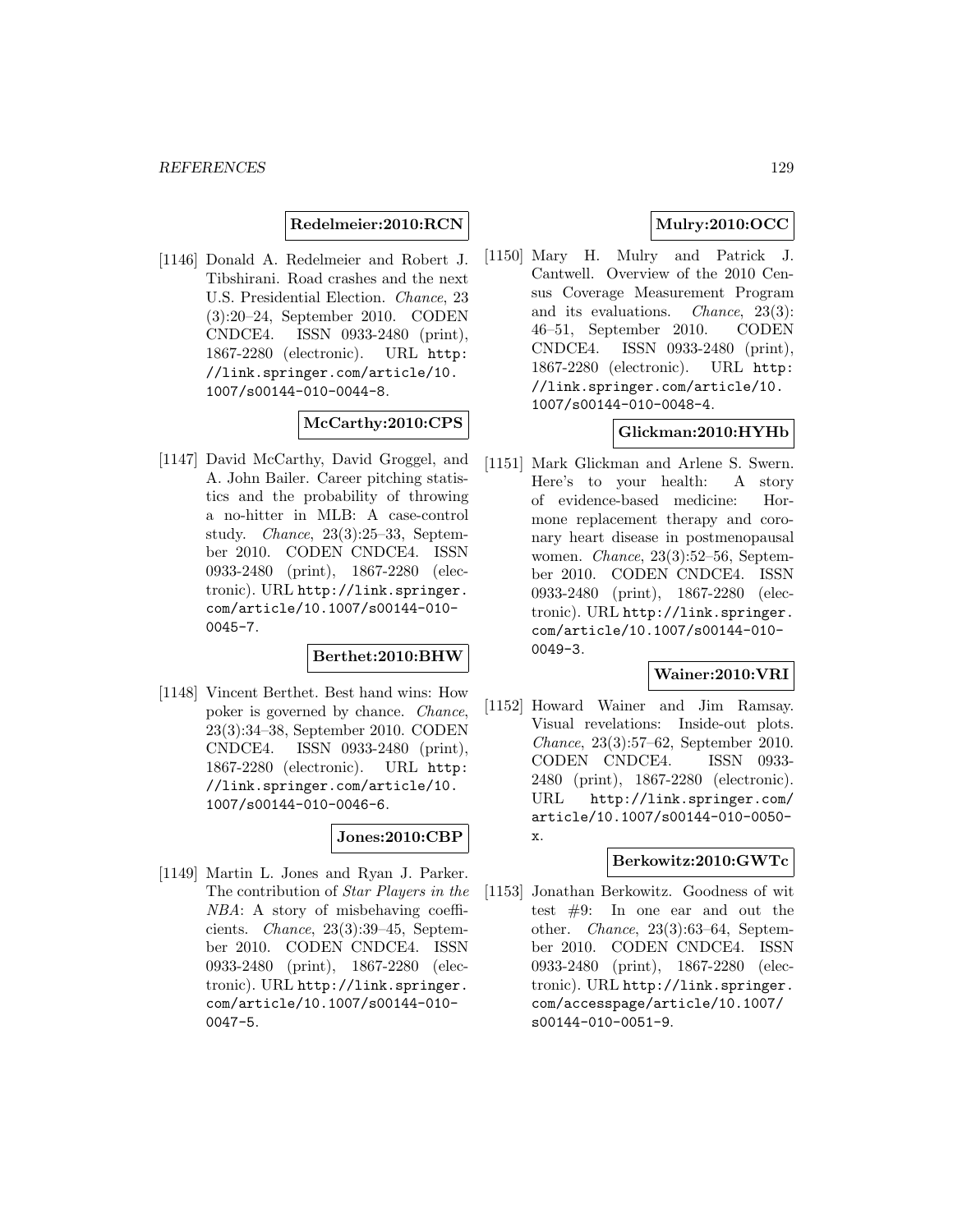### **Anonymous:2010:HCc**

[1154] Anonymous. Help & contacts. Chance, 23(3):??, September 2010. CODEN CNDCE4. ISSN 0933-2480 (print), 1867-2280 (electronic).

### **Anonymous:2010:EBd**

[1155] Anonymous. Editorial Board. Chance, 23(4):2, 2010. CODEN CNDCE4. ISSN 0933-2480 (print), 1867-2280 (electronic).

### **Anonymous:2010:AAd**

[1156] Anonymous. About the authors. Chance, 23(4):3–4, September 2010. CODEN CNDCE4. ISSN 0933- 2480 (print), 1867-2280 (electronic). URL http://link.springer.com/ accesspage/article/10.1007/s00144- 010-0027-9.

### **Anonymous:2010:ELc**

[1157] Anonymous. Editor's letter. Chance, 23(4):5, September 2010. CODEN CNDCE4. ISSN 0933-2480 (print), 1867-2280 (electronic). URL http: //link.springer.com/content/pdf/ 10.1007/s00144-010-0028-8.pdf.

#### **Larsen:2010:ELd**

[1158] Mike Larsen. Editor's letter. Chance, 23(4):5, 2010. CODEN CNDCE4. ISSN 0933-2480 (print), 1867-2280 (electronic).

### **Crowley:2010:WJG**

[1159] Jason Crowley, Brenna Curley, and Dave Osthus. What is Jeopardy!? A graphical exploration from 1984– 2009. Chance, 23(4):6–14, September 2010. CODEN CNDCE4. ISSN

0933-2480 (print), 1867-2280 (electronic). URL http://link.springer. com/article/10.1007/s00144-010- 0029-7.

## **Doganaksoy:2010:VPR**

[1160] Necip Doganaksoy, Gerald J. Hahn, and William Q. Meeker. Validating product reliability. Chance, 23 (4):15–21, September 2010. CODEN CNDCE4. ISSN 0933-2480 (print), 1867-2280 (electronic). URL http: //link.springer.com/article/10. 1007/s00144-010-0030-1.

# **Lent:2010:SDE**

[1161] Janice Lent. Statistics in a dynamic energy environment. *Chance*, 23(4): 22–28, September 2010. CODEN CNDCE4. ISSN 0933-2480 (print), 1867-2280 (electronic). URL http: //link.springer.com/article/10. 1007/s00144-010-0031-0.

# **Allen:2010:IHE**

[1162] Terry Allen, Amber Thom, and Glen Buckner. Infant homicides: An examination using multiple correspondence analysis. Chance, 23(4):29–34, September 2010. CODEN CNDCE4. ISSN 0933-2480 (print), 1867-2280 (electronic). URL http://link.springer. com/article/10.1007/s00144-010- 0032-z.

#### **Glickman:2010:SCL**

[1163] Mark Glickman, Rick Ittenbach, Todd G. Nick, Ralph O'Brien, Sarah J. Ratcliffe, and Justine Shults. Statistical consulting with limited resources: Applications to practice. Chance, 23 (4):35–42, September 2010. CODEN CNDCE4. ISSN 0933-2480 (print),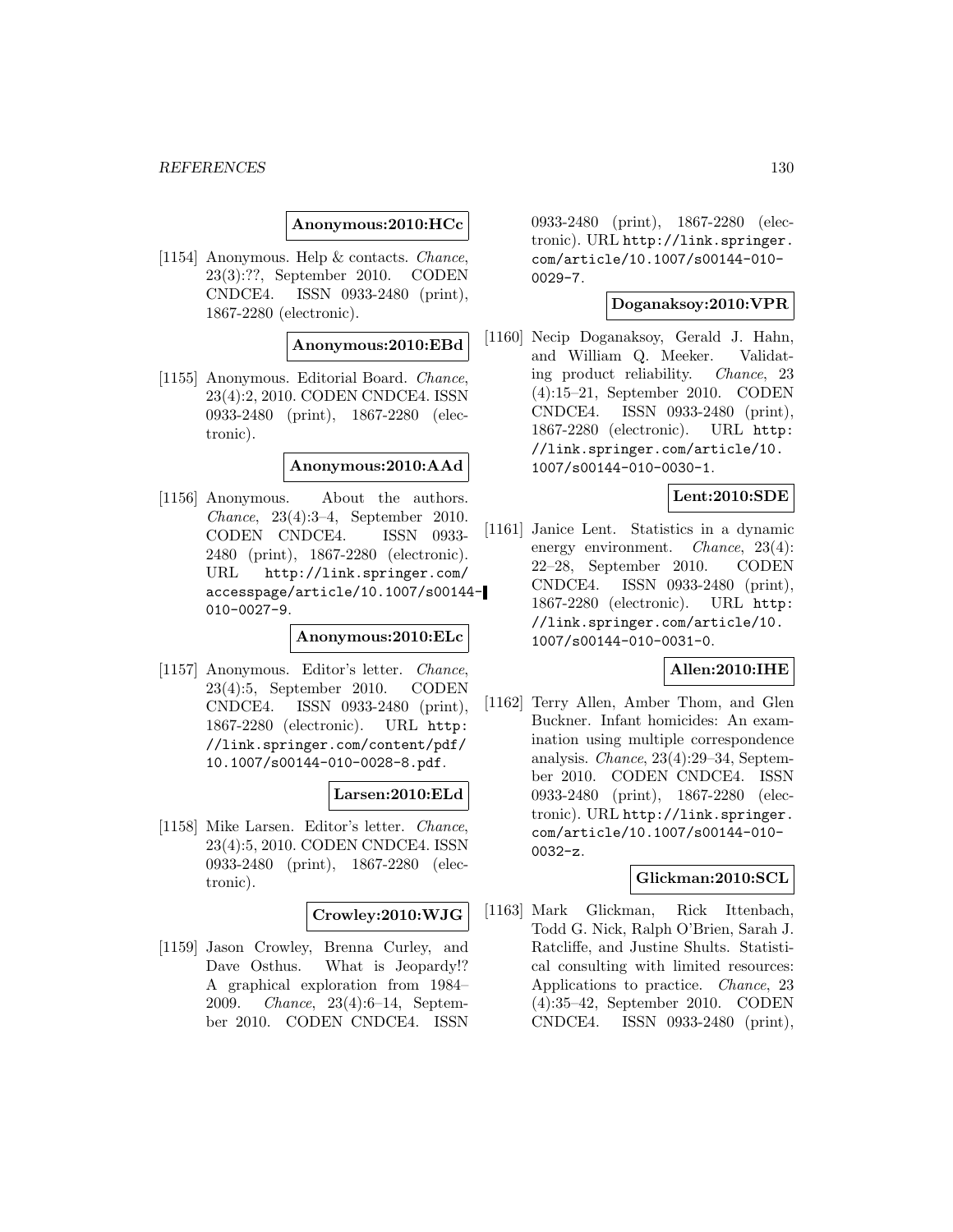1867-2280 (electronic). URL http: //link.springer.com/article/10. 1007/s00144-010-0033-y.

# **Stark:2010:NVC**

[1164] Philip B. Stark. Null and vetoed: Chance coincidence? Governor Schwarzenegger's acrostic veto. Chance, 23(4):43–46, September 2010. CODEN CNDCE4. ISSN 0933- 2480 (print), 1867-2280 (electronic). URL http://link.springer.com/ article/10.1007/s00144-010-0034 x.

# **Huber:2010:MAL**

[1165] Michael Huber. Mick has (almost) left the building. Chance, 23(4): 47–51, September 2010. CODEN CNDCE4. ISSN 0933-2480 (print), 1867-2280 (electronic). URL http: //link.springer.com/article/10. 1007/s00144-010-0035-9.

# **McCotter:2010:HSD**

[1166] Trent McCotter. Hitting streaks don't obey your rules: Evidence that hitting streaks are not just byproducts of random variation. Chance, 23 (4):52–57, September 2010. CODEN CNDCE4. ISSN 0933-2480 (print), 1867-2280 (electronic). URL http: //link.springer.com/article/10. 1007/s00144-010-0036-8.

## **Wainer:2010:VRP**

[1167] Howard Wainer. Visual revelations: Pies, spies, roses, lines, and symmetries. Chance, 23(4):58–61, September 2010. CODEN CNDCE4. ISSN 0933-2480 (print), 1867-2280 (electronic). URL http://link.springer. com/article/10.1007/s00144-010- 0037-7.

## **Berkowitz:2010:GWTd**

[1168] Jonathan Berkowitz. Goodness of wit test  $\#10$ : Once is enough. *Chance*, 23 (4):62–64, September 2010. CODEN CNDCE4. ISSN 0933-2480 (print), 1867-2280 (electronic). URL http: //link.springer.com/article/10. 1007/s00144-010-0038-6.

### **Anonymous:2010:HCd**

[1169] Anonymous. Help & contacts. Chance, 23(4):??, September 2010. CODEN CNDCE4. ISSN 0933-2480 (print), 1867-2280 (electronic).

#### **Anonymous:2011:EBa**

[1170] Anonymous. Editorial Board. Chance, 24(1):2, 2011. CODEN CNDCE4. ISSN 0933-2480 (print), 1867-2280 (electronic).

## **Anonymous:2011:AAa**

[1171] Anonymous. About the authors. Chance, 24(1):3–4, 2011. CODEN CNDCE4. ISSN 0933-2480 (print), 1867-2280 (electronic).

### **Anonymous:2011:ELa**

[1172] Anonymous. Editor's letter. Chance, 24 (1):5, 2011. CODEN CNDCE4. ISSN 0933-2480 (print), 1867-2280 (electronic). URL http://link.springer. com/content/pdf/10.1007/s00144- 011-0001-1.pdf.

## **Behseta:2011:ELa**

[1173] Sam Behseta. Editor's letter. Chance, 24(1):5, 2011. CODEN CNDCE4. ISSN 0933-2480 (print), 1867-2280 (electronic).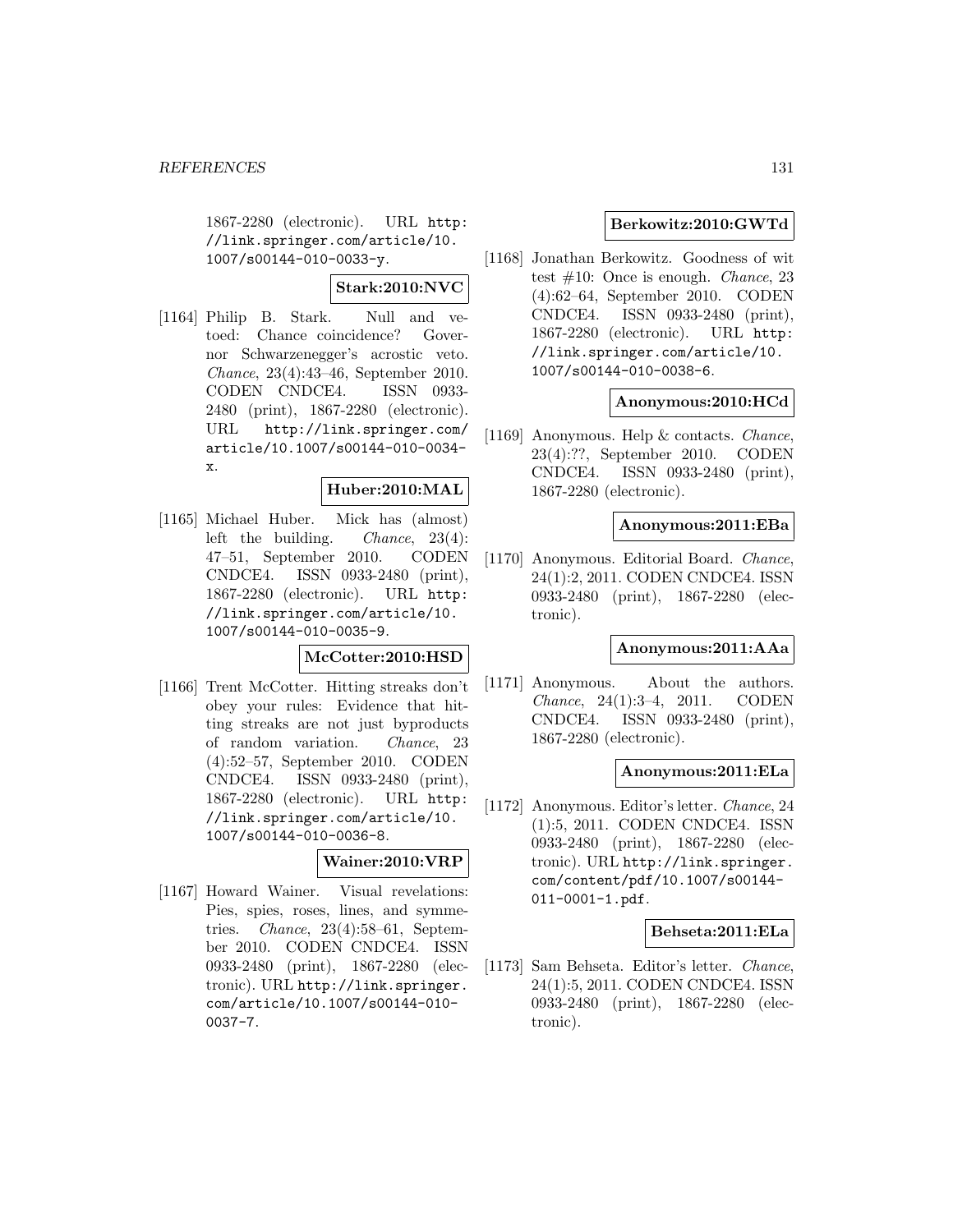## **Anonymous:2011:LE**

[1174] Anonymous. Letter to the Editor. Chance, 24(1):7, 2011. CODEN CNDCE4. ISSN 0933-2480 (print), 1867-2280 (electronic).

## **Feitelson:2011:LE**

[1175] Dror Feitelson. Letter to the editor. Chance, 24(1):7, 2011. CODEN CNDCE4. ISSN 0933-2480 (print), 1867-2280 (electronic). URL http: //link.springer.com/content/pdf/ 10.1007/s00144-011-0012-y.pdf.

### **Stigler:2011:GVB**

[1176] Stephen M. Stigler. Galton visualizing Bayesian inference. Chance, 24(1):8– 10, 2011. CODEN CNDCE4. ISSN 0933-2480 (print), 1867-2280 (electronic). URL http://link.springer. com/article/10.1007/s00144-011- 0002-0.

#### **Wainer:2011:VAM**

[1177] Howard Wainer. Value-added models to evaluate teachers: A Cry for Help. Chance, 24(1):11–13, 2011. CODEN CNDCE4. ISSN 0933-2480 (print), 1867-2280 (electronic). URL http: //link.springer.com/article/10. 1007/s00144-011-0003-z.

### **Rockoff:2011:JDD**

[1178] David Rockoff and Philip Yates. Joe DiMaggio done it again ... and again and again and again? *Chance*,  $24(1)$ : 14–18, 2011. CODEN CNDCE4. ISSN 0933-2480 (print), 1867-2280 (electronic). URL http://link.springer. com/article/10.1007/s00144-011-  $0004 - y$ .

# **Davis:2011:AST**

[1179] Harry Zvi Davis, Hershey H. Friedman, and Jianming Ye. An ancient sampling technique: Flawed, surprisingly good, or optimal? Chance, 24(1):19– 23, 2011. CODEN CNDCE4. ISSN 0933-2480 (print), 1867-2280 (electronic). URL http://link.springer. com/article/10.1007/s00144-011- 0005-x.

# **Burks:2011:JBM**

[1180] Robert E. Burks. Jelly belly mixing and uniform multinomial distribution. Chance, 24(1):24–28, 2011. CODEN CNDCE4. ISSN 0933-2480 (print), 1867-2280 (electronic). URL http: //link.springer.com/article/10. 1007/s00144-011-0006-9.

### **Wenz:2011:TCT**

[1181] Michael Wenz and Joren Skugrud. Tackling the chart: Two-point conversions and team differences in football. Chance, 24(1):29–35, 2011. CODEN CNDCE4. ISSN 0933-2480 (print), 1867-2280 (electronic). URL http: //link.springer.com/article/10. 1007/s00144-011-0007-8.

# **Liu:2011:ERW**

[1182] Hongmei Liu, Jay Parker, and Wei Sun. Estimating rates at which books are mis-shelved. Chance, 24(1):36– 43, 2011. CODEN CNDCE4. ISSN 0933-2480 (print), 1867-2280 (electronic). URL http://link.springer. com/article/10.1007/s00144-011- 0008-7.

## **Loyer:2011:CPE**

[1183] Milton W. Loyer and Gene D. Sprechini. Can the probability of an event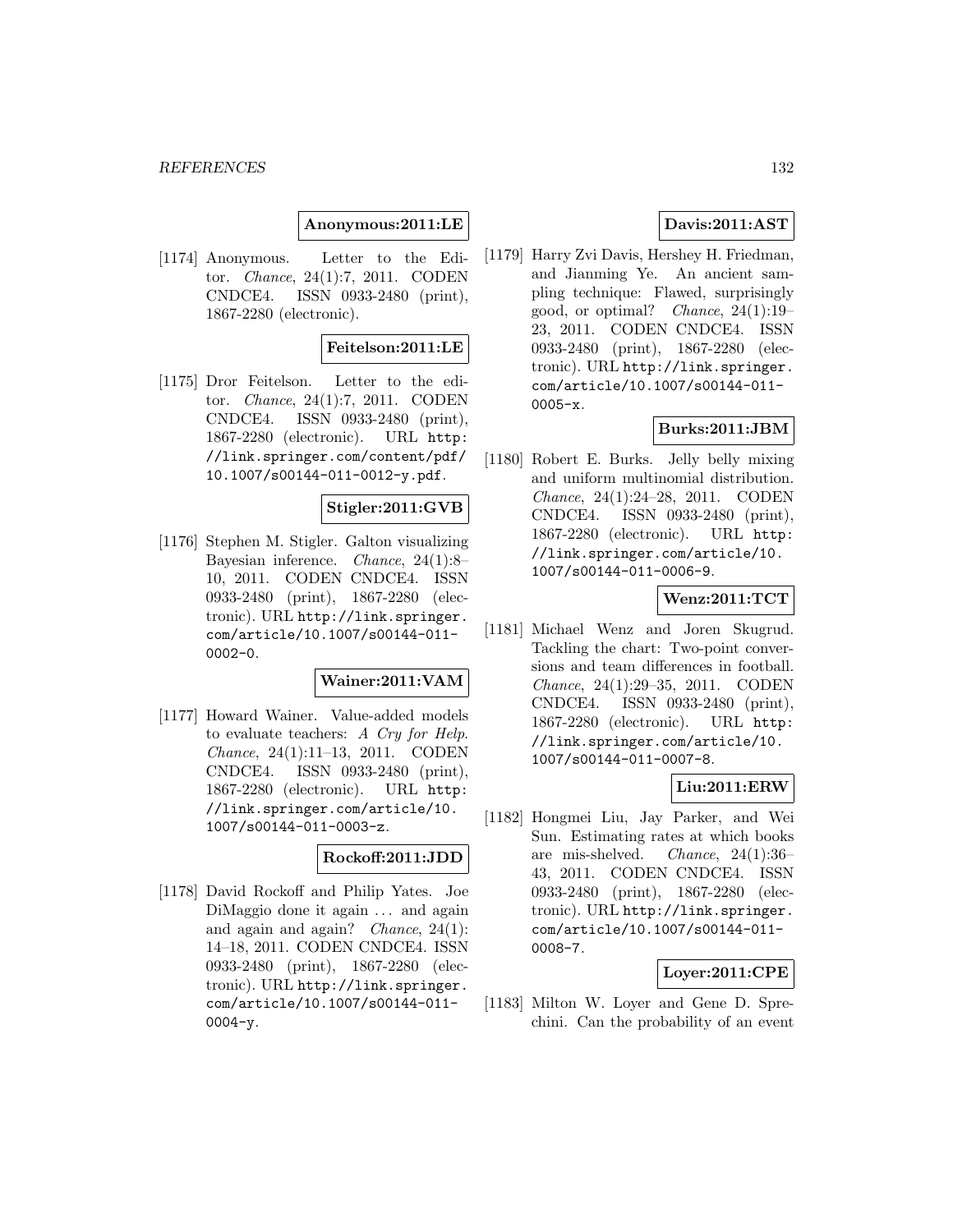be larger or smaller than each of its component conditional probabilities? Chance, 24(1):44–53, 2011. CODEN CNDCE4. ISSN 0933-2480 (print), 1867-2280 (electronic). URL http: //link.springer.com/article/10. 1007/s00144-011-0009-6.

## **Marks:2011:TCP**

[1184] Stephen Marks and Gary Smith. The two-child paradox reborn? Chance, 24 (1):54–59, 2011. CODEN CNDCE4. ISSN 0933-2480 (print), 1867-2280 (electronic). URL http://link. springer.com/article/10.1007/s00144- 011-0010-0.

## **Berkowitz:2011:GWTa**

[1185] Jonathan Berkowitz. Goodness of wit test #11: Definite article rejection! Chance, 24(1):61–63, 2011. CODEN CNDCE4. ISSN 0933-2480 (print), 1867-2280 (electronic). URL http: //link.springer.com/article/10. 1007/s00144-011-0011-z.

# **Anonymous:2011:HCa**

[1186] Anonymous. Help & contacts. Chance, 24(1):??, 2011. CODEN CNDCE4. ISSN 0933-2480 (print), 1867-2280 (electronic).

#### **Anonymous:2011:EBb**

[1187] Anonymous. Editorial Board. Chance, 24(2):2, 2011. CODEN CNDCE4. ISSN 0933-2480 (print), 1867-2280 (electronic).

#### **Anonymous:2011:AAb**

[1188] Anonymous. About the authors. Chance, 24(2):3–4, 2011. CODEN CNDCE4. ISSN 0933-2480 (print), 1867-2280 (electronic).

### **Anonymous:2011:ELb**

[1189] Anonymous. Editor's letter. Chance, 24(2):5, September 2011. CODEN CNDCE4. ISSN 0933-2480 (print), 1867-2280 (electronic). URL http: //link.springer.com/content/pdf/ 10.1007/s00144-011-0013-x.pdf.

# **Behseta:2011:ELb**

[1190] Sam Behseta. Editor's letter. Chance, 24(2):5, 2011. CODEN CNDCE4. ISSN 0933-2480 (print), 1867-2280 (electronic).

## **Slavkovic:2011:PWAa**

[1191] Aleksandra Slavkovic and Stephen E. Fienberg. O privacy, where art thou? What should privacy mean to you? Chance, 24(2):6–9, September 2011. CODEN CNDCE4. ISSN 0933-2480 (print), 1867-2280 (electronic). URL http://link.springer. com/article/10.1007/s00144-011- 0014-9.

### **Fienberg:2011:PWA**

[1192] Stephen E. Fienberg. O privacy, where art thou? Chance, 24(2):7–9, September 2011. CODEN CNDCE4. ISSN 0933-2480 (print), 1867-2280 (electronic).

### **Barnett:2011:HMB**

[1193] Tristan Barnett. How much to bet on video poker. Chance, 24(2): 10–14, September 2011. CODEN CNDCE4. ISSN 0933-2480 (print), 1867-2280 (electronic). URL http: //link.springer.com/article/10. 1007/s00144-011-0015-8.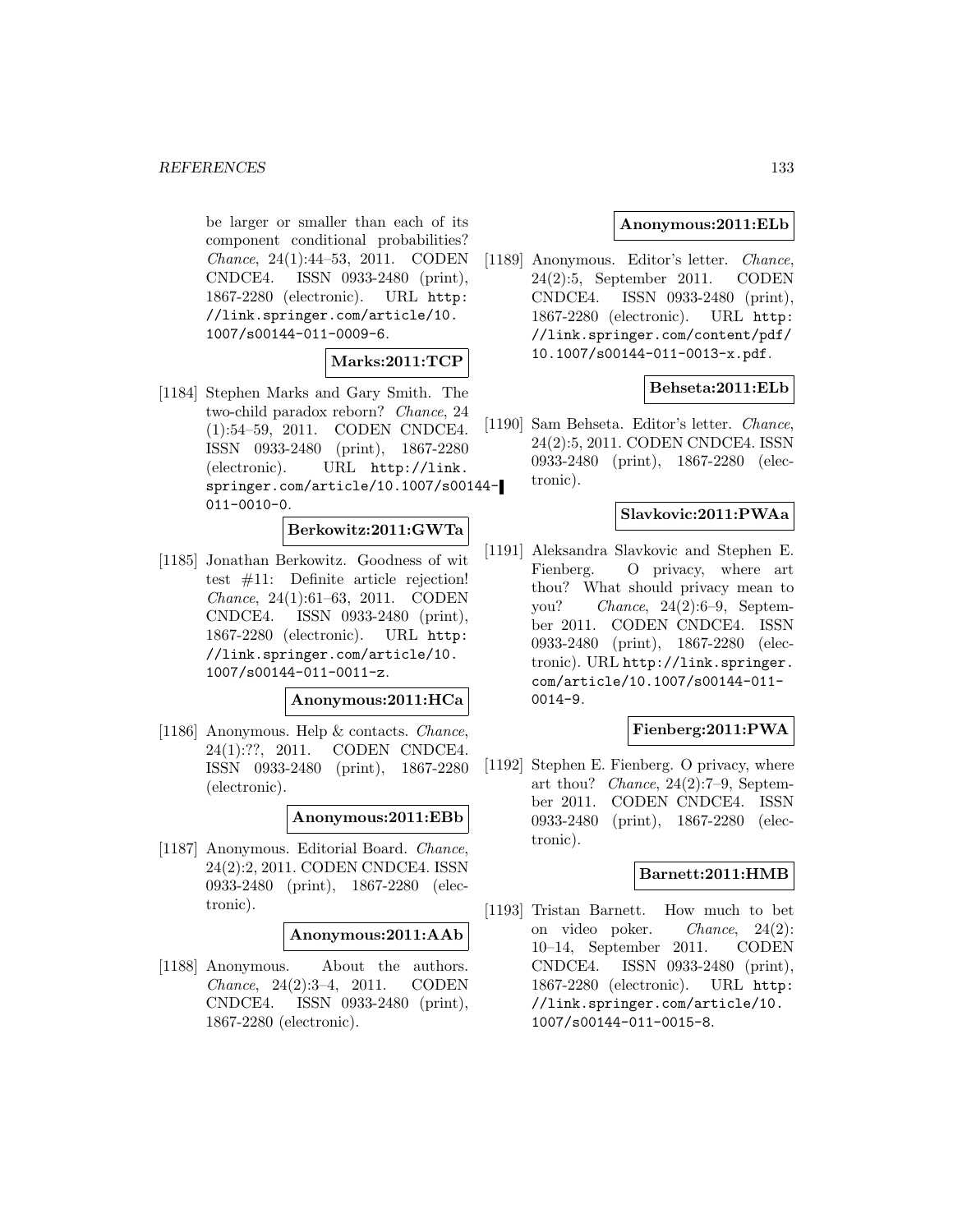### **Deutsch:2011:LBS**

[1194] Roland C. Deutsch. Looking back at South Africa: Analyzing and reviewing the 2010 FIFA World Cup. Chance, 24 (2):15–23, September 2011. CODEN CNDCE4. ISSN 0933-2480 (print), 1867-2280 (electronic). URL http: //link.springer.com/article/10. 1007/s00144-011-0016-7.

# **Lackritz:2011:NAG**

[1195] James R. Lackritz. A new analysis of the golf handicap system: Does the better player have an advantage? Chance, 24(2):24–34, September 2011. CODEN CNDCE4. ISSN 0933-2480 (print), 1867-2280 (electronic). URL http://link.springer. com/article/10.1007/s00144-011- 0017-6.

# **Rockoff:2011:HGY**

[1196] David Rockoff and Heike Hofmann. How good is your eyeballing? Chance, 24(2):35–45, September 2011. CODEN CNDCE4. ISSN 0933-2480 (print), 1867-2280 (electronic). URL http: //link.springer.com/article/10. 1007/s00144-011-0018-5.

#### **Hurley:2011:TWB**

[1197] W. J. Hurley and Andrey Pavlov. There will be blood: On the risk-return characteristics of a blackjack counting system. Chance, 24(2):47–52, September 2011. CODEN CNDCE4. ISSN 0933-2480 (print), 1867-2280 (electronic). URL http://link.springer. com/article/10.1007/s00144-011- 0019-4.

### **Glickman:2011:HYH**

[1198] Mark Glickman and Meena Doshi. Here's to your health: Assessing the seasonality of influenza. Chance, 24 (2):53–59, September 2011. CODEN CNDCE4. ISSN 0933-2480 (print), 1867-2280 (electronic). URL http: //link.springer.com/article/10. 1007/s00144-011-0020-y.

## **Wainer:2011:VRF**

[1199] Howard Wainer. Visual revelations: The first step toward wisdom. Chance, 24(2):60–61, September 2011. CODEN CNDCE4. ISSN 0933-2480 (print), 1867-2280 (electronic). URL http: //link.springer.com/accesspage/ article/10.1007/s00144-011-0021 x.

## **Berkowitz:2011:GWTb**

[1200] Jonathan Berkowitz. Goodness of wit test #12: Straightforward! Chance, 24 (2):62–64, September 2011. CODEN CNDCE4. ISSN 0933-2480 (print), 1867-2280 (electronic). URL http: //link.springer.com/article/10. 1007/s00144-011-0022-9.

## **Anonymous:2011:HCb**

[1201] Anonymous. Help & contacts. *Chance*, 24(2):??, September 2011. CODEN CNDCE4. ISSN 0933-2480 (print), 1867-2280 (electronic).

#### **Anonymous:2011:EBc**

[1202] Anonymous. Editorial Board. Chance, 24(3):2, 2011. CODEN CNDCE4. ISSN 0933-2480 (print), 1867-2280 (electronic).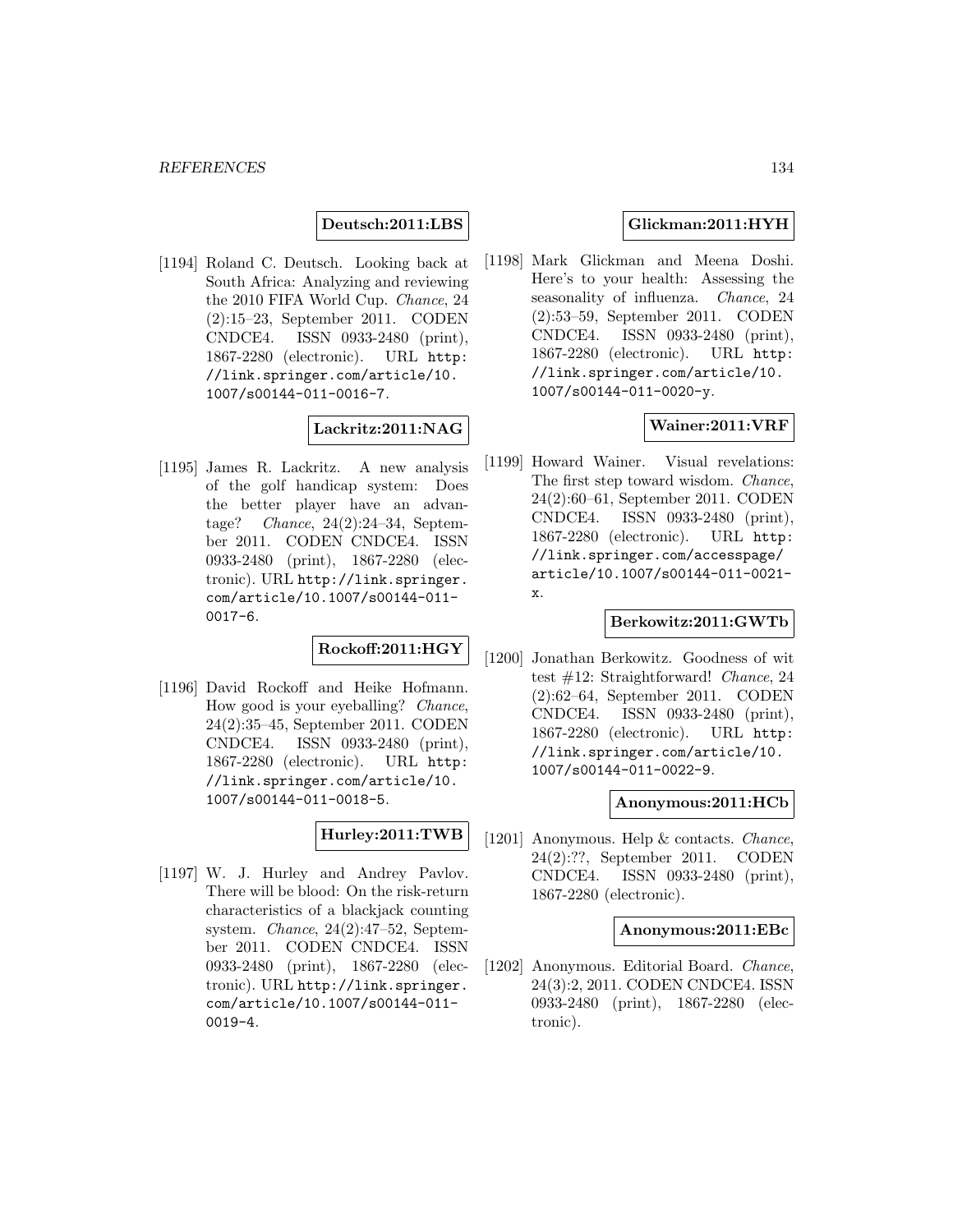## **Anonymous:2011:AAc**

[1203] Anonymous. About the authors. Chance, 24(3):3–4, 2011. CODEN CNDCE4. ISSN 0933-2480 (print), 1867-2280 (electronic).

### **Anonymous:2011:ELc**

[1204] Anonymous. Editor's letter. Chance, 24(3):5, September 2011. CODEN CNDCE4. ISSN 0933-2480 (print), 1867-2280 (electronic). URL http: //link.springer.com/content/pdf/ 10.1007/s00144-011-0023-8.pdf.

### **Behesta:2011:EL**

[1205] Sam Behesta. Editor's letter. Chance, 24(3):5, 2011. CODEN CNDCE4. ISSN 0933-2480 (print), 1867-2280 (electronic).

## **Trempel:2011:DBH**

[1206] Rebecca E. Trempel, Sergey Y. Kyrychenko, and Matthew J. Moore. Døes banning hand-held cell phøne use while driving reduce cøllisiøns? Chance, 24(3):6–11, September 2011. CODEN CNDCE4. ISSN 0933- 2480 (print), 1867-2280 (electronic). URL http://link.springer.com/ article/10.1007/s00144-011-0024- 7.

## **Rutter:2011:RWC**

[1207] Michael A. Rutter. Ranking women's college hockey teams: Ties and home ice. Chance, 24(3):12–22, September 2011. CODEN CNDCE4. ISSN 0933-2480 (print), 1867-2280 (electronic). URL http://link.springer. com/article/10.1007/s00144-011- 0025-6.

## **Guzman:2011:SSJ**

[1208] Daniel Guzmán. Speaking stats to justice: Expert testimony in a Guatemalan human rights trial based on statistical sampling. Chance, 24 (3):23–29, September 2011. CODEN CNDCE4. ISSN 0933-2480 (print), 1867-2280 (electronic). URL http: //link.springer.com/article/10. 1007/s00144-011-0026-5.

# **Ding:2011:PAD**

[1209] Jimin Ding, Jürgen Symanzik, Abbass Sharif, Jia Wang, Stephen Duntley, and William D. Shannon. Powerful actigraphy data through functional representation. Chance, 24(3):30–36, September 2011. CODEN CNDCE4. ISSN 0933-2480 (print), 1867-2280 (electronic). URL http://link.springer. com/article/10.1007/s00144-011- 0027-4.

#### **McCarthy:2011:EDS**

[1210] David McCarthy. Estimating different sources of variation and predicting tournament outcomes in professional bowling. Chance, 24(3):37–46, September 2011. CODEN CNDCE4. ISSN 0933-2480 (print), 1867-2280 (electronic). URL http://link.springer. com/article/10.1007/s00144-011- 0028-3.

#### **Bring:2011:TPW**

[1211] Johan Bring and Marcus Thuresson. Three points for a win in soccer: Is it fair? Chance, 24(3):47–53, September 2011. CODEN CNDCE4. ISSN 0933-2480 (print), 1867-2280 (electronic). URL http://link.springer. com/article/10.1007/s00144-011- 0029-2.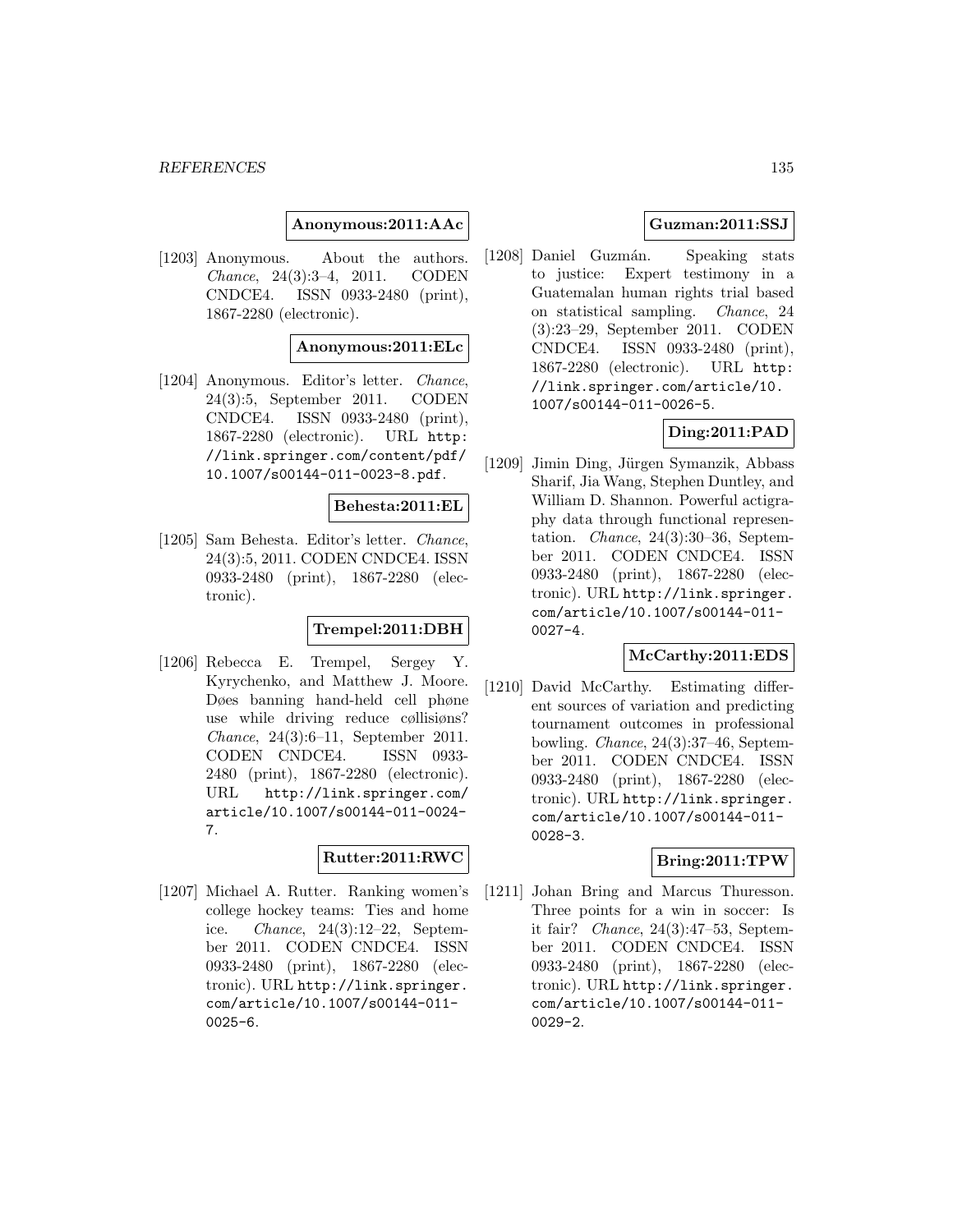## **Wainer:2011:VRH**

[1212] Howard Wainer. Visual revelations: How much is tenure worth? Chance, 24(3):54–57, September 2011. CODEN CNDCE4. ISSN 0933-2480 (print), 1867-2280 (electronic). URL http: //link.springer.com/article/10. 1007/s00144-011-0030-9.

# **Slavkovic:2011:PWAb**

[1213] Aleksandra Slavkovic, John M. Abowd, and Lars Vilhuber. O privacy, where art thou? Science, confidentiality, and the public interest. Chance, 24 (3):58–62, September 2011. CODEN CNDCE4. ISSN 0933-2480 (print), 1867-2280 (electronic). URL http: //link.springer.com/article/10. 1007/s00144-011-0031-8.

# **Abowd:2011:PWA**

[1214] John M. Abowd and Lars Vilhuber. O privacy, where art thou? Chance, 24 (3):59–62, September 2011. CODEN CNDCE4. ISSN 0933-2480 (print), 1867-2280 (electronic).

# **Berkowitz:2011:GWTc**

[1215] Jonathan Berkowitz. Goodness of wit test #13: Don't be mean. Chance, 24 (3):63–64, September 2011. CODEN CNDCE4. ISSN 0933-2480 (print), 1867-2280 (electronic). URL http: //link.springer.com/accesspage/ article/10.1007/s00144-011-0032- 7.

#### **Anonymous:2011:HCc**

[1216] Anonymous. Help & contacts. Chance, 24(3):??, September 2011. CODEN CNDCE4. ISSN 0933-2480 (print), 1867-2280 (electronic).

# **Anonymous:2011:EBd**

[1217] Anonymous. Editorial Board. Chance, 24(4):2, 2011. CODEN CNDCE4. ISSN 0933-2480 (print), 1867-2280 (electronic).

## **Anonymous:2011:AAd**

[1218] Anonymous. About the authors. Chance, 24(4):3–4, 2011. CODEN CNDCE4. ISSN 0933-2480 (print), 1867-2280 (electronic).

### **Anonymous:2011:ELd**

[1219] Anonymous. Editor's letter. Chance, 24 (4):5, 2011. CODEN CNDCE4. ISSN 0933-2480 (print), 1867-2280 (electronic). URL http://link.springer. com/content/pdf/10.1007/s00144- 011-0033-6.pdf.

### **Behseta:2011:ELc**

[1220] Sam Behseta. Editor's letter. Chance, 24(4):5, 2011. CODEN CNDCE4. ISSN 0933-2480 (print), 1867-2280 (electronic).

# **Keyes:2011:MRG**

[1221] Tim K. Keyes. Model risk and the great recession. Chance, 24(4):6– 16, 2011. CODEN CNDCE4. ISSN 0933-2480 (print), 1867-2280 (electronic). URL http://link.springer. com/article/10.1007/s00144-011- 0034-5.

#### **Lampe:2011:RWC**

[1222] Kristen A. Lampe. Reconciling wild cards and poker. Chance, 24(4):17– 24, 2011. CODEN CNDCE4. ISSN 0933-2480 (print), 1867-2280 (electronic). URL http://link.springer. com/article/10.1007/s00144-011- 0035-4.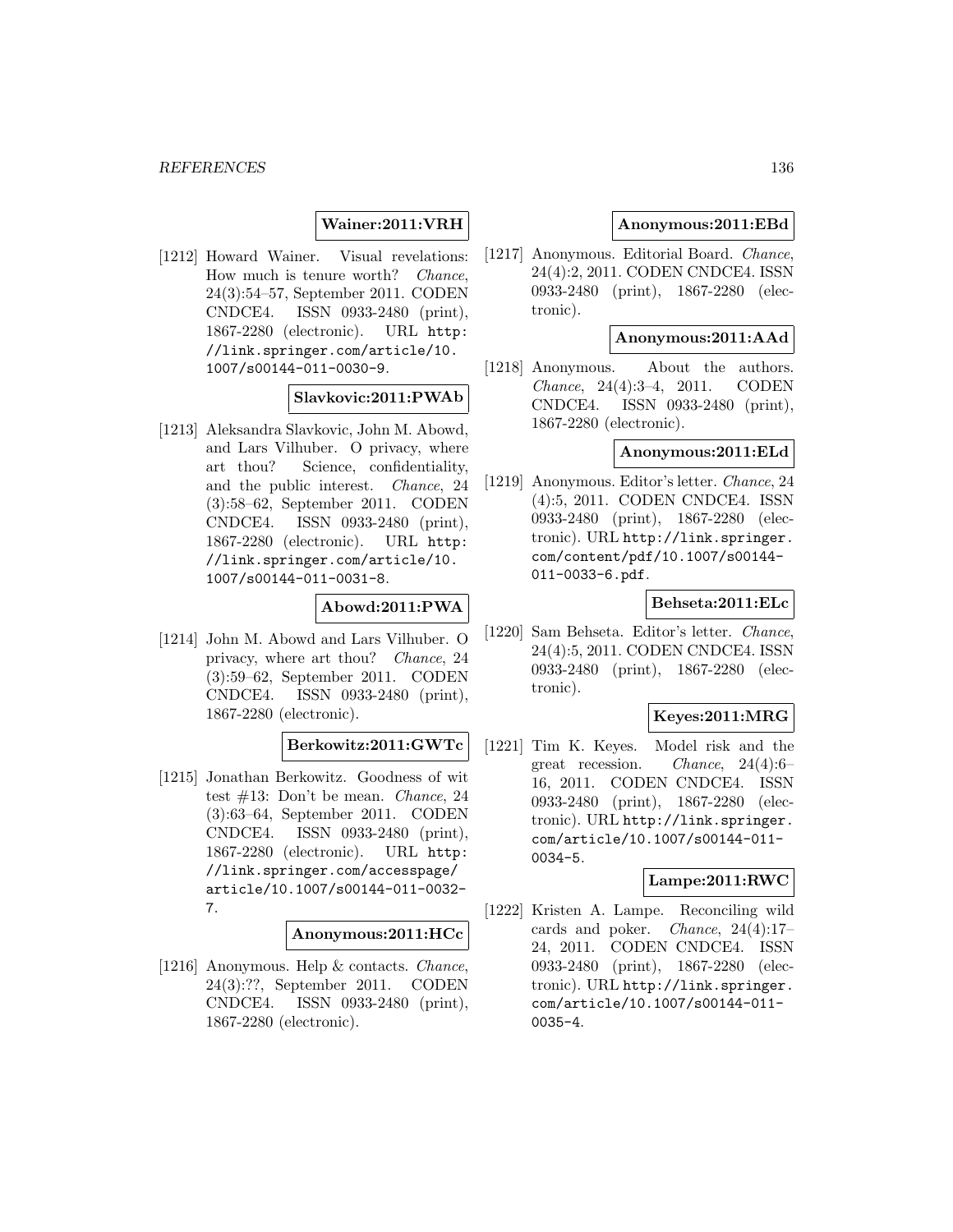# **Alamar:2011:BPM**

[1223] Benjamin Alamar and Keith Goldner. The Blindside Project: Measuring the impact of individual offensive linemen. Chance, 24(4):25–29, 2011. CODEN CNDCE4. ISSN 0933-2480 (print), 1867-2280 (electronic). URL http: //link.springer.com/article/10. 1007/s00144-011-0036-3.

# **Stone:2011:ONQ**

[1224] Mervyn Stone. The owl and the nightingale: The Quetelet/nightingale nexus. Chance, 24(4):30–34, 2011. CODEN CNDCE4. ISSN 0933- 2480 (print), 1867-2280 (electronic). URL http://link.springer.com/ article/10.1007/s00144-011-0037- 2.

# **Mata:2011:APO**

[1225] Fernando Mata and Sarah Watts. Analyzing the placement odds of favorite horses in the thoroughbred racing industry of the British Isles. Chance, 24(4):35–40, 2011. CODEN CNDCE4. ISSN 0933-2480 (print), 1867-2280 (electronic). URL http: //link.springer.com/article/10. 1007/s00144-011-0038-1.

# **Slavkovic:2011:PWAc**

[1226] Aleksandra Slavkovic, Saki Kinney, and Alan Karr. O privacy, where art thou? Research access to restricteduse data. *Chance*,  $24(4):41-45$ , 2011. CODEN CNDCE4. ISSN 0933-2480 (print), 1867-2280 (electronic). URL http://link.springer. com/article/10.1007/s00144-011- 0039-0.

# **Jensen:2011:SRS**

[1227] Shane Jensen. A statistician reads the sports pages: Evaluating general managers in baseball. Chance, 24(4):47– 49, 2011. CODEN CNDCE4. ISSN 0933-2480 (print), 1867-2280 (electronic). URL http://link.springer. com/article/10.1007/s00144-011- 0040-7.

# **Gelman:2011:ESO**

[1228] Andrew Gelman. Ethics and statistics open data and open methods. Chance, 24(4):51–53, 2011. CODEN CNDCE4. ISSN 0933-2480 (print), 1867-2280 (electronic). URL http: //link.springer.com/article/10. 1007/s00144-011-0041-6.

### **Anonymous:2011:ES**

[1229] Anonymous. Ethics and statistics. Chance, 24(4):51–54, 2011. CODEN CNDCE4. ISSN 0933-2480 (print), 1867-2280 (electronic).

# **Wainer:2011:VRR**

[1230] Howard Wainer and Lawrence Hubert. Visual revelations: A remarkable horse: An inquiry into the accuracy of medical predictions. Chance, 24(4):55– 57, 2011. CODEN CNDCE4. ISSN 0933-2480 (print), 1867-2280 (electronic). URL http://link.springer. com/article/10.1007/s00144-011- 0042-5.

## **Robert:2011:BRB**

[1231] Christian Robert and Kenneth Lange. Book reviews: Numerical Analysis for Statisticians. Chance, 24(4):58–59, 2011. CODEN CNDCE4. ISSN 0933- 2480 (print), 1867-2280 (electronic).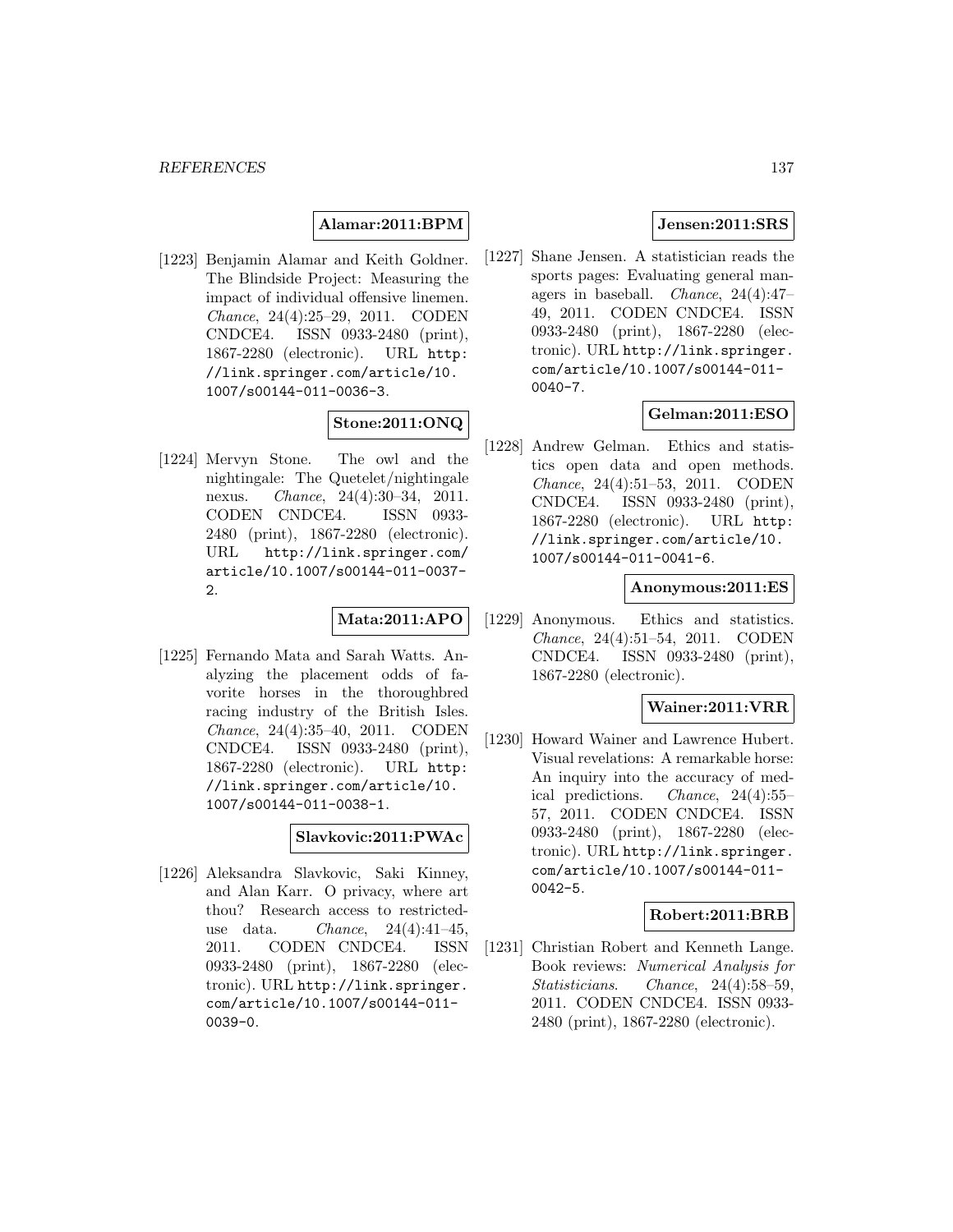# **Lange:2011:BR**

[1232] Kenneth Lange, Shravan Vasishth, Michael Broe, and Neal Stephenson. Book reviews. Chance, 24(4):58–61, 2011. CODEN CNDCE4. ISSN 0933-2480 (print), 1867-2280 (electronic). URL http://link.springer. com/article/10.1007/s00144-011- 0043-4.

#### **Vasishth:2011:FSS**

[1233] Shravan Vasishth and Michael Broe. The foundations of statistics: A simulation-based approach. *Chance*, 24 (4):59–61, 2011. CODEN CNDCE4. ISSN 0933-2480 (print), 1867-2280 (electronic).

## **Stephenson:2011:A**

[1234] Neal Stephenson. Anathem. Chance, 24 (4):61, 2011. CODEN CNDCE4. ISSN 0933-2480 (print), 1867-2280 (electronic).

## **Berkowitz:2011:GWTd**

[1235] Jonathan Berkowitz. Goodness of wit test  $#14$ : Outcome analysis. Chance, 24(4):62–64, 2011. CODEN CNDCE4. ISSN 0933-2480 (print), 1867-2280 (electronic). URL http: //link.springer.com/article/10. 1007/s00144-011-0044-3.

### **Anonymous:2011:HCd**

[1236] Anonymous. Help & contacts. Chance, 24(4):??, 2011. CODEN CNDCE4. ISSN 0933-2480 (print), 1867-2280 (electronic).

#### **Behseta:2012:ELa**

[1237] Sam Behseta. Editor's letter. Chance, 25(1):3, 2012. CODEN CNDCE4. ISSN 0933-2480 (print), 1867-2280 (electronic).

# **Heiny:2012:YSR**

[1238] Erik L. Heiny and Robert L. Heiny. An 11-year study of the relative importance of driving accuracy and driving distance on scoring average on the PGA tour. Chance, 25(1):4–14, 2012. CODEN CNDCE4. ISSN 0933-2480 (print), 1867-2280 (electronic).

### **Lazar:2012:BP**

[1239] Nicole Lazar. The big picture. Chance, 25(1):15–17, 2012. CODEN CNDCE4. ISSN 0933-2480 (print), 1867-2280 (electronic).

## **Stangl:2012:TCCa**

[1240] Dalene Stangl, Mine Cetinkaya-Rundel, and Kari Lock Morgan. Taking a chance in the classroom: Uncounted votes: A case study in analyzing aggregated data. *Chance*,  $25(1):18-23$ , 2012. CODEN CNDCE4. ISSN 0933- 2480 (print), 1867-2280 (electronic).

#### **Anonymous:2012:SBM**

[1241] Anonymous. Sharon Bertsch McGrayne answers questions about: 'The Theory That Would Not Die'. Chance, 25(1): 24–29, 2012. CODEN CNDCE4. ISSN 0933-2480 (print), 1867-2280 (electronic).

### **Koyama:2012:LBS**

[1242] Tatsuki Koyama. Length of The Beatles' songs. Chance, 25(1):30–33, 2012. CODEN CNDCE4. ISSN 0933-2480 (print), 1867-2280 (electronic).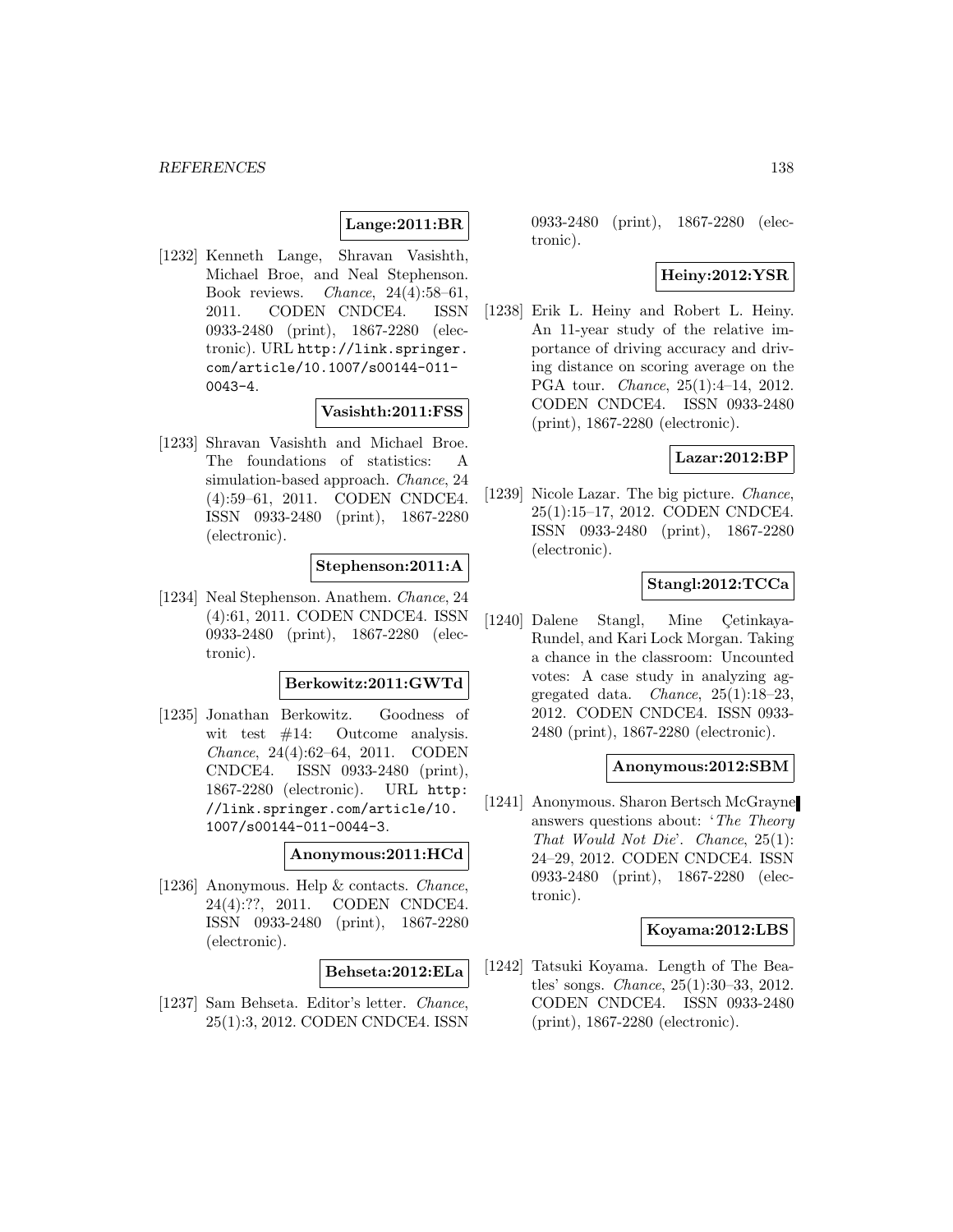# **Slavkovic:2012:PWA**

[1243] Aleksandra Slavkovic and Jerry Reiter. O privacy, where art thou?: Statistical disclosure limitation research and practice: Fascinating and growing areas of importance. *Chance*,  $25(1):34-37$ , 2012. CODEN CNDCE4. ISSN 0933- 2480 (print), 1867-2280 (electronic).

# **Jensen:2012:SRSa**

[1244] Shane Jensen and Andrew C. Thomas. A statistician reads the sports pages: When can you blame your tiles in Scrabble? Chance, 25(1):38–42, 2012. CODEN CNDCE4. ISSN 0933-2480 (print), 1867-2280 (electronic).

# **Wainer:2012:VRM**

[1245] Howard Wainer. Visual revelations: Moral statistics and the thematic maps of Joseph Fletcher. Chance, 25(1):43– 46, 2012. CODEN CNDCE4. ISSN 0933-2480 (print), 1867-2280 (electronic).

# **Gelman:2012:ESSa**

[1246] Andrew Gelman and Eric Loken. Ethics and statistics: Statisticians: When we teach, we don't practice what we preach. *Chance*, 25(1):47-48, 2012. CODEN CNDCE4. ISSN 0933-2480 (print), 1867-2280 (electronic).

## **Robert:2012:BRS**

[1247] Christian Robert. Book review: Sharon Bertsch McGrayne, The Theory That Would Not Die: Hardcover: 320 + xiv pages, Publisher: Yale University Press (first edition, May 2011), Language: English, ISBN-10: 0-300-16969- 8. Chance, 25(1):49–50, 2012. CODEN CNDCE4. ISSN 0933-2480 (print), 1867-2280 (electronic).

# **Ziliak:2012:BRB**

[1248] Stephen Ziliak and Deirdre McCloskey. Book review: The Cult of Significance: Hardcover: 322 + xxiv pages, Publisher: The University of Michigan Press (First edition, Feb. 2008), Language: English, ISBN-13: 978-0-472- 05007-9. Chance, 25(1):51–53, 2012. CODEN CNDCE4. ISSN 0933-2480 (print), 1867-2280 (electronic).

# **Brooks:2012:BRB**

[1249] Steve Brooks, Andrew Gelman, Galin Jones, and Xiao-Li Meng. Book review: Handbook of Markov Chain Monte Carlo: Hardcover: 619 pages, Publisher: Chapman and Hall/CRC Press (first edition, May 2011), Language: English, ISBN-10: 1-4200-7941- 7. Chance, 25(1):53–55, 2012. CODEN CNDCE4. ISSN 0933-2480 (print), 1867-2280 (electronic).

## **Karian:2012:BRB**

[1250] Z. Karian and E. J. Dudewicz. Book review: Handbook of Fitting Statistical Distributions with R: Hardcover:  $xlv + 1672$  pages  $+ 1$  CD-ROM, Publisher: CRC Press, Taylor and Francis Group, Chapman & Hall, Boca Raton (first edition, Oct. 2010), Language: English, ISBN-13: 978-1-58488-711-9. Chance, 25(1):56–57, 2012. CODEN CNDCE4. ISSN 0933-2480 (print), 1867-2280 (electronic).

#### **Berkowitz:2012:GWTa**

[1251] Jonathan Berkowitz. Goodness of wit test  $#15$ : Outcome analysis. Chance, 25(1):58–60, 2012. CODEN CNDCE4. ISSN 0933-2480 (print), 1867-2280 (electronic).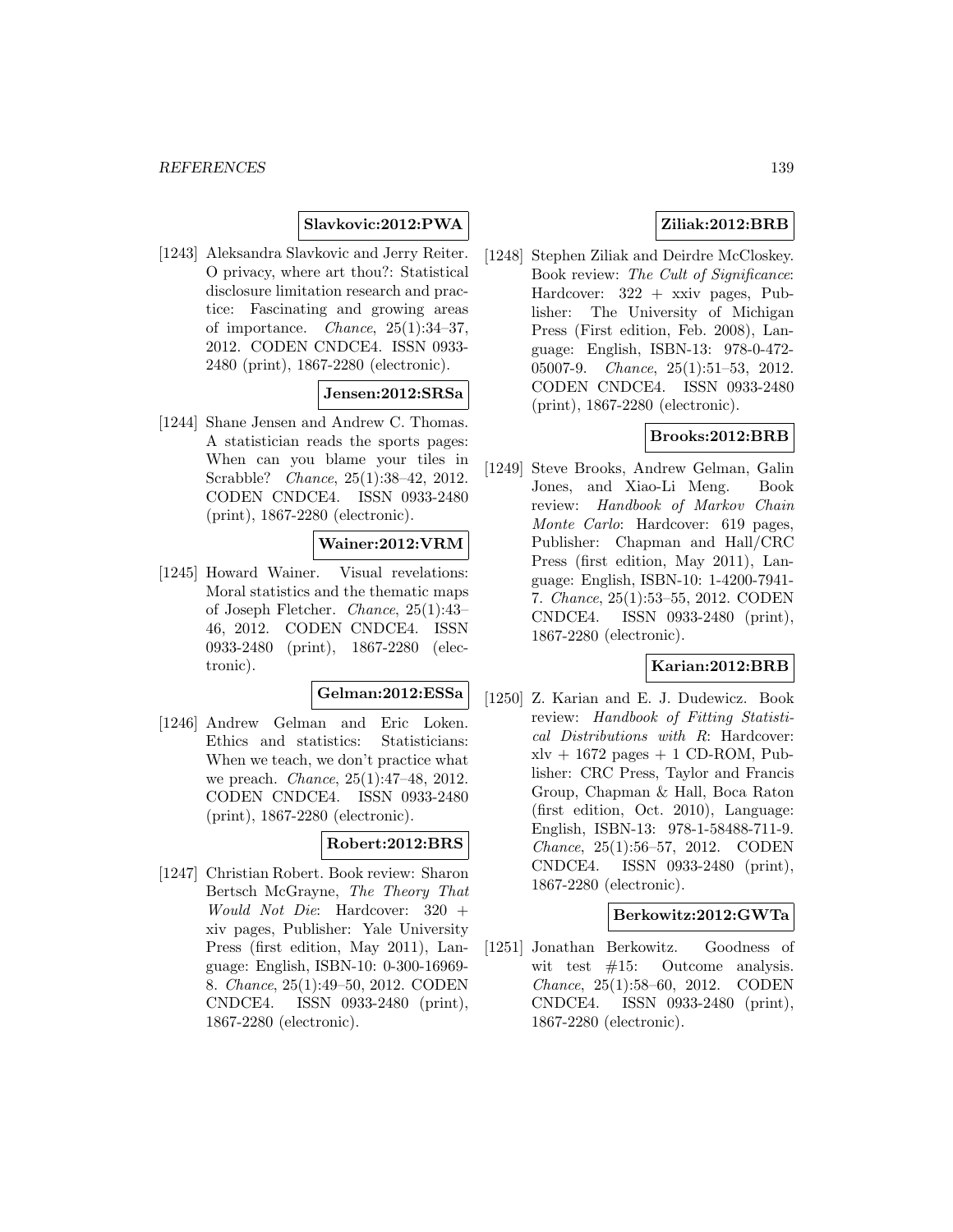# **House:2012:LER**

[1252] Dennis House, Carl F. Blackman, and Andrew Gelman. Letters to the Editor: Responses to Gelman. Chance, 25(1): 61–64, 2012. CODEN CNDCE4. ISSN 0933-2480 (print), 1867-2280 (electronic).

### **Behseta:2012:ELb**

[1253] Sam Behseta. Editor's letter. Chance, 25(2):3, 2012. CODEN CNDCE4. ISSN 0933-2480 (print), 1867-2280 (electronic).

### **Leman:2012:IMM**

[1254] Scotland C. Leman and Leanna House. Improving Mr. Miyagi's coaching style: Teaching data analytics with interactive data visualizations. Chance, 25(2): 4–12, 2012. CODEN CNDCE4. ISSN 0933-2480 (print), 1867-2280 (electronic).

#### **Kucharski:2012:FTE**

[1255] Adam Kucharski. The family tree of an epidemic. Chance, 25(2):13–16, 2012. CODEN CNDCE4. ISSN 0933-2480 (print), 1867-2280 (electronic).

# **Gross:2012:EDA**

[1256] Alden L. Gross. An exploratory data analysis of a graduate student  $(n=1)$ . Chance, 25(2):17–26, 2012. CODEN CNDCE4. ISSN 0933-2480 (print), 1867-2280 (electronic).

## **Bar-Hillel:2012:WSP**

[1257] Maya Bar-Hillel and Ro'i Zultan. We sing the praise of good displays: How gamblers bet in casino roulette. Chance, 25(2):27–30, 2012. CODEN

CNDCE4. ISSN 0933-2480 (print), 1867-2280 (electronic).

# **Taylor:2012:CRB**

[1258] Laura Taylor. Competing risks in basketball ... competing risks in basketball ... competing risks in basketball  $\ldots$  *Chance*,  $25(2):31-36$ ,  $2012$ . CODEN CNDCE4. ISSN 0933-2480 (print), 1867-2280 (electronic).

# **Lazar:2012:BPM**

[1259] Nicole Lazar. The big picture: Multiplicity control in large data sets presents new challenges and opportunities. Chance, 25(2):37–40, 2012. CODEN CNDCE4. ISSN 0933-2480 (print), 1867-2280 (electronic).

### **Cetinkaya-Rundel:2012:TCC**

[1260] Mine Cetinkaya-Rundel, Dalene Stangl, and Kari Lock Morgan. Taking a chance in the classroom: Exploring Google's transparency report. Chance, 25(2):41–45, 2012. CODEN CNDCE4. ISSN 0933-2480 (print), 1867-2280 (electronic).

## **Jensen:2012:SRSb**

[1261] Shane Jensen. A statistician reads the sports pages: Baseball playoffs are a coin toss. Chance, 25(2):46–48, 2012. CODEN CNDCE4. ISSN 0933-2480 (print), 1867-2280 (electronic).

### **Wainer:2012:VRWa**

[1262] Howard Wainer. Visual revelations: When nothing is not zero. *Chance*, 25 (2):49–51, 2012. CODEN CNDCE4. ISSN 0933-2480 (print), 1867-2280 (electronic).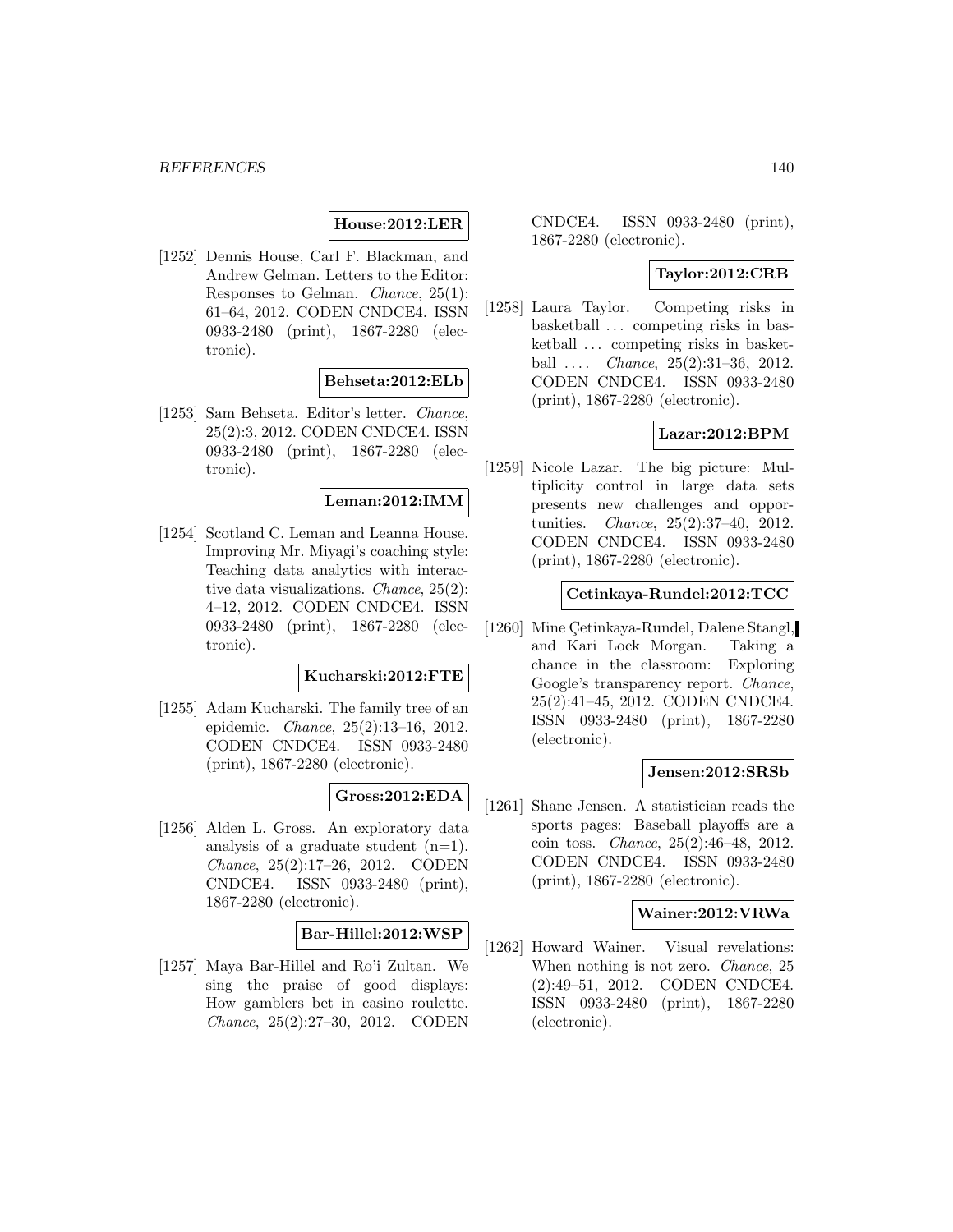### **Gelman:2012:ESEa**

[1263] Andrew Gelman. Ethics and statistics: Ethics in medical trials: Where does statistics fit in? Chance, 25(2):52–54, 2012. CODEN CNDCE4. ISSN 0933- 2480 (print), 1867-2280 (electronic).

## **Iacobucci:2012:BRB**

[1264] Alessandra Iacobucci and Christian Robert. Book review: The Art of R Programming: A Tour of Statistical Software Design, by Norman Matloff. Chance, 25(2):55–56, 2012. CODEN CNDCE4. ISSN 0933-2480 (print), 1867-2280 (electronic).

## **Robert:2012:UCB**

[1265] Christian Robert and William M. Boldstad. Understanding computational Bayesian statistics. Chance, 25(2):57– 58, 2012. CODEN CNDCE4. ISSN 0933-2480 (print), 1867-2280 (electronic).

### **Robert:2012:BID**

[1266] Christian Robert, Ronald Christensen, Wesley Johnson, Adam Branscum, and Timothy Hanson. Bayesian ideas and data analysis. Chance, 25(2):58–60, 2012. CODEN CNDCE4. ISSN 0933- 2480 (print), 1867-2280 (electronic).

# **Robert:2012:BMU**

[1267] Christian Robert and Ioannis Ntzoufras. Bayesian modeling using Win-BUGS. Chance, 25(2):60–61, 2012. CODEN CNDCE4. ISSN 0933-2480 (print), 1867-2280 (electronic).

## **Berkowitz:2012:GWTb**

[1268] Jonathan Berkowitz. Goodness of wit test  $#16$ : Logical shortcomings.

Chance, 25(2):62–64, 2012. CODEN CNDCE4. ISSN 0933-2480 (print), 1867-2280 (electronic).

#### **Behseta:2012:ELc**

[1269] Sam Behseta and Jo Hardin. Editor's letter. Chance, 25(3):3, 2012. CODEN CNDCE4. ISSN 0933-2480 (print), 1867-2280 (electronic).

### **Ince:2012:PR**

[1270] Darrel Ince. The problem of reproducibility. Chance, 25(3):4–7, 2012. CODEN CNDCE4. ISSN 0933-2480 (print), 1867-2280 (electronic).

# **Barr:2012:ECR**

[1271] Christopher D. Barr and Jukka-Pekka Onnela. Establishing a culture of reproducibility and openness in medical research with an emphasis on the training years. Chance, 25(3):8–10, 2012. CODEN CNDCE4. ISSN 0933-2480 (print), 1867-2280 (electronic).

### **Zhao:2012:ASR**

[1272] Xiaohui Zhao, Keith Dowd, and Cynthia A. Searcy. Assessing statistics and research methodology in the MCAT exam. Chance, 25(3):11–17, 2012. CODEN CNDCE4. ISSN 0933-2480 (print), 1867-2280 (electronic).

## **Kwasny:2012:CIP**

[1273] Mary J. Kwasny and Constantine Daskalakis. Career issues pertaining to teaching introductory biostatistics in a medical center. Chance, 25(3):18–22, 2012. CODEN CNDCE4. ISSN 0933- 2480 (print), 1867-2280 (electronic).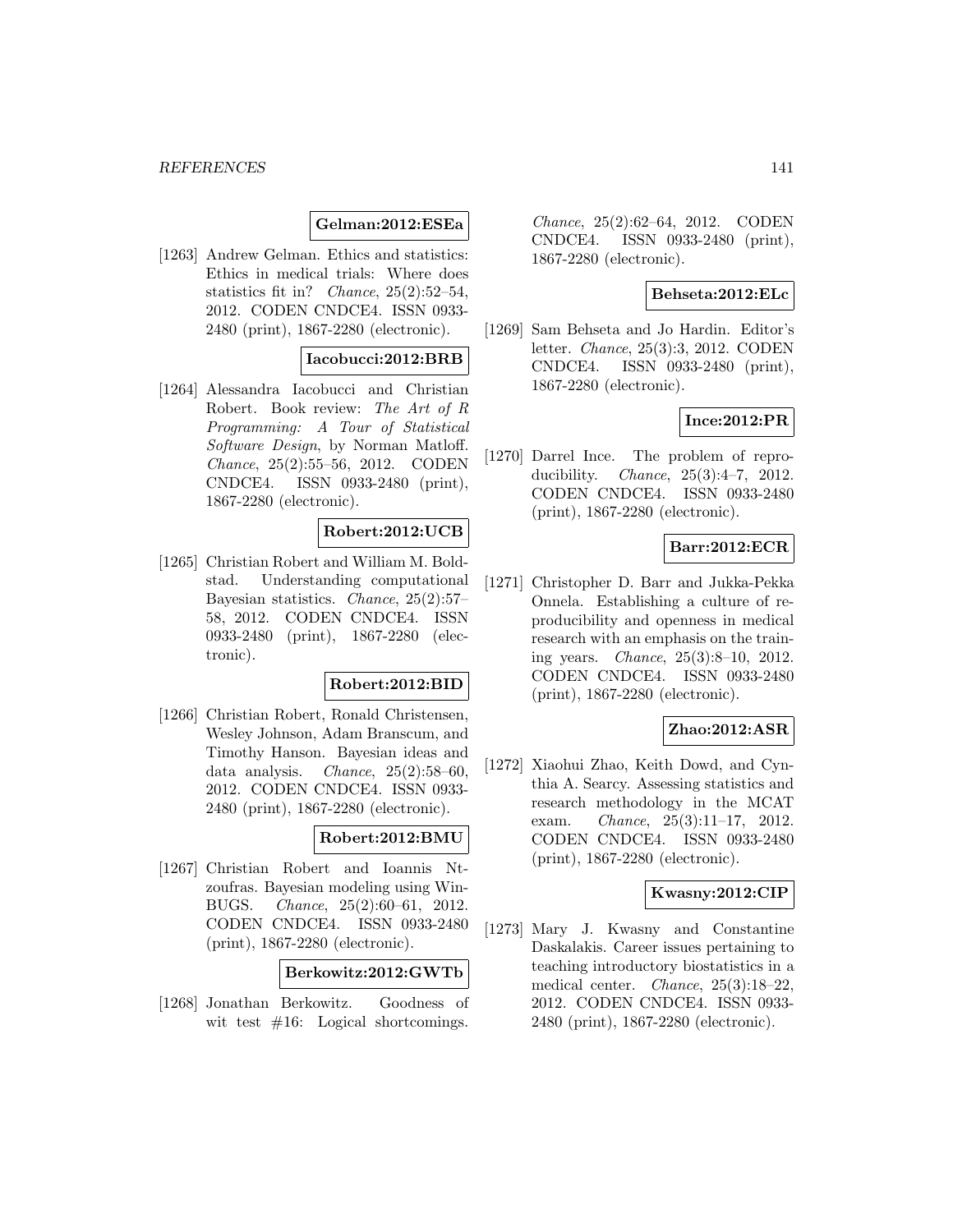# **Stangl:2012:TIB**

[1274] Dalene Stangl, Allison Dorogi, Kyu Seo Kim, Josh Latner, Daniel Li, Clara Starkweather, Cynthia Wang, Michelle Wu, Young In Yun, and Lisa Zhang. Transforming introductory biostatistics education: A decision-theoretic perspective using deliberate practice and team-based learning. Chance, 25 (3):23–30, 2012. CODEN CNDCE4. ISSN 0933-2480 (print), 1867-2280 (electronic).

#### **Brieger:2012:MSE**

[1275] Katharine Brieger and Johanna Hardin. Medicine, statistics, and education: The inextricable link. Chance, 25(3):31–34, 2012. CODEN CNDCE4. ISSN 0933-2480 (print), 1867-2280 (electronic).

## **Hardin:2012:CAY**

[1276] Johanna Hardin. Changes across 25 years of statistics in medicine. Chance, 25(3):35–37, 2012. CODEN CNDCE4. ISSN 0933-2480 (print), 1867-2280 (electronic).

#### **Glickman:2012:HYH**

[1277] Mark Glickman, Sowmya R. Rao, Gary Shapiro, and Theresa Diaz. Here's to your health: Use of GPS-enabled mobile devised to conduct health surveys: Child mortality in Sierra Leone. Chance, 25(3):38–42, 2012. CODEN CNDCE4. ISSN 0933-2480 (print), 1867-2280 (electronic).

## **Gelman:2012:ESSb**

[1278] Andrew Gelman. Ethics and statistics: Statistics for cigarette sellers. Chance, 25(3):43–46, 2012. CODEN

CNDCE4. ISSN 0933-2480 (print), 1867-2280 (electronic).

#### **Lazar:2012:BPB**

[1279] Nicole Lazar. The big picture: Big data hits the big time. *Chance*, 25(3):47–49, 2012. CODEN CNDCE4. ISSN 0933- 2480 (print), 1867-2280 (electronic).

# **Jensen:2012:SRSc**

[1280] Shane Jensen and Abraham Wyner. A statistician reads the sports pages: Can the skill level of a game of chance be measured? Chance, 25(3):50–53, 2012. CODEN CNDCE4. ISSN 0933-2480 (print), 1867-2280 (electronic).

### **Wainer:2012:VRC**

[1281] Howard Wainer. Visual revelations: Cheating: Some ways to detect it badly. Chance, 25(3):54–57, 2012. CODEN CNDCE4. ISSN 0933-2480 (print), 1867-2280 (electronic).

### **Robert:2012:PAS**

[1282] Christian Robert. Principles of applied statistics. Chance, 25(3):58–59, 2012. CODEN CNDCE4. ISSN 0933-2480 (print), 1867-2280 (electronic).

### **Robert:2012:LSI**

[1283] Christian Robert. Large-scale inference: Empirical Bayes methods for estimation, testing, and prediction. Chance, 25(3):59–61, 2012. CODEN CNDCE4. ISSN 0933-2480 (print), 1867-2280 (electronic).

## **Robert:2012:WST**

[1284] Christian Robert. A whistle-stop tour of statistics. Chance, 25(3):61, 2012. CODEN CNDCE4. ISSN 0933-2480 (print), 1867-2280 (electronic).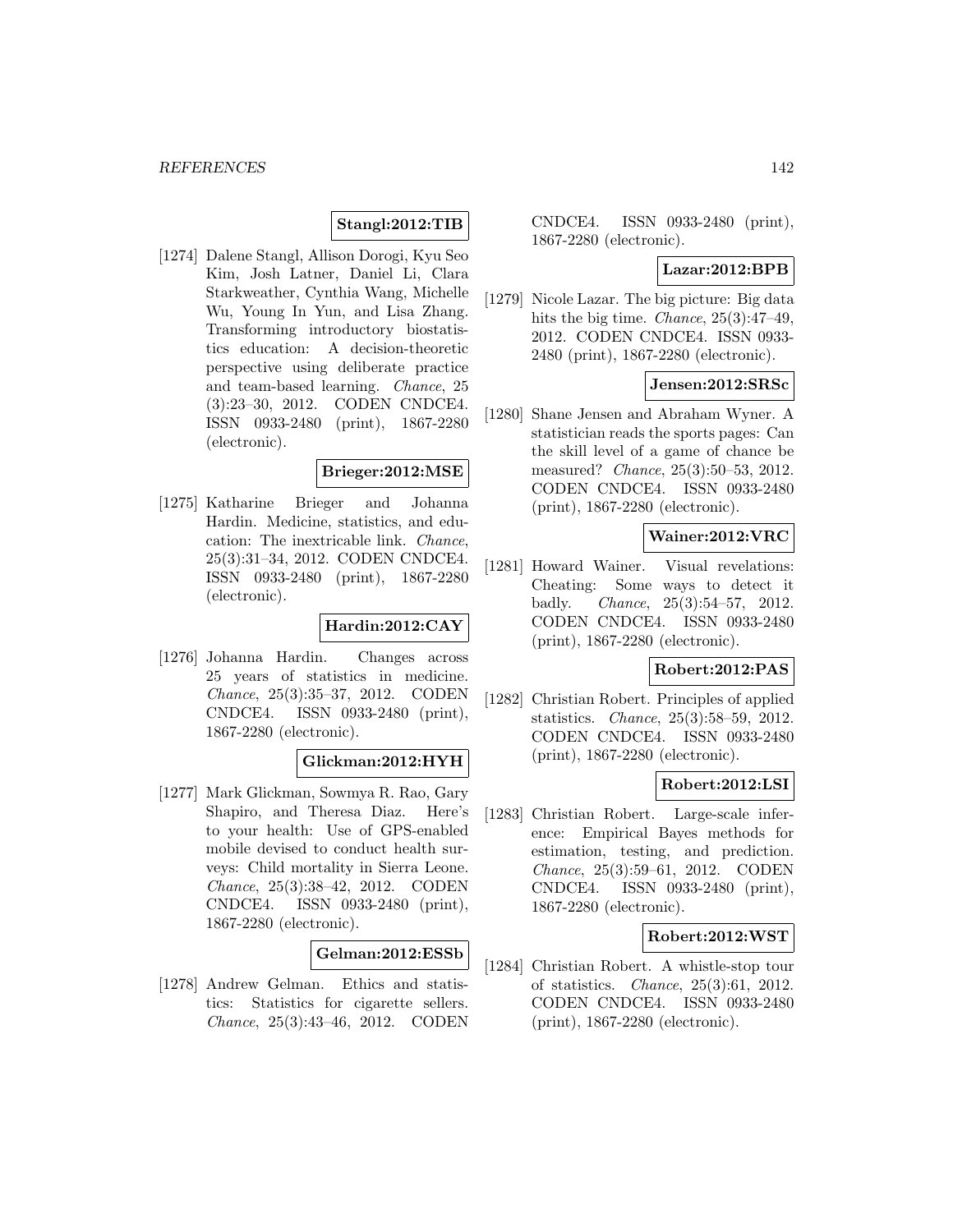# **Robert:2012:CBP**

[1285] Christian Robert. Correlations between the physical and social sciences. Chance, 25(3):62, 2012. CODEN CNDCE4. ISSN 0933-2480 (print), 1867-2280 (electronic).

## **Berkowitz:2012:GWTc**

[1286] Jonathan Berkowitz. Goodness of wit test #17. Chance, 25(3):63–64, 2012. CODEN CNDCE4. ISSN 0933-2480 (print), 1867-2280 (electronic).

#### **Behseta:2012:ELd**

[1287] Sam Behseta. Editor's letter. Chance, 25(4):3, 2012. CODEN CNDCE4. ISSN 0933-2480 (print), 1867-2280 (electronic).

### **Hubele:2012:VSS**

[1288] Norma Faris Hubele and Mark W. Arndt. Vehicle safety standard update: A case study in a regulatory debate using statistical models. Chance, 25(4):4–12, 2012. CODEN CNDCE4. ISSN 0933-2480 (print), 1867-2280 (electronic).

#### **Gorroochurn:2012:SLP**

[1289] Prakash Gorroochurn. Some laws and problems of classical probability and how Cardano anticipated them. Chance, 25(4):13–20, 2012. CODEN CNDCE4. ISSN 0933-2480 (print), 1867-2280 (electronic).

# **Robert:2012:IPD**

[1290] Christian Robert and Sam Behseta. Interview with: Persi Diaconis. Chance, 25(4):21–25, 2012. CODEN CNDCE4. ISSN 0933-2480 (print), 1867-2280 (electronic).

# **Watnik:2012:IWB**

[1291] Mitchell R. Watnik and Richard A. Levine. If we build it, will they compete? Chance, 25(4):26–31, 2012. CODEN CNDCE4. ISSN 0933-2480 (print), 1867-2280 (electronic).

# **Wilson:2012:PMH**

[1292] Jonathan L. Wilson. Prediction markets: How accurate are they? Chance, 25(4):32–38, 2012. CODEN CNDCE4. ISSN 0933-2480 (print), 1867-2280 (electronic).

## **Lane:2012:PWA**

[1293] Julia Lane. O privacy, where art thou?: Protecting privacy and confidentiality in an era of big data access. Chance, 25(4):39–41, 2012. CODEN CNDCE4. ISSN 0933-2480 (print), 1867-2280 (electronic).

#### **Lazar:2012:BPF**

[1294] Nicole Lazar. The big picture: Functional magnetic resonance imaging introduction to a neuroimaging modality. Chance, 25(4):42–45, 2012. CO-DEN CNDCE4. ISSN 0933-2480 (print), 1867-2280 (electronic).

## **Stangl:2012:TCCb**

[1295] Dalene Stangl, Mine Cetinkaya-Rundel, and Kari Lock Morgan. Taking a chance in the classroom: Making the old new again. Chance, 25(4):46–49, 2012. CODEN CNDCE4. ISSN 0933- 2480 (print), 1867-2280 (electronic).

### **Wainer:2012:VRWb**

[1296] Howard Wainer. Visual revelations: Waiting for Achilles. Chance, 25(4):50– 51, 2012. CODEN CNDCE4. ISSN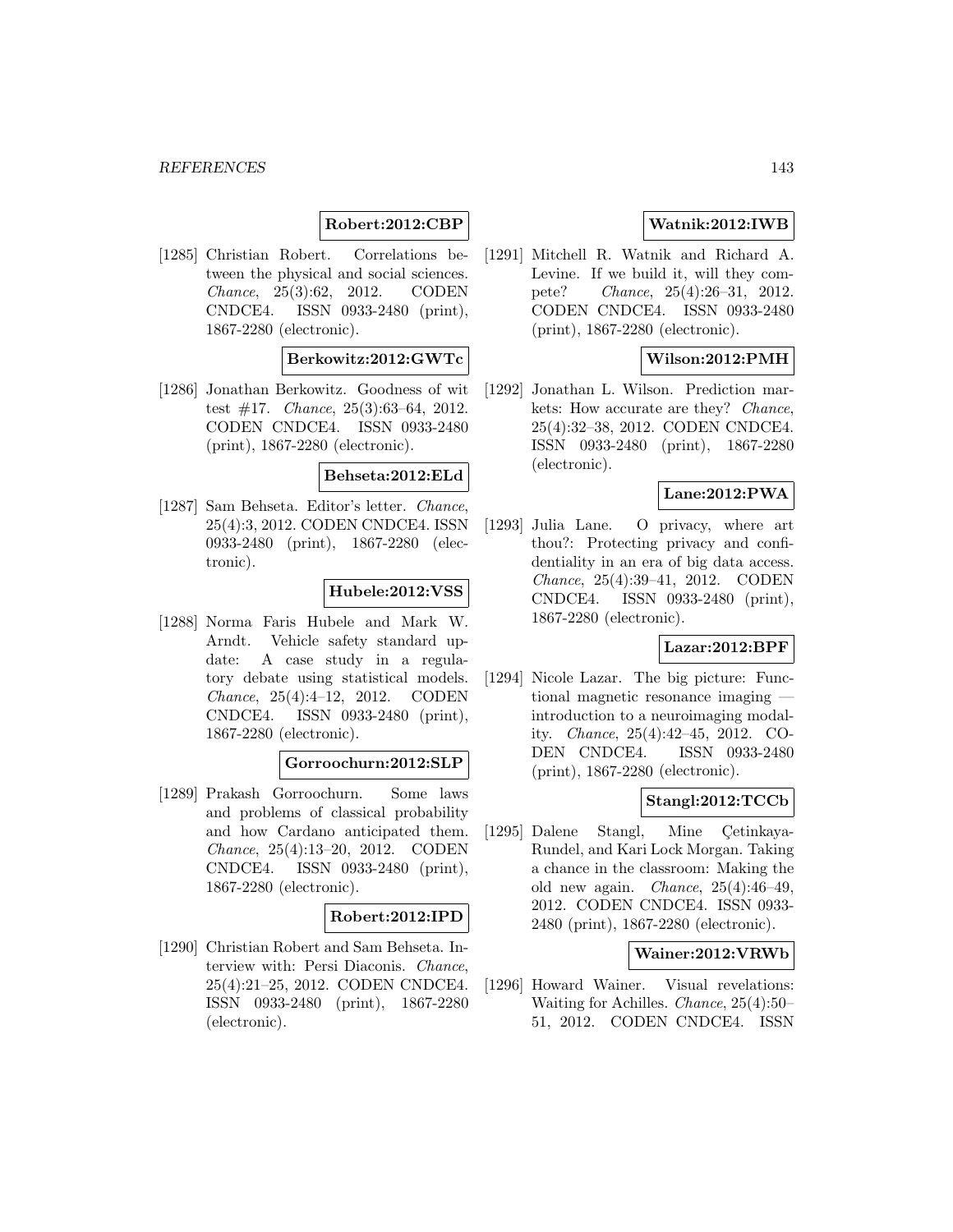0933-2480 (print), 1867-2280 (electronic).

**Gelman:2012:ESEb**

[1297] Andrew Gelman. Ethics and statistics: Ethics and the statistical use of prior information. Chance,  $25(4):52-54$ , 2012. CODEN CNDCE4. ISSN 0933- 2480 (print), 1867-2280 (electronic).

# **Donnet:2012:SMS**

[1298] Sophie Donnet and Christian Robert. Stochastic modelling for systems biology (second edition). Chance, 25(4): 55–56, 2012. CODEN CNDCE4. ISSN 0933-2480 (print), 1867-2280 (electronic).

## **Donnet:2012:STE**

[1299] Sophie Donnet. Statistical thinking in epidemiology. Chance, 25(4):56–57, 2012. CODEN CNDCE4. ISSN 0933- 2480 (print), 1867-2280 (electronic).

# **Robert:2012:UZW**

[1300] Christian Robert. The universe in zero words. Chance, 25(4):57–58, 2012. CODEN CNDCE4. ISSN 0933-2480 (print), 1867-2280 (electronic).

# **Robert:2012:SN**

[1301] Christian Robert. Simulating nature. Chance, 25(4):59–60, 2012. CODEN CNDCE4. ISSN 0933-2480 (print), 1867-2280 (electronic).

## **Robert:2012:WN**

[1302] Christian Robert. A wealth of numbers. Chance, 25(4):60, 2012. CODEN CNDCE4. ISSN 0933-2480 (print), 1867-2280 (electronic).

# **Robert:2012:LES**

[1303] Christian Robert. Logicomix: An epic search for truth. *Chance*,  $25(4):61$ , 2012. CODEN CNDCE4. ISSN 0933- 2480 (print), 1867-2280 (electronic).

### **Berkowitz:2012:GWTd**

[1304] Jonathan Berkowitz. Goodness of wit test  $#18$ : Plus or minus. *Chance*, 25 (4):63–64, 2012. CODEN CNDCE4. ISSN 0933-2480 (print), 1867-2280 (electronic).

### **Behseta:2013:ELa**

[1305] Sam Behseta. Editor's letter. Chance, 26(1):3, 2013. CODEN CNDCE4. ISSN 0933-2480 (print), 1867-2280 (electronic).

## **Sullivan:2013:BBP**

[1306] Lisa M. Sullivan, Marie Davidian, Anita L. DeStefano, and Roslyn A. Stone. Building the biostatistics pipeline: Summer institutes for training in biostatistics (SIBS). Chance, 26 (1):4–9, 2013. CODEN CNDCE4. ISSN 0933-2480 (print), 1867-2280 (electronic).

## **Robinson:2013:HBK**

[1307] Stephen J. Robinson. How to beat kindergartners at battleship. Chance, 26(1):10–15, 2013. CODEN CNDCE4. ISSN 0933-2480 (print), 1867-2280 (electronic).

### **Rambharat:2013:SIU**

[1308] Bhojnarine R. Rambharat. Statistical intelligence units. Chance, 26(1):16–21, 2013. CODEN CNDCE4. ISSN 0933- 2480 (print), 1867-2280 (electronic).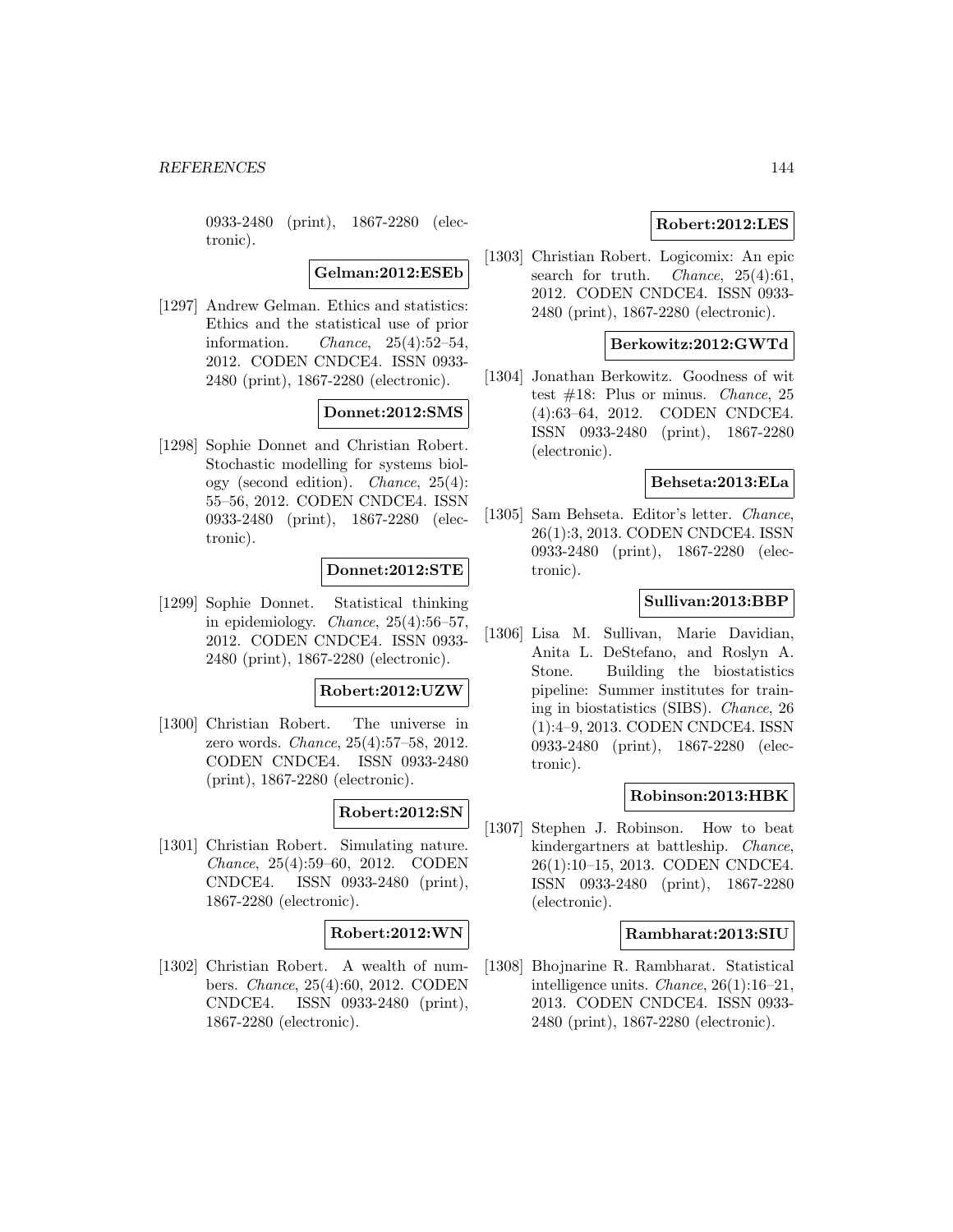## **Robert:2013:SIG**

[1309] Christian Robert. Special Issue on George Casella's books. Chance, 26(1): 22–32, 2013. CODEN CNDCE4. ISSN 0933-2480 (print), 1867-2280 (electronic).

# **Lazar:2013:BPD**

[1310] Nicole Lazar. The big picture: Data, data, everywhere  $\ldots$  *Chance*, 26(1): 33–37, 2013. CODEN CNDCE4. ISSN 0933-2480 (print), 1867-2280 (electronic).

# **Slavkovic:2013:PWA**

[1311] Aleksandra Slavkovic and Anne-Sophie Charest. O privacy, where art thou?: Privacy protection for the European Census Hub. Chance, 26(1):38–41, 2013. CODEN CNDCE4. ISSN 0933- 2480 (print), 1867-2280 (electronic).

## **Stangl:2013:TCC**

[1312] Dalene Stangl, Mine Cetinkaya-Rundel, and Kari Lock Morgan. Taking a chance in the classroom: The American Community Survey. Chance, 26(1): 42–46, 2013. CODEN CNDCE4. ISSN 0933-2480 (print), 1867-2280 (electronic).

## **Jensen:2013:SRSa**

[1313] Shane Jensen. A statistician reads the sports pages: Salaries and wins in baseball. Chance, 26(1):47–52, 2013. CODEN CNDCE4. ISSN 0933-2480 (print), 1867-2280 (electronic).

### **Wainer:2013:VRS**

[1314] Howard Wainer, Polina Harik, and John Neter. Visual revelations: Stigler's Law of Eponymy and Marey's

train schedule: Did Serjev do it before Ibry, and what about Jules Petiet? Chance, 26(1):53–56, 2013. CODEN CNDCE4. ISSN 0933-2480 (print), 1867-2280 (electronic).

### **Gelman:2013:ESW**

[1315] Andrew Gelman and Mark Palko. Ethics and statistics: The war on data. Chance, 26(1):57–60, 2013. CODEN CNDCE4. ISSN 0933-2480 (print), 1867-2280 (electronic).

### **Berkowitz:2013:GWTa**

[1316] Jonathan Berkowitz. Goodness of wit test  $#19$ : No real opposition. Chance, 26(1):61–63, 2013. CODEN CNDCE4. ISSN 0933-2480 (print), 1867-2280 (electronic).

### **Behseta:2013:ELb**

[1317] Sam Behseta. Editor's letter. Chance, 26(2):3, 2013. CODEN CNDCE4. ISSN 0933-2480 (print), 1867-2280 (electronic).

### **Blyth:2013:WBR**

[1318] Stephen Blyth. Of wranglers and bankers: Reflections on applied statistics from a career in finance. Chance, 26 (2):4–7, 2013. CODEN CNDCE4. ISSN 0933-2480 (print), 1867-2280 (electronic).

#### **Redelmeier:2013:CTD**

[1319] Donald A. Redelmeier and Christopher J. Yarnell. Can tax deadlines cause fatal mistakes? Chance, 26(2): 8–14, 2013. CODEN CNDCE4. ISSN 0933-2480 (print), 1867-2280 (electronic).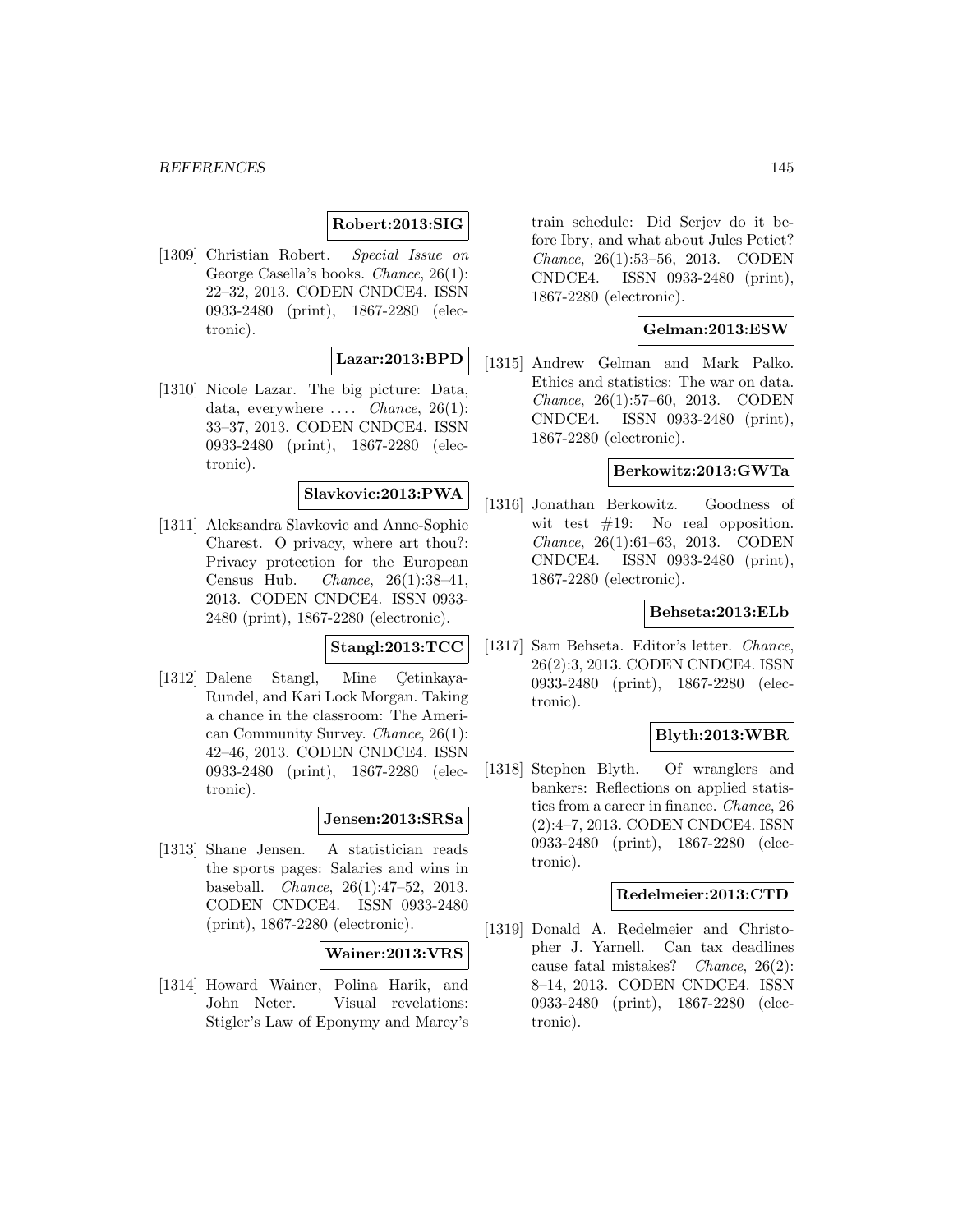#### *REFERENCES* 146

### **DAbramo:2013:HDE**

[1320] Germano D'Abramo. How to defuse Earth impact threat announcements. Chance, 26(2):17–23, 2013. CODEN CNDCE4. ISSN 0933-2480 (print), 1867-2280 (electronic).

## **Behseta:2013:DPU**

[1321] Sam Behseta and Michelle Dunn. Discussing Principles of Uncertainty with Jay Kadane. Chance, 26(2):24–27, 2013. CODEN CNDCE4. ISSN 0933- 2480 (print), 1867-2280 (electronic).

#### **Lazar:2013:BPB**

[1322] Nicole Lazar. The big picture: Big data computing. Chance, 26(2):28–32, 2013. CODEN CNDCE4. ISSN 0933- 2480 (print), 1867-2280 (electronic).

#### **Cetinkaya-Rundel:2013:TCCa**

[1323] Mine Çetinkaya-Rundel, Kari Lock Morgan, and Dalene Stangl. Taking a chance in the classroom: Looking good on course evaluations. Chance, 26(2): 33–37, 2013. CODEN CNDCE4. ISSN 0933-2480 (print), 1867-2280 (electronic).

# **Cook:2013:VRP**

[1324] Robert Cook and Howard Wainer. Visual revelations: Plotting evidence to affect social policy: Guns, murders, life, death, and ignorance in contemporary America. Chance, 26(2):38–44, 2013. CODEN CNDCE4. ISSN 0933- 2480 (print), 1867-2280 (electronic).

#### **Gelman:2013:ESTa**

[1325] Andrew Gelman. Ethics and statistics: They'd rather be rigorous than right. Chance, 26(2):45–49, 2013. CODEN

CNDCE4. ISSN 0933-2480 (print), 1867-2280 (electronic).

#### **Robert:2013:MMM**

[1326] Christian Robert. Magical mathematics: The mathematical ideas that animate great magic tricks. Chance, 26(2): 50–51, 2013. CODEN CNDCE4. ISSN 0933-2480 (print), 1867-2280 (electronic).

### **McCabe:2013:MEI**

[1327] Brendan McCabe. Methods for estimation and inference in modern econometrics. Chance, 26(2):51–52, 2013. CODEN CNDCE4. ISSN 0933-2480 (print), 1867-2280 (electronic).

#### **Robert:2013:PSI**

[1328] Christian Robert. Paradoxes in scientific inference. Chance, 26(2):52–54, 2013. CODEN CNDCE4. ISSN 0933- 2480 (print), 1867-2280 (electronic).

### **Robert:2013:PUE**

[1329] Christian Robert. In pursuit of the unknown: 17 equations that changed the world. Chance, 26(2):54–58, 2013. CODEN CNDCE4. ISSN 0933-2480 (print), 1867-2280 (electronic).

## **Robert:2013:GSW**

[1330] Christian Robert. Guesstimation: Solving the World's problems on the back of a cocktail napkin and Guesstimation 2.0: Solving Today's problems on the back of a napkin. Chance, 26(2): 58–59, 2013. CODEN CNDCE4. ISSN 0933-2480 (print), 1867-2280 (electronic).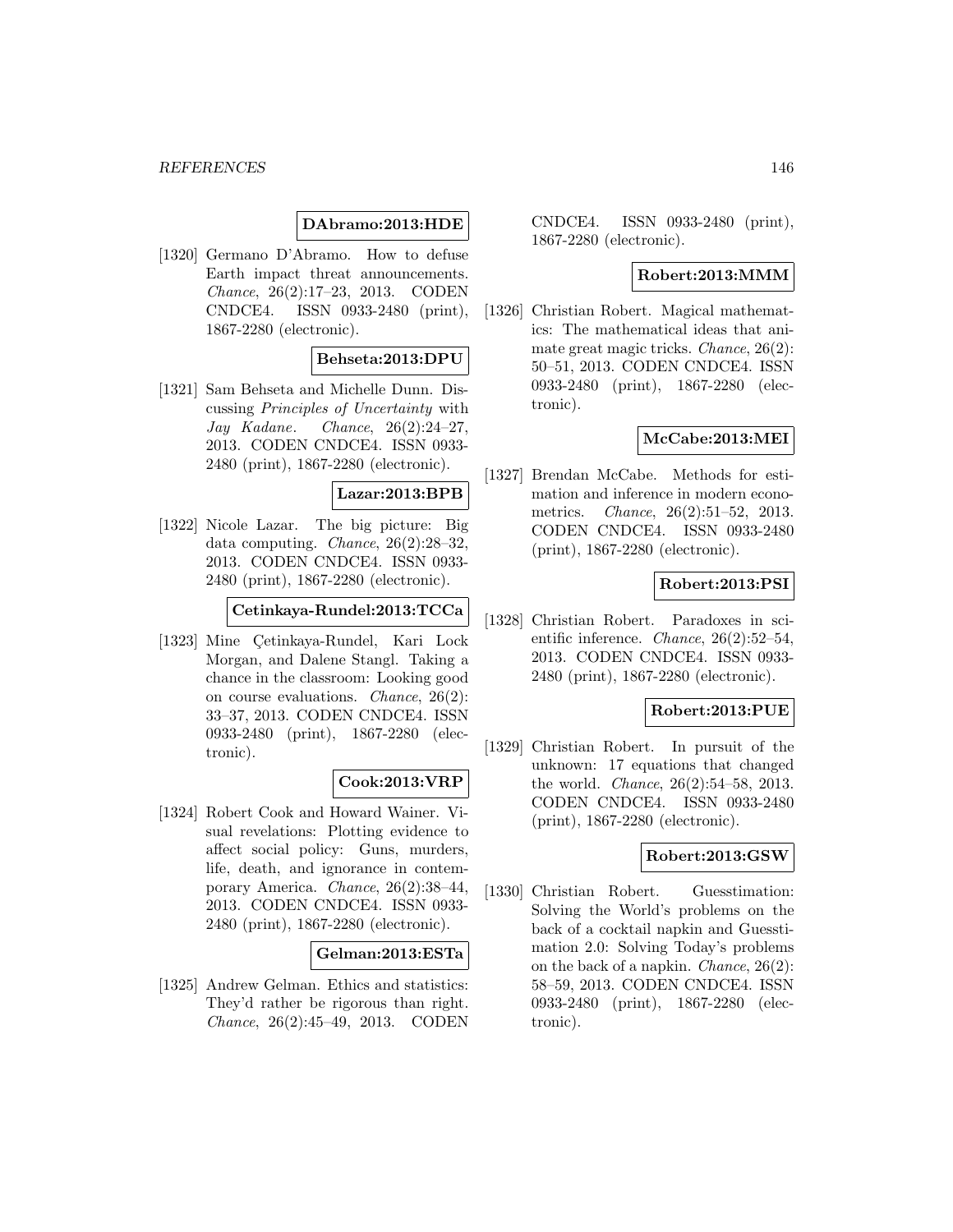**Berkowitz:2013:GWTb**

[1331] Jonathan Berkowitz. Goodness of wit test  $\#20$ : Uncertainty. *Chance*, 26(2): 60–62, 2013. CODEN CNDCE4. ISSN 0933-2480 (print), 1867-2280 (electronic).

**Greenland:2013:SMA**

[1332] Sander Greenland. Should a metaanalyst want the likelihood or the posterior from each study? Chance, 26(2): 63–64, 2013. CODEN CNDCE4. ISSN 0933-2480 (print), 1867-2280 (electronic).

## **Behseta:2013:ELc**

[1333] Sam Behseta. Editor's letter. Chance, 26(3):3, 2013. CODEN CNDCE4. ISSN 0933-2480 (print), 1867-2280 (electronic).

#### **Pagano:2013:MBD**

[1334] Marcello Pagano and Sarah Anoke. Mommy's baby, daddy's maybe: A closer look at regression to the mean. Chance, 26(3):4–9, 2013. CODEN CNDCE4. ISSN 0933-2480 (print), 1867-2280 (electronic).

### **Stewart:2013:FFU**

[1335] Gavin Stewart, Kerrie Mengersen, Georgina M. Mace, Jeff A. McNeely, Jegar Pitchforth, and Ben Collen. To fund or not to fund: Using Bayesian networks to make decisions about conserving our World's endangered species. Chance,  $26(3):10-17$ , 2013. CODEN CNDCE4. ISSN 0933- 2480 (print), 1867-2280 (electronic).

#### **Rosenbaum:2013:UDC**

[1336] Paul R. Rosenbaum. Using differential comparisons in observational studies. Chance, 26(3):18–25, 2013. CODEN CNDCE4. ISSN 0933-2480 (print), 1867-2280 (electronic).

## **Horowitz:2013:VWM**

[1337] Ira Horowitz and Jim Lackritz. The value of s at which a major league player with multiple hitting streaks of at least s games might be termed 'streak prone'. Chance, 26(3):26–33, 2013. CODEN CNDCE4. ISSN 0933- 2480 (print), 1867-2280 (electronic).

## **Jensen:2013:SRSb**

[1338] Shane Jensen. A statistician reads the sports pages: Measuring player contributions in hockey. Chance, 26(3):34– 38, 2013. CODEN CNDCE4. ISSN 0933-2480 (print), 1867-2280 (electronic).

#### **Lazar:2013:BPS**

[1339] Nicole Lazar. The big picture: Symbolic data analysis. Chance, 26(3):39– 42, 2013. CODEN CNDCE4. ISSN 0933-2480 (print), 1867-2280 (electronic).

#### **Cetinkaya-Rundel:2013:TCCb**

[1340] Mine Cetinkaya-Rundel and Dalene Stangl. Taking a chance in the classroom: A celebration of data. Chance, 26(3):43–46, 2013. CODEN CNDCE4. ISSN 0933-2480 (print), 1867-2280 (electronic).

## **Wainer:2013:VRH**

[1341] Howard Wainer. Visual revelations: How the rule of 72 can provide guidance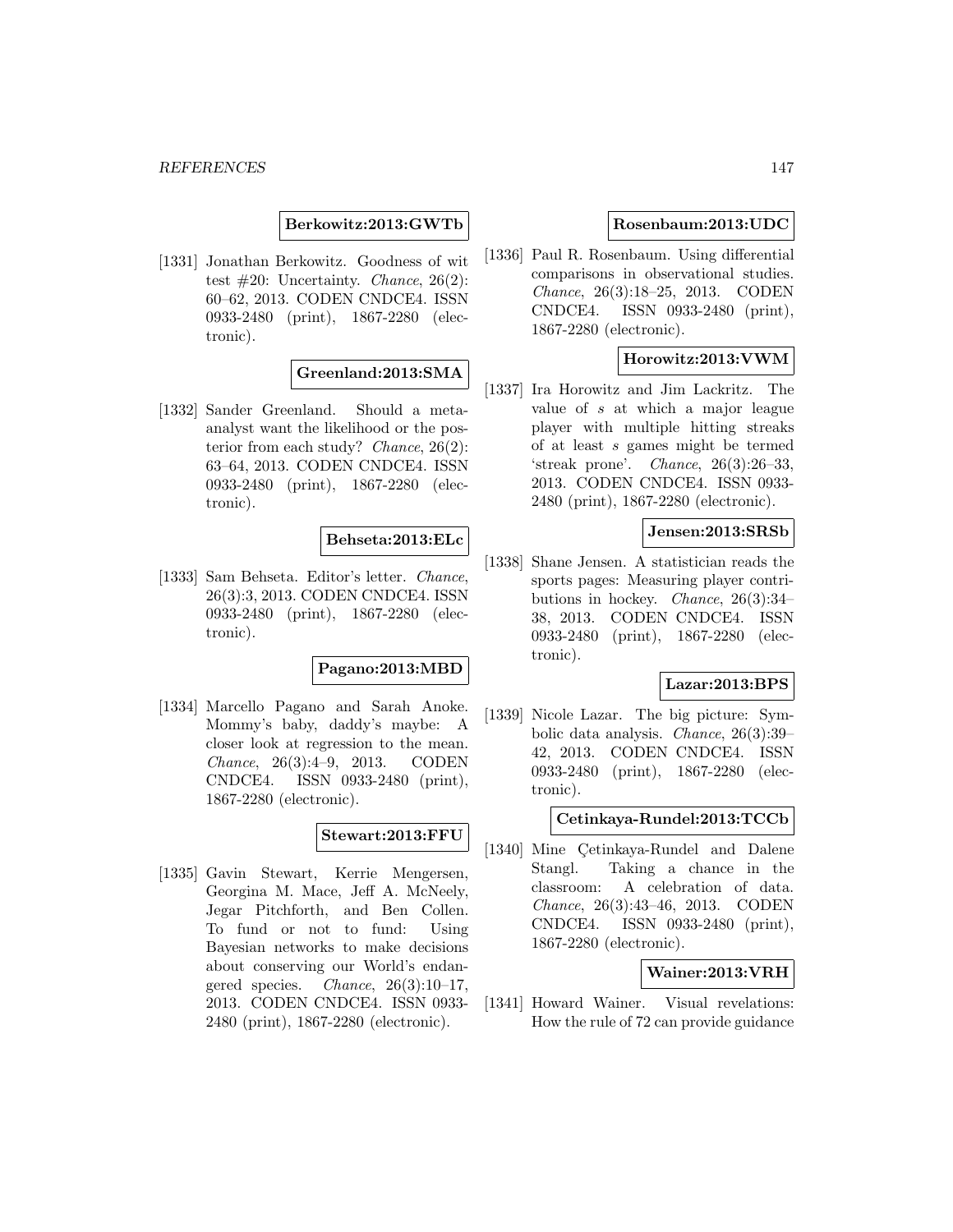to advance your wealth, weight, career, and gas mileage. Chance, 26(3):47–48, 2013. CODEN CNDCE4. ISSN 0933- 2480 (print), 1867-2280 (electronic).

#### **Gelman:2013:ESTb**

[1342] Andrew Gelman. Ethics and statistics: It's too hard to publish criticisms and obtain data for republication. Chance, 26(3):49–52, 2013. CODEN CNDCE4. ISSN 0933-2480 (print), 1867-2280 (electronic).

#### **Jacob:2013:PSE**

[1343] Pierre Jacob. Probability and statistics for engineers and scientists (9th edition). Chance, 26(3):53, 2013. CODEN CNDCE4. ISSN 0933-2480 (print), 1867-2280 (electronic).

### **Saloman:2013:PSF**

[1344] Jean-Bernard Saloman. Probability and statistics (fourth edition). Chance, 26(3):54, 2013. CODEN CNDCE4. ISSN 0933-2480 (print), 1867-2280 (electronic).

#### **Keller:2013:SLS**

[1345] Merlin Keller. Statistics for the life sciences (4th edition). Chance, 26(3):54– 56, 2013. CODEN CNDCE4. ISSN 0933-2480 (print), 1867-2280 (electronic).

#### **Hoffmann:2013:SSP**

[1346] Marc Hoffmann. Stationary stochastic processes. Chance, 26(3):56–57, 2013. CODEN CNDCE4. ISSN 0933-2480 (print), 1867-2280 (electronic).

## **Hoffmann:2013:SMS**

[1347] Marc Hoffmann. Statistical methods for stochastic differential equations.

Chance, 26(3):57–58, 2013. CODEN CNDCE4. ISSN 0933-2480 (print), 1867-2280 (electronic).

#### **Berkowitz:2013:GWTc**

[1348] Jonathan Berkowitz. Goodness of wit test  $#21$ : Cogitation. *Chance*, 26(3): 59–60, 2013. CODEN CNDCE4. ISSN 0933-2480 (print), 1867-2280 (electronic).

### **Teoh:2013:BIM**

[1349] Eric R. Teoh. Beware the Ides of March? Chance, 26(3):61–64, 2013. CODEN CNDCE4. ISSN 0933-2480 (print), 1867-2280 (electronic).

### **Behseta:2013:ELd**

[1350] Sam Behseta. Editor's letter. Chance, 26(4):3, 2013. CODEN CNDCE4. ISSN 0933-2480 (print), 1867-2280 (electronic).

#### **Slavkovic:2013:SMM**

[1351] Aleksandra Slavkovic. Steve the matchmaker: The marriage of statistics and computer science in the world of data privacy. Chance, 26(4):4–7, 2013. CODEN CNDCE4. ISSN 0933-2480 (print), 1867-2280 (electronic).

### **Tanur:2013:SCS**

[1352] Judith M. Tanur. Steve's contributions to sample surveys, censuses, and Federal statistics. Chance, 26(4):8–11, 2013. CODEN CNDCE4. ISSN 0933- 2480 (print), 1867-2280 (electronic).

## **Airoldi:2013:SFC**

[1353] Edoardo M. Airoldi. Stephen E. Fienberg's contributions to categorical data analysis and the social sciences.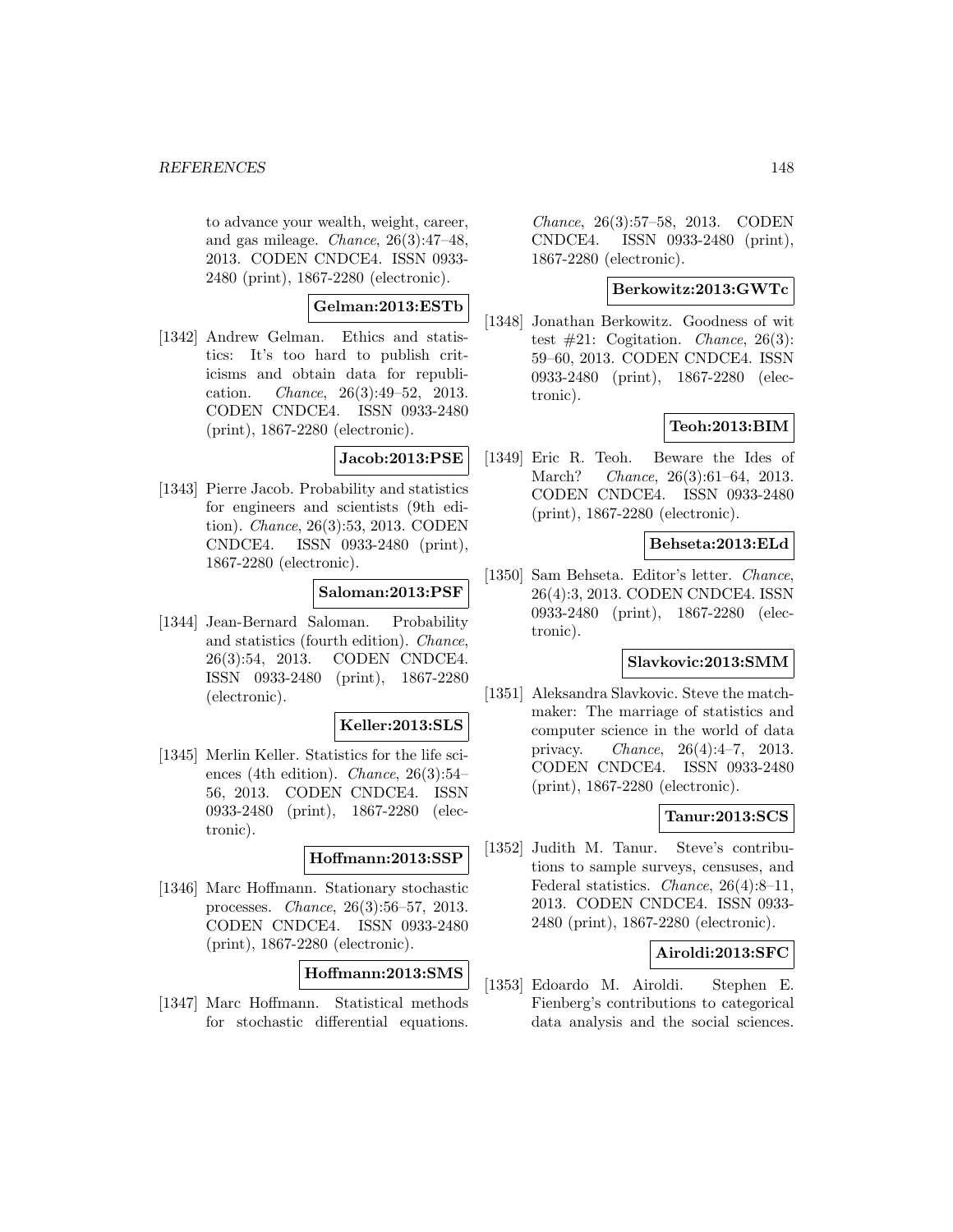Chance, 26(4):12–14, 2013. CODEN CNDCE4. ISSN 0933-2480 (print), 1867-2280 (electronic).

#### **Stigler:2013:BRS**

[1354] Stephen Stigler. Book review: Stephen Fienberg: Cause or Effect? Node or Edge? A Comparative Study. Chance, 26(4):15, 2013. CODEN CNDCE4. ISSN 0933-2480 (print), 1867-2280 (electronic).

#### **George:2013:SB**

[1355] Edward I. George. Steve the Bayesian. Chance, 26(4):16–17, 2013. CODEN CNDCE4. ISSN 0933-2480 (print), 1867-2280 (electronic).

#### **Behseta:2013:ISF**

[1356] Sam Behseta and Aleksandra Slavkovic. Interview with Steve Fienberg. Chance, 26(4):18–29, 2013. CODEN CNDCE4. ISSN 0933-2480 (print), 1867-2280 (electronic).

#### **Wainer:2013:TCI**

[1357] Howard Wainer. Taking a chance: An interview with William F. Eddy and Stephen E. Fienberg. Chance, 26(4): 30–34, 2013. CODEN CNDCE4. ISSN 0933-2480 (print), 1867-2280 (electronic).

#### **Larsen:2013:NCC**

[1358] Michael D. Larsen, Alexander F. Wakim, Reid Rottach, and Yang Cheng. Nonparametric comparisons of current population survey panel estimates. Chance, 26(4):35–41, 2013. CODEN CNDCE4. ISSN 0933-2480 (print), 1867-2280 (electronic).

## **Lazar:2013:BPA**

[1359] Nicole Lazar. The big picture: The arts — digitized, quantified, and analyzed. Chance, 26(4):42–45, 2013. CODEN CNDCE4. ISSN 0933-2480 (print), 1867-2280 (electronic).

## **Schutt:2013:TCC**

[1360] Rachel Schutt. Taking a chance in the classroom: Embracing the ambiguity and potential of data science. Chance, 26(4):46–51, 2013. CODEN CNDCE4. ISSN 0933-2480 (print), 1867-2280 (electronic).

## **Gelman:2013:ESI**

[1361] Andrew Gelman. Ethics and statistics: Is it possible to be an ethicist without being mean to people? Chance, 26(4):52–55, 2013. CODEN CNDCE4. ISSN 0933-2480 (print), 1867-2280 (electronic).

#### **Fouley:2013:BBP**

[1362] Jean-Louis Fouley. The BUGS book: A practical introduction to Bayesian analysis. Chance, 26(4):56–59, 2013. CODEN CNDCE4. ISSN 0933-2480 (print), 1867-2280 (electronic).

#### **Emmert-Streib:2013:BCA**

[1363] Frank Emmert-Streib. Biostatistics: A computing approach. Chance, 26(4): 59–60, 2013. CODEN CNDCE4. ISSN 0933-2480 (print), 1867-2280 (electronic).

#### **Beck:2013:ABM**

[1364] Benoît Beck. Advanced Bayesian methods for medical test accuracy. Chance, 26(4):60–61, 2013. CODEN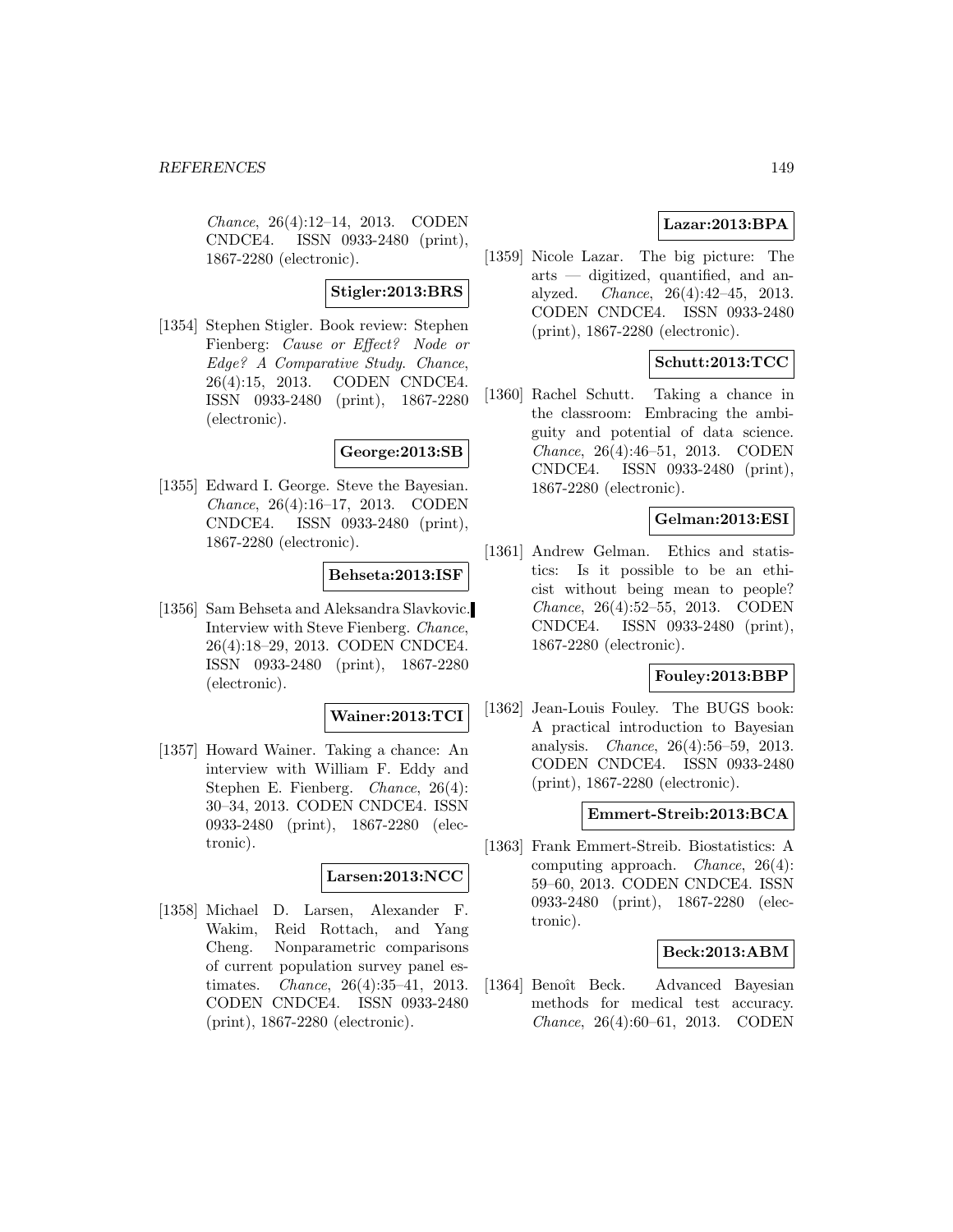CNDCE4. ISSN 0933-2480 (print), 1867-2280 (electronic).

#### **Robert:2013:BRB**

[1365] Christian Robert. Book review: R For Dummies. Chance, 26(4):61, 2013. CODEN CNDCE4. ISSN 0933-2480 (print), 1867-2280 (electronic).

#### **Berkowitz:2013:GWTd**

[1366] Jonathan Berkowitz. Goodness of wit test  $#22$ : Judge for yourself. Chance, 26(4):62–64, 2013. CODEN CNDCE4. ISSN 0933-2480 (print), 1867-2280 (electronic).

#### **Evans:2014:ELa**

[1367] Scott Evans. Editor's letter. Chance, 27 (1):3, 2014. CODEN CNDCE4. ISSN 0933-2480 (print), 1867-2280 (electronic).

### **Rosenthal:2014:SOL**

[1368] Jeffrey S. Rosenthal. Statistics and the Ontario lottery retailer scandal. Chance, 27(1):4–9, 2014. CODEN CNDCE4. ISSN 0933-2480 (print), 1867-2280 (electronic).

### **Johnson:2014:CSC**

[1369] H. Dean Johnson. The conduct of statistical consulting sessions between statisticians and the researchers with whom they interact: A survey of consulting clients from academic settings. Chance, 27(1):10–19, 2014. CODEN CNDCE4. ISSN 0933-2480 (print), 1867-2280 (electronic).

### **Kaplan:2014:CYB**

[1370] Andee Kaplan, Eric Hare, Heike Hofmann, and Dianne Cook. Can you buy a President? Politics after the Tillman Act. Chance, 27(1):20–30, 2014. CODEN CNDCE4. ISSN 0933-2480 (print), 1867-2280 (electronic).

## **Hurley:2014:EGC**

[1371] W. J. Hurley, Jack Brimberg, and Richard Kohar. Examining a gambler's claims: Probabilistic fact-checking and Don Johnson's extraordinary blackjack winning streak. *Chance*, 27(1):31-37, 2014. CODEN CNDCE4. ISSN 0933- 2480 (print), 1867-2280 (electronic).

## **Lazar:2014:BPF**

[1372] Nicole Lazar. The big picture: Functional data analysis. Chance, 27(1):38– 40, 2014. CODEN CNDCE4. ISSN 0933-2480 (print), 1867-2280 (electronic).

## **McClintock:2014:TCC**

[1373] Shannon McClintock, Dalene Stangl, and Mine Cetinkaya-Rundel. Taking a chance in the classroom: The real secret to genius? Reading between the lines. Chance, 27(1):41–44, 2014. CODEN CNDCE4. ISSN 0933-2480 (print), 1867-2280 (electronic).

### **Wainer:2014:VRC**

[1374] Howard Wainer. Visual revelations: On the crucial role of empathy in the design of communications: Genetic testing as an example. Chance, 27(1):45– 50, 2014. CODEN CNDCE4. ISSN 0933-2480 (print), 1867-2280 (electronic).

### **Gelman:2014:ESA**

[1375] Andrew Gelman and Eric Loken. Ethics and statistics: The AAA tranche of subprime science. Chance,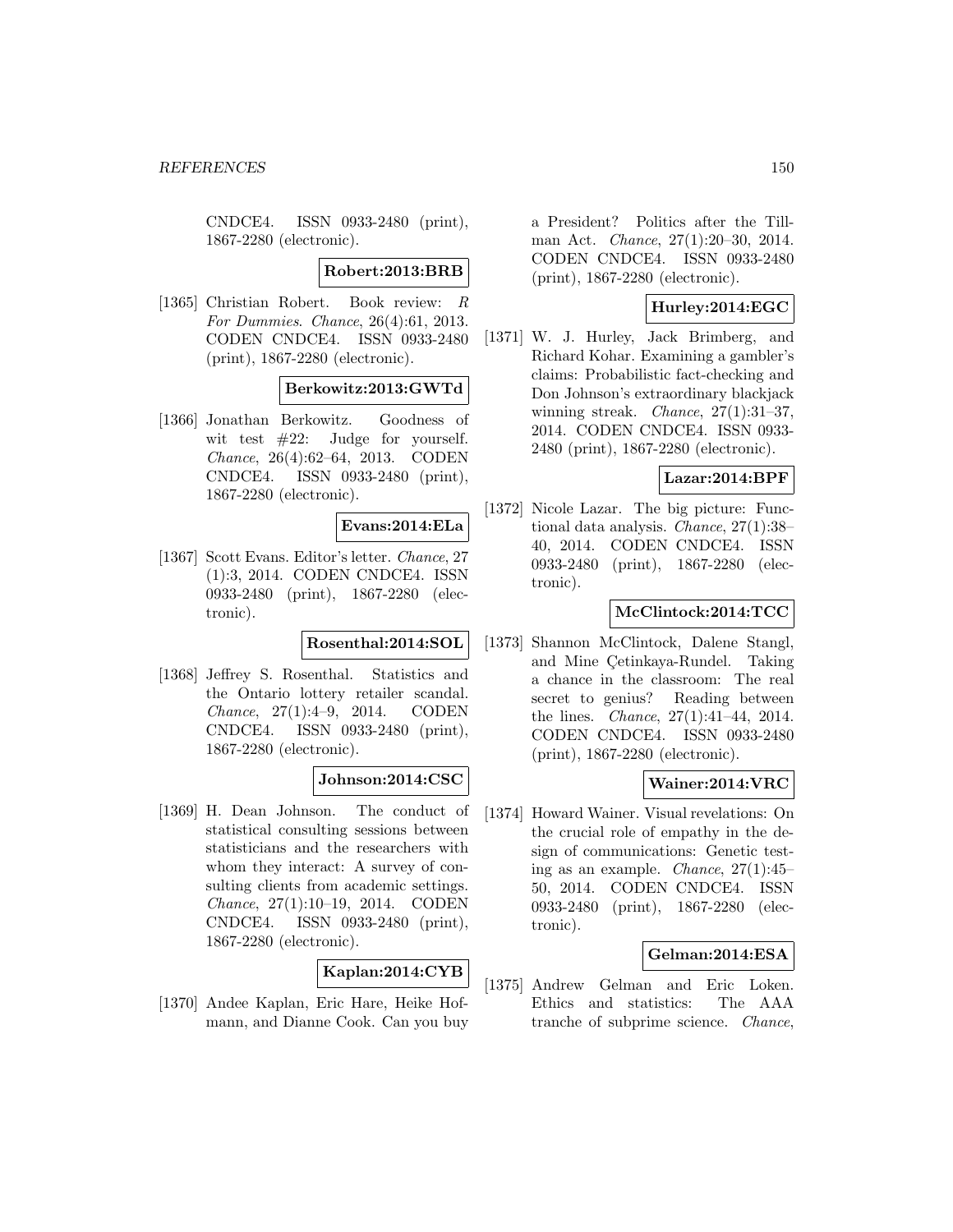27(1):51–56, 2014. CODEN CNDCE4. ISSN 0933-2480 (print), 1867-2280 (electronic).

#### **Robert:2014:MHH**

[1376] Christian Robert. The most human human. Chance, 27(1):57–58, 2014. CODEN CNDCE4. ISSN 0933-2480 (print), 1867-2280 (electronic).

### **Robert:2014:NSS**

[1377] Christian Robert. Naked statistics: Stripping the dread from data. Chance, 27(1):58–59, 2014. CODEN CNDCE4. ISSN 0933-2480 (print), 1867-2280 (electronic).

### **Sohier:2014:IPT**

[1378] Julien Sohier. Introduction to probability with Texas hold 'em examples. Chance, 27(1):60–61, 2014. CODEN CNDCE4. ISSN 0933-2480 (print), 1867-2280 (electronic).

### **Robert:2014:CIS**

[1379] Christian Robert. The cartoon introduction to statistics. Chance, 27(1):61, 2014. CODEN CNDCE4. ISSN 0933- 2480 (print), 1867-2280 (electronic).

#### **Berkowitz:2014:GWT**

[1380] Jonathan Berkowitz. Goodness of wit test #23: Times are changing: A farewell puzzle. *Chance*,  $27(1):62-64$ , 2014. CODEN CNDCE4. ISSN 0933- 2480 (print), 1867-2280 (electronic).

#### **Evans:2014:ELb**

[1381] Scott Evans. Editor's letter. Chance, 27 (2):3, 2014. CODEN CNDCE4. ISSN 0933-2480 (print), 1867-2280 (electronic).

## **Trono:2014:HPO**

[1382] John A. Trono and Philip Yates. How predictable is the overall voting pattern in the NCAA Men's Basketball Post Tournament Poll? Chance, 27(2):4–12, 2014. CODEN CNDCE4. ISSN 0933- 2480 (print), 1867-2280 (electronic).

## **Lopez:2014:YTC**

[1383] Michael J. Lopez, Adrian Esparza, Michael Lavine, and Jenna Marquard. Your textbook can't help you here: Applying traditional methods to atypical data. Chance, 27(2):13–20, 2014. CODEN CNDCE4. ISSN 0933-2480 (print), 1867-2280 (electronic).

#### **Young:2014:BJB**

[1384] Derek S. Young. Bond, James Bond. A statistical look at cinema's most famous spy. Chance, 27(2):21–27, 2014. CODEN CNDCE4. ISSN 0933-2480 (print), 1867-2280 (electronic).

#### **Mitchell:2014:OOO**

[1385] Jason D. Mitchell and Li Lian Ong. Optimism and the occult octopus: Favorites Lose, Underdogs Triumph, and Spain Finally Wins the World Cup. Chance, 27(2):28–38, 2014. CODEN CNDCE4. ISSN 0933-2480 (print), 1867-2280 (electronic).

#### **Behseta:2014:IJB**

[1386] Sam Behseta and Mine Çetinkaya-Rundel. Interview with Jim Berger. Chance, 27(2):39–43, 2014. CODEN CNDCE4. ISSN 0933-2480 (print), 1867-2280 (electronic).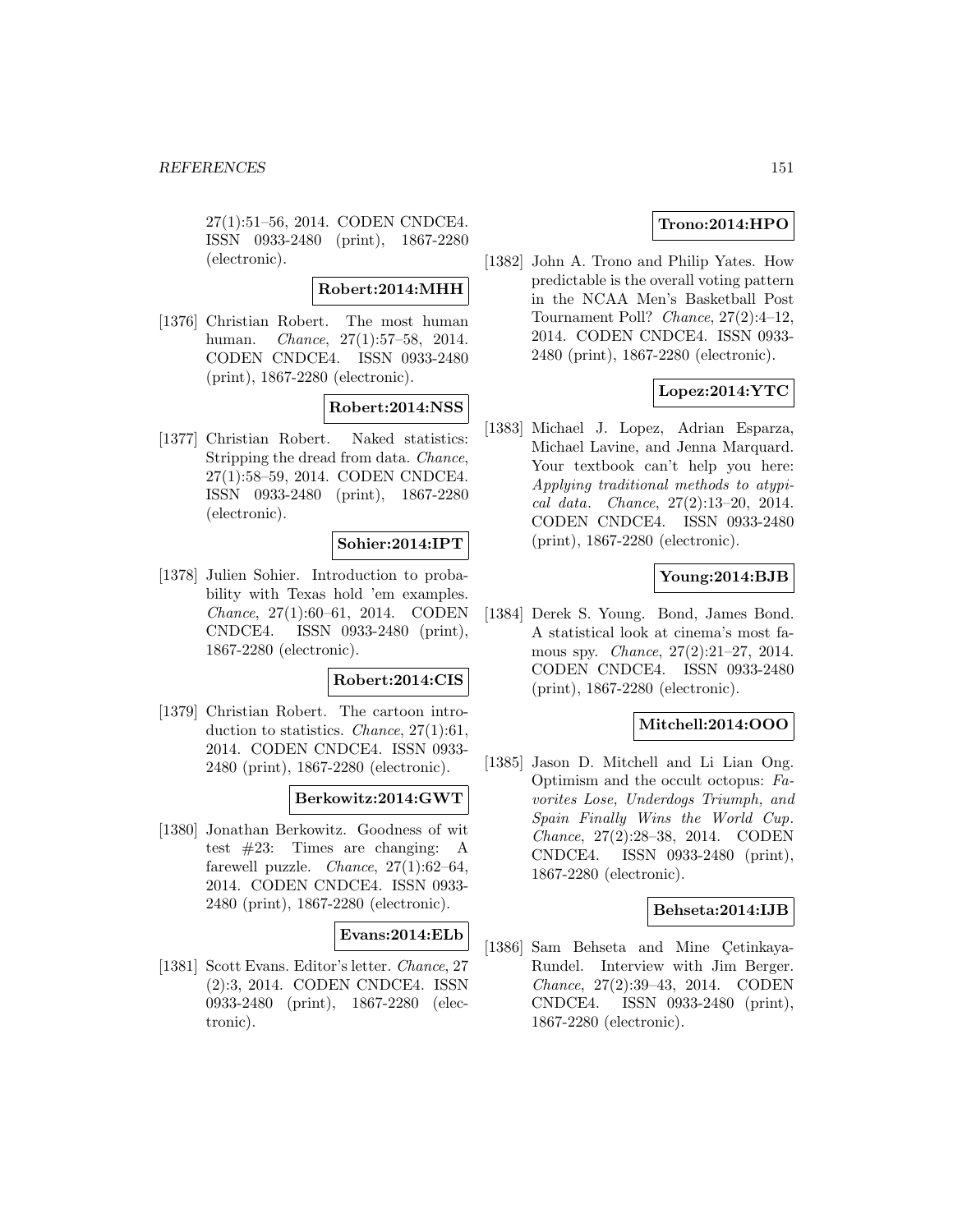#### **Morgan:2014:TCC**

[1387] Kari Lock Morgan, Mine Çetinkaya-Rundel, and Dalene Stangl. Taking a chance in the classroom: Speed dating: Exploring initial romantic attraction. Chance, 27(2):44–49, 2014. CODEN CNDCE4. ISSN 0933-2480 (print), 1867-2280 (electronic).

### **Lazar:2014:BPM**

[1388] Nicole Lazar. The big picture: On mice, badges for your CV, and the big data backlash ... Chance,  $27(2):50-$ 52, 2014. CODEN CNDCE4. ISSN 0933-2480 (print), 1867-2280 (electronic).

### **Cook:2014:VGE**

[1389] Di Cook. Visiphilia: A graphical expedition into a statistics gradebook. Chance, 27(2):53–55, 2014. CODEN CNDCE4. ISSN 0933-2480 (print), 1867-2280 (electronic).

## **Wainer:2014:VRL**

[1390] Howard Wainer. Visual revelations: Life follows art: Gaming the Missing Data Algorithm. Chance, 27(2):56–57, 2014. CODEN CNDCE4. ISSN 0933- 2480 (print), 1867-2280 (electronic).

## **Gelman:2014:ESC**

[1391] Andrew Gelman and Phillip N. Price. Ethics and statistics: The Commissar for Traffic presents the latest Five-Year Plan. Chance, 27(2):58–60, 2014. CODEN CNDCE4. ISSN 0933-2480 (print), 1867-2280 (electronic).

## **Robert:2014:SMC**

[1392] Christian Robert. Statistical Modeling and Computation. Chance, 27(2):61–

62, 2014. CODEN CNDCE4. ISSN 0933-2480 (print), 1867-2280 (electronic).

#### **Robert:2014:MLP**

[1393] Christian Robert. Machine Learning, a Probabilistic Perspective. Chance, 27 (2):62–63, 2014. CODEN CNDCE4. ISSN 0933-2480 (print), 1867-2280 (electronic).

#### **Robert:2014:SST**

[1394] Christian Robert. Statistics for Spatio-Temporal Data. Chance, 27(2):64, 2014. CODEN CNDCE4. ISSN 0933- 2480 (print), 1867-2280 (electronic).

#### **Evans:2014:ELc**

[1395] Scott Evans. Editor's letter. Chance, 27 (3):3, 2014. CODEN CNDCE4. ISSN 0933-2480 (print), 1867-2280 (electronic).

#### **Albert:2014:SHR**

[1396] Jim Albert. Streakiness in home run hitting. Chance, 27(3):4–9, 2014. CODEN CNDCE4. ISSN 0933-2480 (print), 1867-2280 (electronic).

#### **Fischer:2014:SIS**

[1397] Krista Fischer and Donald A. Berry. Statisticians introduce science to International Doping Agency: The Andrus Veerpalu case. *Chance*,  $27(3):10-16$ , 2014. CODEN CNDCE4. ISSN 0933- 2480 (print), 1867-2280 (electronic).

#### **Morris:2014:ICM**

[1398] Carl N. Morris. Interview with Carl Morris. Chance, 27(3):17–24, 2014. CODEN CNDCE4. ISSN 0933-2480 (print), 1867-2280 (electronic).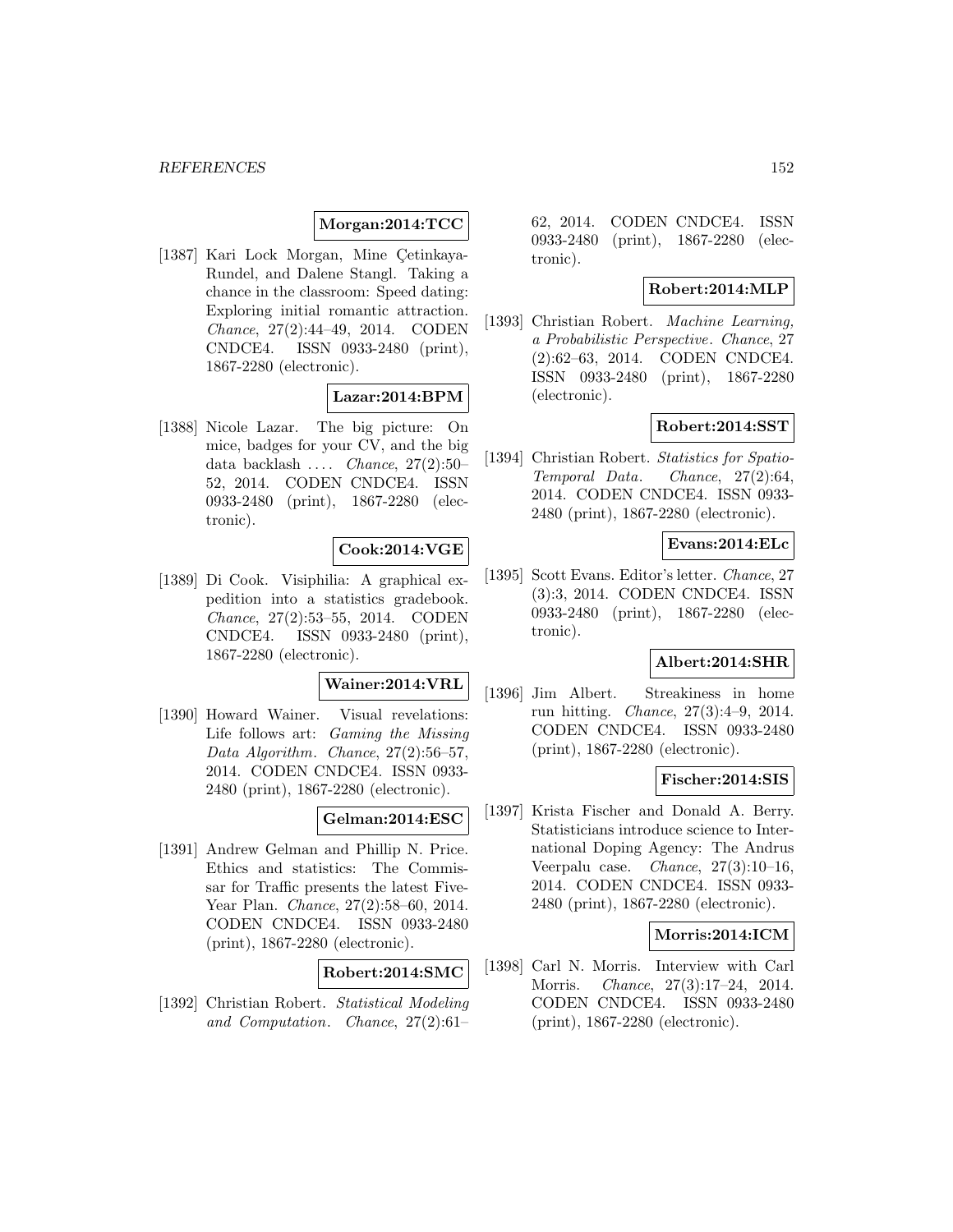## **Smith:2014:QTB**

[1399] Richard L. Smith, Scott Powers, and Jessi Cisewski. Qualifying times for the Boston Marathon. Chance, 27(3):25– 33, 2014. CODEN CNDCE4. ISSN 0933-2480 (print), 1867-2280 (electronic).

### **Wilson:2014:CIQ**

[1400] Jason Wilson and Jarvis Greiner. A curveball index: Quantification of Breaking Balls for Pitchers. Chance, 27(3):34–40, 2014. CODEN CNDCE4. ISSN 0933-2480 (print), 1867-2280 (electronic).

## **Baumer:2014:SRS**

[1401] Benjamin S. Baumer and Gregory J. Matthews. A statistician reads the sports pages: There is no avoiding WAR. Chance, 27(3):41–44, 2014. CODEN CNDCE4. ISSN 0933-2480 (print), 1867-2280 (electronic).

#### **Lazar:2014:BPT**

[1402] Nicole Lazar. The big picture: Take me out to the ball game. Chance, 27(3): 45–48, 2014. CODEN CNDCE4. ISSN 0933-2480 (print), 1867-2280 (electronic).

### **Cook:2014:VCN**

[1403] Di Cook. Visiphilia: Can Nick Kyrgios be a tennis champion? Chance, 27(3): 49–52, 2014. CODEN CNDCE4. ISSN 0933-2480 (print), 1867-2280 (electronic).

#### **Bray:2014:TCC**

[1404] Andrew Bray, Mine Çetinkaya-Rundel, and Dalene Stangl. Taking a chance in the classroom: Five concrete reasons your students should be learning to analyze data in the reproducible paradigm. Chance, 27(3):53–56, 2014. CODEN CNDCE4. ISSN 0933-2480 (print), 1867-2280 (electronic).

## **Robert:2014:MIU**

[1405] Christian Robert. Medical illuminations: Using evidence, visualization and statistical thinking to improve healthcare. Chance, 27(3):57–58, 2014. CODEN CNDCE4. ISSN 0933-2480 (print), 1867-2280 (electronic).

#### **Wainer:2014:VRM**

[1406] Howard Wainer. Visual revelations: Musing about changes in the SAT: Is the College Board getting rid of the bulldog? Chance, 27(3):59–63, 2014. CODEN CNDCE4. ISSN 0933-2480 (print), 1867-2280 (electronic).

## **Evans:2014:ELd**

[1407] Scott Evans. Editor's letter. Chance, 27 (4):3, 2014. CODEN CNDCE4. ISSN 0933-2480 (print), 1867-2280 (electronic).

## **Hicks:2014:WWS**

[1408] Stephanie C. Hicks. When women in statistics come to know their power. Chance, 27(4):4–5, 2014. CODEN CNDCE4. ISSN 0933-2480 (print), 1867-2280 (electronic).

### **Stangl:2014:KYP**

[1409] Dalene Stangl. Know your power: A panel discussion by past and future ASA Presidents. Chance, 27(4):6–14, 2014. CODEN CNDCE4. ISSN 0933- 2480 (print), 1867-2280 (electronic).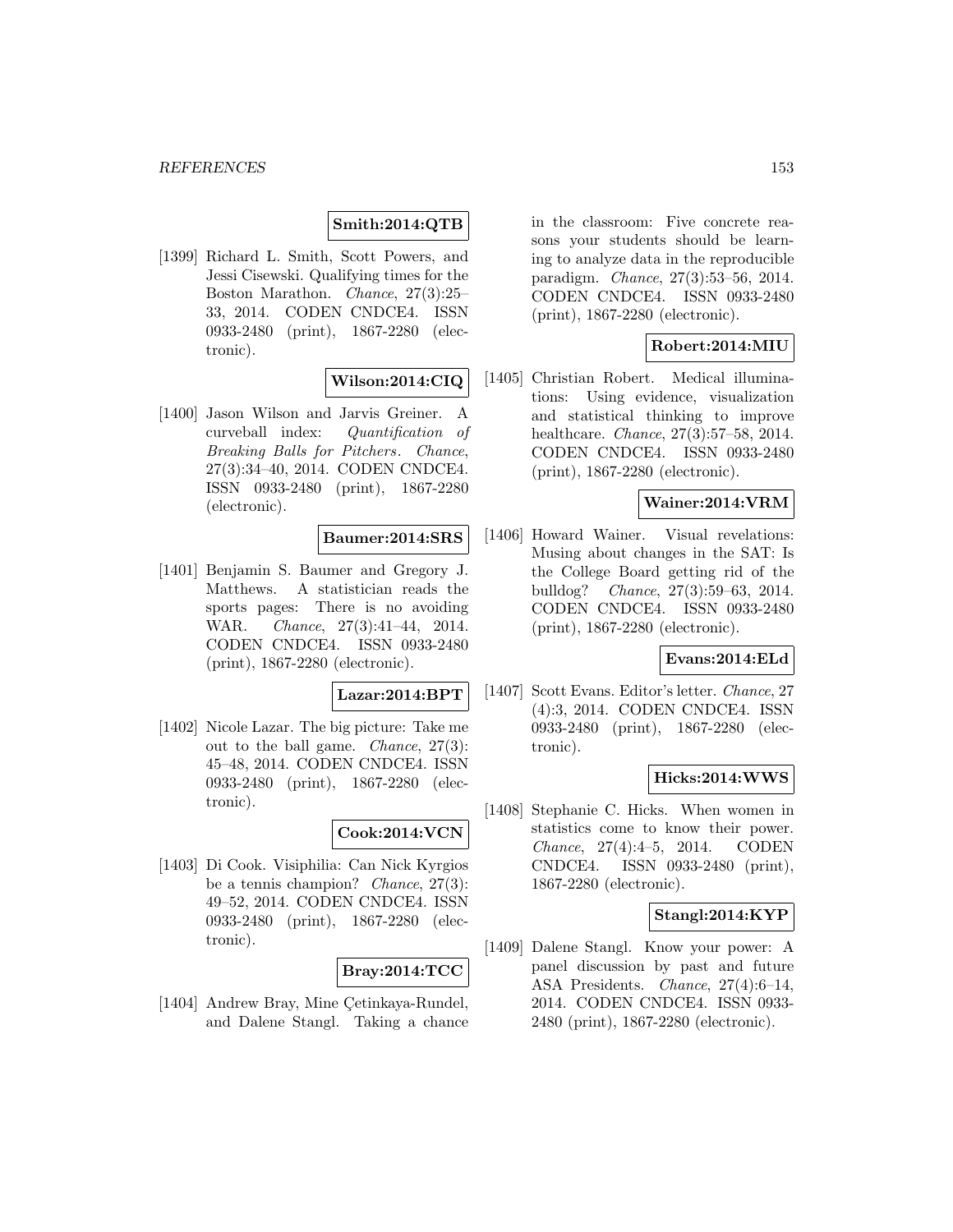## **Evans:2014:IJW**

[1410] Scott Evans. An interview with Janet Wittes, President of Statistics Collaborative. Chance, 27(4):15–22, 2014. CODEN CNDCE4. ISSN 0933-2480 (print), 1867-2280 (electronic).

## **Sellers:2014:SGS**

[1411] Kimberly F. Sellers, K. Nicole Meyer, Maria A. Terres, Samantha Tyner, and Kaitlin Woo. Surviving graduate school: What happens in session, stays in session. Chance, 27(4):23–25, 2014. CODEN CNDCE4. ISSN 0933-2480 (print), 1867-2280 (electronic).

## **Lindborg:2014:IES**

[1412] Stacy R. Lindborg. Influencing — even without statistics. Chance, 27(4):26– 27, 2014. CODEN CNDCE4. ISSN 0933-2480 (print), 1867-2280 (electronic).

#### **Mejdal:2014:MMS**

[1413] Arati Mejdal. Making the most of social media. Chance, 27(4):28–30, 2014. CODEN CNDCE4. ISSN 0933-2480 (print), 1867-2280 (electronic).

#### **Wendelberger:2014:WIT**

[1414] Joanne Wendelberger, Alyson Wilson, Sandra Stinnett, and Brenda Gaydos. Working in interdisciplinary teams. Chance, 27(4):31–33, 2014. CODEN CNDCE4. ISSN 0933-2480 (print), 1867-2280 (electronic).

### **Harvill:2014:TPC**

[1415] Jane L. Harvill and Kristen Tecson. Two perspectives on celebrating women in statistics. *Chance*, 27(4):34-36, 2014. CODEN CNDCE4. ISSN 0933-2480 (print), 1867-2280 (electronic).

#### **Kafadar:2014:CWS**

[1416] Karen Kafadar. Contributions of women in science: Ingredients for success? Chance, 27(4):37–43, 2014. CODEN CNDCE4. ISSN 0933-2480 (print), 1867-2280 (electronic).

#### **Huzurbazar:2014:OSN**

[1417] Snehalata Huzurbazar, Jessi Cisewski, Bailey Fosdick, and Xia Wang. Opportunities at SAMSI and NISS. Chance, 27(4):44–47, 2014. CODEN CNDCE4. ISSN 0933-2480 (print), 1867-2280 (electronic).

## **Cook:2014:VGG**

[1418] Di Cook. Visiphilia: The gender gap in math is not universal. *Chance*, 27(4): 48–52, 2014. CODEN CNDCE4. ISSN 0933-2480 (print), 1867-2280 (electronic).

### **Pileggi:2014:TCC**

[1419] Shannon McClintock Pileggi, Mine Cetinkaya-Rundel, and Dalene Stangl. ¸ Taking a chance in the classroom: A classroom project for Generation Z. Chance, 27(4):53–55, 2014. CODEN CNDCE4. ISSN 0933-2480 (print), 1867-2280 (electronic).

## **Baaaath:2014:CGS**

[1420] Rasmus Bååth. The cartoon guide to statistics. Chance, 27(4):56, 2014. CODEN CNDCE4. ISSN 0933-2480 (print), 1867-2280 (electronic).

#### **Baaaath:2014:MGS**

[1421] Rasmus Bååth. The Manga guide to statistics. Chance, 27(4):56–57, 2014.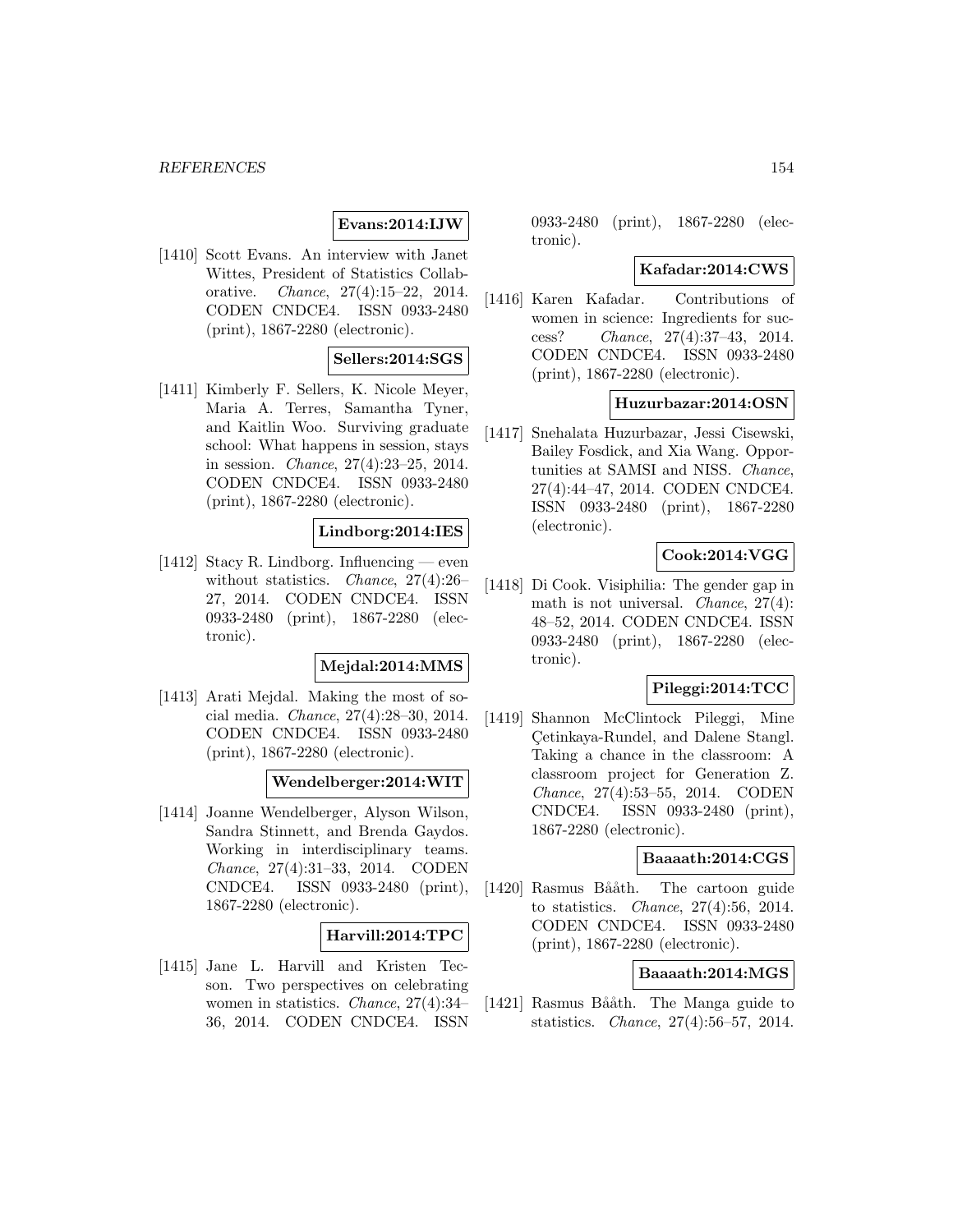CODEN CNDCE4. ISSN 0933-2480 (print), 1867-2280 (electronic).

## **Baaaath:2014:CIS**

[1422] Rasmus Bååth. The cartoon introduction to statistics. Chance, 27(4):57, 2014. CODEN CNDCE4. ISSN 0933- 2480 (print), 1867-2280 (electronic).

### **Baaaath:2014:ISG**

[1423] Rasmus Bååth. Introducing statistics, a graphic guide. Chance, 27(4):57–58, 2014. CODEN CNDCE4. ISSN 0933- 2480 (print), 1867-2280 (electronic).

#### **Robert:2014:SSU**

[1424] Christian Robert. Straightforward statistics: Understanding the tools of research. Chance, 27(4):58–59, 2014. CODEN CNDCE4. ISSN 0933-2480 (print), 1867-2280 (electronic).

### **Robert:2014:FSA**

[1425] Christian Robert. Foundations of statistical algorithms. Chance, 27(4):59– 60, 2014. CODEN CNDCE4. ISSN 0933-2480 (print), 1867-2280 (electronic).

### **Wainer:2014:VRH**

[1426] Howard Wainer. Visual revelations: Happiness and causal inference. Chance, 27(4):61–64, 2014. CODEN CNDCE4. ISSN 0933-2480 (print), 1867-2280 (electronic).

#### **Evans:2015:ELa**

[1427] Scott Evans. Editor's letter. Chance, 28 (1):3, 2015. CODEN CNDCE4. ISSN 0933-2480 (print), 1867-2280 (electronic).

## **Dorum:2015:UF**

[1428] Guro Dørum and Mariam Mjærum Bouzga. Urns and forensics. Chance, 28(1):4–11, 2015. CODEN CNDCE4. ISSN 0933-2480 (print), 1867-2280 (electronic).

### **Behseta:2015:IHW**

[1429] Sam Behseta. An interview with Howard Wainer. Chance, 28(1):12–20, 2015. CODEN CNDCE4. ISSN 0933- 2480 (print), 1867-2280 (electronic).

#### **Hurley:2015:MDT**

[1430] W. J. Hurley. Mandatory drug testing in the Canadian workplace: A note on the recent Supreme Court decision and its effect on the misclassification rate of non-drug users. Chance, 28(1):21–26, 2015. CODEN CNDCE4. ISSN 0933- 2480 (print), 1867-2280 (electronic).

## **Polson:2015:BVJ**

[1431] Nick Polson and Jan Hendrik Witte. A Bellman view of Jesse Livermore. Chance, 28(1):27–31, 2015. CODEN CNDCE4. ISSN 0933-2480 (print), 1867-2280 (electronic).

## **Behseta:2015:PM**

[1432] Sam Behseta and Michelle Dunn. A peek into MoMath. Chance, 28(1):32– 38, 2015. CODEN CNDCE4. ISSN 0933-2480 (print), 1867-2280 (electronic).

## **Lazar:2015:BPB**

[1433] Nicole Lazar. The big picture: Big data and privacy. Chance, 28(1):39–42, 2015. CODEN CNDCE4. ISSN 0933- 2480 (print), 1867-2280 (electronic).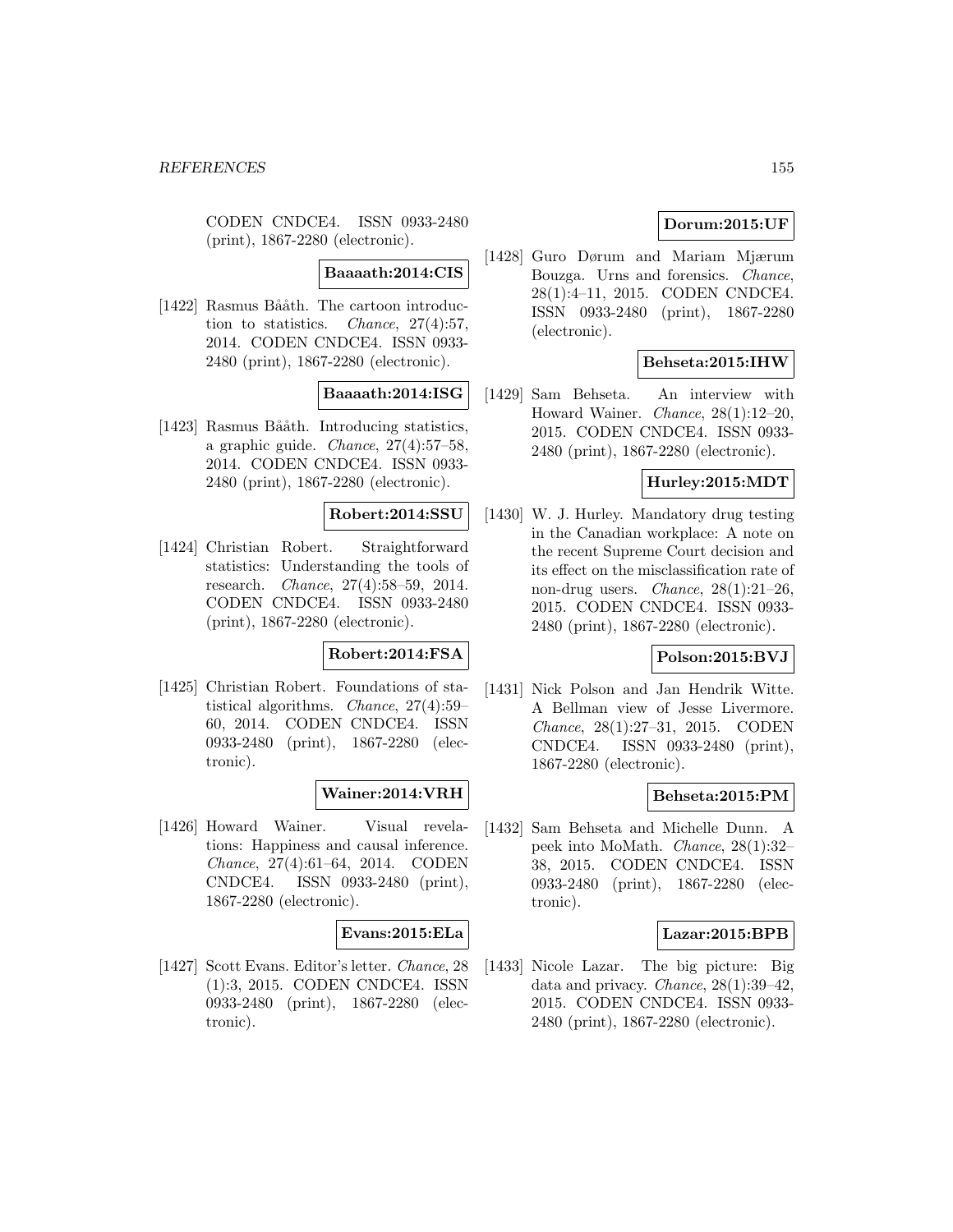## **Thomas:2015:SRS**

[1434] A. C. Thomas. A statistician reads the sports pages: Pucksberry: What we can learn from hexagonal plots of NHL data. Chance, 28(1):43–50, 2015. CODEN CNDCE4. ISSN 0933-2480 (print), 1867-2280 (electronic).

# **Gray:2015:OJP**

[1435] Mary W. Gray. The odds of justice: P-values: What do they prove? Chance, 28(1):51–53, 2015. CODEN CNDCE4. ISSN 0933-2480 (print), 1867-2280 (electronic).

#### **Mulder:2015:CSR**

[1436] Kees Mulder. Circular statistics in R. Chance, 28(1):54, 2015. CODEN CNDCE4. ISSN 0933-2480 (print), 1867-2280 (electronic).

## **Gelman:2015:ESD**

[1437] Andrew Gelman. Ethics and statistics: Disagreements about the strength of evidence. Chance, 28(1):55–59, 2015. CODEN CNDCE4. ISSN 0933-2480 (print), 1867-2280 (electronic).

### **Hoaglin:2015:LE**

[1438] David C. Hoaglin, Jarvis Greiner, and Jason Wilson. Letter to the Editor. Chance, 28(1):60–64, 2015. CODEN CNDCE4. ISSN 0933-2480 (print), 1867-2280 (electronic).

#### **Evans:2015:ELb**

[1439] Scott Evans. Editor's letter. Chance, 28 (2):3, 2015. CODEN CNDCE4. ISSN 0933-2480 (print), 1867-2280 (electronic).

## **Zhang:2015:SSB**

[1440] Xinping Zhang, Byran J. Smucker, and Jay Woffington. Statistics and show business: Shakespeare meets predictive analytics. Chance, 28(2):4–12, 2015. CODEN CNDCE4. ISSN 0933-2480 (print), 1867-2280 (electronic).

## **Vesper:2015:PHH**

[1441] Andrew Vesper. Putting the "hot hand" on ice. *Chance*, 28(2):13-18, 2015. CODEN CNDCE4. ISSN 0933- 2480 (print), 1867-2280 (electronic).

### **Radman:2015:CAS**

[1442] Tom Radman, Erica Rosemond, and Michelle Dunn. Calling all statisticians for the next wave of biomedical big data discoveries. Chance, 28(2):19–22, 2015. CODEN CNDCE4. ISSN 0933-2480 (print), 1867-2280 (electronic).

#### **Goldman:2015:DBM**

[1443] Robert Goldman. Development of a biostatistics major: The Simmons College story. Chance, 28(2):23–25, 2015. CODEN CNDCE4. ISSN 0933-2480 (print), 1867-2280 (electronic).

### **Hurley:2015:HNB**

[1444] W. J. Hurley and Tyler Sauerbrei. Handicapping net best-ball team matches in golf. *Chance*,  $28(2):26-30$ , 2015. CODEN CNDCE4. ISSN 0933- 2480 (print), 1867-2280 (electronic).

#### **Gelman:2015:ESH**

[1445] Andrew Gelman and David Madigan. Ethics and statistics: How is ethics like logistic regression? Ethics decisions, like statistical inferences, are informative only if they're not too easy or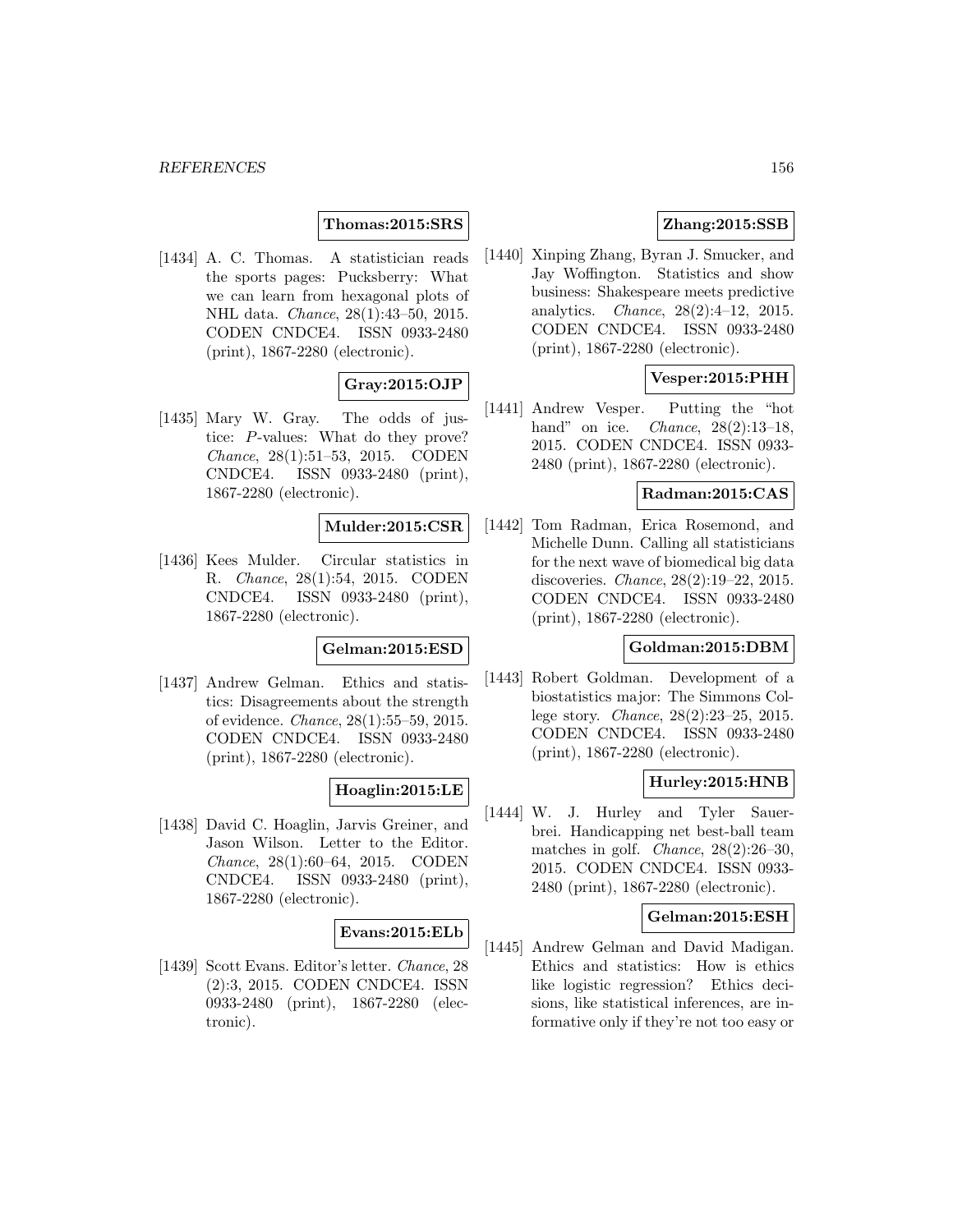too hard. Chance, 28(2):31–33, 2015. CODEN CNDCE4. ISSN 0933-2480 (print), 1867-2280 (electronic).

# **Lazar:2015:BPN**

[1446] Nicole Lazar. The big picture: Now trending on Twitter.... *Chance*,  $28(2)$ : 34–36, 2015. CODEN CNDCE4. ISSN 0933-2480 (print), 1867-2280 (electronic).

# **Slavkovic:2015:PWA**

[1447] Aleksandra Slavkovic and Fei Yu. O privacy, where art thou?: Genomics and privacy. *Chance*,  $28(2):37-39$ , 2015. CODEN CNDCE4. ISSN 0933- 2480 (print), 1867-2280 (electronic).

## **Horton:2015:TCC**

[1448] Nicholas J. Horton, Benjamin S. Baumer, and Hadley Wickham. Taking a chance in the classroom: Setting the stage for data science: Integration of data management skills in introductory and second courses in statistics. Chance, 28(2):40–50, 2015. CODEN CNDCE4. ISSN 0933-2480 (print), 1867-2280 (electronic).

### **Gray:2015:OJW**

[1449] Mary W. Gray. The odds of justice: Where is the Reverend Bayes when needed? Chance, 28(2):51–53, 2015. CODEN CNDCE4. ISSN 0933-2480 (print), 1867-2280 (electronic).

### **Craig:2015:SRS**

[1450] Bruce A. Craig, Zachary Hass, and Sean McCabe. A statistician reads the sports pages: Easy to criticize, harder to verify: Fourth and goal in post-2011 NFL overtime. Chance, 28(2):54–57,

2015. CODEN CNDCE4. ISSN 0933- 2480 (print), 1867-2280 (electronic).

#### **Wainer:2015:VRC**

[1451] Howard Wainer and Donald B. Rubin. Visual revelations: Causal inference and death. Chance, 28(2):58–64, 2015. CODEN CNDCE4. ISSN 0933- 2480 (print), 1867-2280 (electronic).

## **Evans:2015:ELc**

[1452] Scott Evans. Editor's letter. Chance, 28(3):3, 2015. CODEN CNDCE4. ISSN 0933-2480 (print), 1867-2280 (electronic). URL http://www. tandfonline.com/doi/abs/10.1080/ 09332480.2015.1099360.

### **Usiskin:2015:RBS**

[1453] Zalman Usiskin and Kathy Hall. The relationships between statistics and other subjects in the K–12 curriculum. Chance, 28(3):4–18, 2015. CODEN CNDCE4. ISSN 0933-2480 (print), 1867-2280 (electronic). URL http:/ /www.tandfonline.com/doi/abs/10. 1080/09332480.2015.1099361.

## **Bargagliotti:2015:SET**

[1454] Anna Bargagliotti and Christine Franklin. The statistical education of teachers: Preparing teachers to teach statistics. Chance, 28 (3):19–27, 2015. CODEN CNDCE4. ISSN 0933-2480 (print), 1867-2280 (electronic). URL http://www. tandfonline.com/doi/abs/10.1080/ 09332480.2015.1099362.

## **Starnes:2015:ASE**

[1455] Daren Starnes and Anna Martin. The AP statistics exam: An insider's guide to its distinctive features.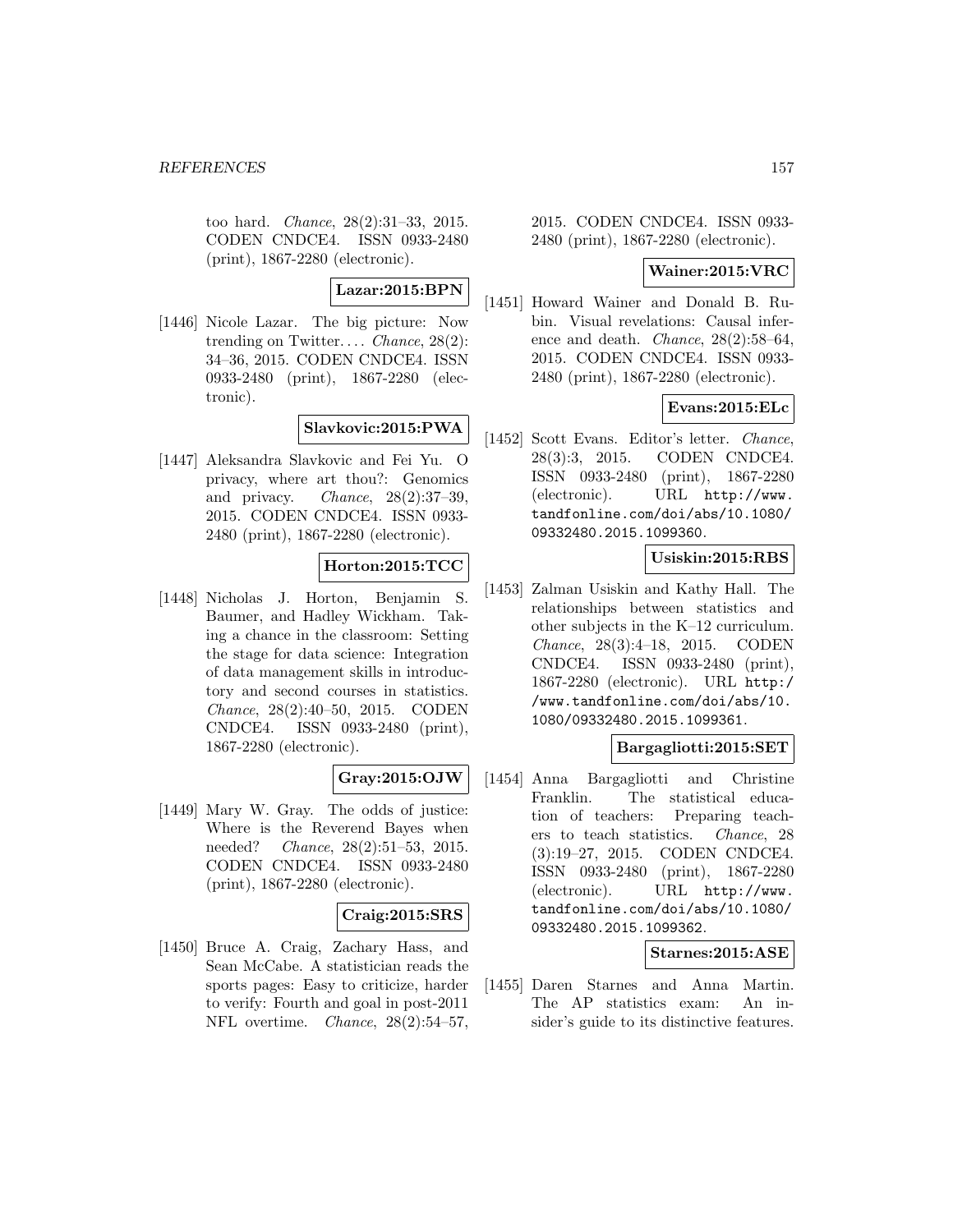Chance, 28(3):28–37, 2015. CODEN CNDCE4. ISSN 0933-2480 (print), 1867-2280 (electronic). URL http:/ /www.tandfonline.com/doi/abs/10. 1080/09332480.2015.1099363.

#### **Hedrick:2015:ASC**

[1456] Benjamin Hedrick. The AP statistics curriculum: Past, present, and future. Chance, 28(3):38–43, 2015. CODEN CNDCE4. ISSN 0933-2480 (print), 1867-2280 (electronic). URL http:/ /www.tandfonline.com/doi/abs/10. 1080/09332480.2015.1099364.

#### **Zieffler:2015:CCH**

[1457] Andrew Zieffler and Michael D. Huberty. A catalyst for change in the high school math curriculum. Chance, 28(3):44–49, 2015. CODEN CNDCE4. ISSN 0933-2480 (print), 1867-2280 (electronic). URL http:/ /www.tandfonline.com/doi/abs/10. 1080/09332480.2015.1099365.

#### **Endriss:2015:DS**

[1458] Kay Endriss and Michael MacWilliams. Data surfing. Chance, 28(3):50– 55, 2015. CODEN CNDCE4. ISSN 0933-2480 (print), 1867-2280 (electronic). URL http://www. tandfonline.com/doi/abs/10.1080/ 09332480.2015.1099367.

## **Lee:2015:TCC**

[1459] Hollylynne Lee and Dalene Stangl. Taking a chance in the classroom: Professional development MOOCs for teachers of statistics in K–12. Chance, 28(3):56–63, 2015. CODEN CNDCE4. ISSN 0933-2480 (print), 1867-2280 (electronic). URL http:/ /www.tandfonline.com/doi/abs/10. 1080/09332480.2015.1099368.

## **Evans:2015:ENS**

[1460] Scott Evans. Editor's note: Staytuned for Part II of "Nurturing statistical thinking before college". Chance, 28(3):64, 2015. CODEN CNDCE4. ISSN 0933-2480 (print), 1867-2280 (electronic). URL http:/ /www.tandfonline.com/doi/abs/10. 1080/09332480.2015.1099371.

## **Evans:2015:ELd**

[1461] Scott Evans. Editor's letter. Chance, 28 (4):3, 2015. CODEN CNDCE4. ISSN 0933-2480 (print), 1867-2280 (electronic).

## **Simoneau:2015:SDC**

[1462] Eric J. Simoneau. STATS4STEM: Data, computing, and assessment resources for high-school statistics students. Chance, 28(4):4–11, 2015. CODEN CNDCE4. ISSN 0933-2480 (print), 1867-2280 (electronic).

#### **Turner:2015:CMS**

[1463] Peter R. Turner, Rachel Levy, and Kathleen Fowler. Collaboration in the mathematical sciences community on mathematical modeling across the curriculum. Chance, 28(4):12–18, 2015. CODEN CNDCE4. ISSN 0933-2480 (print), 1867-2280 (electronic).

## **Hayden:2015:SCP**

[1464] Robert (Bob) W. Hayden. Statistics: From college to pre-college. Chance, 28(4):19–25, 2015. CODEN CNDCE4. ISSN 0933-2480 (print), 1867-2280 (electronic).

# **Kwasny:2015:SKE**

[1465] Mary J. Kwasny. Statistics in K–12: Educators, students, and us: Chal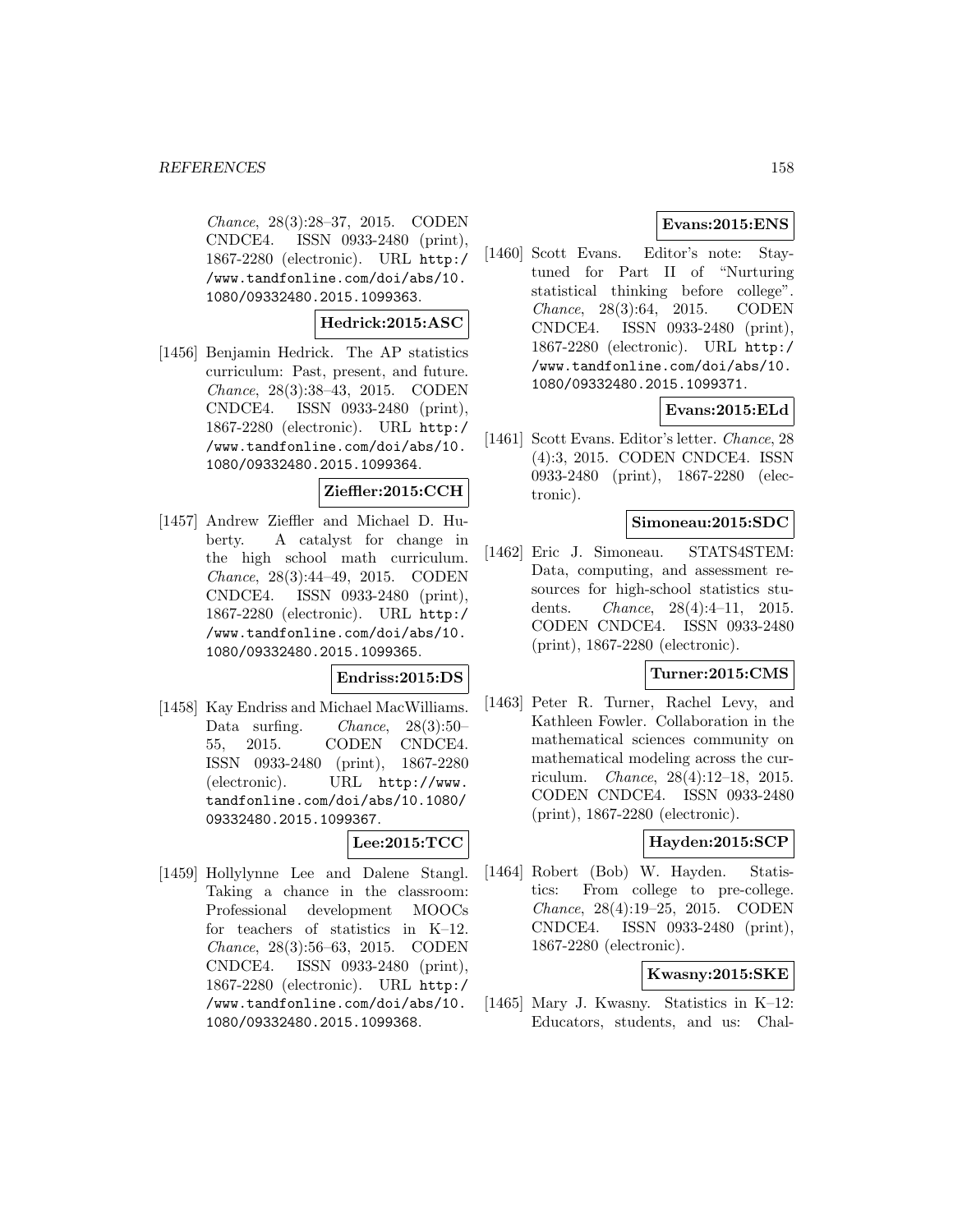lenges and resources for K–12 educators and students. Chance, 28(4):26– 29, 2015. CODEN CNDCE4. ISSN 0933-2480 (print), 1867-2280 (electronic).

#### **Holcomb:2015:CCS**

[1466] John Holcomb. Consider a career in statistics. Chance, 28(4):30–33, 2015. CODEN CNDCE4. ISSN 0933-2480 (print), 1867-2280 (electronic).

## **Anonymous:2015:CAS**

[1467] Anonymous. A conversation about statistics before college: Barriers and opportunities for statistics in secondary education. Chance, 28(4):34–42, 2015. CODEN CNDCE4. ISSN 0933-2480 (print), 1867-2280 (electronic).

#### **Lazar:2015:BPP**

[1468] Nicole Lazar and Christine Franklin. The big picture: Preparing students for a data-centric world. Chance, 28(4):43– 45, 2015. CODEN CNDCE4. ISSN 0933-2480 (print), 1867-2280 (electronic).

### **Kaplan:2015:TCC**

[1469] Daniel Kaplan. Taking a chance in the classroom: Modeling statistical thinking. Chance, 28(4):46–51, 2015. CODEN CNDCE4. ISSN 0933-2480 (print), 1867-2280 (electronic).

## **Gray:2015:OJL**

[1470] Mary W. Gray. The odds of justice: Leveling the playing field. Chance, 28 (4):52–54, 2015. CODEN CNDCE4. ISSN 0933-2480 (print), 1867-2280 (electronic).

# **Roey:2015:PWA**

[1471] Stephen "Shep" Roey, Tom Krenzke, and Robert Perkins. O privacy, where art thou?: Can 'dirty' data be your friend? considering the impact on disclosure risk as illustrated in the education data context. Chance, 28(4):55–59, 2015. CODEN CNDCE4. ISSN 0933- 2480 (print), 1867-2280 (electronic).

# **Layton:2015:IRR**

[1472] Richard Layton. Influences of reproducible reporting on work flow. Chance, 28(4):60–64, 2015. CODEN CNDCE4. ISSN 0933-2480 (print), 1867-2280 (electronic).

### **Evans:2016:ELa**

[1473] Scott Evans. Editor's letter. Chance, 29 (1):3, 2016. CODEN CNDCE4. ISSN 0933-2480 (print), 1867-2280 (electronic).

## **Pierson:2016:SFS**

[1474] Steve Pierson and Karen Kafadar. Statisticians and forensic science: A perfect match. Chance, 29(1):4–8, 2016. CODEN CNDCE4. ISSN 0933- 2480 (print), 1867-2280 (electronic).

## **Neumann:2016:FEF**

[1475] Cedric Neumann and Hal Stern. Forensic examination of fingerprints: Past, present, and future. Chance, 29(1):9– 16, 2016. CODEN CNDCE4. ISSN 0933-2480 (print), 1867-2280 (electronic).

#### **Curran:2016:MMD**

[1476] James M. Curran and Bruce S. Weir. Modern methods of DNA interpretation. Chance, 29(1):17–26, 2016.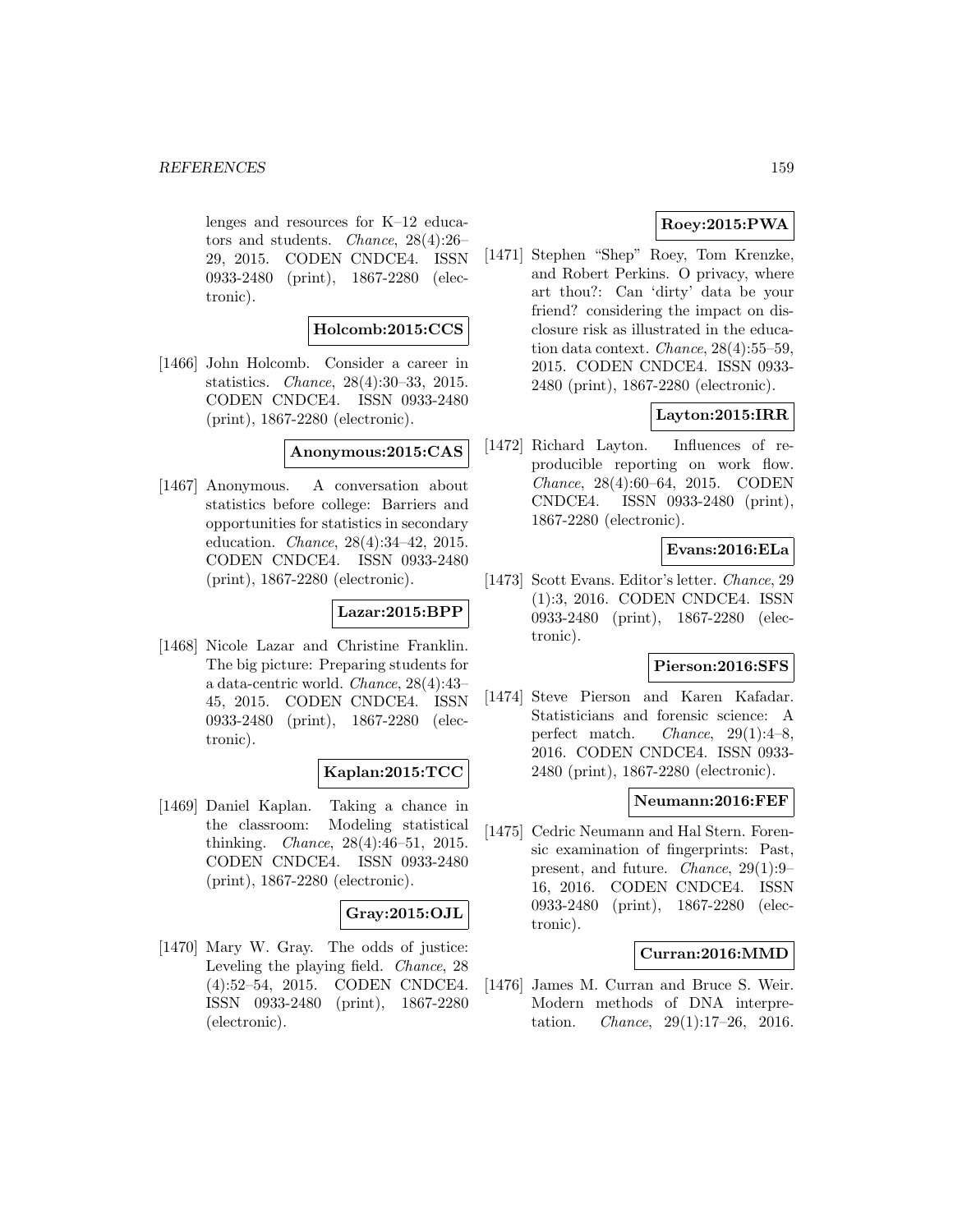CODEN CNDCE4. ISSN 0933-2480 (print), 1867-2280 (electronic).

**Cheng:2016:BLB**

[1477] Edward K. Cheng. A Bayesian look at the Baby Annie case. Chance, 29(1): 27–31, 2016. CODEN CNDCE4. ISSN 0933-2480 (print), 1867-2280 (electronic).

# **Zabell:2016:VBB**

[1478] Sandy Zabell. The virtues of being blind. Chance, 29(1):32–36, 2016. CODEN CNDCE4. ISSN 0933-2480 (print), 1867-2280 (electronic).

# **Neumann:2016:PQQ**

[1479] Cedric Neumann, David Kaye, Graham Jackson, Valerie Reyna, and Anjali Ranadive. Presenting quantitative and qualitative information on forensic science evidence in the courtroom. Chance, 29(1):37–43, 2016. CODEN CNDCE4. ISSN 0933-2480 (print), 1867-2280 (electronic).

### **Lancaster:2016:ESI**

[1480] Mark J. Lancaster. An exploration of statistical issues in forensic science related to document examination. Chance, 29(1):44–48, 2016. CODEN CNDCE4. ISSN 0933-2480 (print), 1867-2280 (electronic).

#### **Starr:2016:OJA**

[1481] Sonja Starr. The odds of justice: Actuarial risk prediction and the criminal justice system. Mary W. Gray, Column Editor. Chance, 29(1):49–51, 2016. CODEN CNDCE4. ISSN 0933-2480 (print), 1867-2280 (electronic).

## **Nathenson:2016:SRS**

[1482] Robert A. Nathenson. A statistician reads the sports pages: A historical tracking of parity in baseball. Shane Jensen, Column Editor. Chance, 29(1):52–60, 2016. CODEN CNDCE4. ISSN 0933-2480 (print), 1867-2280 (electronic).

# **Wainer:2016:VRD**

[1483] Howard Wainer. Visual revelations: Defeating deception: Escaping the shackles of truthiness by learning to think like a data scientist. Chance, 29 (1):61–64, 2016. CODEN CNDCE4. ISSN 0933-2480 (print), 1867-2280 (electronic).

## **Evans:2016:ELb**

[1484] Scott Evans. Editor's letter. Chance, 29 (2):3, 2016. CODEN CNDCE4. ISSN 0933-2480 (print), 1867-2280 (electronic).

#### **Lavine:2016:STC**

[1485] Michael Lavine, J. Roger Brothers, Kenneth J. Lohmann, and Isaac Lavine. Sea turtles: A case of animal magnetism. Chance, 29(2):4–9, 2016. CODEN CNDCE4. ISSN 0933-2480 (print), 1867-2280 (electronic).

### **Buckley:2016:DEP**

[1486] Hannah L. Buckley, Bradley S. Case, Ronny Vallejos, J. Julio Camarero, Emilia Gutiérrez, Eryuan Liang, Yafeng Wang, and Aaron M. Ellison. Detecting ecological patterns along environmental gradients: Alpine treeline ecotones. Chance, 29(2):10–15, 2016. CODEN CNDCE4. ISSN 0933-2480 (print), 1867-2280 (electronic).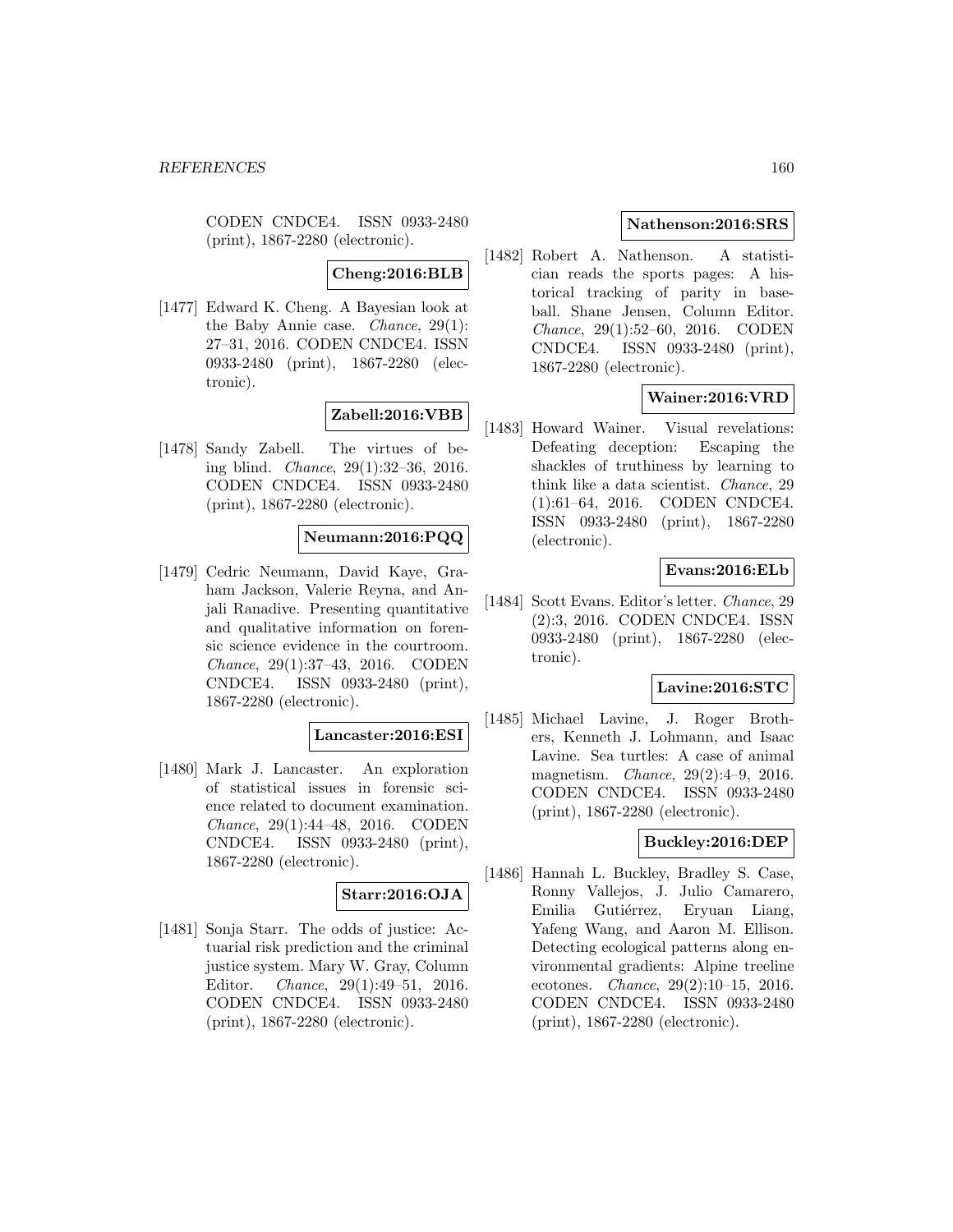## **Ogle:2016:PEM**

[1487] Kiona Ogle and Jarrett J. Barber. Plant and ecosystem memory. Chance, 29(2):16–22, 2016. CODEN CNDCE4. ISSN 0933-2480 (print), 1867-2280 (electronic).

## **Wikle:2016:MEM**

[1488] Christopher K. Wikle, William B. Leeds, and Mevin B. Hooten. Models for ecological models: Ocean primary productivity. Chance, 29(2):23–30, 2016. CODEN CNDCE4. ISSN 0933- 2480 (print), 1867-2280 (electronic).

## **Record:2016:MSR**

[1489] Sydne Record and Noah Charney. Modeling species ranges. Chance, 29 (2):31–37, 2016. CODEN CNDCE4. ISSN 0933-2480 (print), 1867-2280 (electronic).

#### **Gotelli:2016:CMS**

[1490] Nicholas J. Gotelli. Checkerboards and missing species combinations: Are ecological communities assembled by chance? Chance, 29(2):38–45, 2016. CODEN CNDCE4. ISSN 0933-2480 (print), 1867-2280 (electronic).

## **Dey:2016:DHL**

[1491] Tanujit Dey, Walter Hickey, Bimal Parakkal, and Wojbor A. Woyczynski. Deepwater horizon: Locating submerged oil in ocean water using the k-means clustering technique. Chance, 29(2):46–52, 2016. CODEN CNDCE4. ISSN 0933-2480 (print), 1867-2280 (electronic).

## **Rundel:2016:TCC**

[1492] Colin Rundel and Mine Çetinkaya-Rundel. Taking a chance in the classroom: La Quinta is Spanish for "next to Denny's". Chance, 29(2):53–57, 2016. CODEN CNDCE4. ISSN 0933- 2480 (print), 1867-2280 (electronic).

## **Gray:2016:OJS**

[1493] Mary W. Gray. The odds of justice: Statistics go to school and then to court. Chance, 29(2):58–60, 2016. CODEN CNDCE4. ISSN 0933-2480 (print), 1867-2280 (electronic).

## **Lazar:2016:BPI**

[1494] Nicole Lazar. The big picture: Imagining genetics: A tale of two modalities. Chance, 29(2):61–63, 2016. CODEN CNDCE4. ISSN 0933-2480 (print), 1867-2280 (electronic).

## **Steinberg:2016:VRV**

[1495] Linda Steinberg and Howard Wainer. Visual revelations: VAMs and baseball. Chance, 29(2):64, 2016. CODEN CNDCE4. ISSN 0933-2480 (print), 1867-2280 (electronic).

### **Evans:2016:ELc**

[1496] Scott Evans. Editor's letter. Chance, 29(3):3–??, 2016. CODEN CNDCE4. ISSN 0933-2480 (print), 1867-2280 (electronic).

#### **Tyner:2016:URP**

[1497] Sam Tyner. Using the R package geomnet: Visualizing trans-Atlantic slave trade of Africans, 1514–1866. Chance, 29(3):4–??, 2016. CODEN CNDCE4. ISSN 0933-2480 (print), 1867-2280 (electronic).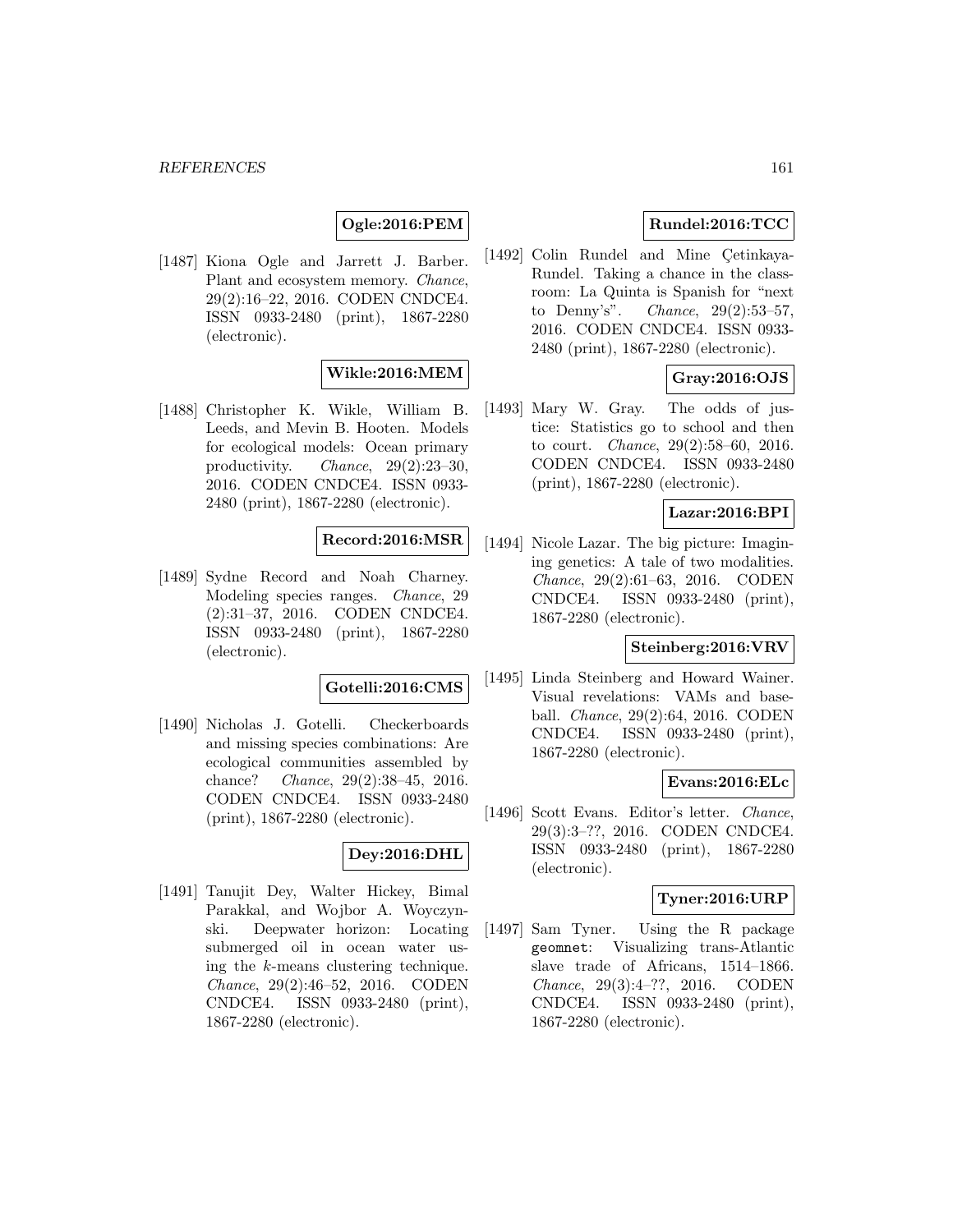#### *REFERENCES* 162

## **Smith:2016:ZHW**

[1498] Abigail Smith. Zika is here, and we need statistics. *Chance*, 29(3):17–??, 2016. CODEN CNDCE4. ISSN 0933- 2480 (print), 1867-2280 (electronic).

#### **Huber:2016:WBR**

[1499] Michael Huber. Why Babe Ruth never hit for the cycle, and other hitting for the cycle tidbits. Chance, 29(3):27–??, 2016. CODEN CNDCE4. ISSN 0933- 2480 (print), 1867-2280 (electronic).

#### **Proschan:2016:FAC**

[1500] Michael Proschan. FDA advisory committees: The role of statisticians. Chance, 29(3):31–??, 2016. CODEN CNDCE4. ISSN 0933-2480 (print), 1867-2280 (electronic).

### **StanekIii:2016:PUS**

[1501] Edward J. Stanek Iii. Predicting the unknown — sampling, smoke, and mirrors. Chance, 29(3):41–??, 2016. CODEN CNDCE4. ISSN 0933-2480 (print), 1867-2280 (electronic).

#### **Evans:2016:CPS**

[1502] Scott Evans, Cyrus Mehta, and Nitin Patel. Creators of pioneering software and clinical services company look back and to the future. Chance, 29(3):51–??, 2016. CODEN CNDCE4. ISSN 0933- 2480 (print), 1867-2280 (electronic).

#### **Robert:2016:SDW**

[1503] Christian Robert. Book review: Statistics Done Wrong: The Woefully Complete Guide. Chance, 29(3):58–??, 2016. CODEN CNDCE4. ISSN 0933-2480 (print), 1867-2280 (electronic).

## **Robert:2016:MSE**

[1504] Christian Robert. Book review: Measuring Statistical Evidence Using Relative Belief. Chance, 29(3):59–??, 2016. CODEN CNDCE4. ISSN 0933-2480 (print), 1867-2280 (electronic).

## **Wainer:2016:VRE**

[1505] Howard Wainer. Visual revelations: Evidence in the 2016 Presidential campaign. Chance, 29(3):62–??, 2016. CODEN CNDCE4. ISSN 0933-2480 (print), 1867-2280 (electronic).

### **Evans:2016:ELd**

[1506] Scott Evans. Editor's letter. Chance, 29 (4):3, 2016. CODEN CNDCE4. ISSN 0933-2480 (print), 1867-2280 (electronic).

#### **Friedenberg:2016:MPH**

[1507] David A. Friedenberg and Michael A. Schwemmer. Moving a paralyzed hand — a biomedical big data success story. Chance, 29(4):4–13, 2016. CODEN CNDCE4. ISSN 0933-2480 (print), 1867-2280 (electronic).

#### **Bosse:2016:SBB**

[1508] Michael Bossé, Eric Marland, Gregory Rhoads, and Michael Rudziewicz. Searching for the black box: Misconceptions of linearity. Chance, 29(4):14– 23, 2016. CODEN CNDCE4. ISSN 0933-2480 (print), 1867-2280 (electronic).

#### **Mulholland:2016:PDN**

[1509] Jason Mulholland and Shane T. Jensen. Projecting the draft and NFL performance of wide receiver and tight end prospects. *Chance*,  $29(4):24-31$ ,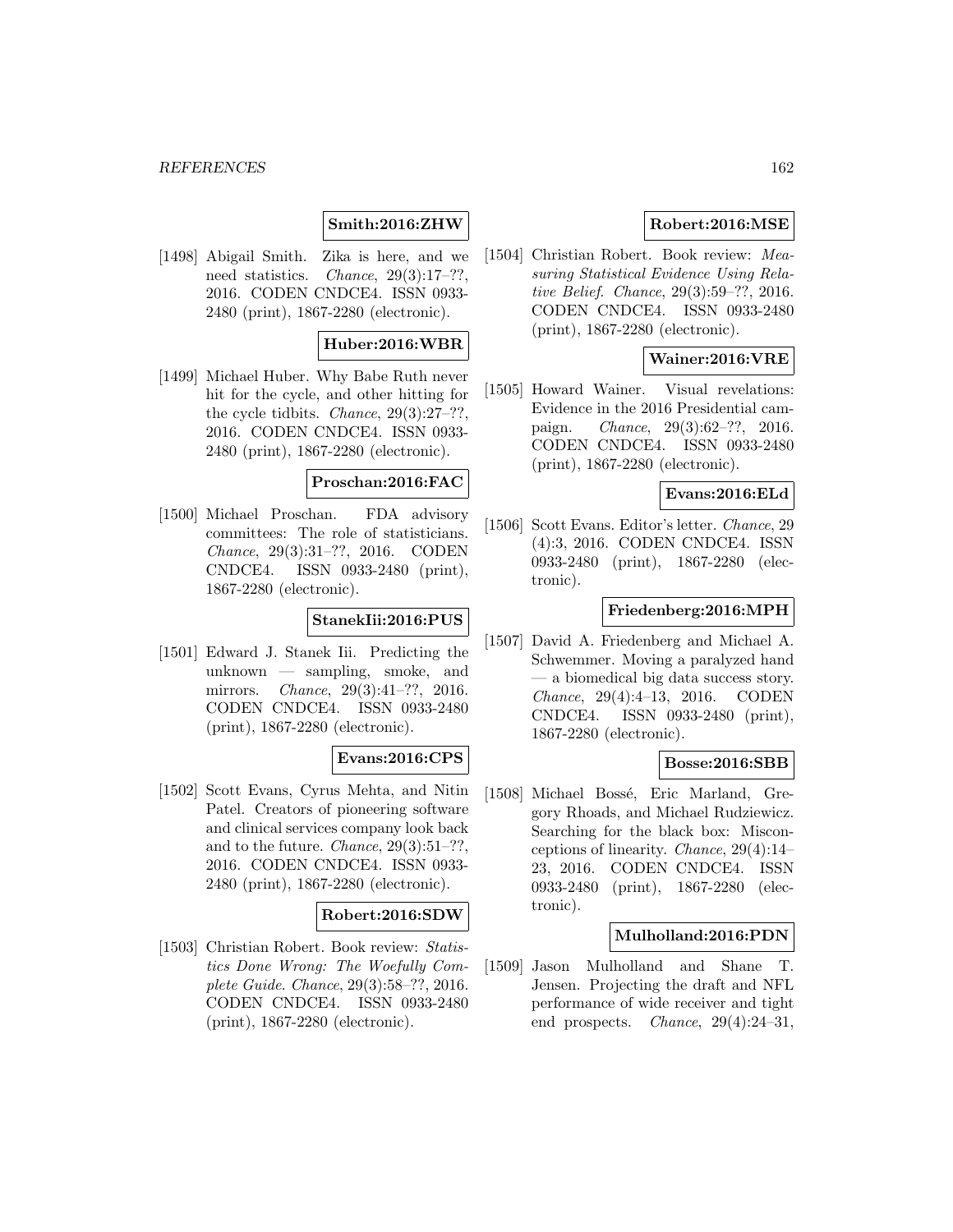2016. CODEN CNDCE4. ISSN 0933- 2480 (print), 1867-2280 (electronic).

#### **Anonymous:2016:SBR**

[1510] Anonymous. Statistics books to read for pleasure. *Chance*,  $29(4):32-33$ , 2016. CODEN CNDCE4. ISSN 0933- 2480 (print), 1867-2280 (electronic).

### **Evans:2016:CSA**

[1511] Scott Evans, Dennis Lock, and Stephanie Kovalchik. Careers in sports analytics-highlights of an ASA webinar. Chance, 29(4):34–46, 2016. CODEN CNDCE4. ISSN 0933-2480 (print), 1867-2280 (electronic).

### **Gray:2016:OJW**

[1512] Mary W. Gray. The odds of justice: Who gets to vote? Chance, 29(4):47– 51, 2016. CODEN CNDCE4. ISSN 0933-2480 (print), 1867-2280 (electronic).

#### **Freilich:2016:SRS**

[1513] Brian Freilich. A statistician reads the sports pages: The value of coaching tenure in the NBA. Chance, 29(4):52– 60, 2016. CODEN CNDCE4. ISSN 0933-2480 (print), 1867-2280 (electronic).

# **Evans:2016:BBH**

[1514] Scott Evans. Brief bits of humor in statistics: "a statistician is ... ". Chance, 29(4):61, 2016. CODEN CNDCE4. ISSN 0933-2480 (print), 1867-2280 (electronic).

## **Anonymous:2016:IPS**

[1515] Anonymous. International Prize in Statistics awarded to Sir David Cox

for survival analysis model: Cox model applied in medicine, science, and engineering. Chance, 29(4):62–63, 2016. CODEN CNDCE4. ISSN 0933-2480 (print), 1867-2280 (electronic).

#### **Evans:2017:ELa**

[1516] Scott Evans. Editor's letter. Chance, 30 (1):3, 2017. CODEN CNDCE4. ISSN 0933-2480 (print), 1867-2280 (electronic).

## **ONeill:2017:LGV**

[1517] Robert T. O'Neill and Marcia A. Testa. Let's go to the videotape: Promoting the visibility and understanding of regulatory science by using case studies from publicly available FDA information. Chance, 30(1):4–14, 2017. CODEN CNDCE4. ISSN 0933-2480 (print), 1867-2280 (electronic).

#### **Hamasaki:2017:IPG**

[1518] Toshimitsu Hamasaki and Scott Evans. Interview with Professor Geert Molenberghs. Chance, 30(1):16–23, 2017. CODEN CNDCE4. ISSN 0933-2480 (print), 1867-2280 (electronic).

### **Eddy:2017:RSF**

[1519] William F. Eddy. Remembering Steve Fienberg. Chance, 30(1):24–25, 2017. CODEN CNDCE4. ISSN 0933-2480 (print), 1867-2280 (electronic).

## **Albert:2017:DSM**

[1520] Jim Albert and Stephanie Kovalchik. The do's and dont's of sports metrics: The Tennis ATP Leaderboard. Chance, 30(1):26–34, 2017. CODEN CNDCE4. ISSN 0933-2480 (print), 1867-2280 (electronic).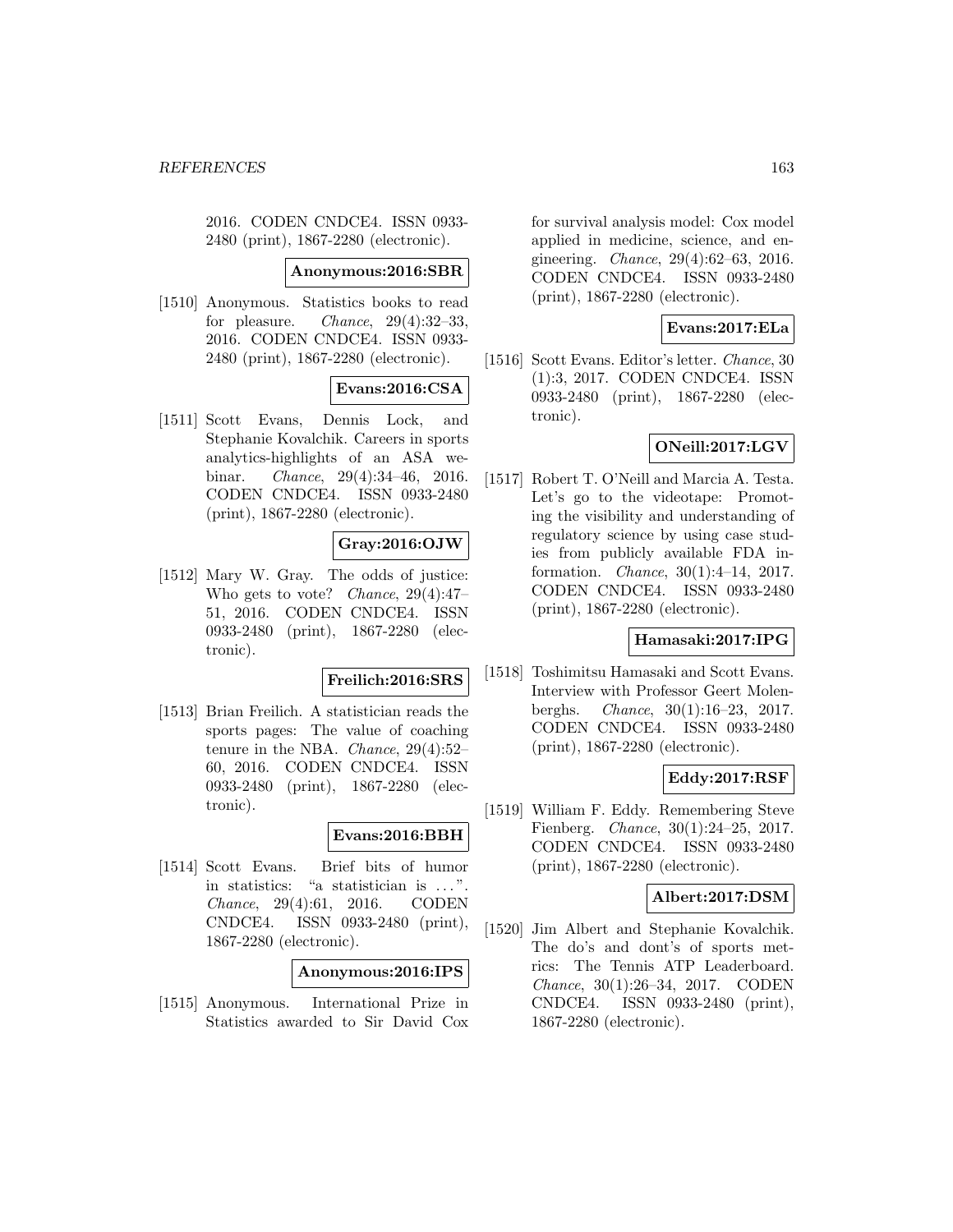#### *REFERENCES* 164

# **Ball:2017:AIC**

[1521] Richard Ball. Anti-isomorphisms in classical hypothesis testing and children's literature. Chance, 30(1):35, 2017. CODEN CNDCE4. ISSN 0933- 2480 (print), 1867-2280 (electronic).

## **Gelman:2017:ESH**

[1522] Andrew Gelman. Ethics and statistics: Honesty and transparency are not enough. Chance, 30(1):37–39, 2017. CODEN CNDCE4. ISSN 0933-2480 (print), 1867-2280 (electronic).

#### **Robert:2017:VBV**

[1523] Christian Robert. Une vie brève (one hundred twenty-one days). Chance, 30 (1):40, 2017. CODEN CNDCE4. ISSN 0933-2480 (print), 1867-2280 (electronic).

## **Robert:2017:SR**

[1524] Christian Robert. Statistical rethinking. Chance, 30(1):40–42, 2017. CO-DEN CNDCE4. ISSN 0933-2480 (print), 1867-2280 (electronic).

### **Robert:2017:SPD**

[1525] Christian Robert. Superintelligence: Paths, dangers, strategies. Chance, 30 (1):42–43, 2017. CODEN CNDCE4. ISSN 0933-2480 (print), 1867-2280 (electronic).

#### **Wainer:2017:VRG**

[1526] Howard Wainer. Visual revelations: The Grabovsky curve. *Chance*,  $30(1)$ : 44–48, 2017. CODEN CNDCE4. ISSN 0933-2480 (print), 1867-2280 (electronic).

## **Evans:2017:ELb**

[1527] Scott Evans. Editor's letter. Chance, 30 (2):3, 2017. CODEN CNDCE4. ISSN 0933-2480 (print), 1867-2280 (electronic).

### **Brogan:2017:CSD**

[1528] Donna Brogan. Challenging sex discrimination: Reflections over seven decades. Chance, 30(2):4–18, 2017. CODEN CNDCE4. ISSN 0933-2480 (print), 1867-2280 (electronic).

## **Furlong:2017:LDT**

[1529] Cathy Furlong. Leadership development through volunteer activities. Chance, 30(2):19–21, 2017. CODEN CNDCE4. ISSN 0933-2480 (print), 1867-2280 (electronic).

#### **Wendelberger:2017:SAD**

[1530] Joanne R. Wendelberger. Scaling up to address data science challenges. Chance, 30(2):22–25, 2017. CODEN CNDCE4. ISSN 0933-2480 (print), 1867-2280 (electronic).

#### **Datta:2017:AOD**

[1531] Susmita Datta. Advancing omics data analysis: A call for participation by a statistician in the field. Chance, 30(2):26–29, 2017. CODEN CNDCE4. ISSN 0933-2480 (print), 1867-2280 (electronic).

### **Wiley:2017:CEC**

[1532] Erin Wiley. Cause and effective communication. Chance, 30(2):30–37, 2017. CODEN CNDCE4. ISSN 0933- 2480 (print), 1867-2280 (electronic).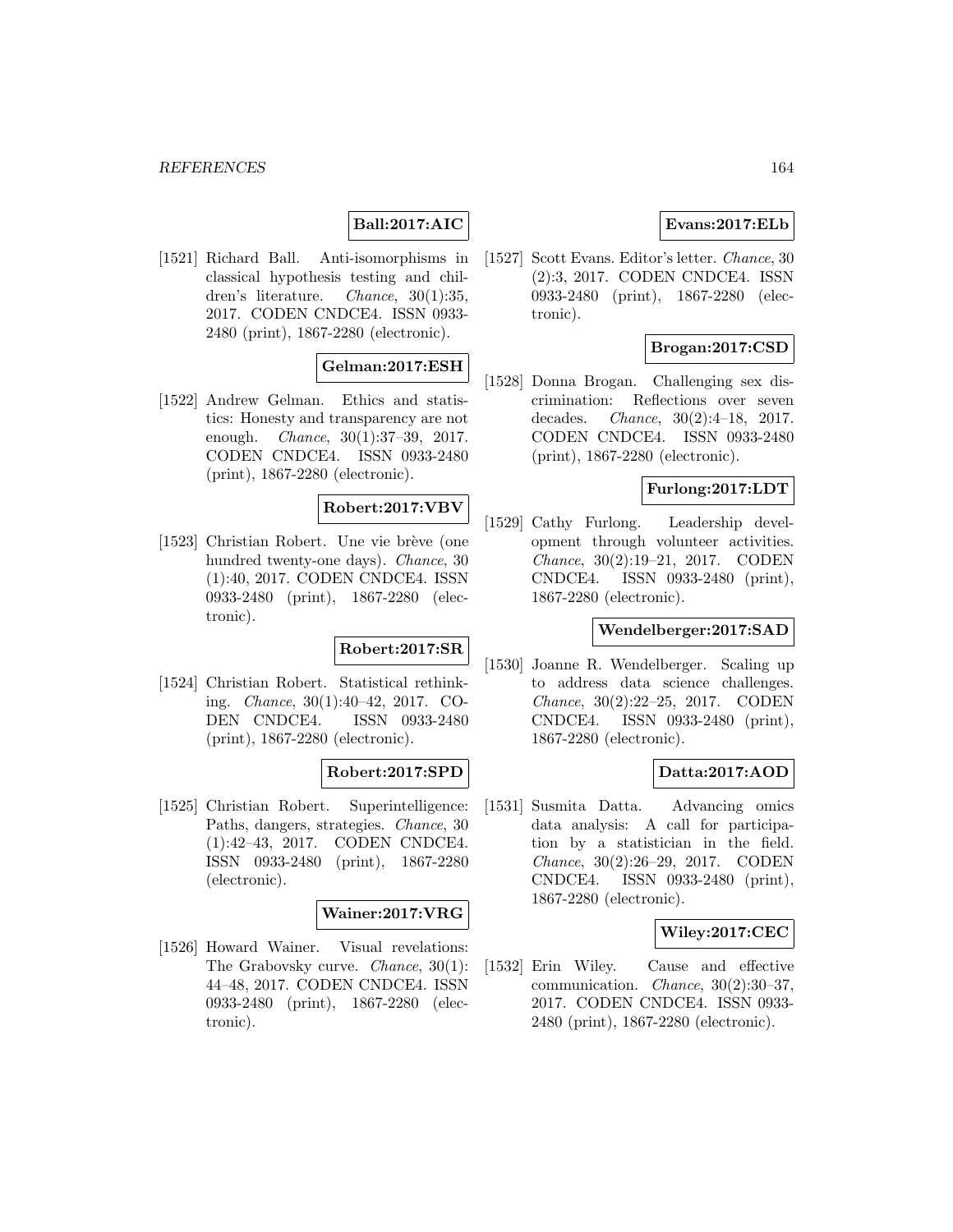## **Sellers:2017:AIB**

[1533] Kimberly F. Sellers, Emma K. T. Benn, Maria Garcia, and Meghan Kellam. Addressing implicit bias among women statisticians and data scientists. Chance, 30(2):38–41, 2017. CODEN CNDCE4. ISSN 0933-2480 (print), 1867-2280 (electronic).

## **An:2017:ACF**

[1534] Ming-Wen An and Donna LaLonde. ASA's Committee on Funded Research: How can it help  $You?$  Chance,  $30(2)$ : 42–44, 2017. CODEN CNDCE4. ISSN 0933-2480 (print), 1867-2280 (electronic).

### **Stangl:2017:TDT**

[1535] Dalene Stangl. From 'truth or dare' to 'truth and dare'. *Chance*,  $30(2):45-53$ , 2017. CODEN CNDCE4. ISSN 0933- 2480 (print), 1867-2280 (electronic).

# **Stangl:2017:TCC**

[1536] Dalene Stangl and Mine Cetinkaya-Rundel. Taking a chance in the classroom: An interview with Mine Cetinkaya-Rundel. *Chance*,  $30(2):54-$ 59, 2017. CODEN CNDCE4. ISSN 0933-2480 (print), 1867-2280 (electronic).

## **Gray:2017:OJA**

[1537] Mary W. Gray. The odds of justice: Adjusting the odds. Chance, 30(2):60– 64, 2017. CODEN CNDCE4. ISSN 0933-2480 (print), 1867-2280 (electronic).

#### **Evans:2017:ELc**

[1538] Scott Evans. Editor's letter. Chance, 30 (3):3, 2017. CODEN CNDCE4. ISSN 0933-2480 (print), 1867-2280 (electronic).

#### **Bales:2017:USS**

[1539] Kevin Bales. Unlocking the statistics of slavery. Chance, 30(3):4–12, 2017. CODEN CNDCE4. ISSN 0933-2480 (print), 1867-2280 (electronic).

# **Zhang:2017:SEG**

[1540] Sheldon X. Zhang and Kyle Vincent. Strategies to estimate global prevalence of trafficking for sexual exploitation. Chance, 30(3):13–20, 2017. CODEN CNDCE4. ISSN 0933-2480 (print), 1867-2280 (electronic).

## **Larsen:2017:MVE**

[1541] Jacqueline Joudo Larsen and Davina P. Durgana. Measuring vulnerability and estimating prevalence of modern slavery. Chance, 30(3):21–29, 2017. CODEN CNDCE4. ISSN 0933-2480 (print), 1867-2280 (electronic).

#### **Larsen:2017:USE**

[1542] Jacqueline Joudo Larsen and Pablo Diego-Rosell. Using surveys to estimate the national prevalences of modern slavery: Experience and lessons learned. Chance, 30(3):30–35, 2017. CODEN CNDCE4. ISSN 0933-2480 (print), 1867-2280 (electronic).

#### **Durgana:2017:PGD**

[1543] Davina P. Durgana and Graham K. Brown. The politics of global data reporting: A triangulated solution for estimating modern slavery. Chance, 30 (3):36–40, 2017. CODEN CNDCE4. ISSN 0933-2480 (print), 1867-2280 (electronic).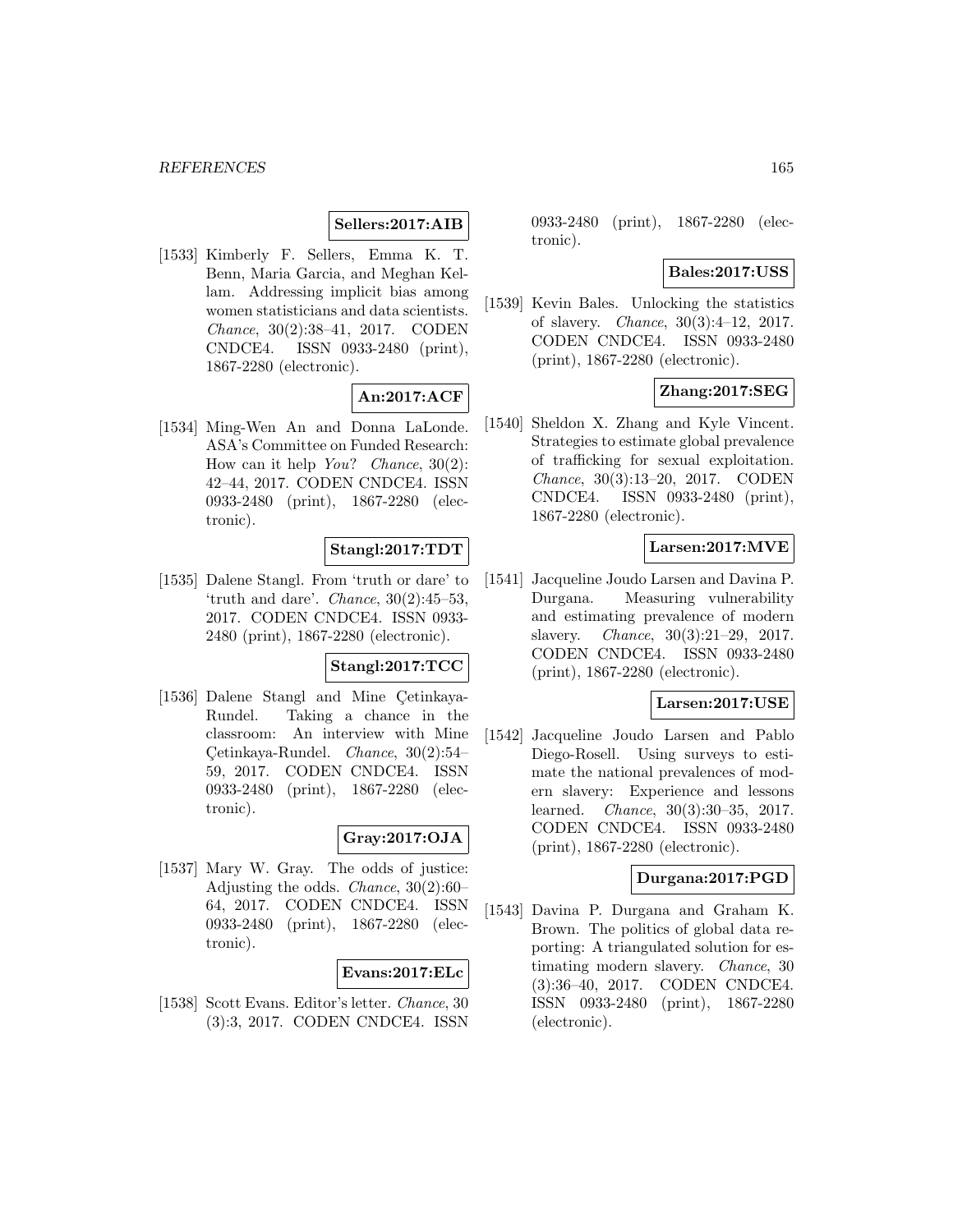# **Cruyff:2017:CCV**

[1544] Maarten Cruyff, Jan van Dijk, and Peter G. M. van der Heijden. The challenge of counting victims of human trafficking: Not on the record: A multiple systems estimation of the numbers of human trafficking victims in the Netherlands in 2010–2015 by year, age, gender, and type of exploitation. Chance, 30(3):41–49, 2017. CODEN CNDCE4. ISSN 0933-2480 (print), 1867-2280 (electronic).

#### **Durgana:2017:FST**

[1545] Davina P. Durgana and Paul L. Zador. Fighting slavery through statistics: A discussion of five promising methods to estimate prevalence in the United States. Chance, 30(3):50–53, 2017. CODEN CNDCE4. ISSN 0933-2480 (print), 1867-2280 (electronic).

## **David:2017:MSS**

[1546] Fiona David. Modern slavery — from statistics to prevention. Chance, 30(3): 54–60, 2017. CODEN CNDCE4. ISSN 0933-2480 (print), 1867-2280 (electronic).

#### **Wainer:2017:VRB**

[1547] Howard Wainer. Visual revelations: The birth of statistical graphics and their European childhood: On the historical development of W. E. B. Du Bois's graphical narrative of a people. Chance, 30(3):61–67, 2017. CODEN CNDCE4. ISSN 0933-2480 (print), 1867-2280 (electronic).

#### **Lagoze:2017:PWA**

[1548] Carl Lagoze and Lars Vilhuber. O privacy, where art thou? Making con-

fidential data part of reproducible research. *Chance*, 30(3):68-72, 2017. CODEN CNDCE4. ISSN 0933-2480 (print), 1867-2280 (electronic).

## **Evans:2017:ELd**

[1549] Scott Evans. Editor's letter. Chance, 30 (4):3, 2017. CODEN CNDCE4. ISSN 0933-2480 (print), 1867-2280 (electronic).

## **Craigmile:2017:ERS**

[1550] Peter F. Craigmile. Editorial: The role of statistics in climate research. Chance, 30(4):4–5, 2017. CODEN CNDCE4. ISSN 0933-2480 (print), 1867-2280 (electronic).

# **Guttorp:2017:HWK**

[1551] Peter Guttorp. How we know that the Earth is warming. *Chance*,  $30(4):6-11$ , 2017. CODEN CNDCE4. ISSN 0933- 2480 (print), 1867-2280 (electronic).

#### **Craigmile:2017:IPS**

[1552] Peter F. Craigmile and Bo Li. Instruments, proxies, and simulations: Exploring imperfect measures of climate. Chance, 30(4):12–18, 2017. CODEN CNDCE4. ISSN 0933-2480 (print), 1867-2280 (electronic).

### **Jun:2017:CMI**

[1553] Mikyoung Jun. Climate model intercomparison. Chance, 30(4):19–25, 2017. CODEN CNDCE4. ISSN 0933- 2480 (print), 1867-2280 (electronic).

## **Hammerling:2017:CCD**

[1554] Dorit Hammerling. Climate change detection and attribution: Letting go of the null? Chance, 30(4):26–29, 2017.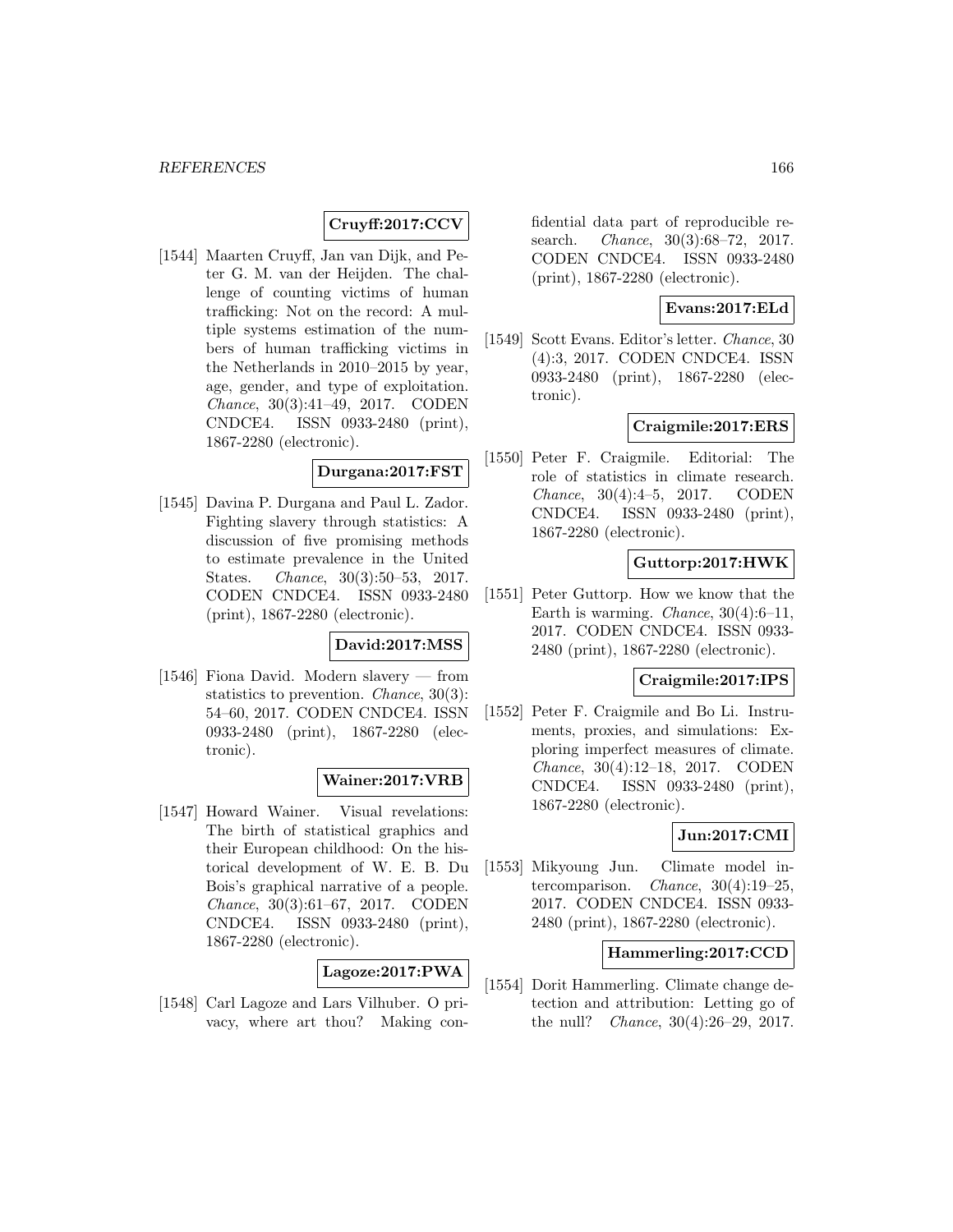CODEN CNDCE4. ISSN 0933-2480 (print), 1867-2280 (electronic).

#### **Gilleland:2017:QRE**

[1555] Eric Gilleland, Richard W. Katz, and Philippe Naveau. Quantifying the risk of extreme events under climate change. Chance, 30(4):30–36, 2017. CODEN CNDCE4. ISSN 0933-2480 (print), 1867-2280 (electronic).

### **Haran:2017:SFA**

[1556] Murali Haran, Won Chang, Klaus Keller, Robert Nicholas, and David Pollard. Statistics and the future of the Antarctic ice sheet. Chance, 30(4): 37–44, 2017. CODEN CNDCE4. ISSN 0933-2480 (print), 1867-2280 (electronic).

## **Wikle:2017:EIC**

[1557] Christopher K. Wikle. Ecological impacts of climate change: the importance of temporal and spatial synchrony. Chance, 30(4):45–54, 2017. CODEN CNDCE4. ISSN 0933-2480 (print), 1867-2280 (electronic).

## **Chang:2017:PHI**

[1558] Howard H. Chang, Stefanie Ebelt Sarnat, and Yang Liu. Projecting health impacts of climate change: Embracing an uncertain future. Chance, 30(4):55– 61, 2017. CODEN CNDCE4. ISSN 0933-2480 (print), 1867-2280 (electronic).

### **Javaid:2017:TCC**

[1559] Azka Javaid, Xiaofei Wang, and Nicholas J. Horton. Taking a chance in the classroom: Using a "study of studies" to help statistics students assess research findings. *Chance*,  $30(4):62-66$ ,

2017. CODEN CNDCE4. ISSN 0933- 2480 (print), 1867-2280 (electronic).

#### **Schwab-McCoy:2017:TSH**

[1560] Aimee Schwab-McCoy. Teaching statistics in the health sciences: Life on an island: Using peer consulting in applied statistics courses. Chance, 30(4):67–72, 2017. CODEN CNDCE4. ISSN 0933- 2480 (print), 1867-2280 (electronic).

#### **Evans:2018:ELa**

[1561] Scott Evans. Editor's letter. Chance, 31 (1):3, 2018. CODEN CNDCE4. ISSN 0933-2480 (print), 1867-2280 (electronic).

## **Mejia:2018:WWS**

[1562] Robin Mejia and Megan Price. Working where statistics and human rights meet. Chance, 31(1):4–6, 2018. CO-DEN CNDCE4. ISSN 0933-2480 (print), 1867-2280 (electronic).

## **Hemenway:2018:FDO**

[1563] David Hemenway. Firearms data, and an ode to data systems. Chance, 31(1): 7–11, 2018. CODEN CNDCE4. ISSN 0933-2480 (print), 1867-2280 (electronic).

#### **Jans:2018:MAS**

[1564] Matt Jans, Bianca D. M. Wilson, and Jody L. Herman. Measuring aspects of sexuality and gender: A sexual human rights challenge for science and official statistics. *Chance*,  $31(1):12-20$ , 2018. CODEN CNDCE4. ISSN 0933- 2480 (print), 1867-2280 (electronic).

## **Kendall:2018:MRC**

[1565] Arthur Kendall. Maryland rent courts fail to protect human rights to due pro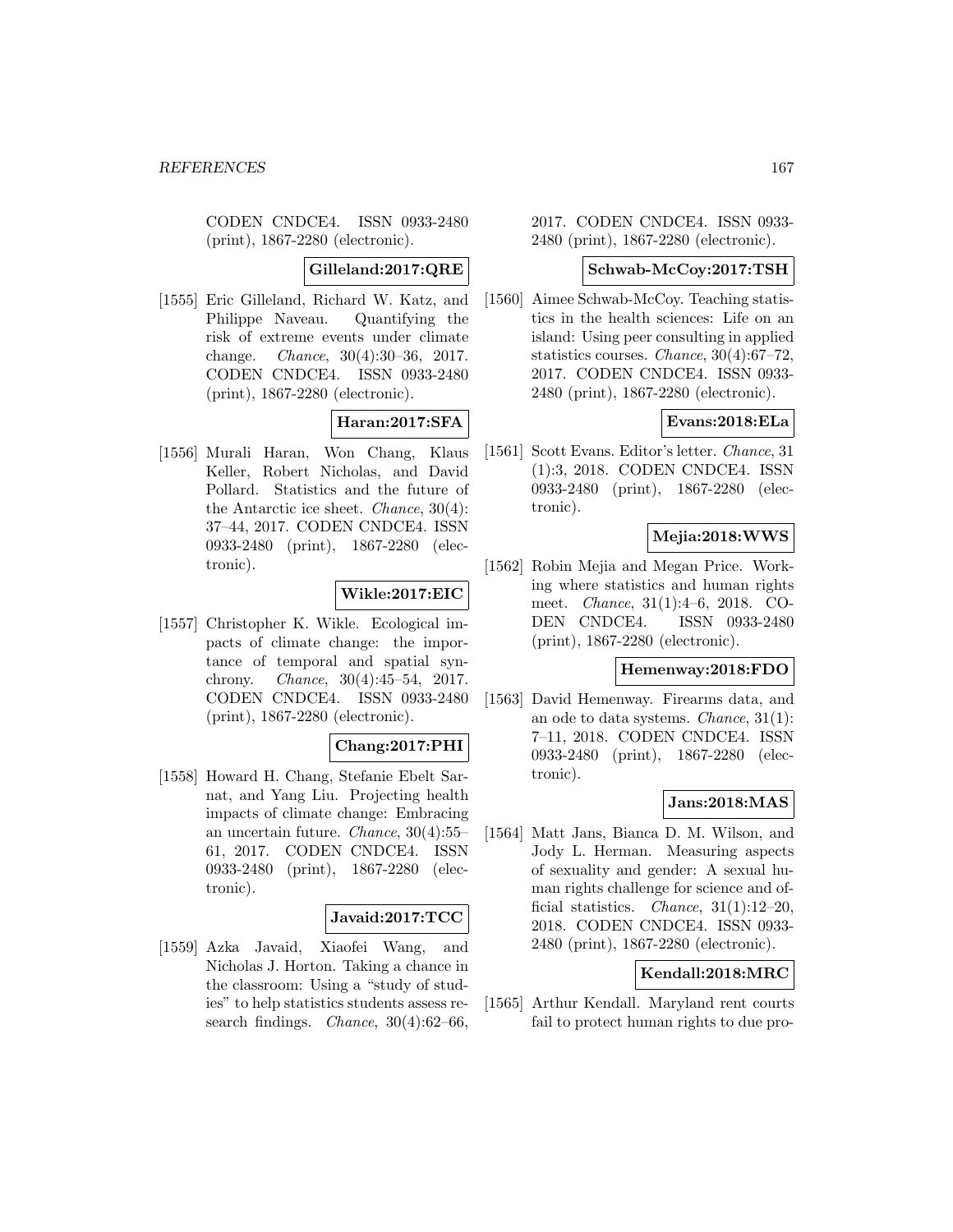cess and fair trials. *Chance*,  $31(1):21-$ 28, 2018. CODEN CNDCE4. ISSN 0933-2480 (print), 1867-2280 (electronic).

### **Pham:2018:HRM**

[1566] Phuong Pham and Patrick Vinck. Human rights and mixed methods. Chance, 31(1):29–37, 2018. CODEN CNDCE4. ISSN 0933-2480 (print), 1867-2280 (electronic).

## **Ball:2018:SG**

[1567] Patrick Ball and Megan Price. The statistics of genocide. Chance, 31(1): 38–45, 2018. CODEN CNDCE4. ISSN 0933-2480 (print), 1867-2280 (electronic).

#### **Vehkalahti:2018:RLI**

[1568] Kimmo Vehkalahti, Juuso Koponen, and Hanna Kuusi. From Russia with love to Infovis: Graphic train schedules reflect the history of Finland. Chance, 31(1):46–53, 2018. CODEN CNDCE4. ISSN 0933-2480 (print), 1867-2280 (electronic).

### **Gray:2018:OJS**

[1569] Mary W. Gray (Column Editor). The odds of justice: Is statistics down for the count? Chance, 31(1):54–56, 2018. CODEN CNDCE4. ISSN 0933-2480 (print), 1867-2280 (electronic).

### **Lazar:2018:BPD**

[1570] Nicole Lazar (Column Editor). The big picture: Divide and combine to conquer big data. *Chance*,  $31(1):57-59$ , 2018. CODEN CNDCE4. ISSN 0933- 2480 (print), 1867-2280 (electronic).

## **Robert:2018:TRC**

[1571] Christian Robert. Testing R code. Chance, 31(1):60, 2018. CODEN CNDCE4. ISSN 0933-2480 (print), 1867-2280 (electronic).

## **Robert:2018:TTD**

[1572] Christian Robert. Truth or truthiness: Distinguishing fact from fiction by learning to think like a data scientist. *Chance*, 31(1):60–61, 2018. CODEN CNDCE4. ISSN 0933-2480 (print), 1867-2280 (electronic).

### **Robert:2018:SPS**

[1573] Christian Robert. The seven pillars of statistical wisdom. Chance, 31(1):61– 62, 2018. CODEN CNDCE4. ISSN 0933-2480 (print), 1867-2280 (electronic).

### **Robert:2018:EBL**

[1574] Christian Robert. Errors, blunders, and lies. Chance, 31(1):62–63, 2018. CODEN CNDCE4. ISSN 0933-2480 (print), 1867-2280 (electronic).

#### **Robert:2018:WMV**

[1575] Christian Robert. What makes variables random: Probability for the applied researcher. Chance, 31(1):63–64, 2018. CODEN CNDCE4. ISSN 0933- 2480 (print), 1867-2280 (electronic).

#### **Evans:2018:ELb**

[1576] Scott Evans. Editor's letter. Chance, 31 (2):3, 2018. CODEN CNDCE4. ISSN 0933-2480 (print), 1867-2280 (electronic).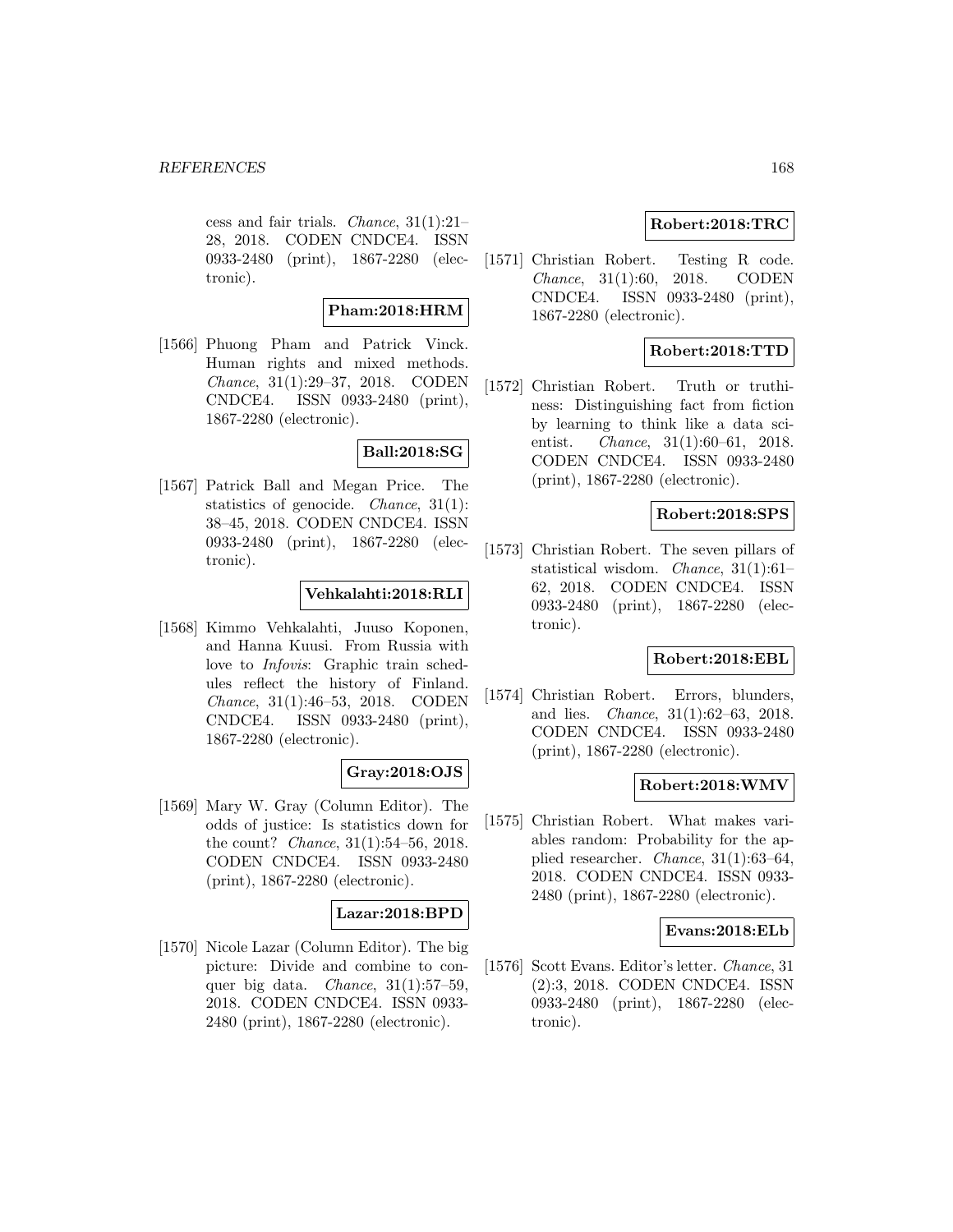#### **Freeman:2018:IWW**

[1577] Laura J. Freeman and Catherine Warner. Informing the warfighter why statistical methods matter in defense testing. Chance, 31(2):4–11, 2018. CODEN CNDCE4. ISSN 0933-2480 (print), 1867-2280 (electronic).

## **Fricker:2018:DSD**

[1578] Ronald D. Fricker, Jr. and Steven E. Rigdon. Disease surveillance: Detecting and tracking outbreaks using statistics. Chance, 31(2):12–22, 2018. CODEN CNDCE4. ISSN 0933-2480 (print), 1867-2280 (electronic).

## **Banks:2018:ARA**

[1579] David Banks. Adversarial risk analysis. Chance, 31(2):23–29, 2018. CODEN CNDCE4. ISSN 0933-2480 (print), 1867-2280 (electronic).

## **Ray:2018:ATD**

[1580] Douglas M. Ray and Paul A. Roediger. Adaptive testing of DoD systems with binary response. Chance,  $31(2):30-37$ , 2018. CODEN CNDCE4. ISSN 0933- 2480 (print), 1867-2280 (electronic).

# **Buttrey:2018:DSM**

[1581] Samuel E. Buttrey, Lyn R. Whitaker, and Jonathan K. Alt. Developments in the statistical modeling of military recruiting. Chance, 31(2):38–44, 2018. CODEN CNDCE4. ISSN 0933-2480 (print), 1867-2280 (electronic).

#### **Sanchez:2018:DFR**

[1582] Susan M. Sanchez. Data farming: Reaping insights from simulation experiments. Chance, 31(2):45–52, 2018.

CODEN CNDCE4. ISSN 0933-2480 (print), 1867-2280 (electronic).

## **Wood:2018:UGU**

[1583] Beverly L. Wood, Megan Mocko, Michelle Everson, Nicholas J. Horton, and Paul Velleman. Updated guidelines, updated curriculum: The GAISE College Report and introductory statistics for the modern student. Chance, 31(2):53–59, 2018. CODEN CNDCE4. ISSN 0933-2480 (print), 1867-2280 (electronic).

#### **Gray:2018:OJW**

[1584] Mary W. Gray (Column Editor). The odds of justice: Whom shall we kill? How shall we kill them? *Chance*,  $31(2)$ : 60–61, 2018. CODEN CNDCE4. ISSN 0933-2480 (print), 1867-2280 (electronic).

## **Wainer:2018:VRA**

[1585] Howard Wainer (Column Editor) and Michael Friendly. Visual revelations: Ancient visualizations. Chance, 31(2): 62–64, 2018. CODEN CNDCE4. ISSN 0933-2480 (print), 1867-2280 (electronic).

### **Evans:2018:ELc**

[1586] Scott Evans. Editor's letter. Chance, 31 (3):3, 2018. CODEN CNDCE4. ISSN 0933-2480 (print), 1867-2280 (electronic).

#### **Stigler:2018:LST**

[1587] Stephen M. Stigler and Margaret L. Stigler. Luck and skill in tournament golf. Chance, 31(3):4–13, 2018. CODEN CNDCE4. ISSN 0933-2480 (print), 1867-2280 (electronic).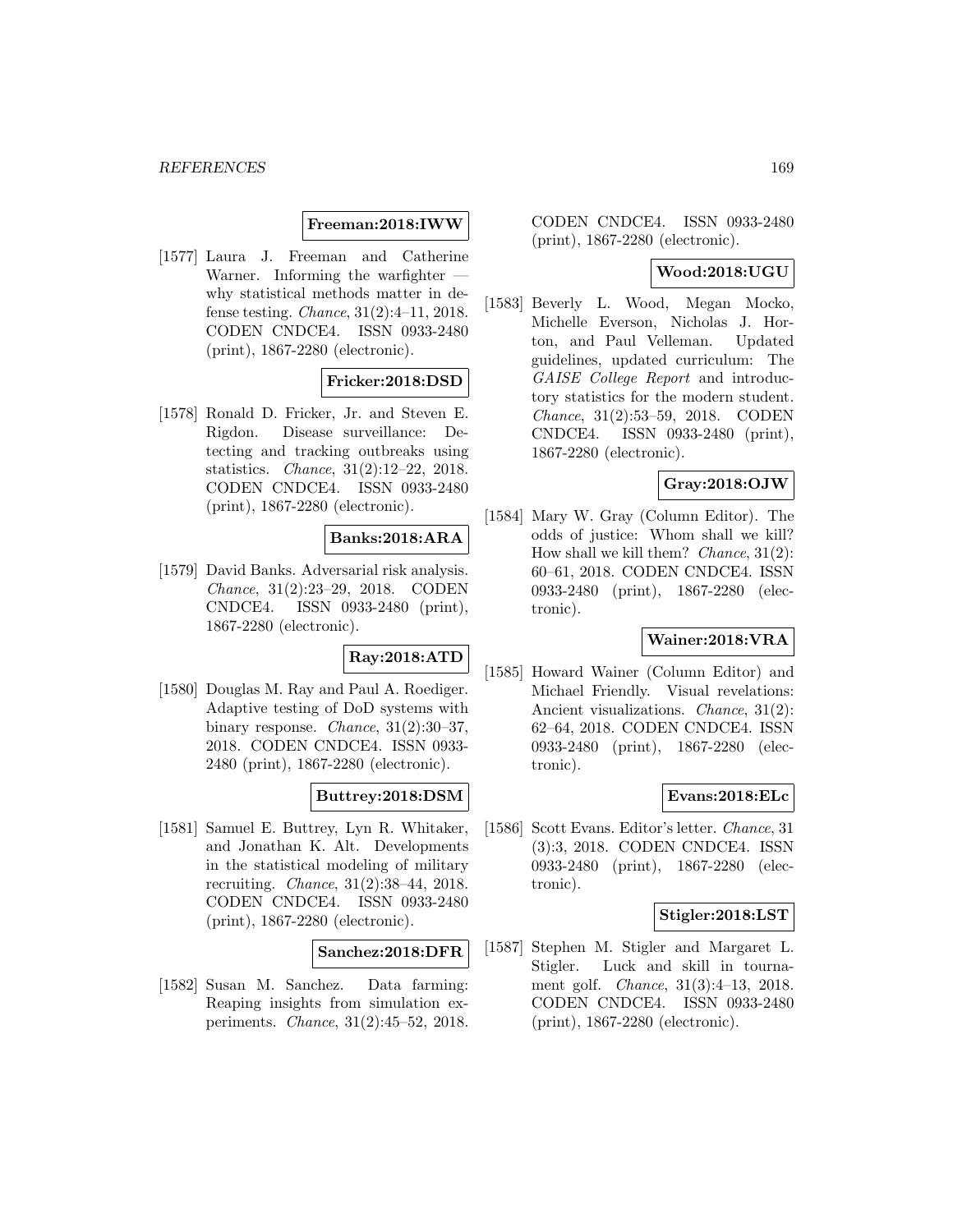#### **Cupingood:2018:WRK**

[1588] Leonard Cupingood. Why a 1-for-45 record in the Kentucky Derby does not necessarily equate to underachievement. Chance, 31(3):14–19, 2018. CODEN CNDCE4. ISSN 0933-2480 (print), 1867-2280 (electronic).

## **Cottrell:2018:AFG**

[1589] David Cottrell and Michael C. Herron. All in the family: German twins' finishing times in the 2016 Women's Olympic Marathon. Chance, 31(3):20–28, 2018. CODEN CNDCE4. ISSN 0933-2480 (print), 1867-2280 (electronic).

## **Sackrowitz:2018:PAT**

[1590] Harold Sackrowitz. The point(s)-aftertouchdown decision revisited. Chance, 31(3):29–36, 2018. CODEN CNDCE4. ISSN 0933-2480 (print), 1867-2280 (electronic).

# **Chandler:2018:AFR**

[1591] Gabriel Chandler and Simon Rosenbaum. An analysis of the first round of the MLB first-year player draft. Chance, 31(3):37–43, 2018. CODEN CNDCE4. ISSN 0933-2480 (print), 1867-2280 (electronic).

### **Heiny:2018:OLR**

[1592] Erik L. Heiny and Cody C. Frisby. An ordinal logistic regression model for the masters golf tournament. Chance, 31 (3):44–58, 2018. CODEN CNDCE4. ISSN 0933-2480 (print), 1867-2280 (electronic).

## **Heard:2018:DOH**

[1593] Craig A. Heard and A. John Bailer. Defying the odds: How likely are we to see another team pull a 'Leicester' and win the EPL? Chance, 31(3):59–66, 2018. CODEN CNDCE4. ISSN 0933- 2480 (print), 1867-2280 (electronic).

## **Wexler:2018:OJC**

[1594] Rebecca Wexler. The odds of justice: Code of silence: How private companies hide flaws in the software that governments use to decide who goes to prison and who gets out. Chance, 31(3):67–72, 2018. CODEN CNDCE4. ISSN 0933- 2480 (print), 1867-2280 (electronic).

#### **Evans:2018:ELd**

[1595] Scott Evans. Editor's letter. Chance, 31 (4):3, 2018. CODEN CNDCE4. ISSN 0933-2480 (print), 1867-2280 (electronic).

#### **Barnett:2018:EFP**

[1596] Arnold Barnett. Epic fail? The polls and the 2016 Presidential Election. Chance, 31(4):4–8, 2018. CODEN CNDCE4. ISSN 0933-2480 (print), 1867-2280 (electronic).

### **Gill:2018:EST**

[1597] Richard D. Gill, Piet Groeneboom, and Peter de Jong. Elementary statistics on trial — the case of Lucia de Berk. Chance, 31(4):9–15, 2018. CODEN CNDCE4. ISSN 0933-2480 (print), 1867-2280 (electronic).

# **Zubizarreta:2018:SEI**

[1598] Jose R. Zubizarreta, Dylan S. Small, and Paul R. Rosenbaum. A simple example of isolation in building a natural experiment. Chance, 31(4):16–23, 2018. CODEN CNDCE4. ISSN 0933- 2480 (print), 1867-2280 (electronic).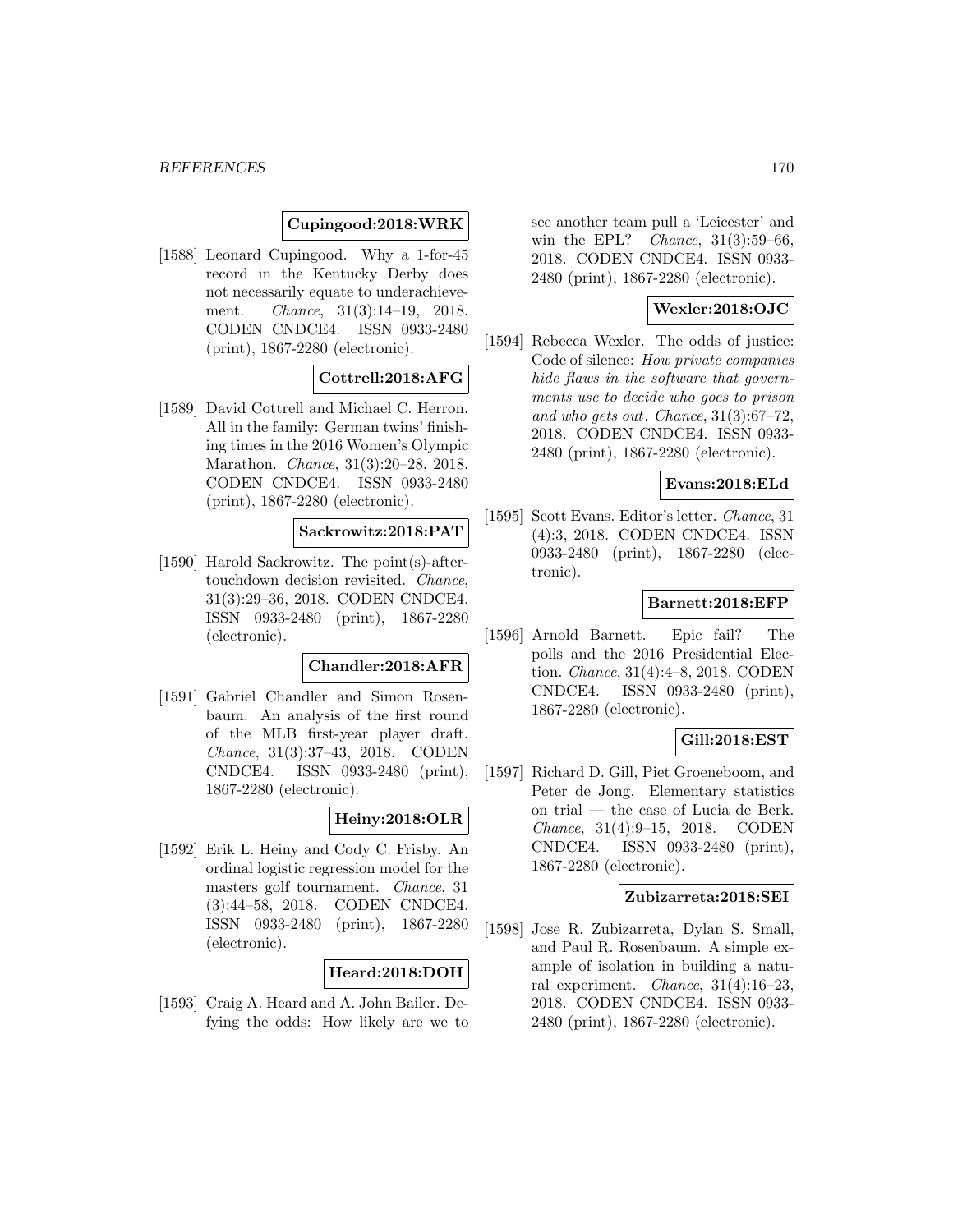## **Mowrey:2018:W**

[1599] Daniel H. Mowrey, Jonathan Potts, Susan Spruill, Walter Stroup, and Michiko I. Wolcott. "With great power comes great responsibility": Harnessing the extraordinary power of statistics. Chance, 31(4):24–28, 2018. CO-DEN CNDCE4. ISSN 0933-2480 (print), 1867-2280 (electronic).

#### **Cameron:2018:MAV**

[1600] Briana Cameron, 23andMe Research Team, and Robert Gentleman. Mobile apps versus Web browsers: A comparison of self-administered survey platforms. Chance, 31(4):29–36, 2018. CODEN CNDCE4. ISSN 0933-2480 (print), 1867-2280 (electronic).

## **Redelmeier:2018:LMM**

[1601] Donald A. Redelmeier and Eldar Shafir. The lunacy of motorcycle mortality. Chance, 31(4):37–44, 2018. CODEN CNDCE4. ISSN 0933-2480 (print), 1867-2280 (electronic).

## **Dawson:2018:MAC**

[1602] Deborah V. Dawson and Derek R. Blanchette. Meta-analysis: Can we extract gold from the biomedical literature? Chance, 31(4):45–50, 2018. CODEN CNDCE4. ISSN 0933-2480 (print), 1867-2280 (electronic).

## **Rohlfs:2018:TCC**

[1603] Chris Rohlfs. Taking a chance in the classroom: Top 10 reasons not to drop insignificant regressors: A statistical listicle. Chance, 31(4):51–56, 2018. CODEN CNDCE4. ISSN 0933-2480 (print), 1867-2280 (electronic).

## **Evans:2019:ELa**

[1604] Scott Evans. Editor's letter. Chance, 32 (1):3, 2019. CODEN CNDCE4. ISSN 0933-2480 (print), 1867-2280 (electronic).

#### **Ioannidis:2019:WMP**

[1605] John P. A. Ioannidis. Why most published research findings are false. Chance, 32(1):4–13, 2019. CODEN CNDCE4. ISSN 0933-2480 (print), 1867-2280 (electronic).

#### **Koyama:2019:LBS**

[1606] Tatsuki Koyama. Length of the Beatles' songs. Chance, 32(1):14–17, 2019. CODEN CNDCE4. ISSN 0933-2480 (print), 1867-2280 (electronic).

## **Bales:2019:USS**

[1607] Kevin Bales. Unlocking the statistics of slavery. Chance, 32(1):18–26, 2019. CODEN CNDCE4. ISSN 0933-2480 (print), 1867-2280 (electronic).

#### **Young:2019:BJB**

[1608] Derek S. Young. Bond. James Bond. A statistical look at cinema's most famous spy. Chance, 32(1):27–35, 2019. CODEN CNDCE4. ISSN 0933-2480 (print), 1867-2280 (electronic).

#### **Guttorp:2019:HWK**

[1609] Peter Guttorp. How we know that the Earth is warming. Chance, 32(1):36– 41, 2019. CODEN CNDCE4. ISSN 0933-2480 (print), 1867-2280 (electronic).

#### **Hernan:2019:SCG**

[1610] Miguel A. Hernán, John Hsu, and Brian Healy. A second chance to get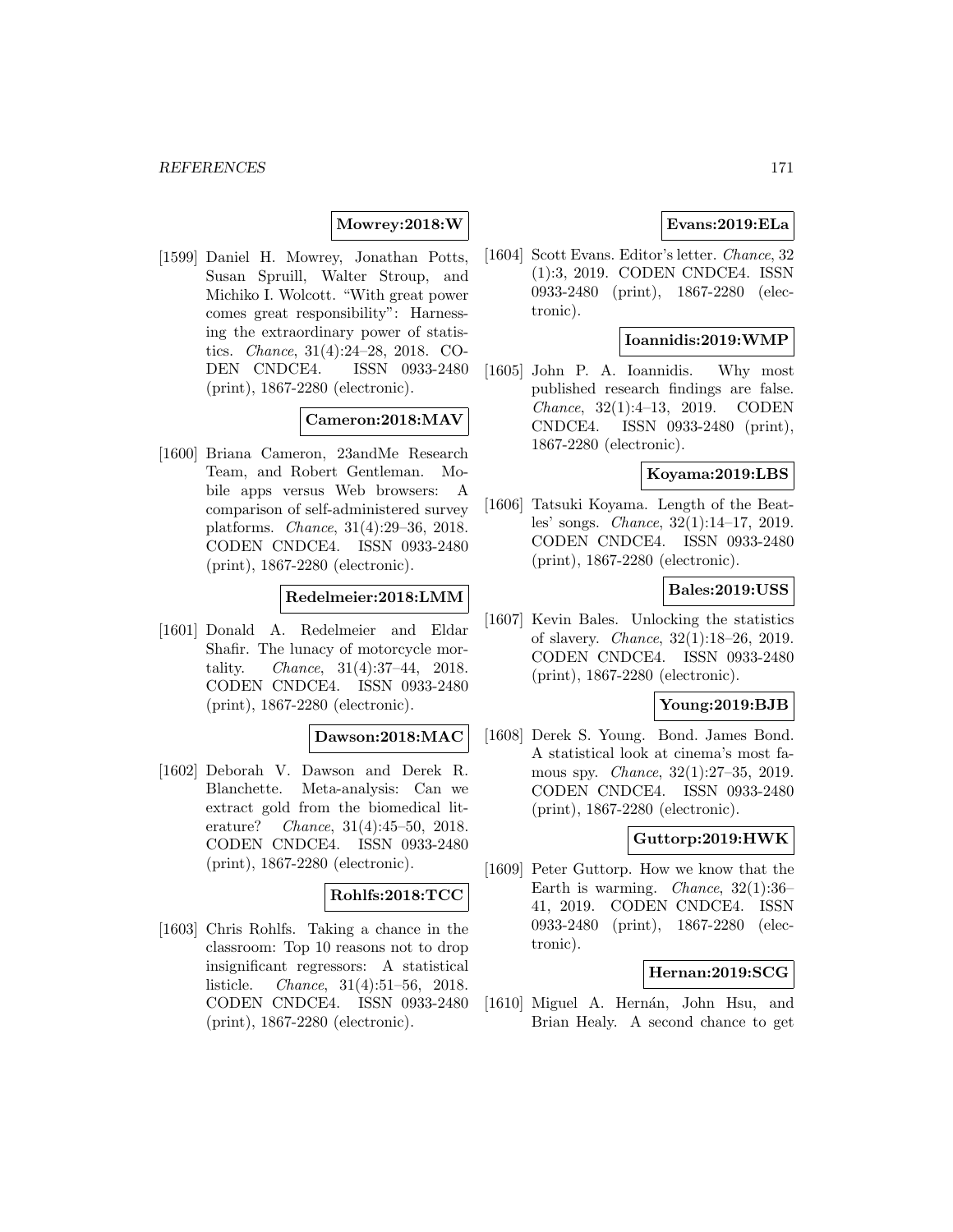causal inference right: A classification of data science tasks. Chance, 32(1): 42–49, 2019. CODEN CNDCE4. ISSN 0933-2480 (print), 1867-2280 (electronic).

### **Adams:2019:BEI**

[1611] Tom Adams. Book excerpt: Improving Your NCAA(R) Bracket with Statistics. Chance, 32(1):50–54, 2019. CODEN CNDCE4. ISSN 0933-2480 (print), 1867-2280 (electronic).

#### **Lazar:2019:BPB**

[1612] Nicole Lazar. The big picture: Big data and privacy. Chance, 32(1):55–58, 2019. CODEN CNDCE4. ISSN 0933- 2480 (print), 1867-2280 (electronic).

### **Robert:2019:BRP**

[1613] Christian Robert. Book review: Pragmatics of Uncertainty. Chance,  $32(1)$ : 59, 2019. CODEN CNDCE4. ISSN 0933-2480 (print), 1867-2280 (electronic).

#### **Robert:2019:BRG**

[1614] Christian Robert. Book review: 10 Great Ideas About Chance. Chance, 32 (1):60–62, 2019. CODEN CNDCE4. ISSN 0933-2480 (print), 1867-2280 (electronic).

## **Robert:2019:BRI**

[1615] Christian Robert. Book review: Independent Random Sampling Methods. Chance, 32(1):62–63, 2019. CODEN CNDCE4. ISSN 0933-2480 (print), 1867-2280 (electronic).

## **Robert:2019:BRC**

[1616] Christian Robert. Book review: Computational Methods for Numerical

Analysis with R. Chance, 32(1):63, 2019. CODEN CNDCE4. ISSN 0933- 2480 (print), 1867-2280 (electronic).

### **Evans:2019:ELb**

[1617] Scott Evans. Editor's letter. Chance, 32 (2):3, 2019. CODEN CNDCE4. ISSN 0933-2480 (print), 1867-2280 (electronic).

## **Hoaglin:2019:ALM**

[1618] David C. Hoaglin. Another look at meta-analysis. Chance, 32(2):4–5, 2019. CODEN CNDCE4. ISSN 0933- 2480 (print), 1867-2280 (electronic).

## **Wapner:2019:FEC**

[1619] Leonard M. Wapner. Fair and efficient by chance. Chance, 32(2):6–10, 2019. CODEN CNDCE4. ISSN 0933-2480 (print), 1867-2280 (electronic).

## **Kvam:2019:DCQ**

[1620] Paul Kvam. Demonstrating the consequences of quota sampling in graduate student admissions. Chance, 32(2): 11–16, 2019. CODEN CNDCE4. ISSN 0933-2480 (print), 1867-2280 (electronic).

### **Krenzke:2019:RPD**

[1621] Tom Krenzke and Jianzhu Li. Replicating published data tables to assess sensitivity in subsequent analyses and mapping. Chance, 32(2):17–27, 2019. CODEN CNDCE4. ISSN 0933-2480 (print), 1867-2280 (electronic).

### **Singh:2019:BPV**

[1622] Sarjinder Singh. Box plot versus human face. Chance, 32(2):28–30, 2019. CODEN CNDCE4. ISSN 0933-2480 (print), 1867-2280 (electronic).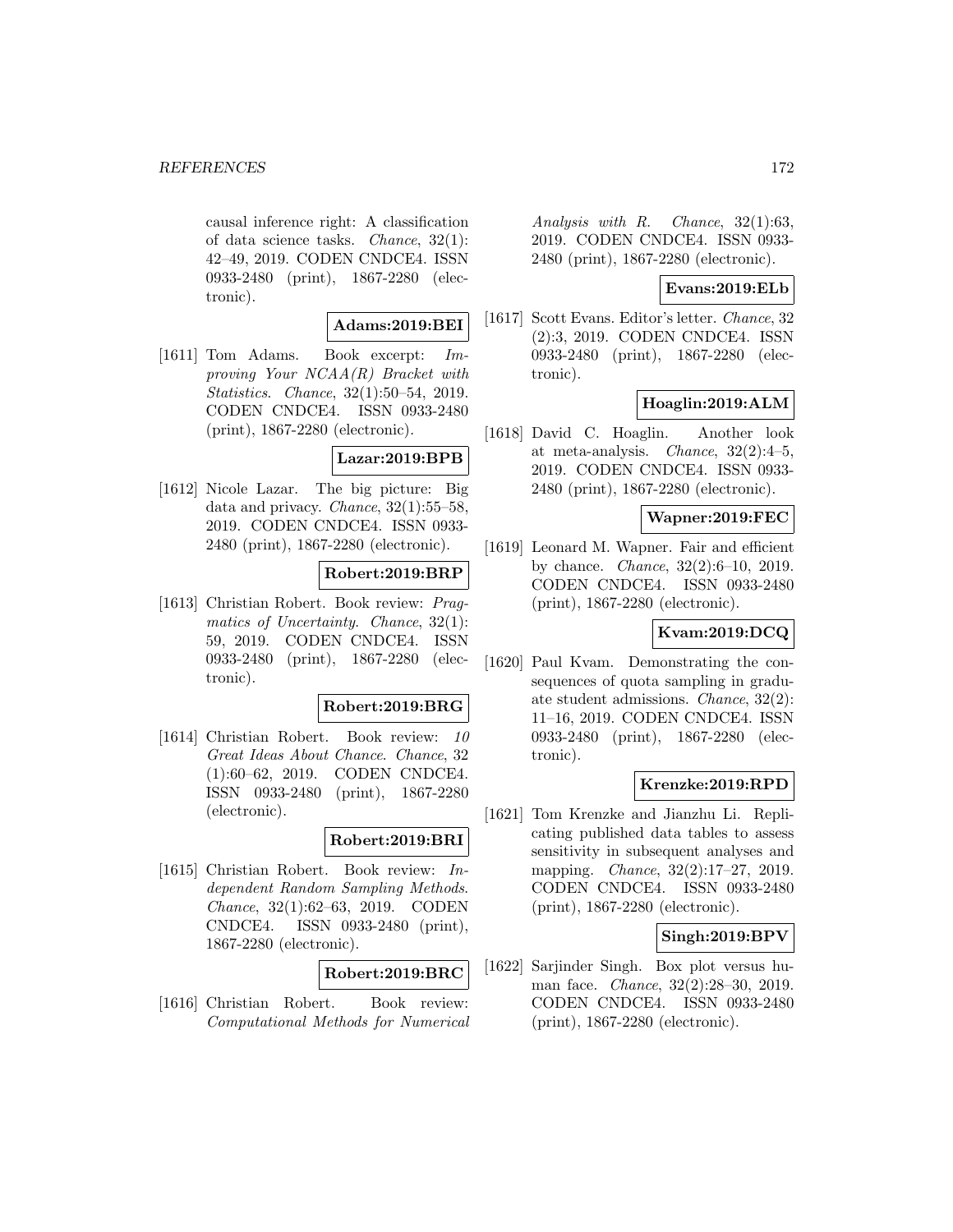## **Hu:2019:TCC**

[1623] Jingchen (Monika) Hu. Taking a chance in the classroom: Teaching upper-level undergraduate statistics through a shared/hybrid model. Chance, 32(2):31–36, 2019. CODEN CNDCE4. ISSN 0933-2480 (print), 1867-2280 (electronic).

#### **Cetinkaya-Rundel:2019:TSH**

[1624] Mine Cetinkaya-Rundel. Teaching statistics in the health sciences: Teaching to, and learning from, the masses. Chance, 32(2):37–42, 2019. CODEN CNDCE4. ISSN 0933-2480 (print), 1867-2280 (electronic).

### **Lazar:2019:BPC**

[1625] Nicole Lazar. The big picture: Crowdsourcing your way to big data. *Chance*, 32(2):43–46, 2019. CODEN CNDCE4. ISSN 0933-2480 (print), 1867-2280 (electronic).

#### **Robert:2019:BMC**

[1626] Christian Robert. The beauty of mathematics in computer science. Chance, 32(2):47–48, 2019. CODEN CNDCE4. ISSN 0933-2480 (print), 1867-2280 (electronic).

#### **Robert:2019:A**

[1627] Christian Robert. AIQ. Chance, 32(2): 48–49, 2019. CODEN CNDCE4. ISSN 0933-2480 (print), 1867-2280 (electronic).

#### **Robert:2019:LES**

[1628] Christian Robert. Let the evidence speak. Chance, 32(2):49–50, 2019. CODEN CNDCE4. ISSN 0933-2480 (print), 1867-2280 (electronic).

## **Robert:2019:BN**

[1629] Christian Robert. Is that a big number? Chance, 32(2):50–51, 2019. CODEN CNDCE4. ISSN 0933-2480 (print), 1867-2280 (electronic).

### **Robert:2019:SPS**

[1630] Christian Robert. Surprises in probability-seventeen short stories. Chance, 32(2):51–52, 2019. CODEN CNDCE4. ISSN 0933-2480 (print), 1867-2280 (electronic).

### **Wainer:2019:VRS**

[1631] Howard Wainer. Visual revelations: A statistician reads the obituaries: On the relative effects of race and crime on employment. Chance, 32(2):53–56, 2019. CODEN CNDCE4. ISSN 0933- 2480 (print), 1867-2280 (electronic).

#### **Evans:2019:ELc**

[1632] Scott Evans. Editor's letter. Chance, 32 (3):3, 2019. CODEN CNDCE4. ISSN 0933-2480 (print), 1867-2280 (electronic).

#### **Cisewski-Kehe:2019:SIA**

[1633] Jessi Cisewski-Kehe and Chad Schafer. Special issue on astrostatistics. Chance, 32(3):4–5, 2019. CODEN CNDCE4. ISSN 0933-2480 (print), 1867-2280 (electronic).

## **Green:2019:TOC**

[1634] Sheridan B. Green, Abby Mintz, Xin Xu, and Jessi Cisewski-Kehe. Topology of our cosmology with persistent homology. Chance, 32(3):6–13, 2019. CODEN CNDCE4. ISSN 0933-2480 (print), 1867-2280 (electronic).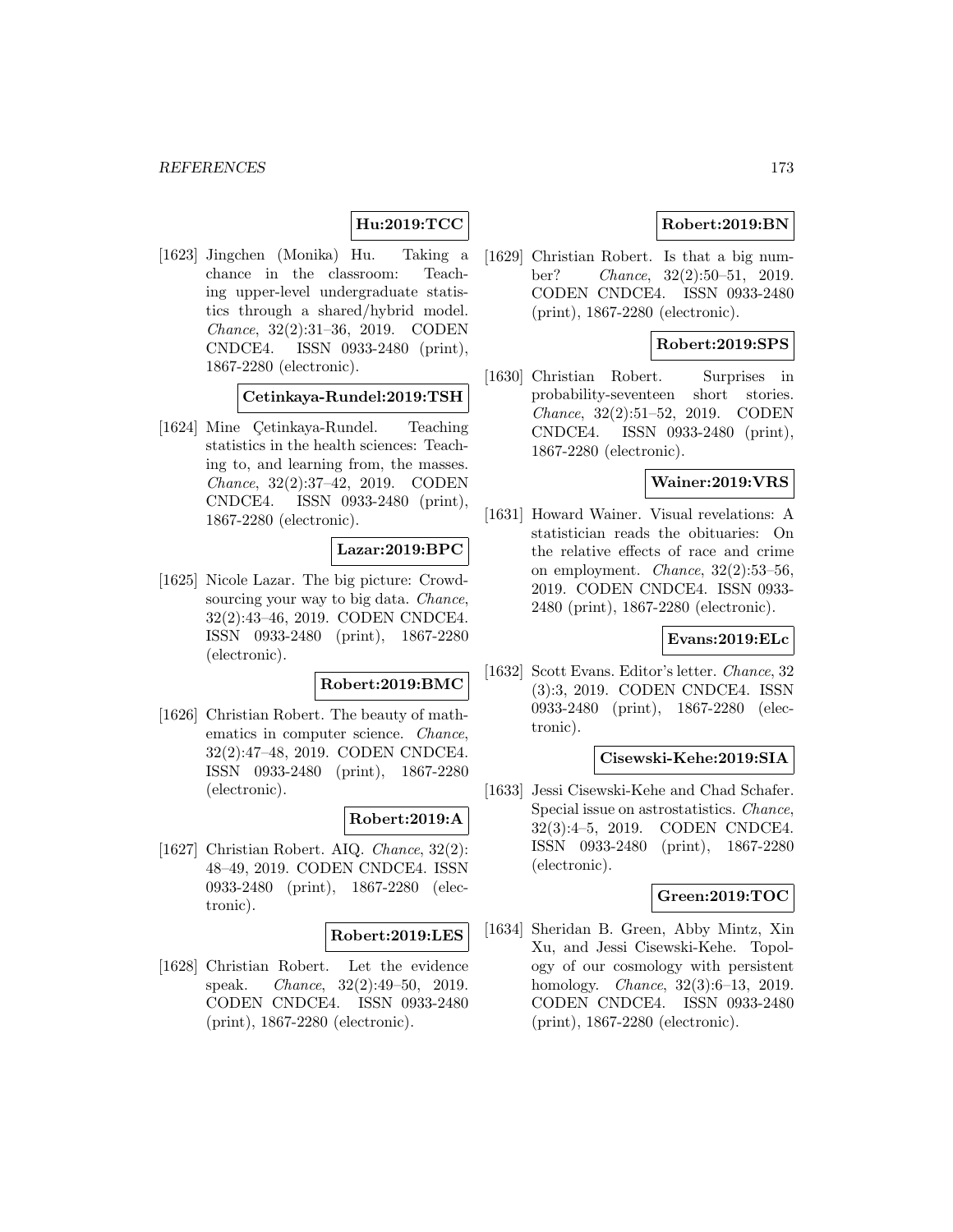## **Politsch:2019:MLS**

[1635] Collin A. Politsch and Rupert A. C. Croft. Mapping the large-scale universe through intergalactic silhouettes. Chance, 32(3):14–19, 2019. CODEN CNDCE4. ISSN 0933-2480 (print), 1867-2280 (electronic).

## **Freeman:2019:JHF**

[1636] Peter E. Freeman. Just how far away is that galaxy, anyway? Estimating Galaxy Distances Using Low-Resolution Photometric Data. Chance, 32(3):20–26, 2019. CODEN CNDCE4. ISSN 0933-2480 (print), 1867-2280 (electronic).

#### **Eadie:2019:SSS**

[1637] Gwendolyn Eadie. Statistics for stellar systems: From globular clusters to clusters of galaxies. Chance, 32(3):27– 34, 2019. CODEN CNDCE4. ISSN 0933-2480 (print), 1867-2280 (electronic).

## **Feigelson:2019:ASH**

[1638] Eric D. Feigelson. ARIMA for the stars: How statistics finds exoplanets. Chance, 32(3):35–40, 2019. CODEN CNDCE4. ISSN 0933-2480 (print), 1867-2280 (electronic).

## **Segal:2019:IMW**

[1639] Mark R. Segal and Jacob W. Segal. Identifying Milky Way open clusters with extreme kinematics using PRIM. Chance, 32(3):41–49, 2019. CODEN CNDCE4. ISSN 0933-2480 (print), 1867-2280 (electronic).

## **Corliss:2019:TSC**

[1640] David J. Corliss. Time series clustering methods for analysis of astronomical data. Chance, 32(3):50–58, 2019. CODEN CNDCE4. ISSN 0933-2480 (print), 1867-2280 (electronic).

## **Gray:2019:ADI**

[1641] Mary W. Gray (Column Editor). Alexa did it! Chance, 32(3):59–61, 2019. CODEN CNDCE4. ISSN 0933-2480 (print), 1867-2280 (electronic).

## **Hoaglin:2019:RHF**

[1642] David C. Hoaglin. Reconsidering the human face as boxplot. Chance, 32(3): 62–63, 2019. CODEN CNDCE4. ISSN 0933-2480 (print), 1867-2280 (electronic).

#### **Evans:2019:ELd**

[1643] Scott Evans. Editor's letter. Chance, 32 (4):3, 2019. CODEN CNDCE4. ISSN 0933-2480 (print), 1867-2280 (electronic).

## **Bretz:2019:RRM**

[1644] Frank Bretz, Willi Maurer, and Dong Xi. Replicability, reproducibility, and multiplicity in drug development. Chance, 32(4):4–11, 2019. CODEN CNDCE4. ISSN 0933-2480 (print), 1867-2280 (electronic).

## **Akacha:2019:CMT**

[1645] Mouna Akacha. Choosing measures of treatment benefit: Estimands and beyond. Chance, 32(4):12–17, 2019. CODEN CNDCE4. ISSN 0933-2480 (print), 1867-2280 (electronic).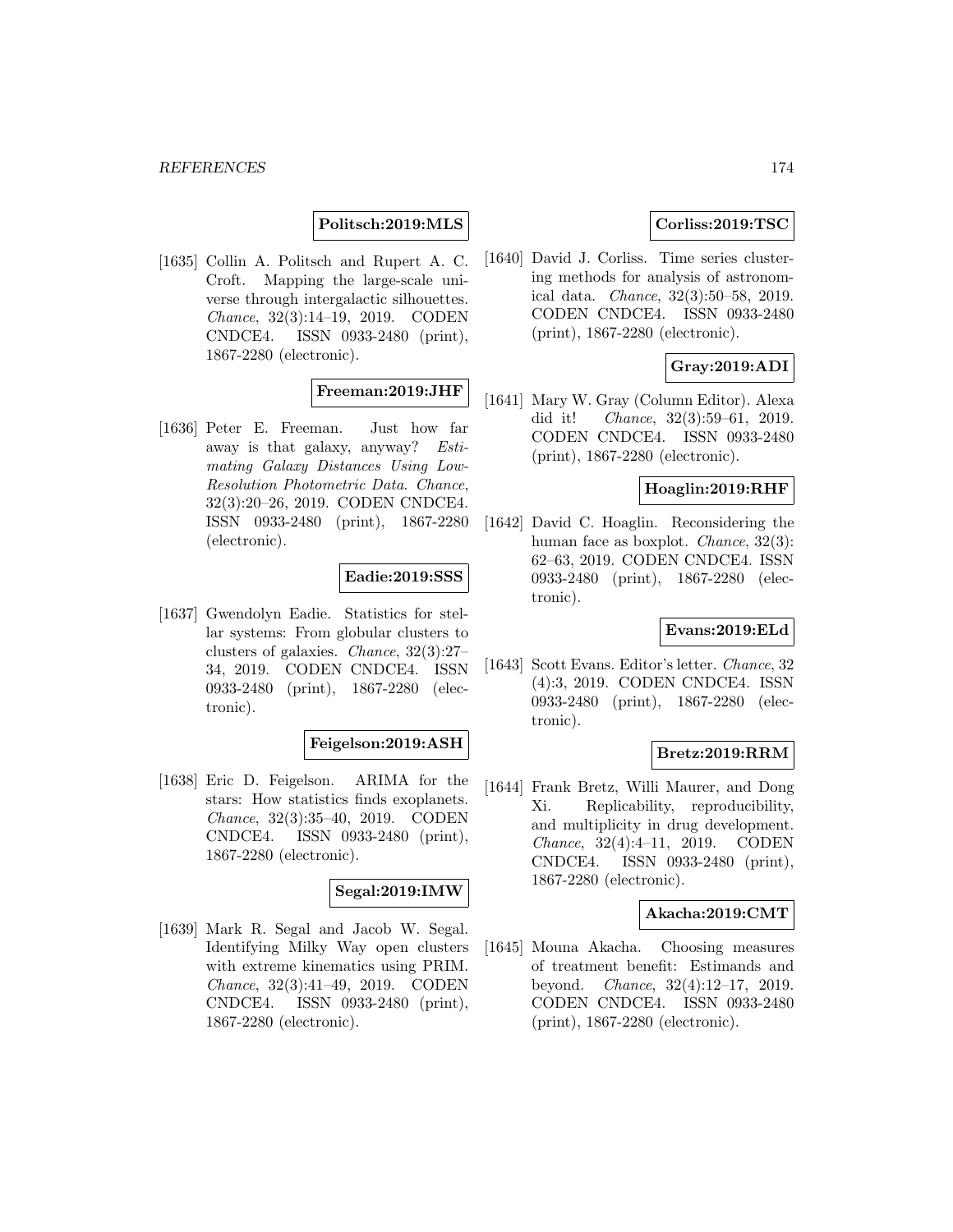## **Jiang:2019:RCR**

[1646] Yunyun Jiang and Diane Uschner. Romantic comedies and responsive adaptive randomization in clinical trials. Chance, 32(4):18–22, 2019. CODEN CNDCE4. ISSN 0933-2480 (print), 1867-2280 (electronic).

# **Halabi:2019:APO**

[1647] Susan Halabi and Donna Niedzwiecki. Advancing precision oncology through biomarker-driven trials: Theory vs. practice. Chance, 32(4):23–31, 2019. CODEN CNDCE4. ISSN 0933-2480 (print), 1867-2280 (electronic).

# **Lai:2019:CTG**

[1648] I-Chun Lai, Chin-Fu Hsiao, Lih jiuan Hsu, and Churn-Shiouh Gau. Clinical trials in global drug developments. Chance, 32(4):32–39, 2019. CODEN CNDCE4. ISSN 0933-2480 (print), 1867-2280 (electronic).

#### **Hering:2019:YSN**

[1649] Amanda S. Hering and Daniel Cooley. 20 years of statistics at the National Center for Atmospheric Research. Chance, 32(4):40–43, 2019. CODEN CNDCE4. ISSN 0933-2480 (print), 1867-2280 (electronic).

# **Campbell:2019:WDH**

[1650] R. B. Campbell. When did history occur? Chance, 32(4):44–45, 2019. CODEN CNDCE4. ISSN 0933-2480 (print), 1867-2280 (electronic).

#### **Pelechrinis:2019:RCN**

[1651] Konstantinos Pelechrinis, Ronald Yurko, and Sam Ventura. Reducing concussions in the NFL: A data-driven

approach. Chance, 32(4):46–56, 2019. CODEN CNDCE4. ISSN 0933-2480 (print), 1867-2280 (electronic).

#### **McDonald:2019:DSI**

[1652] Sarah McDonald and Nicholas J. Horton. Data scraping, ingestation, and modeling: Bringing data from cars.com into the intro stats class. Chance, 32(4):57–64, 2019. CODEN CNDCE4. ISSN 0933-2480 (print), 1867-2280 (electronic).

#### **Peterson-Plunkett:2020:ELa**

[1653] Amanda Peterson-Plunkett. Editor's letter. Chance, 33(1):3, 2020. CODEN CNDCE4. ISSN 0933-2480 (print), 1867-2280 (electronic).

## **Chai:2020:IDC**

[1654] Christine P. Chai. The importance of data cleaning: Three visualization examples. Chance, 33(1):4–9, 2020. CODEN CNDCE4. ISSN 0933-2480 (print), 1867-2280 (electronic).

### **Zaman:2020:MPG**

[1655] Zia Zaman and Hong Ming Tan. A modification to pull the goalie that takes the state of play into account: Coach Markov returns. Chance, 33(1): 10–15, 2020. CODEN CNDCE4. ISSN 0933-2480 (print), 1867-2280 (electronic).

#### **Eck:2020:CNP**

[1656] Daniel J. Eck. Challenging nostalgia and performance metrics in baseball. Chance, 33(1):16–25, 2020. CODEN CNDCE4. ISSN 0933-2480 (print), 1867-2280 (electronic).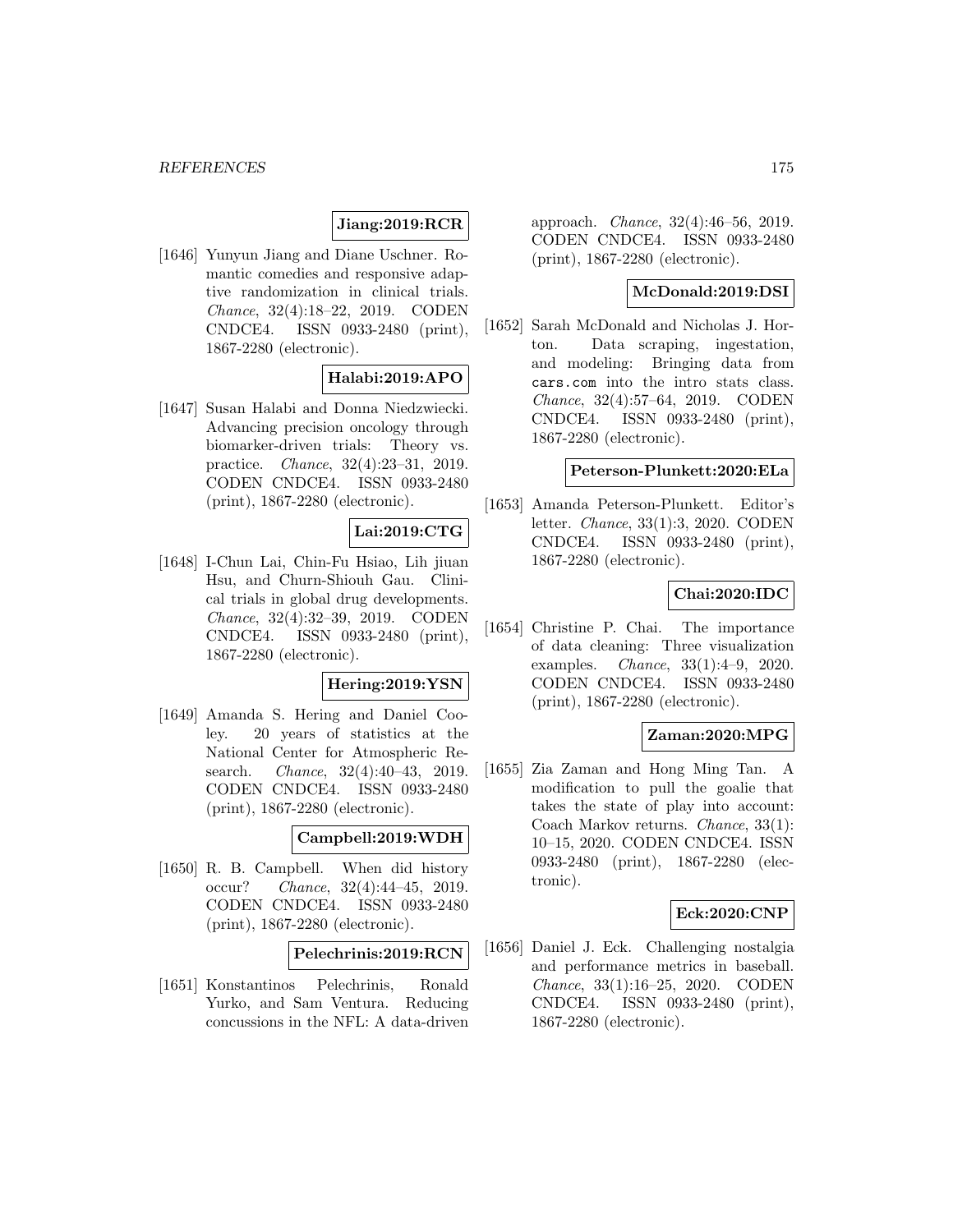#### **Farebrother:2020:NAM**

[1657] Richard William Farebrother. Neopythagorean approaches to measures of central tendency and dispersion. Chance, 33(1):26–29, 2020. CODEN CNDCE4. ISSN 0933-2480 (print), 1867-2280 (electronic).

### **Kim:2020:MEV**

[1658] Allen Kim and Steven Skiena. Maximizing the expected value of a lottery ticket: How to sell and when to buy. Chance, 33(1):30–37, 2020. CODEN CNDCE4. ISSN 0933-2480 (print), 1867-2280 (electronic).

## **Peterson-Plunkett:2020:SHC**

[1659] Amanda Peterson-Plunkett. Statistics history in a crossword. *Chance*, 33(1): 38–39, 2020. CODEN CNDCE4. ISSN 0933-2480 (print), 1867-2280 (electronic).

#### **Robert:2020:BCE**

[1660] Christian Robert. Bayesian costeffectiveness analysis of medical treatments. Chance, 33(1):40–41, 2020. CODEN CNDCE4. ISSN 0933-2480 (print), 1867-2280 (electronic).

## **Robert:2020:PDS**

[1661] Christian Robert. The 9 pitfalls of data science. Chance, 33(1):41–42, 2020. CODEN CNDCE4. ISSN 0933-2480 (print), 1867-2280 (electronic).

#### **Robert:2020:PS**

[1662] Christian Robert. Prime suspects. Chance, 33(1):43, 2020. CODEN CNDCE4. ISSN 0933-2480 (print), 1867-2280 (electronic).

## **Wainer:2020:GBP**

[1663] Howard Wainer and Michael Friendly. The graphical birth of plate tectonics. Chance, 33(1):44–47, 2020. CODEN CNDCE4. ISSN 0933-2480 (print), 1867-2280 (electronic).

### **Peterson-Plunkett:2020:CPS**

[1664] Amanda Peterson-Plunkett. Crossword puzzle solution. Chance, 33(1):48, 2020. CODEN CNDCE4. ISSN 0933- 2480 (print), 1867-2280 (electronic).

#### **Peterson-Plunkett:2020:ELb**

[1665] Amanda Peterson-Plunkett. Editor's letter. Chance, 33(2):3, 2020. CODEN CNDCE4. ISSN 0933-2480 (print), 1867-2280 (electronic).

#### **Behseta:2020:MCR**

[1666] Sam Behseta and Michelle Dunn. Meet Cynthia Rudin a champion of interpretable machine learning. Chance, 33 (2):4–6, 2020. CODEN CNDCE4. ISSN 0933-2480 (print), 1867-2280 (electronic).

#### **Holmes:2020:WWF**

[1667] David Holmes and Ferris Samara. Was the wild frontiersman a prolific penman? A stylometric investigation into the works of Davy Crockett. Chance, 33(2):7–18, 2020. CODEN CNDCE4. ISSN 0933-2480 (print), 1867-2280 (electronic).

#### **Peterson-Plunkett:2020:WS**

[1668] Amanda Peterson-Plunkett. Word search. Chance, 33(2):19, 2020. CO-DEN CNDCE4. ISSN 0933-2480 (print), 1867-2280 (electronic).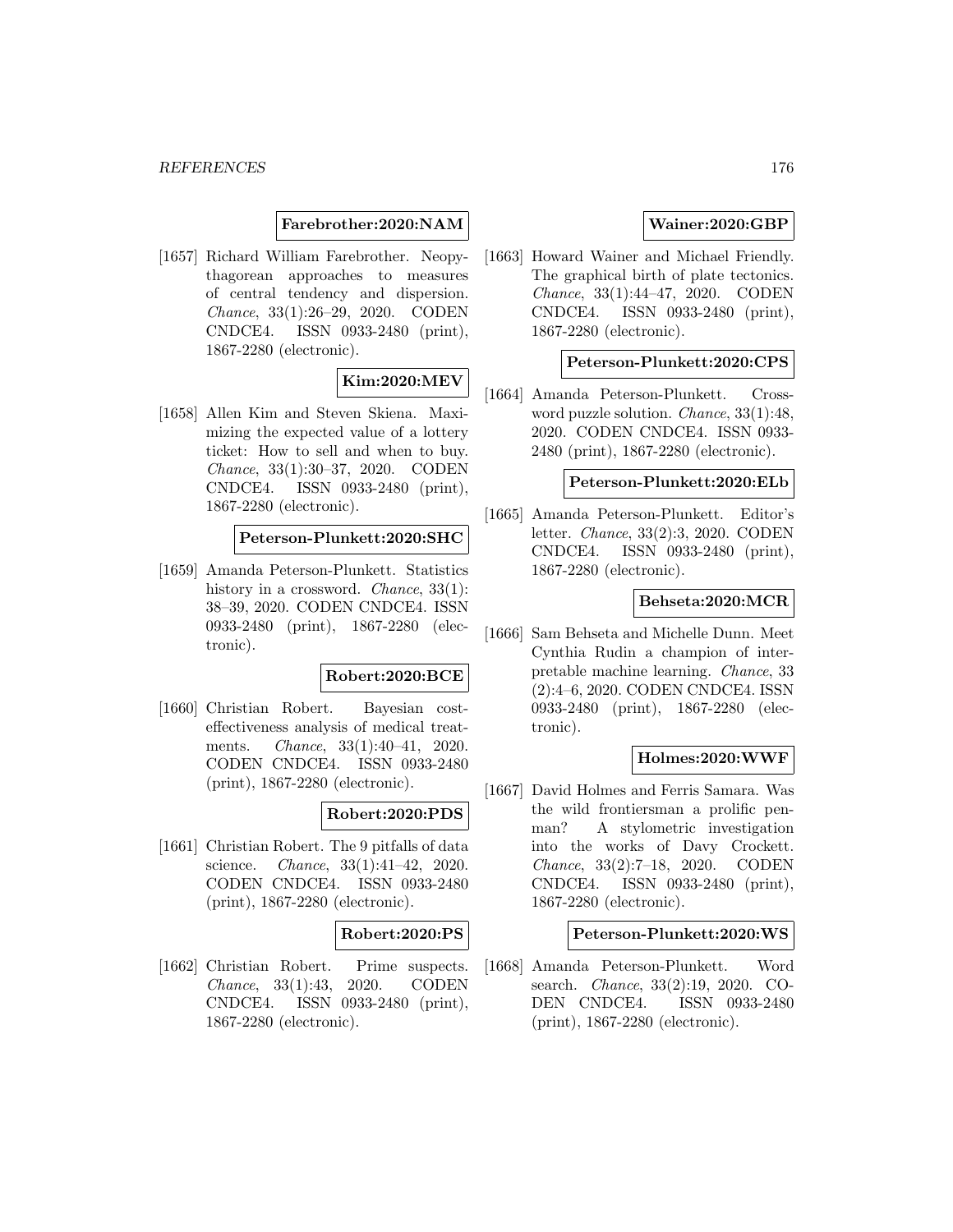## **Trott:2020:DMS**

[1669] David Trott. Deceiving machines: Sabotaging machine learning. Chance, 33 (2):20–24, 2020. CODEN CNDCE4. ISSN 0933-2480 (print), 1867-2280 (electronic).

## **Gelman:2020:SSI**

[1670] Andrew Gelman and Alexey Guzey. Statistics as squid ink: How prominent researchers can get away with misrepresenting data. *Chance*,  $33(2):25-27$ , 2020. CODEN CNDCE4. ISSN 0933- 2480 (print), 1867-2280 (electronic).

#### **Gray:2020:CMF**

[1671] Mary Gray. Call Mr. Fisher. Chance, 33(2):28–30, 2020. CODEN CNDCE4. ISSN 0933-2480 (print), 1867-2280 (electronic).

### **xcetinkaya-Rundel:2020:DFT**

[1672] Mine Çetinkaya-Rundel and Maria Tackett. From drab to fab: Teaching visualization via incremental improvements. Chance, 33(2):31–41, 2020. CODEN CNDCE4. ISSN 0933-2480 (print), 1867-2280 (electronic).

# **Jacobs:2020:TGT**

[1673] Justin Jacobs. Three is greater than two? Not so fast  $\dots$  *Chance*, 33(2): 42–46, 2020. CODEN CNDCE4. ISSN 0933-2480 (print), 1867-2280 (electronic).

#### **Campbell:2020:MDR**

[1674] Paul J. Campbell. Messy data in the real world. Chance, 33(2):47, 2020. CODEN CNDCE4. ISSN 0933-2480 (print), 1867-2280 (electronic).

#### **Anonymous:2020:WSS**

[1675] Anonymous. Word search solution. Chance, 33(2):48, 2020. CODEN CNDCE4. ISSN 0933-2480 (print), 1867-2280 (electronic).

#### **Peterson-Plunkett:2020:ELc**

[1676] Amanda Peterson-Plunkett. Editor's letter. Chance, 33(3):3, 2020. CODEN CNDCE4. ISSN 0933-2480 (print), 1867-2280 (electronic).

#### **Ewing:2020:UCT**

[1677] E. Thomas Ewing, Steven E. Rigdon, and Ronald D. Fricker Jr. Understanding COVID-19 in 2020 through the lens of the 1918 "Spanish Flu" epidemic. Chance, 33(3):4–21, 2020. CODEN CNDCE4. ISSN 0933-2480 (print), 1867-2280 (electronic).

### **Yin:2020:OS**

[1678] Xiaoyan Yin, Toshimitsu Hamasaki, Dean Follmann, and Scott R. Evans. OutSMARTing superbugs. Chance, 33 (3):22–30, 2020. CODEN CNDCE4. ISSN 0933-2480 (print), 1867-2280 (electronic).

### **Berg:2020:SAE**

[1679] Arthur Berg. Statistical analysis of the Elo rating system in chess. Chance, 33(3):31–38, 2020. CODEN CNDCE4. ISSN 0933-2480 (print), 1867-2280 (electronic).

#### **Zhou:2020:EMO**

[1680] Tianjian Zhou and Yuan Ji. Emerging methods for oncology clinical trials. Chance, 33(3):39–48, 2020. CODEN CNDCE4. ISSN 0933-2480 (print), 1867-2280 (electronic).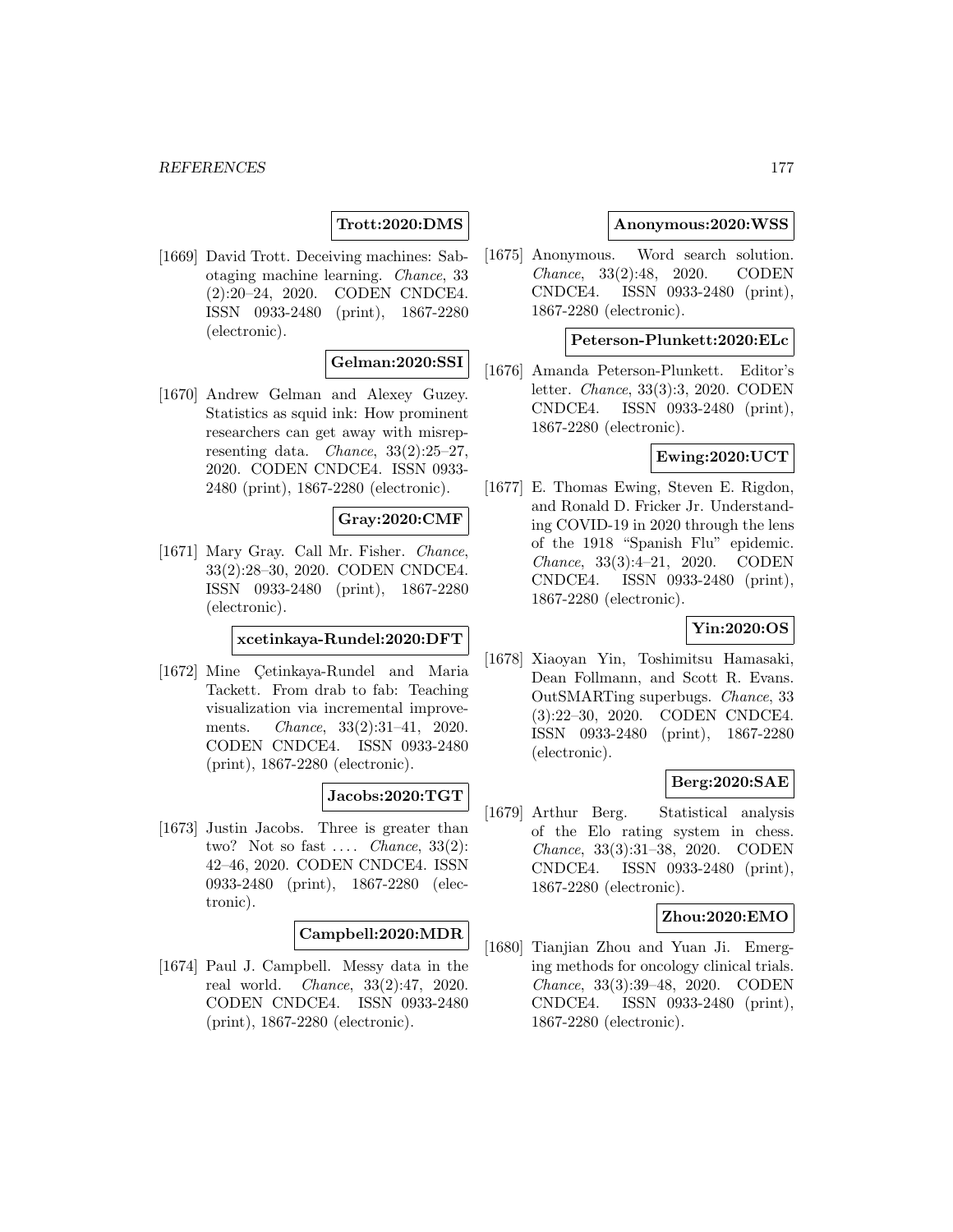## **Wang:2020:PRP**

[1681] Dong Wang and Fang Liu. Privacy risk and preservation in contact tracing of COVID-19. Chance, 33(3):49–55, 2020. CODEN CNDCE4. ISSN 0933- 2480 (print), 1867-2280 (electronic).

## **Gray:2020:DM**

[1682] Mary W. Gray. Dangerous models? Chance, 33(3):56–57, 2020. CODEN CNDCE4. ISSN 0933-2480 (print), 1867-2280 (electronic).

## **Gelman:2020:AEV**

[1683] Andrew Gelman. Assessing evidence vs. truth in the coronavirus pandemic. Chance, 33(3):58–60, 2020. CODEN CNDCE4. ISSN 0933-2480 (print), 1867-2280 (electronic).

### **Robert:2020:EPT**

[1684] Christian Robert. Essentials of probability theory for statisticians. Chance, 33(3):61, 2020. CODEN CNDCE4. ISSN 0933-2480 (print), 1867-2280 (electronic).

#### **Robert:2020:CAS**

[1685] Christian Robert. A computational approach to statistical learning. Chance, 33(3):61–62, 2020. CODEN CNDCE4. ISSN 0933-2480 (print), 1867-2280 (electronic).

#### **Tackett:2020:CDC**

[1686] Maria Tackett and Mine Çetinkaya-Rundel. COVID-19 data in the classroom. Chance, 33(3):63–66, 2020. CODEN CNDCE4. ISSN 0933-2480 (print), 1867-2280 (electronic).

#### **Boka:2020:HCW**

[1687] Debra M. Boka and Howard Wainer. How can we estimate the death toll from COVID-19? Chance, 33(3):67–72, 2020. CODEN CNDCE4. ISSN 0933- 2480 (print), 1867-2280 (electronic).

# **Peterson-Plunkett:2020:ELd**

[1688] Amanda Peterson-Plunkett. Editor's letter. Chance, 33(4):3, 2020. CODEN CNDCE4. ISSN 0933-2480 (print), 1867-2280 (electronic).

#### **Liu:2020:SIN**

[1689] Fang Liu, Saki Kinney, and Aleksandra (Sesa) Slavkovic'. Special issue: A new generation of statisticians tackles data privacy. Chance, 33(4):4–5, 2020. CODEN CNDCE4. ISSN 0933-2480 (print), 1867-2280 (electronic).

### **Snoke:2020:HSS**

[1690] Joshua Snoke and Claire McKay Bowen. How statisticians should grapple with privacy in a changing data landscape. Chance, 33(4):6–13, 2020. CODEN CNDCE4. ISSN 0933-2480 (print), 1867-2280 (electronic).

### **Nixon:2020:DDD**

[1691] Michelle Pistner Nixon, Steven R. Nixon, and Roberto Molinari. Data of the defense and the defense of data. Chance, 33(4):14–21, 2020. CODEN CNDCE4. ISSN 0933-2480 (print), 1867-2280 (electronic).

## **Zhang:2020:PPA**

[1692] Zhe Zhang and Linjun Zhang. Privacypreserving algorithms: the gain and the loss. Chance, 33(4):22–28, 2020.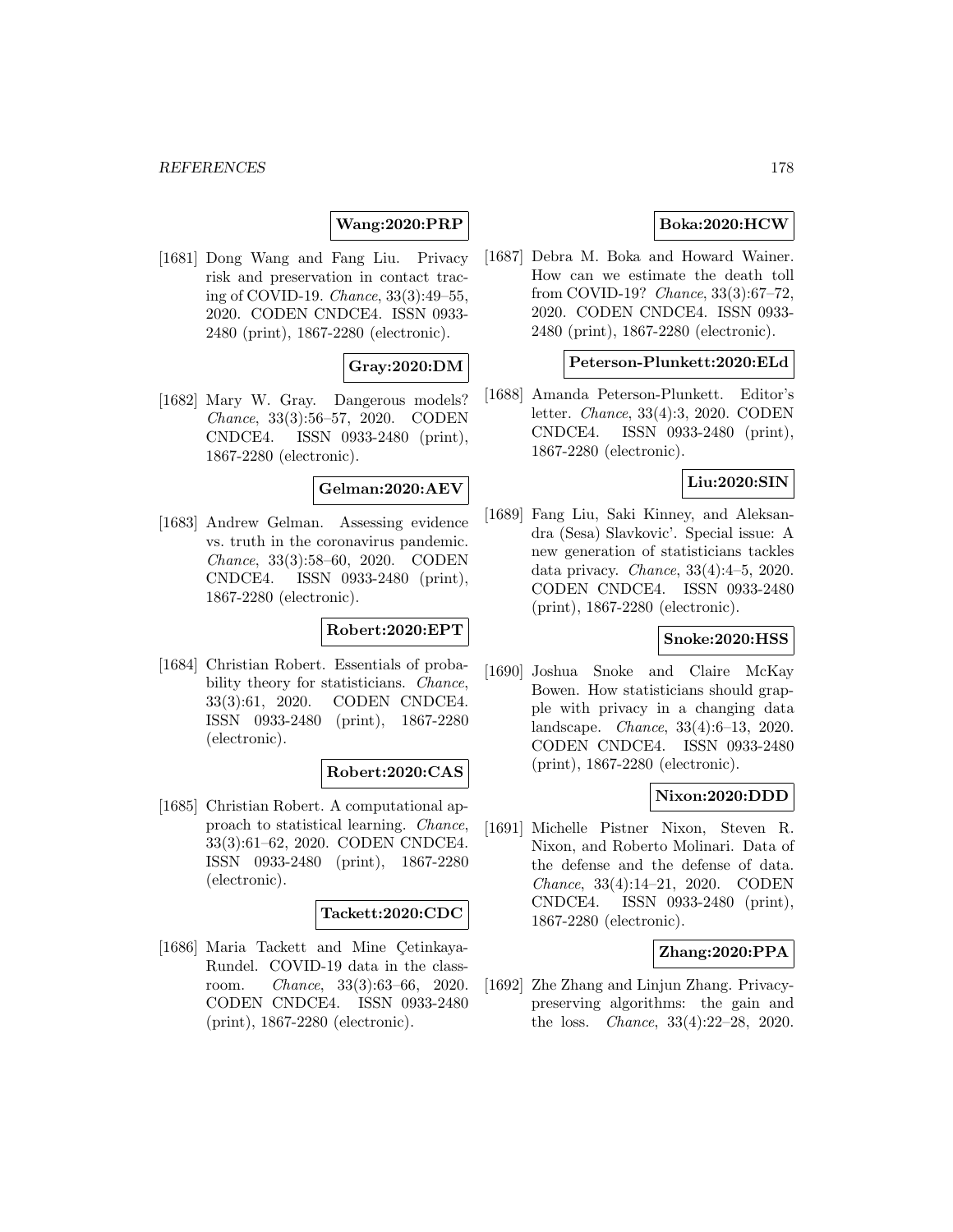CODEN CNDCE4. ISSN 0933-2480 (print), 1867-2280 (electronic).

# **Hu:2020:RWD**

[1693] Jingchen (Monika) Hu, Terrance Savitsky, and Matthew Williams. Riskweighted data synthesizers for microdata dissemination. Chance, 33(4):29– 36, 2020. CODEN CNDCE4. ISSN 0933-2480 (print), 1867-2280 (electronic).

#### **Avella-Medina:2020:RRS**

[1694] Marco Avella-Medina. The role of robust statistics in private data analysis. Chance, 33(4):37–42, 2020. CODEN CNDCE4. ISSN 0933-2480 (print), 1867-2280 (electronic).

### **Awan:2020:FPM**

[1695] Jordan Awan, Matthew Reimherr, and Aleksandra (Sesa) Slavković. Formal privacy for modern nonparametric statistics. Chance, 33(4):43–49, 2020. CODEN CNDCE4. ISSN 0933-2480 (print), 1867-2280 (electronic).

### **Burnham:2020:LLR**

[1696] Ella Burnham and Erin Blankenship. Lessons learned: Revising an online introductory course. Chance, 33(4):50– 55, 2020. CODEN CNDCE4. ISSN 0933-2480 (print), 1867-2280 (electronic).

## **Bilder:2020:NFD**

[1697] Christopher R. Bilder. In or out? The new flagstick dilemma for putting in golf. Chance, 33(4):56–61, 2020. CODEN CNDCE4. ISSN 0933-2480 (print), 1867-2280 (electronic).

## **Reynolds:2020:OOE**

[1698] Evangeline Reynolds. Outcomeoriented educational tasks with flipbooks. Chance, 33(4):62–64, 2020. CODEN CNDCE4. ISSN 0933-2480 (print), 1867-2280 (electronic).

## **Peterson-Plunkett:2021:ELa**

[1699] Amanda Peterson-Plunkett. Editor's letter. Chance, 34(1):3, 2021. CODEN CNDCE4. ISSN 0933-2480 (print), 1867-2280 (electronic).

### **Bhaduri:2021:DRB**

[1700] Moinak Bhaduri, Joe Dery, Dominique Haughton, Tao Li, Piaomu Liu, and Wenxiu Nan. Dynamics of rewardbased crowdfunding: Kickstarter rock music projects. Chance, 34(1):4–13, 2021. CODEN CNDCE4. ISSN 0933- 2480 (print), 1867-2280 (electronic).

#### **Anonymous:2021:CEB**

[1701] Anonymous. A conversation with Emery Brown. Chance, 34(1):14–24, 2021. CODEN CNDCE4. ISSN 0933- 2480 (print), 1867-2280 (electronic).

### **Dickens:2021:DSP**

[1702] James C. Dickens. The data science public schools outreach project: An initiative for diversity and inclusion in statistics. Chance, 34(1):25–27, 2021. CODEN CNDCE4. ISSN 0933-2480 (print), 1867-2280 (electronic).

### **Walker:2021:MPP**

[1703] Ernie Walker. Monty Python and the probability of winning the Holy Grail. Chance, 34(1):28–38, 2021. CODEN CNDCE4. ISSN 0933-2480 (print), 1867-2280 (electronic).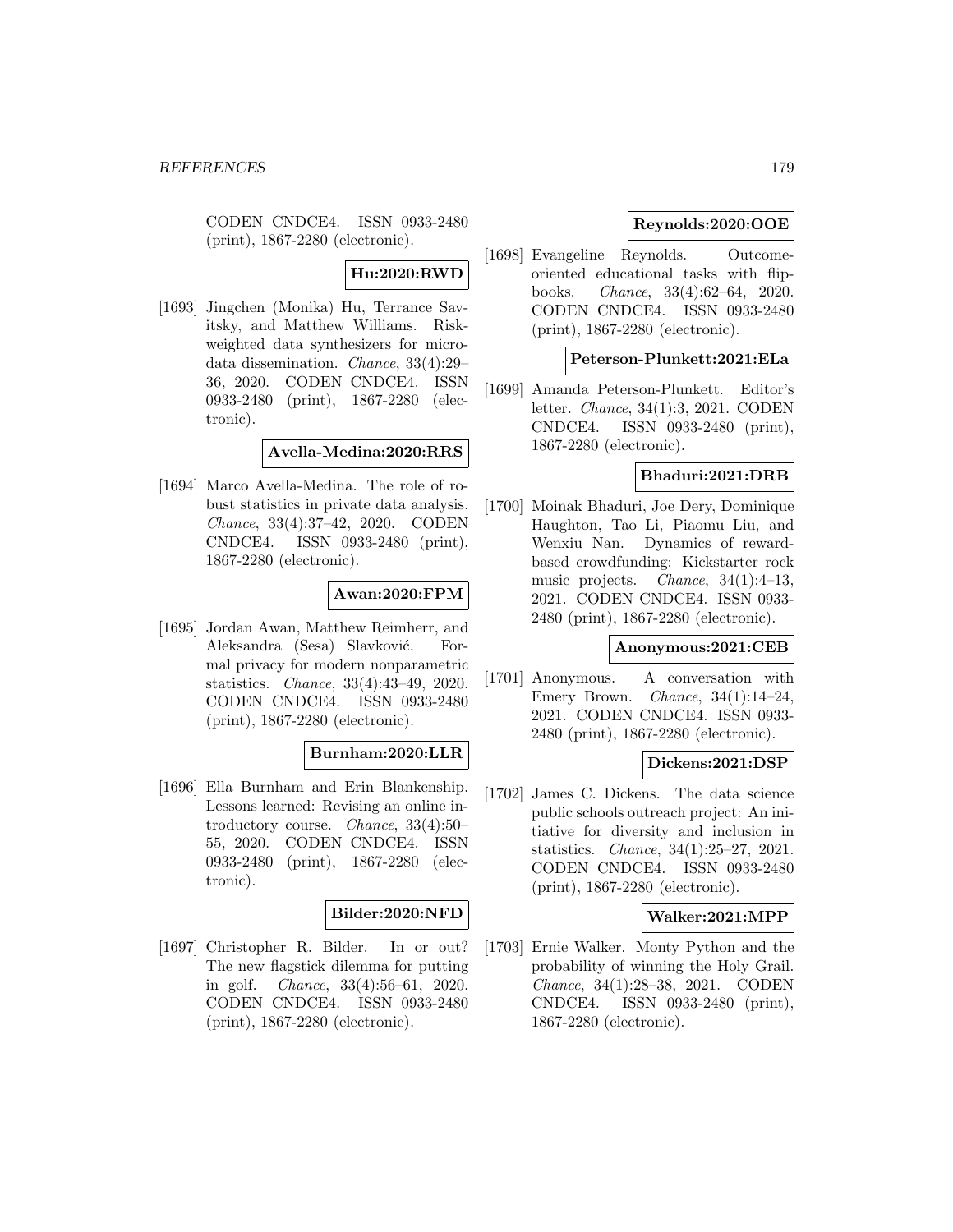#### **Smeeton:2021:ESF**

[1704] Nigel Smeeton. Early statistical findings and authorship misattribution: An unsystematic review of the literature. Chance, 34(1):39–43, 2021. CODEN CNDCE4. ISSN 0933-2480 (print), 1867-2280 (electronic).

### **Ehsani:2021:CRR**

[1705] Johnathon P. Ehsani and Brian Tefft. Crash risk and roadway familiarity. Chance, 34(1):44–48, 2021. CODEN CNDCE4. ISSN 0933-2480 (print), 1867-2280 (electronic).

#### **Gray:2021:W**

[1706] Mary W. Gray. And the winner is  $\dots$ Chance, 34(1):49–51, 2021. CODEN CNDCE4. ISSN 0933-2480 (print), 1867-2280 (electronic).

#### **Wiorkowski:2021:DG**

[1707] Robert Christian and John J. Wiorkowski. Data games. *Chance*, 34(1):52, 2021. CODEN CNDCE4. ISSN 0933-2480 (print), 1867-2280 (electronic).

#### **Robert:2021:UET**

[1708] Christian Robert. Understanding elections through statistics: Polling, prediction, and testing. Chance, 34(1):52– 53, 2021. CODEN CNDCE4. ISSN 0933-2480 (print), 1867-2280 (electronic).

## **Robert:2021:BRP**

[1709] Christian Robert. Book review: Principles of Uncertainty (Second Edition). Chance, 34(1):54–55, 2021. CODEN CNDCE4. ISSN 0933-2480 (print), 1867-2280 (electronic).

## **Robert:2021:BRS**

[1710] Christian Robert. Book review: Statistics and Analysis of Scientific Data (Second Edition). Chance, 34(1):55–56, 2021. CODEN CNDCE4. ISSN 0933- 2480 (print), 1867-2280 (electronic).

## **Peterson-Plunkett:2021:ELb**

[1711] Amanda Peterson-Plunkett. Editor's letter. Chance, 34(2):3, 2021. CODEN CNDCE4. ISSN 0933-2480 (print), 1867-2280 (electronic).

#### **T:2021:MES**

[1712] Jon T., Nicholas B., and Thomas Middleton. Modeling the economic and societal impact of non-pharmaceutical interventions during the COVID-19 pandemic. Chance, 34(2):4–17, 2021. CODEN CNDCE4. ISSN 0933-2480 (print), 1867-2280 (electronic).

## **McIntire:2021:SCS**

[1713] Brenda McIntire. The secret career of Solomon Kullback. Chance, 34(2):18– 23, 2021. CODEN CNDCE4. ISSN 0933-2480 (print), 1867-2280 (electronic).

## **Allen:2021:POK**

[1714] Terry Allen. Police officers killed in the line of duty: A correspondence analysis of circumstances and time of day. Chance, 34(2):24–30, 2021. CODEN CNDCE4. ISSN 0933-2480 (print), 1867-2280 (electronic).

## **Marchand:2021:BLC**

[1715] Chase Marchand and Dalton Maahs. Benford's Law and COVID-19 data. Chance, 34(2):31–38, 2021. CODEN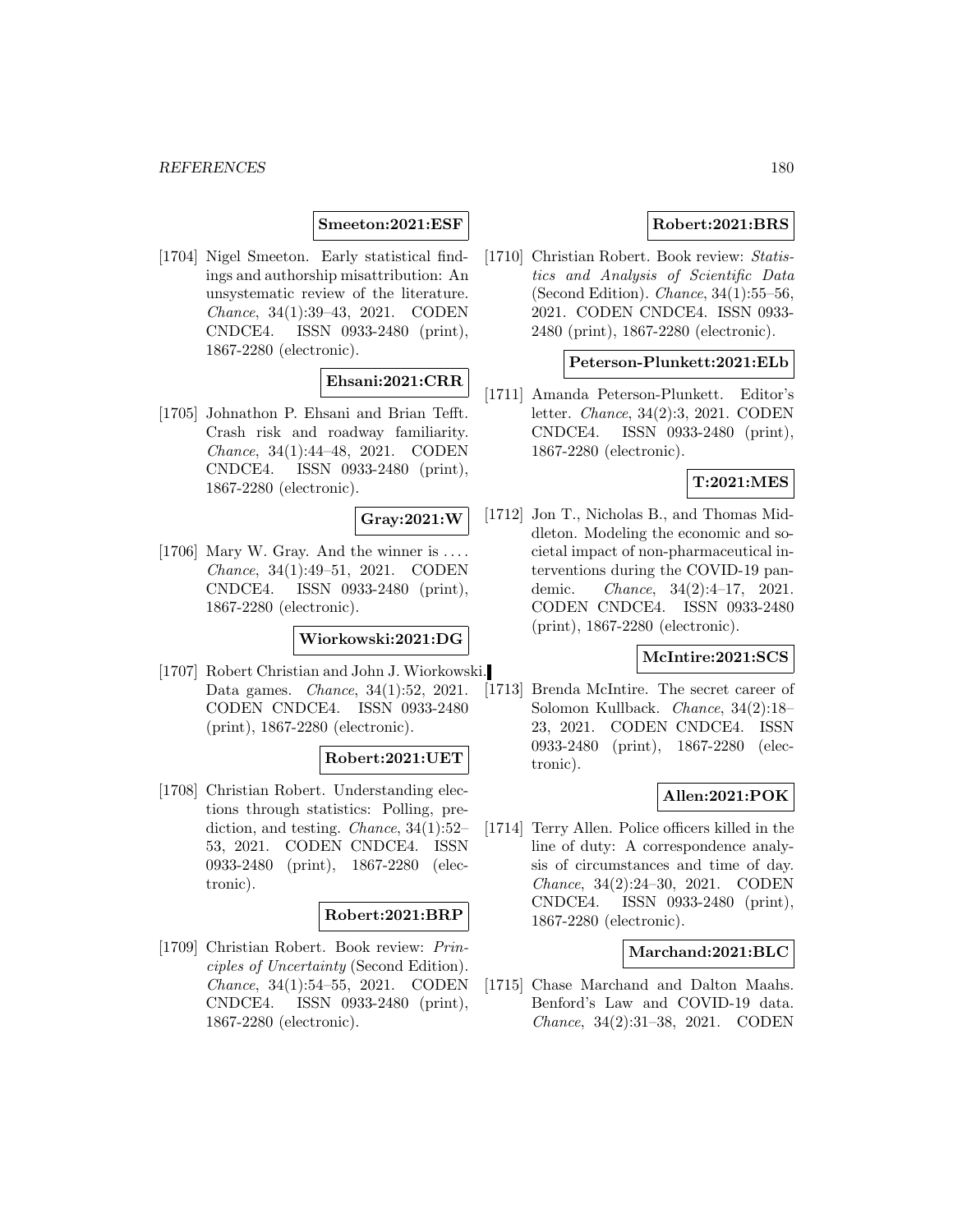CNDCE4. ISSN 0933-2480 (print), 1867-2280 (electronic).

**Parkey:2021:WAD**

[1716] Charna Parkey. Who is accountable for data bias? Chance,  $34(2):39-43$ , 2021. CODEN CNDCE4. ISSN 0933- 2480 (print), 1867-2280 (electronic).

### **Palayew:2021:TRP**

[1717] Adam Palayew, Sam Harper, and James A. Hanley. Toward reducing the possibility of false-positive results in epidemiologic studies of traffic crashes. Chance, 34(2):44–52, 2021. CODEN CNDCE4. ISSN 0933-2480 (print), 1867-2280 (electronic).

## **Nelson:2021:DSI**

[1718] Valerie Nelson and Jason Crea. The data science instructional escape room — a successful experiment. Chance, 34 (2):53–58, 2021. CODEN CNDCE4. ISSN 0933-2480 (print), 1867-2280 (electronic).

#### **Lazar:2021:STT**

[1719] Nicole Lazar and Hyunnam Ryu. The shape of things: Topological data analysis. Chance, 34(2):59–64, 2021. CODEN CNDCE4. ISSN 0933-2480 (print), 1867-2280 (electronic).

#### **Wainer:2021:LRH**

[1720] Howard Wainer and Richard Feinberg. Looking at reported hate crimes. Chance, 34(2):65–72, 2021. CODEN CNDCE4. ISSN 0933-2480 (print), 1867-2280 (electronic).

**Peterson-Plunkett:2021:ELc**

[1721] Amanda Peterson-Plunkett. Editor's letter. Chance, 34(3):3, 2021. CODEN

CNDCE4. ISSN 0933-2480 (print), 1867-2280 (electronic).

#### **Augustin:2021:SIS**

[1722] Caitlin Augustin, Matt Brems, and Davina P. Durgana. Special issue on statistics and data science for good. Chance, 34(3):4–5, 2021. CODEN CNDCE4. ISSN 0933-2480 (print), 1867-2280 (electronic).

### **Andersen:2021:LAC**

[1723] Christian Andersen, Uyen Kim Huynh, Andrés Ochoa Toasa, Christine Wells, and Melissa Wong. Lessons from applying the community rapid assessment method to COVID-19 protective measures in three countries. *Chance*, 34(3): 6–12, 2021. CODEN CNDCE4. ISSN 0933-2480 (print), 1867-2280 (electronic).

### **Olubusoye:2021:TEA**

[1724] Olusanya E. Olubusoye, Olalekan J. Akintande, and Eric A. Vance. Transforming evidence to action: The case of election participation in Nigeria. Chance, 34(3):13–23, 2021. CODEN CNDCE4. ISSN 0933-2480 (print), 1867-2280 (electronic).

### **Augustin:2021:PIT**

[1725] Caitlin Augustin, Isaac Holeman, Erika Salomon, Helen Olsen, Phil Azar, and Mitali Ayyangar. Pathways to increasing trust in public health data. Chance, 34(3):24–32, 2021. CODEN CNDCE4. ISSN 0933-2480 (print), 1867-2280 (electronic).

## **Unangst:2021:SPG**

[1726] Jennifer Unangst. Surveys for the public good: Examples from statistics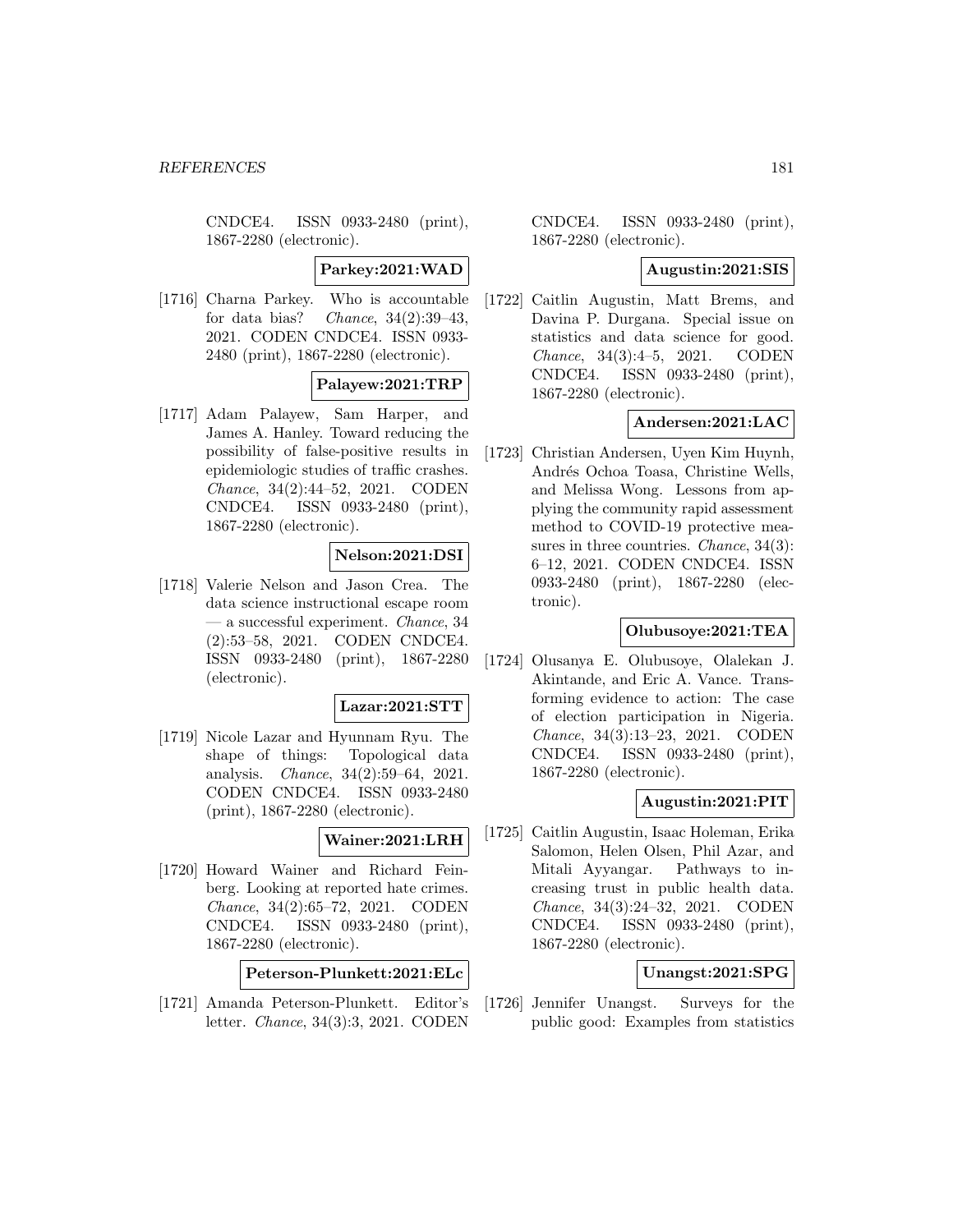without borders. *Chance*, 34(3):33-37, 2021. CODEN CNDCE4. ISSN 0933- 2480 (print), 1867-2280 (electronic).

### **Vance:2021:BSD**

[1727] Eric A. Vance and Kim Love. Building statistics and data science capacity for development. Chance, 34(3):38–46, 2021. CODEN CNDCE4. ISSN 0933- 2480 (print), 1867-2280 (electronic).

# **Gentry:2021:ILM**

[1728] Blake Gentry, Marianne Richardson, Diego Piña Lopez, and Joseph Watkins. Indigenous language migration along the U.S. Southwestern Border — the view from Arizona. Chance, 34(3):47–55, 2021. CODEN CNDCE4. ISSN 0933-2480 (print), 1867-2280 (electronic).

# **Cheng:2021:KHM**

[1729] Samantha Cheng and Caitlin Augustin. Keep a human in the machine and other lessons learned from deploying and maintaining Colandr. Chance, 34(3):56–60, 2021. CODEN CNDCE4. ISSN 0933-2480 (print), 1867-2280 (electronic).

## **Czapski:2021:MLA**

[1730] Michal Czapski, Stephen Godfrey, Joshua Derenski, and Isaac Khader. A machine learning approach to helping small businesses find pandemic economic-impact relief. Chance, 34(3): 61–68, 2021. CODEN CNDCE4. ISSN 0933-2480 (print), 1867-2280 (electronic).

### **Tackett:2021:TCF**

[1731] Maria Tackett, Kendra Burbank, Judith Canner, and Mine Cetinkaya-

Rundel. Teaching courses focused on social good. Chance, 34(3):69–72, 2021. CODEN CNDCE4. ISSN 0933-2480 (print), 1867-2280 (electronic).

## **Roy:2021:CMF**

[1732] Preetam Debasish Saha Roy and Sangeeta Jayadevan. COVID monitoring framework for Indian cities. Chance, 34(3):W73–W81, 2021. CO-DEN CNDCE4. ISSN 0933-2480 (print), 1867-2280 (electronic).

### **Balinskaite:2021:ACC**

[1733] Violeta Balinskaite. An assessment of the change in co-worker well-being at Sydenham Garden. Chance, 34(3): W82–W85, 2021. CODEN CNDCE4. ISSN 0933-2480 (print), 1867-2280 (electronic).

## **Kinsella:2021:DSS**

[1734] Benjamin Kinsella. Data science for social good volunteer motivations and limitations: an exploratory survey. Chance, 34(3):W86–W95, 2021. CODEN CNDCE4. ISSN 0933-2480 (print), 1867-2280 (electronic).

### **Peterson-Plunkett:2021:ELd**

[1735] Amanda Peterson-Plunkett. Editor's letter. Chance, 34(4):3, 2021. CODEN CNDCE4. ISSN 0933-2480 (print), 1867-2280 (electronic).

### **Orkin:2021:GCG**

[1736] Michael Orkin. Games of chance and games of skill. Chance, 34(4):4–9, 2021. CODEN CNDCE4. ISSN 0933-2480 (print), 1867-2280 (electronic).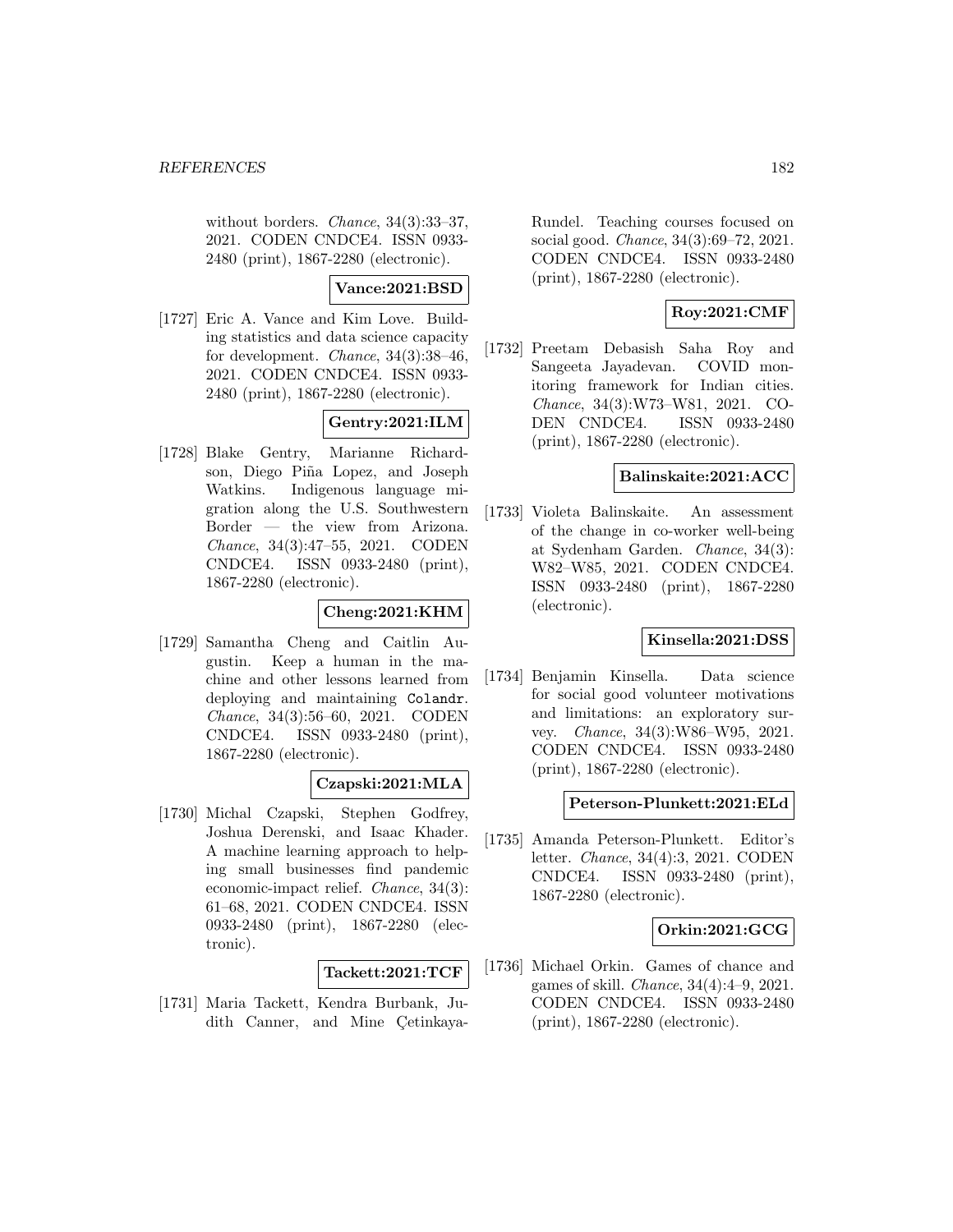### **Benjamini:2021:APT**

[1737] Yoav Benjamini, Richard D. De Veaux, Bradley Efron, Scott Evans, Mark Glickman, Barry I. Graubard, Xuming He, Xiao-Li Meng, Nancy M. Reid, Stephen M. Stigler, Stephen B. Vardeman, Christopher K. Wikle, Tommy Wright, Linda J. Young, and Karen Kafadar. ASA President's Task Force statement on statistical significance and replicability. Chance, 34(4):10–11, 2021. CODEN CNDCE4. ISSN 0933- 2480 (print), 1867-2280 (electronic).

### **Tong:2021:SEA**

[1738] Christopher Tong. The statistical endeavors of Andrew Carnegie. Chance, 34(4):12–17, 2021. CODEN CNDCE4. ISSN 0933-2480 (print), 1867-2280 (electronic).

#### **Weitzman:2021:DRS**

[1739] R. A. Weitzman. From divining rods to statistics: a forensic analysis of the misuse of statistics in the estimation of environmental impact. Chance, 34(4):18–20, 2021. CODEN CNDCE4. ISSN 0933-2480 (print), 1867-2280 (electronic).

### **Gelman:2021:ERR**

[1740] Andrew Gelman. Ethical requirements of a research assistant who is concerned about the behavior of a supervisor. Chance, 34(4):21–22, 2021. CODEN CNDCE4. ISSN 0933-2480 (print), 1867-2280 (electronic).

## **Gray:2021:LDL**

[1741] Mary Gray and Nimai Mehta. Liars, damned liars, and  $\ldots$  *Chance*, 34(4): 23–27, 2021. CODEN CNDCE4. ISSN

0933-2480 (print), 1867-2280 (electronic).

#### **Wainer:2021:STW**

[1742] Howard Wainer. Some thoughts on a world without tests. Chance, 34(4):28– 29, 2021. CODEN CNDCE4. ISSN 0933-2480 (print), 1867-2280 (electronic).

## **Bigelow:2021:TSH**

[1743] Carol Bigelow and Amy S. Nowacki. Teaching statistics in the Health Sciences Resources Portal. Chance, 34(4): 30–33, 2021. CODEN CNDCE4. ISSN 0933-2480 (print), 1867-2280 (electronic).

### **Robert:2021:QC**

[1744] Christian P. Robert. Quick(er) calculations. Chance, 34(4):34, 2021. CODEN CNDCE4. ISSN 0933-2480 (print), 1867-2280 (electronic).

## **Robert:2021:ET**

[1745] Christian P. Robert. The error of truth. Chance, 34(4):34–36, 2021. CODEN CNDCE4. ISSN 0933-2480 (print), 1867-2280 (electronic).

#### **Robert:2021:PSP**

[1746] Christian P. Robert. Poems that solve puzzles. Chance, 34(4):36, 2021. CODEN CNDCE4. ISSN 0933-2480 (print), 1867-2280 (electronic).

### **Wagenmakers:2021:BF**

[1747] Eric-Jan Wagenmakers. Bernoulli's fallacy. Chance, 34(4):37–38, 2021. CODEN CNDCE4. ISSN 0933-2480 (print), 1867-2280 (electronic).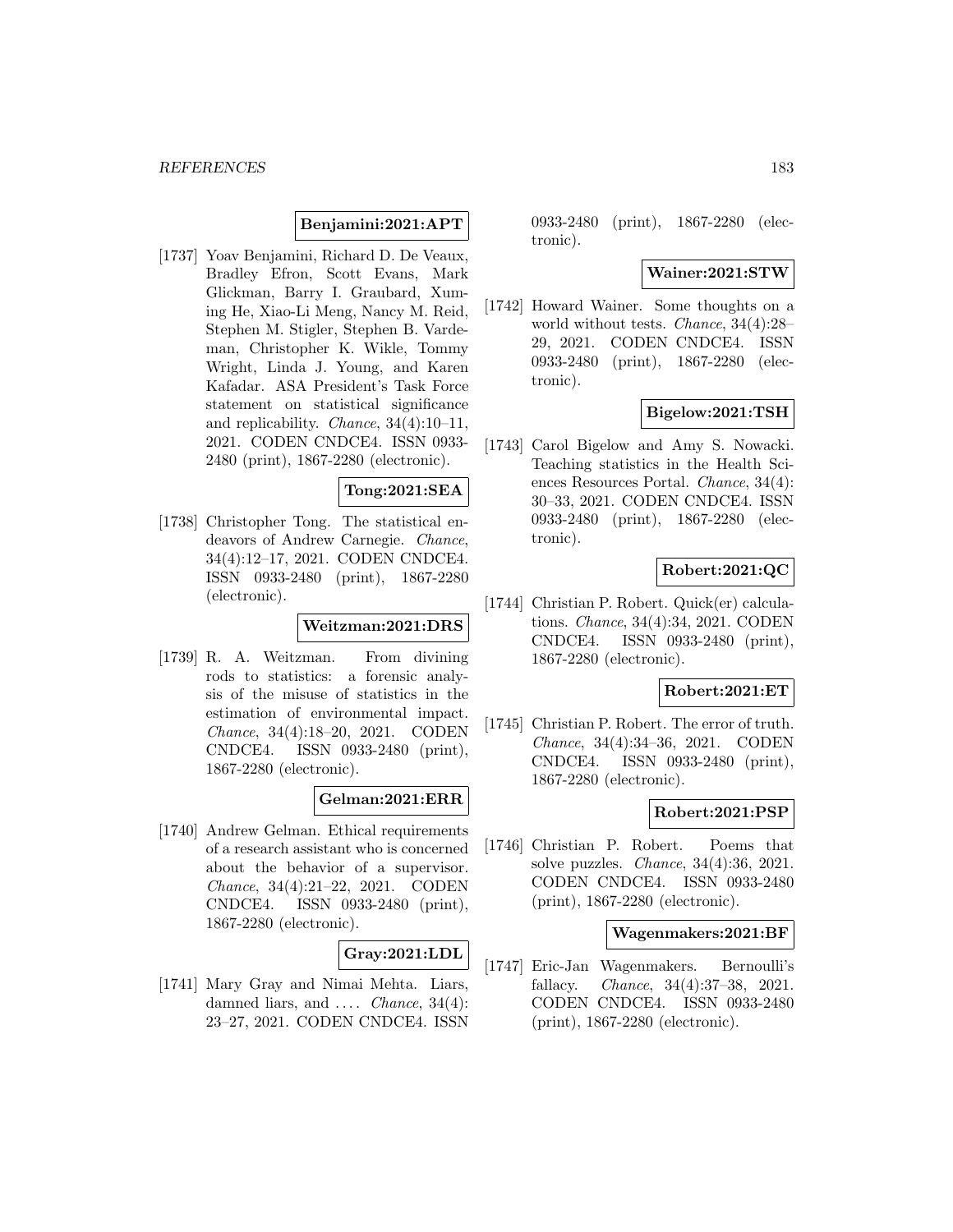### **Wilkinson:2021:HDV**

[1748] Leland Wilkinson. A history of data visualization and graphic communication. Chance, 34(4):38–40, 2021. CODEN CNDCE4. ISSN 0933-2480 (print), 1867-2280 (electronic).

#### **Peterson-Plunkett:2022:ELa**

[1749] Amanda Peterson-Plunkett. Editor's letter. Chance, 35(1):3, 2022. CODEN CNDCE4. ISSN 0933-2480 (print), 1867-2280 (electronic).

#### **Barnett:2022:SFG**

[1750] Arnold Barnett, Pengchen Han, and Gege Zhang. A simple fix for gerrymandering? Chance, 35(1):4–10, 2022. CODEN CNDCE4. ISSN 0933-2480 (print), 1867-2280 (electronic).

# **Tijms:2022:MAG**

[1751] Steven Tijms. The mathematical anatomy of the gambler's fallacy. Chance, 35(1):11–17, 2022. CODEN CNDCE4. ISSN 0933-2480 (print), 1867-2280 (electronic).

### **Schutt:2022:PWI**

[1752] Randy Schutt. Probit and wealth inequality-how random events and the laws of probability are partially responsible for wealth inequality. Chance, 35 (1):18–25, 2022. CODEN CNDCE4. ISSN 0933-2480 (print), 1867-2280 (electronic).

#### **Bhaduri:2022:CC**

[1753] Moinak Bhaduri. Contrary currents. Chance, 35(1):26–33, 2022. CODEN CNDCE4. ISSN 0933-2480 (print), 1867-2280 (electronic).

## **Kim:2022:ADD**

[1754] Steven B. Kim and Joonghak Lee. Approaches to a dilemma during the pandemic: Sequential successes and simultaneous successes. Chance, 35(1):34– 37, 2022. CODEN CNDCE4. ISSN 0933-2480 (print), 1867-2280 (electronic).

## **Lee:2022:LAS**

[1755] Hollylynne S. Lee, Zachary T. Vaskalis, David J. Stokes, and Taylor R. Harrison. A look into the AP Statistics Classroom: Who teaches it and what aspects of statistics do they emphasize? Chance, 35(1):38–47, 2022. CODEN CNDCE4. ISSN 0933-2480 (print), 1867-2280 (electronic).

### **Paller:2022:WSP**

[1756] Alan Paller. Why some people don't listen to statisticians. Chance, 35(1): 48–50, 2022. CODEN CNDCE4. ISSN 0933-2480 (print), 1867-2280 (electronic).

### **Dasgupta:2022:SDD**

[1757] Nairanjana Dasgupta. Skewed distributions in data science. Chance, 35(1): 51–55, 2022. CODEN CNDCE4. ISSN 0933-2480 (print), 1867-2280 (electronic).

### **Patil:2022:BTS**

[1758] Sujata Patil and Jaya Satagopan. Building and teaching a statistics curriculum for post-doctoral biomedical scientists at a free-standing cancer center. Chance, 35(1):56–64, 2022. CODEN CNDCE4. ISSN 0933-2480 (print), 1867-2280 (electronic).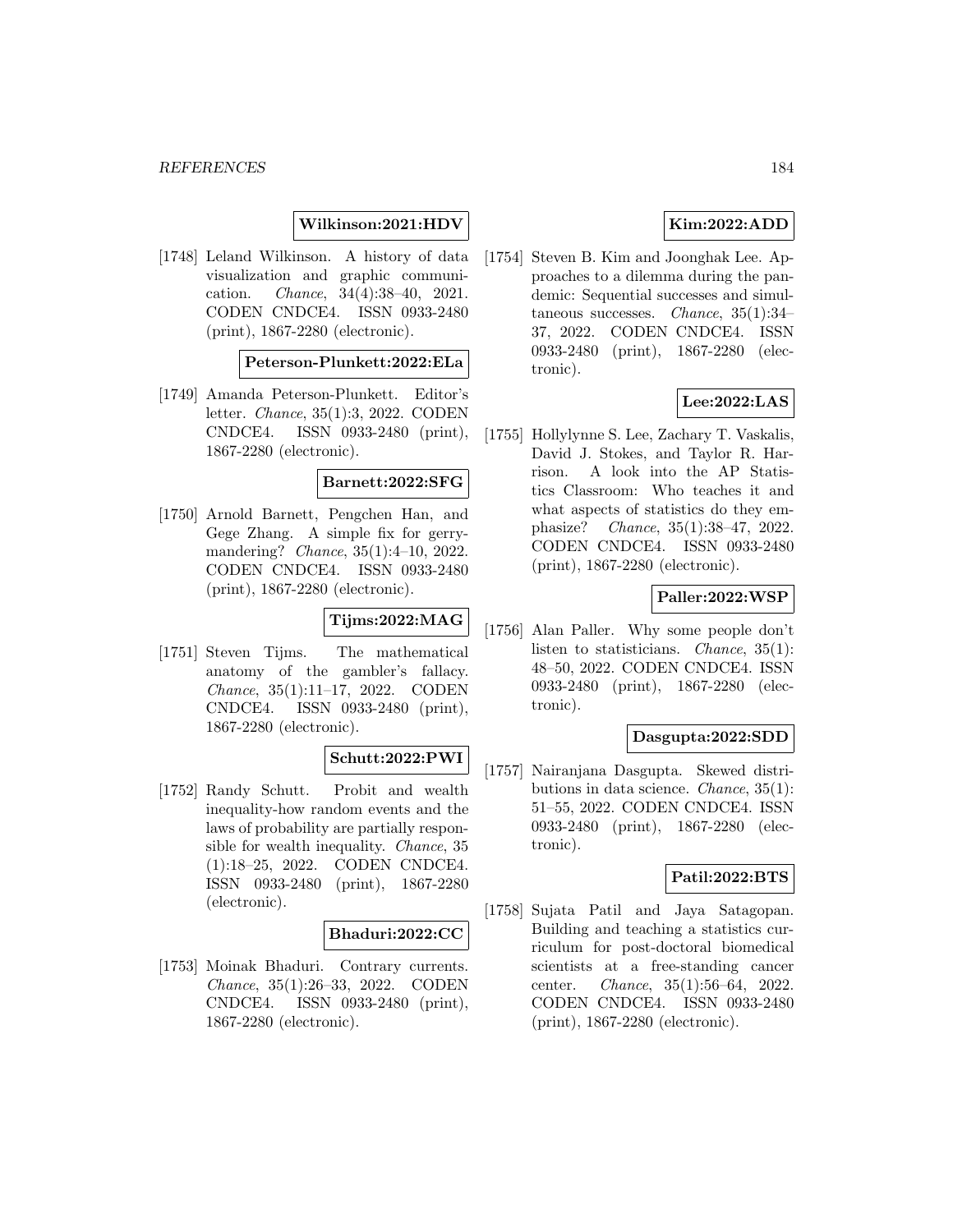#### **Peterson-Plunkett:2022:ELb**

[1759] Amanda Peterson-Plunkett. Editor's letter. Chance, 35(2):3–4, 2022. CODEN CNDCE4. ISSN 0933- 2480 (print), 1867-2280 (electronic). URL http://www.tandfonline.com/ doi/full/10.1080/09332480.2022. 2066407.

### **Groharing:2022:BLC**

[1760] Brooks Groharing and David Mc-Cune. Benford's Law and countylevel votes in US Presidential elections. Chance, 35(2):4–10, 2022. CODEN CNDCE4. ISSN 0933-2480 (print), 1867-2280 (electronic). URL http:// www.tandfonline.com/doi/full/10. 1080/09332480.2022.2066408.

### **Velleman:2022:ECD**

[1761] Paul Velleman and Howard Wainer. Exploring COVID data with Benford's and zipf's laws. *Chance*,  $35(2):11-15$ , 2022. CODEN CNDCE4. ISSN 0933- 2480 (print), 1867-2280 (electronic). URL http://www.tandfonline.com/ doi/full/10.1080/09332480.2022. 2066410.

#### **Lines:2022:PPP**

[1762] Nicholas A. Lines. The past, problems, and potential of readability analysis. Chance, 35(2):16–24, 2022. CODEN CNDCE4. ISSN 0933-2480 (print), 1867-2280 (electronic). URL http:// www.tandfonline.com/doi/full/10. 1080/09332480.2022.2066411.

#### **Orkin:2022:MML**

[1763] Michael Orkin. The Mega Millions Lottery and hypothesis testing. Chance, 35(2):25–28, 2022. CODEN CNDCE4. ISSN 0933-2480 (print),

1867-2280 (electronic). URL http:// www.tandfonline.com/doi/full/10. 1080/09332480.2022.2066412.

## **Gray:2022:SEP**

[1764] Mary W. Gray. The struggle for equal pay, the lament of a female statistician. Chance, 35(2):29–31, 2022. CODEN CNDCE4. ISSN 0933-2480 (print), 1867-2280 (electronic). URL http:// www.tandfonline.com/doi/full/10. 1080/09332480.2022.2066413.

### **Horton:2022:SFW**

[1765] Nicholas J. Horton, Jie Chao, William Finzer, and Phebe Palmer. Spam four ways: Making sense of text data. Chance, 35(2):32–40, 2022. CODEN CNDCE4. ISSN 0933-2480 (print), 1867-2280 (electronic). URL http:// www.tandfonline.com/doi/full/10. 1080/09332480.2022.2066414.

#### **Gelman:2022:HSS**

[1766] Andrew Gelman. How should scientific journals handle 'Big If True' submissions? Chance,  $35(2):41-43$ , 2022. CODEN CNDCE4. ISSN 0933- 2480 (print), 1867-2280 (electronic). URL http://www.tandfonline.com/ doi/full/10.1080/09332480.2022. 2066415.

### **Robert:2022:MAM**

[1767] Christian Robert. Measuring abundance: Methods for the estimation of population size and species richness. Chance, 35(2):44, 2022. CODEN CNDCE4. ISSN 0933-2480 (print), 1867-2280 (electronic). URL http:// www.tandfonline.com/doi/full/10. 1080/09332480.2022.2066417.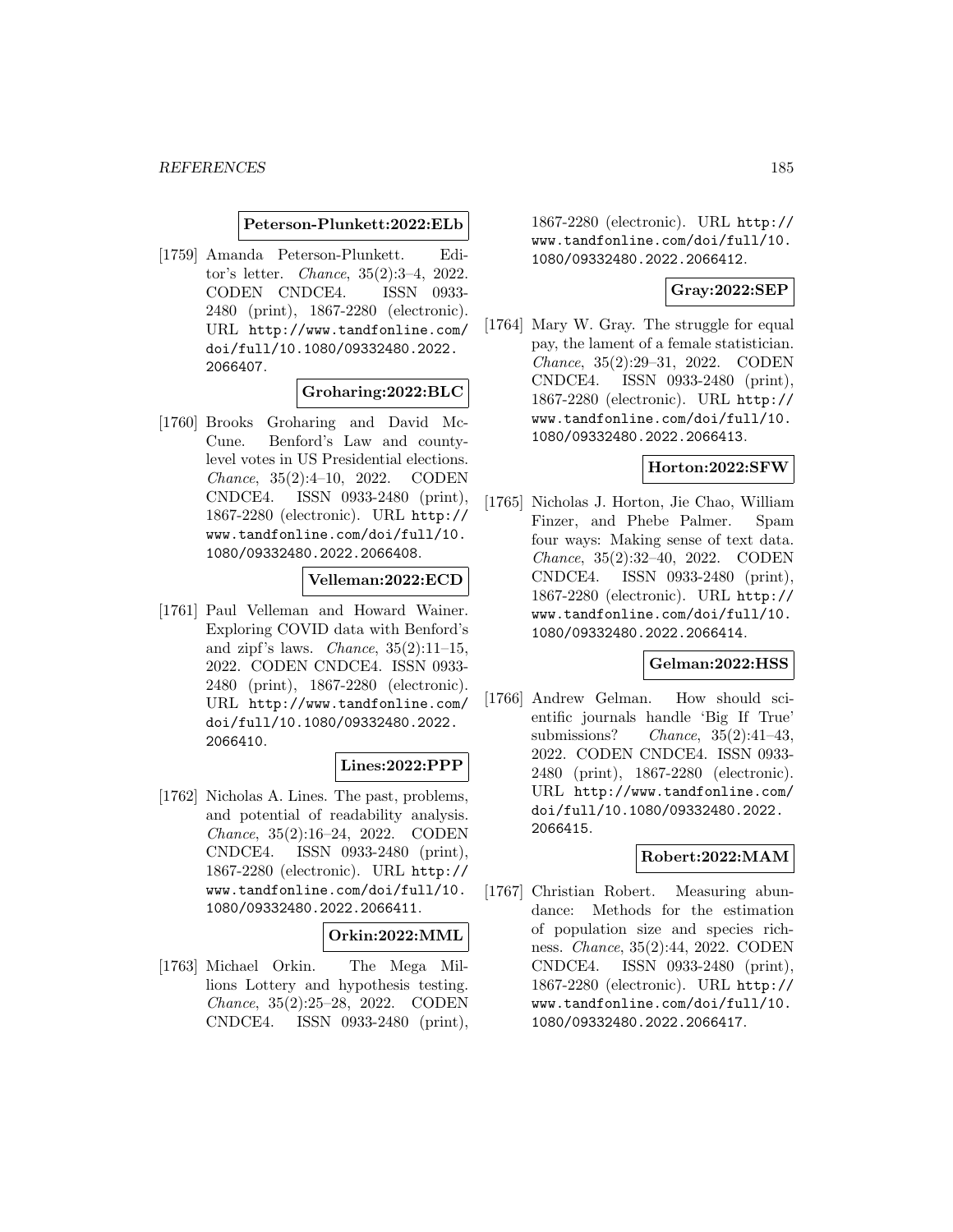### **Robert:2022:WCW**

[1768] Christian Robert. What are the chances? (Why we believe in luck). Chance, 35(2):45, 2022. CODEN CNDCE4. ISSN 0933-2480 (print), 1867-2280 (electronic). URL http:// www.tandfonline.com/doi/full/10. 1080/09332480.2022.2066418.

### **Robert:2022:LBR**

[1769] Christian Robert. Learning Base R (2nd edition). Chance, 35(2):46–47, 2022. CODEN CNDCE4. ISSN 0933- 2480 (print), 1867-2280 (electronic). URL http://www.tandfonline.com/ doi/full/10.1080/09332480.2022. 2066419.

#### **Velleman:2022:MLW**

[1770] Paul Velleman and Howard Wainer. In memoriam: Leland Wilkinson  $(1944-2021)$ . *Chance*,  $35(2):48-49$ , 2022. CODEN CNDCE4. ISSN 0933- 2480 (print), 1867-2280 (electronic). URL http://www.tandfonline.com/ doi/full/10.1080/09332480.2022. 2066422.

### **Pham:2022:CAV**

[1771] Nguyen-Khang Pham, Jean-Hugues Chauchat, and Jean Dumais. Correspondence analysis visualization. Chance, 35(2):50–52, 2022. CODEN CNDCE4. ISSN 0933-2480 (print), 1867-2280 (electronic). URL http:// www.tandfonline.com/doi/full/10. 1080/09332480.2022.2066423.

#### **deVries:2012:RD**

[1772] Andrie de Vries and Joris Meys. R for dummies. For dummies. Wiley, New York, NY, USA, 2012. ISBN 1- 119-96284-6 (paperback), 1-119-96312-

5 (e-book), 1-119-96313-3 (e-book), 1- 119-96314-1 (e-book). xviii + 387 pp. LCCN QA276.45.R3 V75 2012.

#### **Evans:2015:MSE**

[1773] Michael Evans. Measuring Statistical Evidence Using Relative Belief, volume 144 of Monographs on statistics and applied probability. CRC Press, Taylor and Francis Group, Boca Raton, FL, USA, 2015. ISBN 1-4822-4279-6. xvii + 232 pp. LCCN QA277.5 .E93 2015.

### **Karian:2011:HFS**

[1774] Zaven A. Karian and Edward J. Dudewicz. Handbook of fitting statistical distributions with R. CRC Press, 2000 N.W. Corporate Blvd., Boca Raton, FL 33431-9868, USA, 2011. ISBN 1-58488-711-7 (hardcover), 1-58488-712-5 (e-book: PDF). xlv + 1672 pp. LCCN QA273.6 .K374 2011. URL http://marc.crcnetbase.com/ isbn/9781584887126. Includes CD-ROM.

### **Matloff:2011:ARP**

[1775] Norman S. Matloff. The art of R programming: tour of statistical software design. No Starch Press, San Francisco, CA, USA, 2011. ISBN 1-59327-384- 3. xxiii + 373 pp. LCCN QA276.4 .M2925 2011. URL http://www.loc. gov/catdir/enhancements/fy1205/ 2011025598-b.html; http://www. loc.gov/catdir/enhancements/fy1205/ 2011025598-d.html; http://www. loc.gov/catdir/enhancements/fy1205/ 2011025598-t.html.

### **McGrayne:2011:TWH**

[1776] Sharon Bertsch McGrayne. The theory that would not die: how Bayes' rule cracked the Enigma code, hunted down